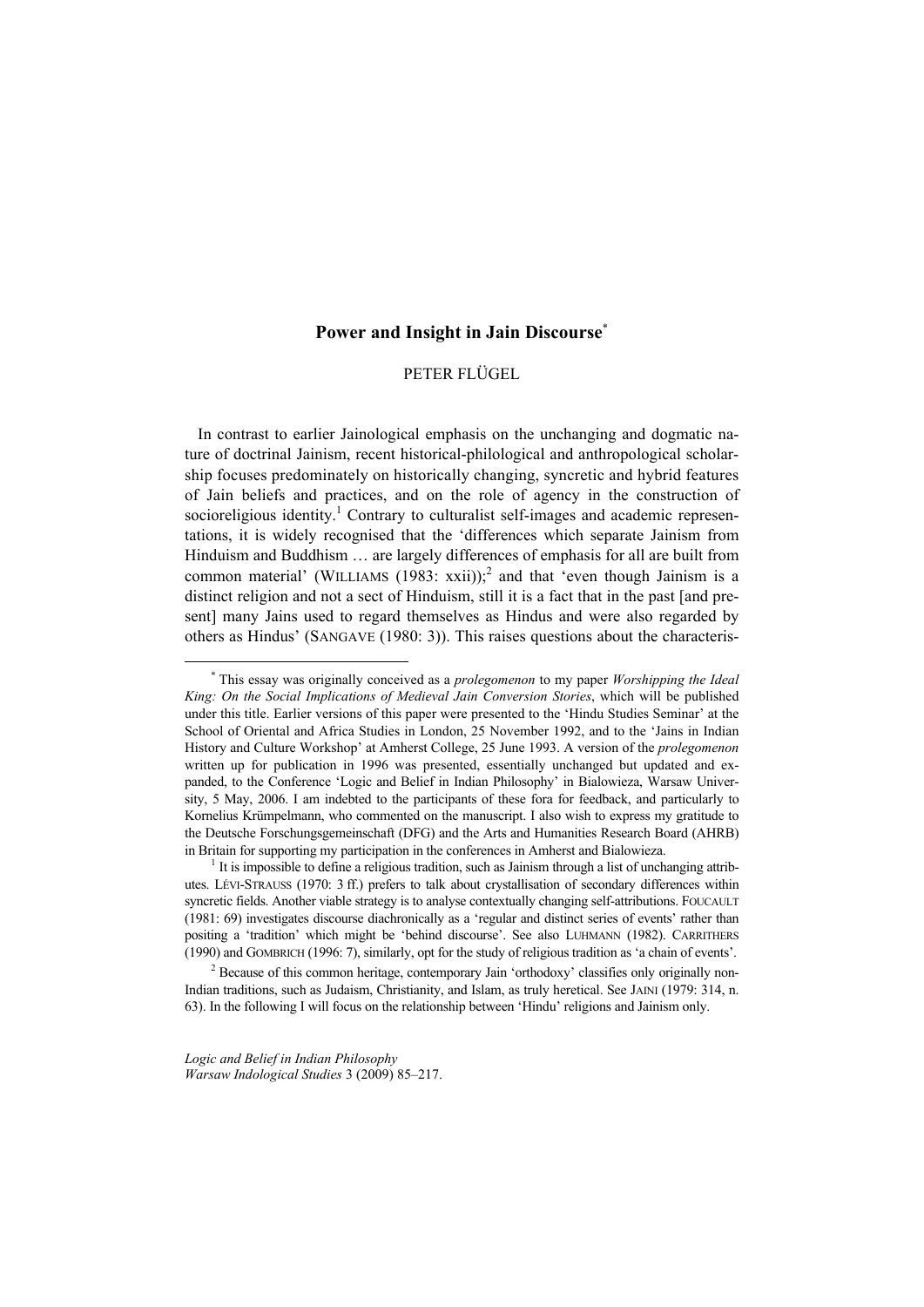tic features and the politics of Jain discourse, the principle medium of Jain cultural synthesis.<sup>3</sup> DUMONT (1980: 210) once stated that the Jains, like any non-Hindu group in India, 'cannot be regarded as independent of the environment in which it is set, as really constituting a society by itself, however strongly its own values push it in this direction.' Yet, whether, or to what extent, the Jains 'derive their *raison d'être* from their distinctive ways of manoeuvring within a [hierarchical] structure that they share with the whole society' (MARRIOTT (1976: 131)) needs further research.<sup>4</sup> LAIDLAW (1985), (1995: 95), in one of the few studies of Jain discourse to date,<sup>5</sup> argues that 'Jain cultural distinctiveness does not rest on rituals or practices in which people are marked as different and counted in or out' but on 'a range of practices and relationships through which Jains *participate* in Hindu public culture in India, and do so as Jains.' Jain culture is defined as a shared ethical life-style, or 'class psychology', grounded in 'a set of processes and practices which cluster around the ownership, management, funding, and use of property' (LAIDLAW (1985: 147, cf. 349 f.)). Socioreligious group formations beyond the institutions of family, caste and religious trusts are seen as ephemeral and dependent on instrumental processes of strategic mass mobilisation by individual lay leaders. CARRITHERS (1992: 118) studied how in conventional settings Jain public speakers 'create, manipulate, and transform' connections between listeners (*śrāvaka*), in particular through the narration of religious stories in communal rhetoric.<sup>6</sup> LAIDLAW's (1985: 55 f.) theory

 <sup>3</sup> <sup>3</sup> The single defining criterion that is universally accepted within the Jain tradition is the reference to the Jinas, especially Mahāvīra. To a lesser extent, the notions of practising *ahinosa* and vegetarianism, which is nowadays shared with many 'Hindus' and Buddhists, are used as reference points. On problems of Jain identity see FLÜGEL (2005), (2006a), (2006b).

<sup>&</sup>lt;sup>4</sup> In spite of their differences, DUMONT and MARRIOTT both rely on the code-model of classical structuralism. However, MARRIOTT (1976) and his followers posit a multiplicity of incongruent cultural codes and/or rule-oriented strategies in order to investigate 'surface' phenomena as products of their interaction. The unity of 'Hindu society' or 'culture' is no longer presupposed, 'rather it is an empirical observation to be analyzed' (BURGHART (1978b), (1978a: 38)) in terms of competing groups which 'regulate their interaction on the basis of their own code of hierarchy' (BURGHART (1978a: 36)). The essentialism of 'society' is thus replaced by the essentialism of competing 'strategic groups' or '(sub-) cultures' (within a territorial state).The unity of a system as a whole is then generated through (a) mutual incorporation of elements of other codes, and (b) temporary agreements on the code of interaction (BURGHART (1978a: 37)). BURGHART (1983), (1985), in his outline of the study of intra-cultural 'arenas of interpretation', first noted points of transition between the multiple codemodel and HABERMAS' (1980–81) theory of communicative action (which however avoids *a priori* reification of 'groups' altogether by merely presupposing universal interactional competencies).

<sup>5</sup> LAIDLAW (1985) offers an analysis of the relationship between Jain '*mokša-*discourse' and '*punya*-discourse', on which see CORT (1989) and BABB (1996), who do not explicitly use discourse-analytical approaches.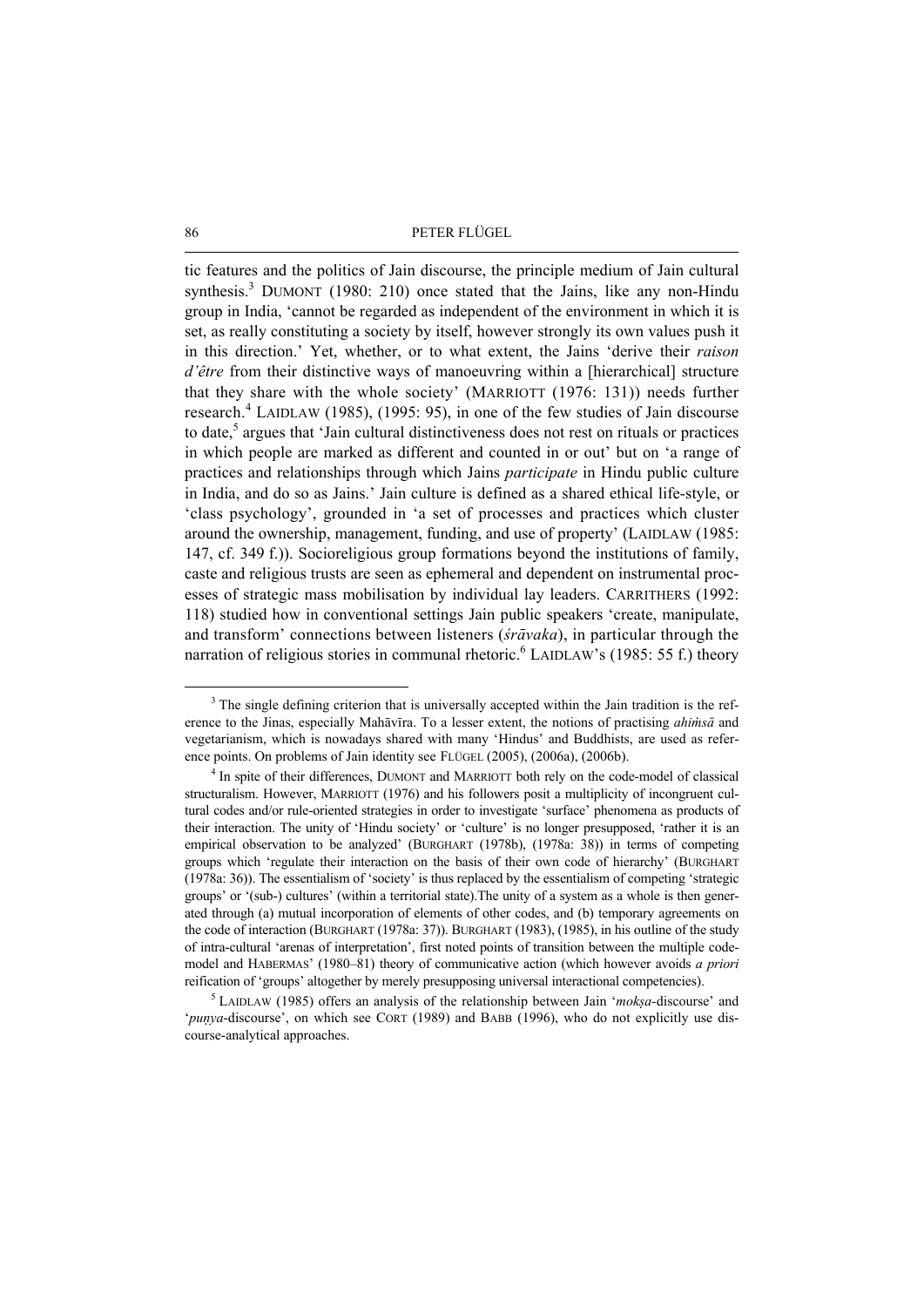of the Jain 'language game' and CARRITHERS' (1991: 262) work on the 'rhetoric of *samâj*' both successfully move away from essentialist notions of communal identity. But they achieve this only at the price of recurring to instrumentalist definitions of community formation, disregarding the key dimensions of felt togetherness and shared belief and custom.<sup>7</sup>

In this essay, I propose to avoid both *a priori* definitions of socio-cultural identity and instrumentalist theories of community formation by analysing the stated principles of Jain religious discourse itself. I will compare and contrast these principles with the categories of Jürgen HABERMAS' (1980–81), who in his *Theory of Communicative Action* offers a seemingly non-reductionist interpretation of linguistically mediated processes of socio-cultural synthesis. In contrast to the explicit normative ideals of the Jains, rooted in an ontology of karman, Habermas' theoretical investigation presents itself as a non-ontological reconstruction of regulative ideals implicitly presupposed by all actual human discourse.<sup>8</sup> Some preliminary remarks on the architecture of his theory are necessary.

Habermas' model seeks to transcend the false alternative of 'community' and 'society'—which still dominates the sociology of Indian religions—by focusing on the relationship between 'lifeworld' and 'system' instead, as differentiated in contemporary modern society. 'Lifeworld', a term imported from phenomenology, is defined as the horizon or context of linguistically mediated communicative action.<sup>9</sup>

 <sup>6</sup>  $6$  See CARRITHERS (1992: 106) on the importance of the setting for processes of negotiation of Jain identity through the medium of cultural narratives; and FLÜGEL (1993) on the significance of self-referentiality in conversion stories narrated in settings, such as sermons, similar to those described in the narrative itself, thus generating self-verification. BOURDIEU (1991a), in FAUCONNIER (1981: 202 n. 8), demonstrated that self-verification must be distinguished from the success of an intended perlocutionary effect. See also FAUCONNIER's (1981: 185) analysis of the 'principle of incorporation', the description of a rite within the rite.

<sup>&</sup>lt;sup>7</sup> See TÖNNIES' (1887) classical work on community and society.

<sup>&</sup>lt;sup>8</sup> HABERMAS' analysis of discourse is influenced by the work of Karl-Otto APEL (1973) and the analysis of the 'colonisation' of discourse by generalised media of communication by the neo-Parsonian social systems theory of LUHMANN (1979) , etc. 'Discourse' is here used in the general sense of a set of verbal or written statements. HABERMAS (1980: 71) / (1984–1987 I: 42), (2005: 20) understands 'discourse' in a more restricted (and old-fashioned) sense as 'reasoning', i.e. the rational exchange of arguments for or against contested claims. In his terms, 'discourse' is the reflective form of 'communicative action' which is distinguished from mere 'communication'. LUHMANN (2002: 42 n. 37) points out that 'capacity for reasoned elaboration' is a traditional definition of 'authority'. See *infra* 106 f.

<sup>&</sup>lt;sup>9</sup> Following Peirce and Royce, Apel and Habermas presuppose the ideal of an 'infinite community of interpretation' as the 'collective subject'. The resulting contrast between the 'real community of communication' and an implicitly presupposed 'ideal community of communication' has been criticised, for instance by WELLMER (1986: 68 f., 81–102) and ALBERT (2003: 30, 50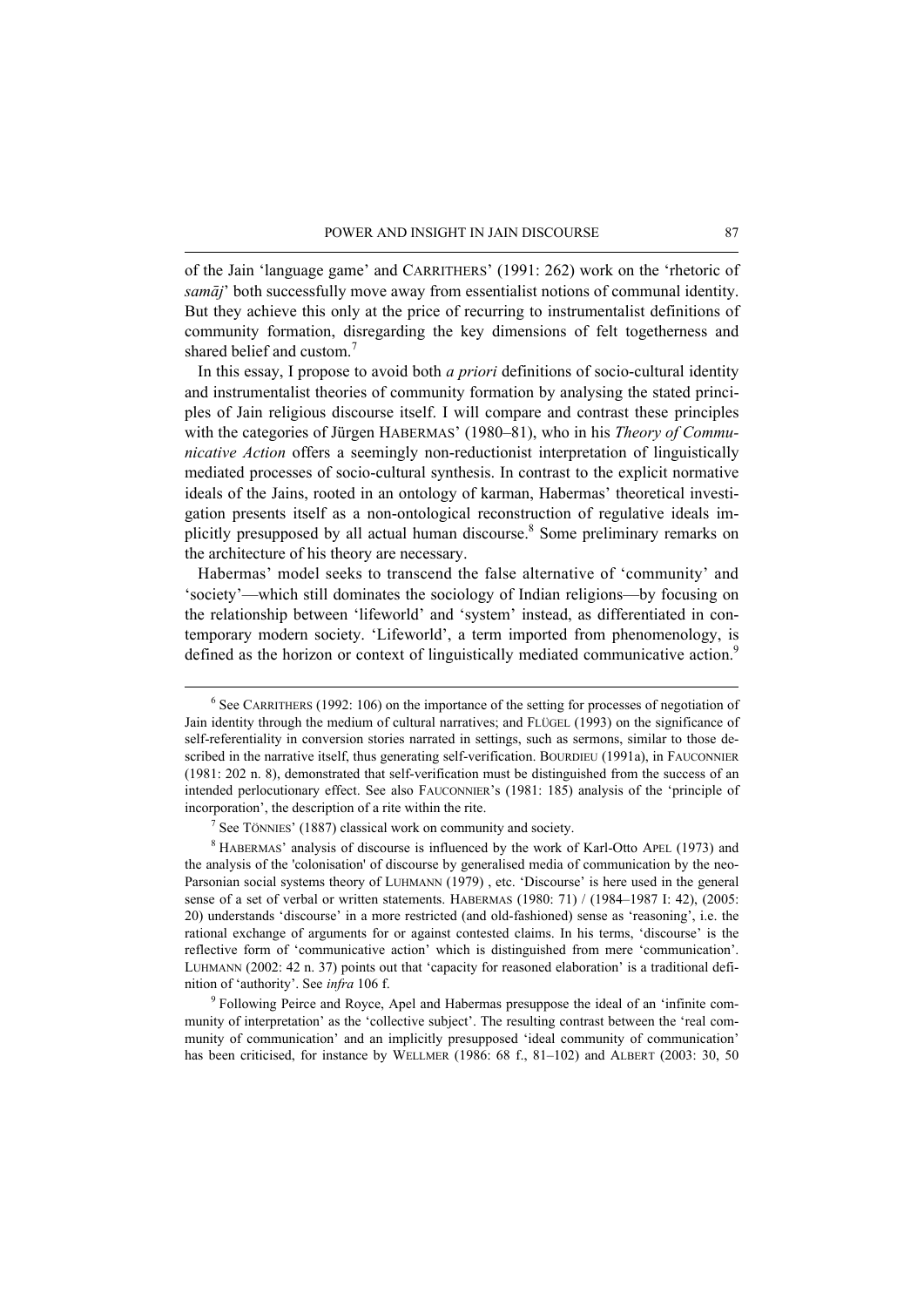It is, in his view, constituted by language and has three components or actor-world relations, in which communications are simultaneously embedded: cultural symbols, social norms, and personal aims. Lifeworlds are conceived as thematic resources for the intersubjective construction of social situations though symbolic or communicative action.<sup>10</sup> In case of disagreement, situations are ideally defined rationally and consensually, through co-operative processes of interpretation based on the rejection or acceptance of claims of objective truth (cognition oriented), normative rightness (action oriented), and subjective sincerity (person oriented). The limited explanatory scope of the lifeworld perspective conceded, HABERMAS (1981: 180) / (1984–1987 II: 118) defines society as a whole 'simultaneously as a system and a lifeworld': 'societies are *systematically stabilised* complexes of action of *socially integrated* groups' (1980–1981: 228) / (1984–1987 II: 152). This definition acknowledges that society is not constituted through symbolic or communicative action alone, but also—and increasingly so—through systemic processes, i.e. the unintended consequences of action and interaction mediated by 'steering media' such as money or power rather than by language. Habermas thus situates the social role of discourse within a theory of differentiation of system and lifeworld. The degree of differentiation determines the extent to which social integration can / must be achieved through symbolic or communicative action alone.<sup>11</sup> Habermas argues that lifeworld and system perspectives are mutually incompatible. His proposed synthesis (chided as 'eclectic' by his critics) prescribes a systematic alternation of the two perspectives, thus addressing the problem in a similar way as Jain perspectivism. Within this framework, Habermas' contribution to discourse analysis results from a single conceptual move: the substitution of the pivotal concept of subjective 'intentionality'

 $\overline{a}$ 

Royce ff.), who advocate for a fallibilistic notion of consensus and deny a general interest in infinite discussion (ALBERT (2003: 70)). For a similar conceptual structure see, however, the Buddhist (and Jain) distinction between 'real' and 'ideal' *saógha*, analysed for instance by BECHERT (1961: 23 f., 35). HABERMAS (1991: 133) conceded that the normative content of universal pragmatic presuppositions can not be equated with obligatory norms of interaction. Anticipating presuppositions are normative in 'a wider sense', enabling practice, without regulating it. In his recent revision of his epistemic universal pragmatic concept of truth, HABERMAS (2004: 50–55, 256 f.) renounced the concept of a 'final consensus', because it is beyond the necessity and problems of discourse, and distinguishes now between truth and legitimation.

<sup>&</sup>lt;sup>10</sup> Communicative action is defined as the reflexive form of symbolic interaction.

<sup>&</sup>lt;sup>11</sup> HABERMAS (1981: 219) / (1984–1987 II: 145): 'Universal discourse points to an idealized lifeworld reproduced through processes of mutual understanding that have been largely detached from normative contexts and transferred over to rationally motivated yes/no positions. This sort of growing autonomy can come to pass only to the extent that the constraints of material reproduction no longer hide behind the mask of a rationally impenetrable, basic, normative consensus, that is to say, behind the authority of the sacred.'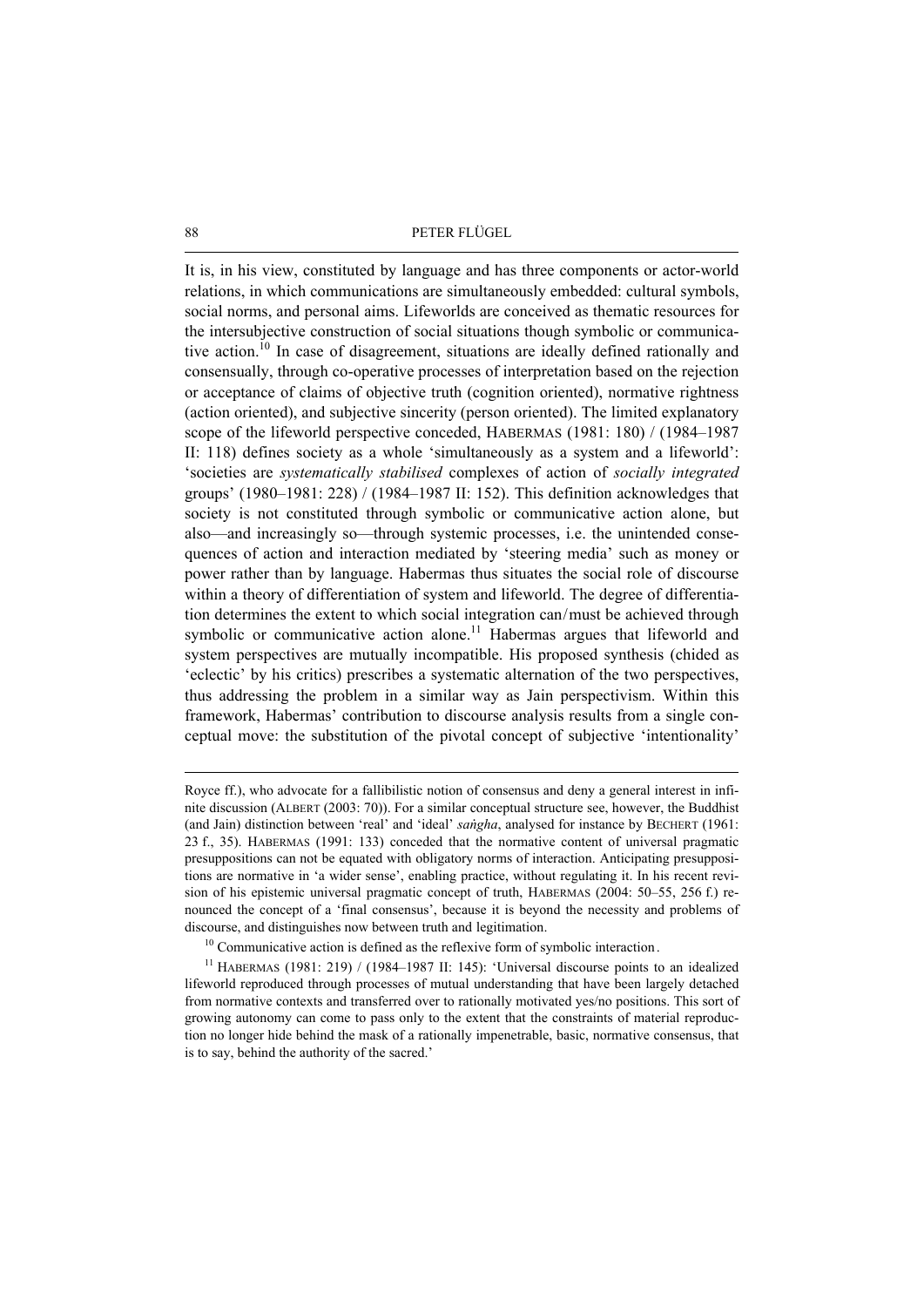(championed by Weberian, Husserlian or Wittgensteinian variants of interpretive sociology)<sup>12</sup> with the notion of intersubjective 'communication' (*Verständigung*), which in his view is the inherent *telos* of human language.<sup>13</sup> The intersubjective alternative to conventional subject-philosophical approaches<sup>14</sup> enables Habermas to criticise empirical discourses of power, based on 'instrumental action', as 'deviations' from an 'original' mode of unconstrained 'communicative action', implicitly presupposed by all interlocutors.

Habermas' characterisation of the constitutive role of implicit idealisations for linguistically mediated interaction by the term 'ideal speech situation' has been widely criticised (in similar ways as Chomsky's 'ideal speech community'), since, by definition, ideal situations are rarely, if ever, empirically encountered, and not even consciously contemplated by the majority of interlocutors.<sup>15</sup> Though it is a truism that ideals can only influence behaviour if they differ from it, a society which relies entirely on explicit consensus is both a modern utopia and a nightmare, since everything can become problematic under the imperative of rational control in an ideal world of unconstrained intersubjectivity. To avoid the 'cost' of social reflexivity, social life has to rely on traditions, habits, routines and systemic processes (mediated by institutions or markets) which are taken for granted, until questioned. This is recognised by the model. Habermas insists, however, that the fundamental unspoken expectations underlying all social interaction can be analytically reconstructed. Conflict, for instance over values, can only be peacefully resolved if the normative presuppositions of communicative action, such as common interest in the avoidance of violence, are implicitly observed.<sup>16</sup> Hence, rather than dismissing Habermas' 'utopianism' outright, $17$  it may be more fruitful to ask whether the prin-

 $\ddot{ }$ 

<sup>&</sup>lt;sup>12</sup> See HABERMAS (1984:  $35–82$ ,  $307–50$ ) on three types of intentionality: fundamental intentionality of consciousness, strategic intentionality, and intentionality of non-deliberate actions. Phenomenological 'intentionality of consciousness' (not to be confused with Weber's 'strategic intentionality' or Searle's concept of subjective 'meaning intentionality') can be usefully compared with Jain concepts of consciousness and intentionality. An intentionalist stance alone can, however, not account for social processes of acceptance or definitions of acceptability of actions or arguments. APEL (1993: 41) stressed, rightly in my view, the 'reciprocal dependence of a priori of consciousness and linguistic a priori'.

<sup>13</sup> HABERMAS (1984: 461). *Verständigung* is itself an ambiguous word, combining 'understanding' (something, someone) and 'coming to an agreement' or 'reaching understanding'.

<sup>&</sup>lt;sup>14</sup> See HABERMAS (1985) for an analysis of the *aporias* of  $20<sup>th</sup>$  century philosophy.

<sup>15</sup> E.g. ALEXY (1996: 155 ff., 412 ff.).

<sup>&</sup>lt;sup>16</sup> HABERMAS (1991: 169) derives the normative presuppositions of communicative action from the notion of 'common interest'. In (neo-)Parsonian sociology, the condition that the interacting units know that both could also act differently is known as 'double contingency'.

 $17$  ALBERT (1994: 259) chides the analytical projection of such an ideal into 'pre-theoretical knowledge' as 'normative essentialism'.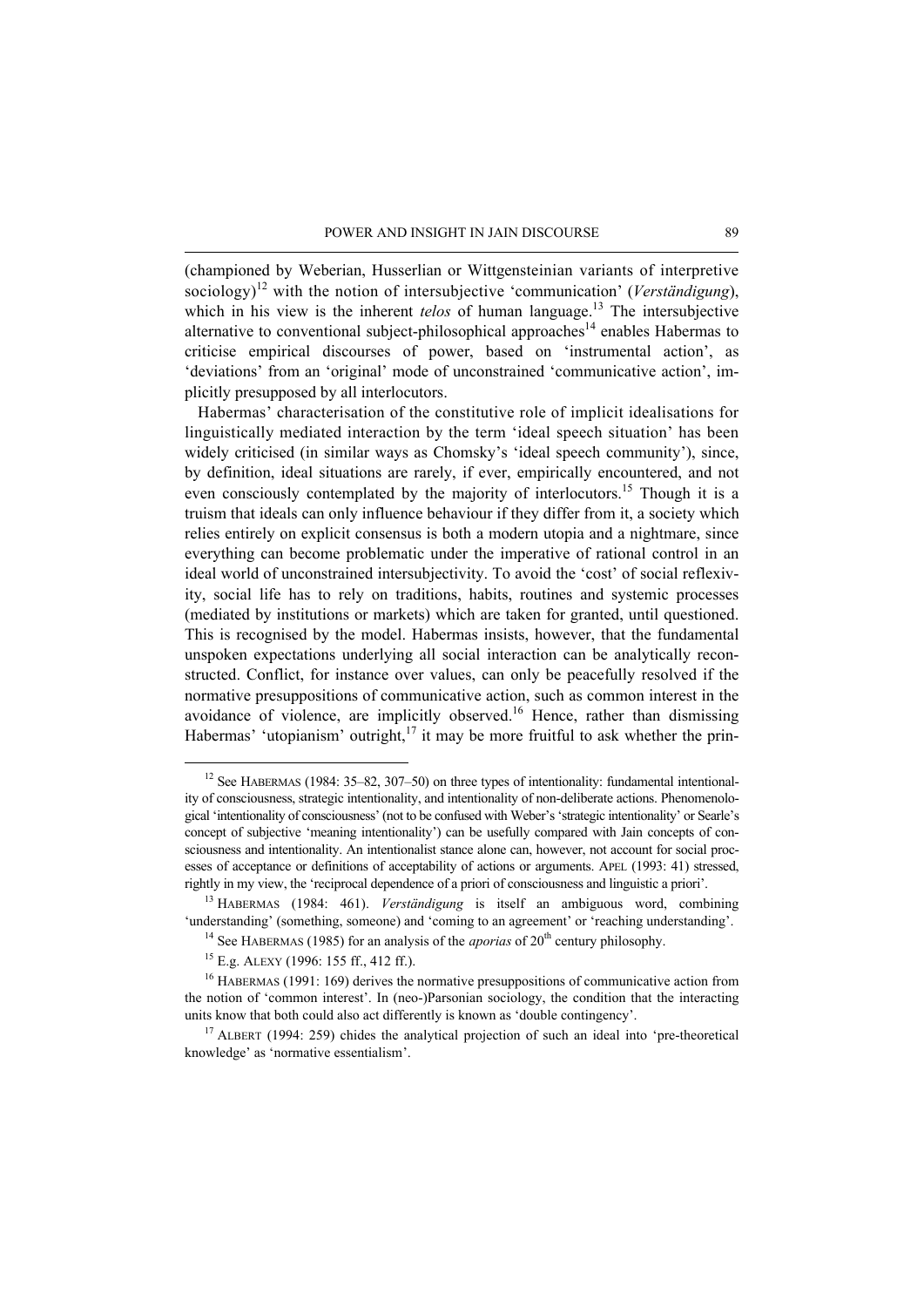ciples of discourse identified by Habermas function indeed as universal presuppositions of communicative action or are merely one set of possible idealisations amongst many. The question is pertinent, since 'communicative action', according to Habermas, is predicated on the implicit recognition of the values of individual autonomy and equality, and the existence of domination-free social spaces and interactional competencies, which are rarely given in any concrete situation. Does Habermas' model, then, merely impose modern European ideals or is his theory indeed of universal relevance?<sup>18</sup>

This question can be explored by comparing Habermas' dialogical model of the 'ideal speech situation' with other models of highly idealised speech situations of a similar level of abstraction, such as the Jain theory of speaking, which, at first sight, seems to be predicated on hierarchical, or subject oriented, rather than egalitarian, or intersubjective, normative presuppositions.<sup>19</sup> From Habermas' perspective, the principles informing hierarchical systems, even if culturally dominant, cannot be universalised, since they themselves are predicated on the principles of communicative action which are (from the perspective of analytical reconstruction) consciously or unconsciously presupposed in all linguistically mediated interaction. Conversely, from a Jain perspective, the ontology of soul, non-soul, karman and the principle of non-violence are implicitly presupposed in all universally acceptable actions. In

<sup>&</sup>lt;sup>18</sup> KEENAN's (1976) ethnographic critique of the postulated universality of Grice's conversational maxims has been extended to Habermas by PRATT (1986: 70). Disregarding criticism of Keenan's arguments, for instance by PRINCE (1982), she argues that Habermas' 'ideal speech act' merely reflects dominant Western standards of normality used to criticise 'deviations' as 'systemic distortions'. Following Nietzsche, FOUCAULT (1981: 56) had earlier criticised the 'will to truth' as a 'machinery of exclusion' of 'false discourses'. See also LINKENBACH's (1986: 108 n. 43) anthropological critique of Habermas 'objective hermeneutics'. HABERMAS (1983: 88 ff.) / (1990: 78 ff.) responded to objections to his 'ethnocentrism' in his work on discourse ethics, distinguishing 'moral' questions of 'common interest' or 'justice', orienting his own work, from 'ethical' questions of 'the good life' or 'self-realisation' which are culturally specific (HABERMAS (1983: 118).

<sup>&</sup>lt;sup>19</sup> Normative presuppositions in Indian theories of language have been discussed by GANERI (1999: 17), who pointed to differences between the subject-centred epistemological conception of language in Nyâya and information transmission theories which, in contrast to the Nyâya theory of 'direct, non-inferential assent', assume that 'assenting to another's utterance is never direct, but always depends on the hearer's awareness of the speaker's intentions.' The proposal that the 'normativity of meaning' by divine decree in Gadâdhara's (Navya-nyâya) semantics can 'partially' be defended in terms of the notion of tacitly shared 'conventional semantic theories' as 'the standard of correctness' within a specific linguistic community, rather than recurring to Matilal's 'ideal hearer' concept (GANERI (1999: 44)), presupposes an intersubjective solution of 'the co-ordination problem'. For the use of 'optimal standpoints' for reconstructing the presuppositions of Jain many-valued logic see also GANERI (2002: 271).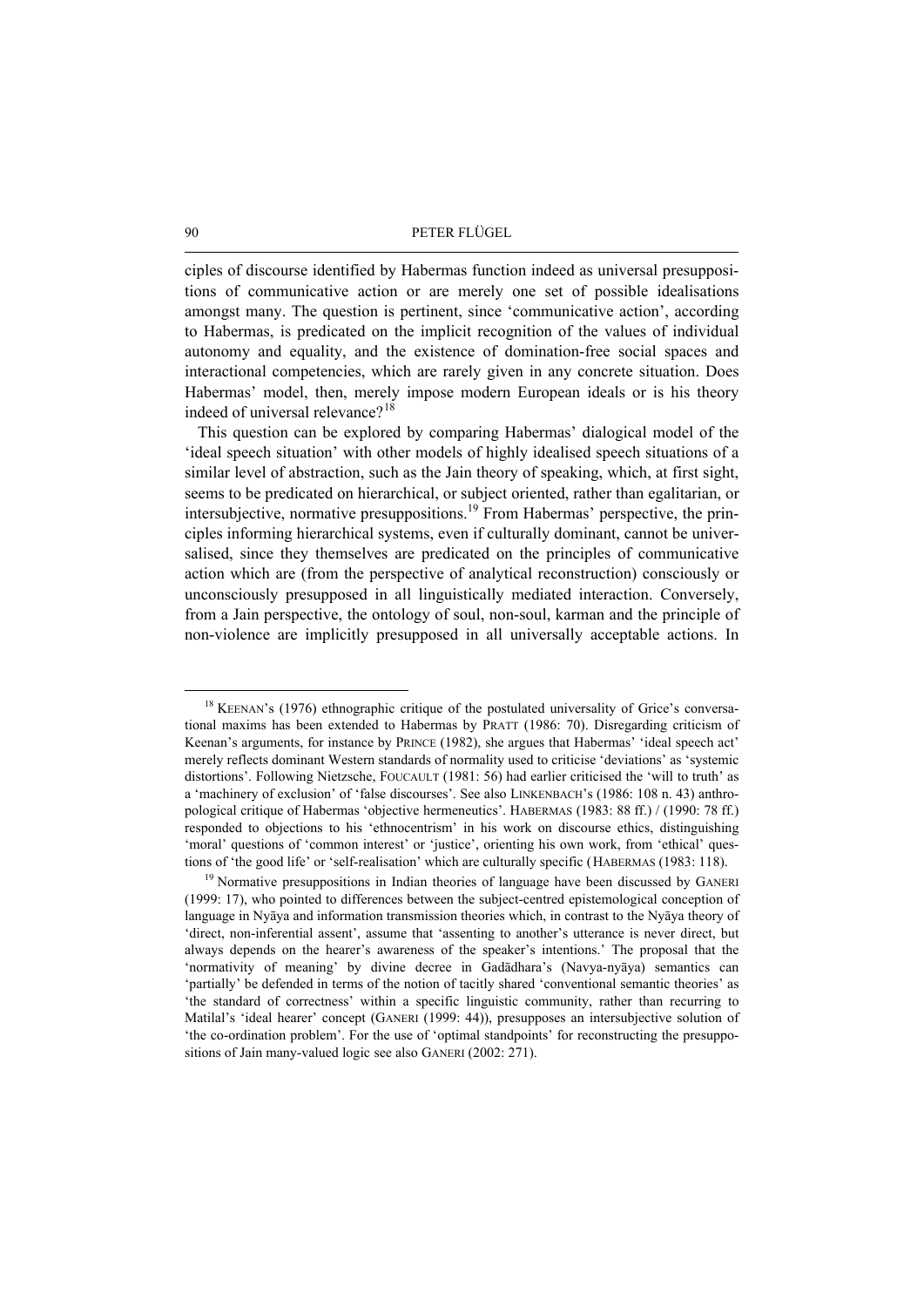both cases, moments of 'insight' can be generated through the acceptance<sup>20</sup> and situational projection of the respective model.<sup>21</sup> It is debatable whether any comparison between contrasting philosophical or religious models implies a dialectical third perspective which will 'always be more general than the most general postulates of a religion and the most general rules of investigation itself' (PIATIGORSKY (1985: 210)) or is simply an addition without being 'higher or lower' (MURTI (1955: 127)). Frequently cited examples of overarching perspectives that are not predicated on specific comparisons are the dialectic of the categories of reflection (Hegel), the politics of cultural hegemony (Gramsci), or indeed the Jaina conception of a disjunctive synthesis of differences or alternatives (*anekânta-vâda*), which according to MURTI (1955: 128) is 'more a syncretism than a synthesis'. A non-relativistic scenario is plausible if one model is able to reconstruct another on its own terms in a non-reductive way, or if it improves the other model, without losing information, while the reverse is not possible. In such a case, the analytical superiority of one model over the other must be conceded in principle.

A peculiar feature of Habermas' universal pragmatic theory is that it can only be operationalised by 'reversing step by step the strong idealisations' of the concept of

 $20$  See for instance the extensive literature in analytical theology, following WITTGENSTEIN (1953), on the role of models for religious insight. For example RAMSEY's (1967: 37) analysis of the 'disclosure situation', based on religious commitment: 'So we see religious commitment as a total commitment to the whole universe; something in relation to which argument has only a very odd function; its purpose being to tell such a tale as evokes the "insight", the "discernment" from which the commitment follows as a response. Further, religious commitment is something bound up with key words whose logic no doubt resembles that of words which characterise personal loyalty as well as that of the axioms of mathematics, and somehow combines the features of both, being what may be called "specially resistant" posits, "final" endpoints of explanation, key-words suited to the whole job of living—"apex" words.' See further SMART (1965), HICK (1969), and others.

<sup>&</sup>lt;sup>21</sup> The concept of 'insight' is used somewhat ambiguously in this article, referring both to cognitive insight in the sense of Habermas (*Einsicht*) and to Jain religious insight (*samyaktva* or *samyag-darśana*). This can be justified by pointing to similar ambiguities (a) in Habermas' use of *Einsicht* referring both to understanding and acceptance (close to Skt. *samjñā*, agreement, understanding, harmony), and (b) in the Jain usage of *samyaktva* which can refer to cognitive insight and acceptance of the 'rightness' of Jain doctrine, but mainly describes the 'direct experience' of the soul/self; see JAINI (1979: 80). The understanding of doctrine and self may or may not be linked, for instance in conversion experiences (FLÜGEL (1993)), which can be interpreted as a 'realization and internalization of important dogmatic subjects' (BRUHN (1997–1998, V.1)), though this conception does not account for the 'self-reported' enlightenment experiences of the Jinas. See SCHMITHAUSEN (1981: 199 n. 3) on similar ambiguities of the term 'insight' in early Buddhist scriptures. Generally on the problem of communicating 'experience' in Buddhist contexts see SCHMITHAUSEN (1981: 200 ff.), and for ideological uses FAURE (1991) and SHARF (1995). On Buddhist insight meditation, see GRIFFITHS (1981) and HOUTMAN (1999), amongst others. For observations on Buddhist and Jain meditation see BRONKHORST (1993b).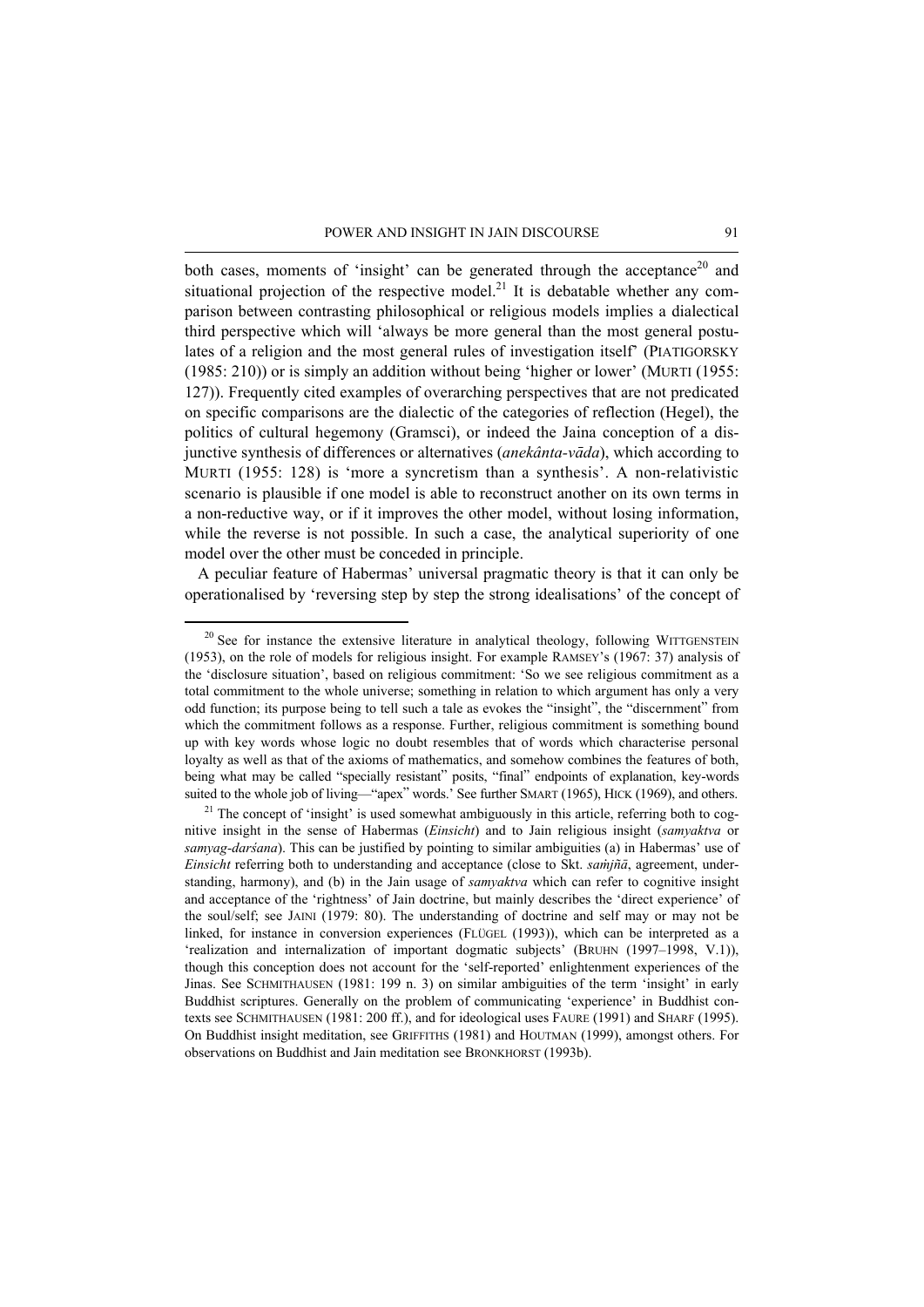communicative action to approximate the complexity of natural situations. Because most methodological provisions and theoretical assumptions have to be dropped in this process, universal pragmatics becomes, for all practical purposes, indistinguishable from empirical pragmatics, except for the additional conceptual sensitivity 'needed to recognise the rational basis of linguistic communication in the confusing complexity of the everyday observed' (HABERMAS (1980: 444) / (1984–1987 I:  $331$ <sup>22</sup> What is gained is the ability to discover different levels of the linguistically represented reality, and communicative pathologies, such as veiled power relationships or systemic distortions of rational communication through the use of generalised media of communication.<sup>23</sup> For formal pragmatic investigations of South Asian discourse the fundamental empirical question is not whether, for instance, *mantras* or ritual language can be considered as 'speech acts', or in which sense.<sup>24</sup> The question is rather, as Richard BURGHART (1996: 301) put it, 'how does non-distorted speech communication take place in hierarchical structures'? BURGHART (1983), (1985) was the first South Asianist to tentatively explore the possibilities of the theory of communicative action for an understanding of religious and political discourse in South Asia. Since his premature death, few advances have been made in rendering Habermas' highly abstract theory fruitful for South Asian studies.

In this essay, I make a fresh attempt in exploring the analytical potential of Habermas' communication theoretical approach for South Asian Studies by contrasting Habermas' discourse ethics, the reflective form of communicative action, with Jain discourse ethics, a reflective form of non-violent action. I will focus particularly on their respective theorisation of the subtle role of power in processes of indirect communication. Habermas opened up a new critical perspective by studying the constitutive role of idealisation in discourse and its exploitation. Alternative approaches, such as FOUCAULT's (1981) and BOURDIEU's (1991a), by contrast, emphasise the ubiquity and institutionalised nature of power. This view exerts a strong influence on current empirical investigations of Jain processes of social self-

<sup>&</sup>lt;sup>22</sup> On the difference between formal and empirical pragmatics see HABERMAS (1980:  $440-52$ ) / (1984–1987 I: 328–37).

<sup>&</sup>lt;sup>23</sup> Talcott Parsons was the first to argue that symbolically generalised media of communication, steering media, such as power, money, status and value commitment, are the functional equivalents of sacred symbols in co-ordinating actions in societies not dominated by tradition: 'Instead of negotiating to consensus … men rely on symbols <promising> the experience of meaning as a statistical probability over many acts. They are freed from the efforts to negotiate basics all the time' (BAUM (1976) on Parsons, cited by HABERMAS (1981: 393) / (1984–1987 II: 262).

<sup>&</sup>lt;sup>24</sup> The potential of speech-act theory for South Asian studies has been explored by POTTER (1970), (1984), WHEELOCK (1982), DESHPANDE (1990), FINDLEY (1989), TABER (1989), GÖHLER (1995a), (1995b), amongst others.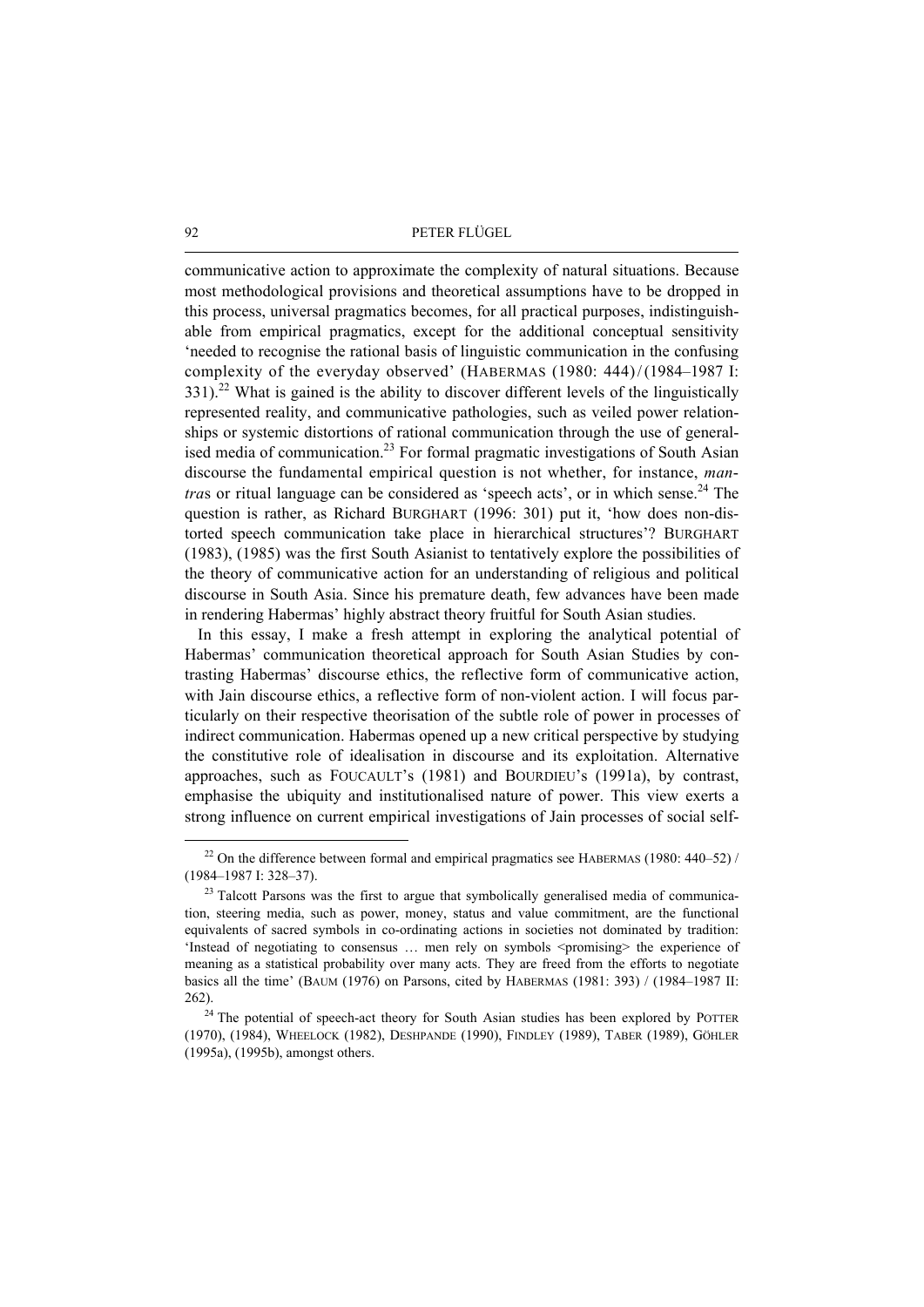identification.<sup>25</sup> In comparing Habermas' and Jain theories of discourse, I pursue three main arguments as far as the principles of Jain discourse is concerned:

- (a) Despite being differently constructed, the Jain theory of speech plays a similar role within Indian philosophy as Habermas' theory of communicative action does within Western philosophy. Both aim at the integration of a variety of perspectives, proclaim the primacy of morality over truth and logic, and predicate critical analysis of typical speech acts, especially latent strategic speech acts (perlocutions), on idealised normative presuppositions.<sup>26</sup>
- (b) The orientation towards, and mastery of, the principles of Jainism generates interactional competencies regarding the non-violent resolution of conflicts, and cognitive distancing effects, which enable competent agents to intentionally create ambiguous symbols (utterances and gestures), and to manipulate identities through the re-interpretation of culturally normative or conventional presuppositions. The same can be said of the cognitive functions of modern theories of communication.
- (c) The perceived plurivocality or multifunctionality of symbols—one of the main features of syncretism and socio-cultural synthesis in general—is in the Jain case not only a feature of rule-application, or a consequence of external imposition or extrinsic borrowing etc., $^{27}$  but also a consequence of religious knowledge, which can generate effects of insight *qua* (re-) interpretation of any given content. From the conventional point of view of communicative action, the principles of Jain hermeneutics produce systematically distorted communication, albeit one that is ideally oriented to salvific rather than material ends.

My basic contention is that philosophy (and logic), whether preoccupied with questions of universal validity, scepticism or pluralism, is always embedded in socio-cultural milieus which it both reflects and influences in varying degrees. Philosophy is always not 'merely philosophy', but a form of social discourse with social functions, manifest or latent. Philosophy does not merely consist in sets of propositions and logical or argumentative procedures but has also, directly or indirectly, pragmatic and expressive dimensions, and presupposes matching lifeforms

<sup>&</sup>lt;sup>25</sup> See LAIDLAW (1985), (1995), and CORT (1989), (2001: 11, 171), who invokes Eliade's rather then Foucault's theory of power. See FLÜGEL  $(1997)$ ,  $(2006b: 108 f)$ .

 $^{26}$  Citing examples, GÖHLER (1995b; 66) noted, similarly, the 'überraschende Gegenstandsgleichheit der Untersuchungen der Mīmāmsā und der "Sprechakttheoretiker"<sup>,</sup> Austin and Searle: 'In etwas anderer Fassung finden sich diese Kategorien auch in der Mīmāmsā' (GÖHLER (1995b: 69)).

<sup>&</sup>lt;sup>27</sup> On extrinsic borrowing see DUMONT (1980: 194). For a Jain example see MISRA (1972: 16) on the merely 'nominal adoption' of the local South Indian culture by (Rājasthānī) Śvetâmbara Jain merchants in Bangalore.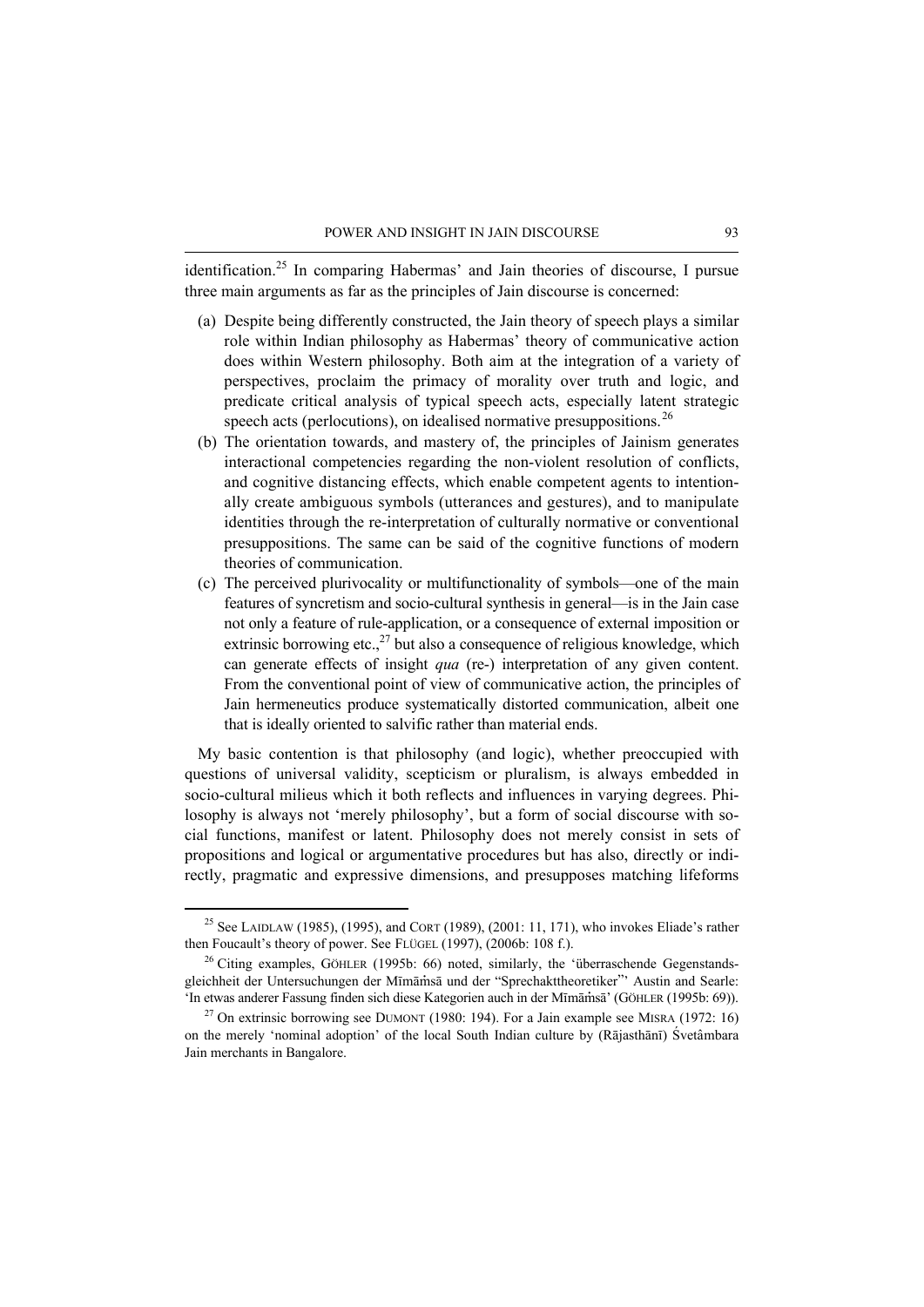and institutions for its social recognition.<sup>28</sup> The comparison between two expressly non-absolutist universalist theories, the theory of communicative action and the Jain theory of language usage, in my view, demonstrates that philosophies are intrinsically connected with a selective range of matching life-forms, while recognising that most socio-cultural milieus are culturally hybrid and contain elements which are universally acceptable. To what extent procedures and contents of 'rational inquiry'<sup>29</sup> are influenced by and influence social context is a question for empirical research.

The aim of this essay is to outline a new approach for the analysis of religious discourse in South Asia, and to prepare the ground for future critical sociolinguistic studies of Jain discourse. For this purpose key theoretical issues of philosophical pluralism and cross-cultural comparison are explored in a heuristic way. The essay is in eight parts. First, I am going to review the general problematic of Jain syncretism (I) and the existing academic literature on Jain rhetoric and discourse (II), followed by an overview of Habermas' theory of communicative action (III) and aspects of the work of Grice and Brown and Levinson, which will prove useful for operationalising Habermas' theory (IV). To prepare the ground for empirical investigation, I will then propose a typology of characteristic social settings of Jain religious discourse, and discuss their normative implications (V). Thereafter, I analyse the key features of the Jain theory of speech (VI), and of Jain discourse ethics in form of the Jain tetrad of the modes of speech (VII). Finally, I draw some general conclusions by comparing and contrasting the normative presuppositions of the theory of communicative action and the Jain theory of speech, which both in their own way offer critical analytical perspectives on the role of power and violence in human communication (VIII).<sup>30</sup>

 $-I -$ 

One of the key arguments of this essay is that Jainism, as a meta-philosophy whose social efficacy is predicated on the systematic reinterpretation of conventional perspectives, constitutes a form of discourse which produces syncretic patterns. At present, syncretism is predominantly understood as a transitional phase

 <sup>28</sup> See LUHMANN (1990). HABERMAS (1991: 25): 'Moralische Einsichten müßten für die Praxis in der Tat folgenlos bleiben, wenn sie sich nicht auf die Schubkraft von Motiven und auf die anerkannte soziale Geltung von Institutionen stützen könnten. … jede universalistische Moral ist auf entgegenkommende Lebensformen angewiesen.'

<sup>29</sup> BRONKHORST (1999: 23 f.).

<sup>&</sup>lt;sup>30</sup> Readers who are not interested in the discussion of the relevant theoretical context and literature are advised to move straight to section V.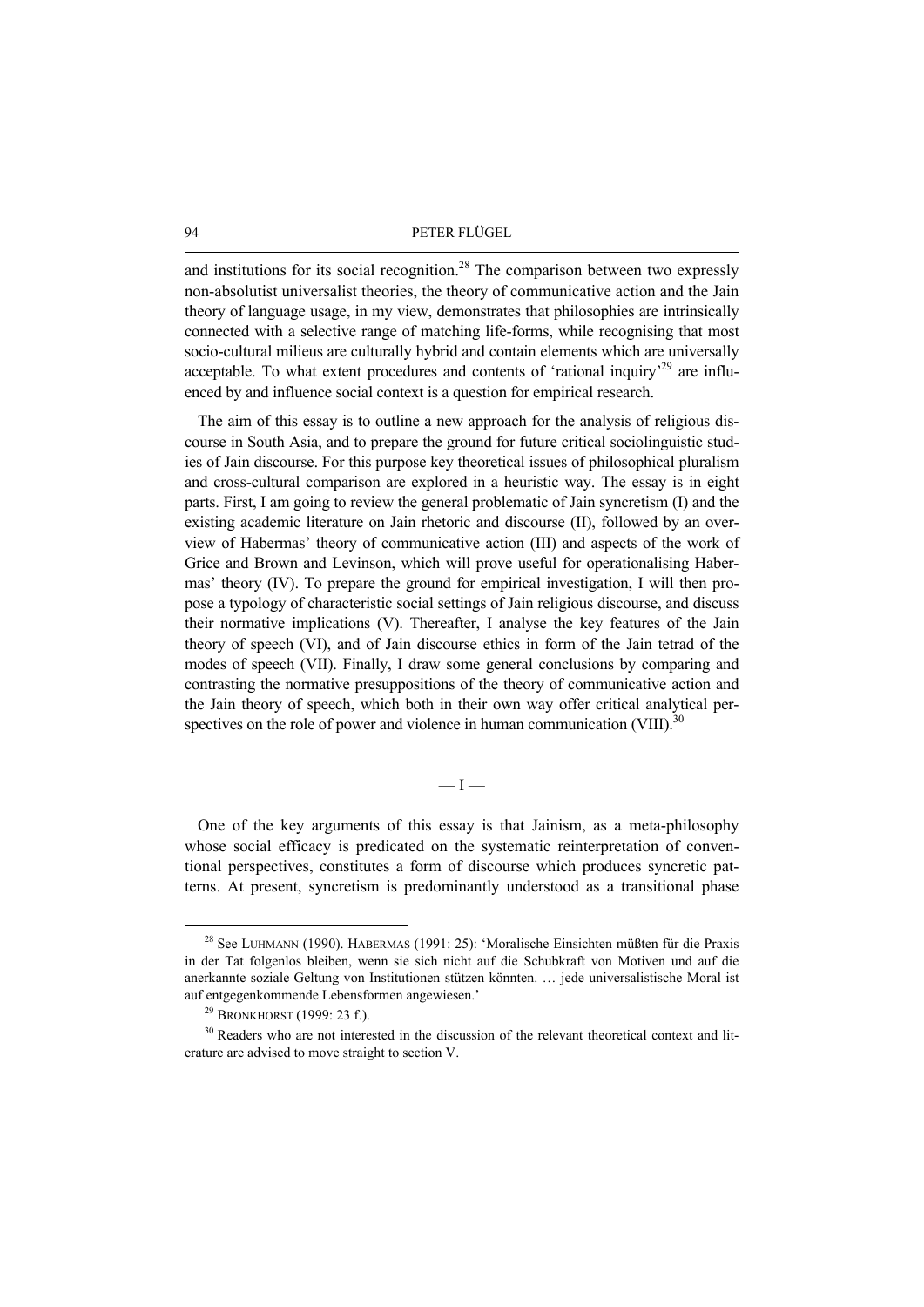within an overall dialectical process of religio-historical development syncretisation or acculturation—which often involves parallel processes of linguistic syncretism and/or group formation.<sup>31</sup> PYE (1994: 220), for instance, defines the 'syncretic situation' as 'the temporary ambiguous existence of elements from diverse religions and other contexts within a coherent religious pattern.' He locates syncretism between a 'mere mixture' and a 'coherent mixture' or 'synthesis':

'If coherent mixture, or synthesis, represents the conclusion to a process which is thereby completed, syncretism by contrast is to be understood as dynamically open and indeed patent of resolutions other than synthesis. These might be, in particular, the outright dominance of one strand of meaning by another (assimilation), or the avoidance of synthesis through the drawing apart of the distinct elements and the consequent collapse of the syncretism (dissolution).<sup>32</sup>

Earlier, BECHERT (1978: 20–3) had proposed a similar typology of syncretic phenomena, i.e. of 'the different forms in which religious traditions have influenced each other', associating them with particular ideological or cultural systems: (1) The marginal acceptance of single elements (e.g. Jains), (2) proper syncretism 'where elements from different religious traditions gain equal weight' (e.g. Nepal, Bali, Sri Lanka), (3) full integration (Neo-Hinduism), (4) perfect synthesis (e.g. Sikhs). According to Bechert, Jainism (in general) is an example of type one, because its 'essential characteristics' are not touched by the assimilation of new elements. Bechert's assessment of Jainism was probably influenced by BRUHN's (1954: 136) remarks on the lacking 'mixture of traditions' and the prevalence of a combinatorial coexistence of elements from diverse traditions in Jain literature. BRUHN (1987a: 109) later pointed to the frequent co-occurrence of various syncretic phenomena within a single tradition. He distinguished, for instance, between 'syncretism' and 'import' in Jain literature. In contrast to Bechert and Pye, in his view 'syncretism' denotes the end product of the process of syncretisation, i.e. a 'real' synthesis of elements (from the participants point of view), whereas 'import' describes a situation of 'unreal' synthesis, where new elements are incorporated but not yet properly integrated (danger of disintegration). Bruhn also suggested distinguishing more clearly between different sources and periods, in order to achieve greater realism. In this context belong analytical distinctions between (a) the 'hinduised' (WILLIAMS

 $\ddot{ }$ 

 <sup>31</sup> COLPE (1987: 220 f., 226).

 $32$  PYE (1994: 220). Structural-functionalist models of acculturation artificially limit the role of ambiguity and change to a 'liminal' phase between presumably static extremes (e.g. TURNER (1986: 93)). So called post-modern approaches try to invert this scheme by defining identity itself as a limit case.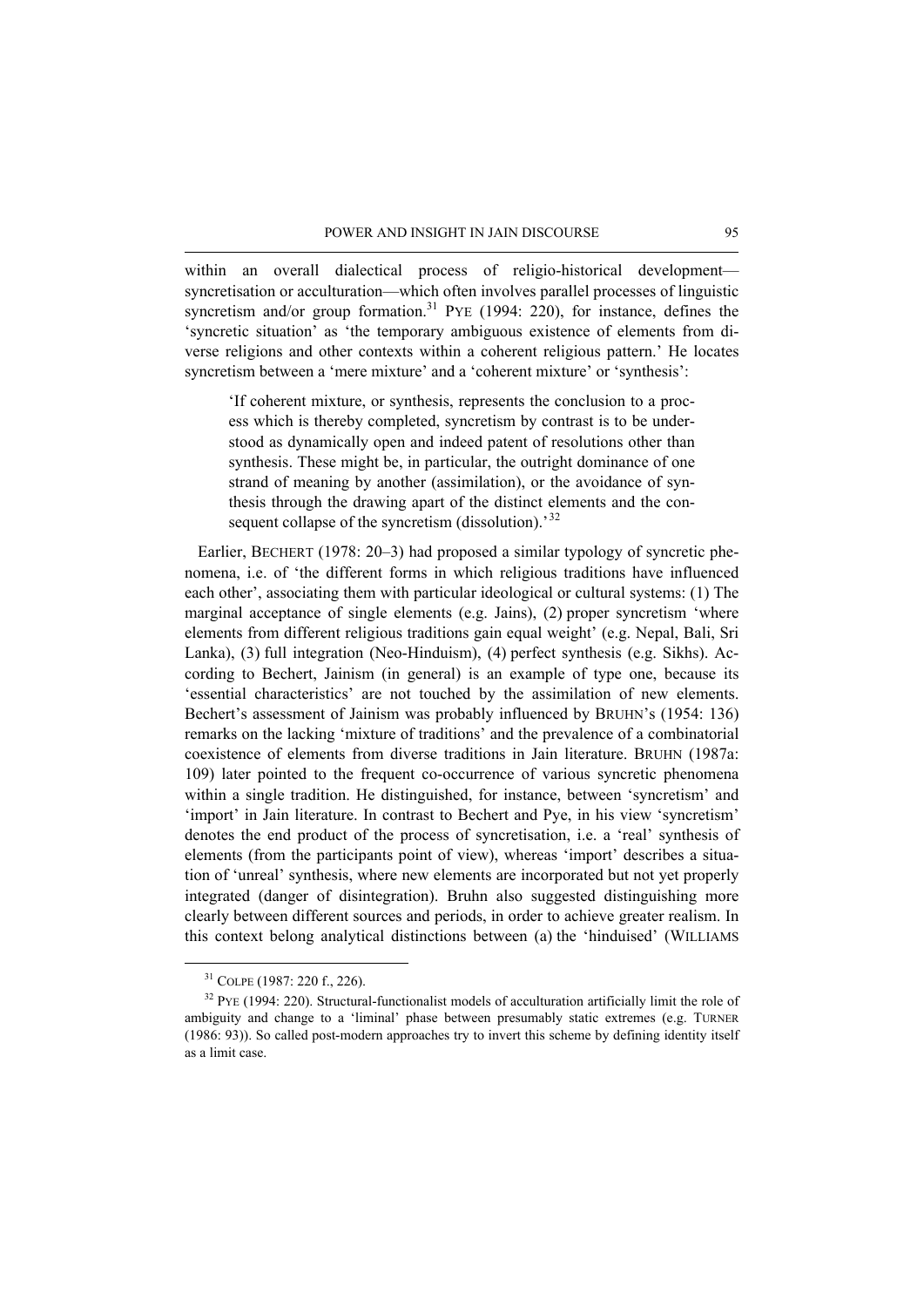(1983: xx)) or 'pseudo-jainised' (JAINI (1974: 335), (1979: 291–4) ritual and literature of (post-) medieval temple-worshipping Jain traditions, (b) the 'islamicised' (JAINI (1974: 314 n. 63)) iconoclastic reform movements which emerged in the Mughal period, and (c) contemporary 'westernised' developments.<sup>33</sup> Whatever the merit of such typologies, which contrary to WEBER (1988) are often based on the supposition of 'essential characteristics', it is apparent that one of the main ambitions of present research is the construction of comprehensive classifications of various forms of syncretisation and their strategic uses.<sup>34</sup>

An important debate between GOMBRICH (1971: 49) and BECHERT (1978: 20–4) on the question of the relation between literary syncretism (eclecticism) and the syncretism of popular religious practice in contemporary (Theravâda) Buddhism is also relevant for the understanding of similar phenomena amongst the Jains. Gombrich describes non-monastic forms of Buddhism as 'accretive' or corrupted forms. Bechert, on the other hand, criticises his devaluation of popular beliefs and of the political role of religion as 'elitist'. Instead, he interprets Buddhist 'cultures' as 'systems' or organic totalities, encompassing both *saógha* and society. TAMBIAH (1977), too, focuses less on Buddhist doctrine and the *saógha* and more on cultural history, emphasising especially the constitutive role of local cosmologies ('pantheons') which are implicated in the cults of Buddhist kingship. This approach, which favours a typified 'common man's' view from within and privileges 'hierarchisation' ('hegemony' or 'totalisation') as the most important strategy of acculturation, was pioneered by DUMONT (1980: 427 n. 6, 433 n. 19), who argued that historically the 'worldly religion' of 'Hinduism' emerged as a product of cumulative interactive processes between the 'two ideal types' of Brāhmanism and Jainism/Buddhism which superimposed an 'individual religion ... on to the religion of the group [caste]' (DUMONT (1980: 275)).<sup>35</sup> From the perspective of an individ-

<sup>&</sup>lt;sup>33</sup> See the somewhat different ideal-typical distinction between 'canonical', 'classical', 'protestant' and 'modern' types of Jainism in FLÜGEL (2000: 37–40), to which 'mystical' Jainism (Digambara Mysticism) needs to be added.

<sup>&</sup>lt;sup>34</sup> The following strategies have been suggested for instance: addition, parallelism, identification, hierarchical subordination (inclusion), re-interpretation. See HACKER (1985: 12), DUMONT (1980: 260), COLPE (1987: 223), PYE (1994: 222), BECHERT (1978: 23), BRUHN (1993: 38). With few exceptions, research on syncretism has been restricted to the comparative study of the semantics of cultural ideologies. This article, by contrast, utilises the analytical tools of rhetorics and pragmatics.

<sup>&</sup>lt;sup>35</sup> The theoretical appropriation of 'the participant's point of view' generated much confusion in South Asian Anthropology because of the ambiguous status of the key Neo-Kantian concept of 'value-realisation', which, on the one hand, reifies culture, and, on the other hand, claims to achieve greater empirical adequacy by representing the 'native's point of view' (HABERMAS (1981: 340–3, 351) / (1984–1987 II: 226–8, 234)). DUMONT (1980) oscillates ambiguously between two interpretations: Hinduism (1) as a mixture between two literary ideal types, and (2) as a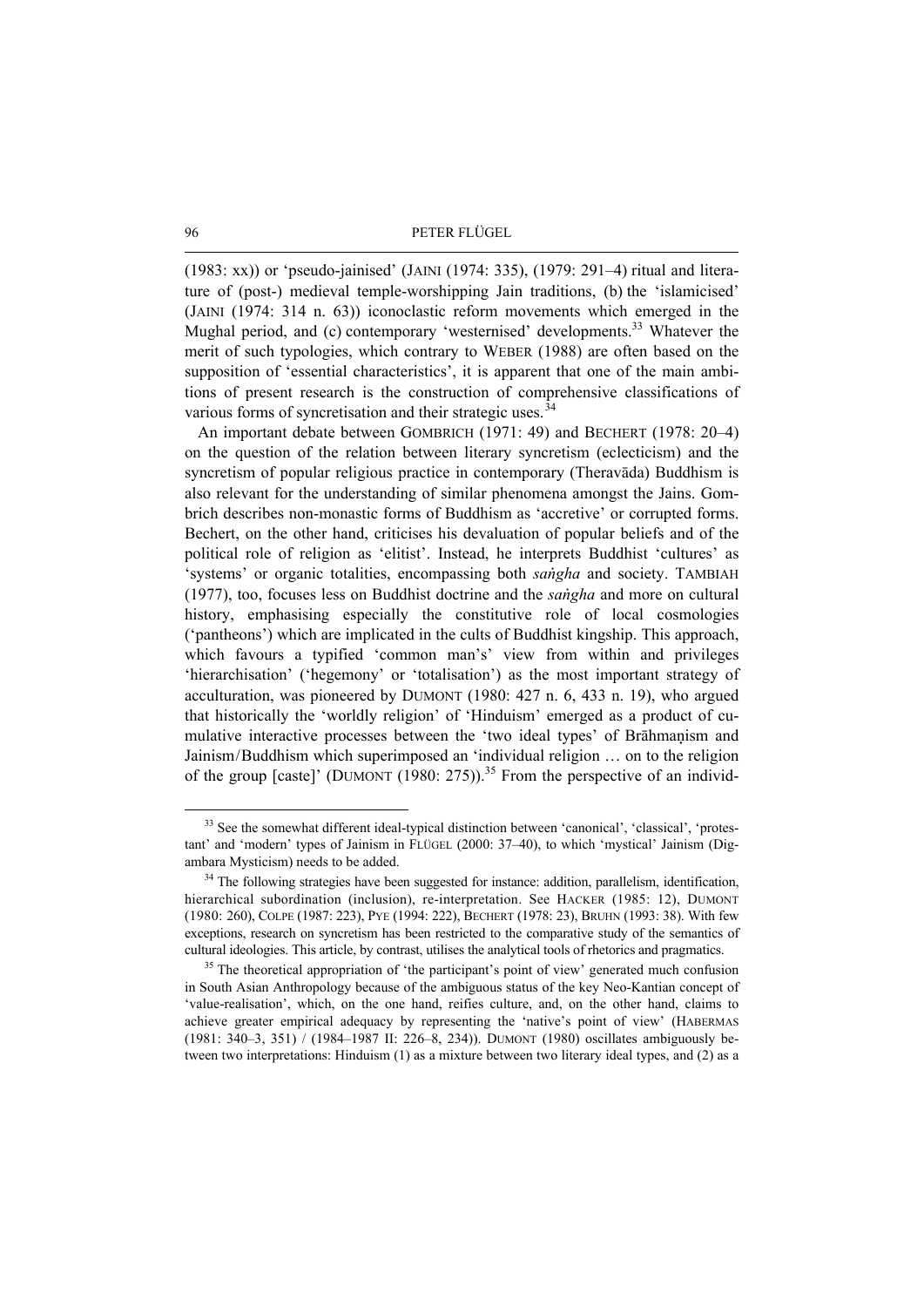$\overline{a}$ 

ual, GUMPERZ (1972: 230 f.) pointed out, superposed structures demand a wider socioreligious repertoire, including role compartmentalisation and perspective variation. Dumont's view that, from a lay participant's point of view, soteriological cults appear as religions of individual choice which are superimposed upon worldly religion, lends support to both accretionary and syncretistic interpretations. It also highlights the marginal historical role of Jainism in India, which, for want of political support, was nowhere able to achieve a culturally dominant position comparable to Buddhism in the countries of Theravâda Buddhism, and consequently not forced to develop its own (hegemonic) social system. Jainism always remained primarily a monastic religion which relied on the institutions of Hinduism and the state to legislate for society. Jain philosophical syncretism conceives merely of a negative totality based on the disjunctive synthesis of differences within an infinite horizon of plural perspectives. Yet, negative philosophical forms of syncretism are to be distinguished from positive linguistic or socioreligious forms of syncretism, which are less prominent in Jain discourse, but dominant in practice. <sup>36</sup>

The Jain case shows that it is an empirical question whether a given form of popular religion appears to be predominantly accretic or syncretic. It also underlines the crucial importance of configurations of power for competitive processes of doctrinal syncretism and socio-cultural synthesis. The religious status of 'popular Jainism'—'deviation', 'cultural bedrock' or 'modern political essentialisation'—is the subject of ongoing disputes between rivalling Jain leaders. Epistemologies and religious rituals for Jain laity were constructed intentionally by Jain monks. Yet, the

36 On the Jain philosophical 'syncretism' of *anekânta-vâda* and *syâd-vâda* see for instance MURTI (1955: 127 f.) and GANERI (2001: 147), (2002: 279): 'In moving from pluralism to syncretism, the Jainas commit themselves to the claim that we are led to a *complete* account of reality by integrating of all the different points of view' (ib. GANERI (2002: 279)). It has to be noted, though, that this approach does not tolerate 'invalid' (*apramana*) points of view. Hence, not every statement is conditionally true.

form of popular religious practice, resulting from the hierarchical incorporation of tribal cults, textual Brāhmaṇism, and 'the great heresies' (cf. DUMONT (1980: 428 f. n. 10)), through (a) Brāhmaṇic mediation, and/or (b) popular extrinsic borrowing of social signs from superiors without functional transformation (DUMONT (1980: 194)). The elitist *Brāhmana*-centredness of this approach has attracted much criticism. Dumont himself indicated that his approach is not much different from the one of the philologist (DUMONT (1980: 433 n. 19)). The problem is that the 'common man' is usually treated as a literary type—'the Buddhist king' (Tambiah) or 'the Brāhmanic householder' (Dumont)—which mediates between doctrine and practice in a normatively prescribed way. By contrast, GLUCKMAN (1955: 128), for instance, appeals to the universal rationality or 'reasonableness' of common sense: 'The concept of the "reasonable" measures the range of allowed departure from the highest standards of duty and absolute conformity to norm, and the minimum adherence which is insisted on.' 'Reasonability' can be normalised, but, strictly speaking, it refers to empirical conditions.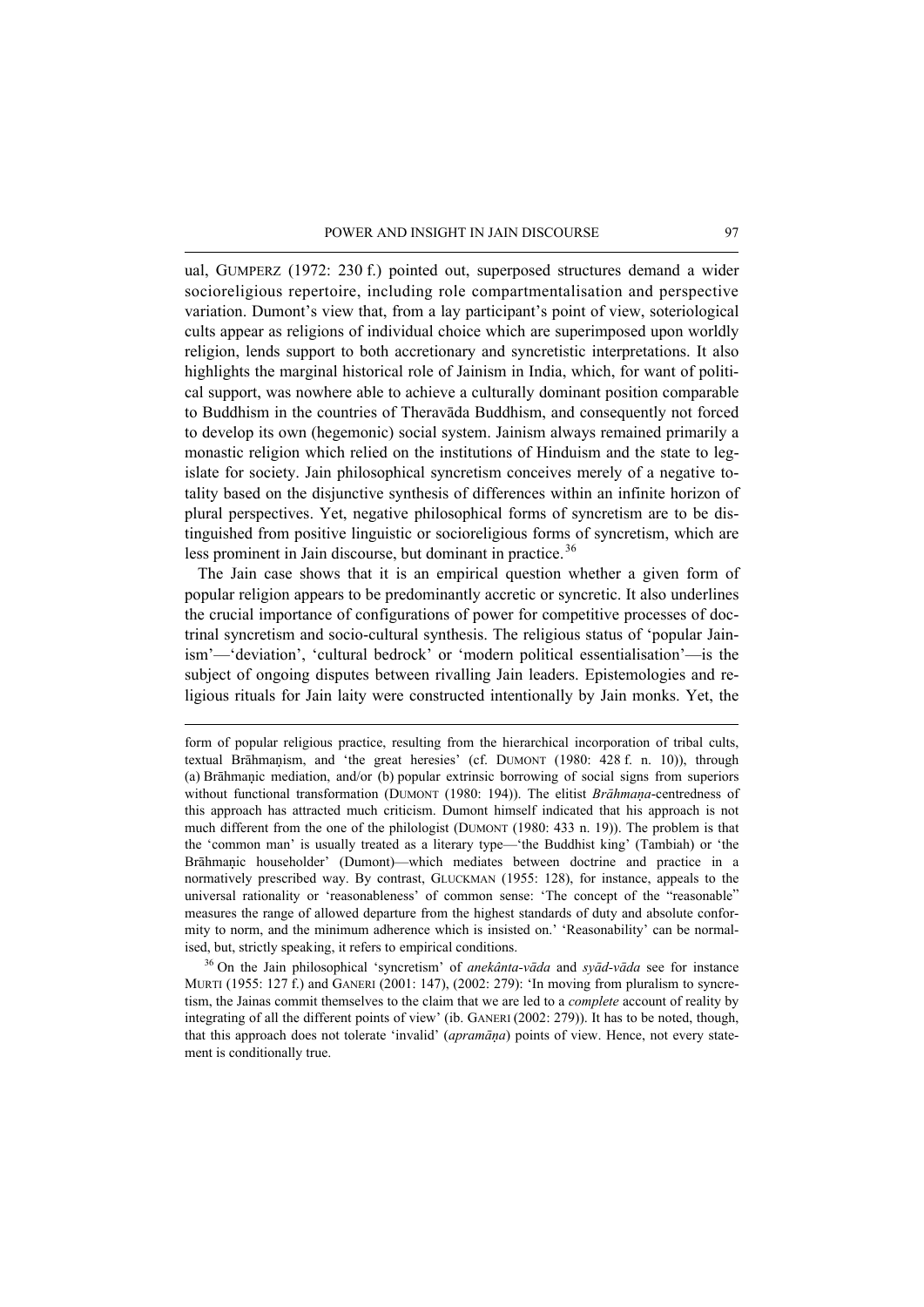extent to which social life is regulated by Jain social philosophy varies locally and from sect to sect, and from caste to caste. Iconoclastic Jain sects rely on the Hindu social system alone, whereas temple-worshipping sects accept the 'hinduised/ jainised' practices of popular Jainism as an integral part of Jain religion, $37$  while communal reformers demand the 'eradication of every non-Jain element from the Jaina community' (SANGAVE (1980: 410)) in order to form entirely new social entities. Present political attempts to ethnicise the 'Jain community' by propagating intra-religious, trans-sect and trans-caste marriages are unlikely to succeed, however, because of ongoing internal sectarian rivalries, exclusive caste and class affiliations of the laity, and the continuing existence of mixed religious castes. Effectively, Jain communalism contributes to the strengthening of the cultural self-consciousness of an important faction of the new Indian business class, but does not alter the hierarchical structure of the society itself.

Jain laity usually practises 'Jain' and 'Hindu' rituals side by side, combining soteriological religion with worldly religion without mixing the two, as described by Dumont.<sup>38</sup> Even the lay followers (*śrāvaka*) of contemporary Jain reformist groups (e.g. 'Jain communalists') cannot avoid combining 'Jain' and 'Hindu' religious practices, because of lacking Jain life-cycle rituals.<sup>39</sup> Sometimes popular practices are 'jainised' by ascetics, and in this way legitimately incorporated into Jain religion. 'Jain marriages' for instance, and similar life-cycle rituals, are created simply by adding a Jain *mantra* to customary local procedures; and 'Jain *pûjâ*s' are rendered possible if interpreted as forms of *dâna*, i.e. without expectation of return etc. (WILLIAMS (1983: xx–xxv, 216)). Re-interpretation and modification through addition etc., are essential techniques for incorporating elements from other traditions and for constructing cosmologies and embryonic Jain social systems along the lines of pre-existing Hindu and Buddhist models. Yet, only few elements of 'Hindu' popular religion have been fully integrated, predominantly into the ritual corpus of

<sup>&</sup>lt;sup>37</sup> See JAINI (1991: 187).

<sup>&</sup>lt;sup>38</sup> MAHIAS (1985: 96 f., 287), GOONASEKERE (1986: 185 f.), CORT (1989: 433), and others, talk about the Jain layman's 'oscillation' between 'alternative' Jain (or Jain and Hindu) 'realms of value'. The social function of Jain practices for legitimising status-mobility within Indian society remains to be studied.

<sup>&</sup>lt;sup>39</sup> 'Jain practices' are considered to be forms of temporary renunciation which are derived from the code of conduct for individual Jain mendicants, like the six obligatory rites ( $\overline{a}v\overline{a}y\overline{a}k\overline{a}$ ), asceticism (*tapas*), meditation (*dhyâna*), plus, for the laity, the obligatory giving of alms to the ascetics (*dana*); whereas all social rituals mediated by the *Brahmanas*, such as life-cycle rituals (*samskāras*) or the worship (*pūjā*) of gods other than the Jinas, are regarded as 'Hindu practices'. Of course, 'Jain practices' are considered to be hierarchically superior by Jains, although 'Hindus' regard them as 'heretical' deviations from standard practice, because they are neither predicated on the authority of the *Vedas* nor on the mediation of the *Brāhmanas*.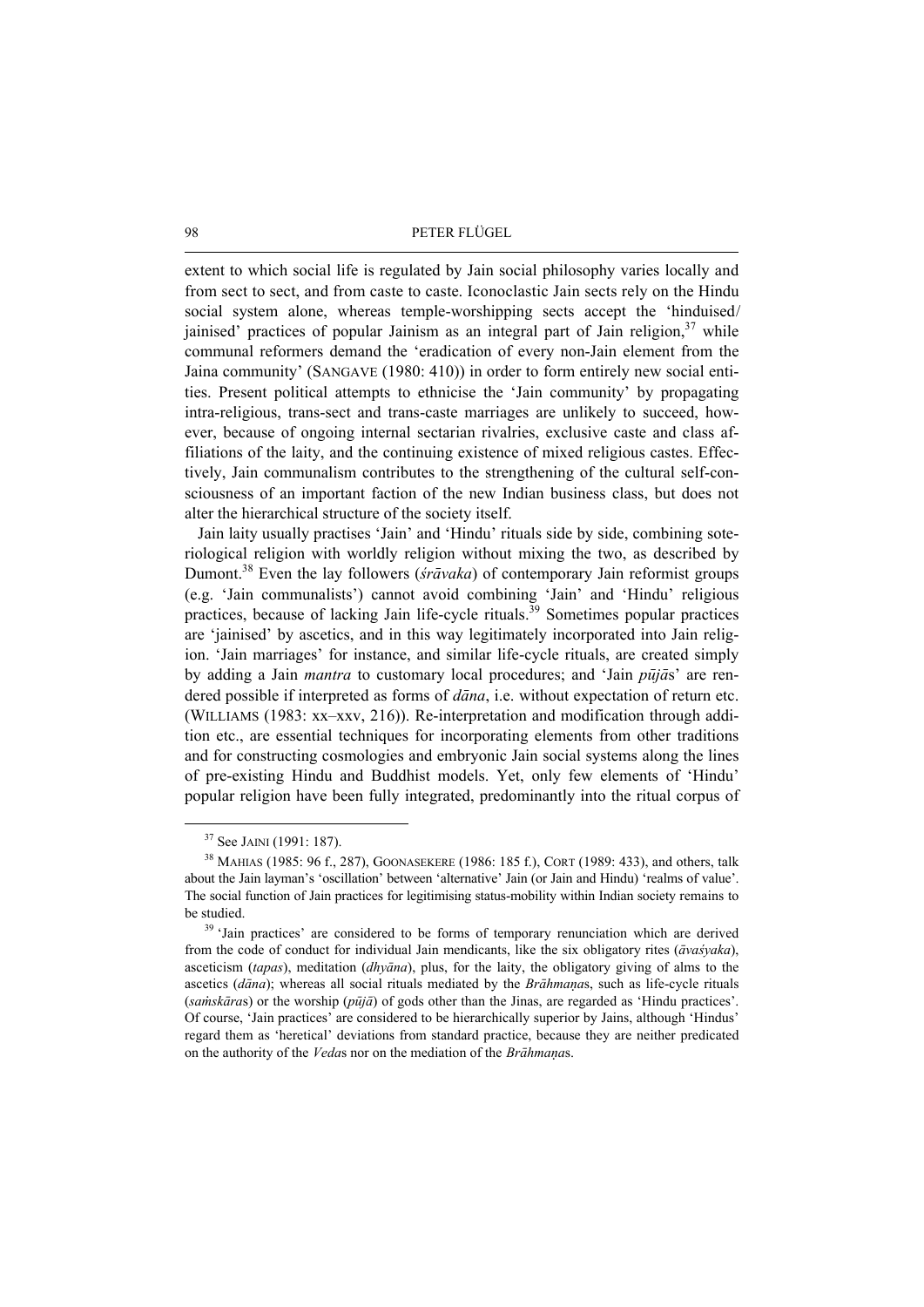temple-worshipping sects. Aniconic Jain sects do not practice socioreligious rituals to the same degree as image-worshipping sects, and thus have a less clearly defined socioreligious identity. Structure and semantics of the ritual terminology correspond to socioreligious structure. The paradigmatic case of an apparently 'non-Jain' popular ritual which was appropriated and re-interpreted by medieval Jain ascetics to build up a Jain system of lay rituals is *pûjâ*. 40 Its ambiguous status between soteriological and world-affirming orientations is reflected in the intentional multivocality of the religious terminology employed in this and similar lay rituals, as WILLIAMS (1983), LAIDLAW (1985) and CORT (1989), (1991) demonstrated.<sup>41</sup> The socioreligious dimension constituted by a system of jainised lay rituals seems to be predicated on generalised indirectness.

 $-$ II $-$ 

Modern writers on Jainism have often noted the abundance of similes and double meanings (*ślesa*) in Jain narrative and ritual literature,<sup>42</sup> and their strategic use to infuse conventional language and popular stories with different meanings, derived from Jain ethics.<sup>43</sup> WILLIAMS (1983: xviii–ix) was the first scholar to highlight the ways in which medieval Jain writers, such as the Digambara *âcârya* Jinasena  $(9<sup>th</sup> CE)$ , instrumentalised saivaite terms (amongst others) as 'vehicles' for the indirect communication of their own religious views:

'Jain writers have shown a remarkable aptitude for the subtle handling of words … The polyvalence of certain expressions even within the limits of the same text is often disconcerting: *guna* in particular is greatly overworked and so are *kriyâ* and *karman*. Indeed one is led to wonder whether the double meanings given to many words and their

 <sup>40</sup> It is an open question whether Hindus or indeed Jains or Buddhists first introduced *pûjâ* rituals in Indic religion. Jain *pûjâ* manuals are comparatively late.

<sup>&</sup>lt;sup>41</sup> The fact that the status of *pūjā* as a 'Jain ceremony' is disputed within the Jain tradition diminishes the relevance of HUMPHREY–LAIDLAW's (1994: 41 f.) 'cognitive-psychological' analysis of Jain *pûjâ*, as they point out themselves (LAIDLAW (1994: 137)). See FLÜGEL (2006b) for a review of this issue.

<sup>42</sup> E.g. WINTERNITZ (1920 II: 303–5), BLOOMFIELD (1923: 262 f.), SCHUBRING (2000: 268, § 150), BALBIR (1983), BRUHN (1993: 36) etc.

 $^{43}$  E.g. HERTEL (1922: 8), JAIN (1981: 11), MONE (1987: 324 f.) etc. The social implications of the possibility that the multivocalities in Jain texts are intentional have, however, only reluctantly been considered by textual scholars to date, not least because of the unclear status of the element of necessary violence it implies (cf. BALBIR (1984: 37), GRANOFF (1992)).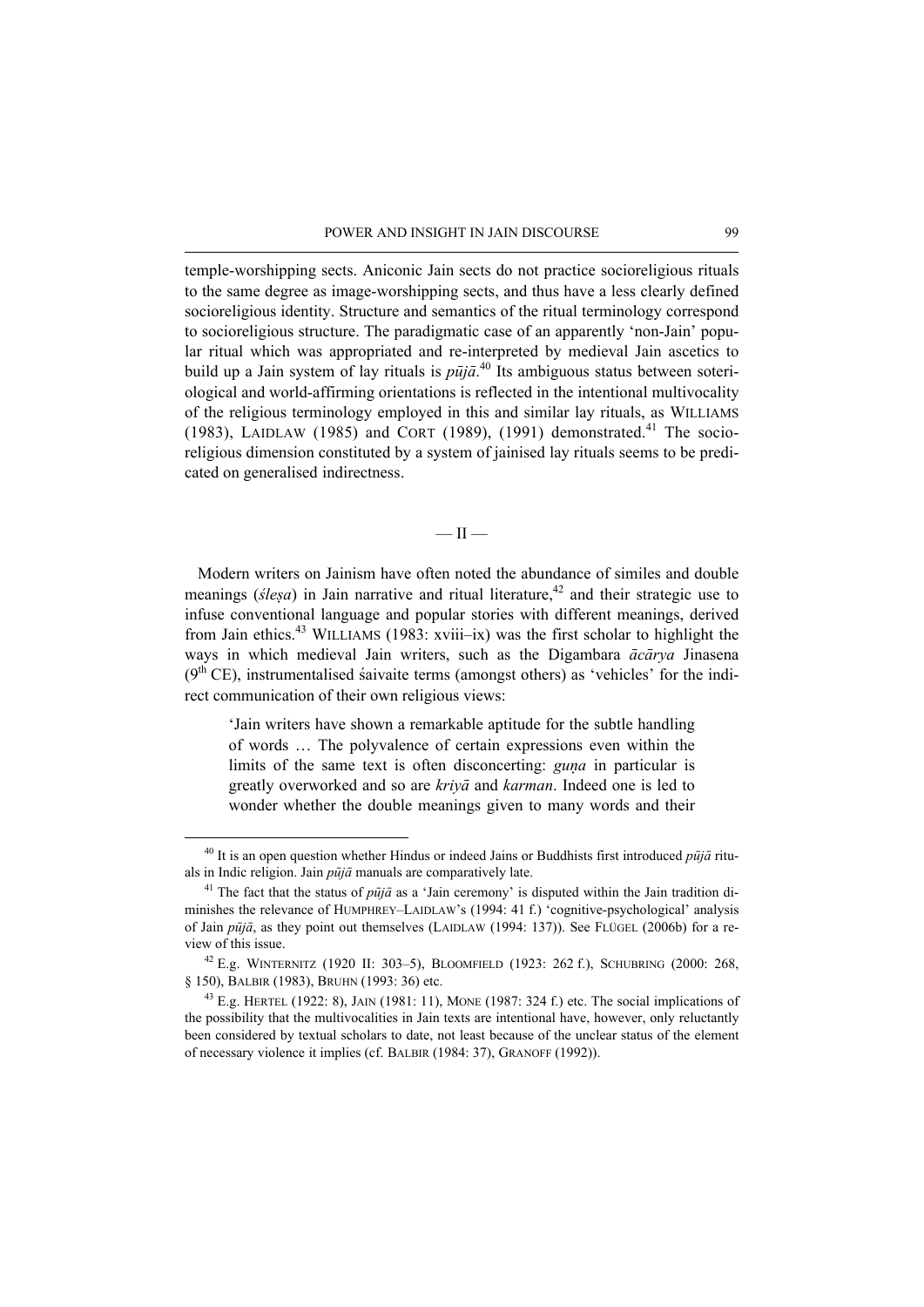formal identity with Hindu terms may not be voluntary. Examples of such coincidences (with the Jaina meanings noted in parentheses) are: *kiva* (*moksa*), *linga* (the monks symbols such as the *rajo-harana*), *gunatraya* (the *ratna-traya*), *pasupati* (the Jina) *mahā-deva* (the Jina) whilst on the other hand the word Digambara itself can be an epithet of Siva.'

WILLIAMS (1983: xix) sees the reasons for the intentionally multivocal use of terms in the political assertiveness of 'Hinduism' in medieval South Indian society which forced the Jains to conceal their 'heterodox' beliefs behind a conformist public facade as a way of social self-protection:

'It may be that such resemblances were intended to render Jaina doctrines attractive to saivas or that saiva persecution made it desirable to give to certain Jaina texts an innocuous aspect. Certainly the Jaina's concept of *asatya*<sup>44</sup> would make it easy for them to adopt an attitude similar to that of those Shiite sectarians who in the early days of Islam maintained an outward conformity by concealing their real beliefs under forms of words.'

Numerous studies on diglossia, multilingualism/multifaithism and code-switching demonstrated in the meantime that the strategy of 'outward conformity and inward dissent', based on the method of differentiating hierarchical levels/media of discourse, is not limited to a certain historical period in South Asia or to the Jains in particular, but a universal feature, especially of dependent subaltern groups, minorities, or elites. DUMONT (1980: 194) analysed the method of 'extrinsic borrowing' 'from superiors of certain features as social signs and not as functional features' in terms of a theory of acculturation, which distinguishes three contemporary types of cultural interaction:<sup>45</sup> 'rejection, mixture, in which traditional and modern features exist happily side by side, and combination, which unites them intimately in new forms of a hybrid nature and ambiguous orientation' (DUMONT  $(1980: 229)$ ).<sup>46</sup> Oth-

<sup>&</sup>lt;sup>44</sup> See *infra* (p. 194) on *satyâsatya*: something may be true as well as false (*satya-mrsa*) or neither true nor false (*a-satya-mysā*).

<sup>45</sup> Cf. FERGUSON's (1972: 244 f.) definition of diglossia: 'DIGLOSSIA *is a relatively stable language situation in which, in addition to the primary dialects of the language (which may include a standard or regional standard), there is a very divergent, highly codified (often grammatically more complex) superimposed variety, the vehicle of a large and respected body of written literature, either of an earlier period or in another speech community, which is learned largely by formal education and is used for most written and formal spoken purposes but is not used by any sector of the community for ordinary conversation*' [author's italics].

<sup>&</sup>lt;sup>46</sup> See FLÜGEL (1995–6: 170 f.) on the relationship between conventional indirectness and 'mixed' and 'combined' strategies of integration.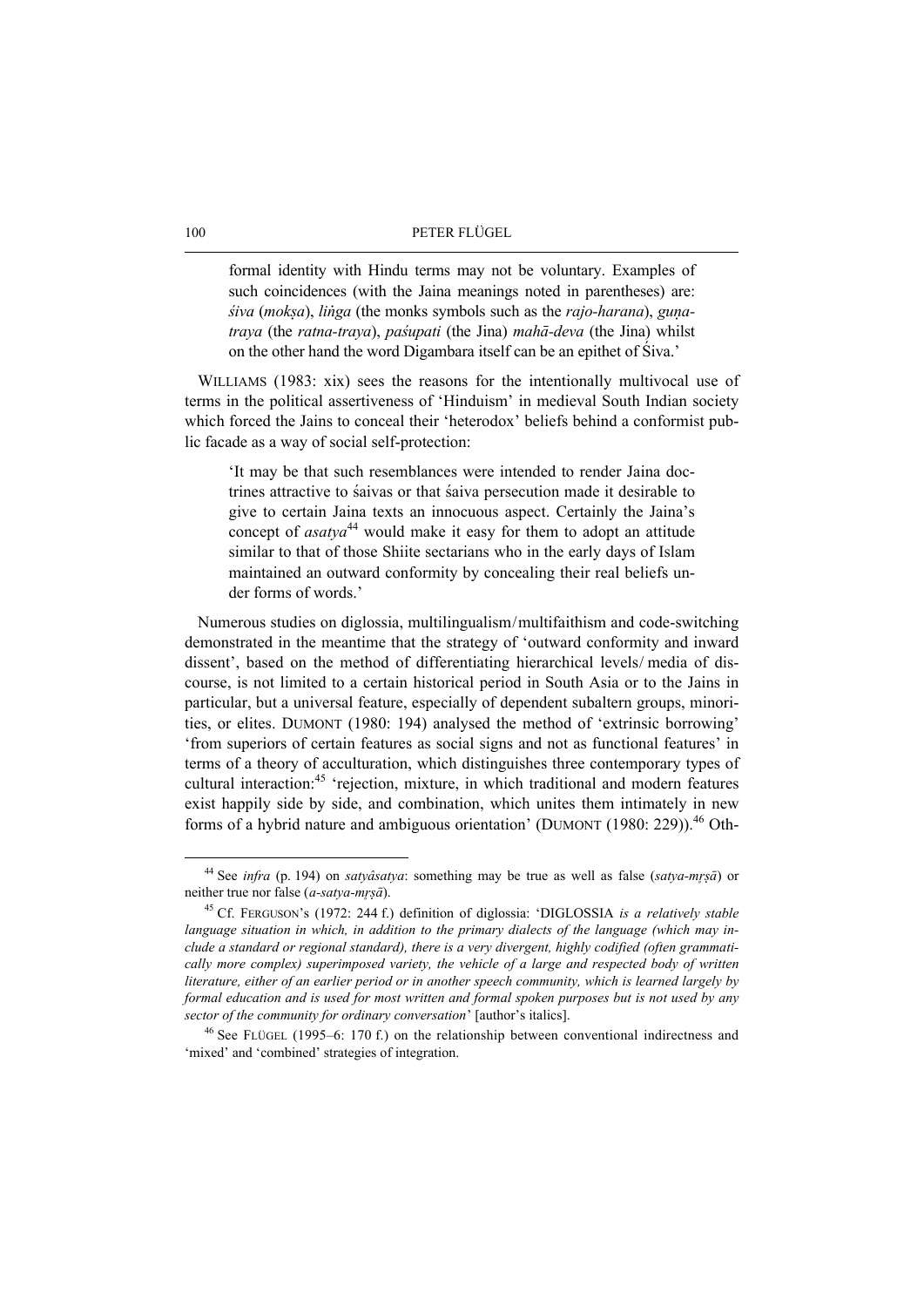ers emphasised the political implications of counter-hegemonic adaptive strategies. SEAL (1968), RUDOLPH–RUDOLPH (1984), HAYNES (1991), and JAFFRELOT (1993), for instance, investigated the paradoxical effects of double-strategies employed by political mediators in (colonial) South Asia, which used 'modern language' in the public sphere, i.e. institutions of the state and print media, and 'traditional language' within their own community. Sociolinguistic theories of discourse and multilingualism will prove useful for the future study of the interaction of different levels within Jain religious language and of Jain discourse being superimposed on different contexts.<sup>47</sup> In Jain literature, DERRETT (1980: 144) identified 'double standards'. CARRITHERS (1991: 266 f.) showed how the multivocal 'political rhetoric' of the leaders of Jain lay communities (*samâja*) gains persuasive force only if indirectly tapping into a 'diffuse realm of religious sentiments'. LAIDLAW (1985: 60) and CORT (1989: 449–70) suggested, conversely, that the official renunciatory 'religious ideology' of the Jains implicitly relies on a 'diffuse Jain ideology of wellbeing', and how 'symbolically rich' multivalent concepts, such as *lâbha* or mangala which can mean either 'profit' or 'power' both in the world and in the religious sphere, 'bridge the two ideologies' (CORT (1989: 465)). The merit of Carrithers', Laidlaw's and Cort's approaches lies in the attempt to interpret the implicit links between the Jain religious discourse and the socio-economic sphere in terms of a theory of symbolisation.<sup>48</sup> But they suffer from an exclusive focus on the

 <sup>47</sup> GUMPERZ (1972: 225) distinguishes two types of relationships between variants: '*dialectal* and *superposed*'. On 'seemingly intentional processes of distortion' by argots and on the use of implicit language to claim in-group membership and to maintain group boundaries see GUMPERZ (1961), (1972: 221–3, 227 f.). Most authors in a recent volume on religious discourse edited by OMINIYA and FISHMAN (2006) derive their inspiration from the classic papers of FERGUSON (1959/1972: 232 f.) and FISHMAN (1967) on diglossia and bilingualism in exploring situational uses of either two varieties of a (religious) language, or of two distinct (related or unrelated) languages side by side throughout a speech community, each with a clearly defined role. Jain heteroglossia is discussed, with varying success, by PANDHARIPANDE (2006), with the additional help of BOURDIEU's (1991: 107) institutional theory of the power of language. See also DESHPANDE (1979) on Jain claims of Ardhamâgadhî being a prestigious 'Âryan' language.

<sup>48</sup> Cf. STRECKER (1988). For similar descriptions of the 'dual purposes' of the Jain cult, see WEBER (1920/1978: 217), HUMPHREY–LAIDLAW (1994: 171 f.), LAIDLAW (1995: 354), JOHNSON (1995b: 310), and BABB (1996: 98–101). However, as WILLIAMS (1983) indicated, there is nothing particularly 'Jain' about the 'undefinable symbolic realm of wellbeing' (CORT (1989: 455)). Wellbeing as a religious value is generally associated not with Jainism but with 'Hinduism' or interpreted as a general social value (CORT (1989: 458)), SANGAVE (1980: 409), MAHIAS (1985: 109, 287), GOONASEKERE (1986: 185 f.)). In the Jain context it might as well be interpreted as a mere contextual condition of success of ascetic life. FLÜGEL (2006b: 104), therefore, proposed to distinguish between well-being A (socioreligious) and well-being B (material). See also contemporary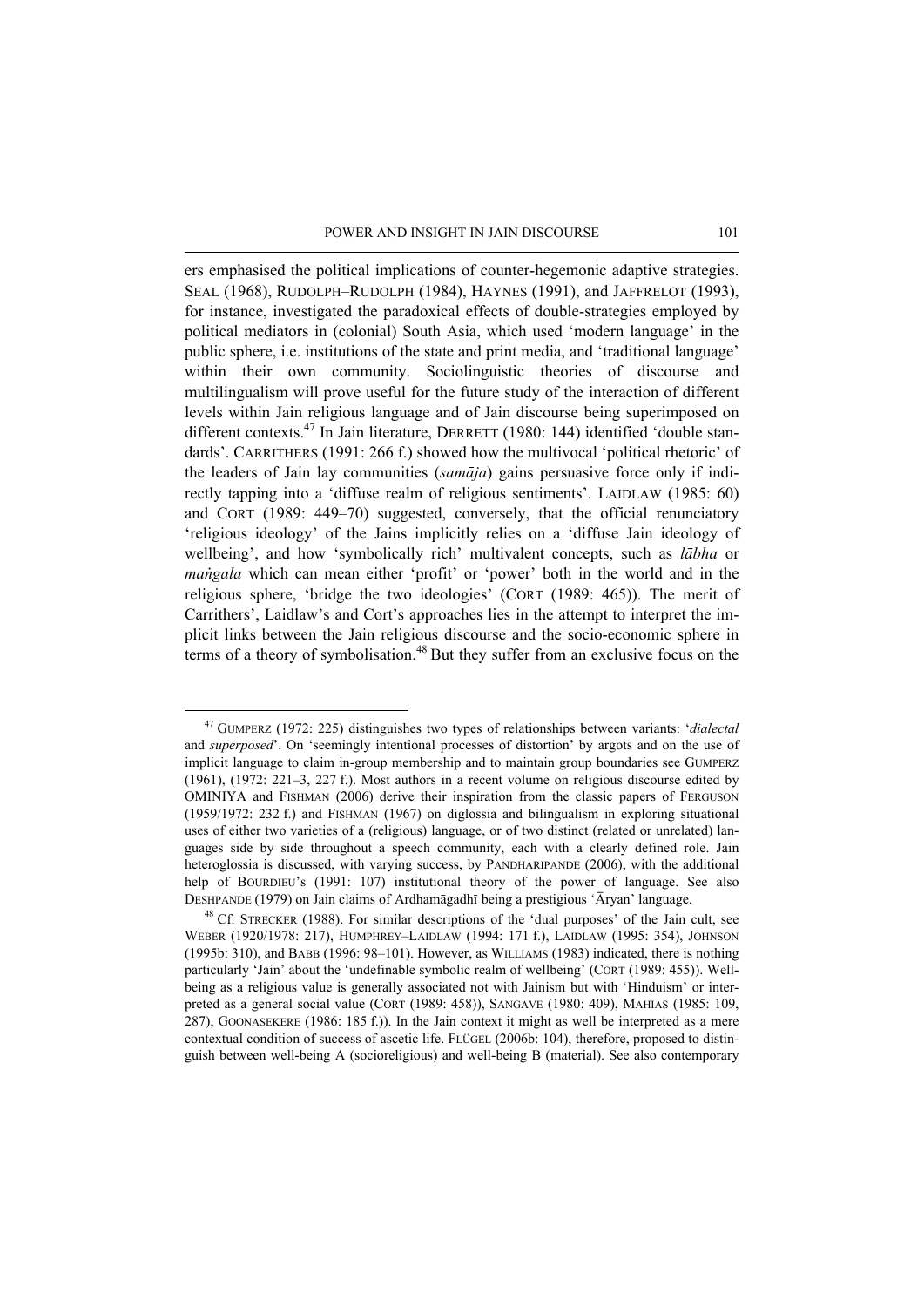laity and from the artificial treatment of Jain communities as quasi-ethnic groups isolated from the wider context of Indian society, which makes a critical analysis of the contextual relationships between Jainism and society, Jainism and power etc. masked by the use of multivalent symbols—virtually impossible.<sup>49</sup> 'Clearly', writes CORT (2001: 11), 'most scholars of ideology view power as ubiquitous.' LAIDLAW (1995), following Foucault, shares this view. However, while Williams' remarks need to be qualified, I think he and his successors posed the crucial question for an understanding of the characteristic 'syncretic', 'hybrid' or 'parasitic' form of much Jain narrative literature and lay ritual, by pointing to the intentional multivocality of basic concepts of popular Jainism, invented by ascetics, and their political-rhetorical function within contexts of competitive religious proselytisation. Williams did not pursue this line of research further, but confined himself to the sociologically less interesting search for the precise entailments of single terms. In order to handle the potentially boundless increase of investigations of such terms, BRUHN (1983: 61) proposed to limit 'rhetorical studies' to specific Jain genres, and most of Williams' successors followed this path.

I chose a different strategy in this article, turning away from the description and analysis of literary genres and doctrinal semantics (a task for the philologist) to the investigation of the pragmatics of Jain discourse. The limited aim of this study is to explore the methodological preconditions for an investigation of contextual implications of intentional multivocal utterances in Jain religious language. To accomplish this, a prior comparative analysis of the constitutive principles of Jain discourse and its typical normative contexts is required. Particularly significant is the question of the ways in which the specific ethical principles of Jain discourse interlink both with contextual norms and with universal moral presuppositions of communication *per s*e, upon which intentional language usage indirectly relies, if Habermas is to be believed. I will seek to demonstrate that critical reflection on language usage on a level of abstraction similar to universal pragmatics is doctrinally prescribed for Jain ascetics, who need to consider the ethical implications of their own religious rhetoric in different contexts.<sup>50</sup> Because the social implications

 $50$  The notion of univocality has to be used with great care, because of its association with positivistic ideal language theories. In practice, perceived univocality is always relative to a his-

 $\overline{a}$ 

Terâpanth reformist attempts to disambiguate the concepts of Jain popular religion, i.e. to separate clearly between religion and society.

 $49$  See the first principle of FISHMAN's (2006: 14) decalogue of theoretical perspectives for the sociology of language and religion: 'The language (or 'variety') of religion always functions within a larger multilingual/multivarietal repertoire.' The notion of 'religious repertoire' is derived from GUMPERZ's (1972: 230) definition of the 'verbal repertoire' of a speech community (or individual) as 'the totality of dialectal and superposed variants regularly employed.'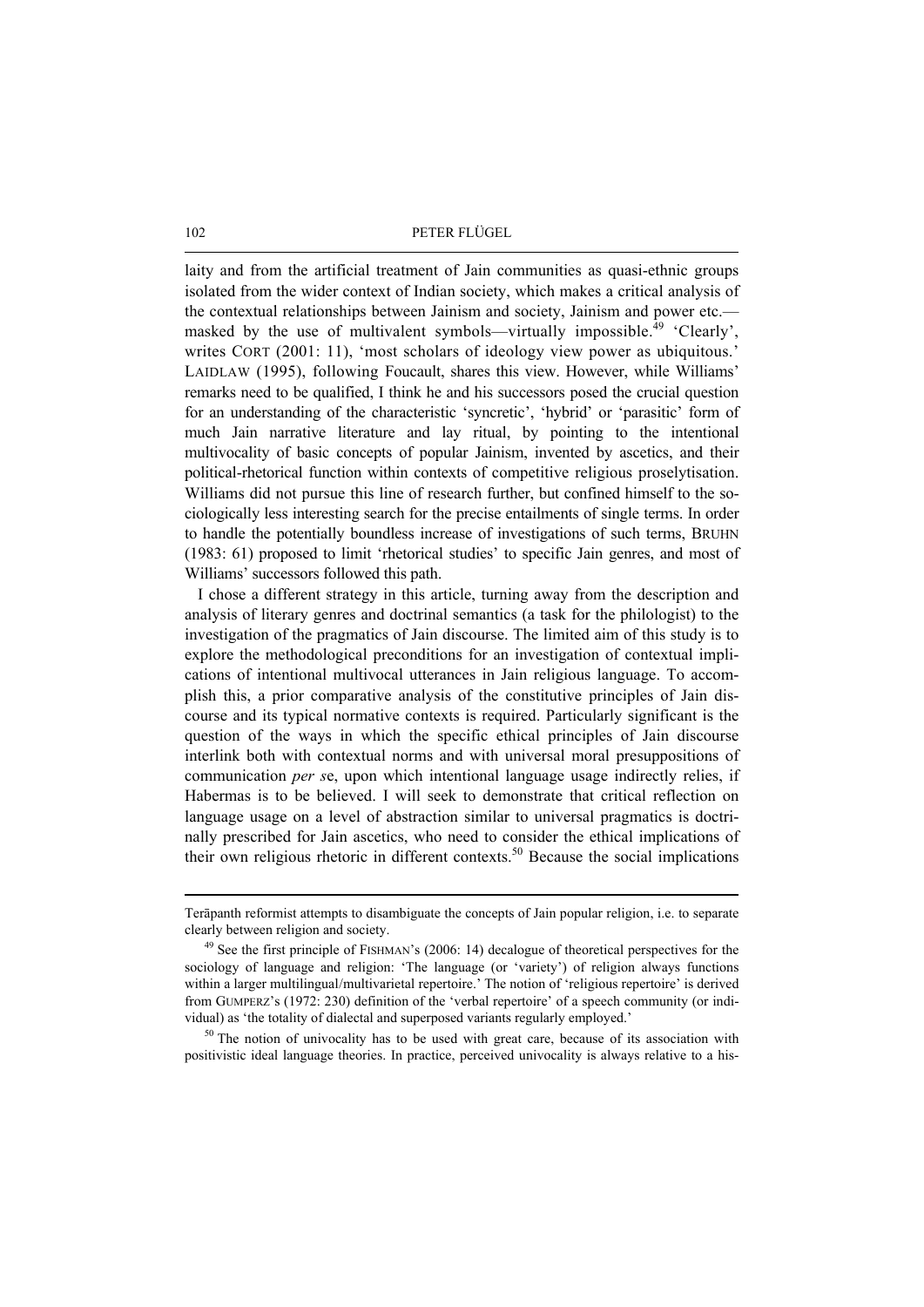$\overline{a}$ 

of the Jain rules of speech themselves are hardly illuminated in Jain hermeneutical literature, $51$  I will start my investigation with a theoretical analysis of characteristic Jain hermeneutical procedures and discursive strategies in typical situations of linguistically mediated interaction.

The social function of Jain theories of speech, I argue, can be understood from the perspective of a theory of interactional competence. The term interactional competence encompasses cognitive, linguistic and rhetorical ability, and hence the capacity to use language both for the pursuit of power and insight. Interestingly enough, the use of mental and linguistic violence is a necessary requirement for accomplishing both aims. Power and influence are intrinsically connected with violence. It is one of the most intriguing questions how power works through discourse. Power has been defined by Max WEBER (1972: 28), from an intentionalist perspective, as the 'opportunity existing within a social relationship which permits one to carry out one's own will even against resistance and regardless of the basis on which this opportunity rests.'52 Rhetoric has similarly been characterised as a competencebased social technique by means of which a minority, or an elite, may gain or exercise social influence, personal prestige or persuasive power, over a majority. Its capacity to influence is often predicated on the measured violation of a conventional structure by means of the manipulation of linguistic and non-linguistic media of communication; i.e. it presupposes a 'deviance' from what is culturally felt as being 'normal' without threatening the co-operation of the listeners. Influence is further

torical background of implicit contextual knowledge and cannot be explicated merely by referring to logical or grammatical rules. Strictly speaking, common-sense knowledge cannot be described exhaustively at all, because ultimately the whole world is implicated in every expression.

<sup>&</sup>lt;sup>51</sup> See in particular the canonical *Anuogaddārāim* (AnD).

<sup>&</sup>lt;sup>52</sup> HABERMAS (1981: 400–12) / (1984–1987 II: 267–77) adopts both Weber's definition of power as 'instrumental action' and Parsons' theory of money and power as 'codes' or 'generalised media of communication', distinguished from the codes of influence and value commitments. Parson's theory of power was further developed by LUHMANN (1975)/(1979) and HABERMAS (1981) / (1984–1987 II). Power as code is explained as follows: 'The power code schematises alter's possible responses in a binary fashion: he can either submit to or oppose ego's demands. A preference for compliance is built into the code through the prospect ego holds out for sanctioning later in case the latter fails to carry out orders. Under those conditions, the person in power can condition the responses of those subordinate to him, without having to depend primarily on the willingness to co-operate. From both sides is expected an objectivating attitude toward the action situation and an orientation to the possible consequences of action' (HABERMAS (1981: 401) / (1987: 268)). Habermas thus implicitly operates with two notions of power: power as a code in the sense of Parsons and Luhmann, and as instrumental action in the sense of Max Weber. In this article the instrumental definition of power is predominately referred to. For a discussion of Jain conceptions of power, see FLUGEL (forthcoming).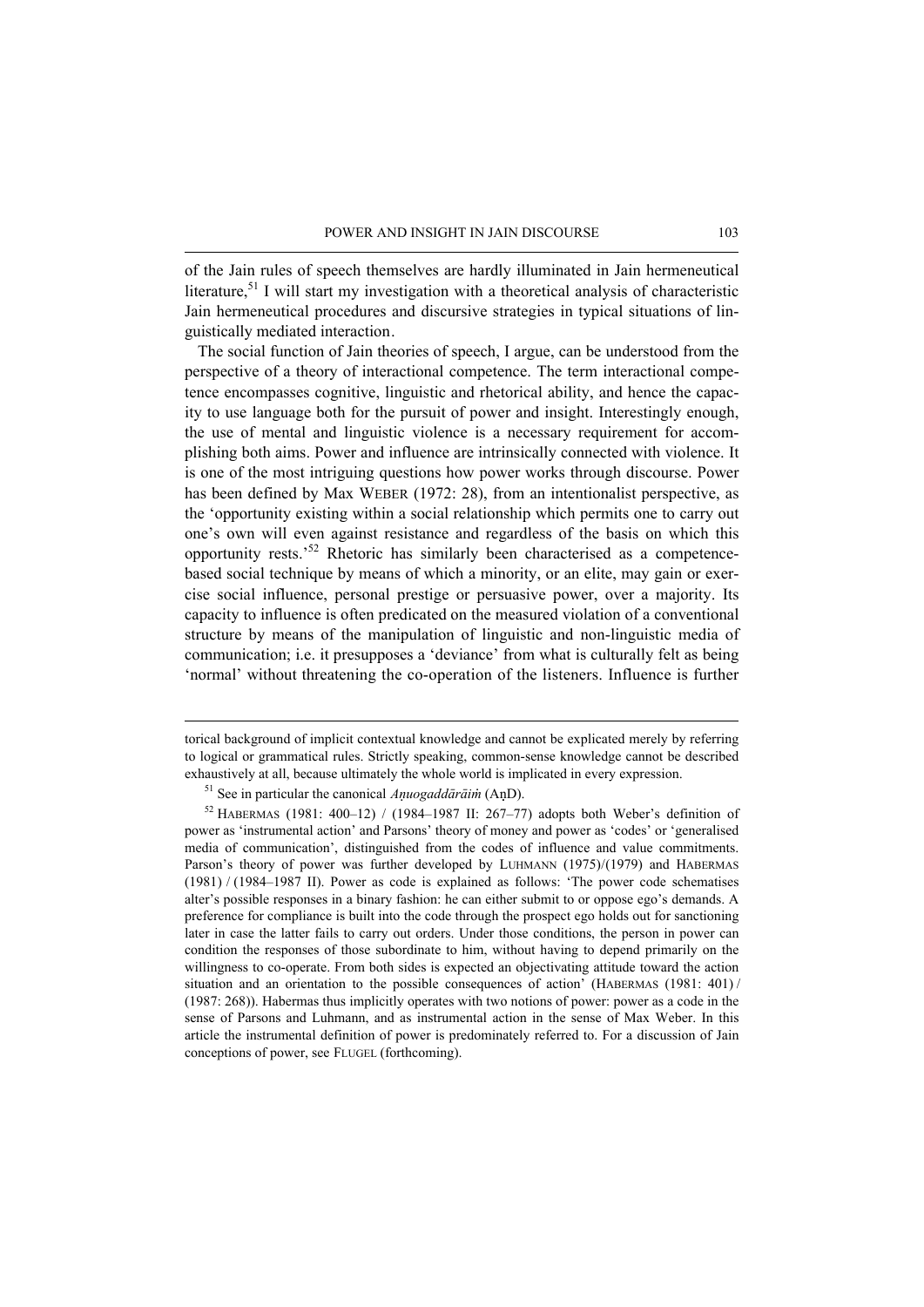strengthened through commitment and dogmatism on the side of the proponent.<sup>53</sup> By such means, a speaker may exert a disproportionate influence on individuals and society at large and stimulate changes in a pre-meditated direction. Social influence is rooted in conflict and striving for a new consensus: 'Conflict is … at the root of influence, either because it arises from the presence of a difference or because the existence of a disagreement brings it into the open' (MOSCOVICI (1985: 353)).

Rhetoric has another, ethical-pedagogical, side: it may not only serve as an instrument of power and manipulation, but (from the perspective of the addressee) also as a critical analytical method of truth-finding and insight. Both aspects are often intrinsically related and can only be dissected analytically.<sup>54</sup> The ways in which Jain ascetics play with the two aspects of rhetoric, how they use multivocal language strategically as a means of normative influence and religious conversion, are interesting questions for sociological research.<sup>55</sup> If, as Williams argued, the multivocal categories of/for popular Jainism are intentionally constructed by proselytising ascetics, and if this is done to generate effects of religious insight *(samyag-darsana)* in the audience, for instance through the rhetorical provocation of *vairâgya*-shocks (aversion leading to renunciation), $56$  how then does Jain philosophy account for the element of violence which is necessarily implied in acts of persuasion? In other words, if social influence can only be achieved through strategic acts of violence, how do ascetics conceive of the moral paradox involved in the violent production of non-violent attitudes?

 $-III$ 

For the analysis of the role of violence in rhetoric, or speech acts in general, a standard of non-violent speech is required. Such a standard is offered in the Jain scriptures. It will be discussed in Chapters V–VII. Comparable paradigms in contemporary Western philosophy are the conversational maxims of GRICE (1975) and the universal pragmatic validity claims of HABERMAS (1980), both echoing Kant rather than Carnap. A comparison with the Jain model promises to elicit key differences and highlight the specific nature of the principles of Jain discourse. In the following discussion of the two models, I adopt HABERMAS' (1980–1981: 440 ff.) /

 <sup>53</sup> LUHMANN (1982) and ALEXY (1996: 326 ff.).

<sup>54</sup> See HABERMAS (1981: 270 ff., 414–18/1984 II: 181 ff., 280) on trust (based on possession of valid knowledge and autonomy), and punishment and reward (based on property and means of inducement and deterrence) as distinct—rational and empirical—sources of generalised acceptability.

<sup>&</sup>lt;sup>55</sup> SONTHEIMER's (1991: 201) observation that codified 'Hinduism had [has] only persuasive power and was no law in the western sense' equally applies to doctrinal Jainism.

<sup>56</sup> BRUHN (1983: 32).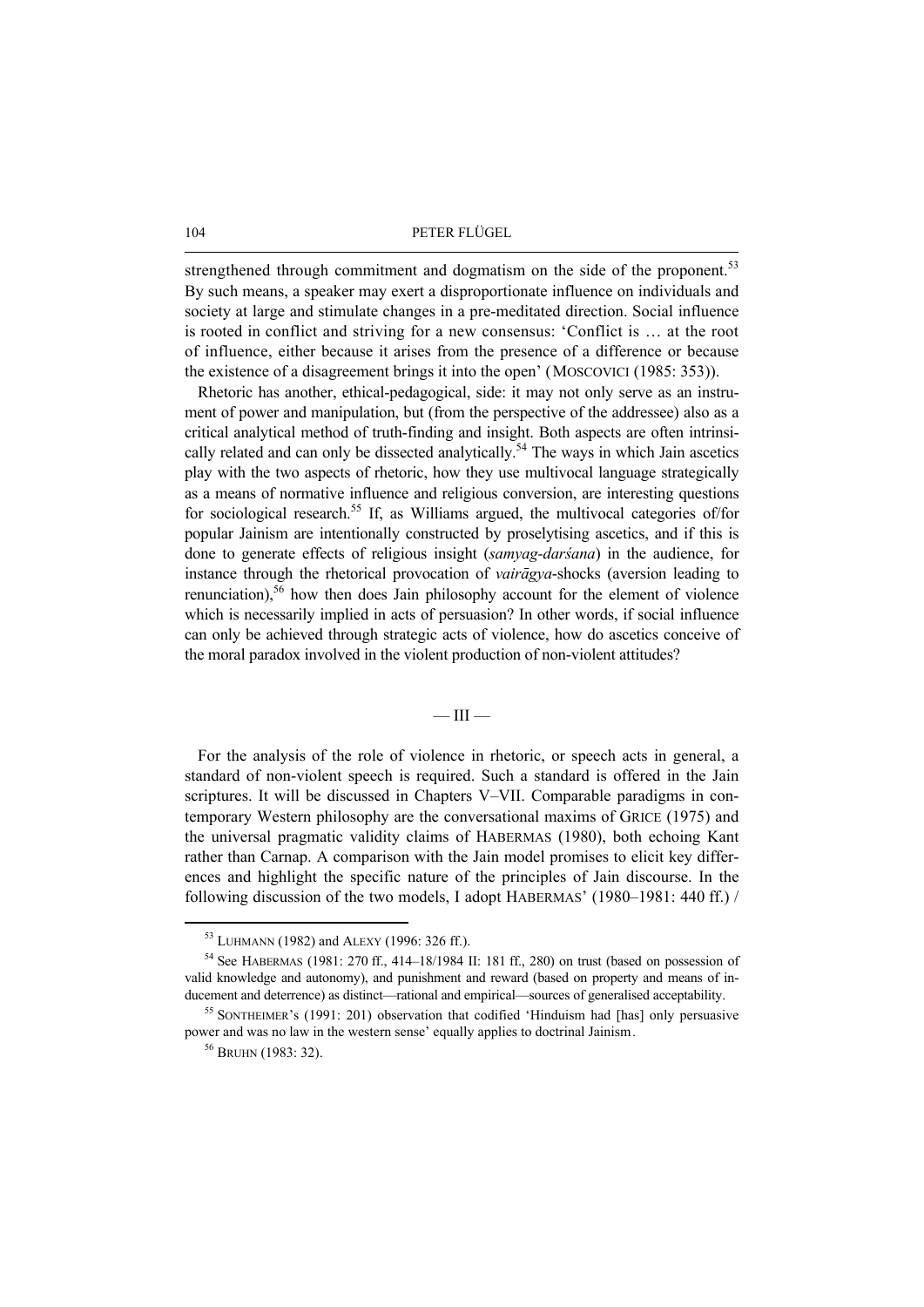(1984–1987 I: 328 ff.) suggestion to treat empirical pragmatic models as if they were conscious operationalisations of universal pragmatics.<sup>57</sup> The latter claims to be a more general than the former since it does not only theorise principles of linguistic exchange but also the morally binding force of rational argument and the socially constitutive function of rationally constituted consensus. Contrasting claims to universality of the models of Habermas and the Jains, the former would claim (on debatable grounds), can be tested through comparative analysis.

In his *Theory of Communicative Action*, HABERMAS (1980: 384–88) / (1984–1987 I: 284–89) distinguishes between 'communicative' and 'strategic' types of linguistically mediated interaction to be able to discriminate between consensus-oriented and manipulative forms of language usage. The key variable in his model is the dominant social orientation informing language usage.<sup>58</sup> Communicative action is orientated towards consensus through rational argumentation, understanding and insight, whereas strategic action (success-oriented action) is orientated towards power and the pursuit of self interest through the manipulative use of speech.<sup>59</sup> Despite the ambiguity of his key terms *Verständigung* ('communicative understanding') and *Einsicht* ('insight'),<sup>60</sup> Habermas differentiates clearly between linguistic and normative aspects of communicative action, that is, the understanding of the meaning of a speech act and the acceptance of implicit validity claims. In contrast to speech act theoreticians such as Austin, Grice, and others, Habermas does not privilege the intention of the speaker as determinative of the social meaning of a

<sup>&</sup>lt;sup>57</sup> This approach goes back to Pierce, Royce and Mead, and was revived by Apel.

<sup>58</sup> HABERMAS (1980: 442 n. 84) / (1984–1987 I: 444 f. n. 84). This formulation is still intentionalist. The artificial segregation of perlocutions from the other components has been criticised, as well as Habermas' original equation of perlocutions with latent strategic action, his exclusive attribution of teleological goal-oriented behaviour to strategic action, and the logocentric ideal type of rationality. In response to criticism, HABERMAS (1986: 401 n. 60) later accepted the 'basic teleological structure of all actions' and proposed a combination of 'actor-orientation' (success vs. understanding) and 'types of coordination of action plans' (influence vs. agreement) as a replacement. This formula was necessary to save his definition of 'proper illocutions' being dependent not only on subjective conditions of satisfaction of the meaning of a speech act, but also on intersubjective conditions (reasons for the acceptance of validity claims). In reality, strategic action always appears to be intermingled with communicative action (HABERMAS (1986: 443)), and perlocutionary effects are not only consequences of strategic action but also of communicative action. Cf. HABERMAS (1980: 397) / (1984–1987 I: 295 f.) versus SEARLE (1993: 98 f.).

<sup>59</sup> Most critics of Habermas rejected his strict distinction between *poesis* and *praxis*.

 $60$  HABERMAS (1996: 339): "Insight" signifies that a decision can be justified on the basis of "epistemic" reasons', that is, when practical reflection 'extends beyond the subjective world to which the actor has privileged access ["pragmatic" reasons] to the [implicitly known] contents of an intersubjectively shared social world.'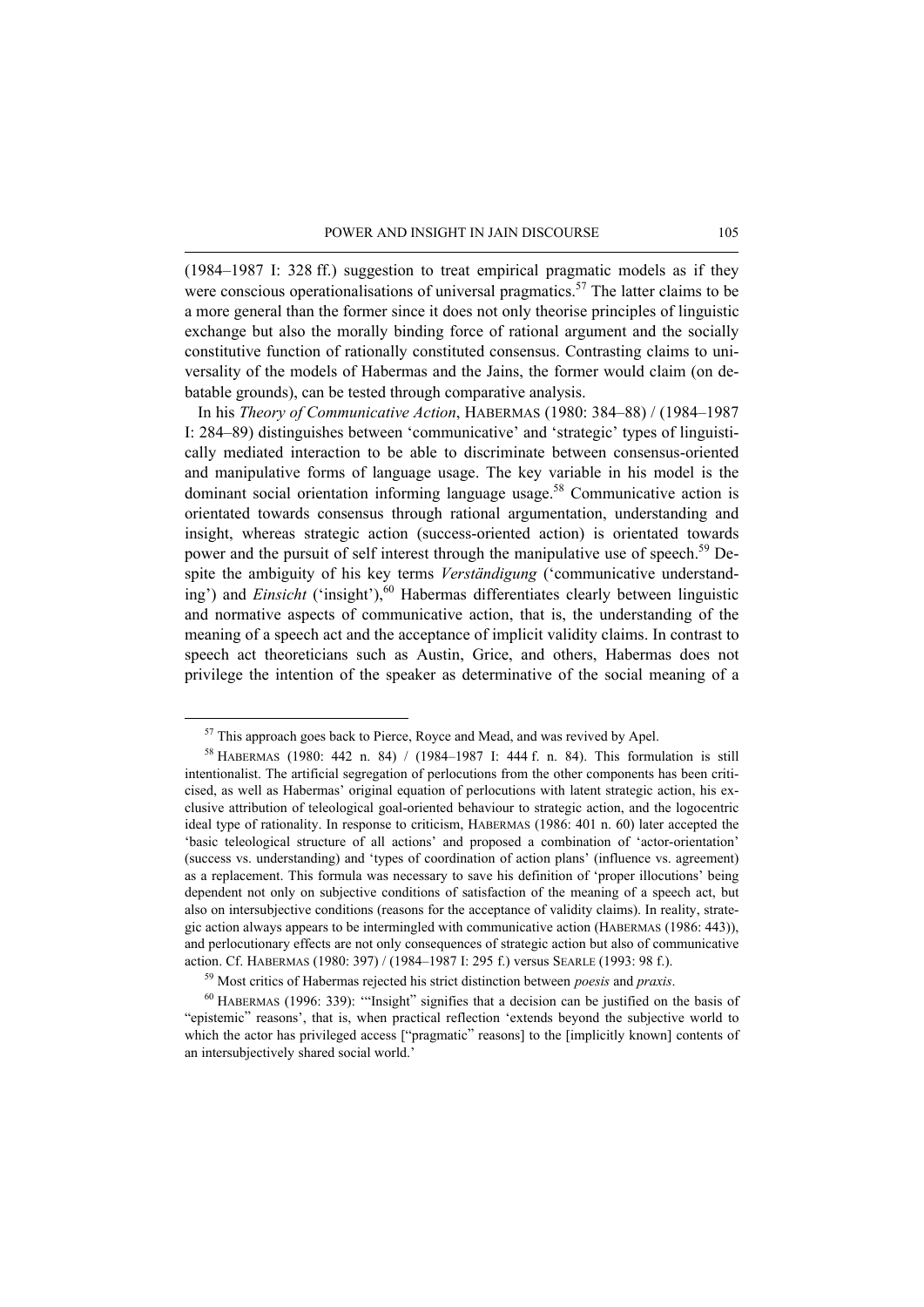speech act, which he sees as negotiable, but focuses on the (contextually varying) conditions of acceptability, that is, the implicit or explicit reasons on which the validity claims of a speech act are based, which can be accepted or rejected in processes of intersubjective communication. The question is: What does it mean to understand a speech act? Not: What does it mean to understand an intention? Habermas expands AUSTIN's (1962) distinction between 'locutionary', 'illocutionary' and 'perlocutionary' speech acts, which he re-labels, partly following SEARLE's (1979: 12–20) terminology, as 'constatives', 'regulatives' and 'expressives' in analogy to his three universal validity claims 'truth', 'rightness' and 'truthfulness', by focusing not so much on speech acts themselves but on the social function of speech for the co-ordination of action. The advantage of Habermas' distinction between 'speech acts' and 'linguistically mediated interaction', prefigured in the work of sociolinguists such as GUMPERZ (1964), (1972) and HYMES (1972b), $^{61}$  is that it allows to analyse the contextual moral and legal implications of language usage, i.e. the socially binding force of the validity claims implied in illocutionary speech acts, which cannot be reduced to the 'power of words' themselves nor to the underlying intention of the speaker.

'Communicative action' is not the same as 'communication'. It refers to a situation where the intersubjective co-ordination of action-plans is reached by way of rational agreement, that is, where an explicit consensus is constitutive for social integration (HABERMAS (1998: 396–98)). 'Strategic action' (success− / influenceoriented action), on the other hand, refers to a situation of exploitation, because it is not able to generate new normative consensus through rationally motivated acceptance of reasons itself, but only through the force of pre-existing norms and institutional or other configurations, which are external to the communicative process.<sup>62</sup>

 $<sup>61</sup>$  GUMPERZ (1972: 381): 'Verbal interaction is a social process in which utterances are se-</sup> lected in accordance with socially recognized norms and expectations. It follows that linguistic phenomena are analyzable both within the context of language itself and within the broader context of social behavior.'

 $62$  HABERMAS (1984: 313-5) distinguishes between cognitive and expressive intentions; arguing that the illocutionary goal of speech acts, that is, consensus, can be reached either through the intersubjective recognition of power claims (perlocutionary effects) or of validity claims (illocutionary effects) (HABERMAS (1980: 385 ff.) / (1984–1987 I: 286 ff.), (1981: 107 ff.) / (1984– 1987 II: 69 ff.)). Cf. his comparison between imperatives (directives), e.g. commands, and regulatives (commissives), e.g. promises (HABERMAS (1980: 427 ff.) / (1984–1987 I: 319 ff.)): both commissives, and directives (and declaratives) imply normative conditions by referring to situations that OUGHT to be, whereas assertives merely represent situations as they ARE.

Acts of social self-commitment to do something in the future or to give reasons for a validity claim, by way of promises, oaths and contracts, and acts aiming at committing others through directives (commands, injunctions), by instrumentalising existing obligations, are both focal elements of Jain discourse. The difference between the models of Habermas and the Jains is that the former rely on universal moral justifications, whereas the latter require only socially valid norms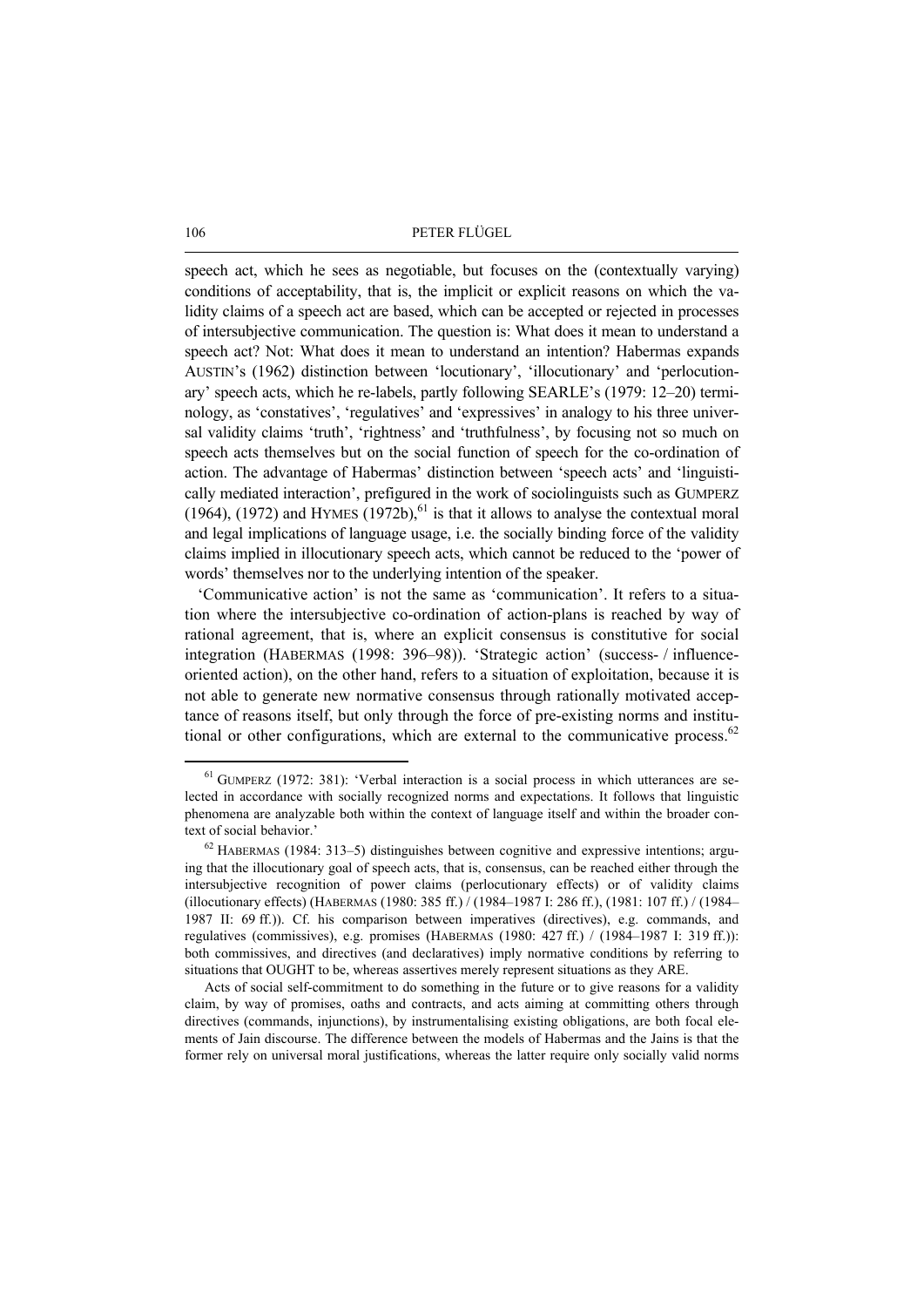$\overline{a}$ 

Hence, by defining communicative action as the original mode of language usage, directly oriented towards normative agreement, Habermas is able to criticise strategic action as a success orientated mode of language usage, which is parasitic on the former, because it is only indirectly orientated towards communicative understanding. The whole purpose of Habermas' theory lies in the analysis of the conditions of the possibility of a consensual constitution of social order, without grounding the emancipatory potential of discourse either in metaphysical postulates or in institutional configurations of power as suggested by FOUCAULT (1981), BOURDIEU (1991a), (1991b), or BLOCH (1975). The critical emancipatory interest which informs the theory of communicative action is directed against (illegitimate) power and in favour of consensual (and non-violent) forms of conflict resolution and institution building. HABERMAS (1998: 449) argues that the emancipatory potential of language is not a metaphysical ideal, but manifest in the 'unconcealed idealising surpluses of an *innerworldly* transcendence' in form of the universal validity claims implicitly presupposed in all processes of communication, as the vanishing points (*Fluchtpunkte*) of infinite processes of open intersubjective interpretation.<sup>63</sup>

How can we explain the power of non-institutionally bound illocutionary acts to produce feelings of normative obligation? What motivates a listener freely to submit him/herself to normative constraints if not self-interest or external force? At first sight, HABERMAS' (1980) argument that illocutionary binding effects are the product of processes of rational understanding, i.e. of insight into the validity of reasons (e.g. common values and convictions), seems to rely on the pre-existence of an implicit normative consensus and of the rhetorical ability of the speaker (HABERMAS (1980: 386)). However, like other proponents of formal pragmatics (Apel, Allwood, Grice),<sup>64</sup> Habermas attempts to circumvent both normative reductionism and subjectivism, by not focusing on the local 'ethical' context of specific empirical cases, but on the general 'moral' presuppositions of communication, that is, the universal normative conditions of intersubjective recognition which must be fulfilled for a speech act to be accepted. He states that 'we understand a speech act, if we know, what makes him acceptable' (HABERMAS (1980: 400)). Crucially, he assumes that every linguistically mediated interaction presupposes a set of idealisations on the side of the interlocutors

as conditions for their acceptability. Expressives are a different case altogether. They are not predicated on truth claims nor on claims of rightness, and therefore not redeemable by argument. Legitimacy is entirely based on sincerity and redeemable by practice only (HABERMAS (1981: 97– 100) / (1984–1987 II: 62–4). For differing views on the structure and interrelationship of the various components see APEL (1993: 45–9), HABERMAS (1993), and SEARLE (1989), (1993).

 $63$  Remarks on religious communication can be found in HABERMAS (1988: 23, 34, 60, 185). and HABERMAS (2005). See also ARENS (1991: 174–6).

<sup>64</sup> On the history of formal pragmatics see APEL (1993: 43) and HABERMAS (1993: 21–5).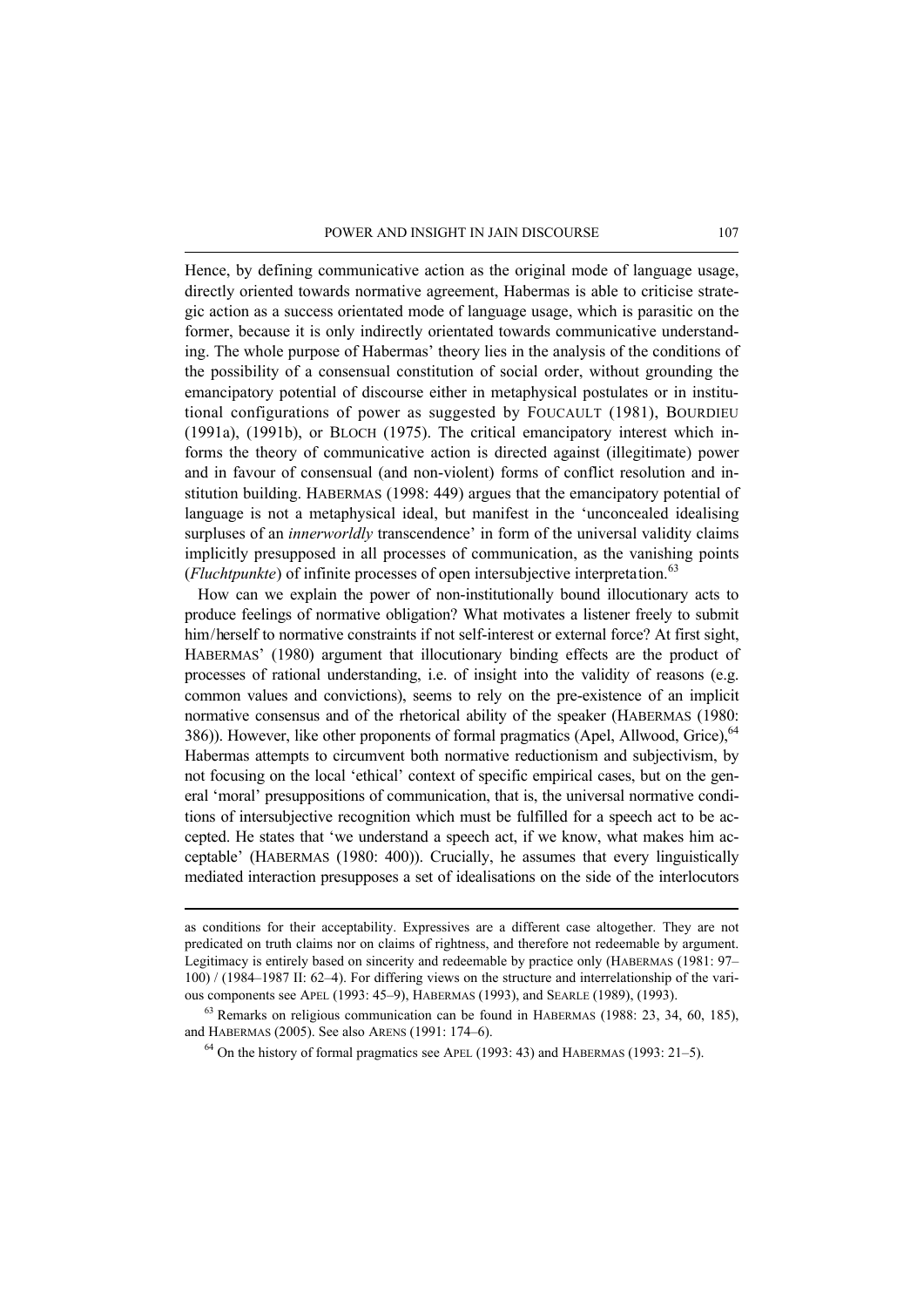themselves. He explicates these implicit basic conditions of communicative action in terms of a model of three universal pragmatic $65$  validity claims underlying all grammatically comprehensible utterances: (1) (propositional) truth, (2) (normative) rightness, and  $(3)$  (expressive) sincerity.<sup>66</sup> Habermas argues that the binding power of rea-

From HABERMAS' (1993: 18 f.) perspective, Searle offers an intermediary approach between intentional semantics and universal pragmatics: 'From my point of view, a speech act, which the speaker uses in order to come to an agreement with the addressee about something, expresses simultaneously (a) a certain speaker intention, (b) a certain state of affairs, and (c) an interpersonal relationship. According to the original intentionalist view [Grice, P.F.], the whole communication process can be explained from the perspective of the speaker and his intentions in such a way that (c) and (b) are derived from (a). … Searle modifies his explanatory strategy to the effect that successful communication now depends on the successful representation of states of affairs, namely that both (c) and (a) are derived from (b).'

66 Habermas' validity claims are grounded in Popper's 'three world' theory of subject, object, and society. See ALBERT's (1994: 240) critique of this 'ontology' from a 'one world' perspective. Cf. Searle's five 'conditions of successful speech' (essential condition, preparatory condition, propositional content, sincerity), three of which correspond to Habermas' validity claims (truth = essential condition, rightness = preparatory condition, sincerity = sincerity), whereas one (propositional content) is unique to Searle. On the basis of the idealised 'standard form' of rational communicative action, HABERMAS (1980) generates a complex system of analytical categories, by correlating the validity claims and the two dominant social orientations, consensus and power, with four 'basic' types of speech acts (imperatives, constatives, regulatives, expressives). The aim is to discriminate between consensual and latent strategic forms of language usage. The resulting

 $65$  Cf. HABERMAS (1984: 354 f., 440). With some exceptions (HABERMAS (1980: 418 f.) / (1984–1987 I: 312 f.)) his validity claims correspond closely to Grice's cooperative principle and conversational maxims (see *infra*) (and more generally to Searle's conditions of success and nondefective performance). However, one of the great misconceptions of speech act theory is the assumption that almost all social actions are communicative actions, and that communication is more or less identical with conversation. The cooperative principle of speech exchange should not be mixed up with consent to social co-operation (HABERMAS (1980: 397) / (1984–1987 I: 295)). Another mistake is to assume that only intentional communicative actions have communicative effects. SEARLE (1993: 89) was the first to criticise Grice's 'meaning-nominalism' with counterexamples showing that even non-intentional statements can have an effect, which demonstrates that conventional propositional content of words, i.e. representation, is more fundamental than speaker intention, and that Grice, by concentrating exclusively on the transfer and decoding of information, ultimately 'confuses meaning with communication.' In other words, understanding an utterance cannot be regarded as a perlocutionary effect. Critics of Grice denounce the infinite regress involved in the inference of speaker's intentions, and the vagueness and arbitrariness (incompleteness and incoherence) of the maxims. HABERMAS (1984: 333–48, 362), (1980: 371, 418) / (1984–1987 I: 274 f.) and APEL (1993: 32) criticise Grice's (etc.) mentalist 'intentional semantics' as treating understanding exclusively in terms of strategic action, *á la* Weber and economic game theory, by reducing meaning to the perlocutionary effect of the intentions of an isolated individual, not taking into account community context and conventional intersubjectivity and understanding through consensual agreement by condemning the hearer to passivity.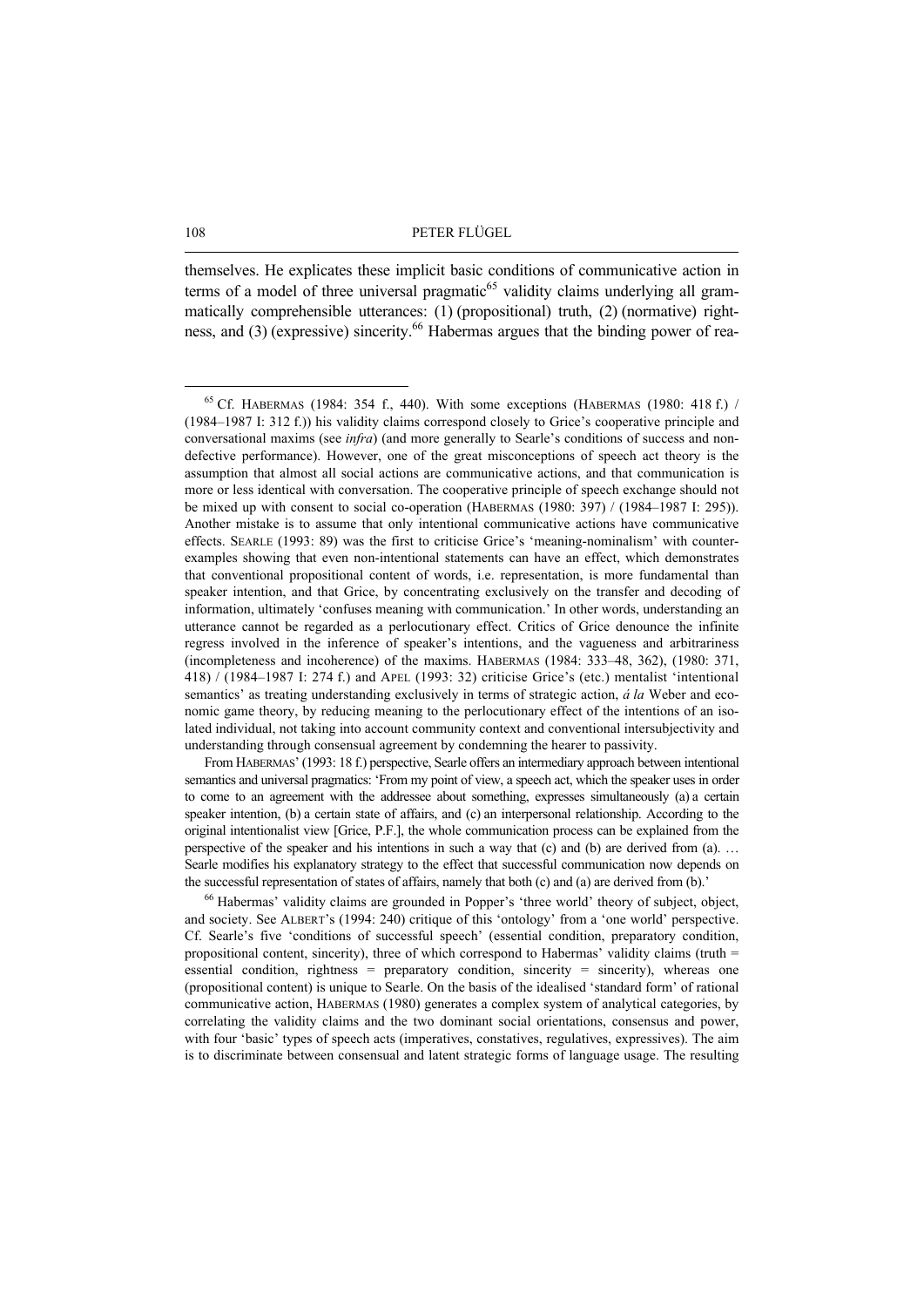$\overline{a}$ 

sons, that is, of rationally motivated validity claims whose acceptance implies weak normative obligations,  $67$  is not rooted in content but in procedural form, i.e. in the guarantee of the speaker, if necessary, to justify his / her claims in terms of these three types of validity claims and to give reasons which can be criticised and rejected (only) with better reasons (HABERMAS  $(1980: 406)$ ).<sup>68</sup> Precondition is the principal autonomy of the interlocutors, their ability to say 'no'. Only under this provision does acceptance imply voluntary agreement. For Habermas, who follows Kant and Durkheim here, the socially constitutive power of discourse is predicated on the independence of interdependent interlocutors, who co-operate on the basis of negotiated agreement. This, critics object, is the logic of the modern market based on functional division of labour.<sup>69</sup>

HABERMAS (1981: 62 f.) / (1984–1987 II: 38 f.), (1991: 25, 44) acknowledges, the readiness to accept the binding power of agreed normative claims, instead of traditional authority, is itself a product of processes of social conditioning and presupposes specific forms of life and socialisation. The development of moral consciousness is predicated on the internalisation of the perspective of the generalised other or threatening or factually exercised sanctions. Moreover, the social manifestation of the idealtypical 'standard form' of rational argumentation presupposes situations or institutions where unconstrained rational argumentation between equals plays a constitutive role for society, such as the public sphere, the parliament, the courts of justice, or the university.<sup>70</sup> According to Habermas, modern social milieus such as these are the product of evolutionary processes of social differentiation generating an increase in both inter-

<sup>&#</sup>x27;pure types of linguistically mediated interaction' are summarised in Figure 16 of *Theory of Communicative Action* (HABERMAS (1980: 439) / (1984–1987 I: 329).

 $67$  They concern the present discourse of norm legitimation, not norm application. In updated versions of his theory HABERMAS (1991: 131–42) distinguishes two steps of argumentation: (1) related to moral judgement (legitimation) and (2) to moral action (application); i.e. *Begründungsdiskurs* and *Anwendungsdiskurs*.

<sup>&</sup>lt;sup>68</sup> 'The binding effect of illocutionary forces comes about, ironically, through the fact that participants can say 'no' to speech-act offers. … A hearer can be "bound" by speech-act offers because he is not permitted arbitrarily to refuse them but only to say "no" to them, that is, to reject them for reasons' (HABERMAS (1981: 114) / (1984–1987 II: 73 f.). GADAMER (1993) objected that co-operation in communication does not automatically imply submission to the power of the better argument, at least not without considering the relevance of reasons. FOUCAULT (1981), BLOCH (1975: 21) and BOURDIEU (1991a: 107) similarly reject the idealisations of speech act theory in terms of institutional theories of discursive or symbolic power: 'The power of words is nothing other than the delegated power of the spokesperson' (BOURDIEU (1991a: 107)). For HABERMAS (1980: 418) / (1984–1987 I: 311 f.), (1985) these arguments apply only to empirical pragmatics.

 $^{69}$  For instance R. Bubner, and A. Wellmer. See HABERMAS (1991: 32, 86 f., 166 f., 15).

 $70$  On the difference between informal and institutionalised 'ideal speech situations' see HABERMAS (1991: 132).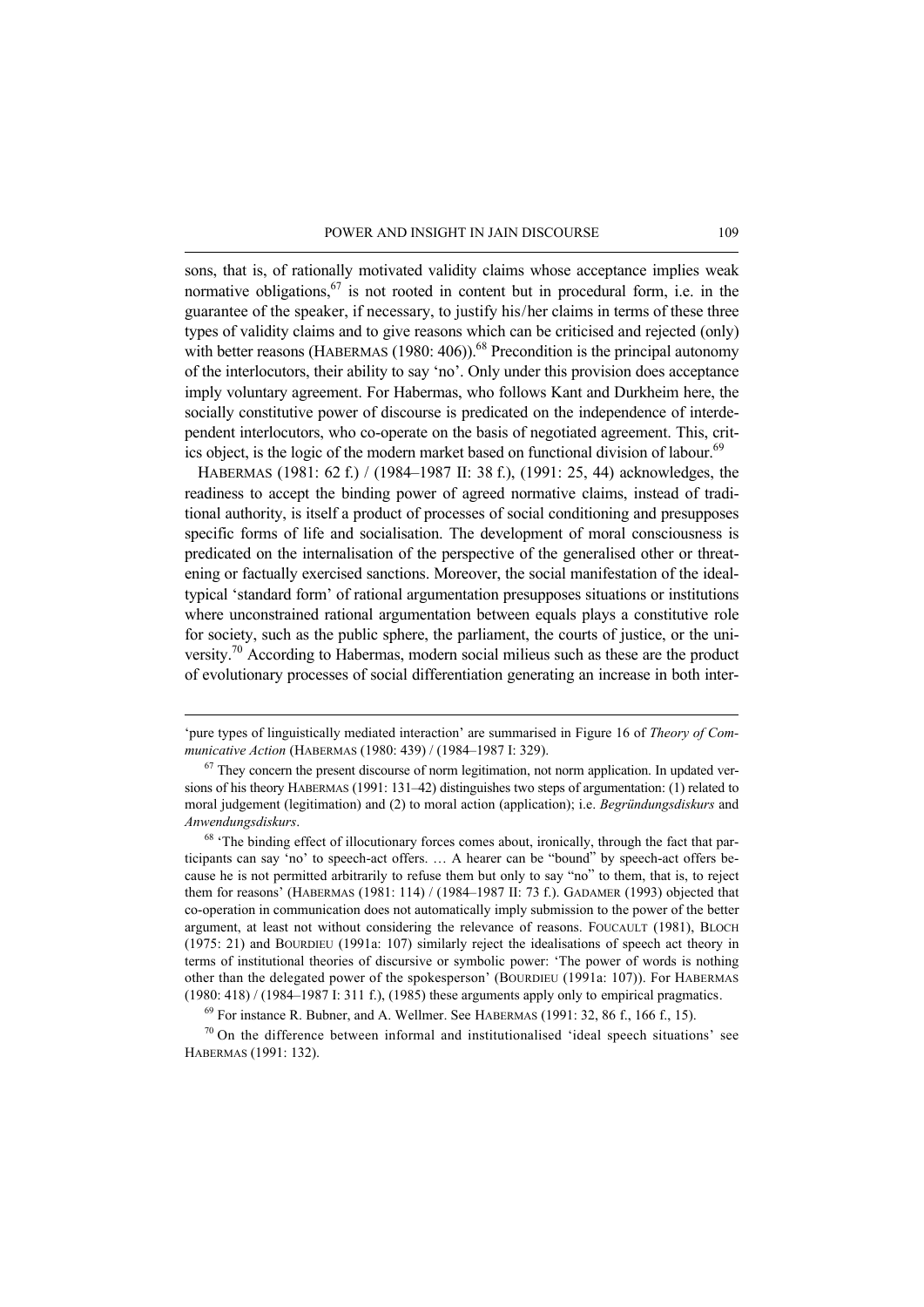dependence and individual autonomy and responsibility through a progressive universalisation of law and acquisition of moral competence. He argues that in cases where communicative action is consciously used for the production of normative consensus and social co-operation, discourse takes over the social function of ritual, and becomes a second order ritual (HABERMAS (1981: 86)).<sup>71</sup> With reference to the apparently increasing importance of explicit negotiation in processes of social self-identification, Habermas defines this process of rationalisation as the 'linguistification (*Versprachlichung*) of the sacred', and argues that it goes hand in hand with the progressive 'technicisation' or 'colonisation of the lifeworld' by systemic processes.

How to analyse Jain discourse from the point of view of the theory of communicative action? Generally, religious discourse is depicted by HABERMAS (1980–1981) as a form of communication based on structures of traditional authority in which status rather than argumentation functions as a medium of generalised acceptability.<sup>72</sup> The role of power and insight in Jain discourse could be analysed in these terms. But one has to be aware of the fact that the 'rational reconstruction' of the universal normative presuppositions of linguistic exchange projects its own idealisations into human reality. The theory of communicative action itself contains a religious element in its notion of the 'unconscious innerworldly transcendence' that is implicitly presupposed in communicative action. A deeper analysis of the differences between the theory of communicative action and the Jain doctrine of speech therefore requires a comparison between the normative ideals underlying Habermas' theories of communicative action and discourse ethics<sup>73</sup> with those of Jain discourse ethics (to my knowledge there are no Jain attempts to rationally reconstruct implicit rules), supplemented by comparative analyses of rules and discourses of norm application in typical speech situations (See infra section V–VI).

The daily sermon (*pravacana*) of Jain ascetics is a good example for a transitional ritual, where discourse serves both as an instrument for the reproduction of the traditional authority of the *saógha*, and for the eventual production of new normative consensus via the evocation of religious insight amongst yet unconverted listeners. A

<sup>&</sup>lt;sup>71</sup> Cf. WEBER (1978) on 'ethicisation', and FOUCAULT (1981: 62 f.) and LUHMANN (1982: 144 f.) on the progressive substitution of ritual through discourse. An evolutionary theory of religious development as increasing manifestation of communicative competence has been proposed by DÖBERT (1973: 152). For a critique see PEUKERT (1992: 231 f.).

 $^{72}$  HABERMAS (2005) pointed out that within the public sphere religious arguments function in same way as other arguments, as reasons to be accepted or rejected.

 $^{73}$  HABERMAS (1983: 103, cf. 76) / (1990: 93, cf. 66) defines the basic principle of discourse ethics (D), the reflective form of communicative action, as follows: 'Only those norms can claim to be valid that meet (or could meet) with the approval of all affected in their capacity as participants in a practical discourse.'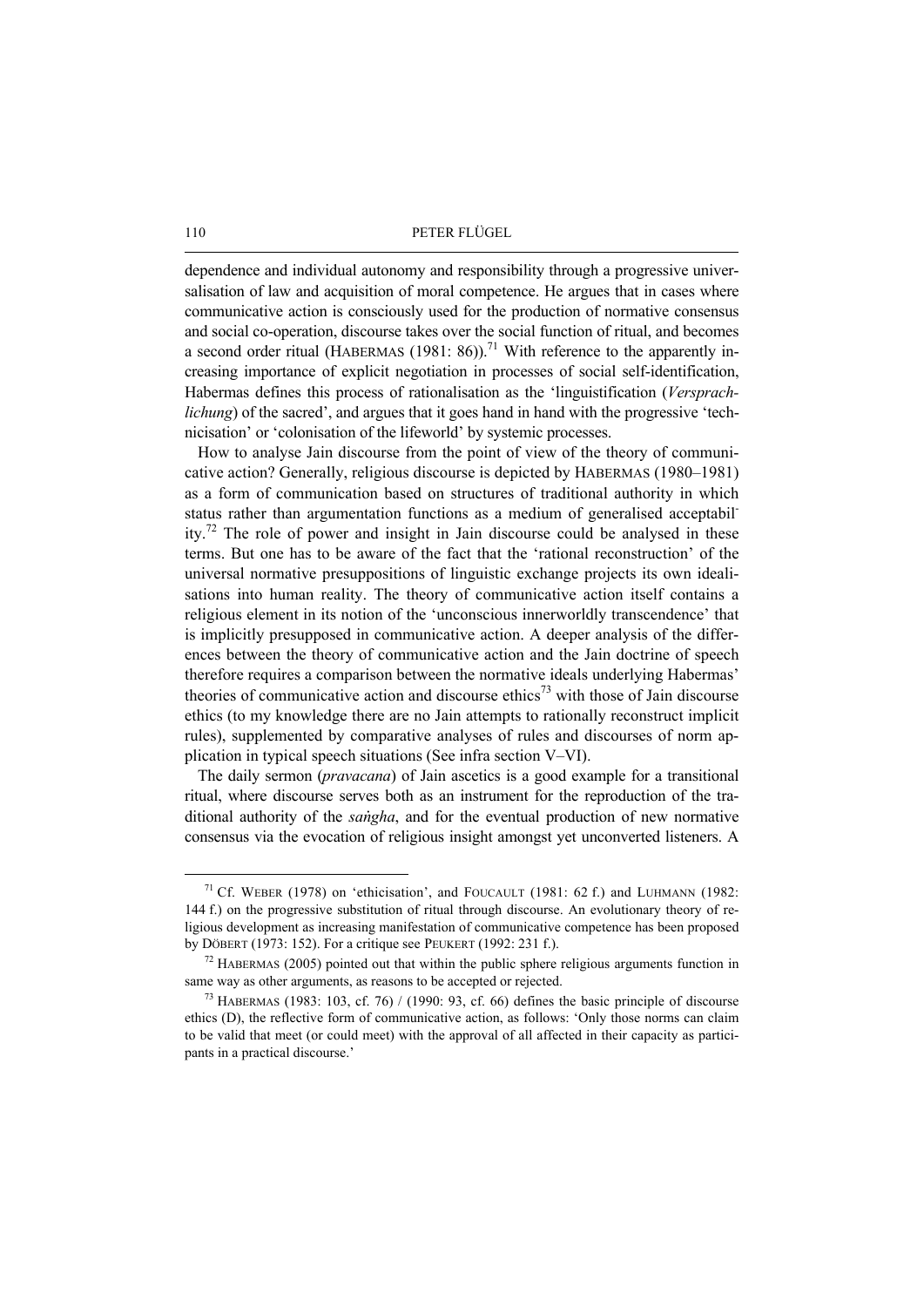Jain discourse of conversion presupposes mutual independence of interlocutors and creates new consensus via the unconstrained acceptance of validity claims. The main difference compared with the ideal situation of communicative action is the institutionalised one-sidedness of a monological discourse and its coded semantic form which does not allow for a negotiated modification of the religious dogma itself, at least not in the short run. Because insight and power go hand in hand in traditionbased religion, conversion discourses always take the form of strategic action, producing insight (psychological and verbal acceptance of the dogma) as a perlocutionary effect predicated on the intentional deconstruction of the pre-existing conventional normative consensus.<sup>74</sup> In this case, latent strategic action serves as the vehicle for both communicative action or even mythopoetic world disclosure, and for the unquestioned reproduction of the hierarchy of power. In practice, the two fundamental ways of interpretation are irreducible to each other. But they can be analytically differentiated. In the following, I analyse the plurivocality of Jain discourse primarily in terms of its social implications—as a form of latent strategic action—though multiple ambiguities can be distinguished in every speech act in a conventional speech situation.

It is an open question to what extent the theory of communicative action falls under this verdict as well.<sup>75</sup> HABERMAS (1986: 383), who after all regards communicative action as the original or constitutive mode of language usage, insists on the empirical inevitability of indirect violence and power in the initial stages of the historical evolution of abstract norms. He distinguishes two developmental phases of communicative co-operation and social integration: Communicative action, he argues, is originally embedded in contexts of latent strategic action, because, initially, situation definitions do not sufficiently overlap. The participants therefore have to use indirect communication 'following the model of intentional semantic approaches (Grice)', in order to avoid a breakdown of co-operation. In the opening phases of all processes of co-operation indirect communication plays an important role for the creation of overlapping definitions of the situation, as an alternative of meta-communication: the speaker makes the hearer understand something qua perlocutionary effects, i.e. latent strategic speech acts, whose contextual implications are not directly expressed, and need to be inferred by the hearer.<sup>76</sup> However,

 $\ddot{ }$ 

<sup>&</sup>lt;sup>74</sup> This creates paradoxical consequences once communicative action as a value becomes itself topical.

<sup>75</sup> SEARLE (1993: 99).

 $76$  On perlocutionary effects and latent strategic speech acts see HABERMAS (1980: 393–7) / (1984–1987 I: 292–5).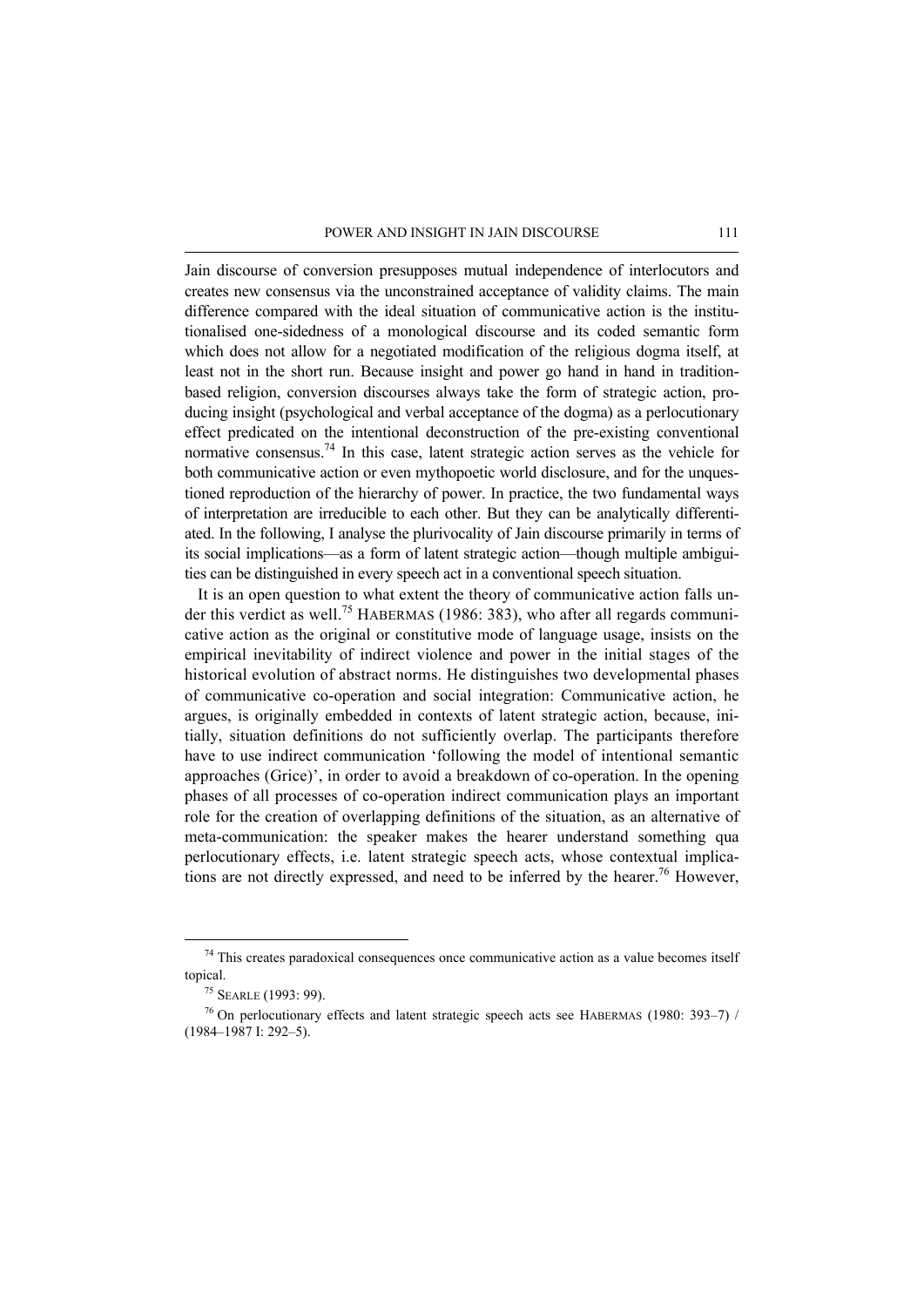these strategic sequences are embedded within the general context of communicatively oriented speech.<sup>77</sup>

For HABERMAS (1980: 402–8) / (1984–1987 I: 298–304), (1981: 57–63) / (1984– 1987 II: 34–9), as for SEARLE (1993: 91, 99), normative authority is originally embedded within imperative authority, and takes the form of context-specific intentions and speech acts of particular individuals. This fits the case of the Jain sermon. However, Habermas' evolutionary theory of the genesis of norms is highly speculative and certainly the weakest part of his conceptual system. Moreover, he has not elaborated his theory of latent strategic language usage. But he indicates the systematic role of latent strategic action within a typology of social actions,78 and shows how shared convictions may serve as sources of legitimate power. Power enters unnoticeable into the pores of everyday-life communication via two forms of pseudo-communication concealing strategic intent under the facade of consensual action: (a) conscious deception or manipulation, and (b) systematically distorted communication (HABERMAS  $(1984: 548)$ ).<sup>79</sup> In cases of manipulation, at least one actor intentionally deceives others by hiding the fact that s/he does not comply with the three universal pragmatic validity claims. In cases of systematically distorted communication at least one of the participants deceives him/herself about the fact that s/he acts strategically, while maintaining the external appearance of communicative action (HABERMAS (1984: 461)). In both cases a deviation from universal pragmatic presuppositions takes place, through the splitting up or doubling of communication. In the first case, a competent speaker generates intentionally multivocal expressions for social purposes. In the second case, the internal organisation of speech is distorted by way of a privatised use of language. In psychoanalysis this is regarded as a process of de-symbolisation. According to Habermas it is symptomatic for a loss of interactional competence (which may or may not be culturally normalised) (HABERMAS (1984: 251–4)). He argues that distorted forms of communication often occur in situations of social dependency, where they serve as unconscious defence mechanisms concealing conflict smouldering beneath surface consensus (HABERMAS  $(1984: 232, 264-9)$ ).<sup>80</sup> A manipulative, intentionally symbolic usage of language, on the other hand, creating conflict artificially for the sake of influence, is to be expected in situations of social dominance, and requires cognitive and communicative competencies. We will see that ambiguous language can be used for religious purposes as well.

 <sup>77</sup> HABERMAS (1980: 444) / (1984–1987 I: 331).

<sup>78</sup> HABERMAS (1980: 446) / (1984–1987 I: 333).

 $79$  For Durkheimian criticisms of psychological theories of 'rationalisation' see TURNER (1986: 36, 56).

<sup>80</sup> Cf. JAIN (1929: 72), GOONASEKERE (1986).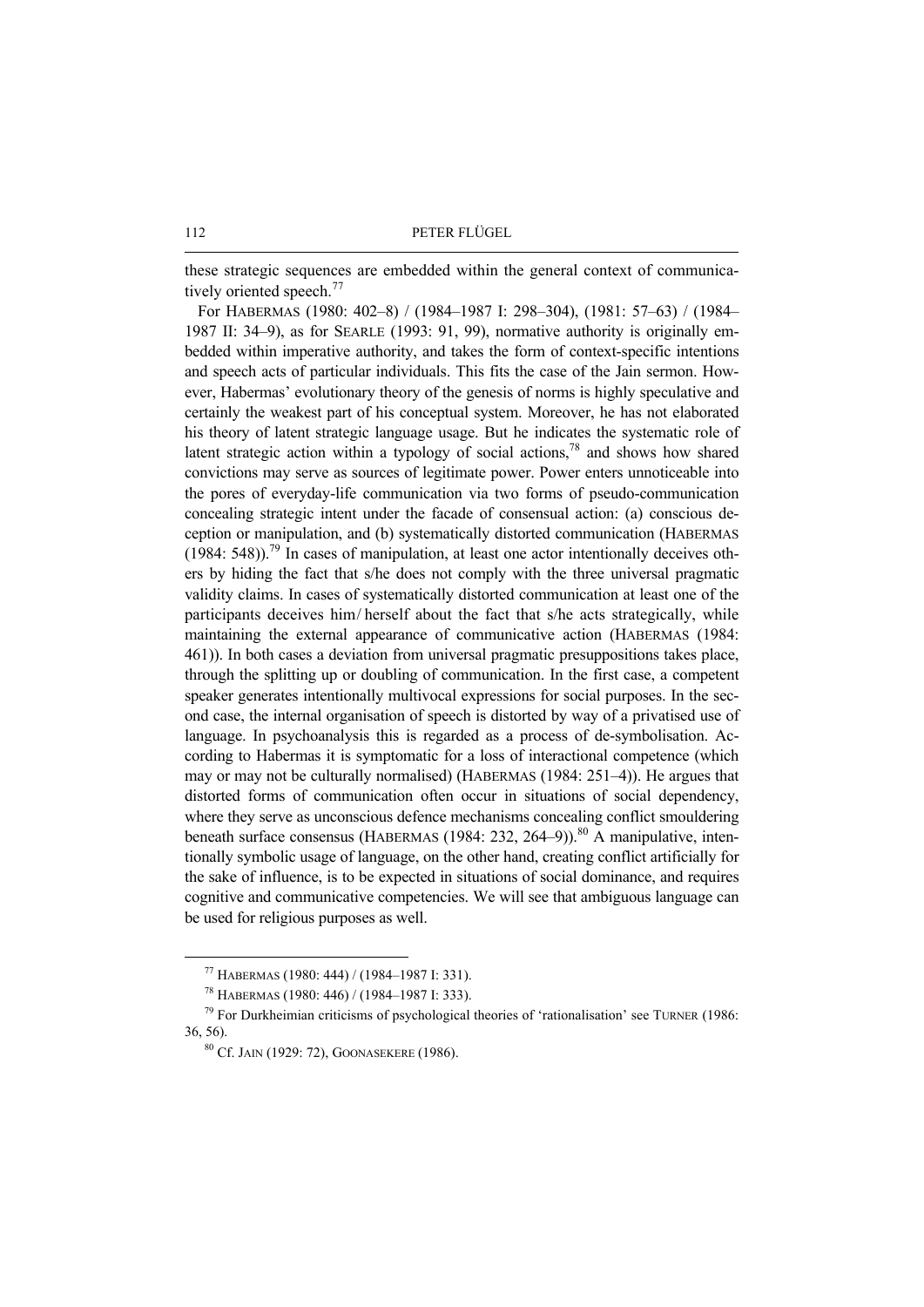It could be asked whether the structural multivocality generated by Jain discourse, superposed on varying contexts, can from different viewpoints be interpreted either as a form of latent strategic action or of systematically distorted communication. The perceived ambiguity of certain terms or utterances in Jain discourse is a function of processes of religious interpretation. Depending on circumstances, they may involve forms of symbolisation as well as the expression of latent structural conflicts, resulting for instance from the typical position of many Jains as subaltern elites within the hierarchical structure of Indian society. On the one hand, Jain ascetics use the strategy of intentional re-interpretation of dominant forms of discourse and popular rites, thus creating a private language for competent members of their religious community. On the other hand, the propagation of Jainism through proselytising renouncers eventually triggers effects of moral insight amongst some listeners, by providing a language for example for the explanation and expression of diffuse feelings or implicit conflicts, which may explain part of its appeal. It is important to note that the Jain tradition itself provides a yardstick for the critique of self-deceptions and symptoms of alienated modes of life with its ideal of non-violence. The authenticity associated with such a life-project could be understood as a higherlevel validity claim, in analogy to the claim to truthfulness in expressive speech acts. $81$ However, better analytical categories are required to investigate the empirical diversity of forms of concealed strategic action. As Habermas indicates, some of them are provided by the intentional semantic approaches of Grice and Searle.

## $-$  IV  $-$

One of the most interesting contributions to the theory of linguistic communication and rhetoric is GRICE's (1975) analysis of the communicative function of 'conversational implicature'. In his article *Logic and Conversation*, Grice provides a pragmatic description of how multiple meanings are purposefully generated. He investigates what he calls 'implicature', that is, instances in which 'a speaker deliberately says something which is not, in fact, what he means' (GRICE (1975: 43 f.)). Grice's analysis is based on the fundamental pragmatic postulate that there is a assumption by all conversationalists of the rational and efficient nature of talk—a supposition, which can be formally stated in terms of a set of counterfactual principles and maxims concerning the efficient and univocal transmission of information, given that both parties co-operate and are interested to continue the conversation. Against this assumption polite, multivocal ways of speaking appear as deviations, requiring ra-

 $\ddot{ }$ 

 <sup>81</sup> HABERMAS (1996: 341).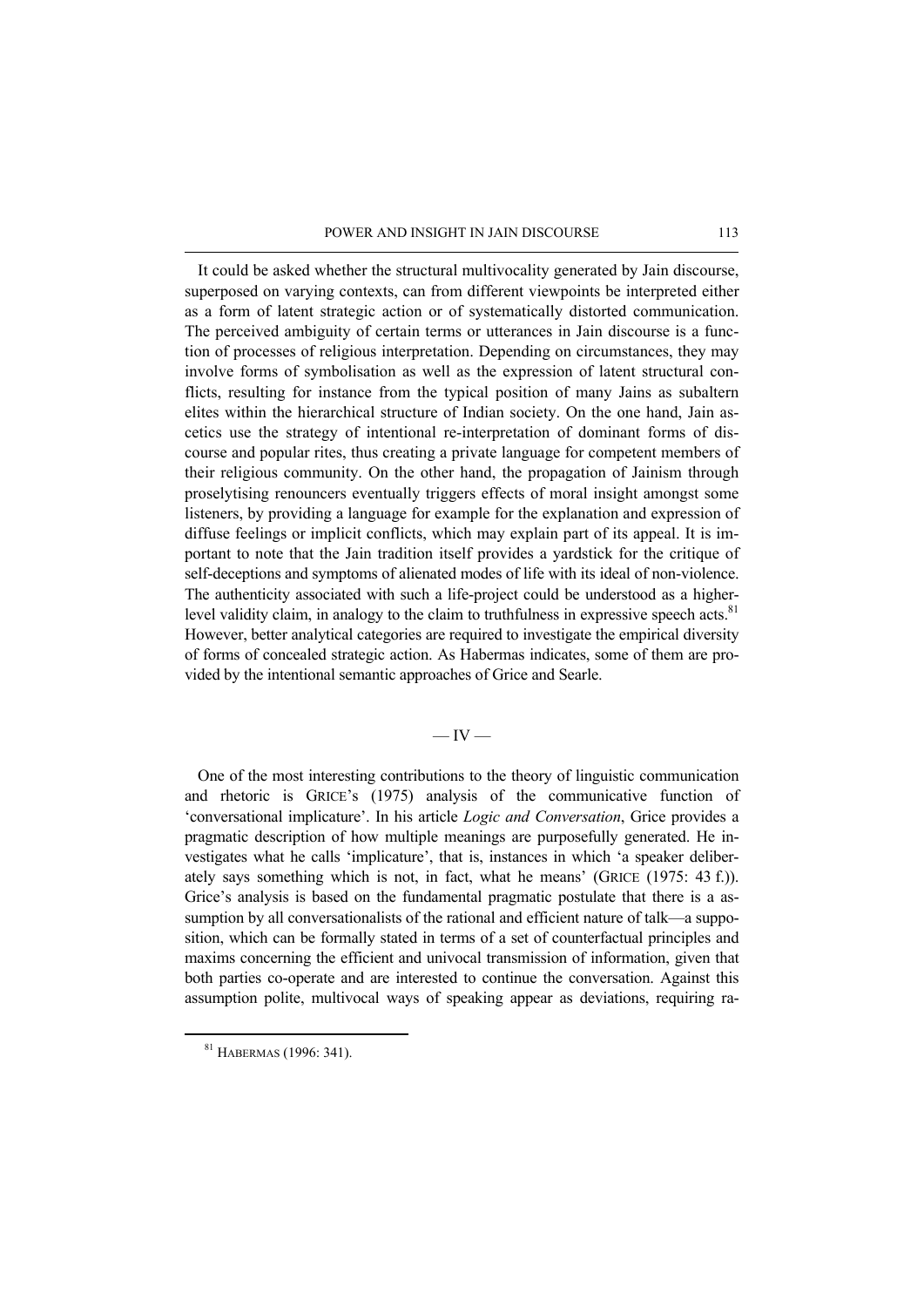tional explanation on the part of the recipient, who finds in considerations of politeness reasons for the speaker's apparent irrationality or inefficiency. Given the speaker's rationality of expression, and the hearer's willingness to co-operate, unclear, ambiguous language forces the hearer to work out the implied suppositions of a multivocal statement. The latter must ask her/himself why a speaker, who can express her/himself unambiguously, has chosen not to say directly what s/he means, but rather speaks in a veiled language. In such cases, Grice argues, the hearer (interpreter) will assume that the speaker has deliberately 'flouted' the mutually presupposed conversational principles to 'force an implicature' onto the hearer, who then has to infer what the speaker intended without saying so openly. Particularly interesting are cases in which someone deliberately violates a maxim, not to mislead, but to influence others by getting another message across. Strategically constructed 'deviations' such as these, which are 'parasitic' to direct communication, are particularly successful in achieving social influence, because they induce the necessary element of conflict in a manifestly non-violent form, not breaching social norms openly but only indirectly via implicit 'exploitation' or 'flouting' of presupposed conversational principles. It is precisely this 'non-violent' form of social influence which I regard as central to Jain rhetoric.

The construction of implicatures is one of the foremost rhetorical and poetical devices. Yet, only under certain contextual conditions will a conversational act of flouting lead to social consequences. Without the hearer's willingness and ability to cooperate, and to invest the effort to work out or to grasp intuitively the implications of an ambiguous statement, rhetorical communication with the help of implicature would not be effective. The uses of implicatures presupposes the invocation of contextual knowledge or common experiential ground on the part of the hearer, who is forced to generate a meaningful interpretation in response to the speaker's deliberate violation of the principles of conversation, which implicitly forces on the hearer a choice between deference to the veiled imperative or discontinuation of the communication. The efficacy of this kind of indirect communication is ultimately based on ego's exploitation of alter's willingness to adhere to the general cooperative principle of language exchange under given normative conditions. Accordingly, the principal means of physically 'non-violent' resistance is non-cooperation.<sup>82</sup>

Grice's theory of language usage is, in itself, of limited use in anthropological research. Theories of information processing cannot sufficiently account for the empirical role of conventional meaning and contextual knowledge, as HYMES (1972a), (1972b) convincingly argued.<sup>83</sup> BROWN'-LEVINSON's (1978) theory of politeness,

 <sup>82</sup> SHARP (1960), (1973).

<sup>&</sup>lt;sup>83</sup> In his summary critique of Grice's intentionalist semantics, DAVIS (1998: 174) notes that 'common interests sustaining indirect speech act conventions are much deeper than mere politeness.' However, 'A common interest need not be universally shared to sustain a common practice.'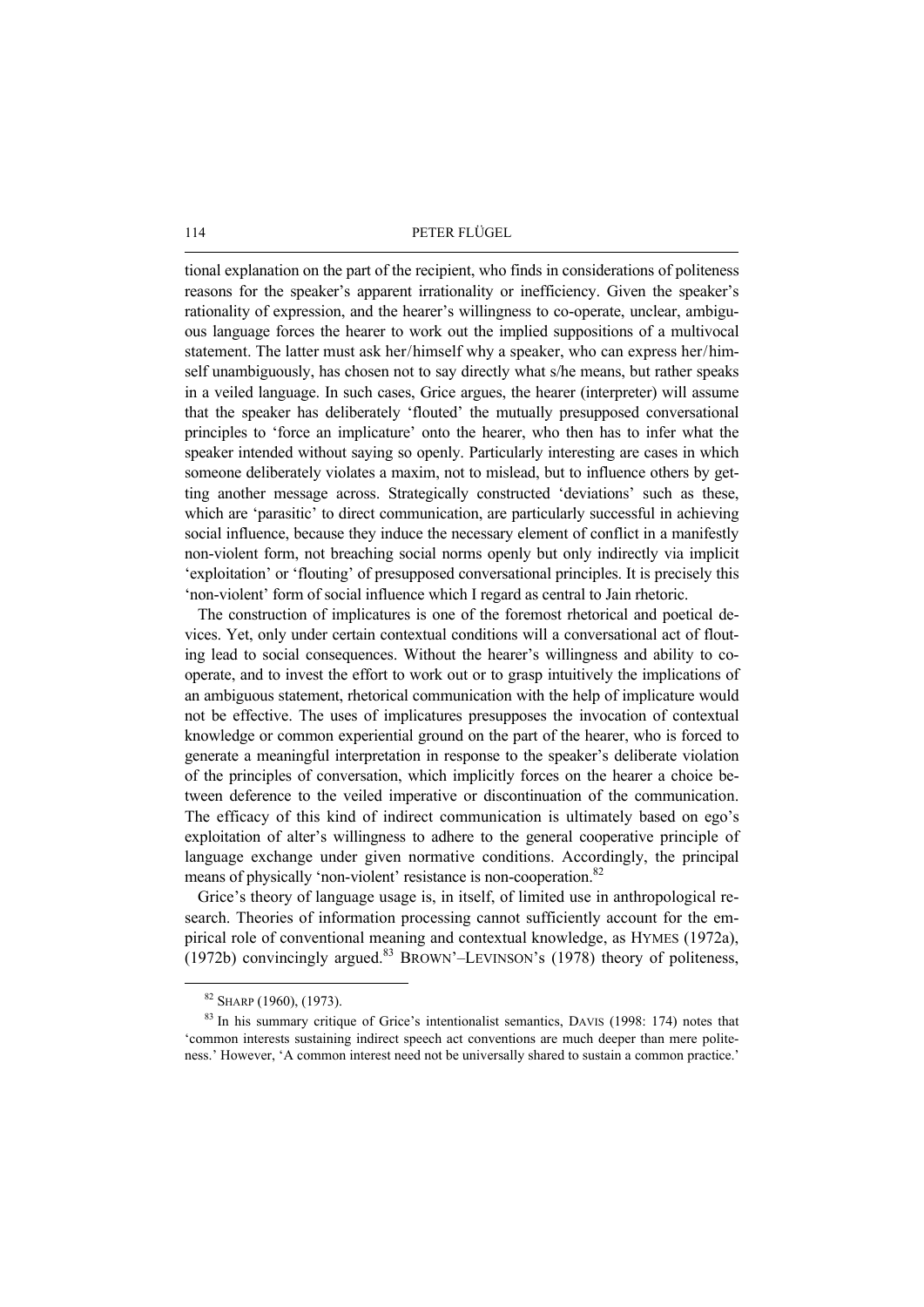$\overline{a}$ 

which builds upon Grice's principles, therefore links the theory of conversational implicature with Goffman's theory of social self-identity or 'face' (self-esteem or public self-image). It argues that talk exchange can be related to contextual, that is, institutional, variables by considering the relative social position of speaker and hearer, which decisively influences choices of politeness strategy. 'Face' is relationally defined, 'that is, normally everyone's face depends on everyone else's being maintained, and since people can be expected to defend their faces if threatened, and in defending their own to threaten others' faces, it is in general in every participant's best interest to maintain each other's face' (BROWN–LEVINSON (1978: 66)). Two kinds of 'face wants' are distinguished: 'negative face wants' (to be unimpeded by others)—often achieved by strategies of non-interaction (which Marriott regards as typical for Jains, and *vais vas* in general)—and 'positive face wants' (to be desirable to others) (BROWN–LEVINSON (1978: 66)). 'Face threatening acts' (FTA's) are illocutionary acts which might cause a loss of face by way of orders, requests, threats, offers, suggestions etc. They run contrary to particular face wants, and motivate certain strategies of politeness, employed to minimise the threat, and to maintain face in a particular situation (BROWN–LEVINSON (1978: 70–3)).

BROWN and LEVINSON distinguish four main strategies of politeness: (a) 'bald on record' (being as clear as possible), (b) 'positive politeness' (the expression of solidarity), (c) 'negative politeness' (the expression of restraint), and (d) 'off record' (the avoidance of unequivocal impositions) (BROWN–LEVINSON  $(1978: 73-5)$ ).<sup>84</sup> Any of the four strategies may satisfy the opponent's face wants to avoid conflict and to minimise threat. Yet, politeness is also used in order to stimulate conflict in a calculated way. Positive politeness and negative politeness—the dominant Jain strategy— I

<sup>&#</sup>x27;Speaker meaning' and the 'actual linguistic conventions of language communities' should be studied: 'Rather than trying to deduce arbitrary practices from some general psychosocial principles, we must look at the social functions that particular conventions serve.'—'In sum, Gricean theory fails because speaker implicature is a matter of intention, sentence implicature is a matter of convention, and neither is calculable from or generated by psychosocial principles. Conversational rules instead codify social goals motivating intentions and sustaining conventions' (DAVIS (1998: 190)).

<sup>&</sup>lt;sup>84</sup> Examples for positive politeness are familiar and joking behaviour. Negative politeness is mainly concerned with self-determination. It is at the heart of respect behaviour and corresponds to Durkheim's 'negative rites', that is, rituals of avoidance, which are typical for Jains. Characteristic examples of negative politeness are: conventional indirectness, question/hedge, be pessimistic (don't coerce, don't assume other's willingness to co-operate), minimise imposition, give deference, apologise (beg forgiveness), impersonalise, state FTA as a general rule, nominalise, go on record as incurring a debt, or as not indebting the hearer (BROWN–LEVINSON (1978: 134–216)). There are certain similarities between these strategies and Searle's and Habermas' illocutionary components, although Brown and Levinson's categories reflect the inconsistency of Sahlins' well known scheme of reciprocities, which was obviously influential.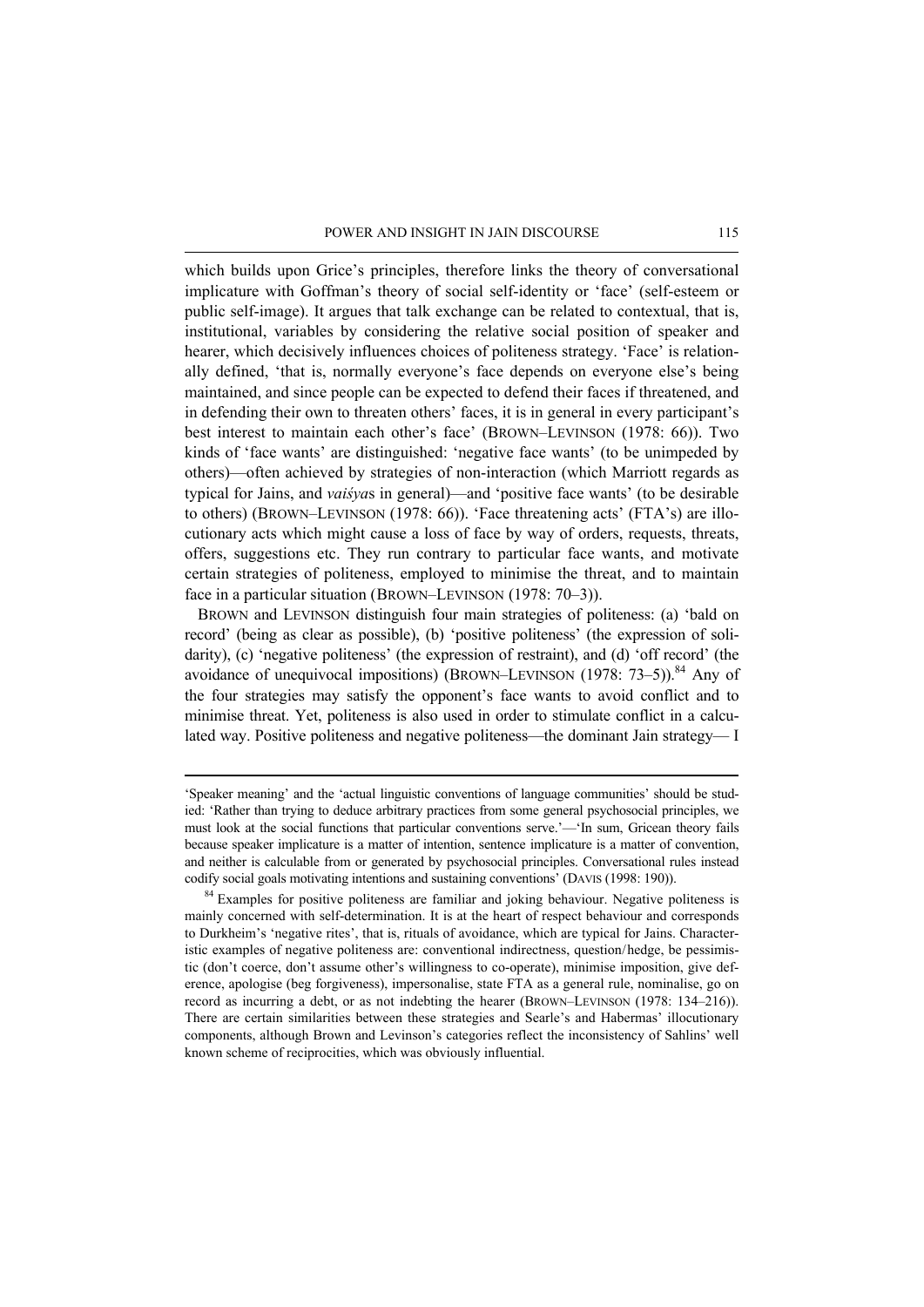would argue, are primarily strategies of conflict avoidance. The most interesting strategy, also often used in Jain discourse, is to go off-record, that is, to construct intentionally multivocal statements: 'A communicative act is done off record if it is done in such a way that it is not possible to attribute only one clear communicative intention to the act. In other words, the actor leaves himself an "out" by providing himself with a number of defensible interpretations; he cannot be held to have committed himself to just one particular interpretation of this act. Thus if a speaker wants to do a FTA, but wants to avoid the responsibility for doing it, he can do it off record and leave it open to the addressee to decide how to interpret it' (BROWN–LEVINSON (1978: 216)). The purpose of off-record strategies is to make the addressee responsible for decoding the intentions. An FTA, like any word, rule or symbolic act, $85$  gains its meaning through context and becomes threatening only through its realisation via 'wrong or correct' interpretation.<sup>86</sup> The near universal usefulness of off-record strategies for purposes of persuasion and social influence is aptly expressed by STRECKER (1988: 114): 'To go off-record is one of the most pervasive strategies in social interaction whenever actors want to avoid harsh confrontation and the possibility of conflict, and when they want to persuade others, to influence them so that they do what they cannot be openly coerced to do. All this is done by means of indirect message construction.' Important for my argument is that politeness and symbolisation is used to avoid open conflict. A great deal of politeness and symbolisation is therefore to be expected from the Jains.

BROWN–LEVINSON (1978: 254–6) conclude their discussion of politeness phenomena with a typology of characteristic patterns of strategy distribution in speaker/ hearer relationships regarding the contextual variables of power (P) and social distance (D) (which could be associated with 'active' directive and 'passive' commissive orientations respectively). In this way, they try to tie Grice's concept of conversational implicature into a context-sensitive social theory of linguistically mediated interaction.<sup>87</sup> They predict that in a situation where one of the interlocutors has high social power over another, and where social distance is low, the speaker with high social power will predominately use on-record strategies, and the speaker with low social power will use negative politeness and off-record strategies. STRECKER (1988: 165 f.), however, notes that individuals in an inferior position are generally not allowed to force an implicature upon the socially powerful (only *vice versa*). He suggests that the dominant pattern of strategy distribution in asymmetri-

 <sup>85</sup> Cf. CASSIRER (1923–1929).

<sup>86</sup> Cf. BROWN–LEVINSON's (1978: 219) depiction of off-record strategies as violations of the Gricean maxims.

<sup>87</sup> Cf. BROWN–LEVINSON's (1978: 255) chart of dyadic strategy types.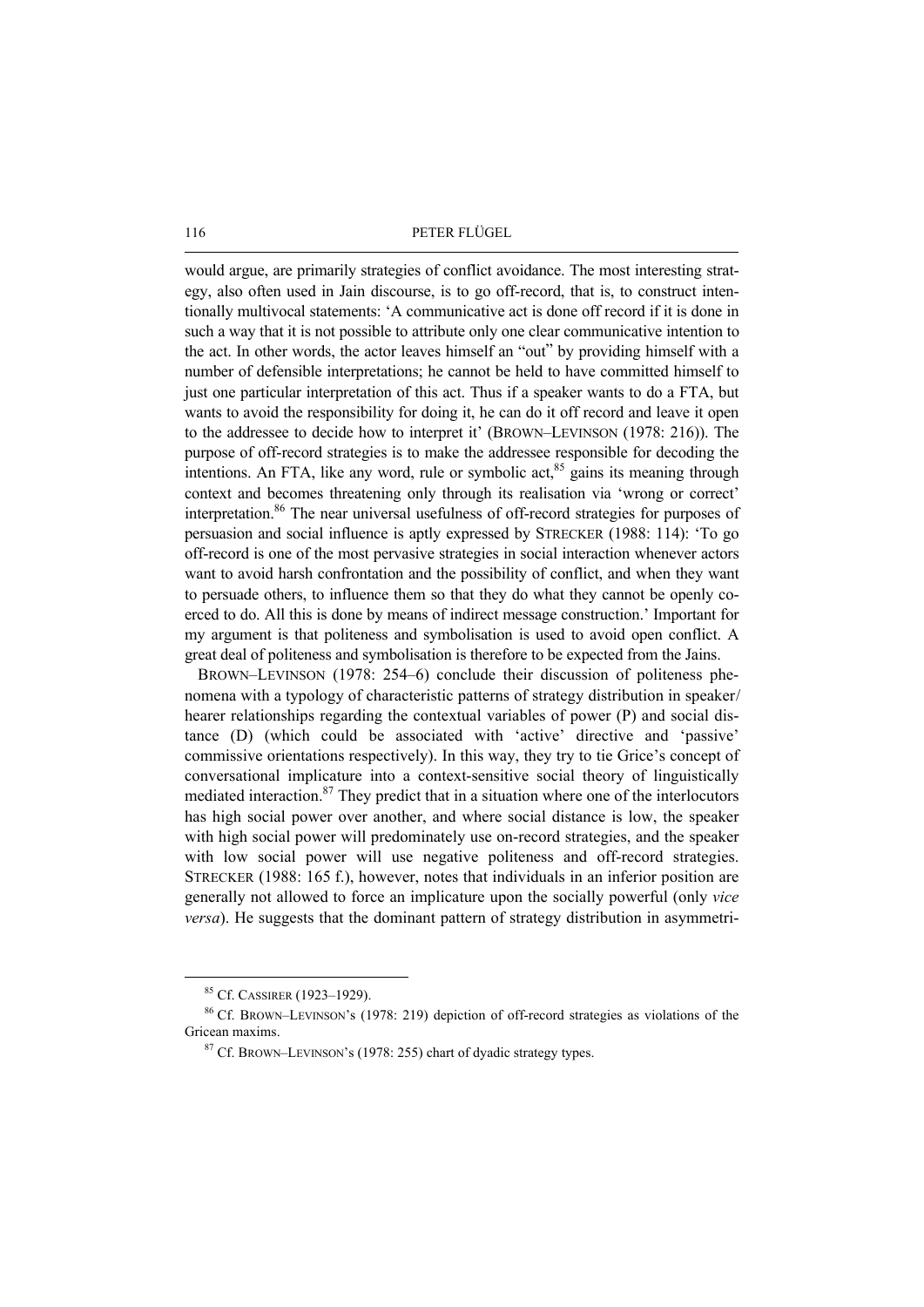cal social contexts is the combination of off-record strategies on the part of superiors and on-record strategies and negative politeness on the part of inferiors.

The still unresolved discrepancy between Brown and Levinson's and Strecker's interpretation provokes the question whether it makes sense at all to link types of socially-purposeful language usage to certain 'social positions', given the wide range of contextually acceptable strategy choices. Off-record strategies, in fact, can be used for many purposes: for purely aesthetic reasons, for the negotiation of unclear social relationships, for the veiling of heavy FTA's or forms of control, or for the stabilisation of asymmetrical social relationships. More importantly, a statement in itself does not force a reader / listener to adopt a particular type of interpretation (and no particular action follows from it in any structured way). Everything, in fact, depends on the wider social context, particularly on the informal or institutionalised norms and social conventions of a given field of discourse, which sanction the way in which language is used and which interpretations are regarded as feasible. As Habermas shows, it is only in situations where social pressures and normative sanctions are attached to language usage, that normative claims can be enforced through extra-linguistic sanctions. It is impossible to force anybody to comply with pragmatic conditions for the fulfilment of an implication, in the Gricean sense, without implicitly presupposing an institutional context and referring to a set of known social sanctions attached to the specific norms of a particular discursive field. <sup>88</sup>

This point has evaded most linguistic theories of politeness, because—as Habermas points out—they do not clearly distinguish between co-operation in conversation and the role of speech acts for social co-operation. Therefore they cannot explain, for instance, how, in certain situations, superiors may rely on contextual pressures to force inferiors to decode their veiled speech and to fulfil the indirectly communicated demands. It is not the power of the words themselves nor the speaker's intentions which inform the 'calling in' of conversational implicature, but the role of the presupposed norms and sanctions which assure the perpetuation of social systems which, for instance, force inferiors to infer unequivocally the indexical meaning of intentionally ambiguous statements of their superiors, and to practically fulfil their unspoken commands without questioning the normative basis of their social co-operation.<sup>89</sup> Because

 <sup>88</sup> Strategies can be conventionalised and ossified into norms of dominance, and compliance can be legitimately enforced. See HABERMAS (1984: 253).

<sup>&</sup>lt;sup>89</sup> In the technical linguistic and philosophical literature the term 'implication' is used in different ways and still awaits clarification as BROWN–LEVINSON (1978: 216 f.) note. For recent work see HORN (1973), (1985), (2001), DAVIS (1998), LEVINSON (2000), HORN–WARD (2004), ATLAS (2005). In the following I will call the process of fulfilling accepted validity conditions the 'social implication' of a speech act, in contrast to the 'logical' or semantical implication of a communicative act, and to its psychological 'conditions of satisfaction'. The social implications of a speech act are the possi-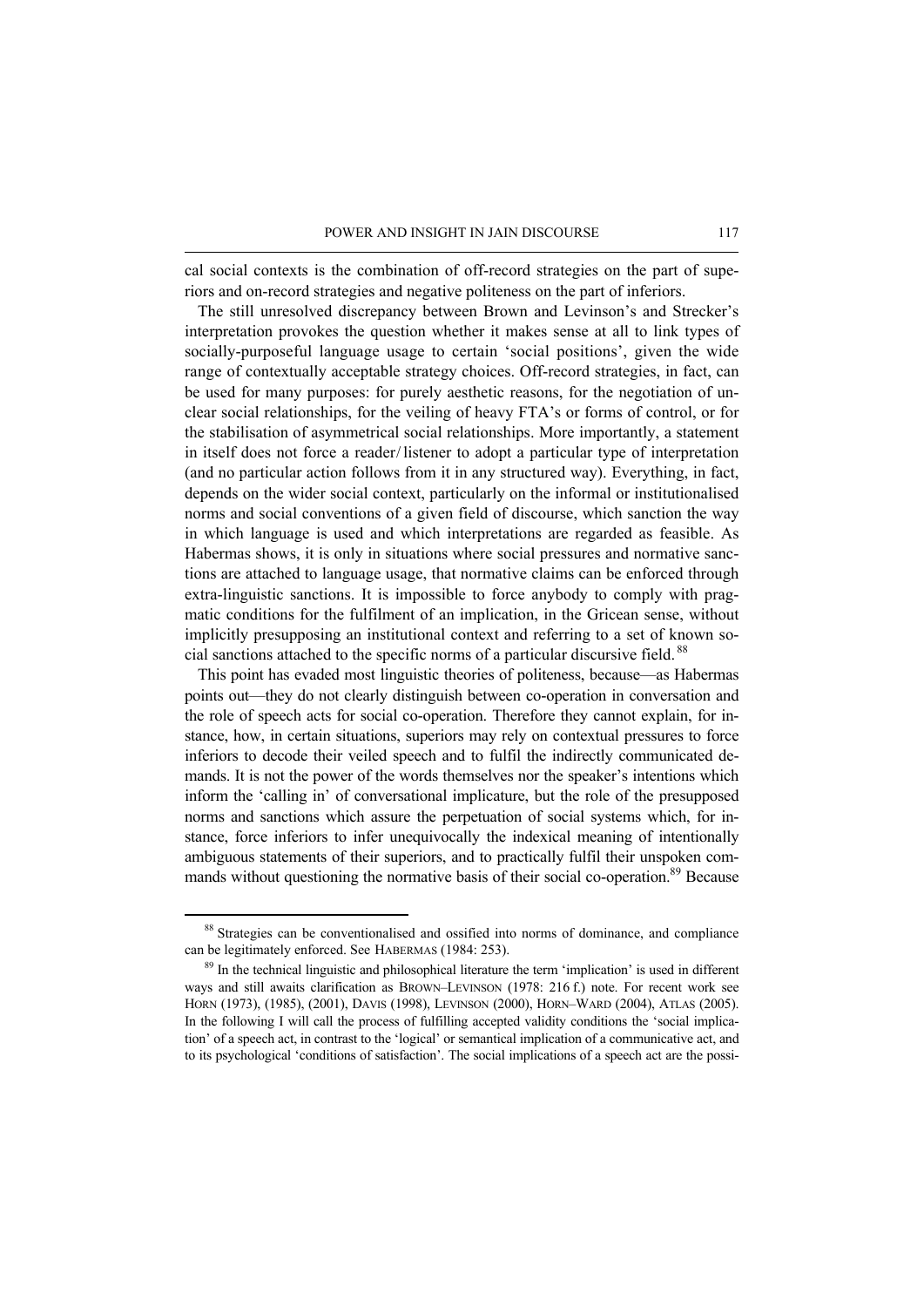they accept the unnecessary constraints of Grice's theory of information processing, even Brown and Levinson and Strecker cannot avoid reductionist interpretations of language usage in terms of pre-existing 'social positions' and differential 'power'. Habermas' distinction between communicative and success orientated language usage, however, seems to open a path for a non-reductionist understanding, for instance, of the social function of positive politeness, which, in the words of Brown and Levinson, can only 'express' but not 'generate' solidarity. Reductionism can only be avoided if not merely the reflexive but also the constitutive function of discourse for the construction of social identities is considered. From this perspective, strategies of negative politeness and off-record appear to have greater power than positive politeness or onrecord strategies, particularly in social situations where coercion cannot succeed and where co-operation is primarily engendered through indirect communication.

 $-V -$ 

Any empirical analysis of conversational implicatures requires a careful description of the discursive field and conventional ways of speaking in different 'speech situations' which form part of the 'communicative competence' (HYMES  $(1972b)$ )<sup>90</sup> and 'repertoire' of the members of a particular 'speech community' (GUMPERZ  $(1964)$ ,  $(1972)$ ).<sup>91</sup> From an observer's point of view, there are four formal contexts,

 $\overline{a}$ 

ble actions which may follow from it, if its validity claims are explicated through context-sensitive processes of interpretation of indexical meaning, and accepted. Cf. WEBER (1988: 95, 125) on the social function of 'noetic' interpretations of the social motives of ambiguous commands (in contrast to the objective understanding of the meaning of a statement) either (a) in terms of / for practical purposes, or (b) in terms of value-relations and for purposes of scientific understanding.

<sup>90</sup> See GUMPERZ's (1995: 209) definition: 'Communicative competence can be defined in interactional terms as "the knowledge of linguistic and related communicative conventions that speakers must have to create and sustain conversational cooperation", and thus involves both grammar and contextualization.'

 $91$  GUMPERZ (1964: 137) defined 'speech community' first as 'any human aggregate characterized by regular and frequent interaction over a significant span of time and set off from other such aggregates by differences in the frequency of interaction.' Later he added the criterion of compartmentalisation (GUMPERZ (1972: 231)) and emphasised the role of social norms for the definition of a speech community: 'any human aggregate characterized by regular and frequent interaction by means of a shared body of verbal signs and set off from similar aggregates by significant differences in language usage. … Regardless of the linguistic differences among them, the speech varieties employed within a speech community form a system because they are related to a shared set of social norms' (GUMPERZ (1972: 219 f.). See also GUMPERZ–HYMES (1986) and HABERMAS (1980: 382 f.) / (1984–1987 I: 283). HYMES (1972b: 55) tries to 'bypass' the difficulties of defining 'community' by stating: 'The essential thing is that the object of description be an integral social unit.' The problem of essentialism does not pose itself at all in the more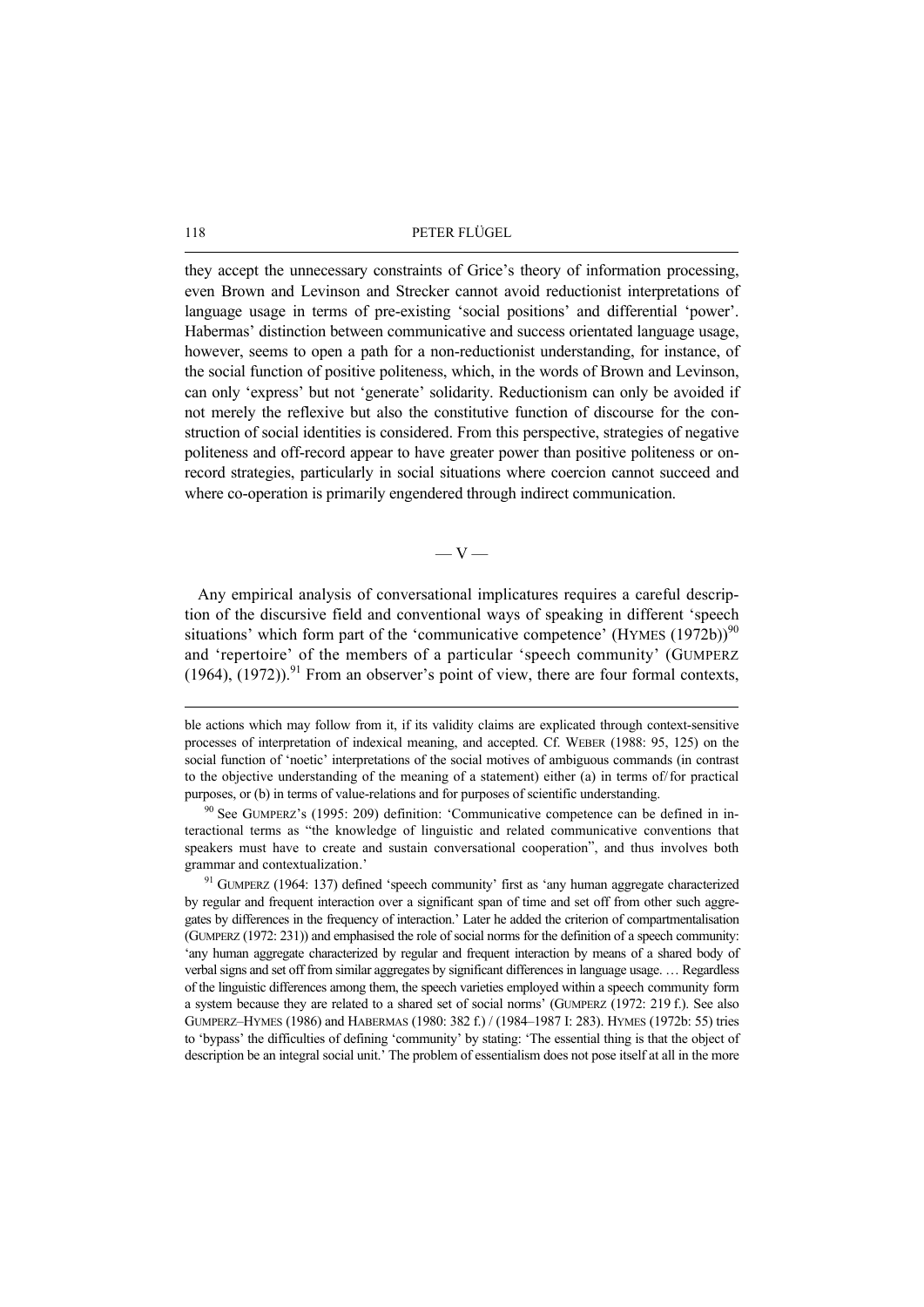$\overline{a}$ 

or 'speech situations'<sup>92</sup> and associated 'speech events' and 'genres', which are relevant in the case of Jain discourse: (a) the religious debate (*vivada*<sup>93</sup> or *prayoga*),<sup>94</sup> for instance at a royal court or modern court of law, (b) the public sermon  $(pravacana)$ ,  $(95)$  (c) the interaction between ascetics and non-ascetics in informal settings ( $bh\bar{a}s\bar{a}$ ), and (d) the interaction between ascetics ( $vinaya$ ).<sup>96</sup> Each of these settings involves a different set of social and stylistic conventions, norms and expectations.<sup>97</sup> The agonistic debate at a royal court or a court of law for instance is a highly pragmatic affair whose outcome might decide the fate of a particular monastic group. Here, the contextual rules are defined by the king or the state, and classical

 $95$  Cf. WEBER (1978: 213 f.) on the role of politeness in the proselytisation of Jainism, and WILLIAMS (1983: 45 f.) on the 'spreaders of religious faith' (*prâbhâvaka*).

<sup>96</sup> Obviously, this is not an exhaustive taxonomy of all typical situations of language usage in Jain culture. I do not discuss examples of formulaic language, such as *mantra* or *japa*, or political oratory, which have already been exhaustively treated in the literature, but concentrate on those types of ritualised interaction where religious discourse is the predominant form of language usage. There are many different classifications of speech situations in the Jain scriptures, which deserve further investigation. For example, the four types of speech appropriate for an ascetic performing *bhiksu-pratimās* listed in Thān 237 (4.22): (1) requesting speech, used in the context of the begging round (*jâyaòî bhâsâ <yâcanî bhâšâ>*), (2) questioning speech, used in the context of the studying the meaning of the scriptures, or path-finding (*pucchanī bhāsā <pracchanī*) *bhâšâ>*), (3) speech used for seeking permission, for example to stay at a certain place (*aòuòòavaòî bhâsâ <anujñâpanî bhâšâ>*), (4) speech used in the context of question-answer dialogues (*puttha-vāgaranī bhāsā <praśna-vyākaranī bhāsā*>). Thān 4.274 specifies also four situations in which it is permitted for monks and nuns to talk to each other.

 $97$  HYMES (1972b: 55–66) proposed the following useful analytical categories: language field, speech situation, speech event, speech act, speech styles, ways of speaking, components of speech (message form, message content, setting [physical], scene [psychological/cultural], purpose [outcome], purpose [goal], key, channel, forms of speech [varieties], norms of interaction [social structure], norms of interpretation, genres). They roughly correspond to Malinowski's earlier distinction of dogmatic context, ritual context, and sociological context, as well as structure and mode of recitation (HYMES (1972b: 64)). The interrelation of genres, events and acts and other components in Jain settings is worth studying further (HYMES (1972b: 65)).

abstract theory of communicative action and Jain theories of speech (HYMES (1972b: 56), (1983: 167));—despite ALBERT's (1994: 259 n. 41) objections. See footnotes 10, 18, 67, 142.

 $92$  'Such situations may enter as contexts into the statement of rules of speaking as aspects of setting (or of genre). In contrast to speech events, they are not in themselves governed by such rules throughout' (HYMES (1972b: 56)).

<sup>&</sup>lt;sup>93</sup> Thān 6.67 lists six empirical types of debate, and Thān 10.95 ten special faults of debate. On Indian traditions of rational inquiry and theories of debate see, for instance, BRONKHORST (1999), PRETS (2004).

 $94$  CARRITHERS (1992: 112 f.) singles this setting out as particular significant; while emphasising the universal principle of free negotiation of situations (CARRITHERS (1992: 105 f.)).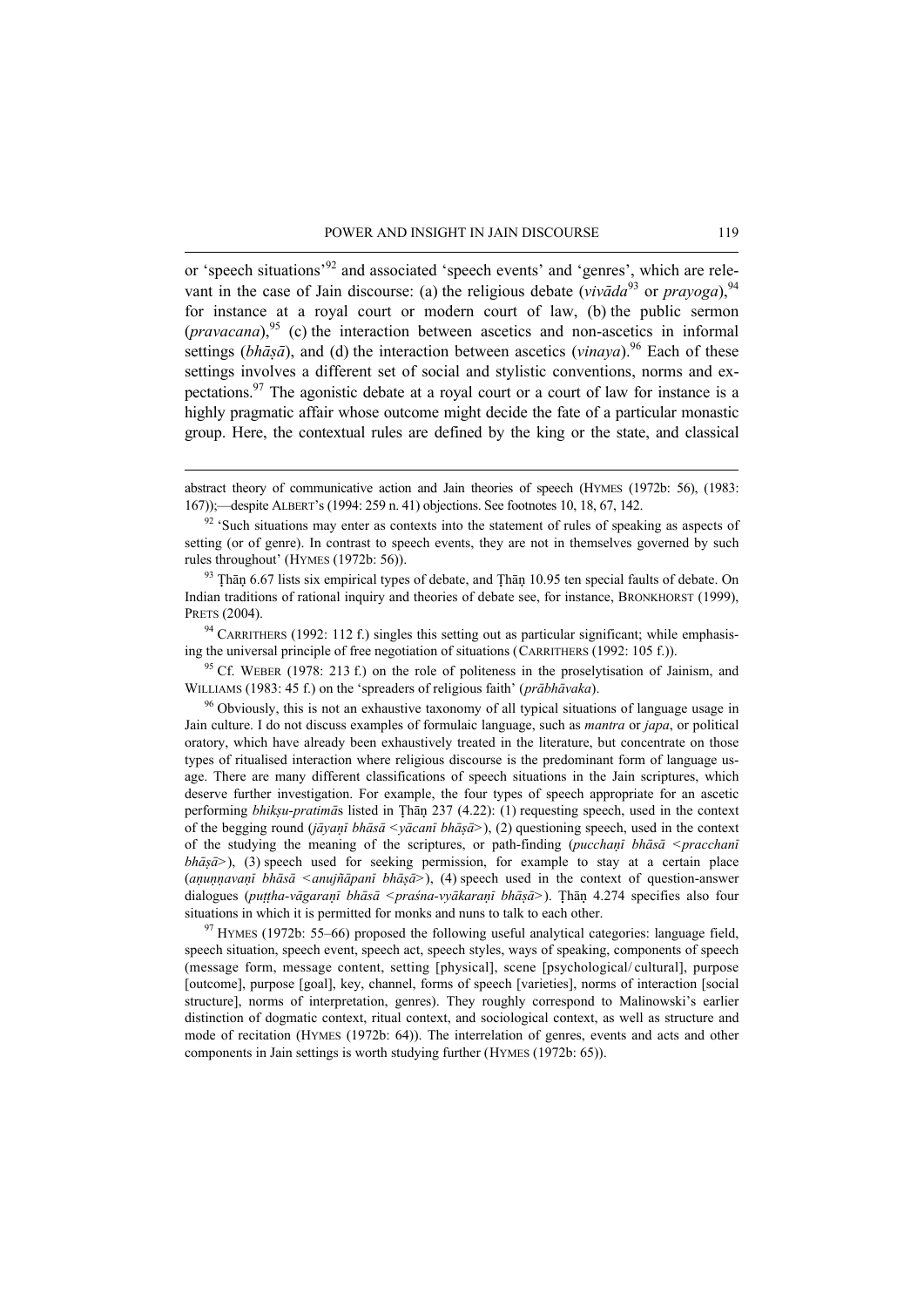philosophical and political rhetorical skills are in demand. The public sermon, on the other hand, is comparatively informal, despite its conventional setting and asymmetrical structure. It conveys religious content, inspiration and insight in an entertaining manner, and is often followed by casual discussions at the end. The fundamental norms of comportment are defined by the monastic community itself. The interactions between ascetics and non-ascetics ideally take place within a hierarchical context of worship of ascetic purity, and are sometimes highly ritualised.<sup>98</sup> However, there are also informal interactions, which require greater discriminatory skills on the part of the ascetics for not transgressing the norms of non-violent interaction. The code of polite interaction within the monastic order itself is derived from the principles of ascetic seniority (*dîkšâ-paryâya*) and group leadership, and operates in a similar manner.

I have ordered these four ritualised types of discourse sequentially in terms of their increasing coincidence with Jain ideals, starting with political rituals, then conversion rituals, interaction rituals, and finally monastic rituals. Other forms of classification are possible; for instance in terms of degrees of formality, social setting (assembly or individual contact),<sup>99</sup> or regarding the relative importance of discourse in ritual.<sup>100</sup> How-

<sup>&</sup>lt;sup>98</sup> CARRITHERS (1992: 106) notes that in Jain (Indian) settings, the free negotiation of meaning is constrained by socio-cultural norms: 'There is a bias towards the authoritative pronouncement, that is, towards a relationship of unquestioning domination of the instructor. … If we substract the authoritarian flavour, the telling of Siddhasagar's story [his example, P.F.] still retains an essential element, the creating of a common meaning by working jointly, interactively, to establish which interpretation is to be accepted.'

<sup>&</sup>lt;sup>99</sup> TAMBIAH (1968: 177 ff.) and BLOCH (1975: 19) also distinguish between the 'primary function of language', as a vehicle for communication, and certain types of 'ritual language' (e.g. *mantra* or formalised oratory), which violate the communication function by being formal, unintelligible, and/or private (see also WHEELOCK (1982: 57); and HUMPHREY–LAIDLAW's (1994: 89) psychological variant). However, both ignore the constitutive function of language, and do not distinguish between speech acts and linguistically mediated interaction. Hence, they are forced to resort to reductionist interpretations of the social function of ritual language either in terms of institutions of power (BLOCH (1975: 24)) or paradigmatic cultural ideas (TAMBIAH (1985: 154)). Bloch's singular, BERNSTEIN (1964) inspired, emphasis on formality as (a) the decisive and (b) restrictive attribute of political and ritual discourse in contexts of traditional authority, can neither account for the Jain emphasis on content rather than form, nor on their insistence on ethics and the generative power of restraint. Tambiah criticises Bloch for not taking into consideration a number of factors: the intelligibility of ritual language derived from cosmological ideas, the role of ritual functionaries, and social context. Despite emphasising intellectual content of sacred language (in Buddhism), and similarities between sacred and profane language, Tambiah himself only discusses cases of popular 'magical' usage of language (e.g. *mantra*), and accepts emic 'power of words' theories as empirical fact, without discussing the role of discourse in ritual and emic theories of language (e.g. Vedic: RENOU (1955), Navya-Nyâya: GANERI (1999); the power of words to signify is also recognised by Jain philosophers).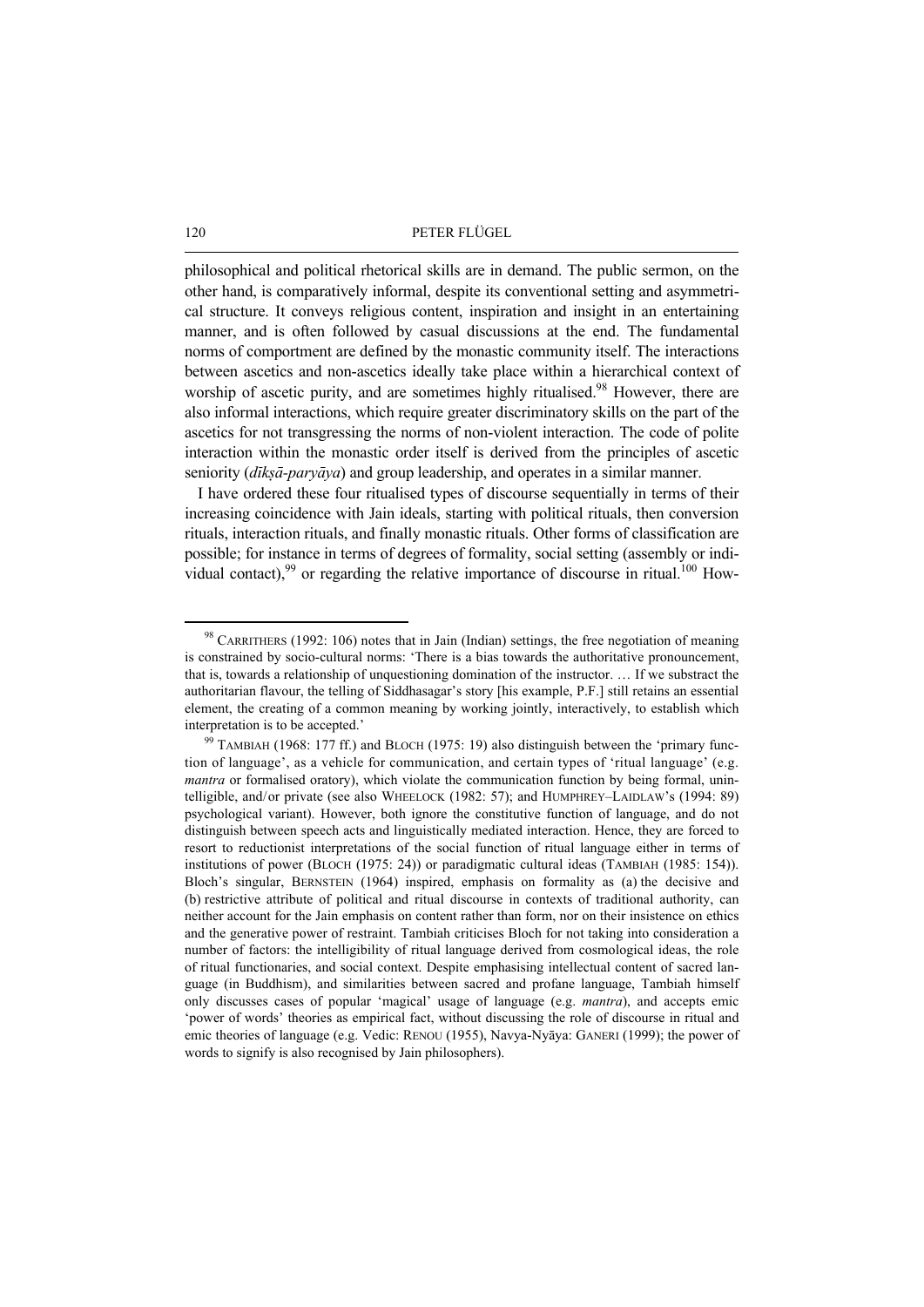ever, for our primarily sociological purpose, the crucial variable is 'interactional competence', that is, the knowledge and ability to use rules and moral judgement for interaction in specific situations. Interactional competence presupposes 'cognitive competence' (PIAGET (1937)), 'linguistic competence' (CHOMSKY (1965)), $^{101}$  'communicative competence' (HYMES (1972a)), including 'oratory skill' (BLOCH (1975)). HABERMAS (1984: 187 ff., 231 f.) defines interactional competence more specifically as the universal pragmatic ability to regulate social conflict consensually through rational agreement, even in situations of severe discord, in accordance with the three universal pragmatic validity claims. He distinguishes further between the intuitive or conscious knowledge of specific grammatical and socio-cultural rules and contexts, and the mastery of the universal pragmatic conditions of the possibility of mutual understanding (*Verständigung*).102 Because Habermas' notion of 'communicative competence', a composite of cognitive, linguistic and interactional competencies (in a more narrow sense), $103$  is more abstract and formal than Hymes' sociolinguistic notion of 'communicative competence', it circumvents the problem of analytical reification of 'speakers' or of 'speech communities'. Building upon HABERMAS' (1991: 111–3) distinction between two levels of competencies, also reflected in his differentiation between universal 'moral' and cultural specific 'ethical' principles, and HYMES' (1972b: 57 f.) notion that knowledge of grammatical rules and of determinate ways of speaking together form the communicative competence of a particular speech community or individual, I propose to differentiate further between general 'interactional competence' and specific 'Jain interactional competence', that is, the formal procedural knowledge necessary for constituting discourse in agreement with Jain principles.<sup>104</sup>

 $100$  TAMBIAH (1968: 176) poses the interesting question of the relationship of words to actions in ritual, noting the predominance of words and intelligible language in healing and initiation rites addressing human beings, in contrast to rites of mass participation and rites addressing supernatural beings or forces of nature. He also discusses the problem of alternation between various types of language in ritual, and reformist attempts to destroy the ritual formalism of sacred language in favour of increased accessibility and understanding. Both observations apply to contemporary Jainism.

 $101$  See also DURBIN (1970).

<sup>102</sup> HABERMAS (1975: 3).

<sup>&</sup>lt;sup>103</sup> To distinguish the two kindred notions of communicative competence, I privilege the term interactive competence here. The usefulness of HYMES's (1972a), (1972b) approach for the empirical investigation of ways of speaking has frequently been highlighted by HABERMAS (1975: 5), (1980: 440) / (1984–1987 I: 328). Habermas first used 'interactional competence' and later preferred 'communicative competence'. I use the term interactional competence in the broader sense of social coordination of actions through linguistic and non-linguistic means.

<sup>&</sup>lt;sup>104</sup> This application of the theory of social competence was first outlined in FLÜGEL (1994), (1995–6: 165). For theories of religious competence (often combined with theories of religious socialisation) see SAMARIAN (1969), LUHMANN (1982), WAARDENBURG (1979), and GLADIGOW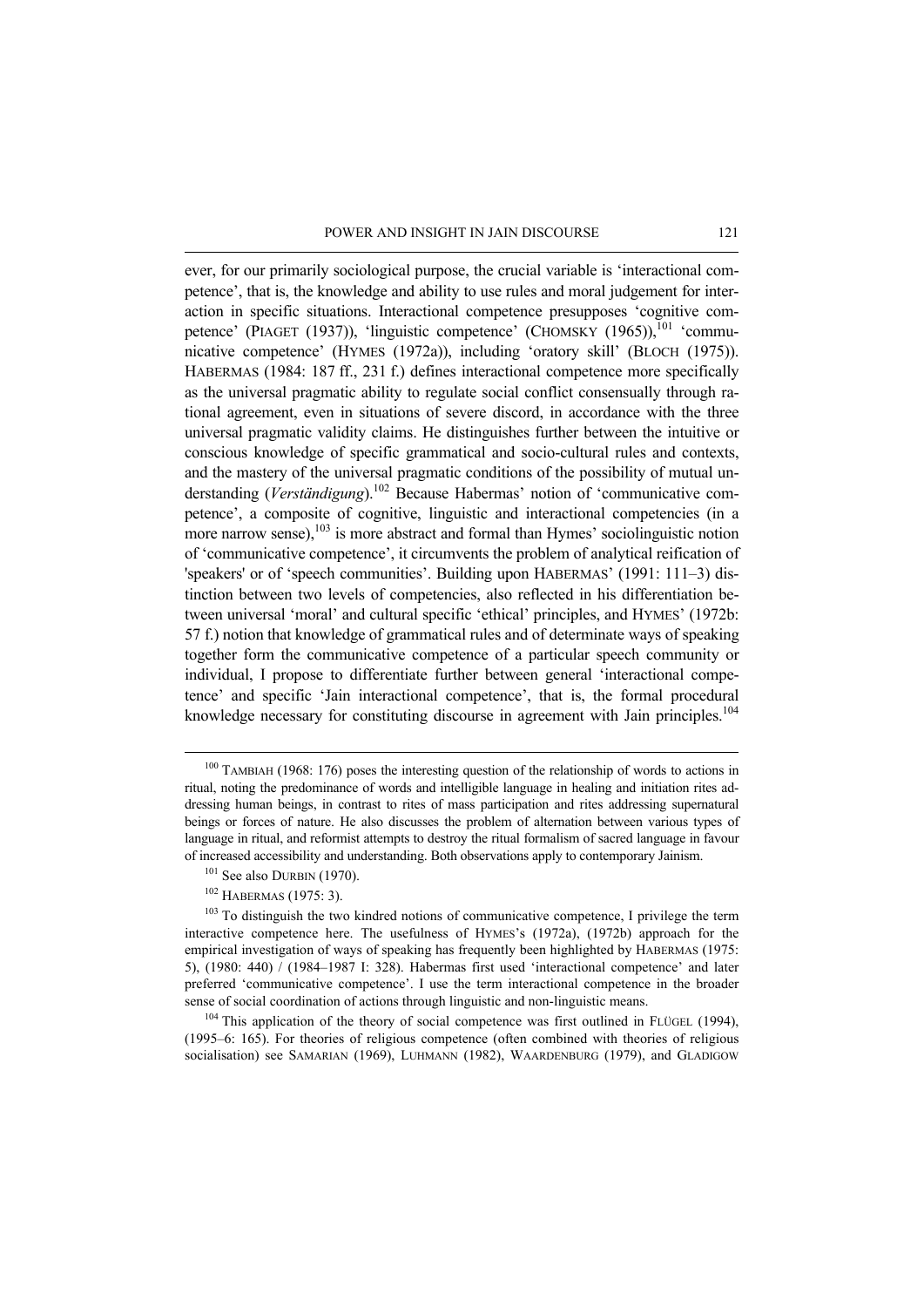Jain interactional competence is informed by general 'Jain religious competence', which can be defined as the sum total of Jain religious knowledge learned by an individual. In addition to general 'Jain interactional competence', religious rules and contextual knowledge necessary for navigating specific contexts can be studied, and the 'Jain religious repertoire' of a specific population or individual analysed (as part of a particular 'socio-cultural repertoire').

General 'interactional competence' refers to the ability of a flexible reflective regulation of total conduct in terms of universal moral presuppositions, contrasting with institutionalised settings, which, through their formal properties, relieve the individual to some extent from the task of defining the situation and from difficult moral choices. 'Jain interactional competence' varies with the degree of knowledge and the internalisation of general and cultural specific (sectarian etc.) It is necessary to distinguish Jain principles and their contextual rules of use; that is, the cognitive and noncognitive (motivational, emotional etc.) know how to act in accordance with abstract and specific doctrinal principles in different socio-cultural circumstances. Jain principles and rules of application, of varying degrees of specificity.<sup>105</sup> General Jain principles are characterised by constitutive rules, generative of the field of Jain discourse as a whole. They are exemplified by ideal Jain speech events. Jain interactional competence is context-sensitive. The corresponding rules are deliberately constructed to enable a performer to react flexibly to emergent properties of a specific speech situation, and to shape it in accordance with Jain principles. Since principles and rules only negatively determine the field of pragmatic possibilities, speaking the Jain way, or avoiding interaction altogether, are creative acts, performances, which

 $\overline{a}$ 

<sup>(1997).</sup> The latter noted that the ability to orient oneself in complex religious contexts, to distinguish between different situations, to develop a 'religious identity', and to act appropriately cannot be taken for granted: 'Die Kompetenz, in einer polytheistischen Religion zu leben, sie angemessen zu benutzen, wird von modernen Interpreten einfach unterstellt' (GLADIGOW (1997: 105)). Following Luhmann and Waardenburg, he advocates for the semiotic analysis of religious pantheons as 'languages' which can be learned and selectively used (GLADIGOW (1997: 106)).

<sup>&</sup>lt;sup>105</sup> Cf. SINGER's (1961: 96–138) distinction between principles and rules: 'I argued that moral principles are to be distinguished from moral rules by the fact that the former hold in all circumstances and do not admit of exceptions; that principles are always relevant whereas rules are not; that principles are invariant and do not vary with changes in circumstances or conditions; and by the fact that it is impossible for moral principles to conflict with each other. … I distinguished between fundamental rules, local rules, and neutral norms. Local rules … depend on local conditions in a way that fundamental rules do not, and hence are peculiar to, and differ with, different groups and communities—that is to say, different circumstances. Neutral norms are local rules that are conventional in a way that other rules are not ['it would make no moral difference if their opposites were adopted' (SINGER (1961: 113))], but both neutral norms and local rules depend on social needs or purposes that are advanced by general observance and would be frustrated or defeated by their general violation' (SINGER (1961: 327 f.)). On levels see also HARE (1981: 35 ff.).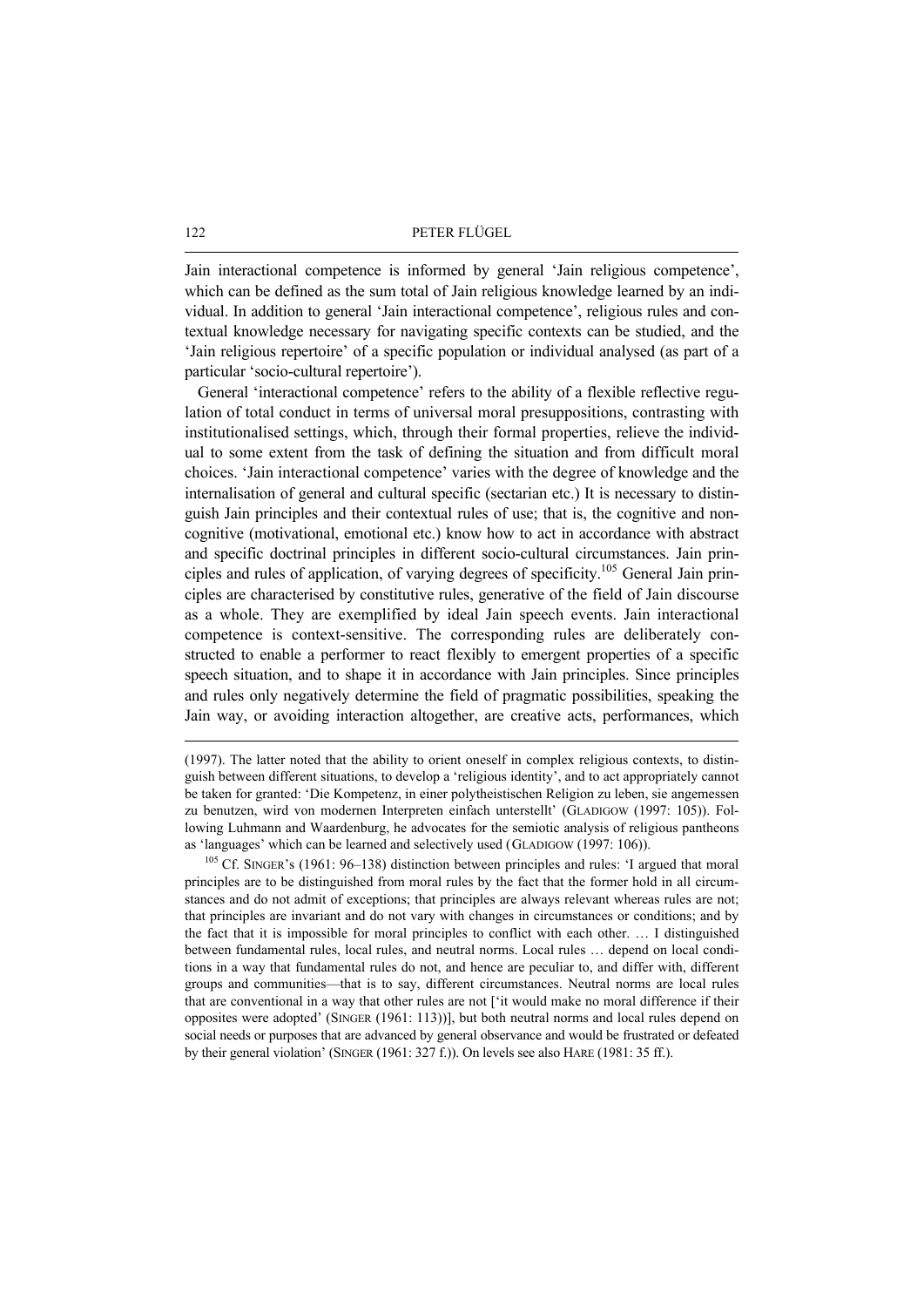ideally transform any speech event into a Jain discourse. Actual speech performances, or Jain 'speech styles' in the terms of HYMES (1972b: 57), I would argue, can not be sufficiently understood in terms of statistical features of overt behaviour, or as deviations from a general norm or ideal, but only as constitutive acts dependent on 'qualitative judgements of appropriateness' of selected features in a given situation.<sup>106</sup>

Theoretically, the required interactional competence of the ideal 'pure ascetic' (*suddha-sādhu*) increases with the degree of informality of the interactional situation, because ascetic self-control, in accordance with Jain principles, is the price for freedom from external (social and ritual) control. In practice, Jain ascetics try to prevent rule-transgressions due to insufficient procedural knowledge with various methods: for example, by teaching context-sensitive rules not in abstract, but through exemplary cases, or by keeping inexperienced ascetics away from morally overcomplex situations through strict supervision. Similar competencies are outlined for the Jain laity. An ideal lay person is characterised, for instance by Hemacandra (YŚ 1.47–56), as one who is listening (*śravana*), memorising (*dhāraṇā*), showing respect (*vinaya*), being an expert in sacred lore (*pravacana-kusala*), and also avoiding religiously unprofitable speech (*sat-kathâ*) etc. (WILLIAMS (1983: 265– 72)). Thus, it is always the Jain interactional competence, the religious and cultural repertoire of an individual or group, which generates the capacity of defining or judging situations in terms of Jain principles, of imposing or inferring implicatures, and determining the relevant type of rhetoric or hermeneutic procedure.<sup>107</sup>

Once the settings and the required competencies are considered, the social implications of Jain discourse can be analysed in terms of the conditions and presuppositions of the acceptability of particular validity claims in Jain intersubjective hermeneutics. These can be discovered by negating speech acts as a whole.<sup>108</sup> The question is always: What are the social implications of a religious claim in this particular context? 'What makes a religious statement acceptable?'<sup>109</sup> Ultimately, such a question can only be answered by the participants themselves, because only they can determine on which grounds to accept or to reject a particular claim. In other words, the explication of implications can never be achieved objectively, for instance by explaining the 'cogency of ideas' through a description of 'the structure of

<sup>&</sup>lt;sup>106</sup> On appropriateness and general features of discourses of rule application see also WELLMER (1986), and HABERMAS' (1991: 137–42) discussion of K. GÜNTHER (1988).

 $107$  Non-literal speech-acts can only work if their implications are understood (and accepted). BRUHN (1987b: 67), for instance, writes: 'The fact that everybody knew the basic pattern [of Jain soteriological sequences, P.F.] made it rather simple to find suitable words for a lecture or a sermon.' Cf. GLUCKMAN (1955: 24) on degrees of 'flexibility or of moral implication' of legal concepts.

 $108$  HABERMAS (1993: 26).

<sup>&</sup>lt;sup>109</sup> Cf. GOMBRICH's (1988: 10) question: 'What makes a religious innovation acceptable?'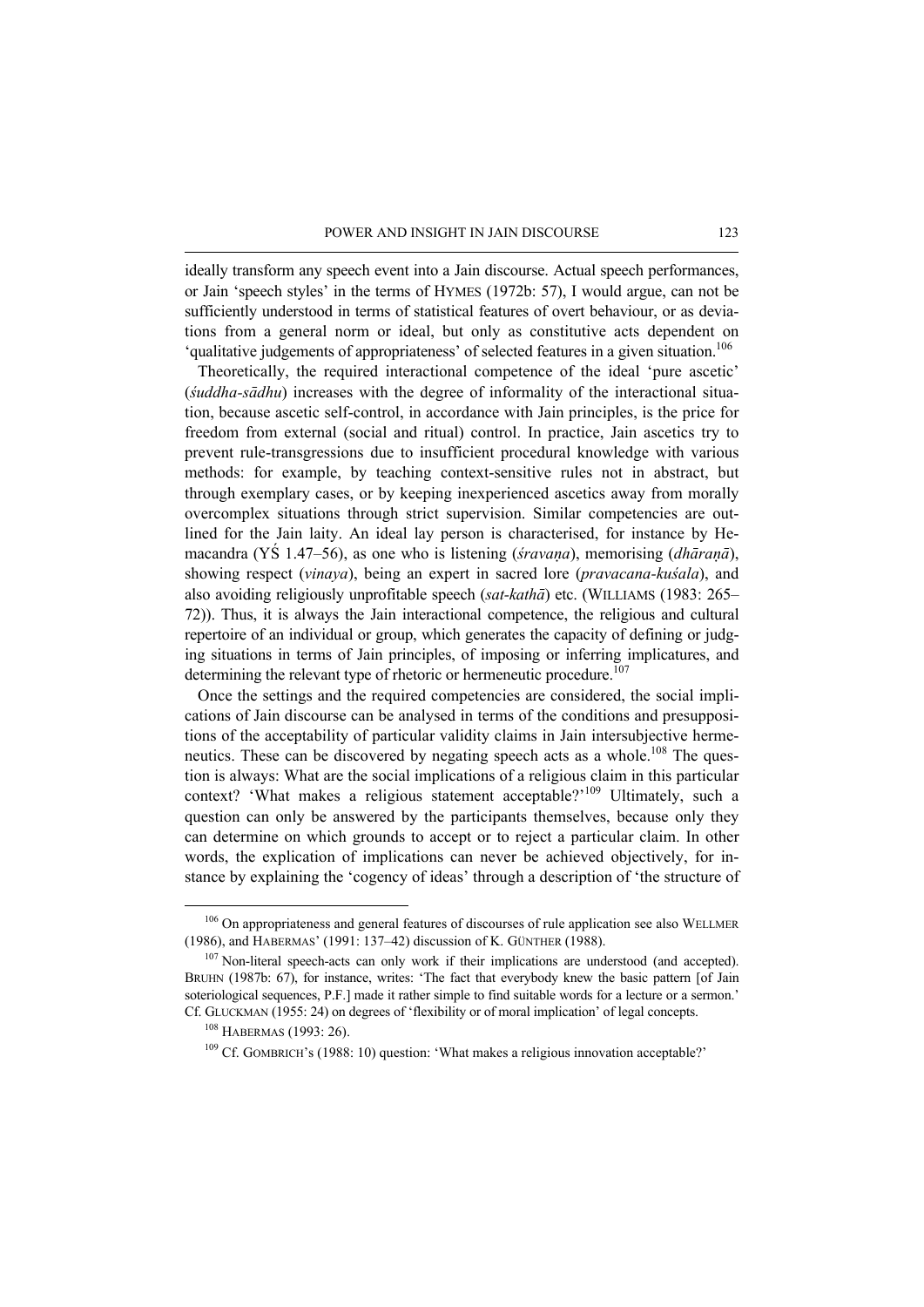a problem situation' alone, as GOMBRICH (1988: 11) suggests, but is always an outcome of specific intersubjective processes of socio-cultural self-interpretation.<sup>110</sup>

Classical performative approaches to ritual or ritual language, for instance, which made use of Grice's or Searle's analysis failed to investigate this (like Grice and Searle themselves). In fact, they neglected the role of discourse in ritual altogether, in favour of either cultural determinism (Tambiah) or mental (Humphrey and Laidlaw) or material reductionism (Bloch). Following Searle's and Habermas' interpretation of the dual (illocutionary and propositional) structure of the speech act, TAMBIAH (1985: 153) argues that, because ritual action appears to mediate between (cultural) ideas and (political) practice, it can be interpreted as a performative matrix of 'indexical symbols (and indexical icons) as duplex structures carrying semantic and pragmatic meanings':

'The duality thus points in two directions at once—in the semantic direction of cultural presuppositions and conventional understandings and in the pragmatic direction of the social and interpersonal context of ritual action, the line-up of the participants and the process by which they establish or infer meanings. We note that the sense in which I imagine actors to infer indexical meaning is similar to Grice's formulation of "conversational implicature", in that by saying or enacting something a certain meaning is implicated, which can be readily understood (conventional implicature) or is capable of being "worked out" (non-conventional implicature), given certain contextual features and certain common understandings' (TAMBIAH (1985: 154)).

Although he treats ritual acts as speech acts (thus identifying action and his own action description), speech itself is curiously absent in Tambiah's conception (and where he talks about it, he returns to the traditional 'power of words', *sabda-sakti*, theory). Moreover, the propositional component of the ritual act, its symbolism, is not treated in terms of specific validity claims whose debatable normative implications may or may not be acceptable, but identified with timeless and incontestable cultural paradigms. Tambiah's performative analysis is therefore still oriented towards the theological model of textual hermeneutics, that is, the dogmatic explication (*phronesis*) of contextual implications of mythic paradigms or sacred texts. His approach assumes that the knowledge embodied in texts is superior to the interpreter's, and has to be accepted.<sup>111</sup> Because his performative analysis does not clearly distinguish between ritual acts and ritually mediated forms of social interaction, it must assume socially binding effects emerge automatically from the experi-

<sup>&</sup>lt;sup>110</sup> Cf. GARFINKEL–SACKS (1970).

<sup>111</sup> Cf. HABERMAS (1980: 193–6) / (1984–1987 I: 134–6).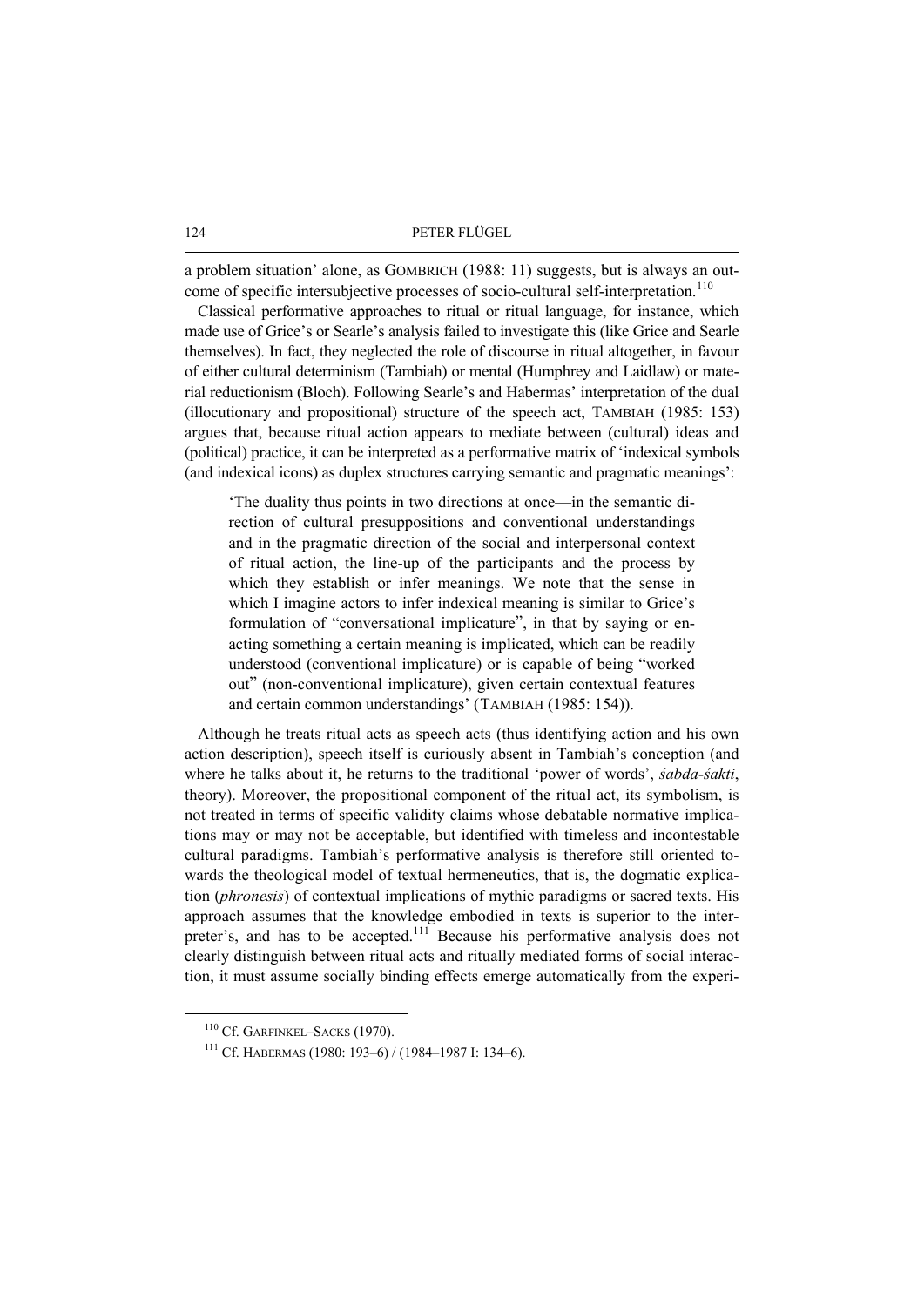ence of ritual acts themselves, and that the authority of traditional ritual form should always be accepted, without question. The underlying notion of ritual enactment, a variation of the Neo-Kantian model of value realisation, cannot account for processes of intersubjective negotiation of conditions of acceptability and for the contextually varying social implications of ritually communicated validity claims. The presumed timelessness of mythical paradigms re-produces the characteristic pseudo-concreteness of Durkheimian functionalist studies of ritual performance, positing social integration both as a presupposition and result of ritual, without investigating the constitutive role of discourse in and about ritual itself.

Tambiah's theory does not throw light on Jain religious discourse, which appeals to reason and insight, instead of formulaic repetition, and whose contextually specific normative claims are constantly challenged and revised by the Jain *âcârya*s, under the threat of failure to appeal. In sum, because of the lacking theory of social constitution and cultural change, and the absence of sociolinguistic interest, Tambiah's approach cannot assist analysing the problem of contextual ambiguity of indexical meaning, which I deal with later in this essay. As an alternative, I suggest investigating Jain ritual discourse through the analysis of the Jain discourse ethics and traditional interpretative procedures for negotiating social meaning; to avoid falling into the same trap as Bloch, who identifies an increase of formality generally with a loss of meaning, which Tambiah rightly criticises.

Even if the idealist limitations of universal pragmatic or culturalist discourse analysis could be overcome, there is still the problem of how to analytically reconstruct implicatures in specific cases in a methodical way. This question is particularly prominent in theological, juridical and moral-philosophical debates concerning the status of rule application, that is, of interpretative processes that are involved in the specification of principles and rules through the explication of the contextual implications of given principles and rules.<sup>112</sup> As language in general does,  $113$  explicit normative principles and rules always entail an anonymous indexical element. That is, they implicitly refer to a range of possible situations as their field of applicability, which we must know and accept, if we wish to act accordingly. To explicate general conditions of applicability, one has to refer to paradigmatic situations. Paradoxically, the range of applicability diminishes with the increasing specification of the conditions, and increases with the diminishing specification.<sup>114</sup> In other words, the problem is the principal vagueness and ambiguity of the indexical meaning of symbolic forms, which, as GLUCKMAN (1955: 293) and TURNER (1986: 44) argued,

 <sup>112</sup> GADAMER (1993: 107), WELLMER (1986).

<sup>113</sup> APEL (1993: 41).

<sup>114</sup> WELLMER (1986: 28, 35 f.).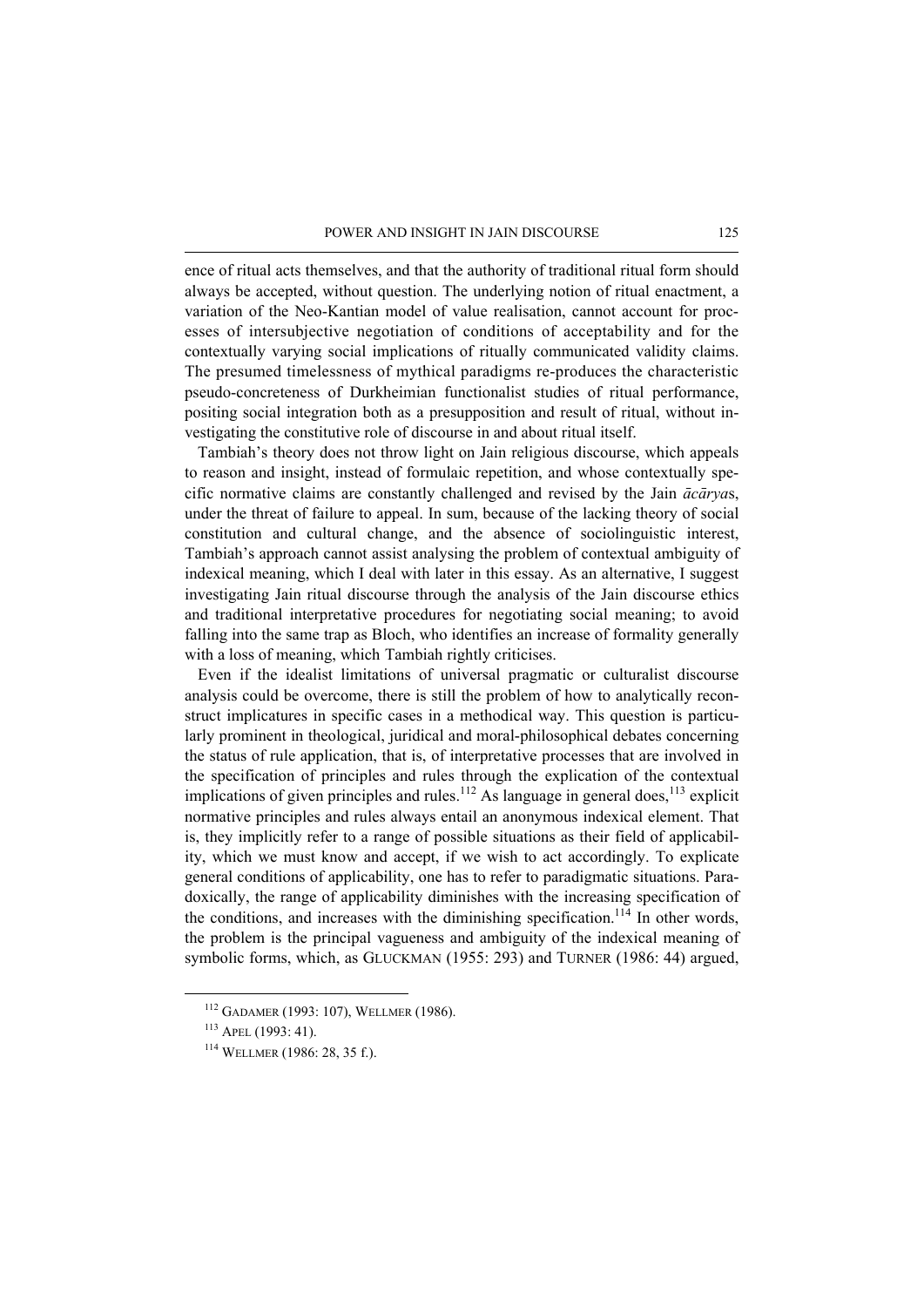is in fact a positive functional feature of abstraction, because it secures the adaptability of general principles to changing contexts.<sup>115</sup> An exhaustive characterisation of merely negatively determined situations, therefore, cannot and, indeed, should not be achieved once and for all by participants, even if a principle itself is accepted.<sup>116</sup>

The contextual meanings and social implications of symbolic forms (and the forms themselves) are always underdetermined and hence negotiable.<sup>117</sup> They can only be established temporarily through use and agonistic intersubjective interpretative processes, whose outcome is always open, even if methods of argumentation and discursive procedures are conventional, $^{118}$  and predicated on idealised universal pragmatic presuppositions. I therefore suggest supplementing standard descriptions of ritual, or action in general, by an analysis of the discursive procedures which define situations and establish relevance and contextually acceptable social meaning. The discursive field surrounding rituals and other social settings should be the main focus for an investigation of social dimensions of ritual efficacy. Conventional analyses of ritual focus almost exclusively on the given ceremonial setting and on the performative experience itself, and tend to give undue weight to the procedural knowledge of ritual functionaries, textualised cultural ideas, and articulated subjective experience. The resulting meaning reductionism can be avoided by investigating discursive negotiations of validity claims *in situ*, 119 including possibly the relationship between general, for instance moral, language games and institutionalised forms of reflexivity, such as theology and the social sciences. The analysis<sup>120</sup> of implicit judgements invoked in everyday practices of moral justification, moral utterances and moral disputes, can also demonstrate how cultural resources are used as potential reasons for claims of validity. From this perspective, social solidarity does not only emerge exclusively as a consequence of partaking in 'effervescent' rituals, to use Durkheim's expression, but primarily—and increasingly so—as the result of the participation in socially constitutive discourses of norm legitimation and shared definitions of situations.

 <sup>115</sup> *Pace* BLOCH (1975: 17). On the function of general principles see also HARE (1981: 41).

<sup>116</sup> On the impossibility of an objective description of indexical meaning of Jain religious terminology see CORT (1989: 93), (1992: 178), HUMPHREY–LAIDLAW (1994: 101), and FLÜGEL (2006b).

<sup>&</sup>lt;sup>117</sup> General principles or rules are generally combined with more specific rule of application. See WITTGENSTEIN (1953). 'Keine Norm enthält die Regeln ihrer eigenen Anwendung' (HABERMAS (1991: 24)).

<sup>&</sup>lt;sup>118</sup> They may include culturally specific discourse etiquettes and formalised interpretative procedures, such as the (monological) forms of Jain scholastic exegesis (*niryukti*) described by BALBIR (1993: 56).

<sup>&</sup>lt;sup>119</sup> See the pioneering work of TURNER (1986: 45). Lately, HABERMAS (2004: 53) conceded that all discourses are embedded in lifeworld practices, because they have the function to restore partially distorted background consensus (as analysed by TURNER).

<sup>120</sup> HABERMAS (1996: 335) used the term 'critical understanding' through 'reconstructive translation'.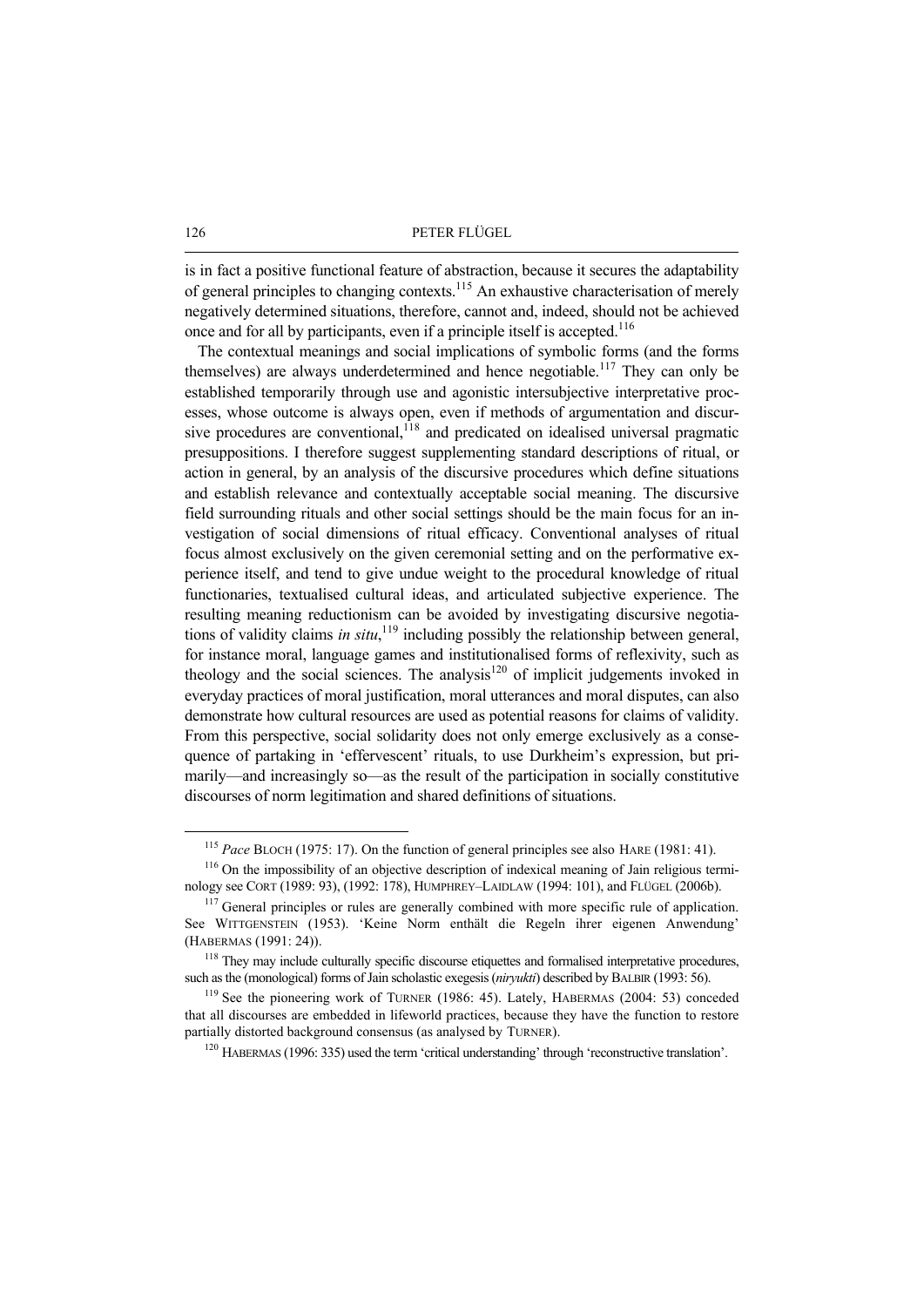### POWER AND INSIGHT IN JAIN DISCOURSE 127

The paradigmatic example of practical hermeneutical explications of implied indexical meaning, are intentionally multivocal forms of communication within 'master-slave' relationships; often discussed either in terms of formalisation of discourse, and of understanding implicit directives (e.g. commands), or in terms of the instrumentalisation of interpretation as such by the rhetoric of spiritual power in contexts of traditional authority. Building on the work of Brown and Levinson and Strecker on the influence of social structure on discourse, DRECHSEL (1994: 50), for instance, draws an analogy between the relationship of off-recordness and on-recordness in politeness theory, and the relationship of the ambiguous symbolism of 'sacred' kingship and the unequivocal social and material implications of royal pomp, which, he suggests, have to be worked out by the lower strata of society qua unspoken command. Although mere compliance or non-compliance with implicit directives in no way shows that they are legitimate or illegitimate, $121$  the explanatory problem of this institutional theory is the same as in Habermas' analysis of latent strategic action in terms of universal normative presuppositions. The king's dual socially constitutive role, as a living symbol of society and as an individual with its own specific interests, involves his subjects in a paradoxical doublebind situation.<sup>122</sup> Because the king is the condition of socio-cosmic existence, royal power appears not primarily 'exploitative', but 'attractive', to the extent that the subjects try to read the king's mind and, ideally, to fulfil his unsaid wishes. Because the king is the condition of social order everyone is forced to identify with him. In fulfilling his wishes, the subject reproduces the conditions of its own social existence as a social being. A good example is the relationship between the king and his officials in the context of the 'polite society' of the court, and their characteristic mutual strategic orientation: the characteristic ambiguity of the king's role forces the officials to work out the 'implications' of royal gestures, and to fulfil his unspeakable material needs in form of service, presents etc.<sup>123</sup> Even a cursory glance at the vast literature on South Asian kingship shows the empirical significance of such phenomena, first theorised by HEGEL

 <sup>121</sup> APEL (1993: 49).

<sup>&</sup>lt;sup>122</sup> BURGHART (1996: 306): 'In a "Government of one", conventionally called monarchy, everyone else leads double lives. They lead a life as dictated by the will of their lord and master, and they lead a life of their own.'

 $123$  See also ALI (2004). LUHMANN (1979: 36) argued that the efficacy of power in general is predicated on the mutual desire to avoid anticipated possibilities of open conflict and brute force. Obedience is usually not the result of explicit commands but based on the avoidance of expected sanctions in case of the non-performance of desired behaviour: 'Der Machthaber braucht gar nicht erst zu befehlen, auch seine unbefohlenen Befehle werden schon befolgt. Sogar die Initiative zum Befehl kann auf den Unterworfenen verlagert werden; er fragt nach, wenn ihm unklar ist, was befohlen werden würde. Explizite Kommunikation wird auf eine unvermeidbare Residualfunktion beschränkt. In gewissem Umfange geht mit dieser Form der Machtsteigerung Macht auf den Machtunterworfenen über…' A classical European text on this phenomenon is LA BOÉTIE (1983: 136).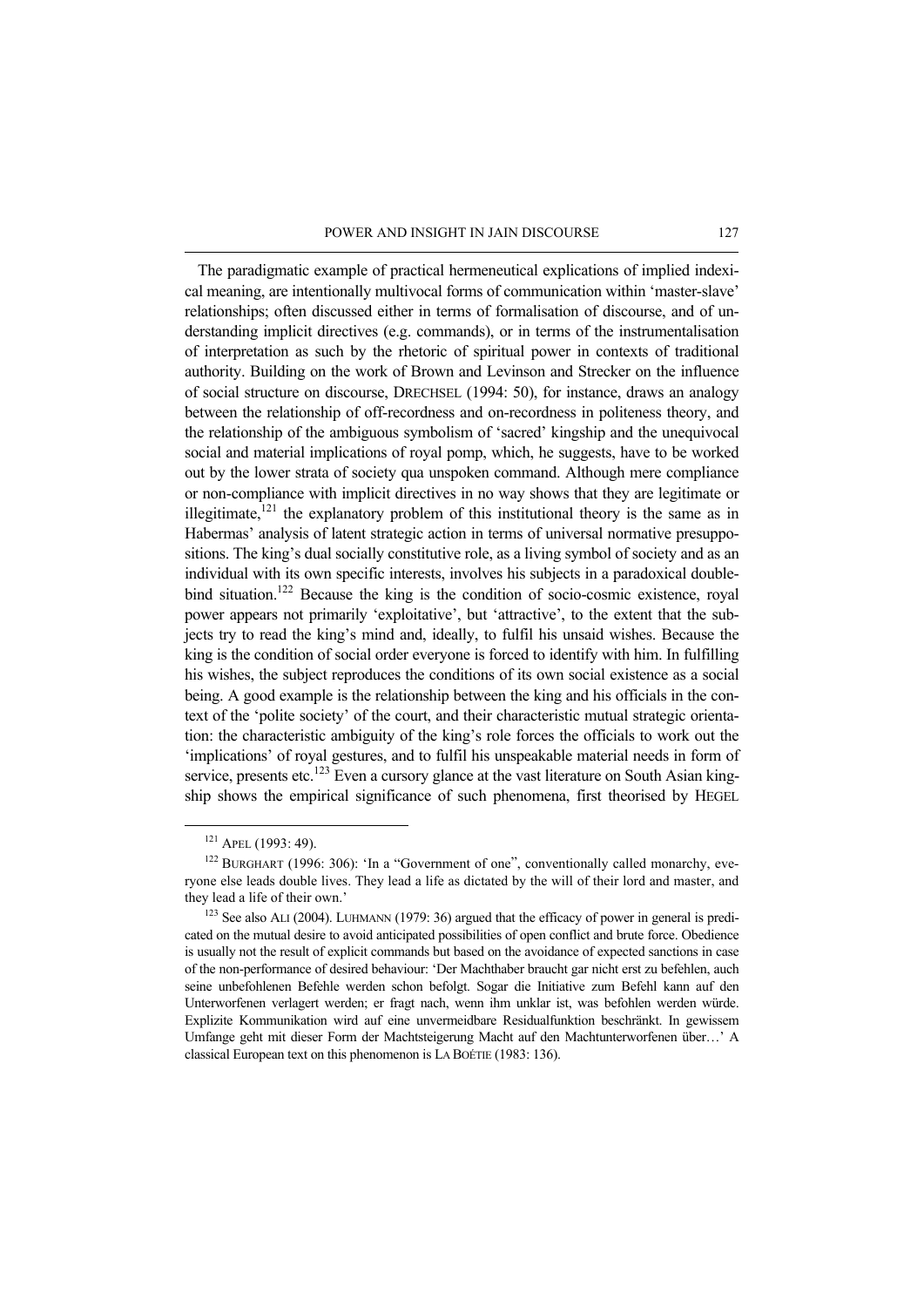128 PETER FLÜGEL

(1981: 145–77) in his analysis of the dialectic of recognition, and investigated by ELIAS (1983) in his sociological study of the French court and KANTOROWICZ (1957) on the ideology of European kingship.<sup>124</sup> BURGHART (1996: 308) found similar mechanisms within the political discourse under the Hindu monarchy in Nepal of the 1980s, combining arguments from Habermas and Bloch: 'The king cannot speak informally to the body politic: rather he must speak formally to everyone, for he represents everyone. Little that he utters, therefore, can be taken at face value, and one treats Governmental speech with some suspicion. It is, as a matter of course, something distorted.'

The relationship between a king and his subjects is structurally homologous to the relationship between senior and junior Jain ascetics, and to the relationship between ascetics and laity (*œrâvaka*s, 'listeners', or *upâsaka*s, 'servants'). In Jain scriptures, the junior partners in both relationships are characterised by the combined virtues of politeness (*vinaya*) and serving the guru (*vaiyâvåttya*) (Uttar 30.30–7). From the point of view of Jain laity, even the relationship between Jains and Non-Jains should be analogous to the relationship between ascetics and Jain-laity (ascetics : laity :: laity : non-Jains). Similar (on/off record) strategic orientations are therefore to be expected. From an anthropological perspective, the crux of politeness theory is that functional contributions for the maintenance of public self-image are not coerced but received through processes of deliberate 'fulfilment' of face-wants of speakers of superior status by 'hearers' of inferior status; particularly the 'faces' of legitimate public figures, which condense the sense of identity in wider social circles. Social power operates here indirectly through the medium of free will and consent, if only under the implicit threat of social sanctions in the case of non-satisfaction of facewants. In the words of TURNER (1986: 30), ritual in general is a mechanism that 'converts the obligatory into the desirable.'<sup>125</sup>

 $-<sup>VI</sup>$ 

It is essential for my argument to investigate Jain conceptions of pragmatic language usage, and to compare them with the theories outlined in the previous sections. The central question concerns the applicability of the theory of communicative action and

<sup>&</sup>lt;sup>124</sup> On indirectness see for instance VELUTHAT (1978), BURGHART (1983: 297), BALBIR (1993: 267–9). In his work on *bhakti*, LORENZEN (1995: 3) recalls Gramsci's notion of 'hegemony', i.e. 'that the ideology (or ideologies) of privileged classes may exert, by a combination of persuasion and coercion, a "hegemony" over the ideology (or ideologies) of nonprivileged classes in the same society.'

<sup>125</sup> GÖHLER's (1995b: 72 f.) discussion of Kumârila's explanation of the 'impersonal' injunctive force of Vedic words whose propositional content can only be realised under certain conditions could be reinterpreted in similar terms.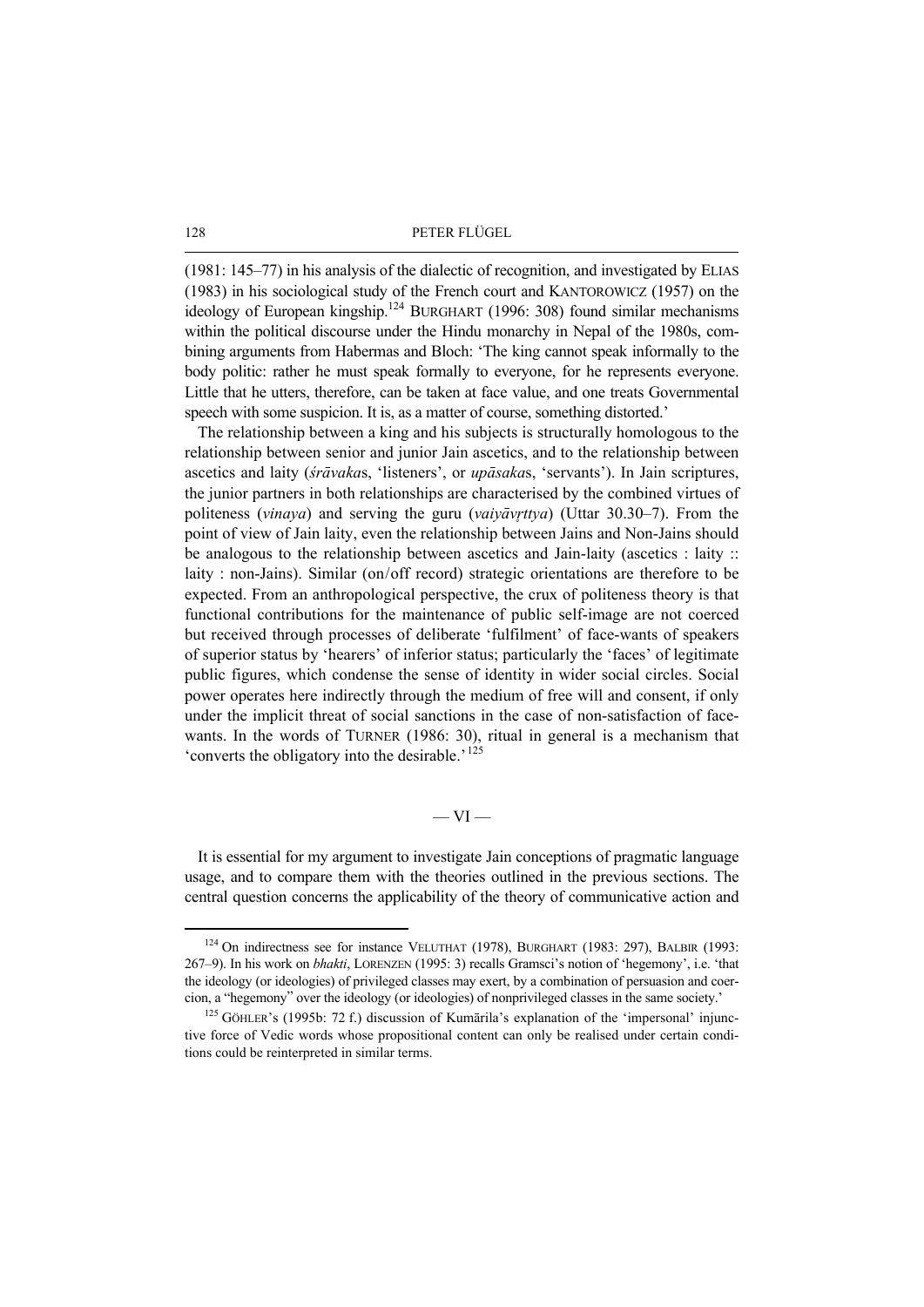$\ddot{ }$ 

its forms of operationalisation to the Jain context; particularly the role of the 'universal' validity claims and of the Gricean maxims. I have argued that the Jain theory of speech plays a similar role within Indian social philosophy as Habermas' theory of communicative action does within Western philosophy, because both proclaim the primacy of morality and ethics in language usage. Underlying Habermas' theory of communicative intent (*verständigungsorientierter Sprachgebrauch*) is not only the notion that, by definition, in the immediate context of communication all participants must have a common interest in the maintenance of linguistic exchange, and hence implicitly presuppose the ideal of non-violence, at least of the avoidance of physical violence, but also that they are implicitly oriented toward reaching agreement.<sup>126</sup> In this regard, Habermas' notion of infinite consensus represents a functional equivalent of the Jain notion of infinite knowledge leading to salvation (see infra, p. 129 f.). Moreover, universal pragmatic validity claims can be usefully compared and contrasted with the Jain vows of *ahimsa* and *satya*. On lower levels of abstraction, the Jain doctrine of the ways of speaking (*bhâšâ-jâta*), as exposed already in the older texts of the Œvetâmbara scriptures, can be usefully compared and contrasted with the conversational maxims of Grice; and conversational implicatures in Jain discourse, theorised in Jain literature, can be analysed as forms of latent strategic action in terms of Brown and Levinson's typology of FTAs. I do not argue that there is an exact correspondence between these modern and ancient Jain schemes of interpretation. Nor do I believe that there is only one way of reconstructing the social implications of Jain theories of language from the point of view of modern social philosophy and logic. But the comparison generates new perspectives on both Jain and Western philosophy , in particular on the ways in which fundamental ontological distinctions or questions can function as codes for the constitution of different discourses.

The principal difficulty of this enterprise is the apparent incompatibility of dialogical and monological perspectives; of the—quasi-legal—intersubjective and egalitarian normative underpinnings of the theory of communicative action and the self-centred and hierarchical normative foundations of the Jain theory of speech, that is, their different ontological commitments.<sup>127</sup> Habermas' differentiation between universal 'moral' and culturally specific 'ethical' presuppositions undermines from the outset the claim to universality of any religious ethical system. Since the legitimacy of Jain religious speech is rooted in the traditional authority of the

 $126$  Cf. HABERMAS (1991: 17, 173). HABERMAS (2004: 49) distinguishes four idealised presuppositions of argumentation: (a) public inclusion of all concerned individuals, (b) equal distribution of rights to communicate, (c) non-violence in the discourse situation, (d) truthfulness of all participants.

 $127$  See GERT (1973: Ch. 5–6) on the ways in which ego-centred legitimations of moral rules can be universalised; and critical comments of WELLMER (1986: 41 f.) and HABERMAS (1991: 173 f.) from the point of view of dialogical ethics.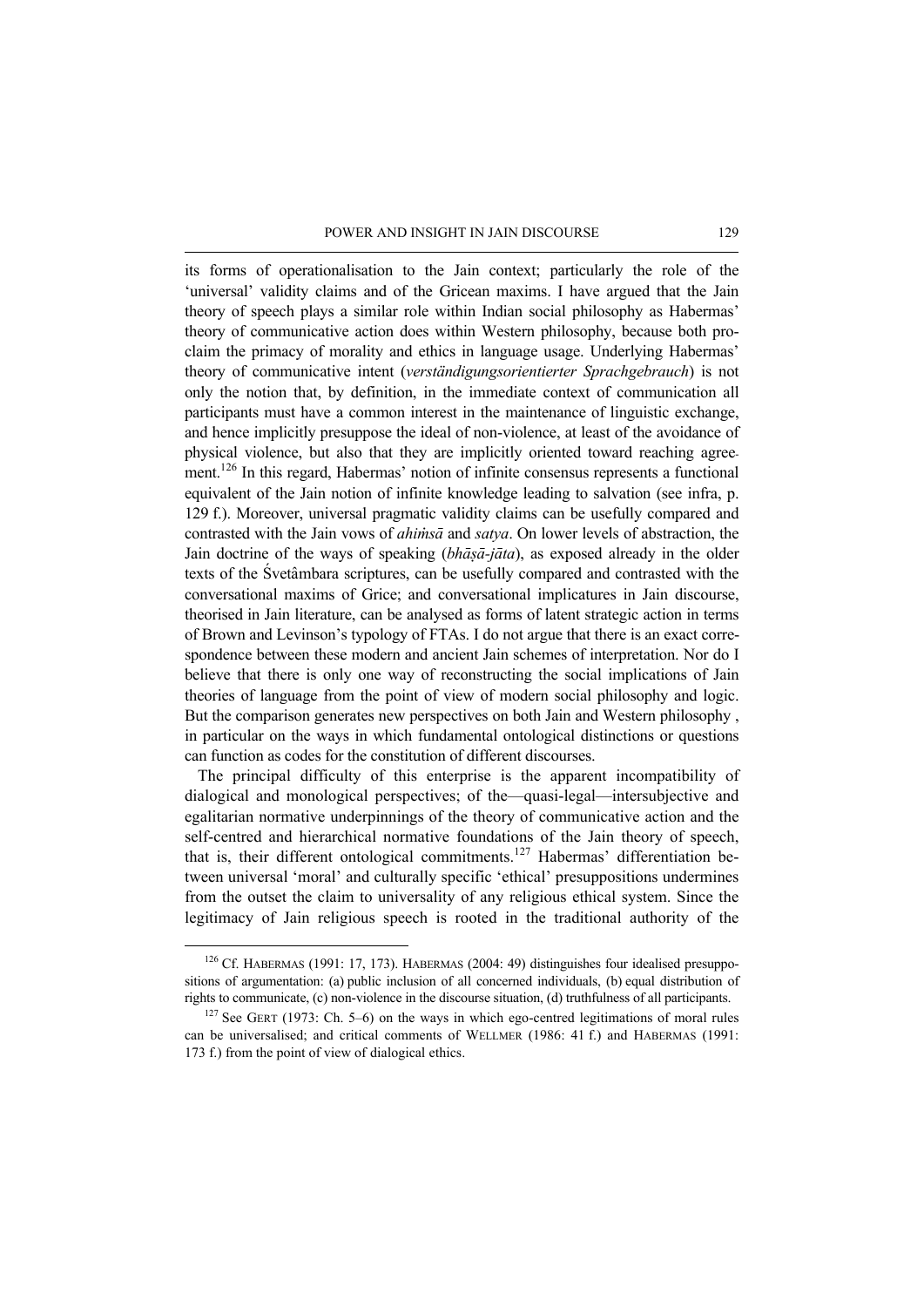130 PETER FLÜGEL

speaker (*âpta*), that is, his/her Jain religious competence, rather than the procedural form of communicative action (sabdanusasana),<sup>128</sup> from the perspective of the theory of communicative action, its claims to universality can only gain acceptability in an open field of discourse to the extent that it articulates phenomena for which no other language is available.<sup>129</sup> Jain authors have also formulated a principles of discourse intended to transcend cultural boundaries. These principles can, however, only claim universality to the extent that they fulfil the condition of universal acceptability. Yet, this criterion is not foregrounded in Jain texts. A rational defence of the universality of Jain ethics will need to reconstruct the presuppositions of the egological Jain ethical perspective from the point of view of general interest. Conversely, discourse ethics rooted in formal pragmatics has only weak regulative force and needs to be supplemented by obligatory norms of action. The reduction of religion to morality and ethics and the epistemic approach, which Habermas inherited from Kant, are however shared, to some extent, by Jain doctrine. The following comparative study of Jain discourse ethics begins with the question of the status of religious language in Jain philosophy, especially intentionally multivocal language, which, at first sight, appears to violate the fundamental norms of universal pragmatics.

The main difficulty in understanding Jain concepts of religious language derives from the paradoxical, direct and indirect, nature of Jain religious knowledge (*âgama*). The problem is that, doctrinally, every utterance can be interpreted both from the transcendental or ultimate point of view (*niœcaya-naya* or *pâramârthikanaya*) (henceforth PN), and from the practical point of view (*vyavahâra-naya*) (henceforth VN).130 For a participant, ultimate and relative points of view are not necessarily absolutely distinct, but complementary, hierarchically related modes of orientation, which mutually implicate one another (like *noesis* and *noema* in

 <sup>128</sup> Cf. UPADHYAYA (1987: 448).

<sup>129</sup> HABERMAS (2005). Christian theologians such as ARENS (1989: 11, 17 ff.) criticised this point already. ARENS (1991: 191) follows PEUKERT's (1984) views: 'In einer politischtheologischen Kritik an Habermas ist Religion selbst als kommunikative Praxis zu begreifen, die "als Praxis, also im kommunikativen Handeln, Gott für die anderen behauptet und im Handeln zu bewähren sucht".' ARENS (1995: 150) proposes to see the 'church as a community of communication' in a double sense: 'Jesus Christ is communicated in the church and through the church's mediation.'

<sup>&</sup>lt;sup>130</sup> Although influenced by the Nyāya school and by Nāgārjuna, within Jainism this terminological distinction goes back to Kundakunda, a South Indian Digambara ascetic of the c.  $1^{st} - 8^{th}$ century CE, who gives the following definition: 'From the *vyavahâra* point of view, conduct, belief and knowledge are attributed (as different characteristics) of the Knower, the Self. But from the real point of view there is no (differentiation of) knowledge, conduct and belief, in Pure Self' (SSâ 1.7). Cf. MATILAL (1981: 43), CAILLAT (1984: 71 n. 54). The paradoxes generated by the PN/VN distinction gave rise to an extensive commentary literature which cannot be reviewed here.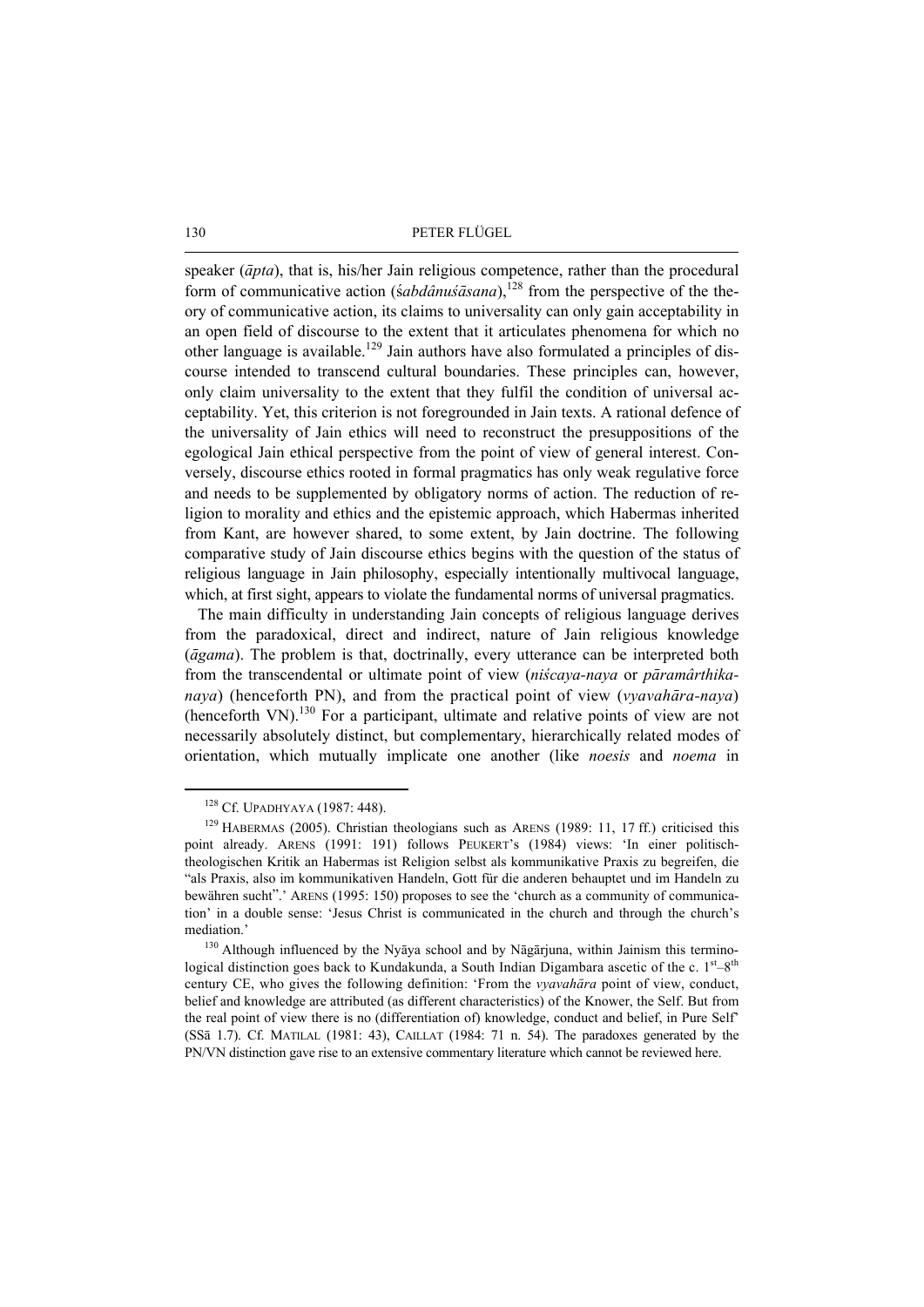Husserl's notion of intentionality). We are thus confronted with a conception of stages of religious insight and corresponding ways of using and interpreting language, measured in terms of degrees of insight (*jñāna*) and restraint (*samyama*), i.e. practice of non-violence  $(ahims\bar{a})$ <sup>131</sup>

The Jain tradition uses the term  $\bar{a}gama$  ambiguously.<sup>132</sup> It refers primarily to the ultimate truth, which Mahāvīra, the last Tīrtha(n)kara, had experienced directly and preached to the world, and in a second sense to 'canonical' Jain scriptures, which still form the doctrinal basis for sermons and writings of present day ascetics  $(MALVANIY\bar{A}$  (1968: 10–13).<sup>133</sup> In classical Jainism, knowledge of ultimate religious truth and reality can only be gained through meditation (*bhâvanâ*). However, in the present 'unhappy' time cycle (*dušamâ avasarpinî*) direct insight cannot be achieved anymore. Instruction through the words or testimony *(sabda* or  $\bar{a}gama$ ) of Mahavîra, handed down by the religious authorities (*âcârya*), is the only way of gaining religious knowledge at all. The doctrinal primacy of cognition over language explains why Jains (and Buddhists) 'have tried to preserve the meaning of the words concerned and not (like the Brahmins—P.F.) words themselves' ( $M\overline{A}LVANIY\overline{A}$ (1968: 1)). Jainism teaches that, ultimately, all words—and indeed: doctrines—are neutral; it is the attitude of the knower alone that turns them into means of valid cognition (*pramāna*).<sup>134</sup> Conversely, for the knower, each word of the Jain scriptures appears to condense the teachings of Mahâvîra in a summary fashion. This is part of its evocative power:

'The Jainas maintain that the meanings of one single sentence, grasped by different hearers, are innumerable in accordance with their innumerable capacities … a sentence in the *âgama* has the power to suggest in various ways innumerable meanings' (M $\overline{A}$ LVANIY $\overline{A}$  (1968: 12)).<sup>135</sup>

It is crucial for any understanding of Jain attitudes to language that, from the ultimate point of view (PN), sensuous cognition (*mati*) and words (*śruta* or  $\bar{a}gama$ )<sup>136</sup>

<sup>&</sup>lt;sup>131</sup> Cf. CAILLAT (1991: 10).

<sup>&</sup>lt;sup>132</sup> Cf. AnD 51, 467-70.

<sup>133</sup> The *âgama*s (scriptures) are not merely texts (HUMPHREY–LAIDLAW (1994: 199 f.)) but transmitted 'words of the omniscient' (Mahâvîra), that is, of trustworthy authority (*âpta*). They are considered as the vital force of Jain religion (M $\overline{A}$ LVANIY $\overline{A}$  (1968: 1).  $\overline{A}$ *gama* can be roughly translated as knowledge or testimony (M $\overline{A}$ LVANIY $\overline{A}$  (1968: 9)).

<sup>&</sup>lt;sup>134</sup> SHAH (1966: 211), TULSĪ (1985: 190 f.).

<sup>&</sup>lt;sup>135</sup> Cf. WITTGENSTEIN (1953) on word meaning and contexts of use.

<sup>&</sup>lt;sup>136</sup> DUNDAS (1996: 77) translates *śruta-jñāna* both as 'knowledge *of* religious scripture' and as 'knowledge *located within* scripture', which needs to be revealed through interpretation. On the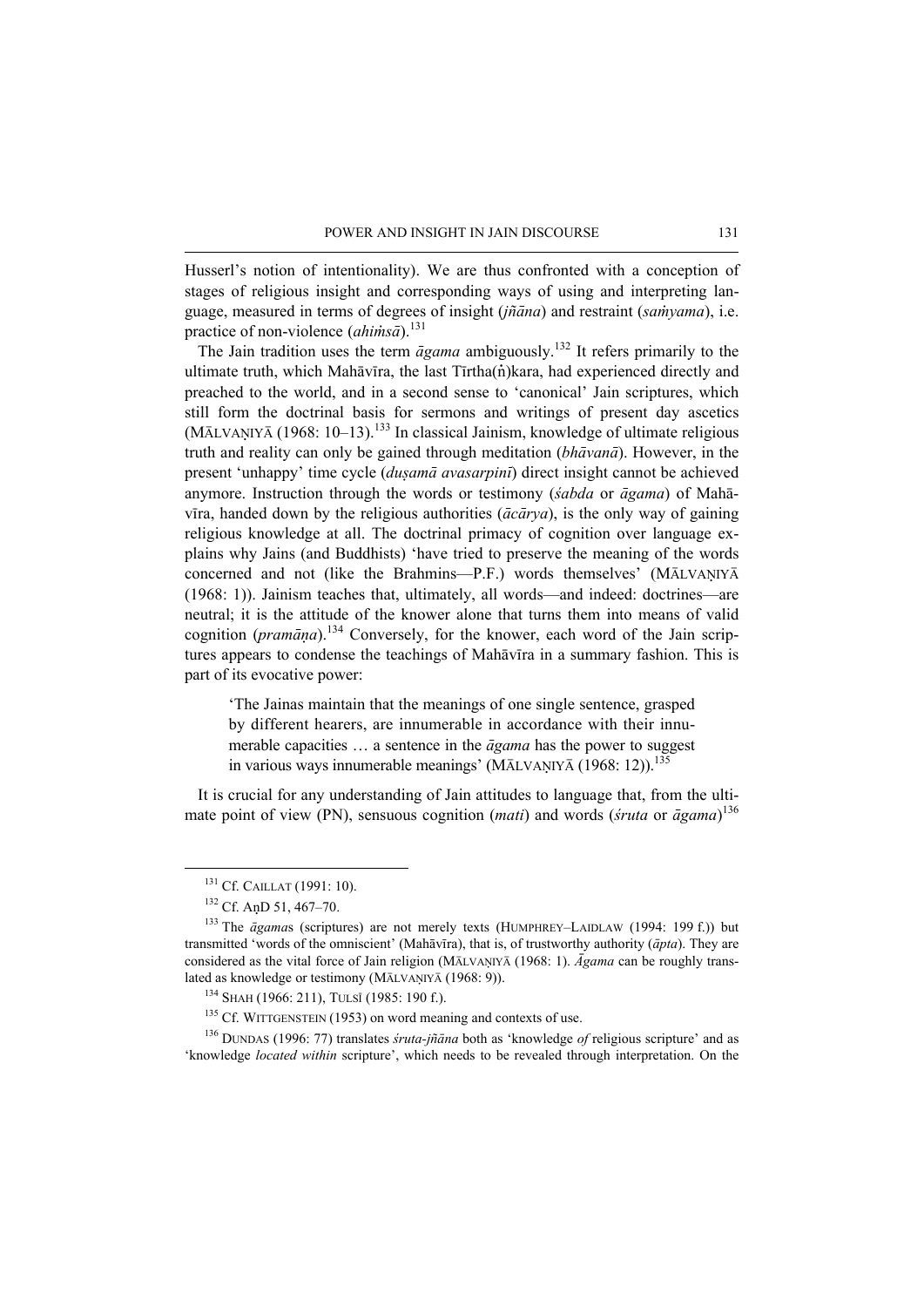are both forms of indirect, mediated knowledge *(paroksa)* (TS 1.11).<sup>137</sup> This is why Digambara Jains insist that the sermons of a Jina take the form of a miraculous sound (*divya-dhvani*), which radiates the meaning (*artha*) of his teachings instantaneously, not mediated through words. As there is no language for the unspeakable  $(avaktavya)$  ultimate truth, any language can be used to express it.<sup>138</sup> As a consequence, 'from the absolute standpoint, the validity of a word or sentence is not intrinsic but extrinsic. That is, it depends on the merit of the speaker as well as of the listener' (M $\overline{A}$ LVANIY $\overline{A}$  (1996: 2)). The conventional perception that 'there is no possibility whatsoever of any faults or defects in the content of the Agamas' thus rests entirely on the dogmatic belief that 'the speakers of the Jain Agamas were selfrealized (i.e. omniscient, P.F.) persons' (MALVANIYA  $(1968: 3)$ ). The normative basis of traditional hermeneutics euphemistically stated: 'In substance, this means that the absolute standpoint mainly keeps the listener in view while determining the

role of scriptures in Jain discourse see also FOLKERT (1993) and GRANOFF (1993). I am less concerned with the problems of textual hermeneutics here than with the pragmatics of religious discourse.

<sup>138</sup> Generally, Jain ascetics use the local vernacular. They reject the idea of the intrinsic sacredness of Sanskrit or other liturgical languages. However, with the canonisation of the scriptures, Ardhamâgadhî gained an equivalent esoteric status. Many later Jain writings were composed in Sanskrit, the language of the Brāhmanic elite. The *āgamas* are in need of interpretation through a person of authority, i.e. an individual who knows the language and who has privileged access to religious insight (*darsana*). Initially, only the authority of Mahavira was accepted, the presumed author of the teachings in most transmitted texts, but later also the authority of the *śruta-kevalins*, and of the *âcârya*s, who now interpret the *âgama*s for their disciples. The Jain doctrine of testimony thus legitimates the institutional hierarchy of religious authority. However, there are numerous problems, because Jains are also realists acknowledging the power of words as sources of valid knowledge, because they are connected with things, as well as with a speaker's intentions, and linguistic conventions. The logical arguments which were put forward, for instance by the NSâ 5–8 or by M $\overline{A}$ LVANIY $\overline{A}$  (1996: 2), to support the idea that the moral authority of the speaker is always more important than the content of his speech are, however, debatable (cf. SHAH (1966: 226 f.)). On the role of normative authority in Nyâya theories of testimony see GANERI (1999: 38 ff.).

 $\overline{a}$ 

<sup>&</sup>lt;sup>137</sup> According to TS 1.9–35, valid knowledge *(pramāna)* is of two types, direct *(pratyaksa)* and indirect (*parokša*). Direct knowledge (PN) is based on immediate intuition. It includes *kevala* (omniscience), *manah-paryāya* (mind reading), and *avadhi* (clairvoyance). Indirect knowledge (VN) is based on mediated intuition. It includes *mati* (empirical knowledge, acquired through the senses and the mind) and *śruta* (knowledge acquired through instruction). *Mati* is subdivided into four subcategories: *smrti* (memory), *samjñā* (recognition), *cintā* (reasoning), *abhinibodha* (perception). *śruta*, scripture, is knowledge communicated with the help of material symbols such as words and gestures. There are a variety of views in Jain philosophy how the following four conventional means of knowledge derived from Nyâya philosophy relate to *mati* and *œruta* (mostly they are associated with the latter): *paccakkha <pratyakṣa>* (perception), *anumāna <anumāna>* (inference), *ovamma <upamāna*> (analogy), and *āgama* (verbal testimony of a person of authority, or scripture) (Thān 4.504, AnD 436). See NYAYAVIJAYA (1998: 327 n. 1), TATIA (1951: 27–80), also TULSÎ (1985: 26 ff., 177–81).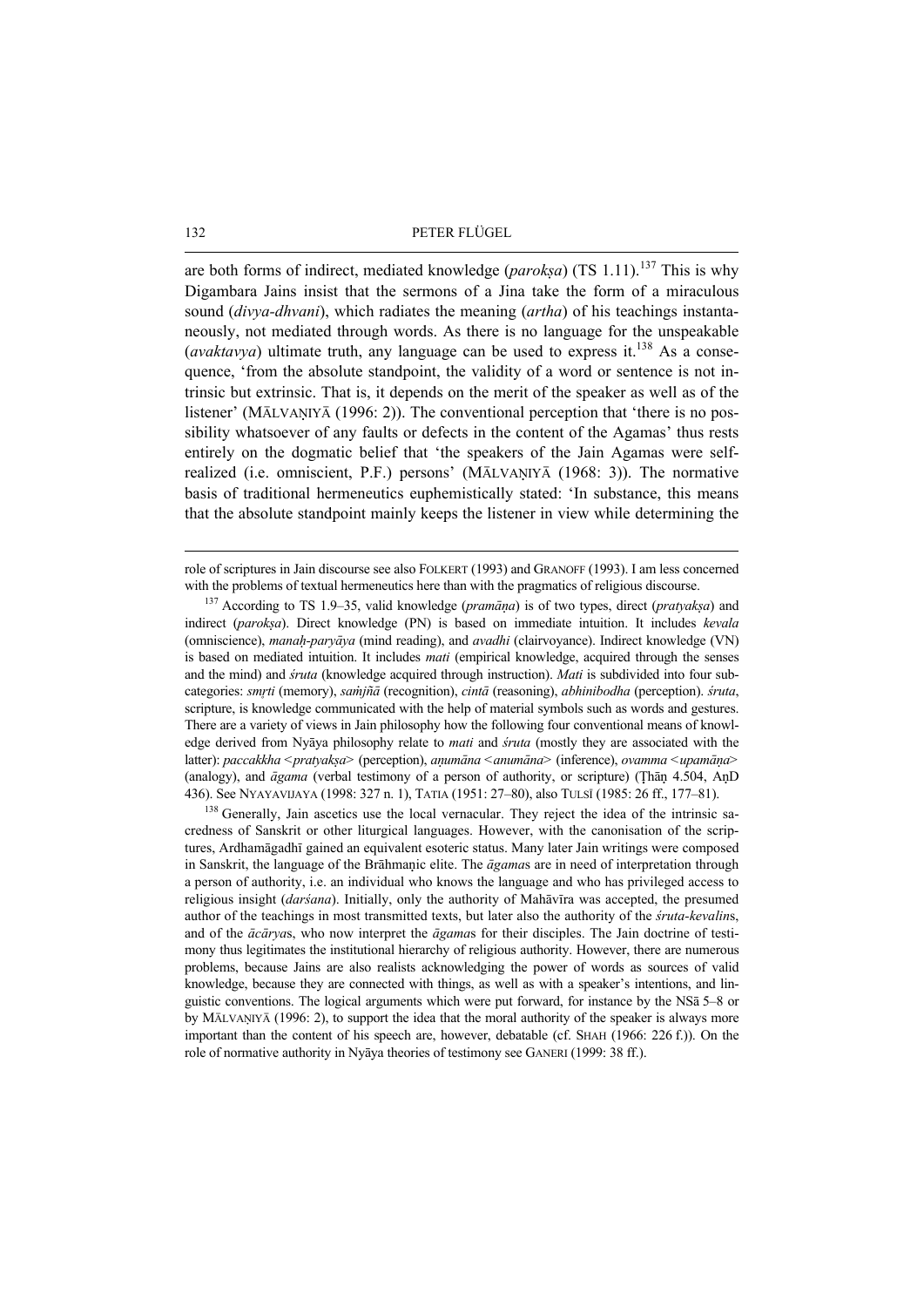$\ddot{ }$ 

validity of the scriptures, and the empirical standpoint mainly keeps the speaker in view while determining the same' (M $\overline{A}$ LVANIY $\overline{A}$  (1968: 2)).<sup>139</sup>

Although *kevala-jñâna* (omniscience), the highest form of *pâramârthika* knowledge according to Jain doctrine, cannot be achieved in the present age, even today's ascetics are supposed to have mind reading *(manah-paryāya)* and clairvoyance (*avadhi*) capacities. Through their training in non-identification they are expected to be capable of switching perspectives between *pâramârthika-naya* and *vyavahâranaya*, and, thus, to look at the same phenomenon both directly and indirectly (note that from PN, VN appears as a form of indirect cognition). This has significant consequences for the apprehension of verbal utterances. From the religious point of view (PN), language appears merely as a superficial ornament, which disguises the essential truth and beauty of the inner soul, of pure consciousness, which can be experienced through meditation only.<sup>140</sup> In other words, the ambiguity of the concept of *âgama* is itself understood in terms of the 'absolute' and 'practical' points of view, which permit distinguishing clearly between ultimate religious meaning and linguistic means.<sup>141</sup> The main consequence of this perspective is the cognitive desubstantialisation of everyday conceptions of language. From the worldly point of view (VN), the propositional content of a word (*œabda*) depends on convention (and on its power of signification).<sup>142</sup> The semantic, and pragmatic, implications of a grammatically correct verbal utterance vary according to context. Speaker's intention (*abhiprâya*) is one of the contextual conditions of meaning. Yet, it is rarely discussed in the context of objectivist Jain (and Nyâya) semantics.

My general argument is that the doctrinal distinction between practical and transcendental orientations, and the learned ability of reversing perspectives, informs both the discernment and the systematic generation of plural, multivocal meanings in Jain discourse.<sup>143</sup> In my view, the cognitive competence of perspective alternation

 $139$  Cf. Matilal's theory of the 'ideal hearer' discussed by GANERI (2006: 115 f.).

 $140$  Examples are discussed by RYAN (1998: 77) and FLÜGEL (1993).

<sup>&</sup>lt;sup>141</sup> Cf. PYE (1991), FAURE (1993: 209, 213) and GOMBRICH (1996: 24) on the Buddhist doctrine of skilful means (*upâya*).

<sup>&</sup>lt;sup>142</sup> Similar relationships between 'authentic knowledge' *(iñāna)* and 'discursive/reflective knowledge' (*vijñâna*) can be found in Buddhism. Cf. LAMOTTE (1992: 21), BHARATI (1975: 169), SEYFORT RUEGG (1985: 309–12).

<sup>&</sup>lt;sup>143</sup> In a modified form, the argument also applies to Mādhyamika Buddhism, and can be extended to any context informed by universalistic two truth theories. Cf. KOKOSZYNSKA (1936) on absolute truth (ideal language) and relative truth (everyday language). See ALBERT (1991: 124 ff.), (2003: 128) for Popperian criticism of (a) double truth theories, (b) of Cartesian recourse to 'god', and (c) Apel's and Habermas' recourse to the 'hermeneutical god' of the 'ideal community of communication' as guarantors of certainty instead of a real, fallible consensus. Albert argues that all double-truth theories are dogmatic 'immunisation strategies': 'Particular viewpoints are intro-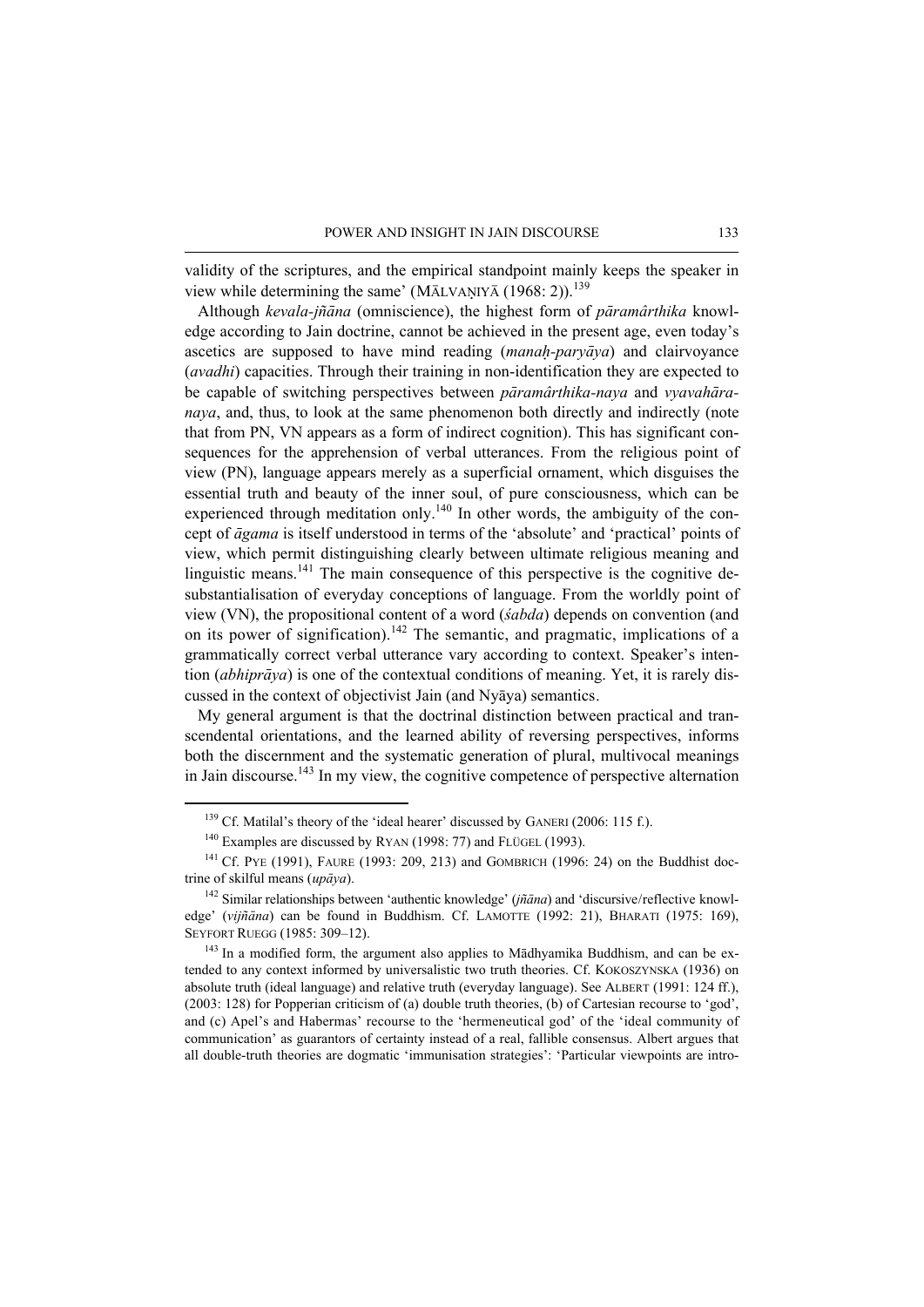is a fundamental presupposition of Jain hermeneutics and rhetoric, and can be used both for the pursuit of insight and power.<sup>144</sup> Rooted in Jain ontology, the distinction between empirical and transcendental perspectives was an implicit feature of Jain doctrine even before its philosophical conceptualisation. The fundamental religious problematic of Jainism, framed by the asymmetrical soul / body, non-violence / violence codes, creates paradoxes and pragmatic ambiguities which require interpretation and contextual specification/conditioning with the help of additional coding.<sup>145</sup> How to translate these asymmetrical codes into practice? Many Jain texts address this problem. According to classical Jain philosophy of standpoints (*anekântavâda*), the epistemic tension created by the basic soul-body dualism of Jain doctrine, can only be resolved, if at all, by a process of perpetual alternation of PN-VN perspectives.146 In Kundakunda's *Samaya-sâra* (SSâ), this epistemic necessity is endowed with a soteriological function. The technical Jain *syâd-vâda* philosophy, the conditionalisation of assertions, by contrast, is based on the conventional point of view (VN).<sup>147</sup> How do these two types of Jain perspectivism deal with the problem of multivocality? The Jain religious point of view (PN) infuses all phenomena with

146 Cf. JAINI (1979: 90 f.).

147 JOHNSON (1995a: 252 f.) argues that there is 'a fundamental incompatibility between *syâdvãda* and the absolute *vyavahāra-niścaya* distinction. The former is essentially an intellectual strategy for evading confrontation … The latter, on the other hand, has … a soteriological function.' For GANERI (2001: 133) *anekânta-vâda* and *syâd-vâda* are complementary: the former provides the epistemology and the latter the semantics. On the technical definition of alternation (*anyataratvâdinâ*) in *syâd-vâda* theory see p. 143 f.

 $\overline{a}$ 

duced that supposedly allow the separation of some problem areas from others, with the intention of eliminating any possibility of criticism from that direction; in short, one applies *dogmatic shielding principles*' (ALBERT (1991: 126). DUMONT's (1980) theory of the complementary opposition of status and power in Hinduism could be cited as another example of a dualism thesis.

<sup>&</sup>lt;sup>144</sup> For different interpretations of the (potential) social functions of Jain perspectivism see for instance MATILAL (1981), and JOHNSON (1995b), (1999). Cf. HOUTMAN (1999) for the political functions of insight meditation (*vipassanâ*) in Buddhist Burma.

<sup>&</sup>lt;sup>145</sup> See LUHMANN's (1982) theory of 'steering differences' which tend to have the form of 'distinctions directrices', applied to the Jain context in FLÜGEL (1995–6: 164 f.). LUHMANN (1990: 215) argues that binary codes, which define self-referential systems in an unequivocal functional way, and ambiguous semantics are complementary: 'Durch semantische Ambiguität wird die Willkür in der Schließung des Systems und in der Ausschließung aller weiterer Werte aus dem Code des Systems berücksichtigt. Ambiguität ist gleichsam das kommunikationsinterne Korrelat für das, was im Beobachten und Beschreiben "zwischen" die Pole der Unterscheidung, besonders zwischen "wahr" und "unwahr" fällt. Die Ambiguität entspricht der Stille, die nicht mitspricht, wenn man spricht, oder auch die Weiße des Papiers, auf das man schreibt, und sie vertritt im System all das, was an Stelle dieser Leere eigentlich der Fall ist. Der Widerspruch von Eindeutigleit und Mehrdeutigleit kann auf diese Weise durch Differenzierung aufgelöst werden.'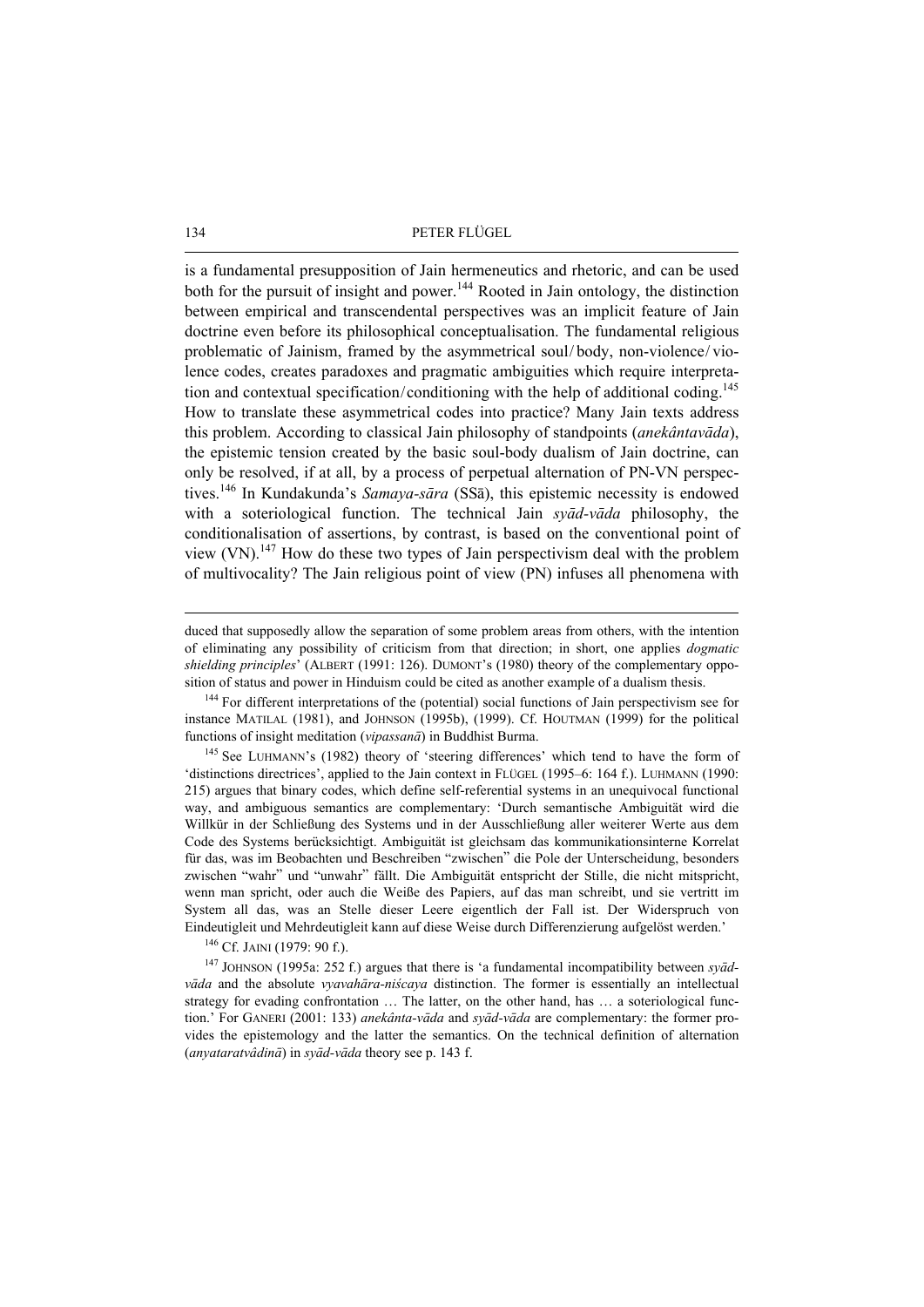$\ddot{ }$ 

new meaning by re-coding them in terms of the doctrinal body / soul distinction. I shall designate this type of systematic distortion or appropriation of conventional meaning which at the same time opens up new semantic space, 'ontological ambiguity', in contrast to 'linguistic ambiguity', $148$  in a wider sense, including expressions whose implications are semantically and/or pragmatic underdetermined (vagueness, indexicality, indirectness, presupposition etc.). Ontological ambiguity is not the same as linguistic ambiguity. But it can only be expressed in linguistic form. Therefore, both can be easily confused. Systematically distorted communication qua doctrinal re-coding and latent strategic communication are both predicated on the intentional creation of multiple meanings. Like latent strategic communication, ontological codes imply disguised generalised indexicality in form of the asymmetry of the binary code. Hence, from a practical point of view, both are social practices of symbolisation. Only their purposes, and perspectives, are different. From the point of view of Jain philosophy, the estranged view of the everyday world, which is intentionally created by the transcendental Jain perspective, is a product of discriminating knowledge, not of deliberate deception. This does not mean that it is unambiguous. LUHMANN (1990) argues, in my view convincingly, that every binary distinction creates at the same time clarity on one level, and ambiguity on another, *ad infinitum*. Different types of ambiguity become visible in the light of different distinctions. For instance, for someone applying the dogmatically prescribed Jain philosophical standpoints (*naya*) (TS 1.34), and the corresponding procedures for disambiguating contextual meaning, plurivocality becomes problematic in the light of conventional univocality, etymology etc.

More research is required to delineate different types and functions of multivocality in Jain discourse. However, one aspect of the Jain analysis of ambiguity deserves to be mentioned at this point. According to Jain logic, linguistic ambiguity<sup>149</sup> should not be confused with vague or incomplete description, which Jain *naya* philosophy contrasts with the epistemic ideal of definite description.<sup>150</sup> The problem of definite description has recently been discussed by HARE (1981: 40–3) regarding the media-

 <sup>148</sup> Cf. HEIDEGGER (1925) on the difference between 'ontological' and 'ontic' perspectives; and LUHMANN (1990) on the difference between 'code' and 'semantics'.

 $149$  Analytical philosophers such as DONOVAN (1976: 1) broadly define religious uses of language as 'oblique' and 'evocative' or 'expressive', in contrast to plain 'informative' language (DONOVAN (1976: 11)): 'In very broad terms, what happens in religious interpreting can be described thus: the kinds of things in life found in one way or another to be religiously significant by those who practice religions are taken to have meanings over and above their scientific, historical or every-day meanings. These distinctively religious meanings they attempt to grasp and to communicate through the use of words, concepts, imagery, or stories drawn from the traditions of religious belief' (DONOVAN (1976: 100)).

<sup>150</sup> GANERI (2001: 133 ff.), BALCEROWICZ (2003: 46 ff.).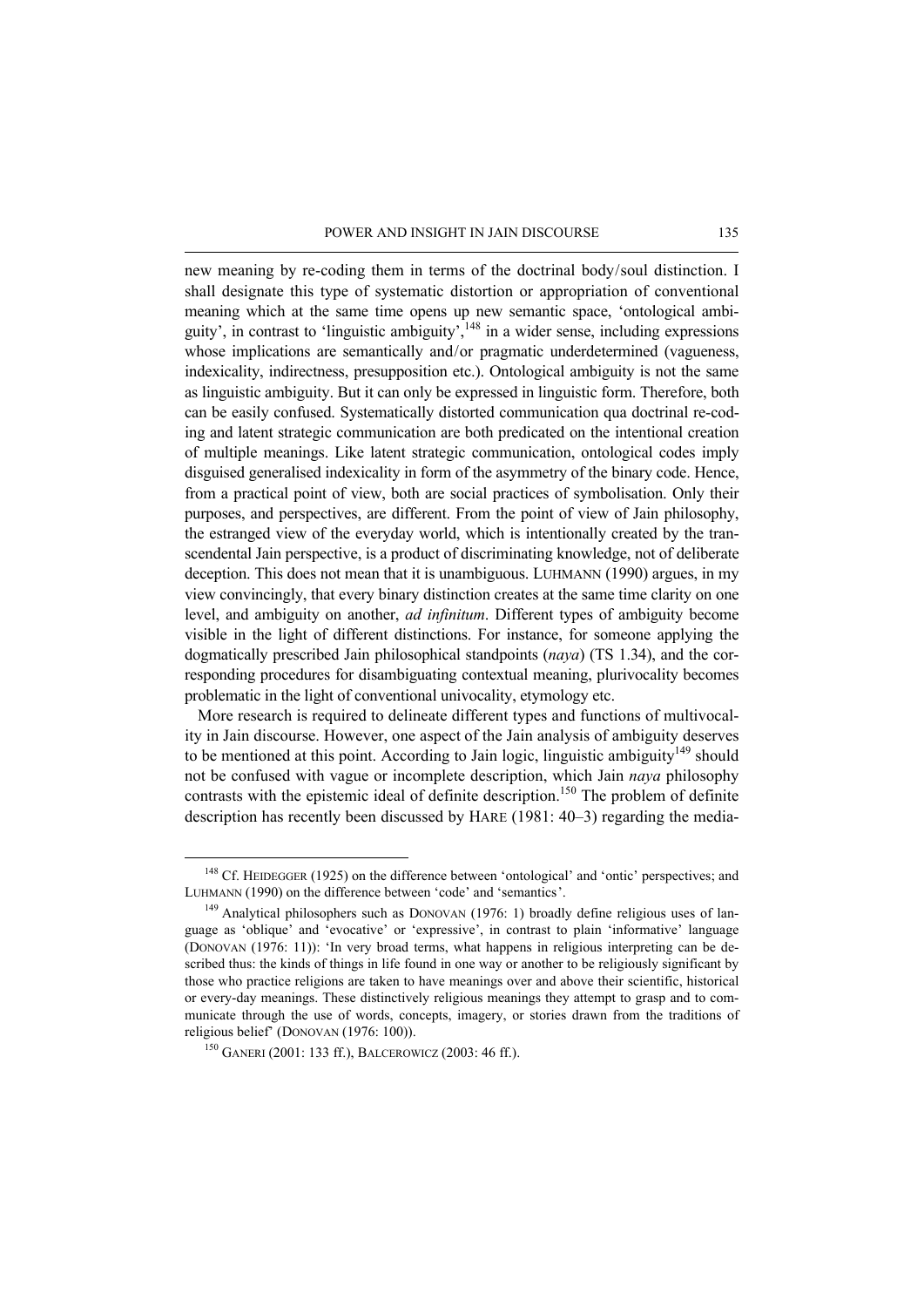136 PETER FLÜGEL

tion of general principle and specific situation, e.g. moral conflict.<sup>151</sup> Hare advocates a variant of the two-level theory of ethics. He argues that an exhaustive description of a particular situation from the point of view of intuitive *prima facie* principles is impossible, because they must be very general and simple. To inform moral choices, *prima facie* principles need to be supplemented by exceptions, or by critical principles, which 'can be of unlimited specificity'.152 Both *prima facie* principles and critical principles are universal prescriptions. However, critical principles can only be universalised on condition of unlimited processes of specification by an infinite intelligence, that is, an omniscient being. Because a superhuman 'ideal observer $153$  can only serve as a theoretical vanishing point for finite cognition, the need for *prima facie* principles and exceptions arises (HARE (1981: 44 ff.)).<sup>154</sup> HARE's (1981: 58) characterisation of the cognitive preconditions of 'the rigor of pure prescriptive universality' enables us to recognise the similarities between the Jain ideal of definite description, as a standard against which incomplete or vague propositions can be measured, and Habermas' ideal consensus of an infinite community of interpretation, against which both systematically distorted and latent strategic communication can be assessed. The subject-philosophical role of 'omniscience' and the universal pragmatic role of 'infinite discourse' are functionally equivalent.<sup>155</sup> The comparison suggests also that the Jain ideal of omniscience is a logical consequence of Jain epistemology, and not a mere product of fanciful religious speculation.<sup>156</sup> The question whether in specific contexts vague utterances are ambiguous or

<sup>&</sup>lt;sup>151</sup> Cf. supra, the discussion of rule-specification. See the critical discussion by WELLMER (1986: 32–7), who argues that the problem of exceptions can only be solved in concrete situations on the basis of 'reasons', not through processes of unlimited norm specification of 'principles', in analogy to unlimited processes of specification of causal laws in the natural science. In human history, the idea of a complete description does not even make sense as a regulative idea. Therefore, this attempt to synthesise universal principles and specific situations cannot solve problems of practical ethics. WELLMER (1986: 31)) himself derives secondary moral norms by way of negation of non-universalisable maxims.

 $152$  HARE (1981: 41): 'Briefly, generality is the opposite of specificity, whereas universality is compatible with specificity, and means merely the logical property of being governed by a universal quantifier and not containing individual constants. The two principles "Never kill people" and "Never kill people except in self-defence or in cases of adultery or judicial execution" are both equally universal, but the first is more general (less specific) than the second.'

<sup>&</sup>lt;sup>153</sup> The term was introduced by Adam Smith.

<sup>&</sup>lt;sup>154</sup> HARE (1981: 40): 'Critical thinking consists in making a choice under the constraints imposed by the logical properties of the moral concepts and by the non-moral facts, and by nothing else.'

<sup>&</sup>lt;sup>155</sup> Infinite discourse also presupposes infinite knowledge (Lafont, in HABERMAS (2004: 256)).

<sup>&</sup>lt;sup>156</sup> This observation applies mainly to the historically later concept of 'absolute omniscience' as opposed to 'complete self-realisation'.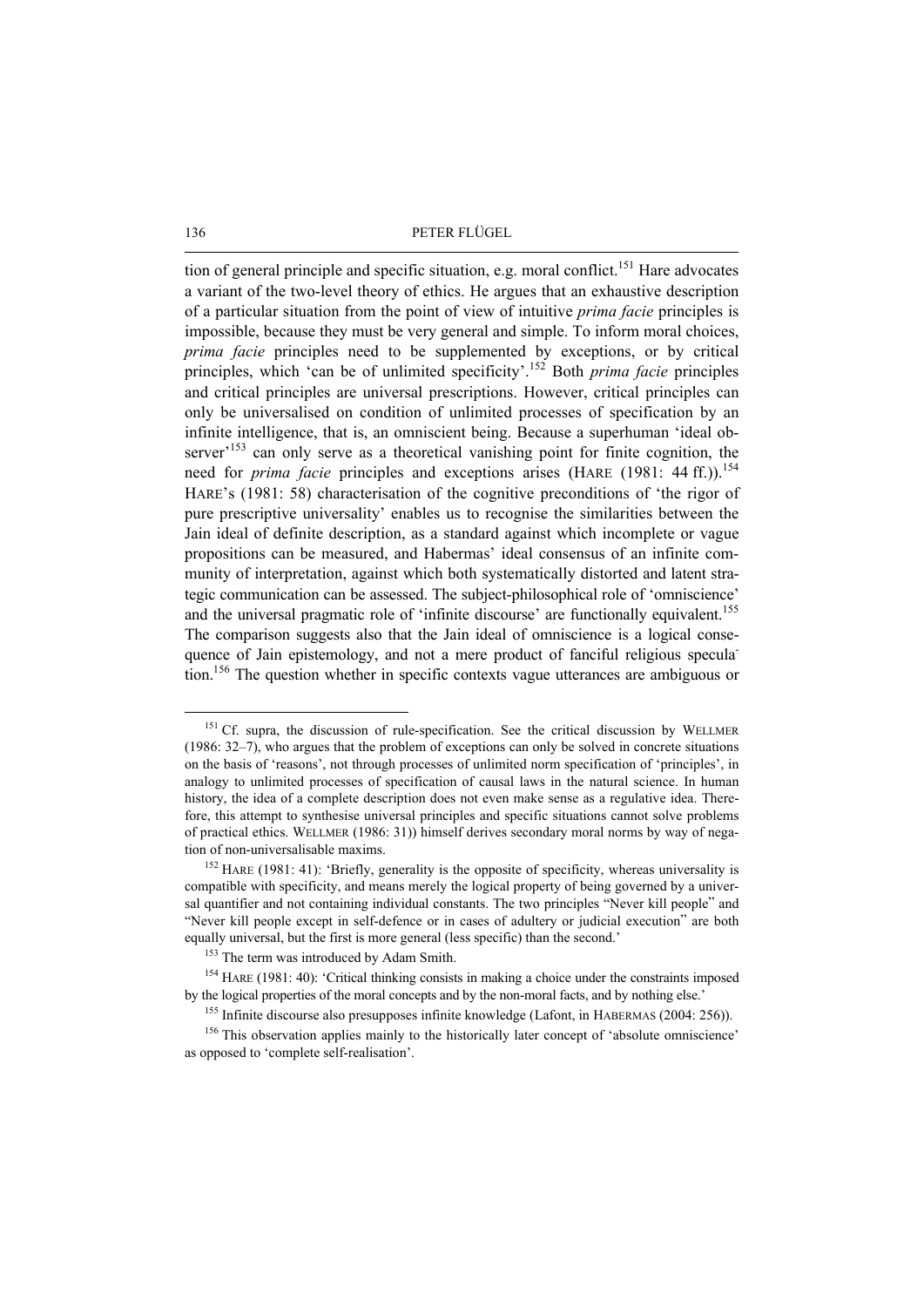$\ddot{ }$ 

merely semantically underspecified<sup>157</sup> cannot be rationally determined from a nonomniscient perspective. From a participant's point of view, under given normative conditions, any utterance can be created or perceived as an intentionally plurivocal symbol, even if the implicit indexical meaning or normative command can be inferred unequivocally. Everything depends on the pragmatic context.

A peculiarity of the Jain theory of speech, derived from the Jain *karman* theory, is that utterances are seen as material substances which stick to the impure soul but not to a pure one. In fact, speech as a technique of social influence is not only an important subject for proselytising ascetics, trying to attract followers (systematic distorted and latent strategic action are identical in this case),<sup>158</sup> but also an explicit topic of the Jain doctrine of *karmic* bondage, that is, the mechanism of binding (*bandha*) the soul of a listener, through the medium of his/her passion (*kasāya*) and desire (*rāga*), via an influx (*āsrava*) of insight-generating pure matter (*śuddhapudgala*) (cf. TS 5.22). It is not necessary to recall the details and history of this doctrine, because SCHUBRING's (2000: 174, § 84) authoritative depiction of Jain cosmology implicitly operates with a theory of Jain rhetorical influence. Schubring shows, for instance, how processes of possession, which are considered to be the reverse of insight, are explained in certain texts in terms of the sending of inauspicious atoms (*aœubha-pudgala*) (SCHUBRING (2000: 151, § 69)); and how individuality (which increases with social standing) and thus, ideally, the degree to which *karman* is felt, generates the power of acting upon others, and to influence and bind people by imprinting (*dhâraòâ*) certain *karmic* perceptions onto their soul via the ejection of *pudgala* (SCHUBRING (2000: 181–7, § 87–91)):

'This process [of speech] is, to put it briefly, the ejaculation (*nisarai*, *nisriati*) of substances (*davva*) taken in (*genhai*) previously (now being ready either for use or in store). They consist of  $\infty$  atoms (*anantapaesiya*), occupy the space of  $\zeta$  units, last for 1 *sam.* and own all qualities possible with reference to colour, smell, taste and sensation. Their reception is meant to bring about a close contact (*puttha*, *ogādha*), i.e. with the units of the soul (*ātma-pradesa*, Prajn.), and to it both fine and coarse particles (*anu* and *bāyara*) are subjected, which is discussed circumstantially. The reception takes place either with or without interruption (*antara*) in that either reception *or* ejaculation, or both reception *and* ejaculation occur within 1 *sam.*, and then, by the way (267a), they will belong to the same content of speech (true, false etc.) for which they were taken in. Their destiny depends on the inten-

 $157$  A question raised by GANERI (2001: 133 ff.), and answered in the negative 158 Cf. SUNAVALA (1922: 26).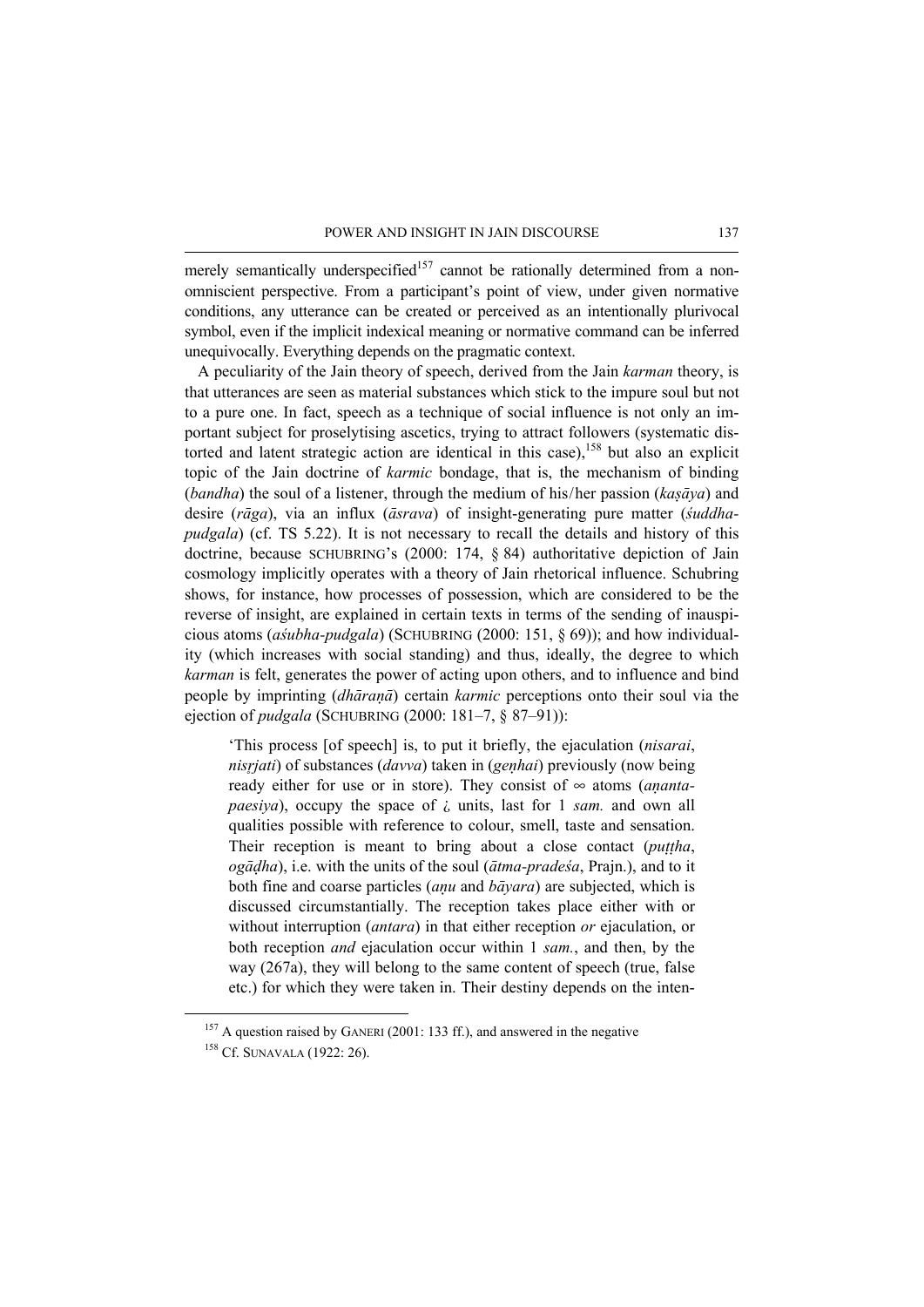sity of speech. As we learn from Prajn. on Pannav. 262b. and from Vy. on Vij. 621b, when speaking [in a] low [voice] the particles of speech leave the mouth in coarse portions (*abhinna*), but they do not reach far and will perish soon, whereas when speaking loud they are finely divided (*bhinna*), and in this case speech will increase infinitely and reach the boundaries of the world' (SCHUBRING (2000: 149, § 68).

The strategic production of religious influence via *karmic* binding is of course not the primary concern of Jain *karman* theory, but certainly one of the possible consequences of the application of Jain categories to worldly problems. From the conventional point of view (VN), Jain scriptures describe speech as a potential weapon (*duppauttamano-vāyā <dusprayukta-mana-vacana>*) (Thāṇ 10.93): 'Speech, so Pannav. 255b says, originates in the soul, while it becomes manifest in the body in the shape of a thunderbolt … [and] exists only the moment when being spoken' (SCHUBRING (2000: 148 f.,  $\S 68$ ).<sup>159</sup> Yet, fundamentally (PN) it is described only as an external ornament of the soul without any intrinsic power, except the power of signification:

'[1] Speech is different from the self (*no âyâ bhâsâ, annâ bhâsâ*). It is concrete (lit. fashioned, *rūvim*), devoid of consciousness (*acitta*) and inanimate (*ajīva*) though peculiar to living beings (*jīvāṇam bhāsā, no ajîvâòaô bh.*). [2] Speech exists and is divided' (*bhijjai*) neither before nor after but only during actual speaking. … .' (Viy 621a = 13.7.1ab, summarised by DELEU (1970: 199 f.)).<sup>160</sup>

If the hearer is aware of this s/he cannot be bound. Both interpretations derive from the dualistic doctrinal distinction between soul and body, and their asymmetrical hierarchical relationship.<sup>161</sup>

We can conclude from the foregoing discussion that, from the point of view of Jain doctrine, both linguistic conventions and intentional language are *vyavahâra* worldly oriented—and ultimately of no religious value. Any pragmatic use of language, even for purposes of religious instruction, has only relative value, because the speaker is forced to orientate him / herself toward the external world, and to turn away from the ideal meditative focus on the potentialities of the soul. From this perspective, one can hardly speak of a Jain concept of 'religious language' at all. Jains never fully acknowledged the religious significance of *mantra*s and other types of

<sup>&</sup>lt;sup>159</sup> Cf. Viy 102b, 621a, MALVAŅIYĀ (1971: 321–6).

<sup>&</sup>lt;sup>160</sup> Cf. Āyār 2.4.1.5. JACOBI (1884: 150 n. 3) points out that the commentator uses categories of Vaiśesika philosophy to explain the meaning of this verse.

<sup>&</sup>lt;sup>161</sup> Cf. HUMPHREY–LAIDLAW (1995: 214) on the paradoxes generated by the Jain *karman/jīva* code; and GANERI (2001: 137) on Jain 'discourse pluralism … organised in a vertical hierarchy.'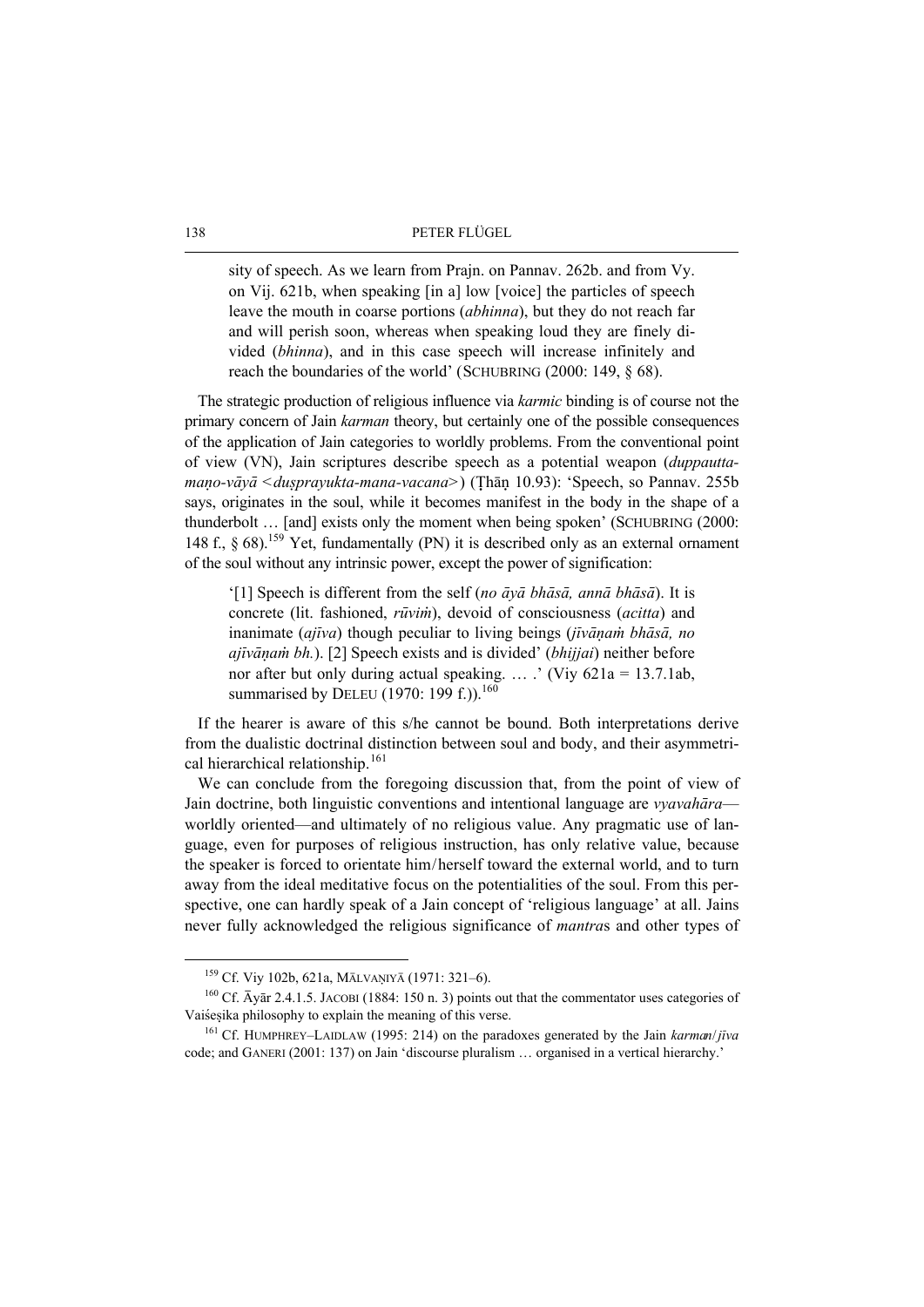$\ddot{ }$ 

mystical utterances, which could be distinguish as 'religious' from 'non-religious' language. This applies even to Ardhamâgadhî, the liturgical language of the oldest scriptures. The only religious 'languages' which Jains clearly recognise are silence and meditative sounds, like Mahâvîra's legendary *divya-dhvani*. 162

Because Jain (and most Buddhist) philosophers recognise that language is rooted in convention and mainly used for everyday communication, and other practical purposes, discourse theoretical perspectives promise a useful new angle on the neglected question of the socially constitutive function of Jain discourse. Studies of the Jain philosophy of language to date focus almost exclusively on Jain semantics, in particular on the seven *naya*s and the *sapta-bhaógî*, that is, pre-defined (but in principle infinite) perspectives for the analysis of the semantics of words or sentences under different contextual conditions. However, MATILAL (1981: 60 f.), JOHNSON (1995a: 253), and GANERI (2001: 137), (2002: 275, 279 f.), following earlier 20<sup>th</sup> century authors, interpret the Jain *naya*-schemes as models of 'discourse pluralism', intended to integrate different perspectives in a syncretic and ultimately, that is, from the perspective of unlimited perspectives, 'complete account'. The underlying theory of 'intellectual *ahimsa*' is doubted by CORT (2000: 341) with reference to (a) scriptural examples of the 'history of Jain struggles with non-Jains', and (b) criticism of the assumption that omniscience is 'the sum total of all possible *naya*s': 'The Jains posit that there is an *absolutely* true perspective' (CORT (2000: 332)). The argument could be strengthened by a slight modification. Mistaking the 'partial truth' of a one-sided (*ekânta*) statement for the 'whole truth' is not the only way of being wrong (*durnaya*) (CORT (2000: 331)) according to Jain philosophy. Jain perspectivism is only concerned with the relationship between partially and wholly true testimony (*pramāna*), not with entirely false testimony (*apramāna*), which is excluded at the outset.<sup>163</sup> Hence, it is not admissible to say that, by definition, ALL statements contain an element of truth. Strictly speaking, Jain *naya* doctrines are not theories of discourse, since they are focused exclusively on semantics. Yet, the Jain scriptures and commentaries dealing with the practicalities of ascetic life contain a general theory of the pragmatics of language usage, based on Jain discourse ethics, and show how Jain principles applied to worldly problems generate unique analytical possibilities of perceiving and manipulating speech. In contrast to Jain semantics, which privileges the perspective of the listener, Jain pragmatics privileges the perspective of the speaker.

 $162$  On the systemic function of monastic silence and paradoxical language in general see FUCHS (1989: 37).

<sup>&</sup>lt;sup>163</sup> Cf. BALCEROWICZ (2003: 46). The negative truth value (f) in the *sapta-bhangī* relates only to (underdetermined) existential predicates, not to statements that are doctrinally 'false', and exposed as such in the polemical Jain literature.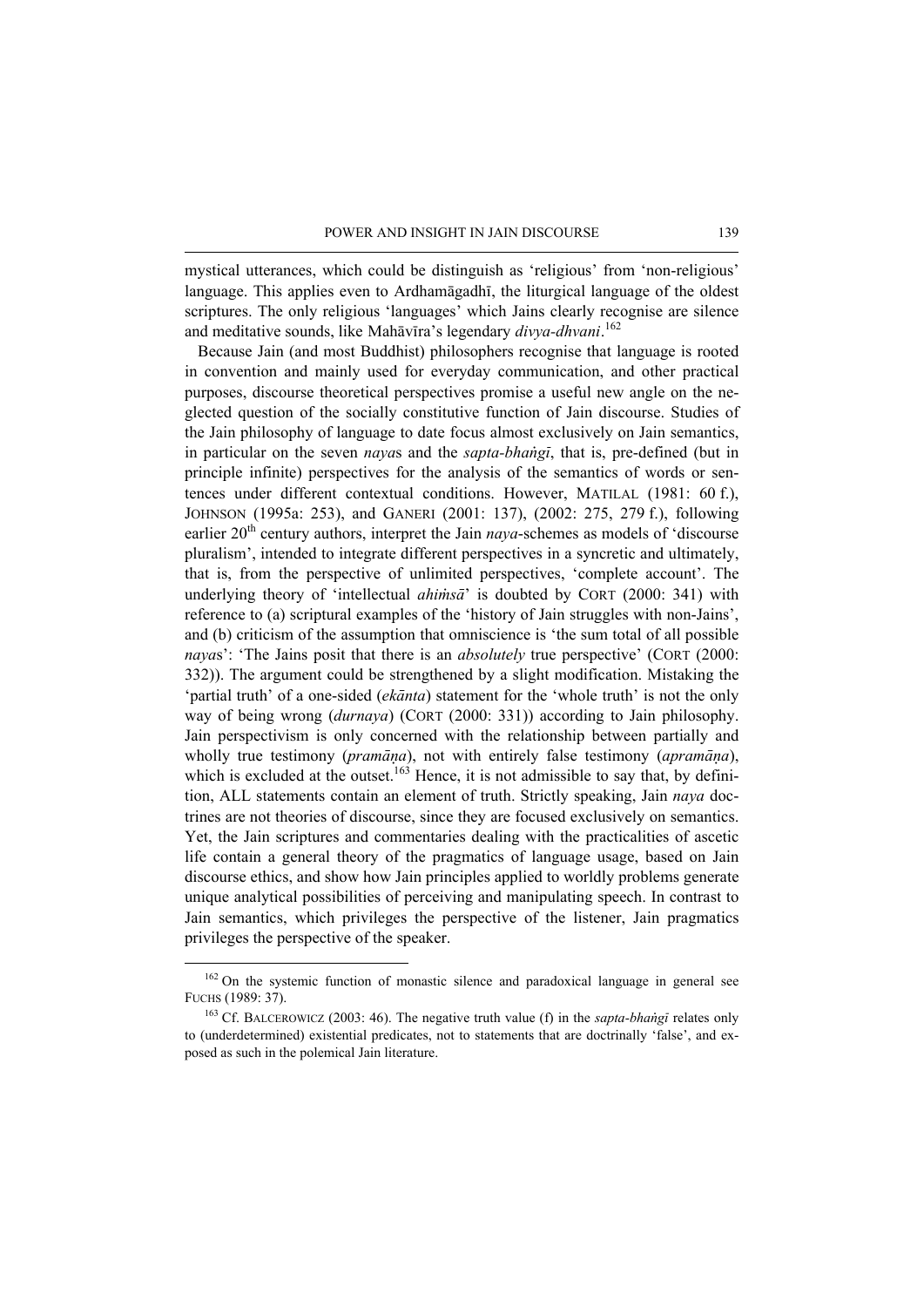## $-$  VII $-$

Although Jain ascetics use the vernacular of their local followers, and reject the Brāhmanical idea of the intrinsic sacredness of certain words (MDhS 4.256), they do maintain a clear distinction between religious and non-religious ways of USING a given language, that is, the intrinsic structural (not metaphysical) features, intentions and functions of an expression.<sup>164</sup> In accordance with their basic religious principles, they emphasise not the religious (*dharmika*) qualities of a language *per se* but of speaking (and writing) as a social practice, and of the importance of the underlying rules as well as the intention and function of speech.<sup>165</sup> Already in the early canonical scriptures, Jain ascetics developed a normative doctrine of religious language usage, a discourse ethics supplemented by casuistic context-sensitive rules, which, as I will now show in greater detail, shares certain concerns and features with universal pragmatics.

Normative principles and rules of speech are constitutive for Jain discourse to the extent that they are used by speech communities, both to generate and to interpret speech. The way in which actual communication is informed by these principles is a matter of empirical investigation. Characteristically, Jain norms of speech are presented in the form of hierarchical levels of universality and corresponding competence of judgement and restraint of the speaker. Principles and rules of speech inform practice in varying degrees, according to their level of abstraction. For the following presentation, I distinguish four relevant dimensions of Jain doctrinal reflection on and prescription of ways of speaking: 166

(1) Principles and criteria for religious speech ( $\alpha$ *himsa* and  $\alpha$ *satya*);

<sup>(2)</sup> General rules and clauses for language usage (*bhâšâ-jâta*);

<sup>&</sup>lt;sup>164</sup> BALCEROWICZ (2003: 53) observes: 'No utterance is simply either true or false. In order to ascertain its truth-value one has to ascribe it to its specific viewpoint type, that supplies the contextual information that is lacking.' Similarly, no utterance is simply religious or non-religious.

<sup>&</sup>lt;sup>165</sup> Interestingly, speaker's intention is not included in the list of Jain philosophical standpoints.

 $166$  The underlying method of specification is akin to Jain methods of progressive specification through fixed standpoints. See GANERI (2001: 133) for an analysis of the Jain view that linguistic expressions are contextually 'underspecified' and contain 'a hidden indexical element' which Jain dialecticians seek to systematically expose through the methods of *syâd-vâda*, using actual values or quantifiers such as *syât* (GANERI (2001: 139)). For another example of the ways in which Jain logicians contextualise utterances through a method of 'progressive indexication' of formalised conditionally valid viewpoints (*naya*) or 'context indicators' which gradually specify the relevant context in a controlled way see BALCEROWICZ (2003: 44 ff.). In contrast to the analysis of implications offered by universal pragmatics, Jain scholastic hermeneutics is based on dogmatically fixed viewpoints considered in form of a monological pluralism.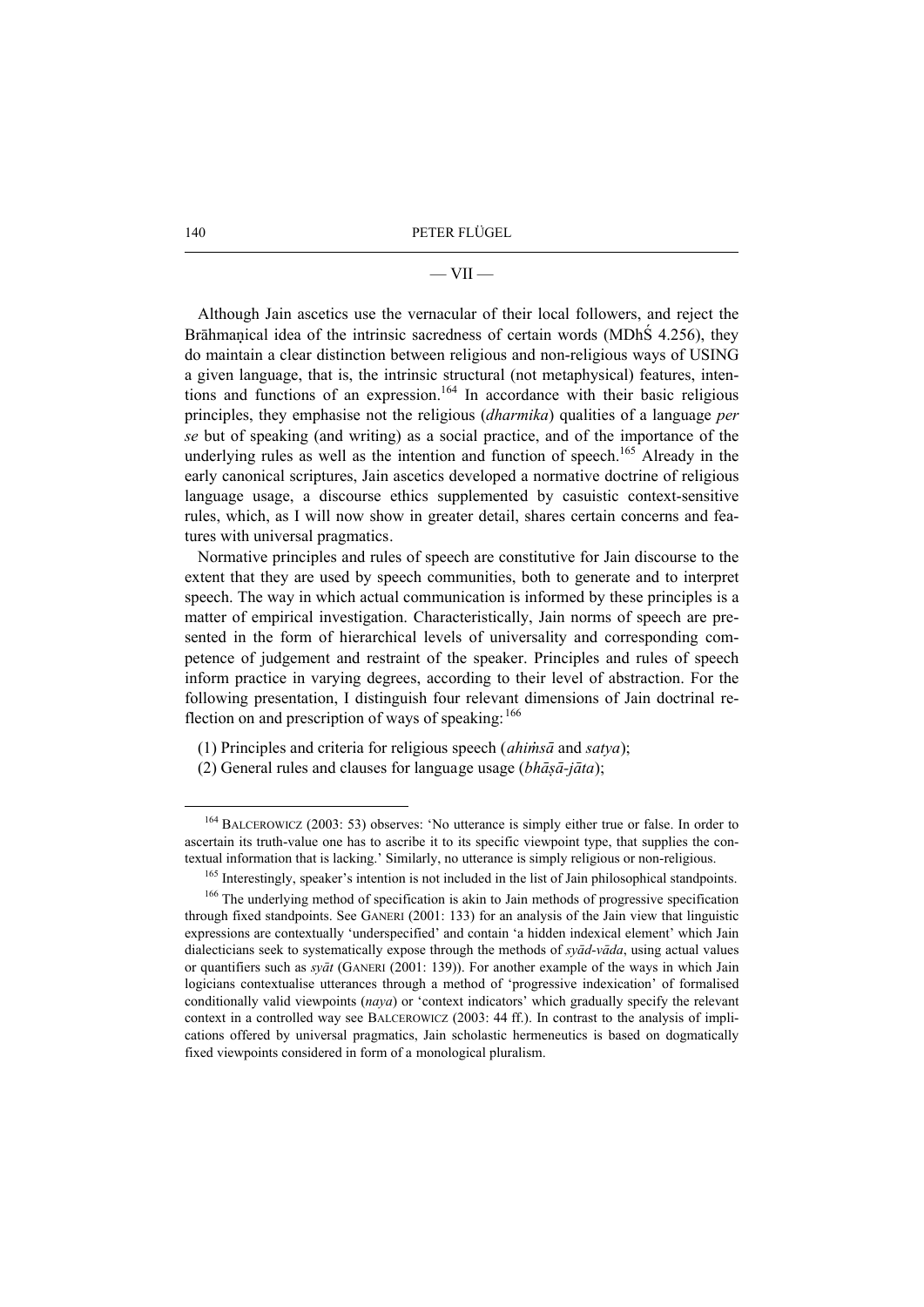(3) Context-sensitive rules for proper ways of speaking;

 $\ddot{ }$ 

(4) Examples (considering *karmic* and social implications) (*dåšþânta*).

**(Ad 1)** The main criteria for identifying 'religious' language-usage are (a) non-violence *(ahimsa*), and (b) truth *(satya)*, that is, the first two of the five great and small vows (*mahā-vrata* and *anuvrata*) of Jainism,<sup>167</sup> which have to be accepted by anyone who wants to be formally recognised as a practising Jain.<sup>168</sup> 'Non-religious' language is characterised by the opposite qualities—violence  $(h\dot{m}s\ddot{a})$  and non-truth or from the point of view of the agent (the two perspectives are not clearly differentiated): nontruthfulness (*asatya*).169

(Ad a) *Ahimsa* is the most important criterion for religious language usage. Jains, like Buddhists, regard speech as an active force and a potential weapon which, if misused, implies violence and negatively affects the *karman* of the one who handles it.<sup>170</sup> However, they also emphasise the fundamental connection between pure speech and spiritual advancement, which the Buddhist *Subhāsita-sutta*<sup>171</sup> seems to deny.<sup>172</sup> In order to minimise violence, Jain  $\bar{a}c\bar{a}rvas$ , like other South Asian legislators (cf. MDhŚ 4.138 f.), laid great emphasis on the rules concerning proper speech, which they systematised probably for the first time in Indian philosophy: $1^{73}$  'the Jains insist on the absolute necessity of refraining from directly or indirectly aggressive speech' (CAILLAT (1984: 67)).

(Ad b) Truthfulness or truth (*satya*) is the one fundamental Jain principle that is directly related to language use. Its importance for the Jains is indicated by the fact that it is second only to the all-encompassing *ahimsa-vrata*, whereas it is given fourth place in the Buddhist *dasa-sîla* list. The Âyâr II, one of the oldest texts of the Jain tradition, gives the following wording of the *satya-vrata* (in Jacobi's translation):

'I renounce all vices of lying speech (arising from anger or greed or fear or mirth). I shall neither myself speak lies, nor cause others to

<sup>&</sup>lt;sup>167</sup> 'All the prohibitions and injunctions included in the two relevant lessons of  $\bar{A}$ yar and Dasav can be shown to proceed from the above fundamental principles, observance of truth based on *samjama*, and observance of *ahimsa*' (CAILLAT (1991: 10)).

<sup>&</sup>lt;sup>168</sup> Most laity treats the *anuvratas* only as regulative ideals.

<sup>&</sup>lt;sup>169</sup> Cf. BRUHN (1987a: 110), (1993: 28).

<sup>&</sup>lt;sup>170</sup> CAILLAT (1984: 64).

<sup>&</sup>lt;sup>171</sup> On well spoken language: 'O Bhikkhus, the Bhikkhu speaks well-spoken (language), not ill-spoken; he speaks what is right (dhamma), not what is unrighteous (adhamma); he speaks what is pleasing, not what is unpleasing; he speaks what is true, not what is false. O Bhikkhus, the speech that is provided with these four requisites, is well-spoken, not ill-spoken, both faultless and blameless to the wise' (SN 3.3).

<sup>172</sup> CAILLAT (1991: 14).

<sup>173</sup> CAILLAT (1984: 61).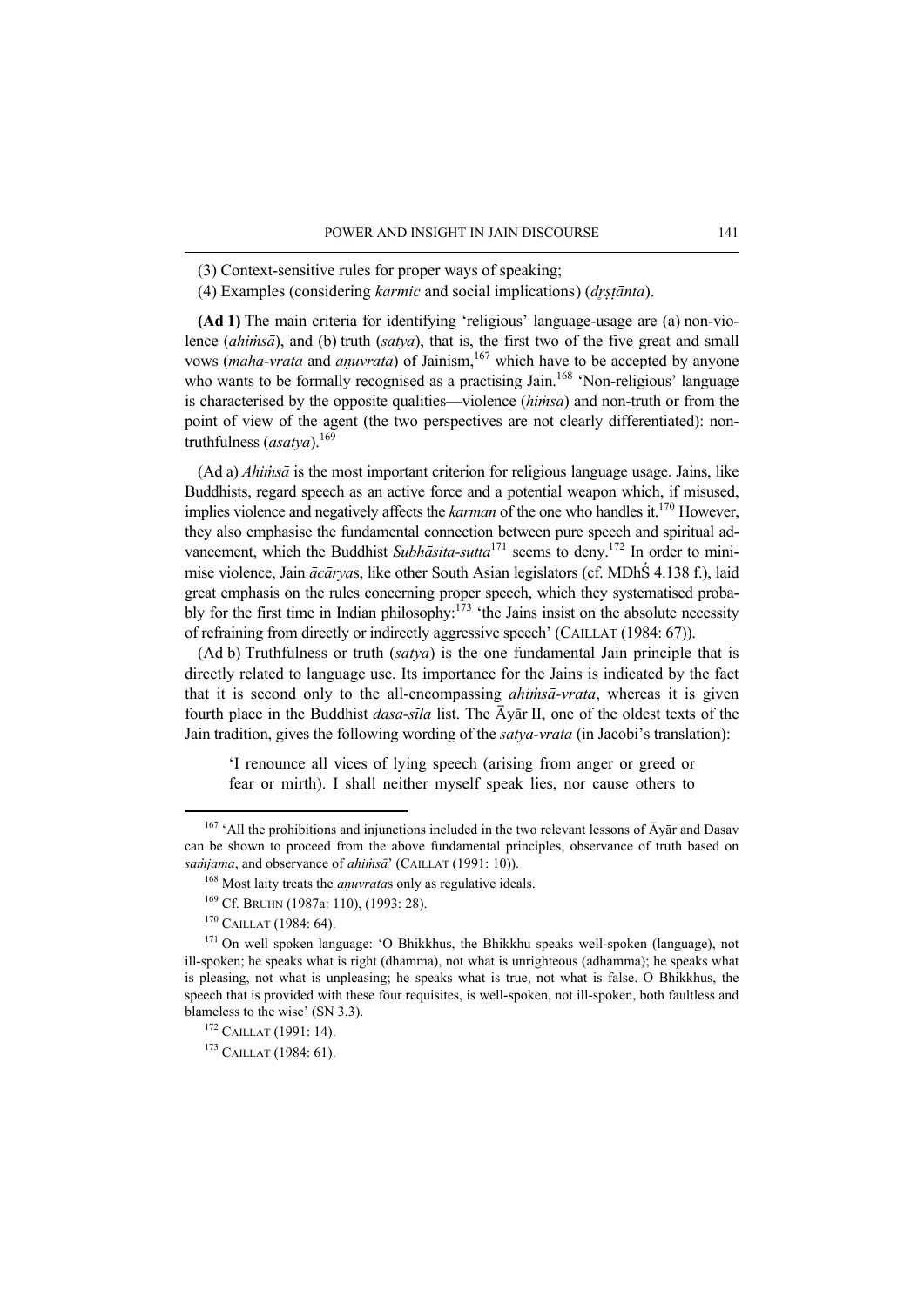speak lies, nor consent to the speaking of lies by others. I confess and blame, repent and exempt myself of these sins in the thrice threefold way, in mind, speech, and body' ( $\bar{A}$ yār 2.15.3.1–5).<sup>174</sup>

Noticeable in this statement is, firstly, that lying is 'renounced', i.e. the possibility is explicitly recognised, but deliberately excluded. Truth is not defined positively but negatively, through the exclusion of what it is not; which has been a popular approach in South Asian philosophy in general. Secondly, the vow refers to contexts of communication (speech acts such as consenting, causing others to do something). Thirdly, speaking the truth and lying are conceived as effects of the emotions which motivate the speaker's intentions (as the clauses indicate). Truth is here not primarily perceived in terms of the representational function of language, as a propositional relationship between words and things, but in terms of the expressive and regulative functions of language. After all, the intention of Jain authors was not primarily to produce a sound semantic theory of truth, but a pragmatic method for the liberation of the soul. The expressive aspect of speech, or truthfulness, is related to the character of the speaker, that is, his/her 'purity' of insight and sincerity: $175$  'truth means the state of being true' (TULSÎ (1985: 84)). The ethical and social dimensions of language are addressed in Âyâr 2.4 and DVS 7.11 (see *infra* p. 161 and 162) in terms of the dispositions of the speaker and the effects of language on speaker and hearer. Viy 25.1.4.a (854b) reflects on fifteen kinds of activity (*joga*) which are affected by the four modes of inner sense  $(mana)$  and of speech  $(bh\bar{a}s\bar{a})$ , which are seen as intrinsically connected.<sup>176</sup> In all cases, pivotal importance is given to avoiding violence.

It is worth noting that both the Jain theory of speech and the theory of communicative action privilege pragmatic notions of truth. Habermas' analysis of validity claims focuses on the interplay of the dimensions of propositional truth, sincerity of expression and intersubjective rightness. Separately, these aspects are also distinguished in Jain texts on ways of speaking. The multi-functional nature of utterances, the contextrelativity of truth values *cum* truth acts,  $177$  and the relationship between belief and meaning,<sup>178</sup> etc., requires further investigation. In his analysis of intermodal transfer of validity between speech acts, HABERMAS (1981: 442 f.) / (1984–1987 I: 444 f.), (1984: 105–12, 126)) demonstrates that performative and ethical or aesthetic statements also contain propositions, which can be questioned by interlocutors. Vows, for instance, are expressives which also carry a strong normative element; while most

<sup>&</sup>lt;sup>174</sup> Cf. DVS 4.12.

<sup>175</sup> SCHUBRING (2000: 157, § 74).

<sup>&</sup>lt;sup>176</sup> DELEU (1970: 267) points to the parallel in Pann 317a where *joga* is replaced by *paoga*.

 $177$  See FAUCONNIER (1981: 183) etc.

<sup>&</sup>lt;sup>178</sup> See DAVIDSON (1984: 153) etc.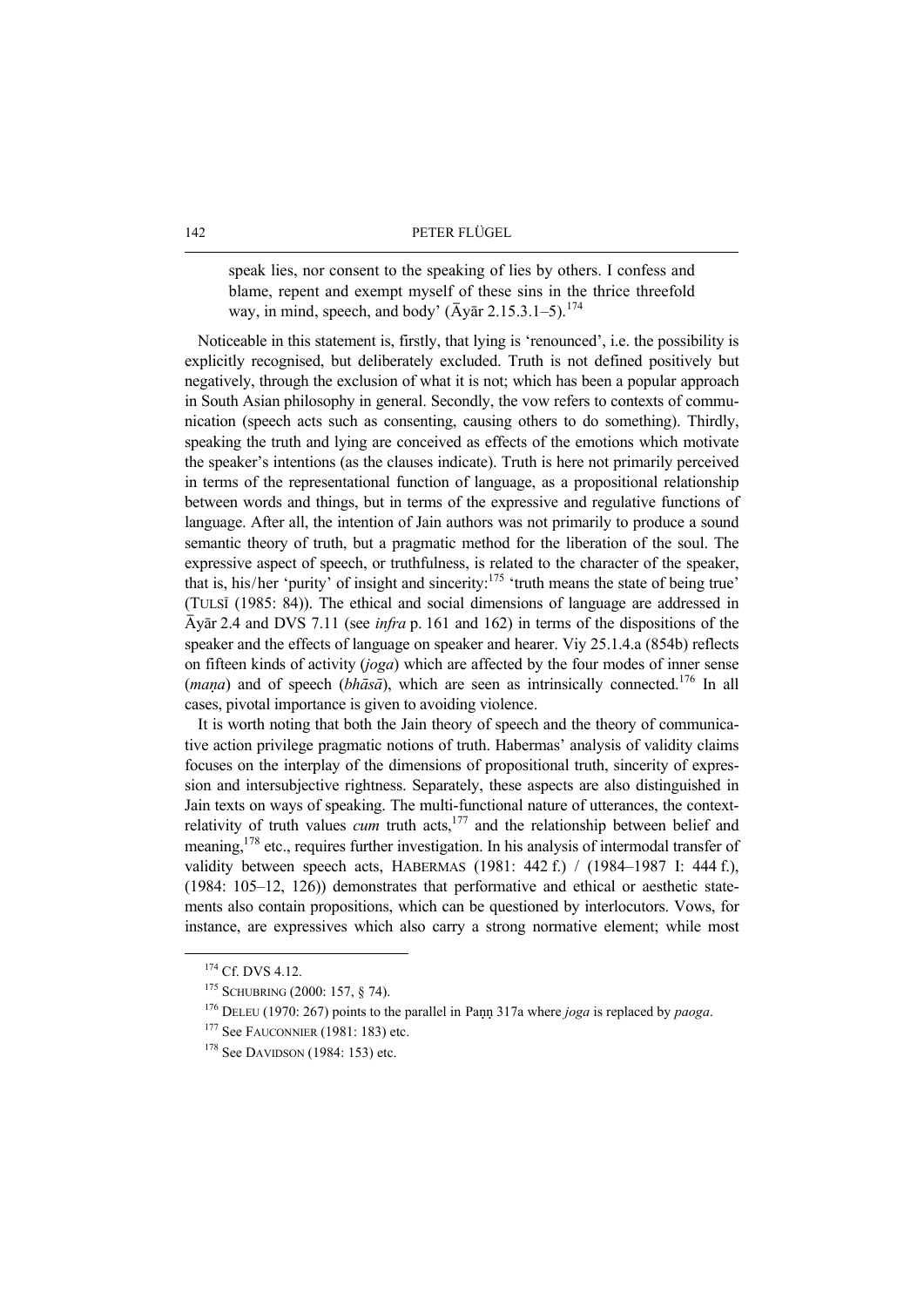commissives and declaratives cannot work without emphasising the expressive component.<sup>179</sup> Declarations of sincerity, however, cannot be redeemed by argument but only through behavioural practice. This observation makes us aware that one of the functions of Jain ascetic practice is the public validation of sincerity, which is converted into generalised acceptability *qua* prestige and moral authority.<sup>180</sup>

**(Ad 2)** The principles of *ahimsa* and *satya* are too abstract to be useful for judging actual behaviour. This is why Jains have added further, lower order rules of language usage, which supplement the general principles and facilitate translating them into practice (speaking and writing). Two of the 'senior' canonical Jain texts deal with language usage in greater detail—the chapter on modes ('species') of speech (*bhāsā-jāya*  $\langle$ *bhāsā-jāta* $>$ )<sup>181</sup> in the Āyār 2.4.1–2 and later parallels in the canon,<sup>182</sup> and the chapter on pure speech (*vakka-suddhi* <*vākva-śuddhi* > in the *Dasa-vevāliva* (*Daśa-vaikālika*, DVS 7), which is probably derived from the Āyār, but offers further clarifying statements.183 In addition, there are several passages in the *Viyâhapannatti* (*Bhagavatī*, Viy),<sup>184</sup> and the more systematic but on the whole 'strikingly ill-assorted<sup> $185$ </sup> explanations of the modes of speech (language) in Chapter 11 of the *Pannavanā (Prajñāpanā*, Paṇṇ) which, according to tradition, was composed c. 79– 37 BCE by an ascetic called Ârya Œyâma. The relevant passages of the *Pannavaòâ* and its principal commentary, Âcârya Malayagiri's (c. 1131–1203) *Prajñâpanâ-þîkâ* (PannT), were summarised by SCHUBRING (2000: 148 f.,  $\S$  68; 157 f.,  $\S$  74),  $M\bar{A}LVANIY\bar{A}$  (1971: 321–26) and, in passing, by CAILLAT (1991: 10 ff.).<sup>186</sup> The

 <sup>179</sup> APEL (1993: 49).

<sup>180</sup> Cf. HABERMAS (1981: 270 f.) / (1984–1987 II: 181 f.).

<sup>&</sup>lt;sup>181</sup> Sanskrit *chāvā* of Prakrit words is indicated by the symbols  $\leq$ .

<sup>&</sup>lt;sup>182</sup> Uttar 24.22, Thāṇ 4.23 (238) [183b/464b].

<sup>&</sup>lt;sup>183</sup> SCHUBRING's (2000: 157 n. 2,  $\S$  74) opinion that the DVS version is derivative from the Âyâr has been challenged by GHATAGE (1938: 137), who tried to prove the reverse. OKUDA (1975: 126) distinguishes between the Uttar  $(=\bar{A}y\bar{a}r)$  which is not mentioned) and DVS variants. Cf. CAILLAT (1991: 2).

 $184$  Viy 1.10 (103b), 10.3 (499b), 13.7 (621a).

<sup>185</sup> SCHUBRING (2000: 157, § 74).

<sup>&</sup>lt;sup>186</sup> In addition to these key texts there are many scattered *ślokas* concerning proper speech in the DVS 7–9. These texts are concerned with 'humility' and relate to the monastic environment, i.e. the *guru-sisya* relationship. Similar passages can be found in the Âyār and other texts which deal with problems of monastic discipline, e.g. Uttar 1. They do not concern speech as such but rather contextual factors, which I will discuss in the next section. DIXIT (1978: 59) notes, that 'the problem of employment of speech … is conspicuous by its absence in the old *Cheda-sûtras*', and that speaking is rarely mentioned in the later literature (but see FLÜGEL (1994: 110–115)). There is, however, an extensive *œrâvakâcâra* literature, which specifies some of the old monastic rules of the Âyâr and the DVS for the Jain laity. See WILLIAMS (1983: 71–8). I will refer to this literature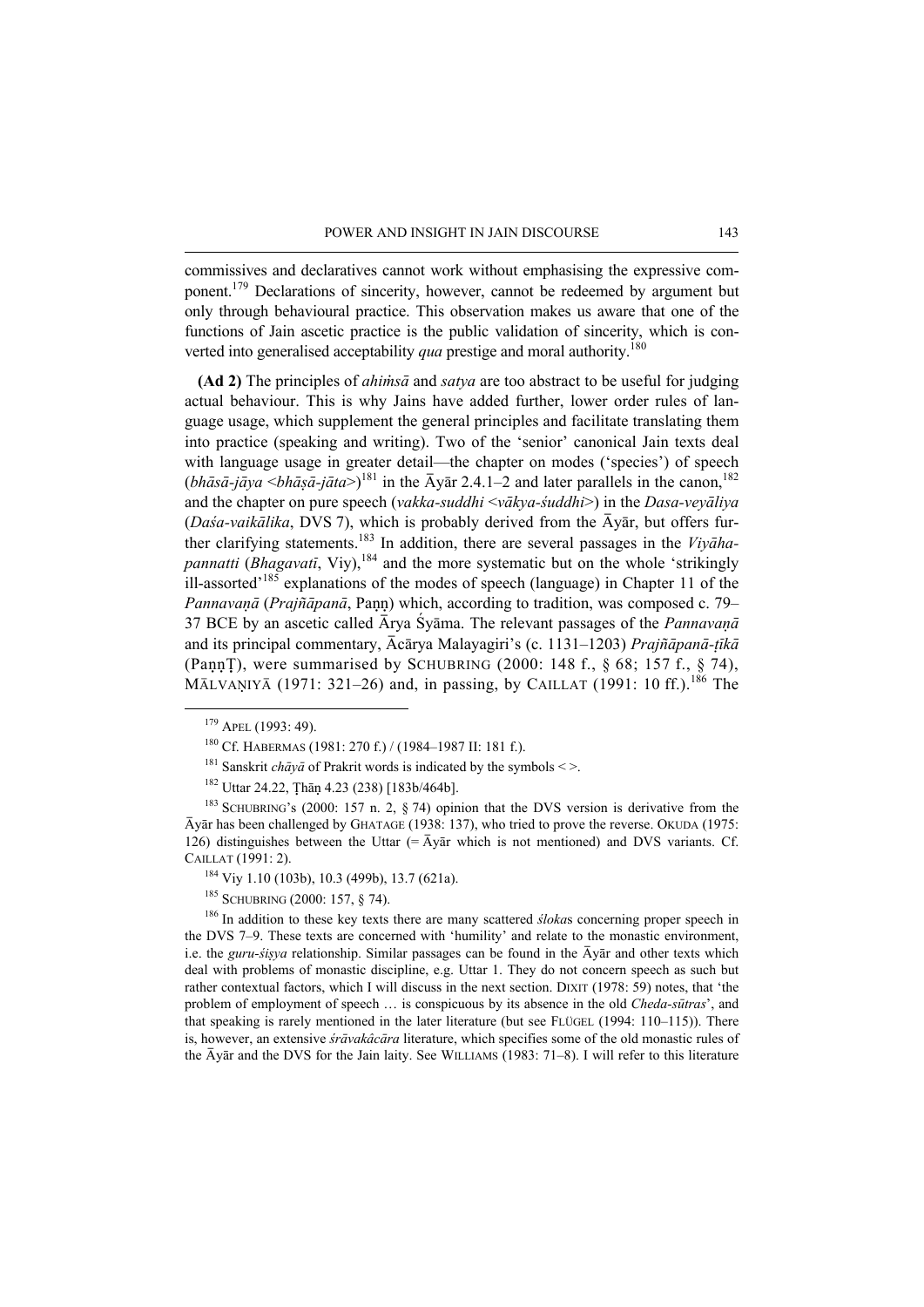144 PETER FLÜGEL

categories of speech of the  $\overline{Avara$ *nga* ( $\overline{A}v\overline{a}r$ ), and one of the lists of sub-categories of the *Pannavaòâ* appear also in *Mûlâcâra* (MÂc) 5.110–120 of the Digambara author Vațțakera. This text is generally dated  $1<sup>st</sup>-3<sup>rd</sup>$  century CE (OKUDA (1975: 12 f.)), and must have been composed after the *Pannavana*.

The situations which are depicted in these texts as problematic invariably show individual ascetics interacting with the wider social environment, coinciding with our paradigmatic speech situation type c. They are distinctly different from situations of monastic politeness (*vinaya*), formal sermons (*pravacana*), or public debates (*prayoga*), which will be briefly discussed later.

The presentation of the *bhâšâ*-rules in the Âyâr is hierarchically structured in accordance with Jain principles and ethos. It begins with the *satya-mahâ-vrata*, explaining its various modes: referential truth, grammaticality, clarity of expression, the avoidance of doubt, and of false promises etc. Then, various modalities of the *ahimsa-mahavrata* are described, such as the avoidance of harsh words, politeness, and indirect affirmation of violent deeds of others.187 In addition to the vow of *satya*, five general clauses are given to the neophyte. They explain how to avoid false speech. That is, to speak with deliberation, and not in anger, fear, or mirth, because these states of mind might move one to 'utter a falsehood' ( $\bar{A}$ yār 2.15.3.1–5). Two further maxims are important for the ascetics: the observance of the *bhâšâ-samitis*, the circumspection regarding all speech acts, and of the *bhâšâ-gupti*s, the controls of the four types of speech, which are laid down in the *Uttarajjhayaṇa* (*Uttarādhyayana*, Uttar) 24.<sup>188</sup> Like *ahinosa* and *satya*, they are intended to direct the attention away from violent speech, from the expression of desire, and ultimately away from speech at all. These maxims and rules are not linguistic in any technical sense, and not conventional or customary in a folkloristic sense. They rather resemble the Gricean postulates, and hence, I would argue, function within Jain philosophy in a manner similar to operationalisations of HABERMAS' (1980: 400) formal pragmatic presuppositions of communicative action. That is, as principles, or general interpretive procedures,

 $\overline{a}$ 

only in footnotes. Because I am interested in the pragmatic aspect of speech, I will not discuss the technicalities of the analytical-pedagogical *nikšepa* (transferring epithet) method and similar purely exegetical devices of the Jains, which are used to delineate the true (intended) contextual sense of an utterance through elimination of unwanted multivocality. It is important to note that 'clear literal meaning' is an explicit aim in (VN) Jainism.

 $187$  *Ahimsā* is here not taken as a general principle, but only related to language. One could distinguish these two meanings as *ahimsā* I and *ahimsā* II. *Satya* takes precedence over *ahimsā* in this context, because it is necessary to spell out rules of truthful speech first if one wants to discuss ways of avoiding their violation. Cf. footnote 305.

<sup>&</sup>lt;sup>188</sup> Uttar 24.2, 24.22-23. See also TS 9.4-5. For further canonical references see SCHUBRING (2000: 304 f., § 173).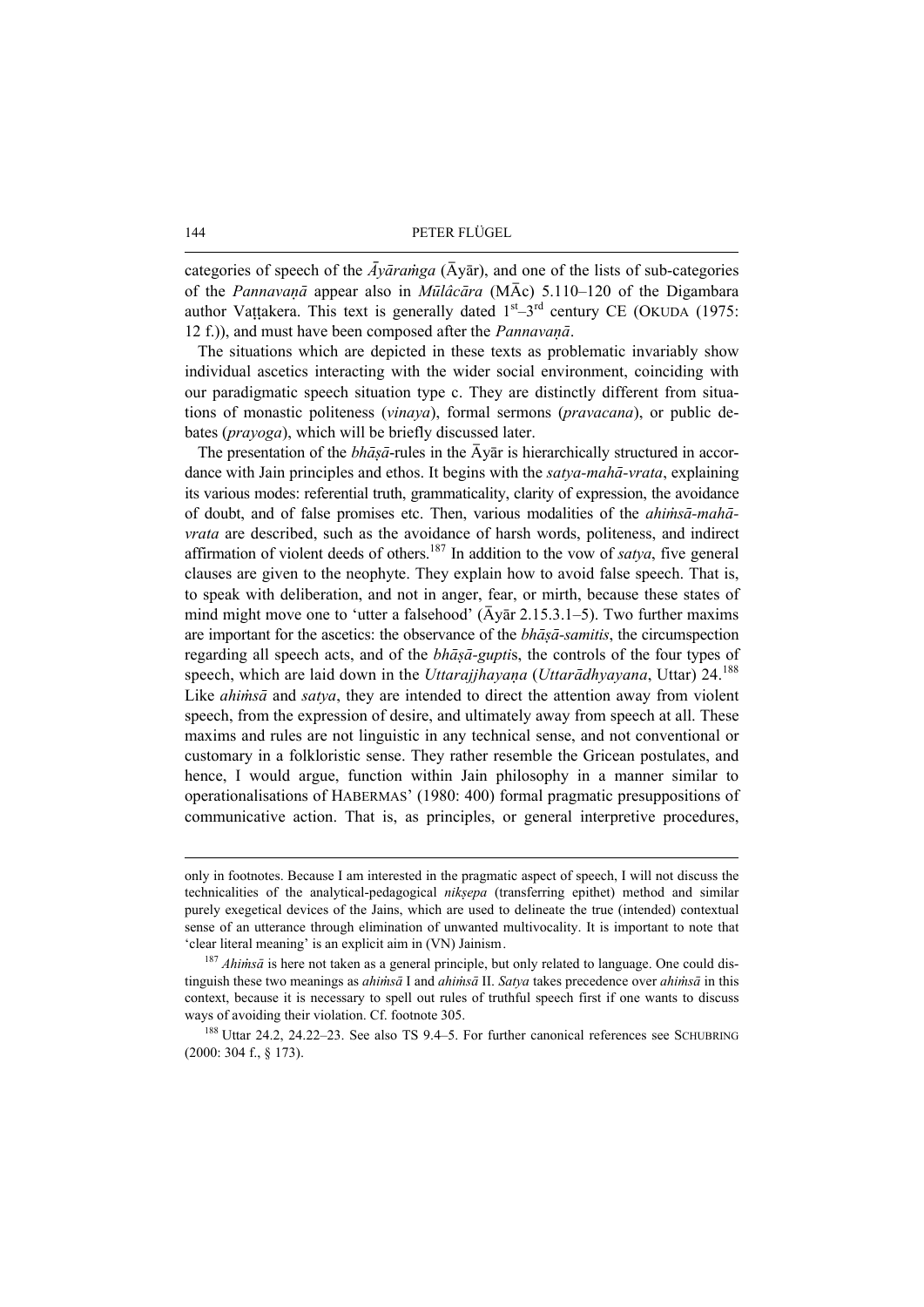$\ddot{ }$ 

which theorise the normative conditions of the acceptability of statements, and hence of the ability of language to avoid violence and to enable, or generate, both non-violence and social co-operation (which is therefore seen as problematic).

In the following, I will analyse and compare these Jain modes of speech, both with Habermas' validity claims of truth, truthfulness and rightness, which correspond to constative, representative, and regulative aspects of speech acts (which are differently weighted in different contexts), and with the Gricean postulates, which from the perspective of Habermas' model further specify empirical pragmatic conditions of validity claims. The discussion of some of the implications of the major *bhâšâ*-rules follows, for purely formal reasons, the sequential order of Grice's cooperative principle and conversational maxims, though a mode of presentation oriented towards Jain principles could have equally been chosen.

GRICE (1975: 45 f.) defines the 'cooperative principle' (CP), and the four main 'conversational maxims', which he labelled in analogy to the pure categories of understanding (*reine Verstandesbegriffe*) in KANT's (1974: 118 f.) transcendental logic, as follows:

| CP:      | 'Make your conversational contribution such as required, at the<br>stage at which it occurs, by the accepted purpose or direction of |  |
|----------|--------------------------------------------------------------------------------------------------------------------------------------|--|
|          |                                                                                                                                      |  |
|          | the talk exchange in which you are engaged.'                                                                                         |  |
|          | Quantity: 'Make your contribution as informative as required (for the cur-                                                           |  |
|          | rent purpose of the exchange). Do not make your contribution                                                                         |  |
|          | more informative than is required.                                                                                                   |  |
| Quality: | Try to make your contribution one that is true: Do not say what                                                                      |  |
|          | you believe to be false. Do not say that for which you lack ade-                                                                     |  |
|          | quate evidence.'                                                                                                                     |  |
|          | Relation: 'Be relevant.'                                                                                                             |  |
|          | Manner: 'Avoid obscurity of expression. Avoid ambiguity. Be brief                                                                    |  |
|          | (avoid unnecessary prolixity). Be orderly.'                                                                                          |  |

Although the Gricean postulates are widely accepted as a theory of general principles of human communication, it is clear that partners in a conversation have to resort to more than just the rules of their language and the cooperative principle. For instance, to (1) conventional meaning of words and context, (2) background meaning, such as common cultural assumptions etc. That is, dimensions such as those listed as the seven Jain *naya*s. What counts as an appropriate, informative, true (plausible), relevant, and unequivocal expression cannot be judged in abstract, but only by the participants in a specific discourse. But it is the task of the analyst to elicit both the unspoken conditions of communicative success and the social conditions of fulfilment of speech acts in concrete situations. Here, I only indicate simi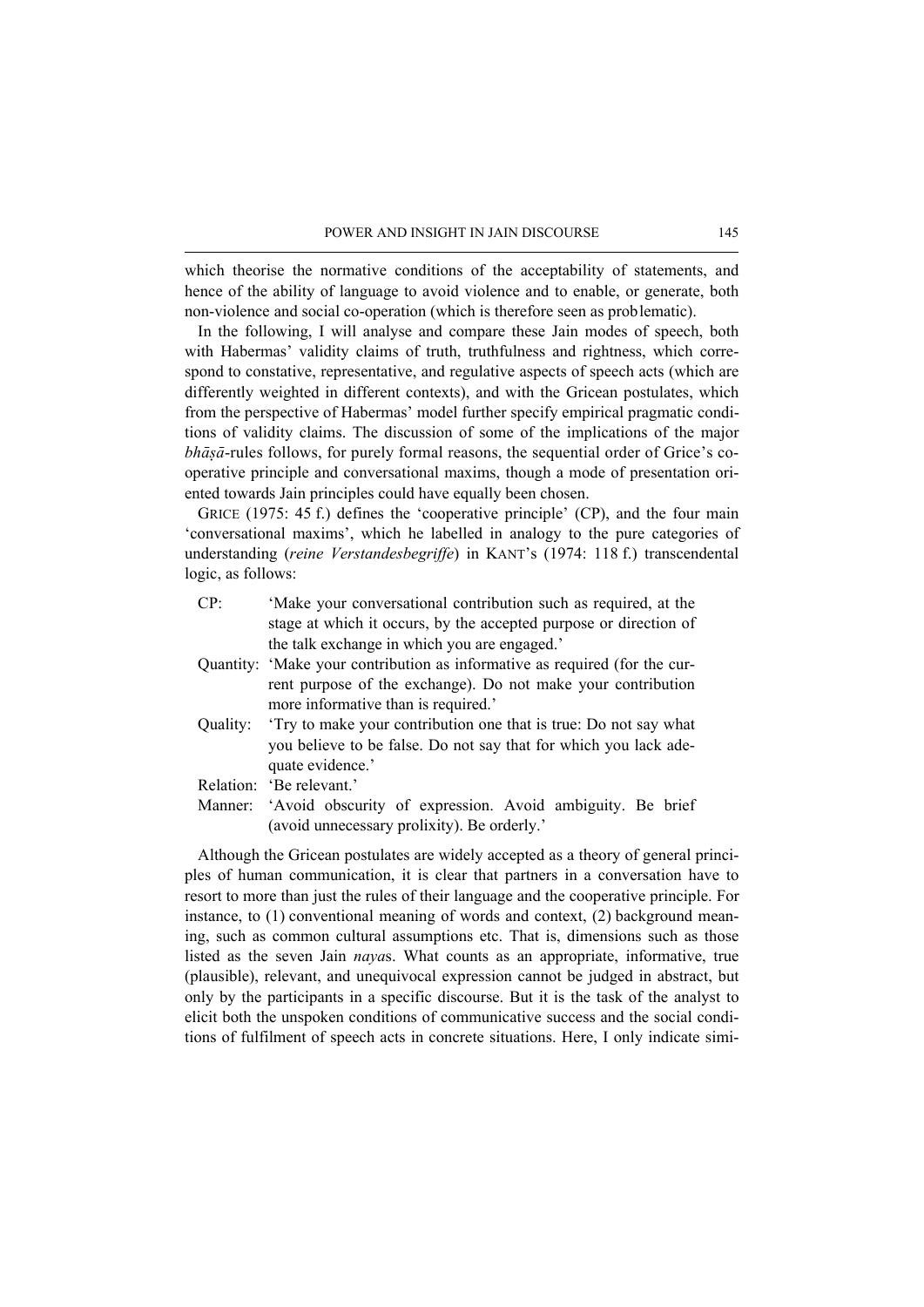larities and differences between the Gricean conversational postulates and analogous categories of the Jain analysis of speech and discourse ethics, and attempt to elicit the implications for a comparison with the theory of communicative action.<sup>189</sup>

#### **Cooperative principle—non-violence (***ahimsa***)**

Grice regards the cooperative principle as fundamental for any conversation. His notion of 'appropriateness' corresponds to Habermas' more general notion of 'communicative intent', which presupposes a commitment to the universal validity claims of propositional truth, expressive truthfulness and normative rightness, in addition to the basic condition of linguistic comprehensibility. Despite their differences, both notions are grounded in Kantian moral philosophy, rather than in utilitarian principles. $190$ 

Interestingly, in the two key Jain texts mentioned, no equivalent to the cooperative principle *per se* can be found, nor, of course, is there any mention of a specific consensus orientation. This is in accordance with the individual− or *jîva*-centred attitude that is recommended from the 'ultimate point of view' (PN).

However, a passage in Kundakunda's *Samaya-sâra*, whose importance has been emphasised by CAILLAT (1984: 71 n. 54), clearly states the necessity to observe the 'accepted purpose of the talk exchange' (here: religious instruction), as maintained by Grice's principle. The purpose of this statement is to explain, why the teaching of (ultimately incommunicable) Jain doctrines forces ascetics to give up their ideal meditative silence temporarily to use worldly pragmatic language (VN) in agreement with conventional standards of comprehensibility and rightness: <sup>191</sup>

'Just as a non-Aryan (foreigner) cannot be made to understand anything except through the medium of his non-Aryan language, so the knowledge of the Absolute cannot be communicated to the ordinary people except through the *vyavahâra* point of view' (SSâ 1.8).

<sup>&</sup>lt;sup>189</sup> Amongst the few South Asianists who considered Grice's categories for understanding the nature of religious language are WHEELOCK (1982) and SEYFORT RUEGG (1985) and for text interpretation OETKE (1991: 61 ff.). The latter accepted the Gricean standards as cultural universals and as a tool for the methodical reconstruction of an author's 'original intention' (OETKE (1991: 35)), arguing that 'the Nyâyasûtras and the philosophical *Sûtra*-texts in general seem to be tailored to an application of the Cooperative Principle and Grice's conversational maxims' (OETKE (1997: 140)). See BRONKHORST (1993a). GÖHLER (1995b: 75), by contrast, argued that the speech act theories of Austin and Searle are hardly applicable to written texts.

<sup>&</sup>lt;sup>190</sup> On Kant's influence on the theory of communicative action see HABERMAS (1991).

<sup>&</sup>lt;sup>191</sup> The acceptance of linguistic conventions was generally taught in ancient India. See SCHARF (1995) on Patañjali.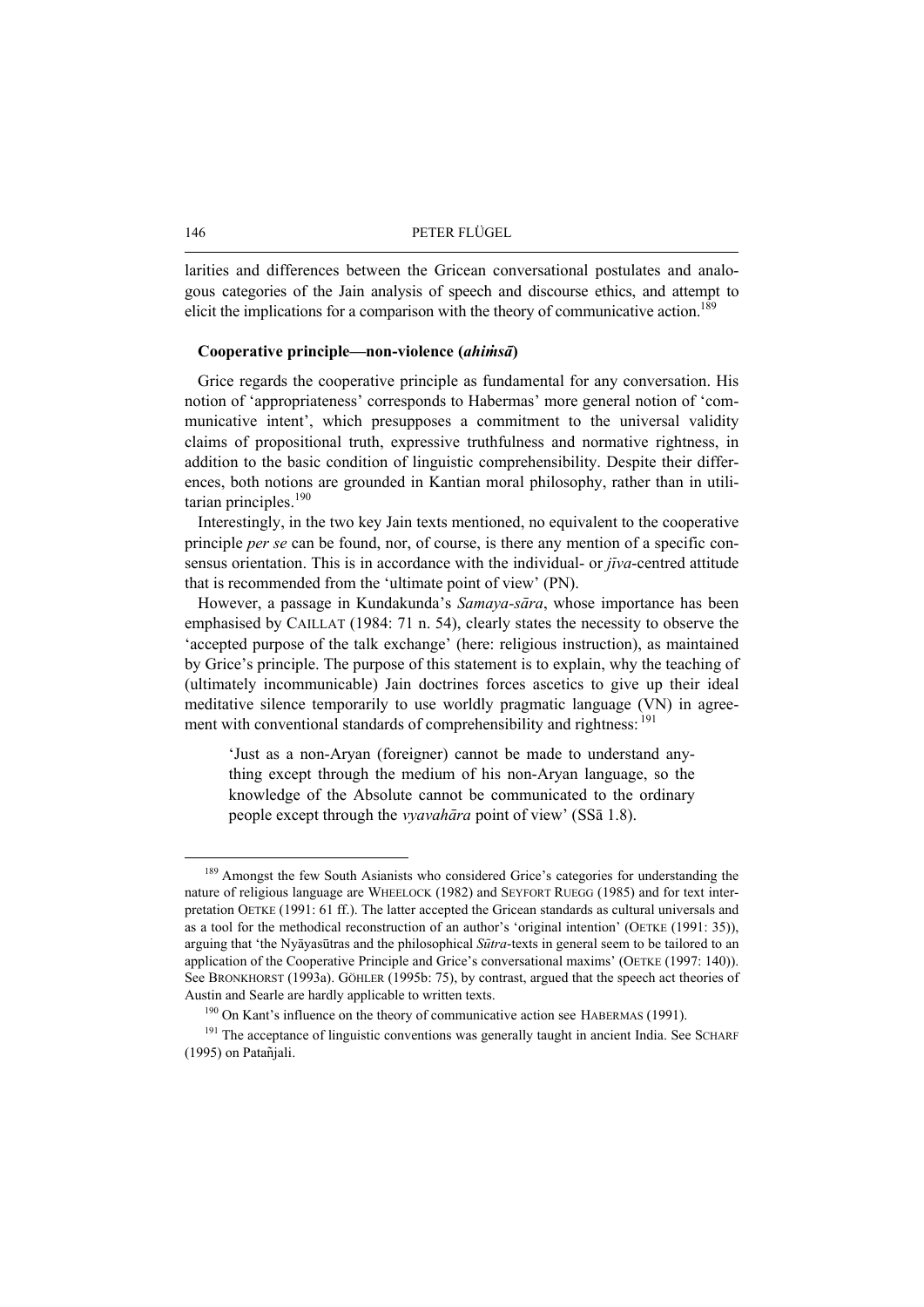The true insights of Jain teaching, it is stated here, cannot be understood by pupils and the wider public if ascetics do not orientate themselves towards the capacities and expectations of their audience and take a co-operative attitude. This is a Jain version of the theory of 'skilful means'  $(u p \bar{a} v a)$ <sup>192</sup> The commentator Amrtacandra explicitly states that ascetics should direct their utterances towards the pragmatic 'purpose of the discussion':

'The ultimate reality must be subjected to an intellectual analysis and the constituent elements so obtained must be selected and emphasised according to the interest of the student and also consistent with the purpose of the discussion. The variations in the context and the intellectual aim will naturally determine the nature of the descriptions adopted with reference to the reality studied. The method of selective description to suit the purpose of the context is the method adopted by the ordinary man … Since the method is determined by a purpose of practical interest, the investigation will be relevant only to that purpose and the conclusion obtained must therefore be partial … .' (Commentary on SSâ 1.8; p. 18 of Chakravarti's rendition).

Supporting the spiritual quest of others is one of the duties of the (*thera-kalpa*) ascetic ( $DVS<sub>1</sub>$  9.4.5). Yet, ultimately, social co-operation is not seen as a religious value in itself, but as a hindrance for the process of self-purification. Teaching religion to others is merely a 'method determined by a purpose of practical interest', but not directly oriented towards salvation itself, and therefore akin to the attitude 'adopted by the ordinary man who is engaged in his pursuit in life' (SS $\bar{a}$  1.8, Commentary p.18).<sup>193</sup>

The doctrine of the ultimately (PN) non-religious character of teaching religious knowledge is, I think, the prime reason for the conspicuous absence of any mention of a functional equivalent of the cooperative principle itself in the Âyâr. From the 'practical point of view' (VN) co-operative intent is acceptable, and even assumes a religious function, if the objective of the conversation is the furtherance of non-violence. In fact, the only difference between worldly co-operation (*laukika-upakâra*) and religious instruction or supra-mundane co-operation (*lokôttara-upakâra*) is the purpose of co-operation itself; that is, either the pursuit of worldly aims, or of the purification of the soul.<sup>194</sup> The same holds true for the difference between 'worldly' and 'religious' rhetoric, as we will see later. One should, therefore, expect mentioning of the cooperative principle in the AS's discussion of pragmatic language

<sup>&</sup>lt;sup>192</sup> For Buddhist notions see for instance PYE (1978).

<sup>&</sup>lt;sup>193</sup> See the discussion of the 'maxim of relation' below.

 $194$  TULSI (1985: 174 f.).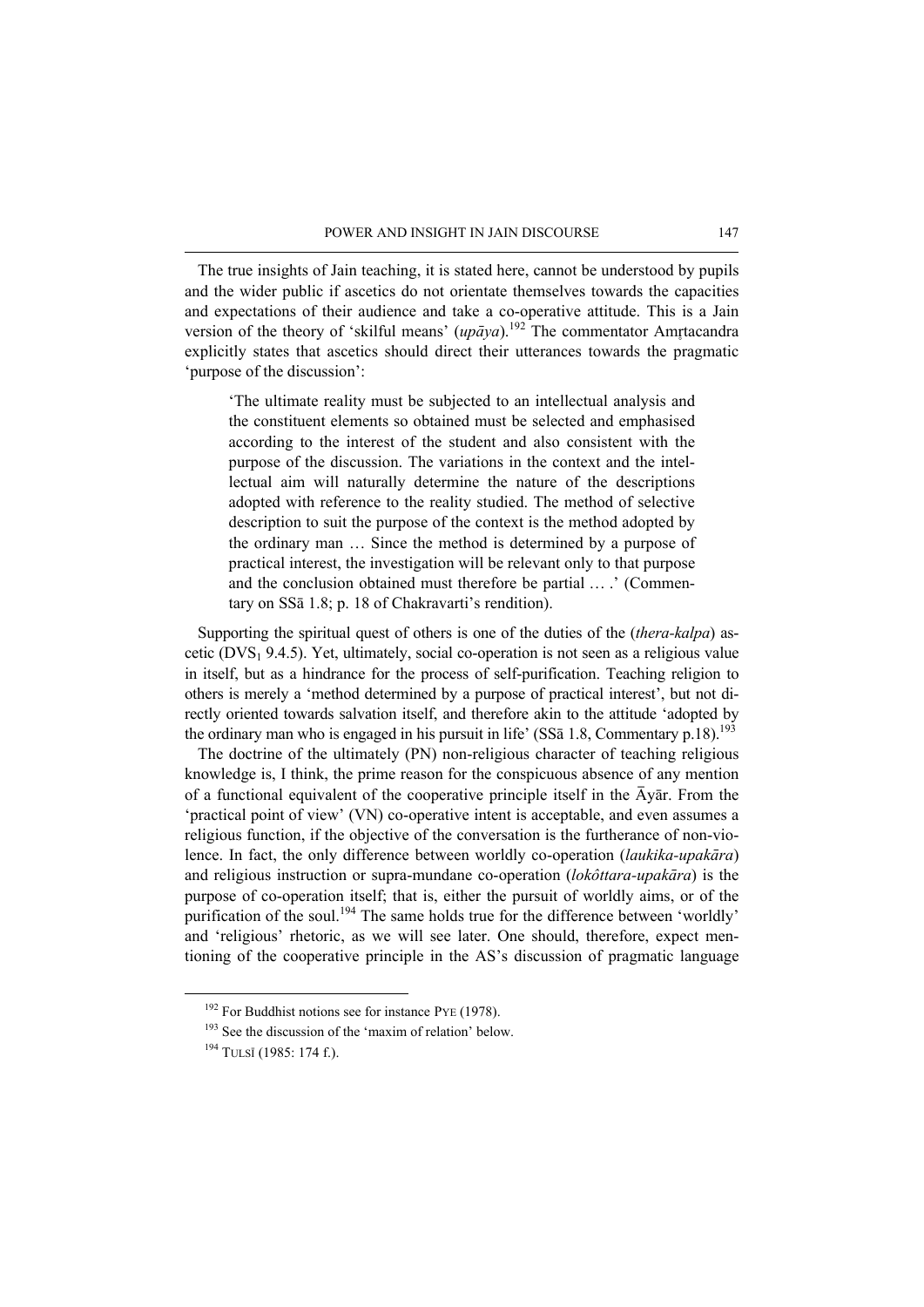148 PETER FLÜGEL

usage as well. In order to explain its absence, I suggest an additional argument, derived from the observation that violence is the main threat to co-operation, and, conversely, that non-violence is its fundamental pre-condition. Thus, we find that the value of *ahiôsâ*, which ultimately promotes total non-action (*ayoga*) in the world, also reflects, on a secondary level, the potential of total (hierarchical and non-violent) co-operation, in the sense of opening spaces, refuges, for existence (*Seinlassen*). Accordingly, many Jain texts emphasise that the implication of *ahimsā*, non-violence, is *dayā*, compassion. The *ahimsā-mahā-vrata*, therefore, implies the sought-after cooperative principle, although it does not say so explicitly. Indeed, from a Jain point of view, it could be argued, with good reason, that the positive notion of communicative intent is merely an application of the more general negative moral principle of non-violence within the sphere of social life. This begs the question: How universal are the cooperative principle and the formal pragmatic validity claims? Does communicative intent presuppose a more fundamental commitment to an ethics of (physical) non-violence?<sup>195</sup> The cooperative principle, albeit apparently only concerned with straightforward information transmission from speaker to hearer, implies normative conditions such as physical non-violence (and of non-silence) to ensure ongoing linguistic co-operation. But it remains indifferent to the distinction between violent and non-violent aspects of overt speech (and of thought) itself. Communicative action considers form and content of speech also only under formal aspects, that is, acceptability, which may include violent communications. The Jain principle of *ahimsa*, by contrast, implies not only formal but also qualitative conditions for the perpetuation of co-operation.

Numerous examples of rules concerning violent speech in the Âyâr and DVS implicitly refer to non-violence as a condition for co-operation and as form of co-operation, as in the following *śloka*:

'Revered is he who speaks not ill in one's absence, who uses not a sharp tongue in one's presence, who speaks not with assertion, nor uses words that are harsh'  $(DVS<sub>2</sub>, 9.3.8-9)$ .

It is not apparent from this statement why these attitudes should be revered, apart from general considerations of the detrimental effects of violence on the karmic

<sup>&</sup>lt;sup>195</sup> Christian theologians attacked the self-limitation of universal pragmatics to formal conditions of social communication from similar vantage points. PEUKERT (1984), (1992), for instance, argues for the priority of the 'resource' of 'universal solidarity' in the lifeworld over communicative ethics. The objective idealist HÖSLE (1997: 248 ff.) complains about the moral indeterminacy of formal consensus (reasonable/unreasonable) and calls for a defence of ethics based on substantial values; as do other 'Neo-Aristotelians' discussed by HABERMAS (1983), (1991), who accepts this point and modifies his position in HABERMAS (2004).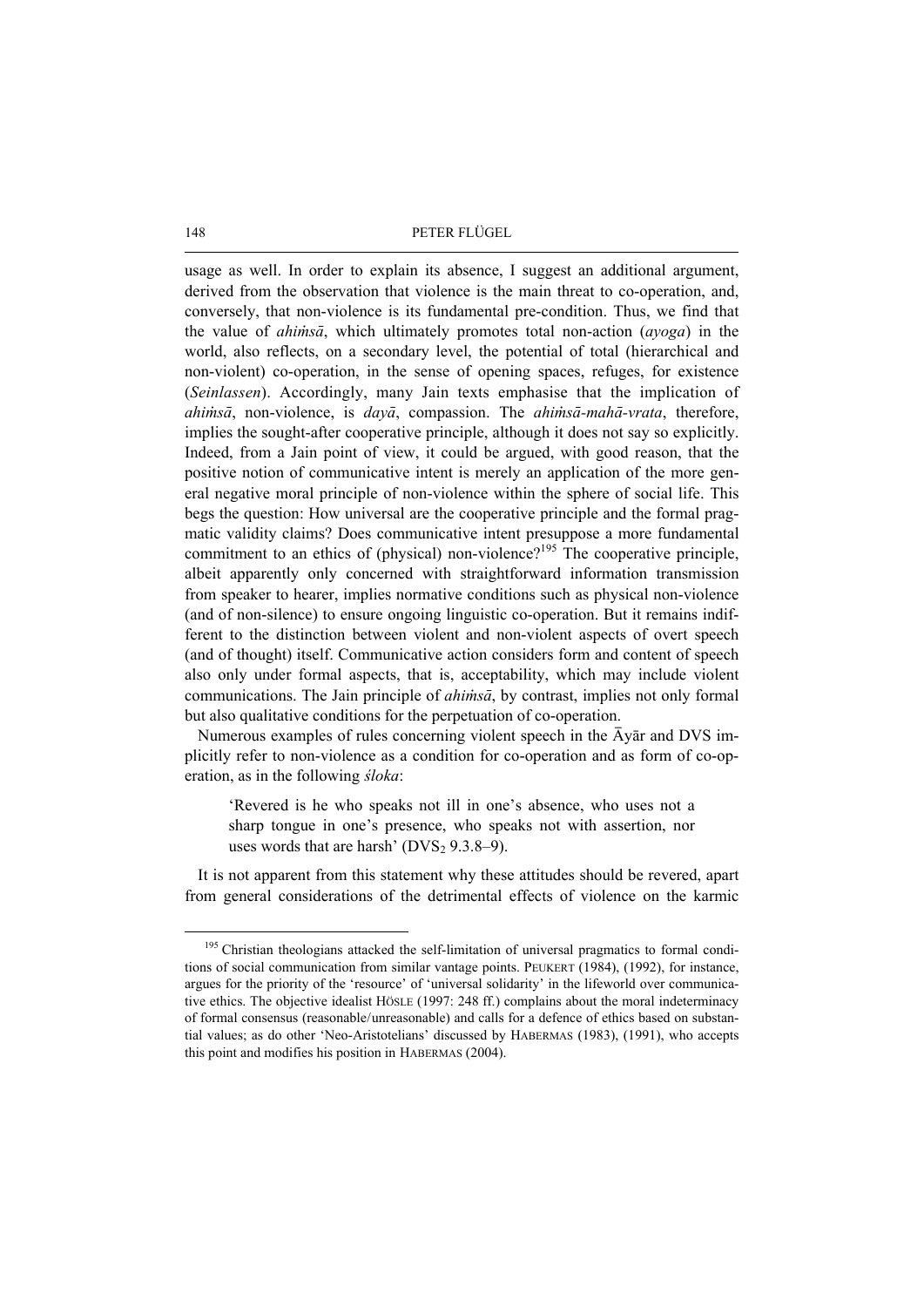constitution on the speaker. But it is clear by implication that one who avoids 'sharp tongue' etc., is revered also because, otherwise, the continuation of co-operation is threatened and might be terminated. This and many similar statements implicitly stress the value of completely avoiding 'face-threatening acts', although not saying so openly. They are presented in the form of negations of non-universalisable maxims.<sup>196</sup> The closest one can get to an explicit, positive postulate of a 'cooperative principle' are statements concerning the ascetic values of offering fearlessness (*abhaya-dâna*) and supra-mundane co-operation (*pâramârthikôpakâra*) for the upliftment of the soul, which are seen as the greatest gift to society, in fact, constituting its fundamental condition.

Paradoxically, however, the methods of liberation taught by Jain ascetics do not emphasise co-operation but its direct opposite: separation and non-interaction with the world. This paradox is the main obstacle for an understanding of the social implications of the principle of *ahimsā*. SEYFORT RUEGG (1985) addressed this problem in Gricean terms in an interpretation of the *Âbhiprâyika*− and *Neyârtha-sûtra*s of Tibetan Buddhism. He argues that the Buddha's way of teaching non-cooperation amounts to an act of 'flouting' not only of the conversational maxims, but of the cooperative principle itself. But because the Buddha's acts of 'flouting' are not intended for the achievement of worldly gains, but for the spiritual liberation of others, SEYFORT RUEGG introduces the terms 'salvific principle' and 'salvific violence' as religious supplements to the pragmatic Gricean 'cooperative principle':

'In fact Grice's Cooperative Principle yields in such *Sûtras* to what we might call a Salvific Principle put to use in a perlocutionary manner. Still, in conformity even with this Salvific Principle of the Buddha, 'flouting'—or more specifically *upâya*-governed salvific exploitation—of the Conversational Maxims are to be found in *Âbhiprâyika* and *Neyârtha Sûtras*, just as they have been recognized in Grice's second type of conversational implicature involving exploitation of conversational maxims' (SEYFORT RUEGG (1985: 317)).

SEYFORT RUEGG's remarks are useful for understanding salvific violence, which 'conquers violence'. At the same time, his analysis is problematic, because he does not clearly distinguish between linguistic co-operation and social co-operation. Even the Buddha (or Mahâvîra) was of course forced to observe the cooperative principle during his sermons, like everyone else who wishes to communicate (SEYFORT RUEGG (1985: 315)), even if esoteric Buddhist (and Digambara Jain) schools deny this. From a pragmatic point of view, the 'salvific principle' of insight creation

 <sup>196</sup> Cf. WELLMER (1986: 24 f.).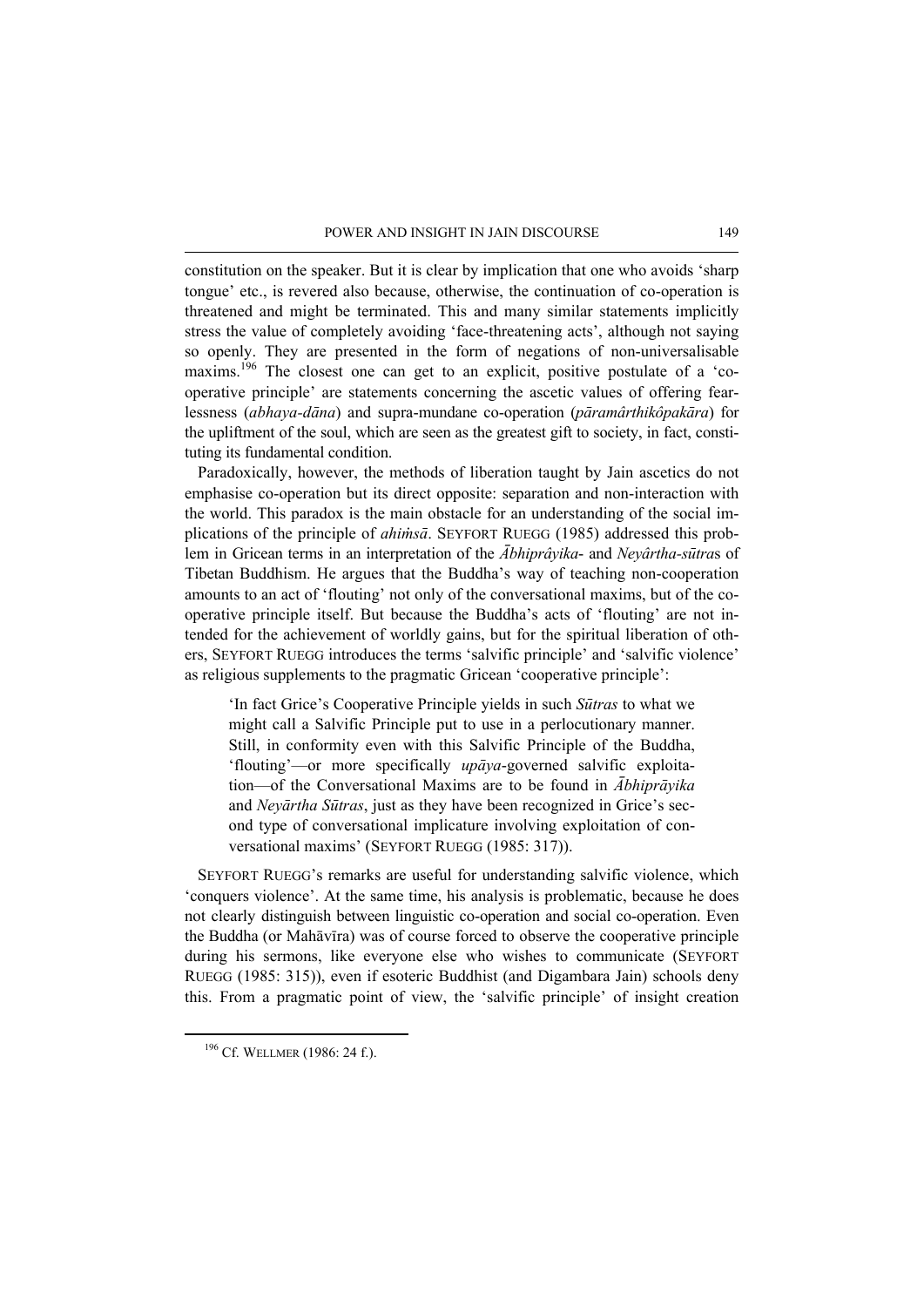through acts of symbolic violence appears merely as a culturally specific norm, a systematic distortion of communication which, indeed, as SEYFORT RUEGG (1985: 318) argues, cannot be inferred from the surface meaning of a communication, only elicited via a systematic hermeneutics of the doctrinal system as a whole. Yet, from an emic point of view, the non-motivated 'intentional ground' of socially 'purposeful' communication, cannot be simply identified with the codified doctrinal system of Buddhism, as SEYFORT RUEGG (1985: 314 f.) suggests, because it refers to the existential conditions of meaning *per se* which can be explored only through direct meditative experience. From an etic point of view, the Buddhist intention to put an end to intention as a value, compared for instance with the phenomenological theory of the constitutive role of the structure of intentionality of consciousness or *Dasein*, is one ideology amongst others, and must be communicated in a conventional way.<sup>197</sup>

The conundrum of ideal non-cooperation becomes clearer, if we consider not only discourse but also religious practice. The practice of renunciation, which Buddhist and Jain doctrines aim to stimulate, is a religiously sanctioned act of social separation and selective non-cooperation, which does involve what might be termed 'sacred violence', in opposition to 'physical violence' and 'symbolic violence' (flouting) in the two forms of latent strategic action and systematically distorted communication ('salvific violence'). Within a hierarchical system, renunciation is a paradoxical act of status encompassment which creates at the same time new asymmetrical social relationships (renouncer / renounced, guru / devotees) and symmetrical social relationships (between devotees). In this way, acts of social separation and religious self-limitation are socially constitutive and culturally regenerative. Renunciation does not necessarily violate the conversational 'cooperative principle'. But, as a one-sided act of transcendence and symbolic incorporation of already established links of social co-operation, it contributes to the legitimation of stratified systems of functional differentiation and moral divisions of labour. Following DUMONT (1980: 197) and SEYFORT RUEGG (1985), I therefore propose to distinguish between the 'salvific' violence of (Jain) religious rhetoric and the 'sacred violence' of the quasi-sacrificial act of renunciation itself.<sup>198</sup> Effectively, Jain renouncers do not live outside society, but 'unbound … amongst the bound' (Âyâr 2.16.7). After renunciation, linguistic co-operation is strictly regulated, but continues. Worldly social co-operation, however, is severed more radically, although only unilaterally, while the scope of social co-operation in religious contexts is actually widened.<sup>199</sup> Sacred violence differentiates the levels of institutional non-violence and violence, while conditioning the patterns of selective co-operation. The necessary violence

<sup>&</sup>lt;sup>197</sup> See FAURE (1991), SHARF (1995).

<sup>&</sup>lt;sup>198</sup> On 'sacred violence', see for instance GIRARD (1977) and his critics.

<sup>199</sup> FLÜGEL (2006a: 333 f.).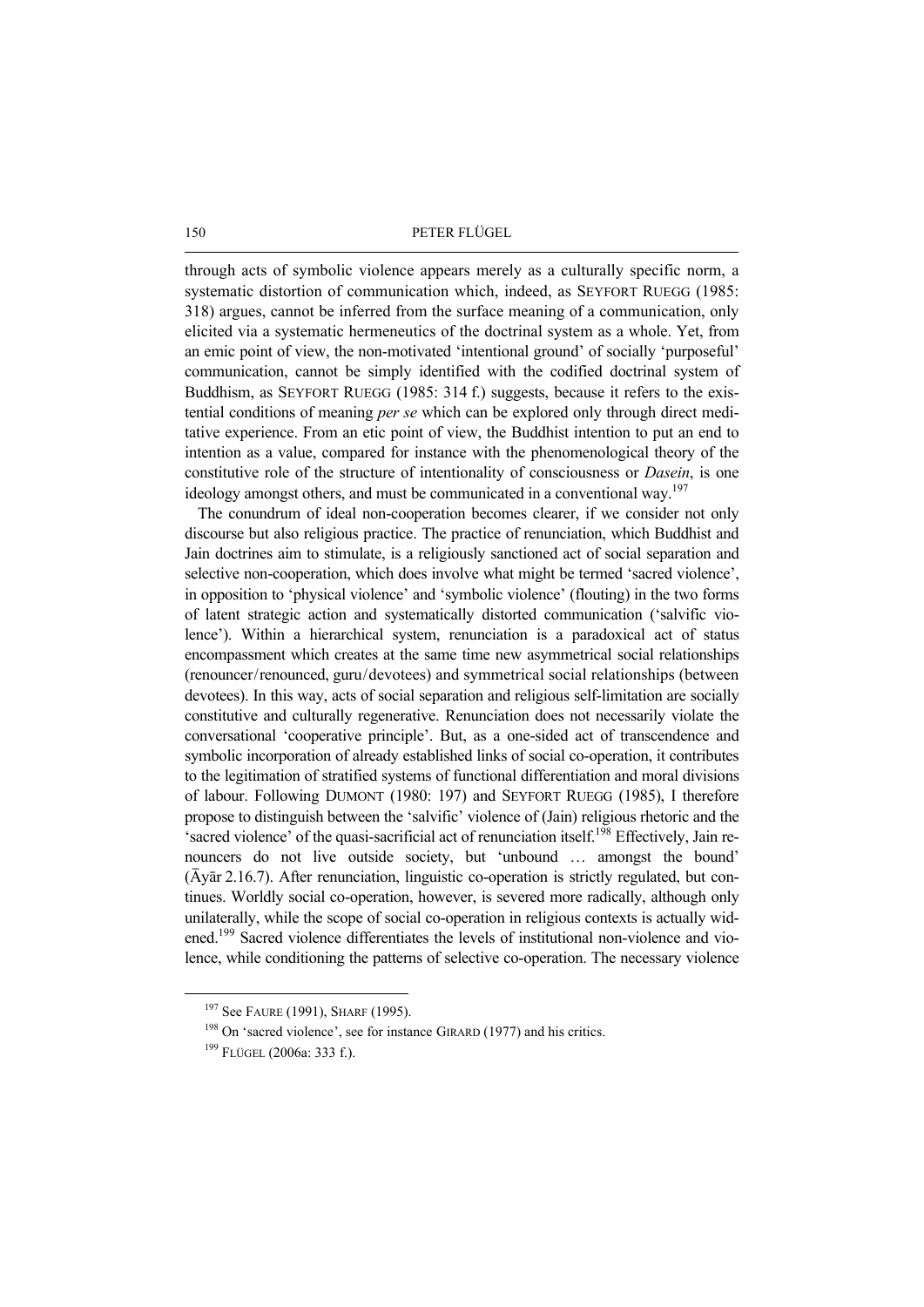(*arambhajā himsā*) of the social world is always presupposed by Jain ascetics, in form of Brāhmanic household rites, the state and the socio-economic institutions and activities of their followers, which grant them one-sided material support:

'The lay estate … cannot exist without activity and there can be no activity without the taking of life; in its grosser form this is to be avoided sedulously but the implicit part of it is hard to avoid' ( $\bar{A} \dot{\tilde{\delta}}$  adhara's 13<sup>th</sup> CE *Sâgara-dharmâmåta* 4.12 summarised by WILLIAMS (1983: 121)).

Institutionalised *ahimsa*, therefore, does not only imply *daya*, but also *himsa*, within a structure of moral division of labour. That is, conceptually as well as practically, it necessarily implies—even presupposes—its own opposite.

In all these cases, from the practical point of view (VN), the principle of co-operation is implicitly presupposed, if not constituted, by unconditional acts of one-sided renunciation, although only the avoidance of violence is expressed. From the transcendental point of view (PN), however, *ahimsa* requires total non-cooperation with the world. Both possibilities of action, co-operation and non-cooperation, are open only to an individual which, by positing renunciation as the norm, is able to 'offer cooperation', or withdraw it, $200$  selectively. It is mainly because the interdependence (and potential conflict) between the renouncer and the world cannot be stated openly in systems of hierarchical co-operation, that the Jain principle of *ahimsa* fulfils the functions both of the linguistic cooperative principle and of the constitutive principle of social co-operation only implicitly: without saying so.<sup>201</sup> In fact, most Jain norms for well spoken language do not advocate positive values, but the avoidance of their violation. Negative principles such as these are of a different kind than positive prescriptions *à la* Grice, who demands 'do cooperate', whereas the Jains implicitly say, 'do not not cooperate'. Thus, co-operation is implied in *ahimsa*, but in a modalised form.

The method of universalisation of specific moral norms and maxims *qua* double negation has been defended by WELLMER (1986: 21–37),<sup>202</sup> against HABERMAS (1991: 167 f., 172 f.) objection that consequentialist concepts of universal morality, predicated on norms of prohibition *qua* single or double negation, are inspired by the restricted 'liberal' aim of creating spaces of negatively defined individual freedom, contrasted with positive maxims, which are oriented towards publicly negotiated common interest. According to Habermas, the individualist conception of morality is based on a

 <sup>200</sup> Cf. SHARP (1960), (1973).

 $201$  DUMONT (1980: 44, 60).

 $202$  WELLMER (1986: 21 f.) argues that because obligatory norms of specific content cannot be derived from the categorical imperative of Kant, secondary moral norms are necessary which can only be derived by way of negation of non-universalisable maxims. See also the work of SINGER (1961) and HARE (1981), critically discussed by Wellmer.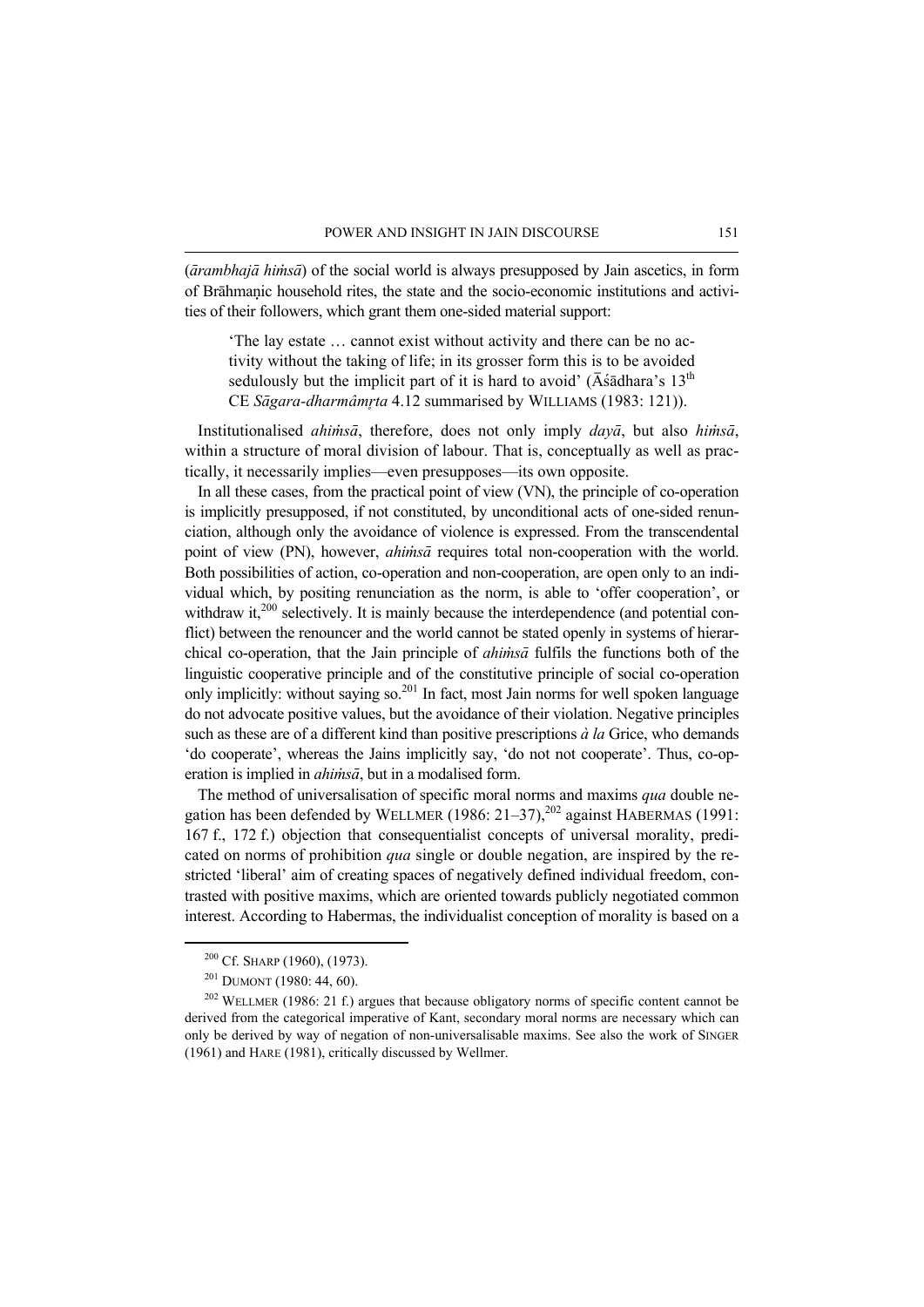negative reading of the monologically applied categorical imperative. In contrast to positive duties, negative duties (and positive permissions) derive their plausibility from the qualities of apodictic prohibition: (a) unconditional validity, (b) determinateness of content, and (c) unequivocal specification of addressees. From the perspective of the potential victim, to every negative duty corresponds a right; for example, to the duty not to kill, the right to body and life. Yet, a principle of morality which permits only the legitimation of general norms of prohibition cannot serve as an unequivocal basis for the constitution of a positive common will. WELLMER (1986: 31 f.) and HABERMAS (1991: 170 f.) agree that neither positive nor negative duties can claim absolute validity, because every situation is different, and requires the invocation of different norms. In discourses of norm application, as opposed to norm legitimation, both negative and positive rights and duties can act as reasons for appropriate action,<sup>203</sup> though positive norms tend to be more unspecific. Yet, in concrete situations, moral norms themselves cannot be legitimated privately, only from the perspective of 'common interest', determining what is equally good 'for all'. While positive norms are burdened with discourses concerning concrete aims (problem of prognostics, performance, attribution of outcomes and unintended consequences, expectation and moral division of labour, evaluation of a result in terms of quantifiable aims), negative norms seem to remain aloof of problems of application, which cannot be avoided altogether though. Negatively defined principles can only protect the integrity and subjective freedom of the potential victim and, by implication, the freedom of the individual moral person itself. This may be the general principle underlying the Jain practice of deliberate renunciation of all violent action.<sup>204</sup>

The absence of positive principles in Jain ethics has frequently been criticised. In HABERMAS (1991: 166 f.) view, positive duties cannot be based on negative duties, but only on the principle of mutual recognition informing communicative action.<sup>205</sup> In

 <sup>203</sup> HABERMAS (1991: 170): 'Die unwahrhaftige Auskunft, die einem anderen das Leben rettet, ist moralisch ebenso geboten, wie die Tötung in Notwehr oder die unterlassenen Hilfeleistung zur Vermeidung größerer übel moralisch erlaubt sind.'

<sup>&</sup>lt;sup>204</sup> See the 'ten commandments' of GERT's (1973) 'minimal ethic', and C. FRIED (1978: 29) cited by HABERMAS (1991: 172): 'What we may not do to each other, the things which are wrong, are precisely those forms of personal interaction which deny to our victim the status of a freely choosing, rationally valuing, specially efficacious person—the special status of moral personality.'

 $205$  According to HEGEL (1981: 148 ff.) voluntary death is the absolute proof of freedom in the struggle for recognition. Liberation, both in a social and a religious sense, is also the positive implication of the Jain practice of *sallekhanâ*, the culmination of the process of implementing the negatively formulated rule of non-violence. HABERMAS (1991: 173 f.), similarly, notes the fundamental nature of 'self-referential' norms which implicitly define the duty of fulfilling the pragmatic presuppositions of communicative action, i.e. the positive norms of preserving the physical integrity of the body and life and personal freedom which seems sometimes more important than death.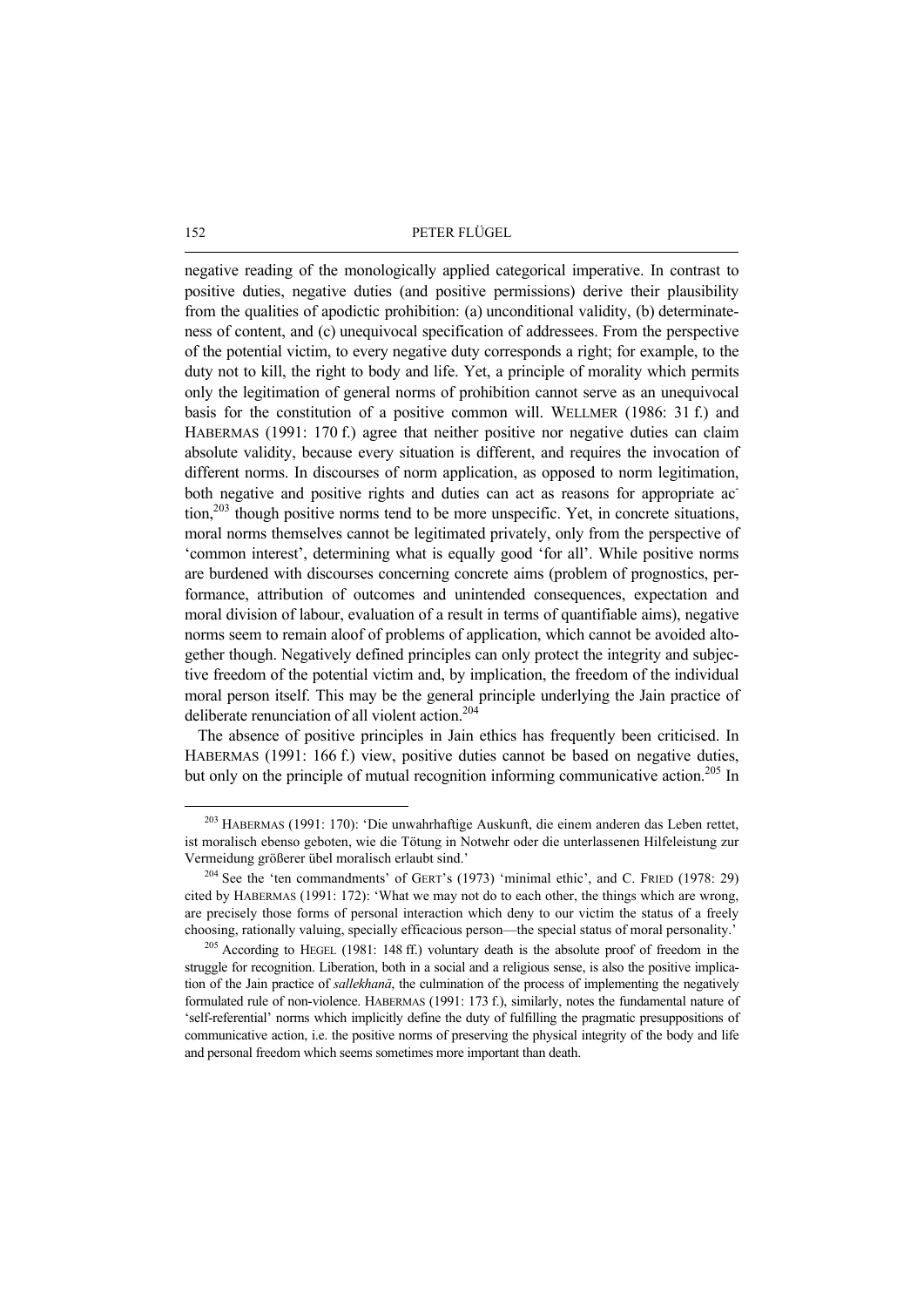his conception of morality, private morality and public justice differ not in principle. only in terms of the types of institutionally mediated interaction. The positive normative equivalent of the apodictic prohibition of speaking the untruth ("you should not lie") from the communication theoretical perspective is phrased in the following way:

'Act with an orientation to mutual understanding and allow everyone the communicative freedom to take positions on validity claims' (HABERMAS (1991: 173) / (1993: 66)).

Interestingly, this is not a maxim of truthfulness, but a reformulation of the cooperative principle. Being truthful, does not only imply the renunciation of deception, but is a positive act which contributes to the constitution of a social relationship.

There is another, practical, reason for the negative formulation of the cooperative principle. A negative statement forces the 'user' or interpreter of such a principle to work out the implied positive contextual presuppositions. This process involves the personal experiences of the individual concerned, in such a way that the positive 'implied' meanings and / or functions of the formal principle appear to be generated from the inner pool of values and expectations of the individual itself, and not as an externally imposed rule. The realm of 'sociability' or of 'the social' itself is theorised as an aspect of personal character, and not as an independently existing dimension of intersubjectivity (as in modern law, moral philosophy and sociology). From the perspective of Jain ethics, positive rules are generally regarded as lower order specifications of negative rules, whose conditions of application are implicitly presupposed. Negative rules secure a higher degree of formality and universality than positive rules, and hence greater contextual adaptability.<sup>206</sup> These are some of the reasons why positive principles are seldom expressed explicitly in the *âgama*s, but left to the interpretative imagination of their users, who have to work out their conditions of fulfilment.<sup>207</sup> However, if *ahimsa* is the functional equivalent of the cooperation principle, likewise do the modalities of the *satya-mahâ-vrata* correspond to the conversational maxims, to which I will turn now.

### **Quantity—restraint (***samvama*)

There is no equivalent Habermasian validity claim for Grice's quantity-maxim, although it could be easily constructed. Functional equivalents of the maxim among the Jain rules of speaking are the principles of deliberation, moderation, and restraint *(samiama <samyama>*). Even if something is true, but is not to be said

 $206$  Cf. GONDA (1959).

<sup>&</sup>lt;sup>207</sup> Closest to Grice's formulation of this principle is  $\bar{A}$ yar 2.4.1.6–7 (examples:  $\bar{A}$ yar 2.4.8–11, cf. DVS 7.11, Âyâr 2.4.2.19).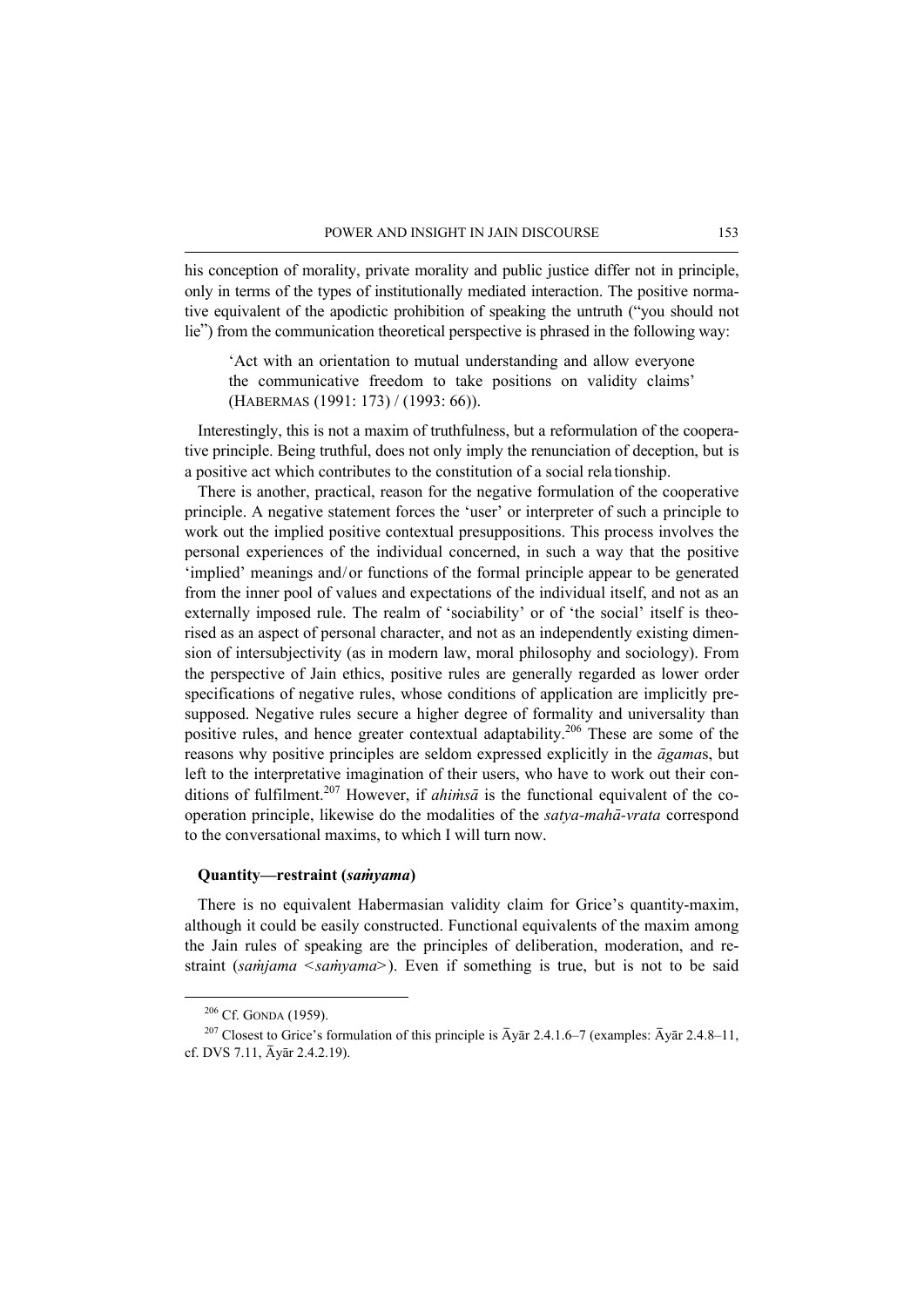(*avattavva* <*avaktavya>*), because it may create harm, or if it cannot be understood, one should not say it. The purpose of the latter maxim is to avoid unintentional ambiguity due to ignorance of the listeners (cf.  $SS\bar{a}$  1.8).<sup>208</sup> The information processing aspect is expressed in Jain texts in general terms, such as 'speaking with precision' or 'straightforward' (*åju*). Often prescriptions are mixed with moral considerations, thus overlapping with the manner aspect, as the following example demonstrates:

'A monk or nun, putting aside wrath, pride, deceit, and greed, considering well, speaking with precision, what one has heard, not too quick, with discrimination, should employ language in moderation and restraint' ( $\bar{A}$ yār 2.4.2.19).<sup>209</sup>

There is no mention here of the recipient of an utterance, nor of the 'information' to be communicated. The reasons are similar as in the case of the 'cooperative principle' *ahimsā*. Restrained speech is regarded in Jainism primarily (PN) as an exercise in self-purification, to be measured in terms of the strength of the commitment to Jain values, and the degree of Jain interactional competence. Only indirectly (VN) is restrained speech regarded as a vehicle for the univocal transmission of information. This, again, derives from the fact that the realm of the 'social' is only presupposed as a background for the individual 'path of purification'.<sup>210</sup>

The problem of ambiguity resulting from the fact that, from the perspective of PN, VN might be taken as a 'mixture of truth and untruth' is important. Interestingly, it is discussed in the Âyâr and DVS itself in the context of half-true speech, or *satyâmrsā bhāsā* (see *infra* pp. 162–169):

<sup>&</sup>lt;sup>208</sup> Cf. CAILLAT (1975: 80). See VANDERVEKEN's (1993: 378) generalisation of this maxim in terms of the 'strength' of illocutionary acts, 'in the sense that they have more conditions of success, of non-defective performance … .' For similar Jain formulations see BALBIR (1993: 71). From the hearer's point of view (which is not mentioned in the  $\bar{A}$ yar sections on speech), the most important quality is the ability to 'conquer one's senses' and not to become restless through the 'lashes of words reaching the ears' ( $DVS<sub>2</sub>$  9.3.8).

<sup>&</sup>lt;sup>209</sup> CARRITHERS (1990: 157-9) singles *samvara* out, as the singular 'aesthetic standard' 'underlying both the rules and the morality' of Jainism. This concept of aesthetics (which is linked, in a footnote, with the concept of habitus) does not account for the normative religious aspects of *samvara*. The same applies to LAIDLAW (1995: 159).

<sup>210</sup> BROWN–LEVINSON (1978: 218 ff.) suggest corresponding off-record strategies to Grice's quantity-maxim: understatement, overstatement, and tautologisation. STRECKER (1988: 194) sees silence as an extreme-form of the off-record strategy of understatement and thus as a violation of the quantity maxim. From the 'practical point of view' this may be correct. For Jains, silence is the prime vehicle of exercising restraint, as indicated by the *bhâšâ-gupti*, and counts as a form of penance. For instance, an ascetic who fasts for one month 'may express himself by four ways only: by begging for alms, by putting a question, by making a request for lodging and by giving an answer' (Thāṇ 183b, in SCHUBRING (2000: 158, § 74).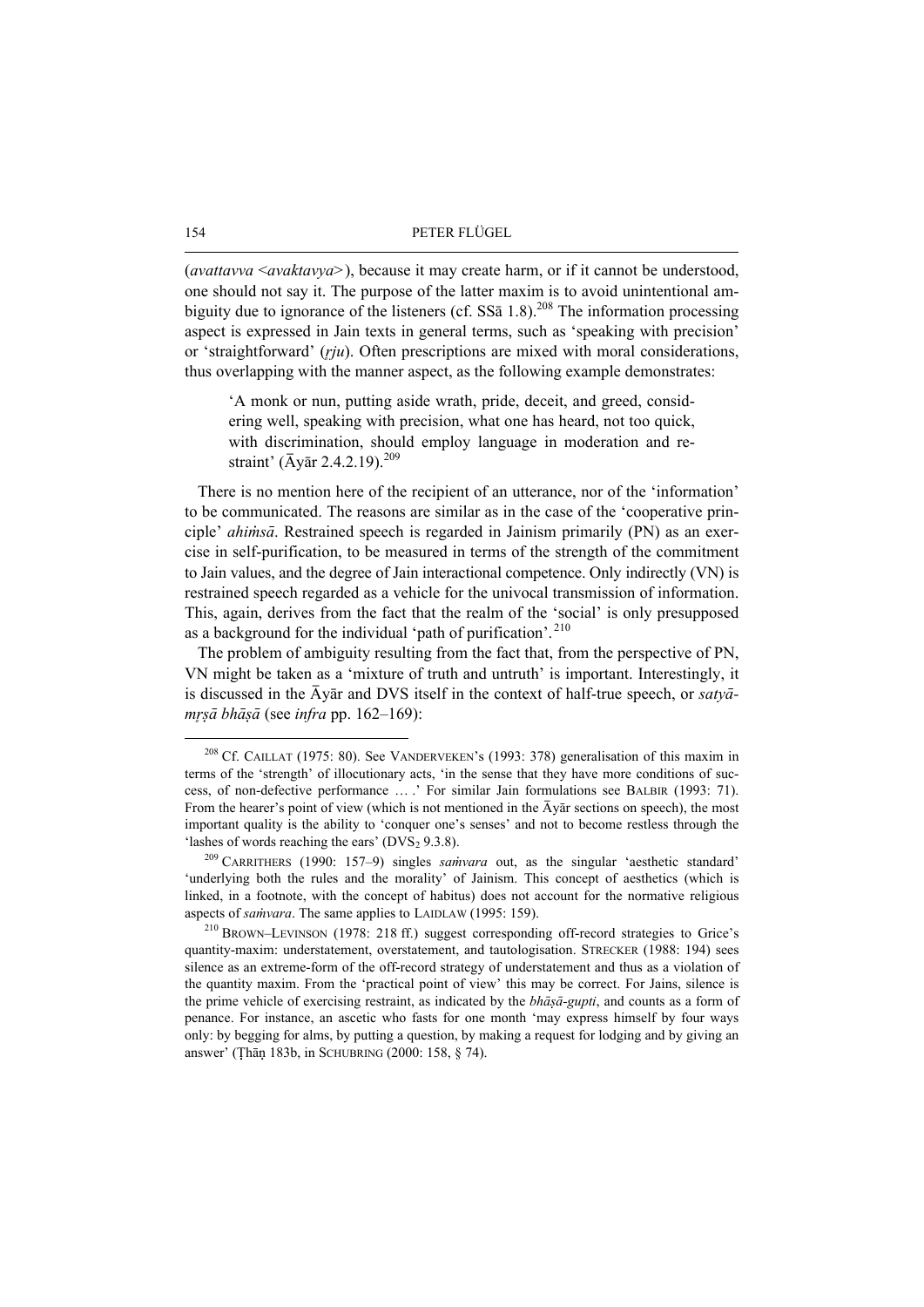'Speaks not the wise something which is not known, or which generates confusion—whether this or that sense is right'  $(DVS<sub>2</sub> 7.4)$ .

Ideally, a mendicant should remain silent. Otherwise, straightforward speech should be used. All language that could be both truth and false should be avoided:

'In speaking (a monk) should use as few words as possible; he should not delight in another's foibles; he should avoid deceiving speech, and should answer after ripe reflection.—One will repent of having used the third kind of speech (which is both true and untrue—P.F.); a secret should not be made known. This is the Nirgrantha's command.—[A monk] should not call one names, nor "friend", nor by his Gotra; "thou, thou" is vulgar; never address one by "thou"' (Suy 1.9.25–27).

#### **Quality—truth (***satya***)**

 $\ddot{ }$ 

The equivalent of Grice's quality-maxim is *satya*, or truth. VANDERVEKEN (1993: 377) has shown that the maxim of quality can be generalised to cover commissives and directives, as well as assertives. A maxim of truth is positively expressed in the *satyamahā-vrata*, which Jain ascetics recite twice a day during their obligatory *pratikramana* ritual (see *supra*).211 However, in accordance with the preferred Jain method of negative determination, the general principle of truth is treated in this context only in terms of its characteristic violations (*aticâra*), that is, as the opposite of non-truth (*asatya*). The precise implications of the maxim of truth for language usage are specified elsewhere in form of a distinction of four types or 'species' of speech (*bhâsâ-jâya* <*bhâšâ-jâta*>), which are at the centre of the Jain theory of discourse, which looks at speech primarily as an object, and not from the perspective of the speaker. These analytical categories should be known and utilised by mendicants (ideally by all Jains) to prevent both the preparation and performance of violence (*ârambha*):

'A mendicant should know that there are four kinds of speech: The first is truth; the second is untruth; the third is truth mixed with untruth; what is neither truth, nor untruth, nor truth mixed with untruth, that is the fourth kind of speech: neither truth nor untruth' ( $\bar{A}$ yār 2.4.1.4).<sup>212</sup>

 <sup>211</sup> WILLIAMS (1983: 73) quotes Somadeva's (959 CE) 'casuistic analysis' of the *satya anuvrata* for the laity with the help of this tetrad as an original statement, although it is clearly only a restatement of Âyâr 2.4.1.4.

<sup>&</sup>lt;sup>212</sup> Āvār 2.4.1.4: aha bhikkhū jāņejjā cattāri bhāsā-jāyāim, tam jahā—saccam egam paḍhamam bhāsa-jāyam, bīyam mosam, taiyam saccā-mosam, jam n'eva saccam n'eva mosam n'eva saccā*mosam—asaccā-mosam nāma tam cauttham bhāsā-jāyam*. CAILLAT (1991: 8 n.4) located the following parallels to the above *sūtra* in the Svetâmbara canon: Uttar 24.20–23, Thān 4.23 (238), Viy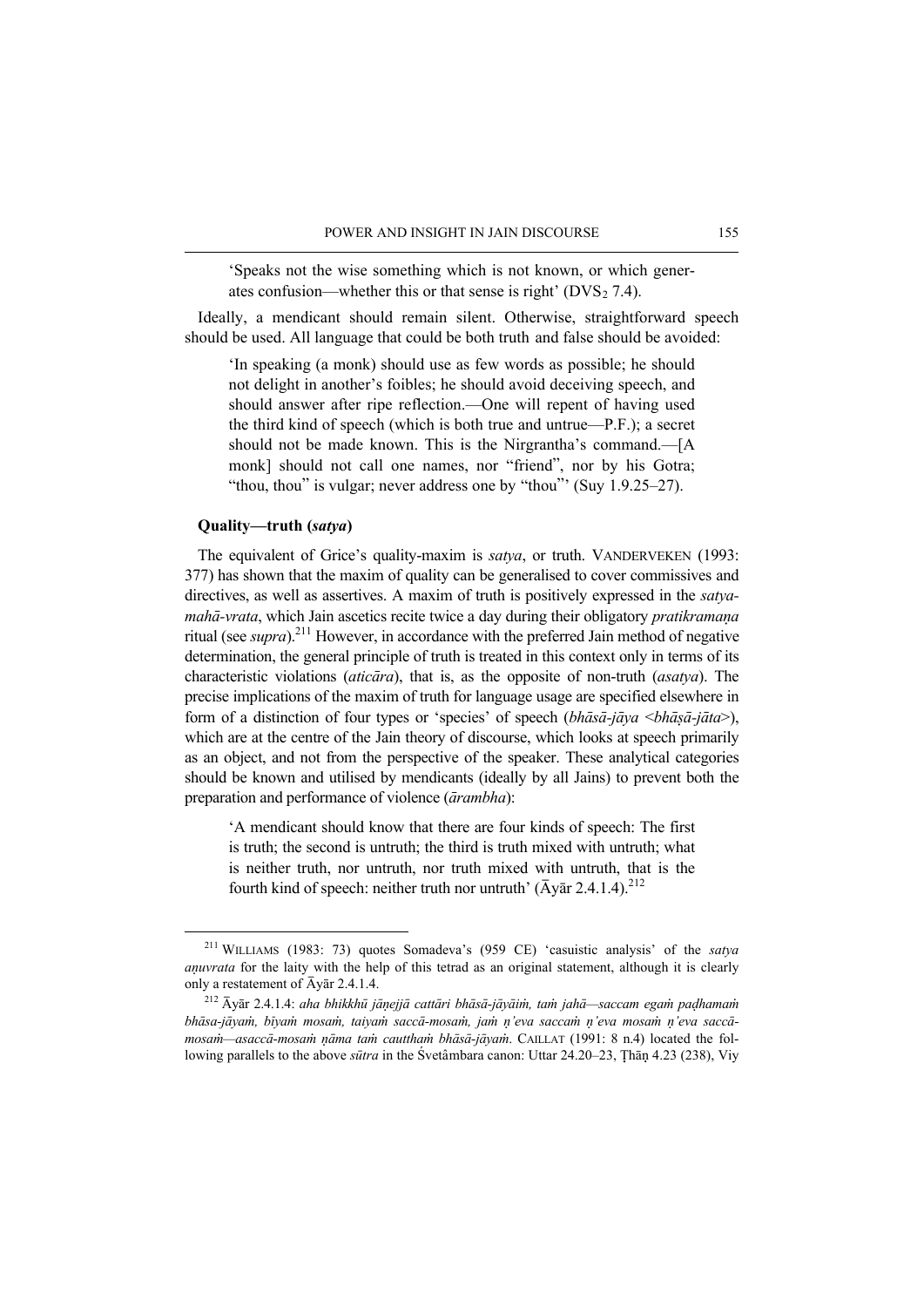Notably, the same scheme of four modes is applied to speech and to cognition (*mana* <*manas*>) or knowledge (*nāna* <*jñāna*>) (Viy 622b/8.7.1b, 874b/15.1.4). Hence, the four *bhâsâ-gutti*s *<bhâšâ-gupti*s*>*, or controls of speech, and the four *mana-guttis* <*mano-guptis*>, or controls of the inner sense, are both characterised by the same terms in Uttar 24.19–23. The four modes, thus, represent general attitudes towards truth, both in mind and in speech:

| 1. sacc $\bar{a} \leq$ satv $\bar{a}$ >                                                     | truth                     |
|---------------------------------------------------------------------------------------------|---------------------------|
| 2. $m \circ \overline{a} \leq m r \circ \overline{a}$                                       | untruth                   |
| 3. sacc $\bar{a}$ -mos $\bar{a}$ <saty<math>\bar{a}-mrs<math>\bar{a}</math>&gt;</saty<math> | truth mixed with untruth  |
| 4. asaccā-mosā <asatyā-mrsā></asatyā-mrsā>                                                  | neither truth nor untruth |

The formal structure of the four alternatives (tetra-lemma) is known as *catus-koti* in Buddhist literature, but used differently here.<sup>213</sup> As the frequent use of the four

<sup>213</sup> There is an extensive academic literature on the *catus-koți* in Buddhist philosophy. See for instance SCHAYER (1933), RAJU (1954), MURTI (1955), BAHM (1957), ROBINSON (1957), STAAL (1962), SMART (1964), JAYATILLEKE (1967), CHI (1974), SEYFORT RUEGG (1977), WAYMAN (1977), JONES (1978), GUNARATNE (1980), (1986), BHARADWAJA (1984), SCHROEDER (2000), and others. STAAL (1962: 52 n. 4) suggests the earliest passage to be *Majjhima-nikâya* 63. Nâgârjuna's (2nd CE) positive formulation of the 'tetralemma' (ROBINSON (1957: 303)) in his *Mûla-madhyamakakârikâ* 18.6 attracted most academic interest (even more so the negated forms): 'Everything is either true or not true, or both true or not true, or neither true or not true; that is the Buddha's teaching' (Translated by ROBINSON (1957: 302), cf. MMK 18.8). In contrast to the debate on the use of the *catus-koti* in 'Buddhist logic', focusing largely on the 'negative dialectic' of Nāgārjuna, the cited Jain cases indicate that the *catus-koti* was used (at least by Jains) as a quasi-systematic scholastic frame for the discussion of logical alternatives, without specific doctrinal implications being connected with the frame itself. MURTI (1955: 129) noted early on: 'Four alternative views are possible on any subject' (referring to Madhyamaka and Jainism: he also cites Haribhadra) (see also CHI (1974: 298)). Notably, the four alternatives in Âyâr 2.4.1.4 etc., are disjunctive, not additive, as stereotypical representations of 'Jaina Logic' generally assume. Because Jain usage of *catus-kotis* was ignored, and because of the almost exclusive focus on Nâgârjuna, Buddhist scholars compared the 'four-cornered negation' only with the 'Jain relativism' in general. They derived the *catus-koti* either speculatively from Jain *syâd-vâda* (GUNARATNE (1980: 232)) or vice versa (BAHM (1957: 128)), or (and) contrasted it with 'the relativistic logic proposed by the Jains, to which Buddhism was opposed' (JAYATILLEKE (1967: 82)). According to RAJU (1954), the mythical Sanjaya framed the four alternatives already in the  $7<sup>th</sup>$  century BCE, negating all of them, whereas 'Jaina logicians' saw a relative truth in each pole and thus adopted a more positive and determinate attitude toward our cognitions of the world.' For recent, less logocentric, views on Nâgârjuna, focusing on 'skillful means', see for instance JONES (1978), SCHROEDER (2000). A similar four-valued theory of truth was defended by the Megarians (PRIEST–ROUTLEY (1989: 13)), which demonstrates that no specific philosophical position is associated with the form itself, only with its uses.

# $\ddot{ }$

 $\overline{a}$ 

<sup>13.7.1</sup>a (621a-b), Pannavaòâ 11 (860–866). See also Viy 16.2.2b (701a), 18.7.1 (749a), 19.8 (770b), Samavâya 13.1, and DVS 7.1–3. OHIRA (1994: 14, 155) is of the opinion that the four modes were first taught at the time of DVS 7, which she dates between  $5<sup>th</sup>-4<sup>th</sup>$  century BCE.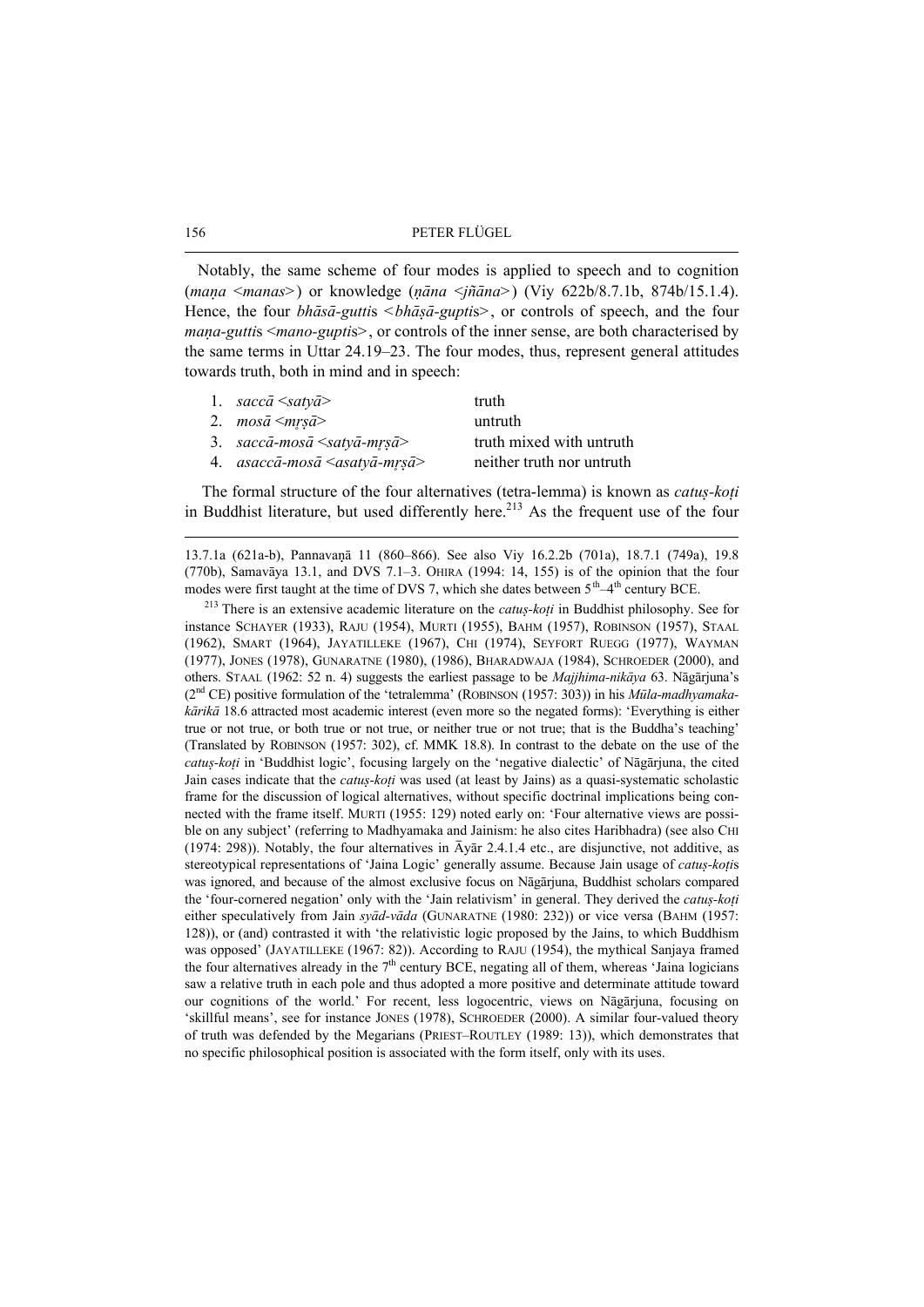alternatives (*catur-bhanga* or *catur-bhangī*) as a classificatory scheme in Thān IV, for instance, indicates,<sup>214</sup> the *catus-koti* is used in Jain scholasticism in a similar way as the *nikšepa* pattern, described by BRUHN–HÄRTEL (1978: v) as a formal 'dialectical technique (often employed in a "pseudo-exegetical function")'. <sup>215</sup>

JACOBI (1884: 150 n. 2) understood the first three modes to refer to assertions and the fourth to injunctions. According to Pann  $860$  (255b), the first two modes are distinct (*pajjattiyâ* <*paryâptâ*>) ways of speaking, which can be analysed in terms of the true / false distinction, and the third and fourth are indistinct (*apajjattiyâ* <*aparyâptâ*>) ways of speaking, whose validity or non-validity is indeterminable. The sub-categories of distinct speech are true speech (*satyâ bhâšâ*) and false speech (*mrsā bhāsā*), and the sub-categories of indistinct speech are true-as-well-as-false speech (*satyā-mrsā bhāsā*) and neither-true-nor-false speech (*asatyā-mrsā bhāsā*). A *muni* should use only the first and the last mode of speech, and avoid the remaining two 'by all means'  $(DVS<sub>2</sub> 7.1)$  in order to minimise harm:

'A monk or a nun, considering well, should use true and accurate speech, or speech which is neither truth nor untruth (i.e. injunctions); for such speech is not sinful, blameable, rough, stinging, &c.' ( $\bar{A}$ yār 2.4.1.7).<sup>216</sup>

*doòhaô tu viòayaô sikkhe, do na bhâsejja savvaso* // 1 //

*jâ ya buddhehi 'òâinnâ, na taô bhâsejja pannavaô* // 2 //

<sup>&</sup>lt;sup>214</sup> See DUNDAS (2007: 50 f.) on the analogy between four types of armies and four types of ascetics in Than 292 (4.280–1). ALSDORF (1966: 186 f., cf. 190 f.) discussed a different type of *catur-bhaóga*s in Jaina literature, made up of combinations of two positive and two negative possibilities. He pointed out that the use of the 'fourfold combination' is 'very typical of the scholastic who never misses an opportunity to make a "caturbhanga", i.e. the four possible combinations of two positive and two negative possibilities…' (p. 186).

<sup>&</sup>lt;sup>215</sup> Thāṇ 3.239 offers also a trilemma: (1) to state the truth (*tavvayaṇa* <tadvacana>), (2) to state the untruth (*tadannavayana* <tadanyavacana>), (3) to state something meaningless or negative (*noavayana* <*no-avacana*>); Thāṇ 7.129 a heptalemma: (1) speech ( $\bar{a}\bar{a}\bar{a}v\bar{a}$  < $\bar{a}\bar{a}\bar{p}a$ >), (2) taciturnity (*anâlâva <an-âlâpa>*), (3) flattery (*ullâva <ullâpa>*), (4) insult (*aò-ullâva <an-ullâpa>*), (5) dialogue (*saôlâva <saôlâpa>*), (6) prattle (*palâva <pralâpa>*), (7) contradiction (*vi-ppalâva <vi-pralâpa>*).

<sup>&</sup>lt;sup>216</sup> I do not give the original wording in all cases. In different words, the same teaching is expressed in  $DVS_1$  7.1–3, which may be the oldest text concerning this subject:

*caunham khalu bhāsānam parisamkhāya pannavam* /

*jâ ya saccâ avattavvâ saccâmosâ ya jâ musâ* /

*a-sacca-mosam saccam ca anavajjam akakkasam /* 

*samuppeham asaôdiddhaô giraô bhâsejja pannavaô* // 3 //

<sup>&#</sup>x27;[1] Of the four kinds of speech, the thoughtful monk] should, after consideration, learn the training in two, [but] should not use the other two ones at any occasion.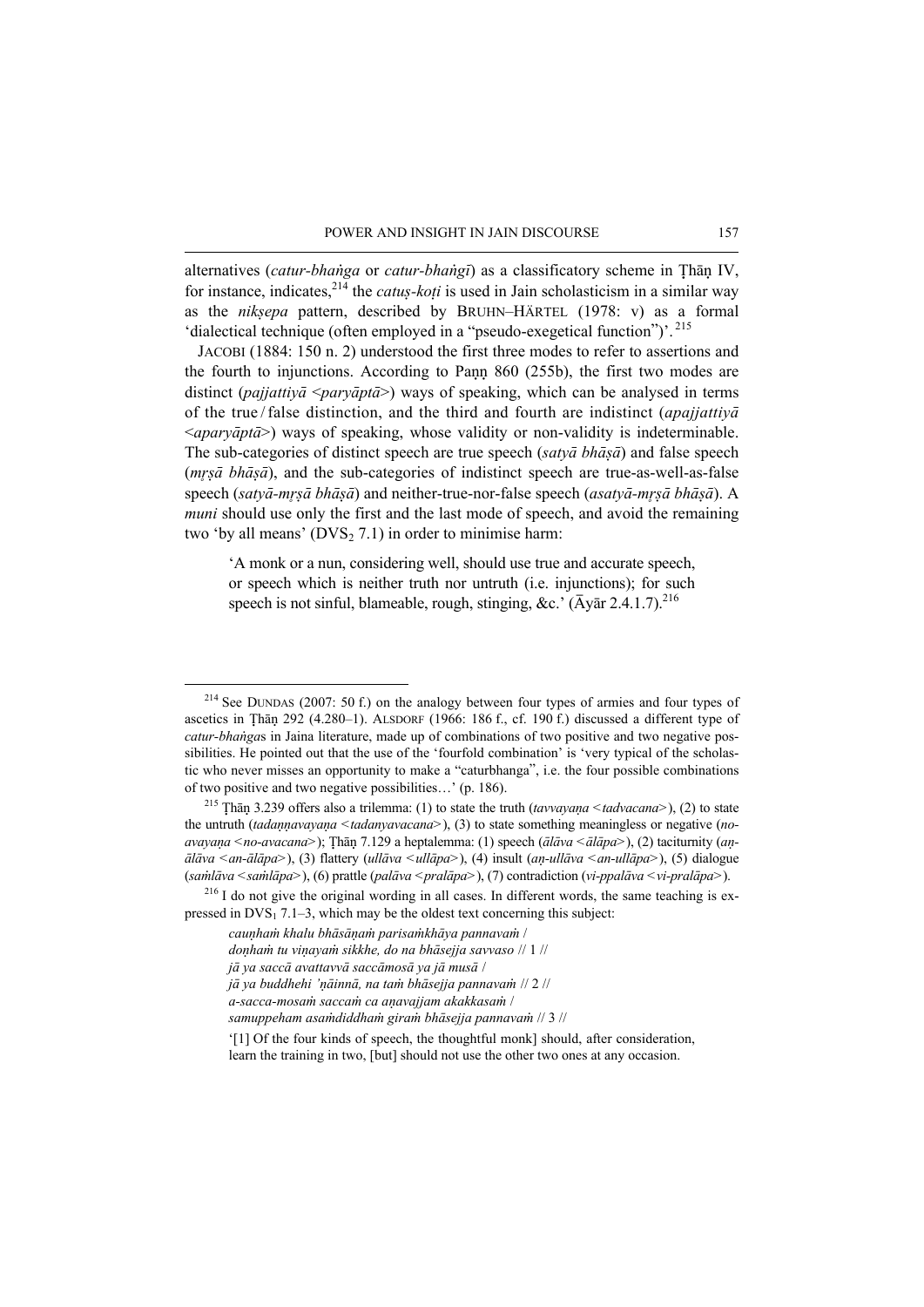| 158 | PETER FLÜGEL |
|-----|--------------|
|     |              |

 $(\alpha)$  Speaking truthfully can either be interpreted ethically, as straightforward and accurate talk (on-record), or ontologically, as an assertion of the way things are.<sup>217</sup> Both perspectives can be found in the Jain and non-Jain commentary literature alike, $2^{18}$  often mixed together, as the identical characterisation of the four *gupti*s of mind and speech illustrates. *Satyâ bhâšâ* refers both to the psychological and the normative conditions of truthfulness, that is, sincere, grammatically accurate and contextually acceptable speech, and to propositional truth.<sup>219</sup> It is explicitly recognised in the Jain scriptures (though not in these terms) that, as a speech act, propositional language has also an expressive and normative content. The normative, the expressive, and the propositional components of spoken language are altogether necessary to communicate something.

Pann 862 states that 'the truth or validity of the speech depends on various situations and conditions' (MALVANIYA (1970: 325)). Ten different dimensions or 'validity conditions' of truthful speech are distinguished220 (the compound −*saccâ* <*satyâ>* can be translated as 'sincere' or 'true' 'according to the conventions of  $\qquad$ "):<sup>221</sup>

| 1. janavaya-saccā < janapada-satyā>                                          | Country        |
|------------------------------------------------------------------------------|----------------|
| 2. sammata-saccā <sammata-satyā></sammata-satyā>                             | Consensus      |
| 3. thavanā-saccā <sthāpanā-satyā></sthāpanā-satyā>                           | Representation |
| 4. nāma-saccā <nāma-satyā></nāma-satyā>                                      | Name           |
| 5. $r\bar{u}v\bar{a}$ -sacc $\bar{a}$ < $r\bar{u}p\bar{a}$ -saty $\bar{a}$ > | Form           |

[2] That [form of speech] which is true, [but] not to be uttered, that which is halftrue, that which is [quite] untrue and which is not practised by the Jinas, the thoughtful monk should not use.

[3] [But] he should, after deliberation, use a speech not exposed to doubt, [a speech] which is neither true nor untrue and [a speech] which is true, provided that it is not to be blamed [and] rough' (SCHUBRING (1932: 101)).

See Âyâr 2.4.8–11 and cf. DVS 7.11, 7.2 for examples.

217 Cf. HABERMAS' (1980: 419 ff.) / (1984–1987 I: 312 ff.) defence of his clear-cut distinction between claims to truth and claims to truthfulness.

<sup>218</sup> Mookerjee, in TULSI (1985: 107): 'Truthfulness is the revelation of truth. (Gloss) Truth means the straight-forwardness [rjutā] in deed (physical movement), intention and word, and nondiscrepant behaviour. The revelation (disclosure) of that truth is called truthfulness.' '(Note) Here "truth", as an ethical principle, is defined and explained. Umâsvâti [*Tattvârtha-bhâšya* 7.9], however has included revelation of ontological reality also as an aspect of truthfulness.'

<sup>219</sup> Thān 308 (4.349) gives the *niksepa* of *satya*: name, object, knowledge, knowledge and action according to truth. Than  $254$  (4.102) distinguishes four types (aspects) of truth defined in terms of unequivocality or sincerity (*ujjuyayā <fjutā*>) of (1) gesture, (2) speech, (3) mind, (4) seamless combination of the three, with the intention not to deceive.

 $220$  See also Than 10.89.

221 JACOBI (1895: 160) translated *bhâva-satyâ* as 'sincerity of the mind', and *yoga-satyâ* as 'sincerity of acting'.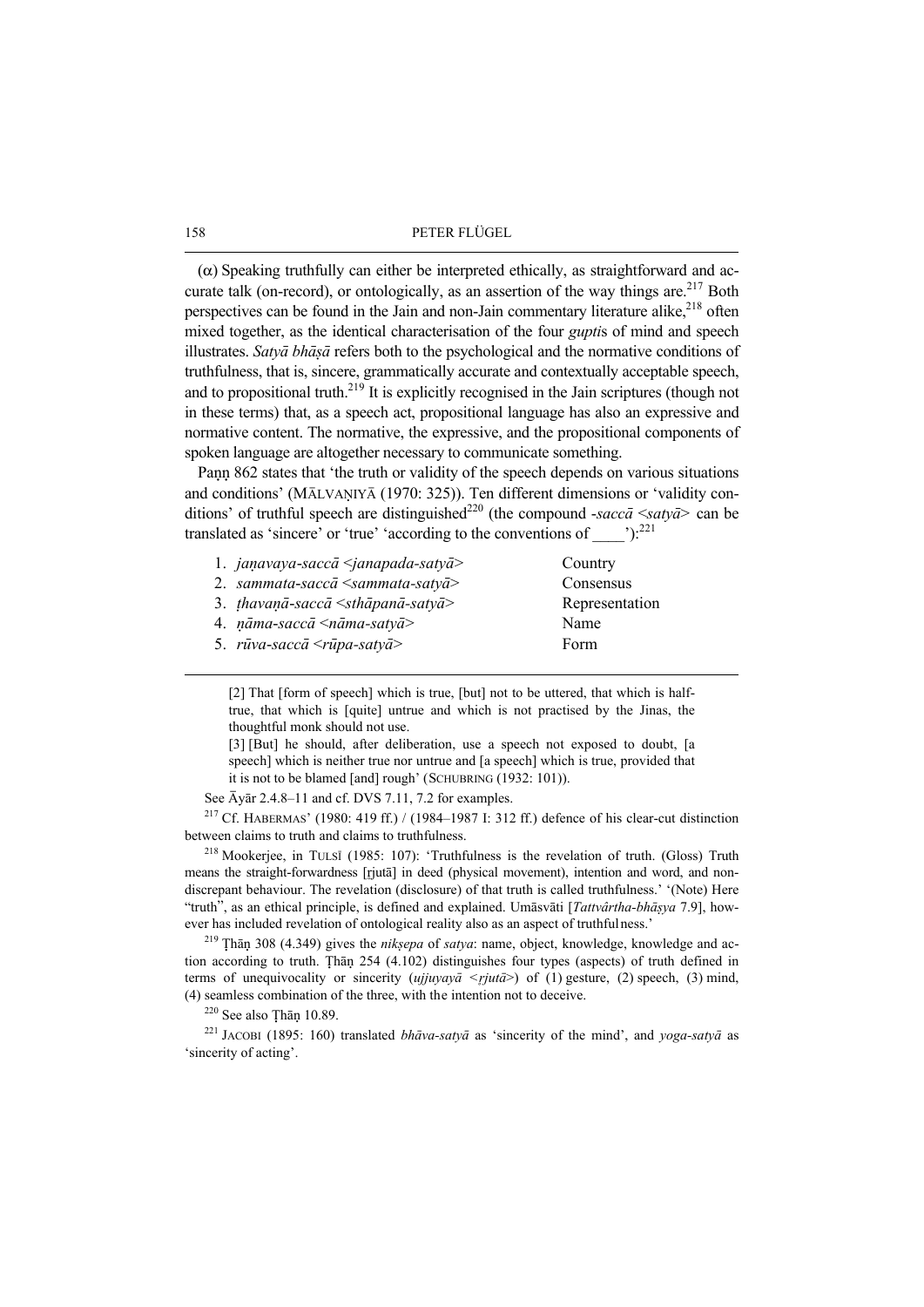| 6. paducca-sacc $\bar{a}$ <pratitya-saty<math>\bar{a}&gt;</pratitya-saty<math> | Confirmation  |
|--------------------------------------------------------------------------------|---------------|
| 7. vavahāra-saccā $\langle \nabla y \rangle$ vavahāra-satyā>                   | Custom        |
| 8. bhāva-saccā <bhāva-satyā></bhāva-satyā>                                     | Inner Meaning |
| 9. joga-saccā $\leq$ yoga-satyā>                                               | Practice      |
| 10. ovamma-saccā <aupamya-satyā></aupamya-satyā>                               | Analogy       |

The same list is given and explained in *Mûlâcâra* 5.111–116, with exception of *yogasatyâ*, which is replaced by category No. 8 *sambhâvanâ-satyâ*, translated by OKUDA (1975: 128) as 'truth of possibilities' (*Möglichkeitswahrheit*; see *infra* p. 161).<sup>222</sup> There is no apparent systematic connection between the categories in this list. Yet, the list is clearly informed by the four 'doors of disquisition' (*anuogaddara <anuyoga-dvara*>) of canonical hermeneutics (AnD 75), especially by the method of contextual interpretation (*anugama* < *anugama* > ) through progressive specification via fixed standpoints (*naya*) (AòD 601–606).223 The occurrence of the terms *nâma*, *sthâpanâ* and *bhâva* indicates the deliberate incorporation of a variant of the 'canonical' *nikkheva* <*nikšepa>*, as BHATT (1978: xv, 20) suggested, although the *davva <dravya>* standpoint is missing.224 A *nikšepa* is a scholastic scheme which delineates fixed perspectives for the analysis of the principal dimensions of the possible contextual meanings of a word (contemporary linguistics is still struggling to establish comparable categories). The original purpose of the list of ten, as a whole, may have been similar. That is, assessing the meaning of an utterance from several commonly relevant perspectives.<sup>225</sup>

Most categories are self-explanatory. Truthful utterances based on the linguistic conventions of a country are explained by the commentaries through the example that 'in Konkan *piccam* is said for *payas* and that by the *gopala* the lotus is called *aravinda* only' (SCHUBRING (2000: 157 n. 4, § 74)). Because terms such as these are synonyms, they are all equally true.<sup>226</sup> Similarly, what is accepted by many people, i.e. linguistic

<sup>224</sup> Cf. Than 4.349.

<sup>&</sup>lt;sup>222</sup> MĀc 5.111: *jana-vada sammada thavanā nāme rūve paducca-sacce ya sambhāvana vavahâre bhâve opamma-sacce ya*.

<sup>&</sup>lt;sup>223</sup> According to AnD 605, contextual interpretation (*anugama*) of the meaning of a *sutta* should progress in the following sequence: 'Know that the characteristic features (of exposition) are sixfold, viz. (1) the (correct) utterance of the text (*samhitā*), (2) disjunction and parting (of words), (3) paraphrasing, (4) expounding of compound words, (5) anticipation of objections, and (8) establishment (of the correct meaning).'

<sup>&</sup>lt;sup>225</sup> BHATT (1978: 14) emphasises that the *niksepa* in Pann 863 'has no execution in the canonical context.' The material is therefore likely to belong to 'post-canonical works from which it was taken before the canon acquired its present shape.' He lists similar passages in the canon and the commentary literature (BHATT (1978: 157)).

<sup>&</sup>lt;sup>226</sup> PannU 81: *jana-pada-satyam nāma nānā-deśī-bhāṣā-rūpam apy avipratipattyā yad ekârthapratyâyana-vyavahâra-samartham iti, yathôdakârthe koôkaòâdišu payaÿ piccaô nîram udakam ity-*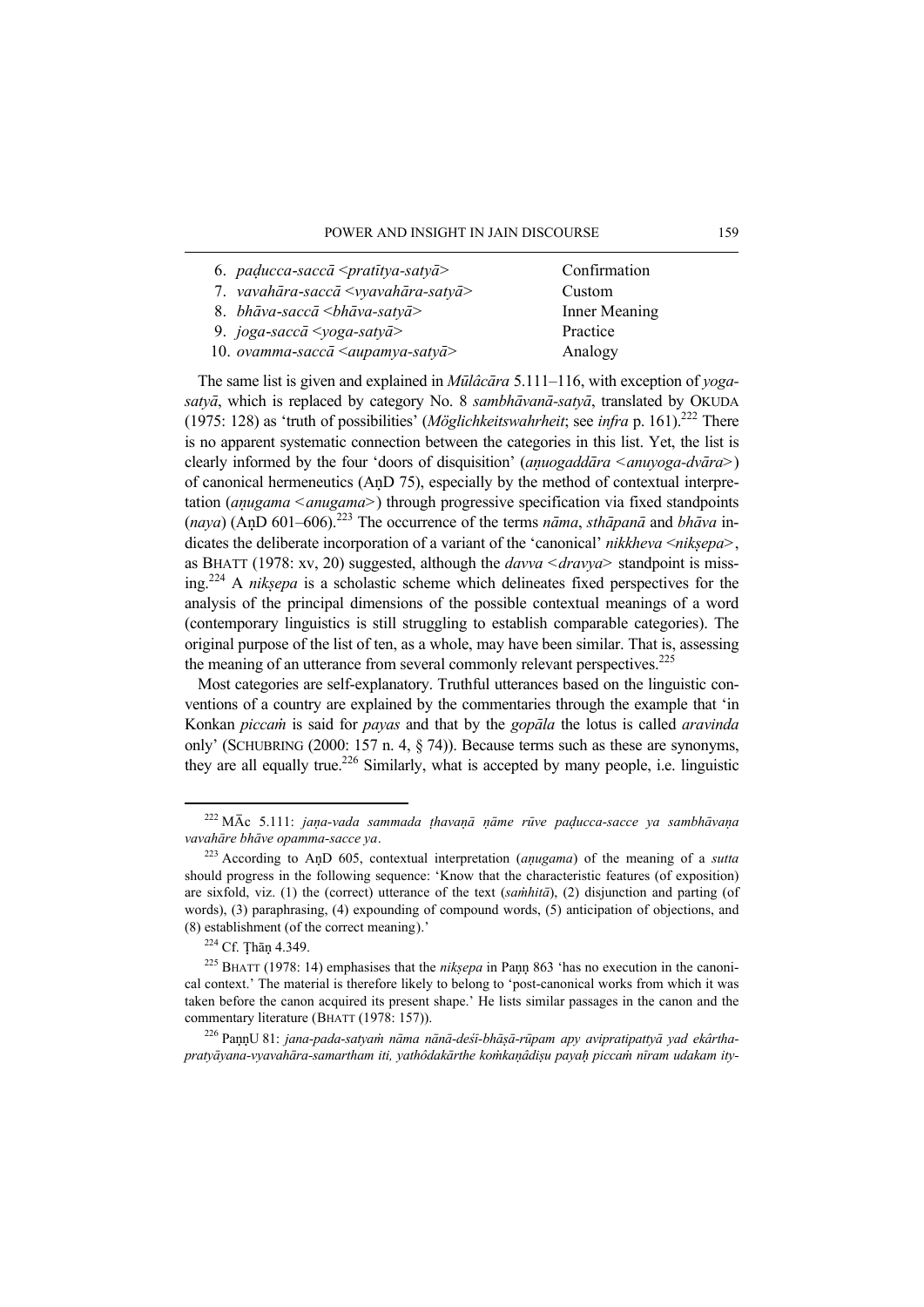160 PETER FLÜGEL

expressions, is conventionally true (*sammata-satya*).<sup>227</sup> Pragmatic theories of truth would fall under this perspective. A figurative representation, such as a statue which is not god itself, may itself not be accurate, but that what it symbolises can be recognised as true (*sthâpanâ-satyâ*).228 The same applies to a name such as Devadatta or 'given by god'  $(n\bar{a}ma-sat\bar{a})$  ( $M\bar{A}c$  113).<sup>229</sup> Allusions to external appearance in form of prototypes such as 'white cranes' (not all cranes are white) are examples of *rûpa-satyâ*. 230 According to the commentators Haribhadra (PannV) and Malayagiri (PannT), the term *pratîtya-satyâ* designates an utterance which is true only under certain conditions, and thus predicated on empirical confirmation.<sup>231</sup> Examples are relative size ('this is long') or the relative state of transformation of objects at a given time (cf. M $\bar{A}c$  114).<sup>232</sup> Like other conventional expressions which, under certain conditions, could equally be classified as 'truth-mixed-with-untruth', common or idiomatic utterances such as 'the *kûra* (i.e. the cooked rice) is cooking' (MÂc 114) are acceptable as customarily true (*vyavahāra-satyā*).<sup>233</sup> The Śvetâmbara commentators explain the inner truth (*bhâva-satyâ*) expressed by certain utterances with the example of a 'white crane'  $(\dot{\delta}$ *uklā balākā*),<sup>234</sup> which MĀc 113 uses to illustrate *rūpa-satyā*, whereas Vattakera interprets the term as designating the 'higher truth', i.e. saying something untrue in order to avoid injury to someone ( $M\bar{A}c$  116). This perspective is also applied to

<sup>227</sup> PannU 81: *sammata-satyam nāma kumuda-kuvalayôtpala-tāmarasānām samāne pamkajasaôbhave gopâlâdînâô sammatam araviôdam eva paôkajam iti*.

<sup>228</sup> PannU 81: *sthāpanā-satyam nāma akṣara-mudrā-vinyāsâdiṣu yathā māṣako 'yam kārṣāpaṇo* 'yam śatam idam sahasram idam iti.

<sup>229</sup> PannU 81: *nāma-satyam nāma kulama-varddhayann api kula-varddhana ity ucyate dhanam avarddhamâno 'pi dhana-varddhana ity ucyate, apakšas tu pakša iti*.

<sup>230</sup> PannU 81: *rūpa-satyam nāma tad-guṇasya tathā rūpa-dhāraṇam rūpa-satyam, yathā* prapañcayateh pravrajita-rūpa-dhāraṇam iti. PaṇṇŢ<sub>1</sub> 257a: yathā dambhato grhīta-pravrajita*rûpaÿ pravrajito 'yam iti*.

231 OKUDA (1975: 127) translates *pratîtya-satyâ* as 'relative truth'.

<sup>232</sup> PannU 81: *pratītya-satyam nāma yathā anāmikāyā dīrghatvam hrasvatvam cêti, tathā hi tasyânaôta-pariòâmasya dravyasya tat tat-sahakâri-kâraòa-sannidhânena tat tad-rûpam abhivyajyata iti satyatā*. PannT<sub>2</sub> 257a uses the expression *pratītya-āśritya*, recourse to confirmation. PannV 11.17 gives the synonym *apeksa*, consideration or regard.

<sup>233</sup> PannU 81: *vyavahāra-satyam nāma dahyate girih galati bhājanam anudarā kanyā alomā eðiketi, giri-gata-tåòâdi-dâhe loke vyavahâraÿ pravarttate, tathôdake ca galati sati, tathâ saôbhoga-jîva-prabhavôdarâbhâve ca sati, lavana-yogya-lomâbhâve cêti*.

<sup>234</sup> PannU 81: *bhāva-satyam nāma śuklā balākā, saty api pamca-varna-sambhave.* 

 $\overline{a}$ 

*âdi, adušþa-vivakšâ-hetutvân nânâ-jana-padešv išþârtha-pratipatti-janakatvâd vyavahâra-pravåtteÿ*  $s$ atyam etad iti, evam śesesy api bhāvanā kāryā. PaṇṇŢ<sub>1</sub> 257a.1: *ity-ādi "jana-vaya-saccā*" iti tam tam *jana-padam adhikåtyêšþârtha-pratipatti-janakatayâ vyavahâra-hetutvât satyâ jana-pada-satyâ yathâ koókâòâdišu payaÿ piccam ity-âdi*.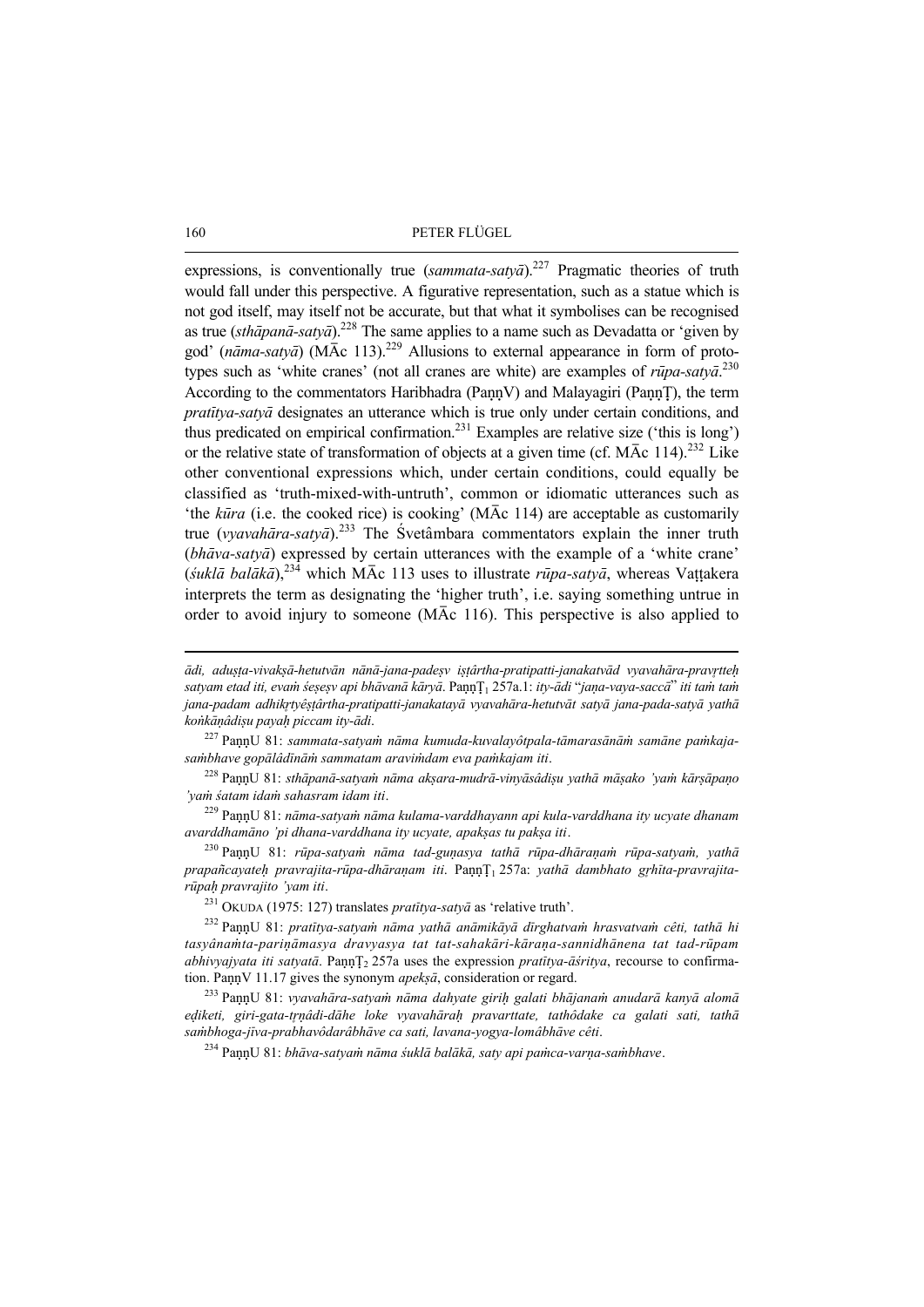other contexts in the Svetâmbara texts  $\bar{A}$ vār 2.4.1.6 and DVS 7.11. An example of truth based on association with practice (*yoga-satyâ*) is to describe someone according to his / her activity, for instance the designation *chattrî* (a *kšatriya* who should protect his realm performs *chattra-yoga*), or *dandi* (who performs *danda-yoga* or punishment).235 Instead of *yoga-satyâ*, the *Mûlâcâra* 115 has *sambhâvanâ-satyâ*, which means that assuming the possibility of something is a valid condition of truthful language: 'If he wanted, he could do it. If Indra wanted, he could overturn the Jambudvîpa' (OKUDA (1975: 128)). As an example of speaking the truth, using comparison or analogy (*aupamya-satyā*),<sup>236</sup> M $\overline{A}c$  116 mentions the word *palidovama* <*palyôpama>*, literally 'like a sack of corn', which designates a high number.237 Anuogaddārāim (AnD) 368–382 demonstrates the practical 'usefulness' of this simile through the *naya* method of progressive disambiguation.<sup>238</sup>

( $\beta$ ) Untruthful language or speaking untruthfully (*mrsā bhāsā*) is the proscribed opposite of truth or truthfulness.<sup>239</sup> In contrast to the ten conditions of truth, featuring the semantics of propositional utterances, the ten conditions out of which untruth 'arises' (compound: *-nissiya <nihsrita>*), listed in Pann 863, are primarily psycho-physical conditions.<sup>240</sup> According to SCHUBRING (2000: 157,  $\S$  69), 'speech springing from emotion is by itself understood as  $m \circ a^{24}$ . Eight of the ten categories overlap with the standard Jain list of the eighteen sources of sin ( $p\bar{a}va$ -thana <papa-sthana>),  $242$ starting with the four passions (*kasāya <kasāya*>), and attachment and aversion, which in the Pann are the sole cause of karmic bondage, disregarding *yoga*, or activity  $(M\bar{A}LVANIY\bar{A}$  (1970: 384)). Most types of untrue speech, conditioned by these factors, can be categorised as expressive utterances. The last two categories, *âkhyâyika-*

<sup>&</sup>lt;sup>235</sup> PannU 81: *yoga-satyam nāma chattra-yogāc chattrī daṇḍa-yogād damdîty evam ādi*.

<sup>236</sup> Cf. UPADHYAYA (1987: 105–7) on Hemacandra's examples of *upâcara*, secondary meaning of a word based on similarity.

<sup>&</sup>lt;sup>237</sup> PannU 81: *upamayā satyam nāma samudravat tadāgam*.

<sup>&</sup>lt;sup>238</sup> The problem of the vagueness of the concept of 'heaps' is also addressed in the so-called sorites paradoxes attributed to Eubilides.

 $239$  Than 254 (4.102) distinguishes four types (aspects) of untruth defined in terms of equivocality or insincerity (*anujjuyatā* <*anrjukatā*>) of (1) gesture, (2) speech, (3) mind, (4) contradictory combination of the three, with the intent to deceive.

<sup>&</sup>lt;sup>240</sup> According to Jain philosophy, cognitive and motivational factors are linked. See also HYMES (1972a: 283) notion of communicative competence: 'The specification of ability for use as part of competence allows for the role of non-cognitive factors, such as motivation, as partly determining competence. In speaking of competence, it is especially important not to separate cognitive from affective and volitive factors, so far as the impact of the theory on educational practice is concerned; but also with regard to speech design and explanation.'

 $241$  Arguably, conditions such as anger and pride can also evoke (painfully) true statements.  $242$  Viv 1.9.1 (95a).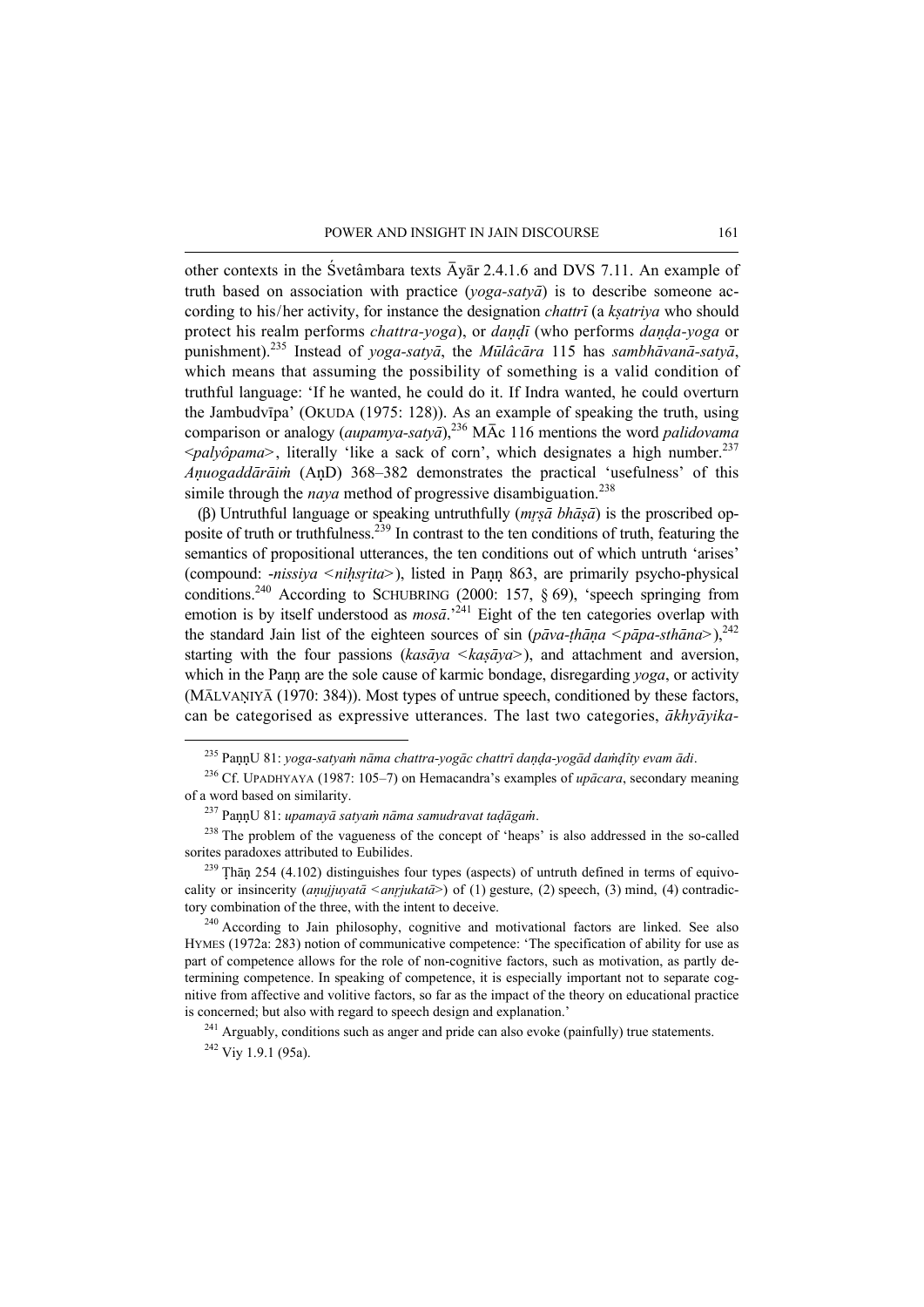*nihsrita*<sup>243</sup> and *upaghāta-niḥsrita*,<sup>244</sup> do not refer merely to an underlying negative psycho-physical state in general, but to the unspecified psycho-physical conditions of two specific types of self-referentially defined commonly untrue speech acts—hearsay and false accusation—with predominately constantive and regulative attributes.

| 1. koha-nissiya $\langle$ krodha-nihsrita>                                 | Anger                   |
|----------------------------------------------------------------------------|-------------------------|
| 2. māņa-nissiya < māņa-nihsrita>                                           | Pride                   |
| 3. māyā-nissiya < māyā-nihsrita>                                           | Deceit                  |
| 4. lobha-nissiya < lobha-nihsrita>                                         | Greed                   |
| 5. pejja-nissiya < premana-nihsrita>                                       | Attachment              |
| 6. dosa-nissiya $< dvesa-nihsrita>$                                        | Aversion                |
| 7. hāsa-nissiya < hāsya-nihsrita>                                          | Ridicule                |
| 8. bhaya-nissiya<br>bhaya-nihsrita>                                        | Fear                    |
| 9. akkhāiya-nissiya $\langle \bar{a}k h y \bar{a}y i k \rangle$ a-nihsrita | Hearsay                 |
| 10. uvaghāya-nissiya <upaghāta-nihsrita></upaghāta-nihsrita>               | <b>False Accusation</b> |

CAILLAT  $(1991: 11)$  observed that the Pann presents the *kasayas* as the cause of untruth, not of injury, as in  $\bar{A}$ yār 2.4.1.1 and DVS 7.11. This change of perspective, from *ahiôsâ* to −*satya* as the main criterion, may reflect the shift of emphasis in classical Jain *karman* theory from act to intention. The ten categories seem to have in common that they refer to acts which, intentionally or unintentionally, produce unwholesome perlocutionary effects in the addressee (and the speaker as well). They are either factually false, ethically wrong or both.<sup>245</sup>

(g) The category 'partially true speech'246 or 'truth-mixed-with-untruth' (*saccâmosā bhāsā* <*satyā-mṛsā bhāsā>*) should not be mixed up with the conditionally true standpoints of *syâd-vâda*, which apply only to valid statements, not to false

<sup>&</sup>lt;sup>243</sup> Following Haribhadra (PaṇṇU 82: ākhyāyikā asambhavyâbhidhānam) and Malayagiri (PaòòÞ1 258b.9: *âkhyâyikâ-niÿsåtâ yat-kathâsv-asambhâvyâbhidhânam*), *akkhâiya <âkhyâyika>* is usually understood as a narrative (*kathâ*) of something non-existing or impossible, based on mere 'legend' or hearsay. See RATNACANDRA (1988 I: 59), and GHATAGE (1996 I: 64). This betrays the spirit of realism of Jain philosophy. Though, *kathâ* may also refer to 'talk', 'discussion' or 'disputation'. Potentially negative consequences of knowledge based on mere hearsay are explained in Viy 9.31(430a–438a). Þhâò 7.80 lists seven types of gossip (*vi-kahâ <vi-kathâ>*).

<sup>&</sup>lt;sup>244</sup> *Uvaghāya*/ *uvagghāya*  $\langle$ *upaghāta* $>$  is explained by Malayagiri (PannT<sub>1</sub> 258b.10) through the example *cauras tvam* ('you are a thief'), understood here as *abhyâkhyâna*—false and groundless accusation. The term *upaghâta* generally designates an act of violence, but here more specifically an insult. See also Âyâr 2.4.8 for this and similar examples of 'sinful speech'.

 $^{245}$  Thān 6.100 lists six types of unwholesome speech. Thān 6.101 lists six types of false accusations, related to the context of enumeration (*pathārā* <*prastāra*>) in confession.

<sup>246</sup> See for instance NYAYAVIJAYA (1998: 343–5).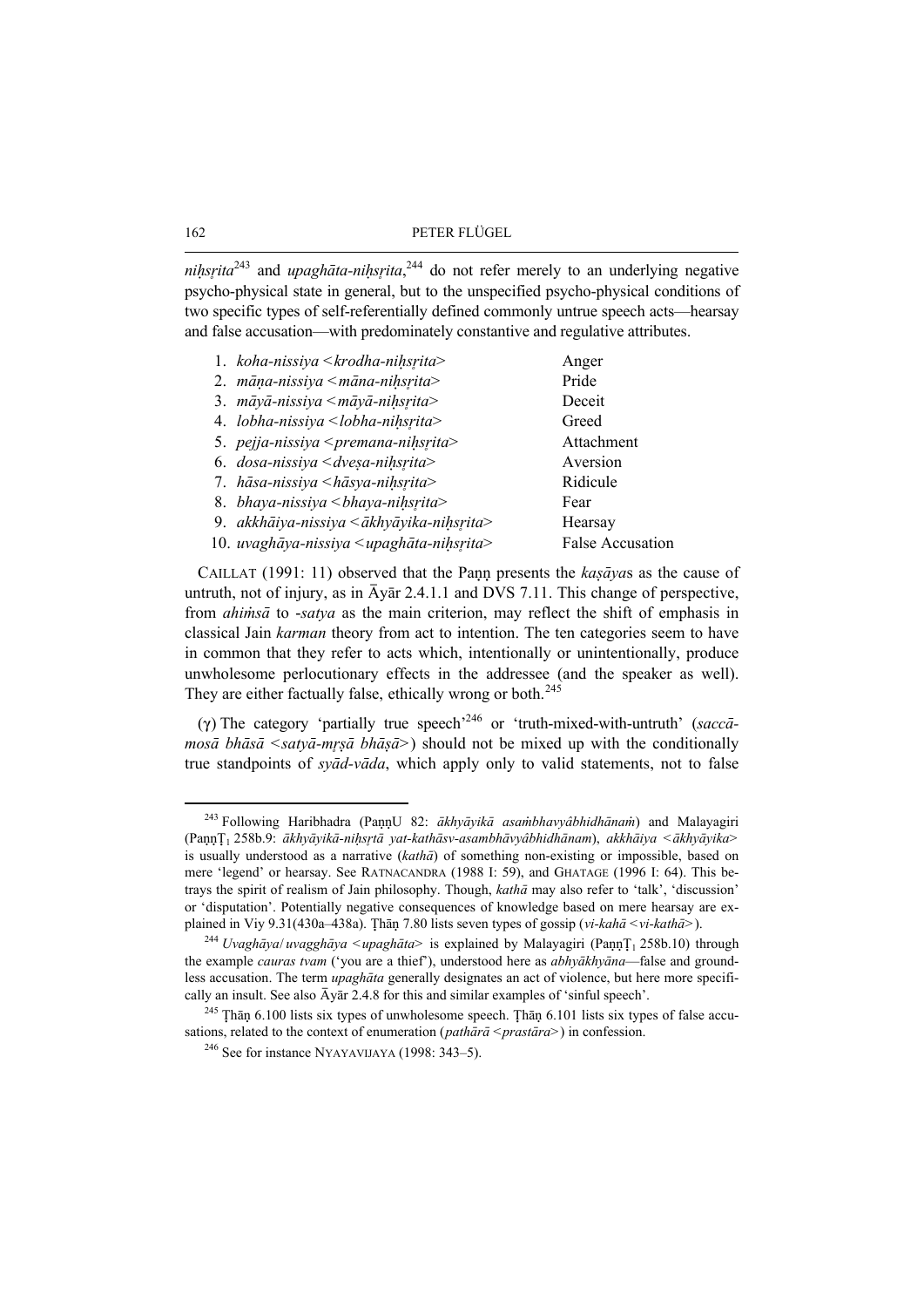knowledge (*apramâòa*). 'Truth-mixed-with-untruth' designates intentionally or unintentionally ambiguous or unclear speech, which is strictly prohibited.<sup>247</sup> The meaning of the term is explained by DVS 7.4–10:

'4. But this and that topic which confines the Eternal within limits this half-true speech the wise [monk] should avoid.

5. By a speech which is untrue, though its appearance is that of a true one, a man is touched by sin, how much more a man who speaks plain untruth!'  $(DVS_1 7.4)$ .<sup>248</sup>

Satyā-mrșā bhāșā is sinful language, based on the whole on non-universalisable ethical principles. For instance, the language of heretical forest-monks, who do not abstain from killing, whose thought, speech and behaviour is not well controlled:

'They employ speech that is true and untrue at the same time: "do not beat me, beat others; do not abuse me, abuse others; do not capture me, capture others; do not torment me, torment others; do not deprive me of life, deprive others of life"' (Suy 2.2.21).

The ten types of truth-mixed-with-untruth listed in Pann  $865^{249}$  do not explicitly address expressive or regulative aspects of speech acts, but only propositional content; despite the fact that performatives can also be both true and untrue. According to the commentaries, all types deal with indiscriminate speech, and with semantic and logical fallacies, such as category mistakes regarding the quality or quantity of objects or temporal modalities which can be easily 'mixed up' (compound: −*missiyâ*  $\leq$ *miśritā*>), for instance in utterances designating part-whole relationships.

| 1. uppaņņa-missiyā $\leq$ utpanna-misritā>                                                              | Born           |
|---------------------------------------------------------------------------------------------------------|----------------|
| 2. vigaya-missiya $\langle \text{vigata-mis} \rangle$                                                   | Destroyed      |
| 3. uppanna-vigaya-missiy $\bar{a}$ <utpanna-vigata-misrit<math>\bar{a}&gt;</utpanna-vigata-misrit<math> | Born-Destroyed |
| 4. $j\bar{\iota}\nu a$ -missiv $\bar{a}$ < $j\bar{\iota}\nu a$ -misrit $\bar{a}$ >                      | Life           |
| 5. ajīva-missiyā $\langle$ ajīva-miśritā>                                                               | Matter         |
| 6. jīvâjīva-missiyā $\leq$ jīvâjīva-miśritā>                                                            | Life-Matter    |

<sup>&</sup>lt;sup>247</sup> On combinations of truth and untruth in behaviour (*vyavahāra*), intent (*parinata*), belief (*drsti*) etc., for instance in succession, theorised in terms of character types, see Than 241 (4.35– 44). See CAILLAT (1965/1975: 80) on types of duplicity to be avoided.

 $\ddot{ }$ 

 $249$  See also Than 10.91.

<sup>248</sup> DSV 7.4–5:

*eyam ca atthamannam vā jam tu nāmei sāsayam /* sa bhāsam sacca-mosam pi tam pi dhīro vivajjae // 4 // vitaham pi tahāmottim jam giram bhāsae naro / *tamhā so puttho pāvenam, kim puna jo musam vae // 5 //*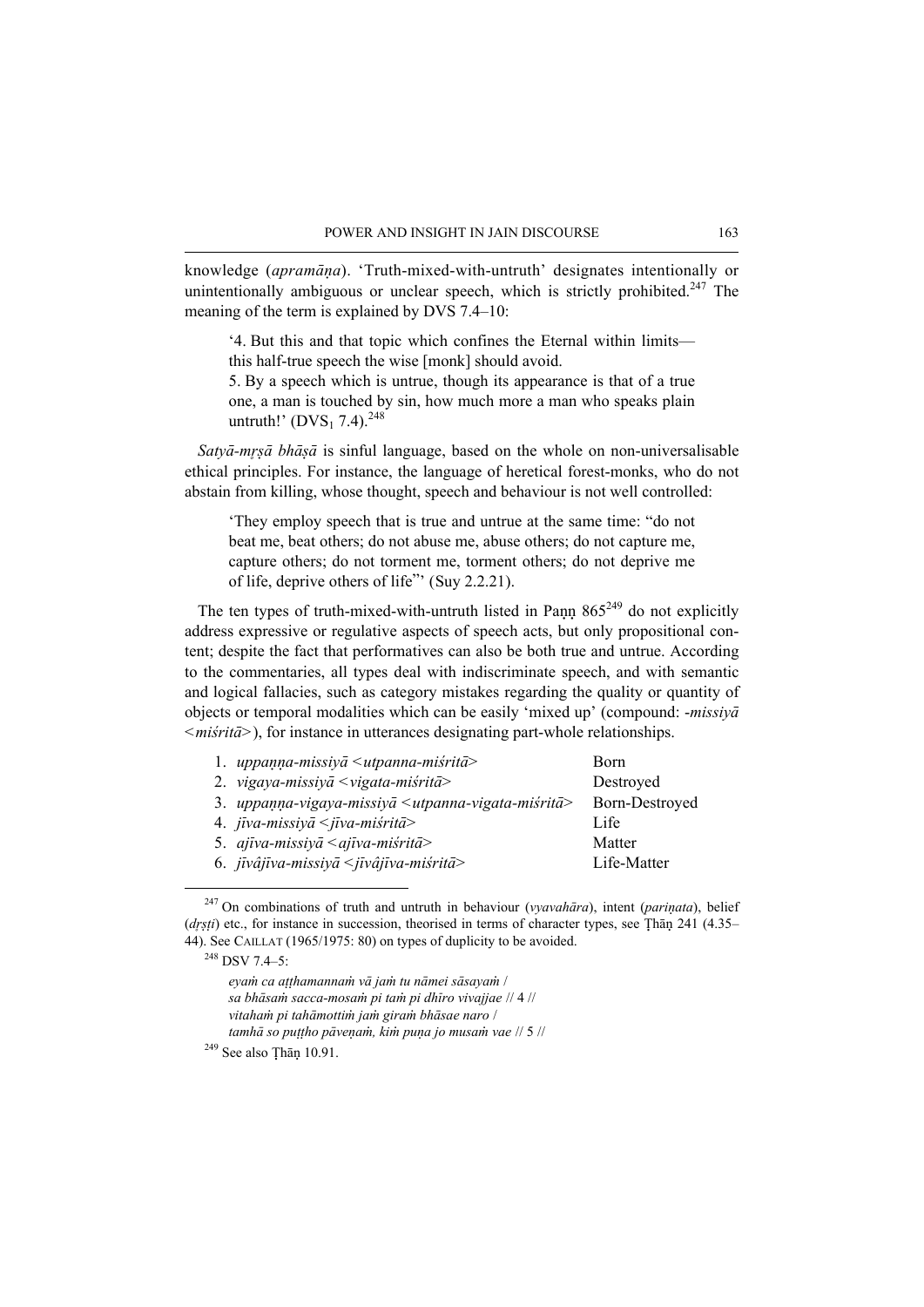| 7. ananta-missiy $\bar{a}$ < ananta-misrit $\bar{a}$ >                              | Infinite |
|-------------------------------------------------------------------------------------|----------|
| 8. paritta-missiy $\bar{a}$ < parita-misrit $\bar{a}$ >                             | Separate |
| 9. addhā-missiyā $\leq$ adhva-miśritā>                                              | Time     |
| 10. addhâddhā-missiyā $\langle \langle \rangle$ ardhâdhva-miśritā $\langle \rangle$ | Halftime |

The list of ten modalities evidently reflects general issues of particular concern for Jain doctrine. It can be thematically subdivided in two triplets and two pairs. The first triplet—*utpanna, vigata, utpanna-vigata*—addresses unclear distinctions concerning life and death. The commentators explain the meaning of *utpanna-misrita* as speaking in non-specific ways about the born, mixed with references to the yet unborn; for instance birth occurring in this or that village or town, that ten or more or less boys were born ('ten boys were born in this village today') etc.<sup>250</sup> In the same way, *vigata-miśritā* refers to cases of 'stating mortality in an indefinite way, e.g. saying that ten people have died in this village, etc.' (RATNACANDRA (1988 IV: 400)).<sup>251</sup> *Utpanna-vigatamiśritā* refers to both true and false, or contradictory assertions (*visañvāda*) regarding manifestations of both birth and death.252 The second triplet—*jîva, ajîva, jîvâjîva* similarly addresses the problem of pointing in a general way to 'great numbers' of either living or dead beings, or quantities of mixed living and dead beings.<sup>253</sup> Life (*jîva*) in abstract and concrete form can be confused through vague language, such as the language of sets (*râœi*), or other numerical expressions. The same applies to matter

<sup>&</sup>lt;sup>250</sup> PannU 82: *saccā-mosā dasa-vihā uppanna-mīsaga-vigata-mīsagâdi*, uddissa gāmam vā nagaram vā dasanham dāra-gānam jammam pagāsamtassa ūnesu ahiesu vā evam ādi uppanna*missiyā*. PannT<sub>1</sub> 258a: "uppanna-missiyā" ity-ādi, utpannā miśritā anutpannaih saha samkhyā*pûraòârthaô yatra sâ utpanna-miœritâ, evam anyatrâpi yathâ yogaô bhâvanîyaô, tatrôtpanna*miśritā yathā kasmi*niścit grāme nagare vā ūne*șv adhikeșu vā dārakeșu jāteșu daśa dārakā asminn *adya jâtâ ity-âdi*.

<sup>&</sup>lt;sup>251</sup> PannU 82: em eva maraṇa-kahaṇe vigaya-missiyā. PaṇṇȚ<sub>1</sub> 258b: evam eva maraṇa*kathane vigata-miœritâ*.

<sup>&</sup>lt;sup>252</sup> PannU 82: *jammanassa maraṇassa ya kaya-pariṇāmassa ubhaya-kahaṇe visamvādaṇe uppâeòa-vigata-missitâ*. PaòòÞ1 258b: *tathâ janmato maraòasya ca kåta-pariòâmasyâbhidhâne*  $visa<sub>m</sub>va<sub>d</sub>ena cótpanna-vigata-misritā.$ 

<sup>&</sup>lt;sup>253</sup> PannU 82: *jīvamta-mayaga-samkhanagâdi-rāsi-darisane aho maham jīva-rāsi tti* bhanamtassa jīvamtesu saccā maesu mosa tti jīva-missitā, ettha ceva bahusu matesu aho mahamto 'jīva-rāsi tti bhanamtassa maesu saccā jīvamtesu musā iti ajīva-missiyā, saccam mayam amayam *vâ ubhayaô òiyameòa avadhârayaôtassa visaôvâde jîvâjîva-missiyâ*. PaòòÞ1 258b: [4] *tathâ prabhûtânâô jîvatâô stokânâô ca måtânâô œaókha-œaókhanakâdînâm ekatra râœau dåšþe yadâ* kaścid evam vadati—aho mahān jīva-rāśir ayam iti tadā sā jīva-miśritā, satyā-mŗṣātvam câsyā jīvatsu satya tvāt mrtesu mrsātvāt, [5] tathā yadā prabhūtesu mrtesu stokesu jīvatsu ekatra rāśīkrteşu śankhādişv evam vadati—aho mahānayam mrto jīva-rāśir iti tadā sā ajīva-miśritā, asyā api *satyâ-måšâtvaô måtešu satyatvât jîvatsu måšâtvât,* [6] *tathâ tasminn eva râœau etâvanto 'tra jīvanta etāvanto 'tra mṛtā iti niyamenâvadhārayato visamvāde jīvâjīva-miśritā*.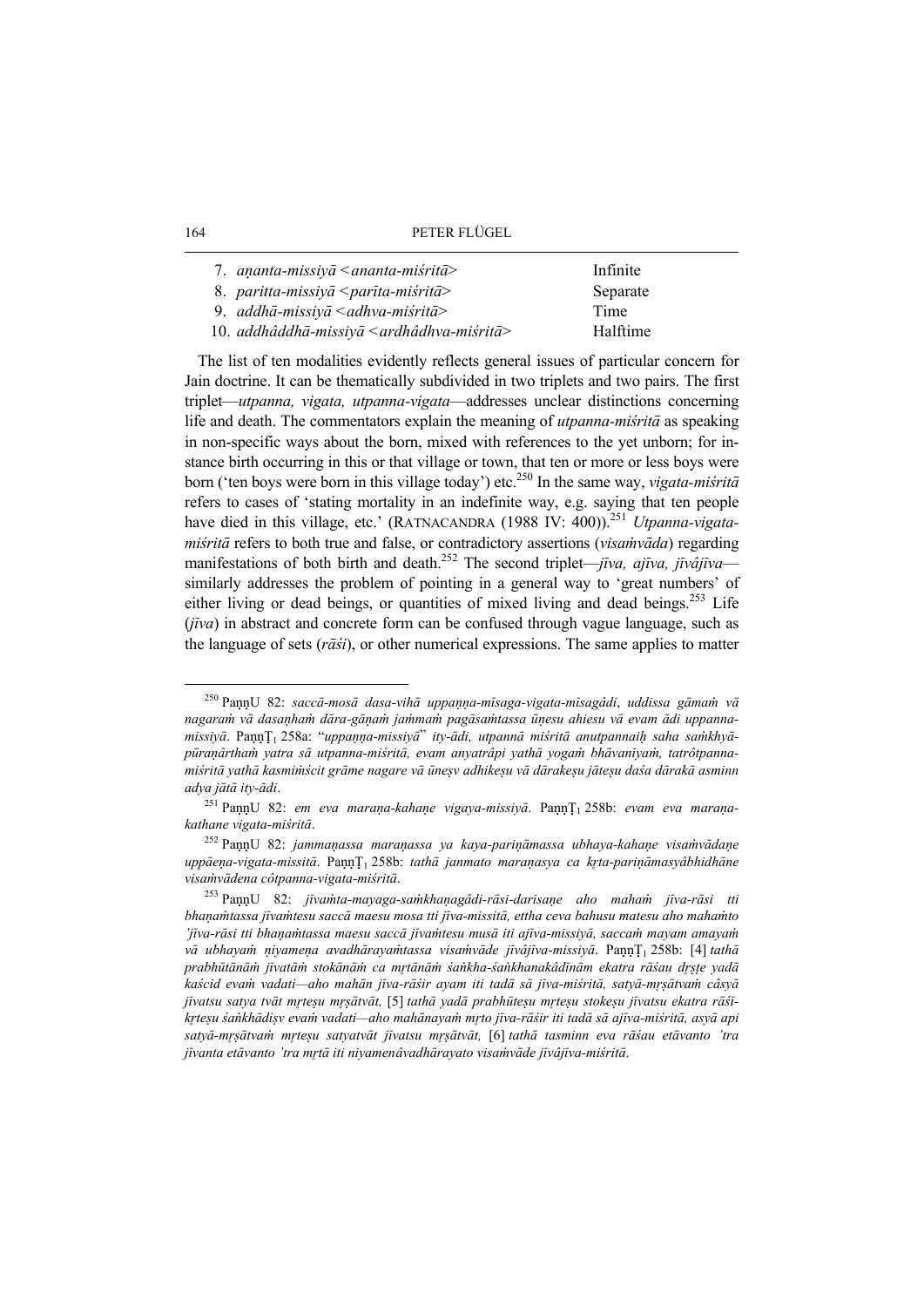(*ajîva*), and both life and matter (*jîvâjîva*). The consequence of imprecise language may be unintentional violence against individual living beings (in a 'heap of dead beings'). According to *Âvassaya-nijjutti* (ÂvNi 8.56–100), one of the principal heretics of the canonical period, Rohagutta, committed the mistake of mixing up categories by positing a third principle, *nojîva* or the half-living, which mediates between *jîva* and *ajîva*. Hence, his heresy was called *terâsiyâ*. 254 The pair *ananta* and *parîta* addresses indiscriminate language regarding aspects of finite-infinite, part-whole, or singular term-existence relationships. The commentaries explain *ananta-miśritā* with reference to the case of certain plants, for instance root vegetables such as radish (*mûlaka*), which have only one body, yet are composed of an infinite number of souls (*anantajīva*).<sup>255</sup> The category *parīta-miśritā* focuses, conversely, for instance on the independence and separateness of each individual element within a composite form of vegetation.<sup>256</sup> The two ontological levels of the relationship between one and many can easily be mixed up in these cases; which has potential ethical (karmic) consequences. One of the principle concerns of the *Pannavana*, highlighted in Malayagiri's commentary, is the difference between the categories infinite (*ananta*) and uncountable  $(a\sin k h\nu \bar{a}ta)$ <sup>257</sup> With regard to *adhva*, time, speech is both true and untrue if one says, for some reason, that 'it is night' during the daytime, or 'get up, it is day' when it is night.258 The same applies to the part of a measure of time, or *ardhâdhva*, such as a

<sup>&</sup>lt;sup>254</sup> See LEUMANN's (1885) article on the seven early schisms (*ninhava*).

<sup>&</sup>lt;sup>255</sup> PannU 82: *mūlakâdi anamta-kāyam tasseva padirikkaya-pamdum-pattehim annena vā* vaṇassaikāeṇa missam daṭṭhūṇa esa aṇamta-kāyôtti bhaṇamtassa aṇamta-missiyā. PaṇṇT<sub>1</sub> 259a: tathā mūlakâdikam ananta-kāyam tasyâva satkaih paripāndu-patrair anyena vā kenacit-pratyekavanaspatinā miśram avalokya sarvo 'py eso 'nanta-kāyika iti vadato 'nanta-miśritā. Cf. GHATAGE (1996 I: 227). On the *ananta-kâya*s see WILLIAMS (1983: 113–6).

<sup>&</sup>lt;sup>256</sup> PannU 82: *tam eva samudayam karamette sarittānam amilānam rāsī-kayam parittam iti bhanamtassa paritta-missiyā*. PannT<sub>1</sub> 259a: *tathā pratyeka-vanaspati-sanghātam ananta-kāyikena saha râœî-kåtam avalokya pratyeka-vanaspatir ayaô sarvo 'pîti vadataÿ pratyeka-miœritâ*.

<sup>&</sup>lt;sup>257</sup> See MĀLVANIYĀ (1971: 271, 430). Thān 10.66 lists ten meanings of the word *ananta*.

<sup>&</sup>lt;sup>258</sup> This characterisation cannot be related to the difference between experienced or conventional time (*samaya*) and imperceptible abstract time (*addhâ*) explained in Viy 11.11.1 (532b) (DELEU (1970: 178)), because in this case the speech act would be neither-true-nor-false. As the authoritative work of Jain scholastic hermeneutics, the *Anuogaddarain* shows, Jains are careful to distinguish semantic ambiguity from philosophical perspectivism (*anekânta-vâda, syâd-vâda, nikšepa*, *naya* etc.), which is seen as an analytic instrument for disambiguation: 'Whereas in the fallacy of *chhal* (fraud), one word has two meanings, no word in this argument [of *syâd-vâda*] is of such nature. … To declare the existence of an object from one point of view and to declare its non-existence from another point of view, is not to indulge in a *pun*, and thus to be guilty of this fallacy' (KANNOOMAL (1917: 16)). Cf. C. R. JAIN (1929: 8, 16–18), GANERI (2001: 133). It should be noted that similes and analogies are considered to be media of disambiguation and not convey-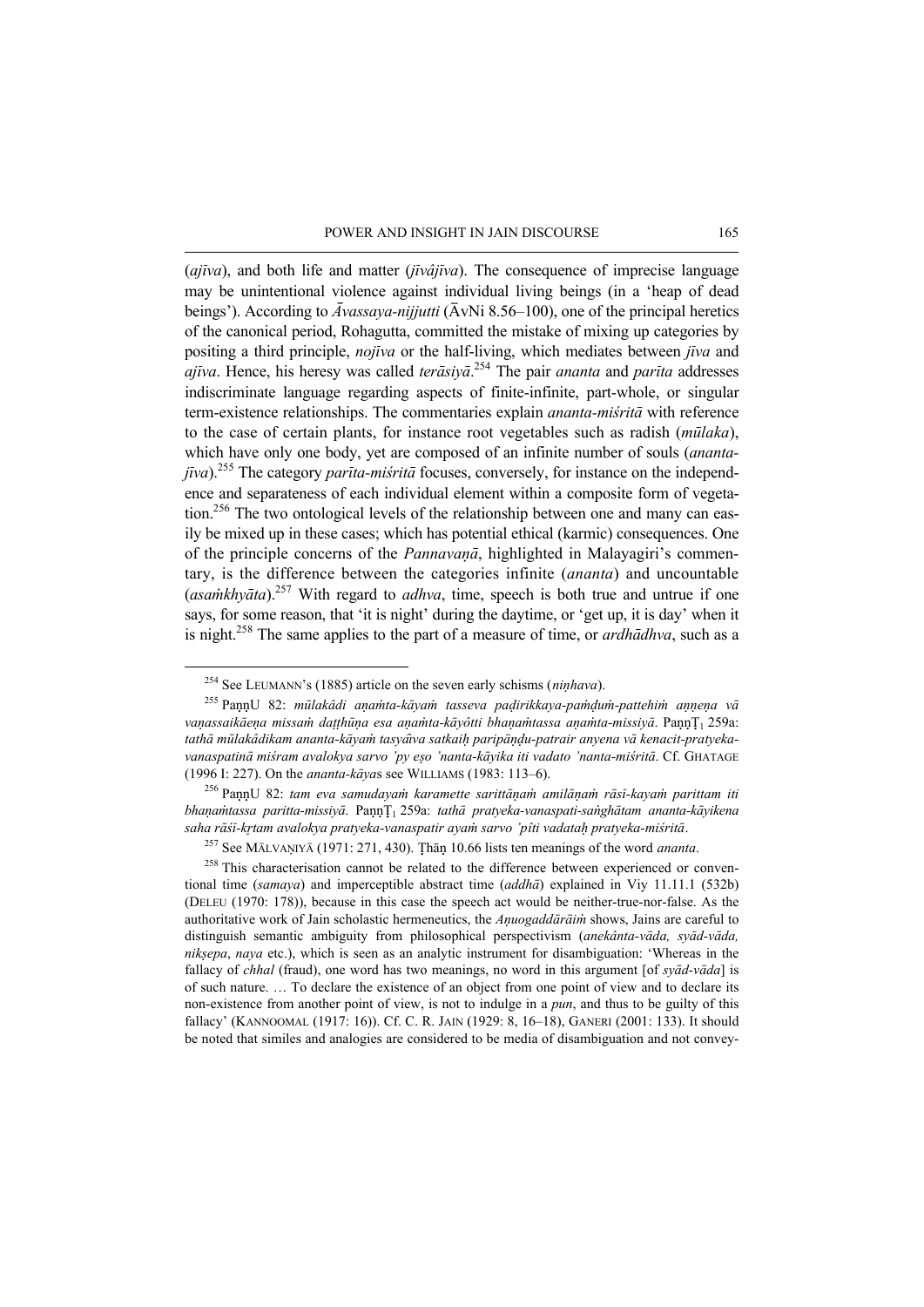*prahara*, a quarter of the bright or dark period of the day.<sup>259</sup> The statements may be true in as much as time in general is concerned, but false with regard to time in particular (i.e. it may be bright, although technically it is still night).<sup>260</sup>

Examples for a potential mix up of the modalities of time, which may have negative moral consequences in cases of promises for instance, are given in  $\bar{A}$ yar 2.4.2, and in DVS 7.6–10 as paradigmatic cases for *satya-mrsa* speech. The illocutionary form of these sentences is not essential, since they can be transformed into propositions of the form: 'x promises (commands etc.), that  $p'^{261}$ 

'6. Such speech therefore, as e.g. "we [shall] go", "we shall say", "we shall have to do that", or: "I shall do that", or "he shall do that", 7. uncertain in the future or with regard to a matter of the present [or] of the past, a wise monk] should avoid. 8.9. If [a monk] does not know, [or] has some doubt about, a matter which concerns past, present and future, he should not say: "it is thus"; 10. (this he should do only) when there is no room for doubt'  $(DVS_1 7.6-10)^{262}$ 

<sup>260</sup> PannU 82: *addhā kālo so divaso rabhī vā, jo tam-missiyam kareti, param turiyāvemto divasato bhaòati-uþþhehi rattî jâyatti, esâ addhâ-missiyâ, tasseva divasassa râtîe vâ ega-padeso* addhâddhā, tam paḍhama-porisi-kāle taheva turiyamto majjhaṇhī-bhūtam bhaṇatassa *addhâddha-missiyâ*. PaòòÞ1 259a: [9] *tathâ addhâ—kâlaÿ, sa cêha prastâvât divaso râtrir vâ* parigrhyate, sa miśrito yayā sāddhā-miśritā, yathā kaścit kaścana tvarayan divase varttamāna eva *vadati—uttišþha râtrir yâtêti, râtrau vâ varttamânâyâm uttišþhôdgataÿ sûrya iti*, [10] *tathâ divasasya râtrer vâ ekadeœo 'ddhâddhâ sâ miœritâ yayâ sâ addhâddhâ-miœritâ, yathâ prathamapaurušyâm eva varttamânâyâô kaœcit kañcana tvarayan evaô vadati—cala madhyâhnî-bhûtaô iti*.

<sup>261</sup> HABERMAS (1981: 97-117) / (1984-1987 II: 62-76), and others, showed that semantic content of normative sentences can be transformed into propositional sentences while the reverse is not always possible.

 $262$  DVS 7.6-10:

tamhā gacchāmo, vakkhāmo, amugam vā ne bhavissaī / *ahaô vâ òaô karissâmi, eso vâ òaô karissaî* // 6 // *evamâî u jâ bhâsâ esa-kâlammi saókiyâ* / *sampayāīyam atthe vā tam pi dhīro vivajjae // 7 // aîyammi ya kâlammî paccuppannam aòâgae* / *jamaþþhaô tu na jâòejjâ* "*evameyaô*" *ti no vae* // 8 // *aîyammi ya kâlammi paccuppannam aòâgae* / *jattha sankā bhave tam tu "evameyam" ti no vae* // 9 // *aîyammi ya kâlammi paccuppannam aòâgae* / *nissaókiyaô bhave jaô tu* "*evameyaô*" *ti niddise* // 10 //

 $\overline{a}$ 

ors of mixed truth and untruth. Obviously, they can play both roles. On *chala*, features of 'god', 'bad debates' etc., especially in the *Nyâya-sûtra*, see MATILAL (1999, Chapters 2–3).

<sup>259</sup> RATNACANDRA (1988 I: 270 f., 268), GHATAGE (2001 II: 454, 461).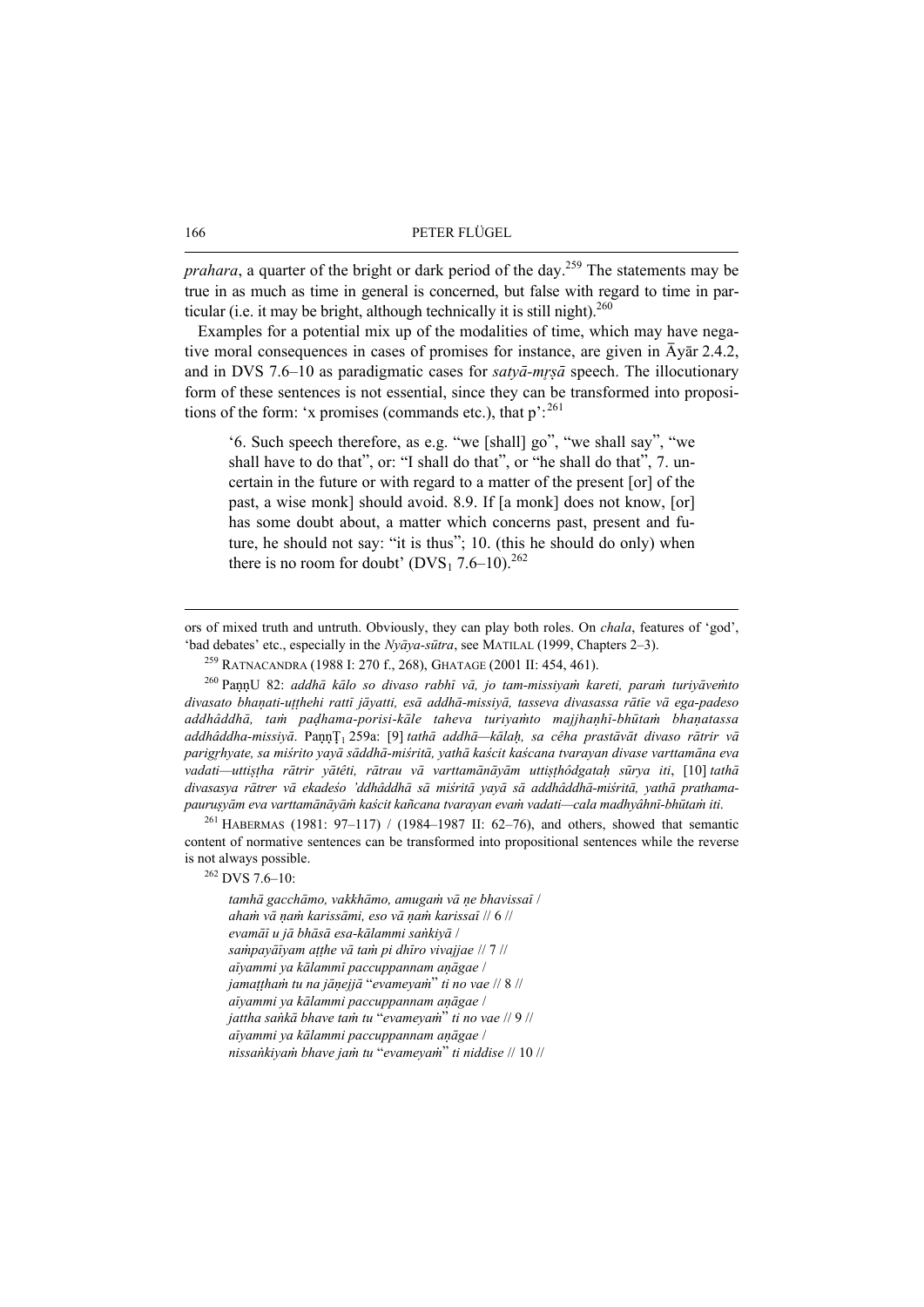Somadeva, in his *Yasas-tilaka* of 959 CE (YT, p. 349–350), mentions a similar example of a statement which is on the whole true but to some extent false, that is, when someone 'after promising to give something at the end of a fortnight, gives it after a month or a year' (HANDIQUI (1968: 265)). He also mentions the statement 'he cooks food or weaves clothes' as one which is to some extent true but on the whole false because 'properly speaking, one cooks rice etc. and weaves yarn'. A different example of mixed speech, mentioned in Viy 18.7.1 (749a), are utterances of someone who is possessed. The fact that this case, referring to an existentially mixed psycho-physical state rather than to semantic ambiguity, cannot be easily fitted into any of the ten categories illustrates that the list is not exhaustive. From other viewpoints, the examples may also fit the categories of the other lists.

All of the ten enumerated modalities seem to refer to utterances in which the universal and the particular, or modalities of time, quantifiers, or other categories,  $263$  are mixed up in an indiscriminate and hence ambiguous way.<sup>264</sup> Though the mistakes discussed in the texts seem to be primarily based on indiscriminate cognition, producing objectionable uncertainty (cf.  $\overline{A}$ yār 2.4.1–2), the ten categories are very broad and can cover a great variety of motives, logical and semantic conundrums, such as vagueness or paradoxes, and linguistic forms and discursive strategies, such as off-record uses of metaphor, similes, veiled speech and politeness, which Brown and Levinson have analysed as popular forms for saying one thing and meaning another.<sup>265</sup> These phenomena deserve more detailed analysis in future studies. For the purpose of this essay, a few comparative notes on the implications of the findings for the question of the stance of Jain philosophy on the law of non-contradiction must suffice.

For PRIEST–ROUTLEY (1989: 3), 'admission or insistence, that some statement is both true and false, in a context where not everything is accepted or some things are rejected, is a sure sign of a paraconsistent approach—in fact a dialethic approach', i.e. the assumption that 'the world is inconsistent'. The Greek word *dialetheia* (two-

<sup>&</sup>lt;sup>263</sup> See the mixed true-false utterance 'The god of the sky' ( $\bar{A}$ y $\bar{a}$ r 2.4.1.12–13) and similar examples of mislabelling discussed in footnote 293.

<sup>264</sup> In symbolic logic such problems are discussed under the labels such as 'no-item thesis', 'misleading form thesis', 'truth value gap thesis', and 'new truth-value thesis' (HAACK (1974: 47 ff.)). According to PRIEST (1987) the single rationale underlying the theory of different types of truth value gaps, derived from the correspondence theory of truth, is that 'for certain sentences,  $\alpha$  there is no Fact which makes  $\alpha$  true, neither is there a Fact which makes  $\neg \alpha$  true', which are to be distinguished from *dialetheia*, or true contradictions such that both statement A and its negation, ¬*A*, are true. In his view, the argument fails, because 'if there is no Fact which makes  $\alpha$  true, there is a Fact which makes  $\neg \alpha$ true, viz. the Fact that there is no Fact which makes  $\alpha$  true' (PRIEST (1987: 54)).

<sup>&</sup>lt;sup>265</sup> See for instance BALBIR (1987: 9) and DUNDAS (1996: 62).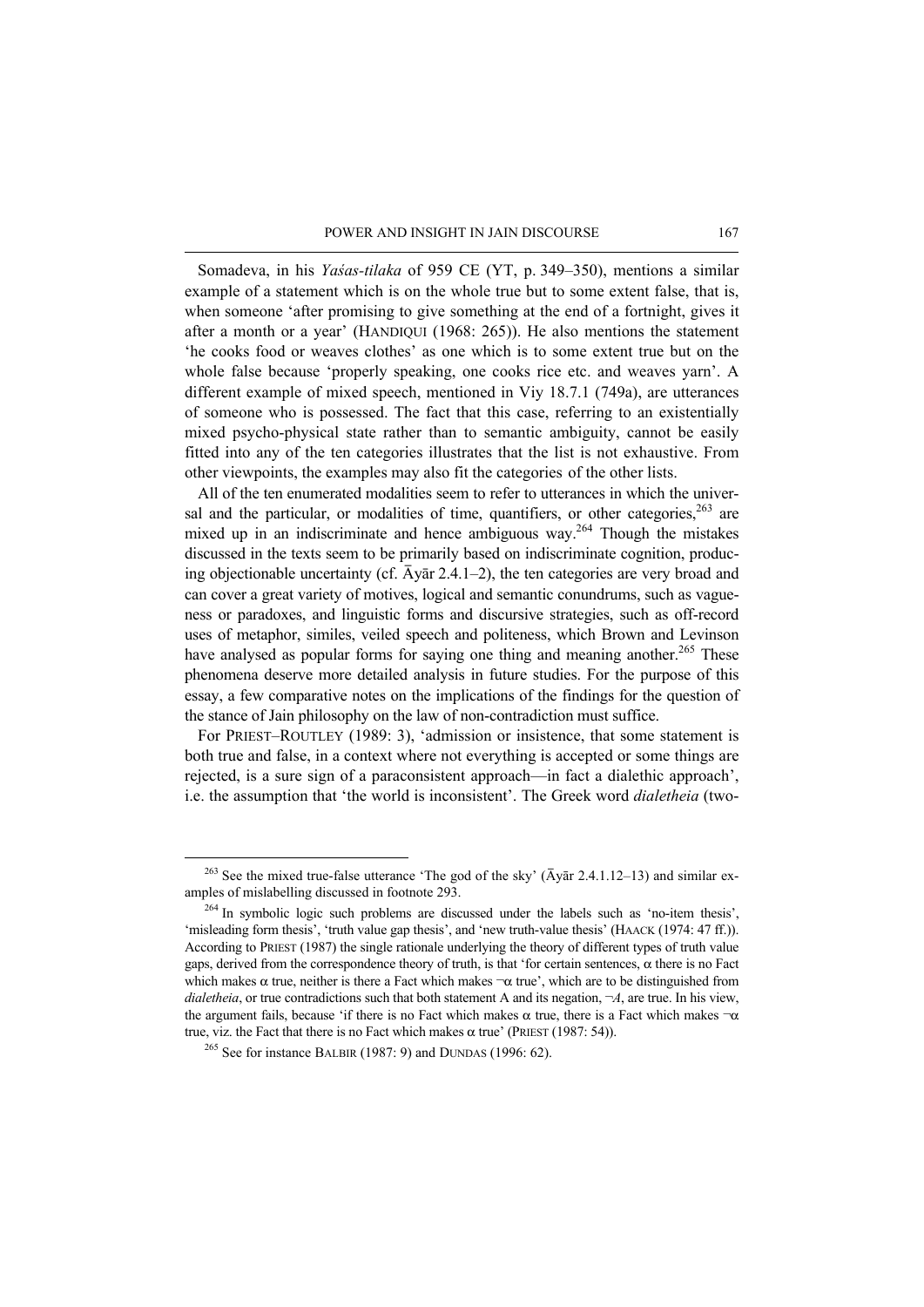way truth) refers to a true contradiction facing both truth and falsity.<sup>266</sup> PRIEST– ROUTLEY (1983: 17) were the first to point out parallels between Jaina logic and modern discussive logic, but argue, like most logicians before them, that Jain perspectivism is predicated on the rejection of the law of contradiction.<sup>267</sup> However, GANERI (2002: 274) demonstrated in his re-construction of the assumptions underlying the method of seven-fold predication (*sapta-bhangī*), based on an extension of discussive logic via modalised many-valued truth-tables, that Jain logic 'does not involve any radical departure from classical logic … The underlying logic *within* each standpoint is classical, and it is further assumed that each standpoint or participant is internally consistent.' The findings of BALCEROWICZ (2003: 64) on the contextual logic of the seven *naya*s concur with this general conclusion. Both authors show that Jain logic is context-sensitive and a quasi-functional system.

To *syâd-vâda* and *anekânta-vâda* the Jain *catuš-koþi* of the modes of speech can be added, as another example of 'Jain logic' which clearly operates within the confines of the law of non-contradiction, and does not need to be interpreted as a form of scepticism, nor of syncretism predicated on the notion of a total truth integration of all viewpoints, as MATILAL (1981) argues. Our brief glance at the Jain interpretation of the third mode of the so-called 'four-valued logic' of the *catus-koti*, applied to language usage, that is, the explicit exclusion of the values 'false' and 'both true and false', showed that 'Jain logic' does not 'flatly deny'<sup>268</sup> the law of non-contradiction. The examples in Jain scriptures for modes of speech which are both-true-and-false, and their explicit rejection, demonstrate, on the contrary, that Jain philosophy is unequivocally opposed to violations of the law of non-contradiction. This conclusion is also borne out by the Jain analysis of the temporal aspects of action (Viy 1.1.1=13a,  $9.33.2d = 484a$ , which explicitly denies the possibility that an action that is being performed is not equal to the completed action, as the heretic Jamâli held ('has the bed been made or is it being made'). The question of the identity of an action in time has important consequence for the evaluation of karmic consequences, also of speech-acts.

 <sup>266</sup> PRIEST–ROUTLEY (1983: 14) cite Stoic and other authors from Greek antiquity defending this view.

 $267$  'In this respect the Jains anticipate contemporary discussive logic, initiated by Jaskowski, and they may similarly be interpreted in terms of integration of different worlds, or positions, reflecting partial truth … Naturally such a theory risks trivialisation unless some (cogent) restrictions are imposed on the parties admitted as having obtained partial truth—restrictions of a type that might well be applied to block amalgamation leading to violations of Non-Contradiction.

Unlike the Jains, the Mâdhyamikas apparently affirmed the law of Contradiction. But this does not prevent a certain unity of opposites, e.g. in the negative dialectic of Nâgârjuna, a concept, such as Being, can become indistinguishable from its opposite, Non-Being' (PRIEST–ROUTLEY (1983: 17)).

<sup>268</sup> STCHERBATSKY (1958: 415), cited in PRIEST–ROUTLEY (1989: 16)).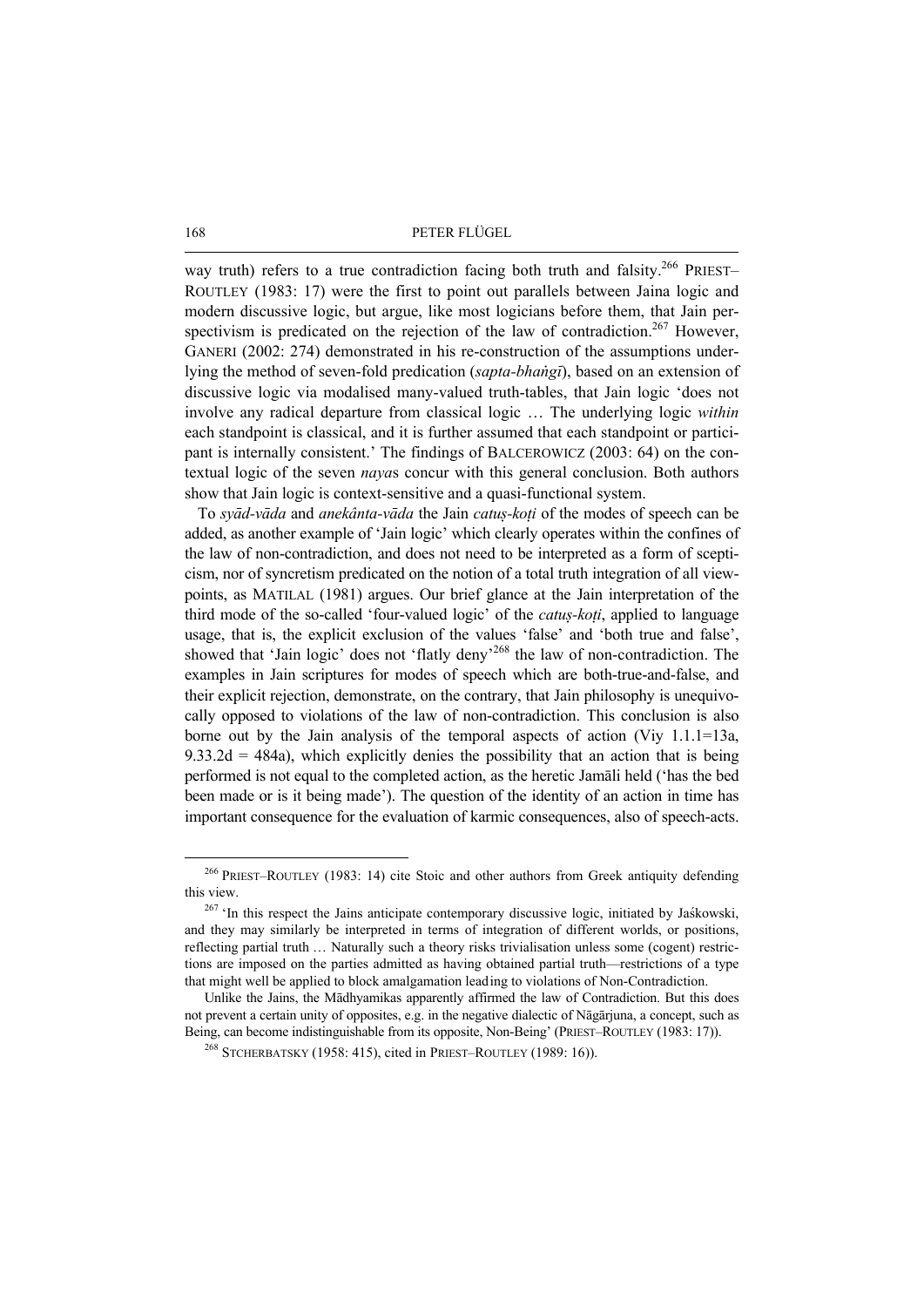Contrary to PRIEST–ROUTLEY's (1989) intuitions, it seems, the main technique of argumentation used by Jain philosophers in all these cases resembles Aristotle's refutation of Heraclitus and other 'paraconsistent' thinkers in ancient Greece:

'Key parts of his analysis involved the use of time to avoid contradiction—instead of saying that a changing thing was both in a given state and also not in that state, it was said that the thing was in that state at time  $t_1$ , but not in that state at a different time  $t_2$ —and the theory of potentiality—required to reunify these now temporarily isolated states as parts of the one (and same) change. The appeal to different temporal quantifiers illustrated the *method of* (*alleged*) *equivocation* used since ancient times to avoid contradiction and reinforce consistency hypothesis; namely, where both A and −A appear to hold, find a respect or factor or difference r such that it can be said that A holds in respect  $r_1$  and −A in respect  $r_2$ . It can then be said that a contradiction resulted only by equivocation on respect or factor r. Often however the method of alleged equivocation does not work in a convincing way, and it breaks down in an irreparable way with the semantic paradoxes, as the Megarians were the first to realize' (PRIEST–ROUTLEY (1989: 8)).

Speech that is both-true-and-untrue is rejected in the Jain scriptures, because it mixes aspects which can be discriminated, if necessary with the help of the method of perspective variation in time. To what extent ancient Jain philosophers would have agreed with Aristotle on this point is a question which can only be clearly answered in a separate study. It seems to me that the Jain theory of time is fundamental, also for Jain perspectivism.

 $(\delta)$  The most interesting of the four modes of speech (and cognition) is 'speaking neither truth nor untruth' *(asacca-mosa*). That is, speech to which the true/false distinction is not applicable. Muni Nathmal (Âcârya Mahâprajña) characterised *asatyâ-måšâ* language as *vyavahâra-bhâšâ*, or conventional speech (Þhâò 4.23, Hindī commentary). Twelve types of the *asatyā-mrṣā bhāṣā* are distinguished in Pann 866 = Viy 10.3.3 (499b):<sup>269</sup>

 $^{269}$  LALWANI's (1985 IV: 133 f.) rendition of Viy 10.3.34 reads as follows: '[Gautama speaks] *Bhante!* There are twelve forms of language—address, order, prayer, question, advice, refusal, consent, enquiry, conviction, confusion, distinct and indistinct. Now, when one says, I shall take lodge, I shall lie, I shall stand, I shall sit, I shall stretch, do these forms conform to the fifth type viz. advice, and it is correct to say that they are never false?—[Mahâvîra answers] Yes Gautama! They conform to the fifth type and they are never false.'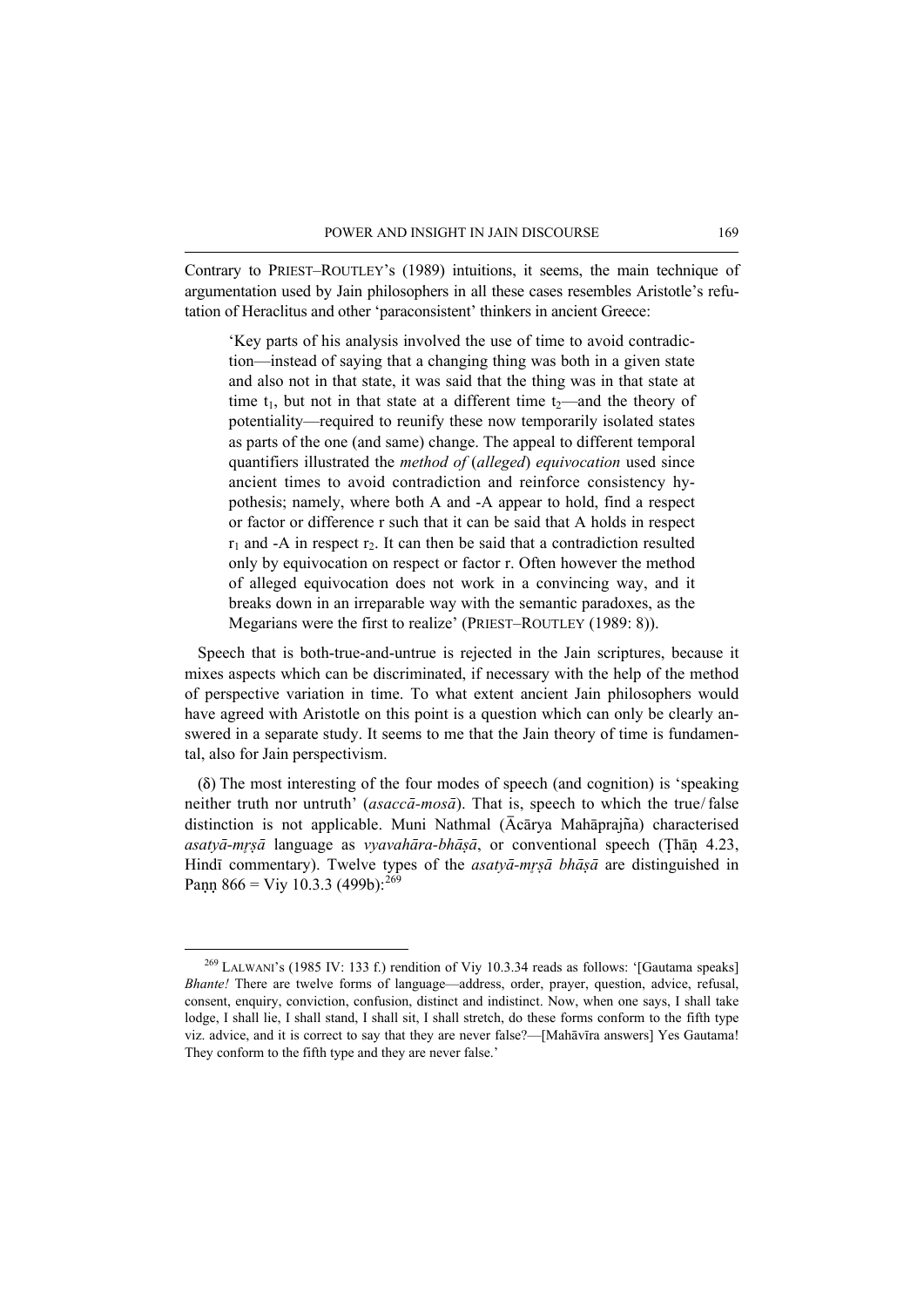| 1. $\bar{a}$ mantanī $\leq \bar{a}$ mantranī>        | Address        |
|------------------------------------------------------|----------------|
| 2. āņavaņī <ājñāpanī>                                | Order          |
| 3. jāyaņī < yācanā>                                  | Request        |
| 4. pucchani $\leq p$ rcchani>                        | Question       |
| 5. pannavanī <prajnāpanī></prajnāpanī>               | Communication  |
| 6. paccakkhāņī <pratyākhyānī></pratyākhyānī>         | Renunciation   |
| 7. icchânulomā <icchânulomā></icchânulomā>           | Consent        |
| 8. anabhiggahiyā <anabhigrhītā></anabhigrhītā>       | Unintelligible |
| 9. abhiggahiyā $\langle$ abhigrhītā>                 | Intelligible   |
| 10. samsaya-karanī <samsaya-karanī></samsaya-karanī> | Doubt-Creating |
| 11. voyadā $\langle \nu \rangle$ akrtā>              | Explicit       |
| 12. avvoyadā < avyākrtā>                             | Implicit       |

Nine of the twelve categories are also listed in MÂc 5.118–119. The categories 1– 7 are identical in both texts. Of the last five, only *samsaya* (No. 10) is mentioned by Vattakera, and a category labelled *anakkhara <anaksara*>, 'incomprehensible', which can be read as an equivalent of *anabhiggahiya* <*anabhigghita* > (No. 8, maybe also incorporating aspects of No. 12). $270$ 

Speaking neither-truth-nor-untruth is interpreted by JACOBI (1884: 150 n. 2,  $151$ <sup>271</sup> and M $\overline{A}$ LVANIY $\overline{A}$  (1971: 325 f.) as referring to injunctions. However, considering the great variety of listed speech acts (only the first three are injunctions), it seems better to use AUSTIN's (1962) term 'performatives', which are by definition neither true nor false, to characterise the first seven terms.<sup>272</sup> The last five terms cover aspects which Grice discussed under the conversational maxims of relation ('relevance') and manner ('avoid obscurity'). In Austin's terminology, addressing,

 <sup>270</sup> On articulated (*akkhara-suya*) evidence, composed of written and oral sources see SCHUBRING (2000: § 74).

<sup>271</sup> Âyâr 2.4.1.4 n., 2.4.1.7.

<sup>&</sup>lt;sup>272</sup> AUSTIN (1962) distinguishes between implicit and explicit, self-verifying, performatives. An 'explicit performative sentence', such as taking a vow, 'indicates that the issuing of the utterance is the performing of an action—it is not normally thought of as just saying something' (AUSTIN (1962: 6 f.))—this would be a 'descriptive fallacy' (AUSTIN (1962: 3)). 'None of the utterances cited is either true or false' (AUSTIN (1962: 3)). 'It is essential to realize that "true" and "false", like "free" and "unfree", do not stand for anything simple at all; but only for a general dimension of being a right or proper thing to say as opposed to a wrong thing, in these circumstances, to this audience, for these purposes and with these intentions. … This doctrine is quite different from much that the pragmatists have said, to the effect that the true is what works, &c. The truth or falsity of a statement depends not merely on the meanings of words but on what act you were performing in what circumstances' (AUSTIN (1962: 144)). The problem of determining truth-values of performative utterances has been discussed, for example, by FAUCONNIER (1981: 182).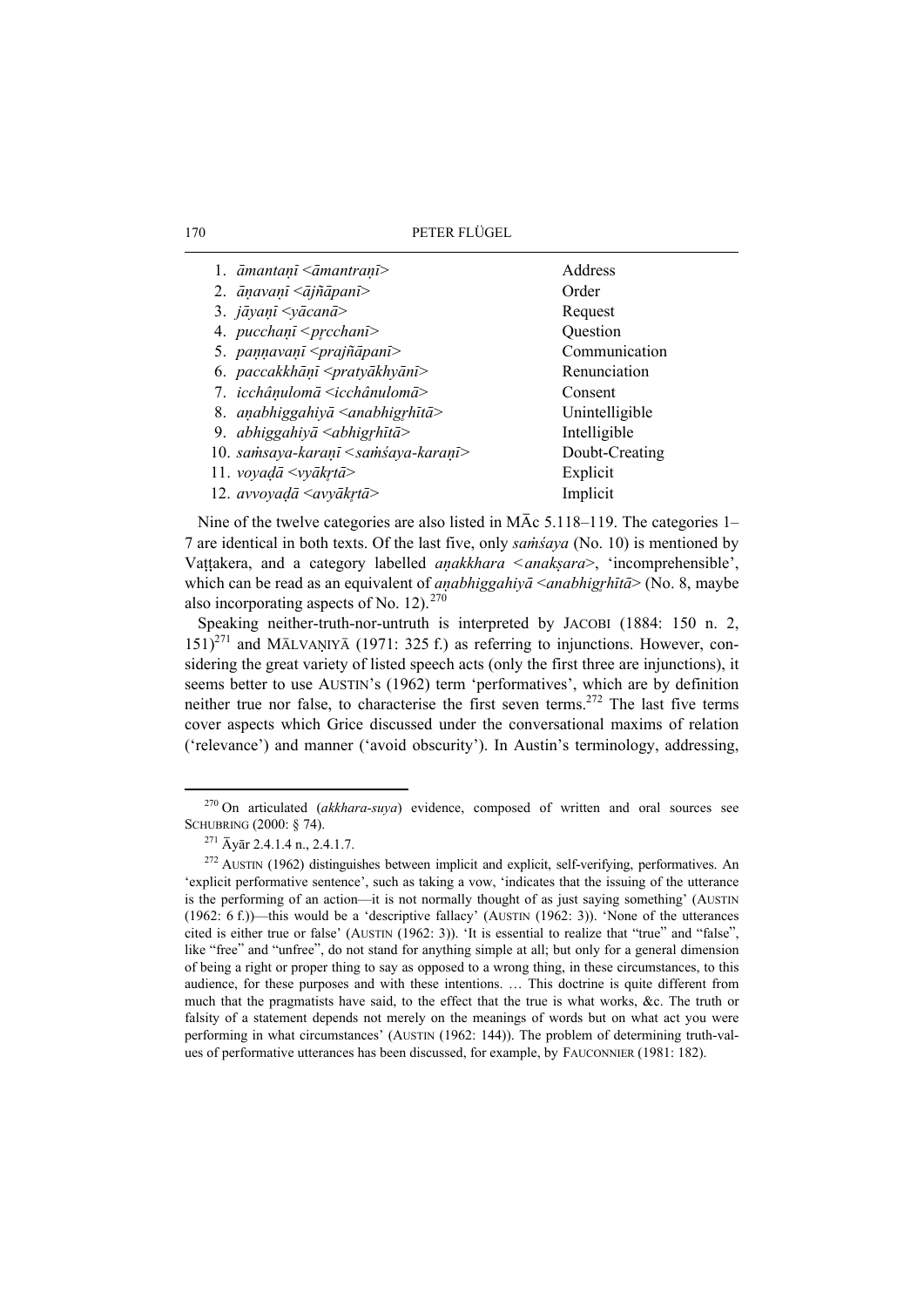ordering, requesting, and questioning etc. are all illocutionary acts. Questions,<sup>273</sup> commands, and exclamations are not propositions, since they can not be asserted or denied; that is, they are neither true nor false. Imperatives (directives), such as orders and requests, and regulatives (commissives), such as consenting and renouncing (promising, vowing etc.), through which the speaker commits him/herself to perform certain actions in future, imply normative conditions which ought to be fulfilled, but which are not fulfilled yet. In this sense, the propositional content is also neither true nor false. Truth, and its opposite, falsity, are properties that belong only to propositions. Propositions are statements that either assert or deny that something is the case. Not all sentences are true or false, because not all sentences make such claims. Commands, questions, and expressions of volition neither assert nor deny that something is the case, and are, consequently, neither true nor false.

ARISTOTLE (PH 4) already noted that 'every sentence is not a proposition; only such are propositions as have in them either truth or falsity. Thus a prayer is a sentence, but is neither true nor false.' Problems related to the ontological and truth-functional status of future events and the grammatical future were also discussed in Greek philosophy, which may or may not have influenced Indian philosophy in this point.<sup>274</sup> In *De Interpretatione* (PH), ARISTOTLE offers the following solution to a paradox posed by Diodoros Cronus as to the truth-value of the sentence 'Will there be a sea battle tomorrow?' Any definite answer ('yes' or 'no') to this indecidable question is presently neither true nor false, but if in future one becomes true, then the other becomes false:

'One of the two propositions in such instances must be true and the other false, but we cannot say determinately that this or that is false, but must leave the alternative undecided. One may indeed be more likely to be true than the other, but it cannot be either actually true or actually false. It is therefore plain that it is not necessary that of an affirmation and a denial one should be true and the other false. For in the case of that which exists potentially, but not actually, the rule which applies to that which exists actually does not hold good' (PH 9).

For Aristotle, as for the Jains, it is both unethical and factually wrong to assume the future is determined, since actions evidently influence events. Although it is not entirely clear what exactly Aristotle and the Jain author(s) had in mind, in both cases the commitment to free will and to the logic of events overrules the logic of

 $273$  Thān 6.111 lists six types of question-contexts, not all of which can be categorised as neither-true-nor-false; e.g. *vuggaha-pattha <vyudgraha-praśna>*, questioning an opponent.

 $274$  On ambiguities created by the use of the future tense see also FAUCONNIER (1981: 180 f.), and others.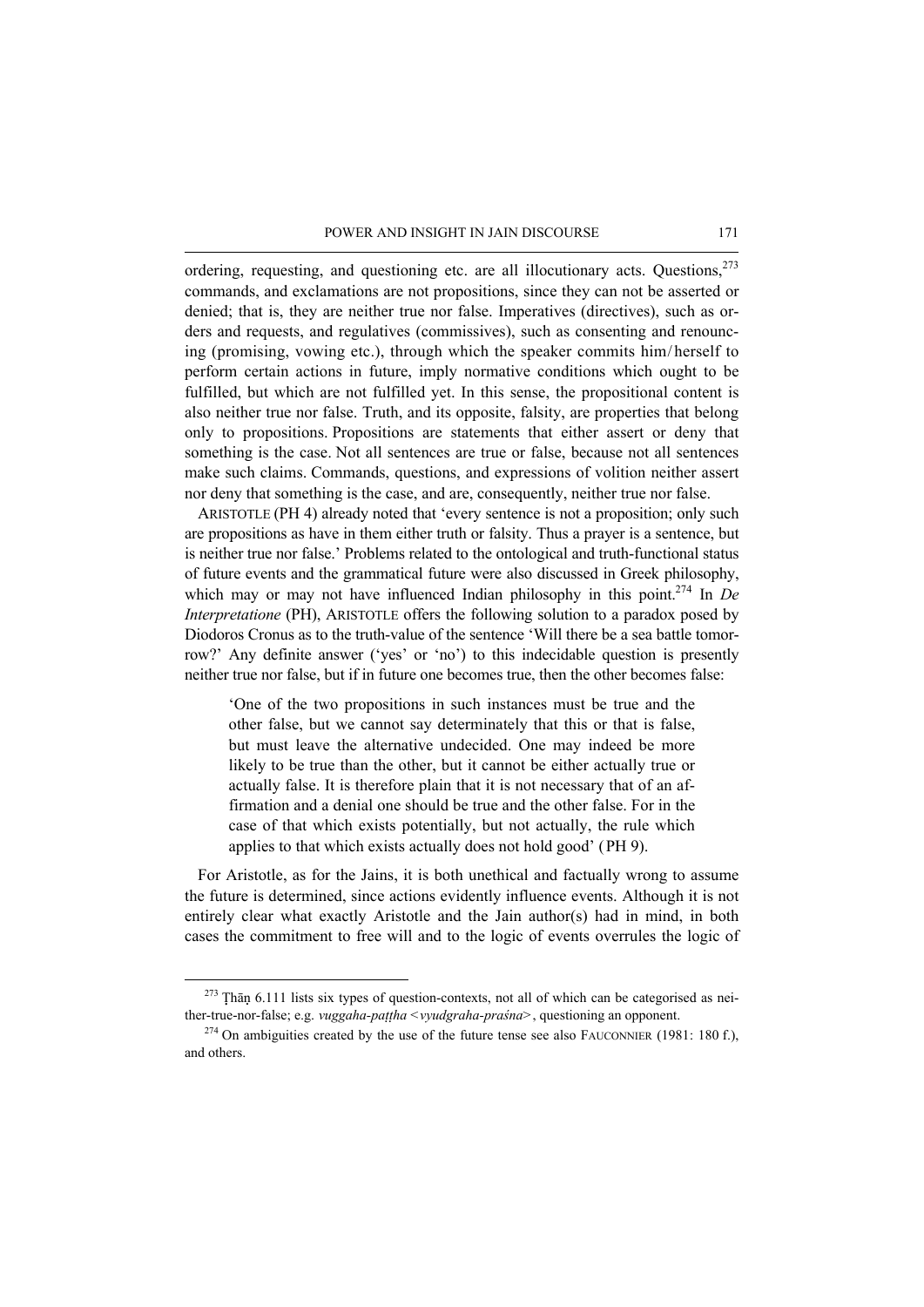propositions. Generally, empirical facts can neither be proven true nor false by logical necessity: 'Even if I say "It's raining now" when the sun is shining, I have not said something that is n e c e s s a r i l y false, just something that happens to be false' (HARNAD (1999: 1)).<sup>275</sup> From a purely logical point of view, Bertrand RUSSELL (1905) showed that all predicates with variables are not propositions to which a truth value can be attached in an unambiguous way. Hence they are neither true nor false. However, they can be transformed into propositions by replacing the variable with a value or a quantifier.<sup>276</sup> It is, of course, difficult to say to what extent ancient Jain philosophers already shared certain intuitions with modern logicians.

The first seven categories, sometimes combined, cover most speech acts a Jain ascetic would conventionally use in contexts of monastic life; for instance taking vows (*paccakkhâòa*), requesting permission (*âpucchaòâ*), ordering (*âjñâ*), confessing (*ālocanā*), begging forgiveness (*kṣamāpaṇā*) etc., *Āmantaṇī* <*Āmantraṇī*> speech or language, for instance, is 'used for attracting somebody's attention, a vocative word or expression' (GHATAGE (2003 III.2: 1001)), for instance 'O Devadatta'.<sup>277</sup> MĀLVAŅIYĀ (1971: 325) gives the following examples of an address and an order: 'when a person wanting John to come near him says "O! John"' or 'when a person says to another person, "Go ahead".' However, not in all contexts are such expressions neither-true-nor-false. Under certain circumstances, the first example may represent or can be read as an 'indirect' or 'implicit performative' speech act clad in form of an address, and it could be argued that, in certain contexts, the second example does not correspond to the prescription in  $\overline{A}$ yar 2.4 for mendicants to avoid pragmatic interventions.

The last five terms of the list are of a different nature. The term *anabhiggahiya* <*anabhigrhītā*> refers to 'unintelligible or incomprehensible speech' (RATNA-CANDRA  $(1988 I: 156)$ , which is either 'irrelevant' (DELEU  $(1970: 169)$ ) or/and 'unacceptable' (GHATAGE (1996 I: 237)), but neither-true-nor-false. Its antonym, *abhiggahammi boddhavvâ*, intelligible instruction, refers to 'clear and intelligible

<sup>&</sup>lt;sup>275</sup> HAACK (1974: 58 f., 73–90) criticises the 'modal fallacy' in Aristotle's argument on future contingents, but accepts it as valid if interpreted as a truth value gap theory.

<sup>276</sup> See further STRAWSON (1950) and the ensuing debate, on which see also HORN (1985), (2001: 362 ff.), and others.

<sup>277</sup> PaòòU 82 f.: "*âmantaòî*" *ity-âdi, he deva iti âmantaòî, ešâ kilâpravarttaka-nivarttakatvât satyâdi bhâšâ-traya-lakšaòa-viyogataœ câsatyâmåšêti, evaô sva-buddhayâ anyatrâpi bhâvanâ* kāryêti, kajje parassa pavattanam jahā imam karehitti ānavanī, katthai vatthu-visesassa dehitti magganam jāyanī, avinnāyassa samdiddhassa vā atthassa jānanattham tad-abhijutta-codanam *pucchaòî, viòîyassa uvaeso jahâ—pâòavahâu òiyattâ havati dîhâuyâ arogâ ya emâdi paòòavaòî paòòattâ vîyarâgehiô*. PaòòÞ1 258b: "*âmantaòi*" *iti tatra âmantraòî he devadatta ity-âdi, ešâ hi prâg-ukta-satyâdi-bhâšâ-traya-lakšaòa-vikalatvân na satyâ nâpi måšâ nâpi satyâ-måšâ kevalaô vyavahāra-mātra-pravrtti-hetur ity asatyā-mrsā*.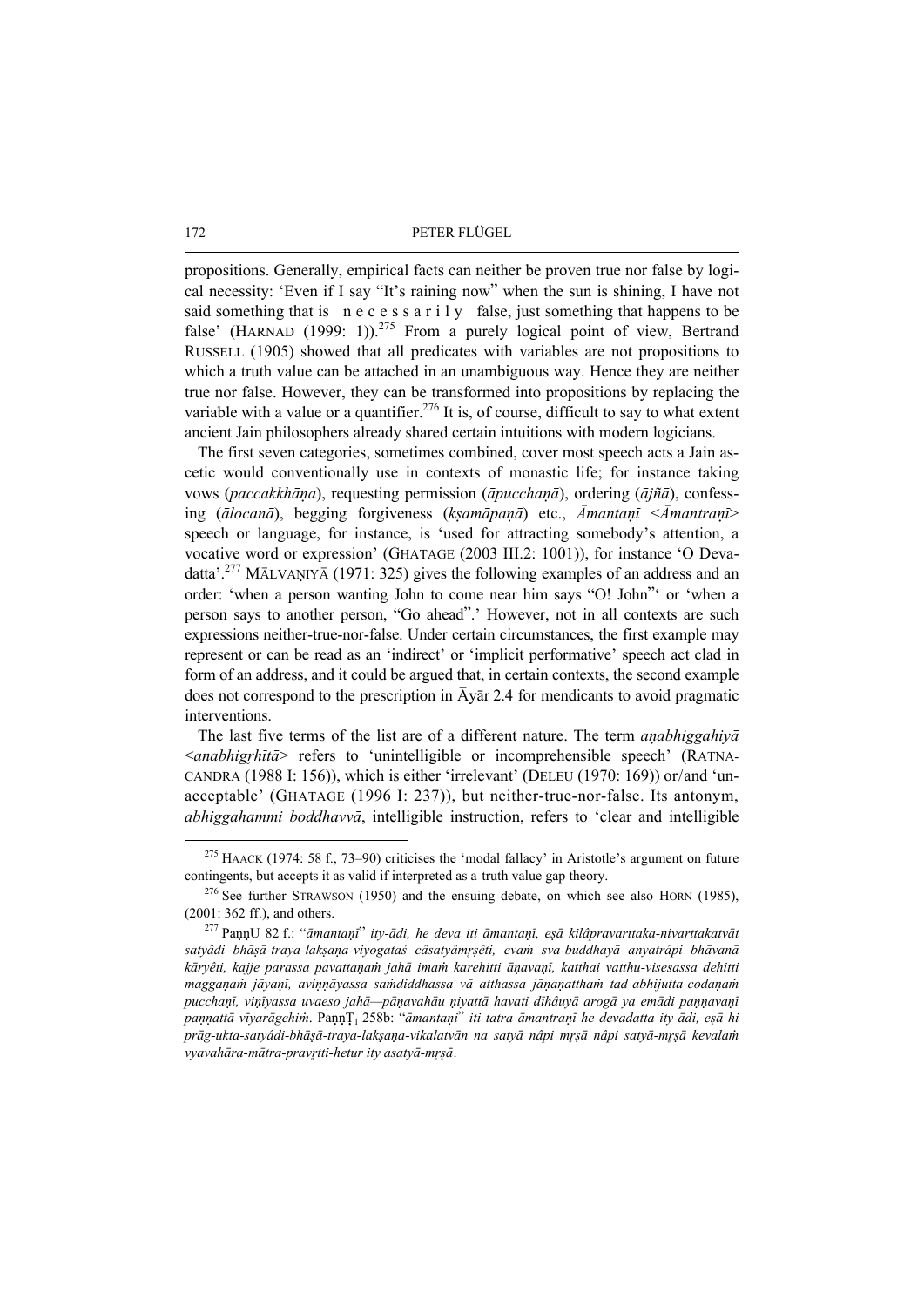language' (RATNACANDRA (1988 IV: 351)), which is 'relevant' and 'acceptable', and neither-true-nor-false.<sup>278</sup> Malayagiri's commentary explains the difference between irrelevant and relevant speech through the following example: 'to the question "What shall I do now?" the answer "Do as you like" is *anabhiggahiya*, the answer "Do this, do not that!" is *abhiggahiya*" (DELEU (1970: 169)).<sup>279</sup>

It is not entirely clear why *samsaya-karanī bhāsā* <samsaya-karanī bhāsā>, 'ambiguous language which causes doubt' (RATNACANDRA (1988 IV: 570)), is regarded as neither-true-nor-false, and therefore permissible. It must be assumed that only the use of strategically ambiguous messages for the purpose of creating *vairâgya*-shocks is seen as legitimate, but not language which creates doubt about Jainism in the minds of believers. He seems to follow Malayagiri (PannT), who argued that from the *niścaya-naya* not only *satya-mrsā* but also *asatyā-mrsā* statements are false—'if they are spoken with the intention of deceiving others'( MĀLVAŅIYĀ (1971: 346)). However, Viy 18.7.1 (749a) states that, by definition, the speech of a Kevalin, because it is harmless, can only be true or neither-true-norfalse.<sup>280</sup> The statement associates higher moral truth with this type of speech, which can thus be compared with the 'twilight-language' (*sandhâ-bhâšâ*) of Tantric Buddhism, which is also characterised as neither-true-nor-false.<sup>281</sup> According to OKUDA (1975: 129), MĀc 119 explains *samsaya-vayanī* <*samsaya-vacana*> as 'speech which expresses doubt'. But its commentator Vasunandin  $(11<sup>th</sup>-12<sup>th</sup>$  century) interprets this as 'speech of children and old people' as well as the sounds of (fivesensed) 'roaring buffalos' etc., which cause doubt as to their meaning, while the Digambara authors Aparājita and  $\overline{A}$ śādhara and the Śvetâmbara Haribhadra commenting on DVS 7, read *samsaya-karanī* simply as 'ambiguous speech' (*anekârtha*sādhāraņā). Haribhadra classifies speech of children as *anakkhara <anaksara*>, incomprehensible, which also figures as the ninth and last category listed in  $M\bar{A}c$ 

<sup>&</sup>lt;sup>278</sup> PannT<sub>1</sub> 259a: *abhigrhītā prati-niyatârthâvadhāranam*, yathā idam idānīm karttavyam  $i$ *dam* nêti.

<sup>&</sup>lt;sup>279</sup> PannT<sub>1</sub> 259a: *anabhigrahā yatra na pratiniyatârthâvadhāranam, yathā bahukâryesv avasthitešu kaœcit kañcana påcchati—kim idânîô karomi?, sa prâha—yat pratibhâsate tat kurv iti*. See SPERBER–WILSON's (1986) arguments for considering 'relevance' as the key to communication and cognition.

<sup>280</sup> DELEU (1970: 241).

 $^{281}$  Jambūvijaya's edition of the Than 4.23 (238) contains the following commentary of Jinabhadra's *Viœešâvaœyaka-bhâšâ* (VÂBh) 376–7: *aòahigaya jâ tîsu vi saddo cciya kevalo asacca-musa*.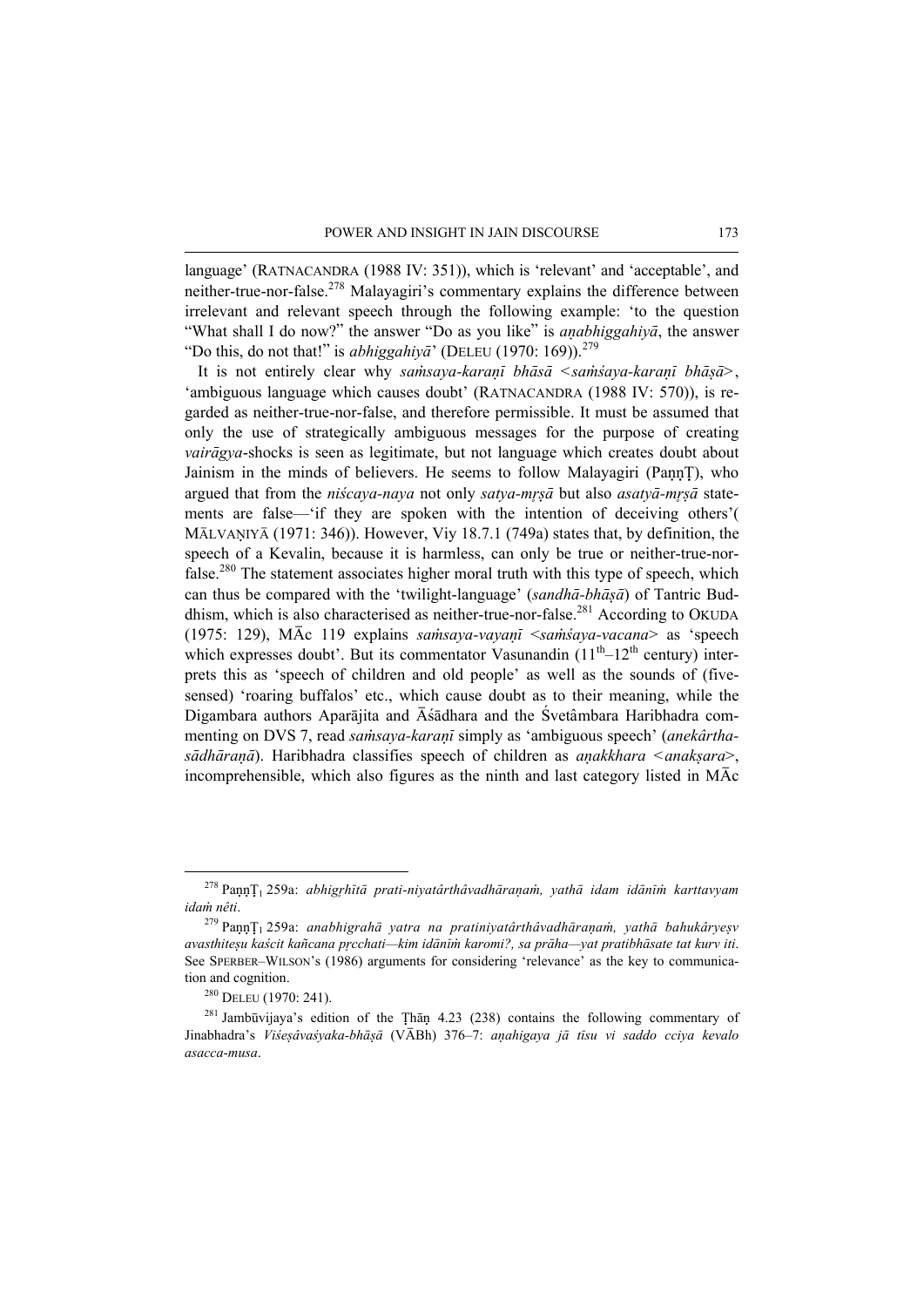| 174 | PETER FLÜGEL |
|-----|--------------|
|     |              |

119, which Vasunandin reserves for expressions of animals of two-four senses, and for sounds created by snipping fingers etc. (OKUDA  $(1975: 129)$ ).<sup>282</sup>

*Vyâkåtâ bhâšâ* refers to clear distinct speech with explicit unambiguous meaning (RATNACANDRA (1988 IV: 511)).<sup>283</sup> There is no example given by the commentaries for distinct speech which is neither-true-nor-untrue. *Avyākrtā-bhāsā*>, refers to indistinct involuted or poetic speech consisting of obscure or unintelligible words 'with deep and profound meaning' (RATNACANDRA (1988 IV: 445), cf. GHATAGE (2001 II: 800)).<sup>284</sup> *Mantra*s or *sûtra*s may be fitting examples. The fact that the *Mûlâcâra* does not mention these two categories reinforces the suspicion that they are redundant, and overlapping with the category of incomprehensible language.

The most interesting case is *pannavanī-bhāsā* <*prajñāpanī-bhāṣā*>, explanation, the generic term which Mahāvīra himself employs in the scriptures<sup>285</sup> to designate his discourse, which also gives the *Pannavanā-suttam* its name. Like all descriptions of speech acts, *pannavani* is a somewhat ambiguous term, because it refers both to the illocutionary act, locutionary content, and perlocutionary effect of proclaiming something. This ambiguity is reflected in different translations of the word. SCHUBRING  $(2000: 158, \S 69)$  and DELEU  $(1970: 169)$  translate *pannavani* as 'communication' (*Mitteilung*). According to SCHUBRING (2000: 157 f., § 69), the examples for 'communication' given in Viy 10.3.3 (499b) = Pann 866, 'We want to [*wollen*] lie down' (*āsaissāmo*) etc., refer to 'expressions of an intention' (to do something). However, DELEU (1970: 169) and LALWANI (1985: 133) translate *âsaissâmo*  $\langle \bar{a} \rangle$ *śayisyāmah* as 'we will lie down' and 'we shall lie down' respec-

<sup>&</sup>lt;sup>282</sup> PaṇṇŢ<sub>1</sub> 259a: *samsaya-karaṇī yā vāk anekârthâbhidhāyitayā parasya samsayam utpādayati*, yathā saindhavamānīyatām ity atra saindhava-śabdo lavaņa-vastra-purusavājisu. SCHUBRING (2000: 157 f., § 74): 'All animals with two to four senses and beings with five senses express themselves in the neither true nor wrong way, but the latter will employ the first three modes just as well (Pannav. 260a) provided they have learnt to do so or carry along with them a higher ability.'

<sup>&</sup>lt;sup>283</sup> PaṇṇȚ<sub>1</sub> 259a: vyākrtā yā prakaṭârthā.

<sup>284</sup> PaòòÞ1 259a: *avyâkåtâ atigambhîra-œabdârthâ avyaktâkšara-prayuktâ vâ avibhâvitârthâtvât*.

<sup>&</sup>lt;sup>285</sup> The Pāli equivalents of *pannavaṇā* and *pannatta* are *paññāpana*, *paññatta* (MĀLVAŅIYĀ (1971: 212)). The word *pannatti* <*prajñapti*>, teaching, information, instruction, is frequently used in the canon, for instance at Viy 2.1.90, or Viy 16.6 (709b) where the verbs *pannaveti parûveti* <*prajñâpayati prarûpayati*> are used in to describe Mahâvîra's preaching activity. Hence, his teachings are called *pannavanā* <*prajñāpana*>, exposition, or *parūvana* <*prarūpana*>, explanation (AnD 51, MĀLVAŅIYĀ (1971: 210)). The 'proclamations' (*Kundmachung*) or preachings of the unattached ones are also called *niggantha pāvayaṇa* / *pavayaṇa* <*nirgrantha pravacana*> in Viy 2.5.5 (134b), 20.8.5 (792b) and Than 176a. See SCHUBRING (2000: 73, § 37).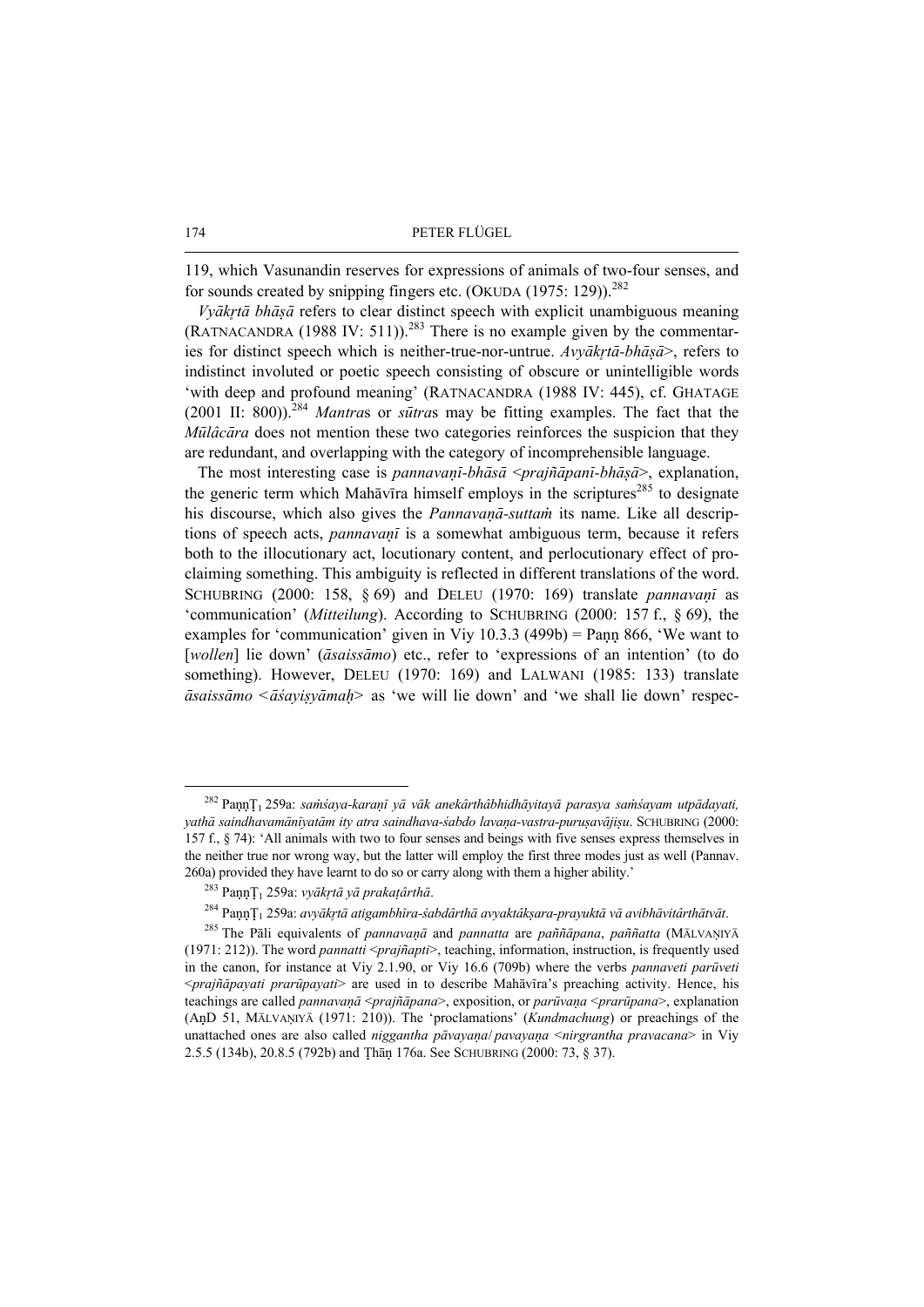tively, that is, as the description of a future action or state.<sup>286</sup> MALVANIYA (1971: 211), who points to kindred views in the Pâli text *Puggala-paññatti*, prefers the word 'describing' as a translation of *pannavani* which he renders as 'speech that intends to describe a thing'. In this, he follows the  $13<sup>th</sup>$  century commentary of Ācārya Malayagiri who stated that *pannavanī* 'means the speech that intends to describe the thing (or event) [as it is]'.287 It is a form of *asaccâ-mosâ* speech, 'a speech which has nothing to do with norm (validity or invalidity) but which only describes the thing (or event)': 'To be more explicit, the speech which has nothing to do with religious dos and do-nots but which simply describes the thing is called *Prajñāpanī*.<sup>288</sup> MĀLVANIYĀ (1971: 212) cites the example quoted by the commentator Malayagiri's *Prajñâpanâ-þîkâ*, 'Those who refrain from killing living beings live long and enjoy good health (in the next birth)',289 and notes: 'The *gâthâ* in point contains no command "do not kill" but simply describes the fact that those who do not kill live long and remain healthy.' Such speech 'has nothing to do with religious dos and do-nots' (M $\overline{A}$ LVANIY $\overline{A}$  (1971: 211)). Hence, it should be distinguished from implicit performative speech. But, of course, it may be interpreted as such by a listener who infers an 'ought' from the 'is'. MONIER-WILLIAMS' (1986: 659) *Sanskrit-English Dictionary* translates the causative *prajñâpana* as 'statement, assertion'.

<sup>&</sup>lt;sup>286</sup> DELEU (1970: 169) writes: '*āsaissāmo* is *āśayisyāmah*, not, as Abhay. says, *āśrayisyāmah*.' According to the rules of speech in Âyâr 2.4.1.5 and DVS 7.8–10 one should avoid such a statement if one cannot be entirely sure.

<sup>&</sup>lt;sup>287</sup> PannȚ 249b: *yathâvasthitârthâbhidhānād iyam prajñāpanī*, in MĀLVAŅIYĀ (1971: 211, cf. 346).

<sup>&</sup>lt;sup>288</sup> Contrary to MĀLVAŅIYĀ's (1971: 211) view that *asatya-mrṣā* speech 'has nothing to do with norm' it is obvious that by referring to situations that ought to be both imperatives, commissives (vows), and declaratives imply normative conditions, even if used by an enlightened being. Only assertives attempt to represent situations as they are. Searle showed that from the hearer's perspective even literal speech implies a contextual horizon to be intelligible (HABERMAS (1980: 452) / (1984–1987 I: 337)). According to Pann 246b, *asatyā-mrsā* speech signifies not only *ohāranī* <*avadhāranī*> or determinative expressions such as 'I believe' or 'I think', but all attempts to communicate transcendental truth through descriptive (*prajñâpanî*) speech, which is assumed to be context-free and thus by definition neither-true-nor-false (*satyā-mrsā*). The Pann accounts for the use of certain classificatory terms and words which express universals (e.g. masculine, feminine, neuter) without clearly specifying their contextual range of meaning. Imperatives such as 'go ahead' belong to this category too. For instance, we may 'order a person of any gender and this person may or may not carry out orders. … This *âjñâpanî* (imperative) speech too could not be held as false. It should be regarded as a case of *prajñāpanī* speech' (MĀLVAŅIYĀ (1971: 326)).

 $^{289}$  PannT<sub>1</sub> 249b:

*pâòivahâu niyattâ havaôti dîhâuyâ arogâ ya* / *emâî paòòattâ paòòavaòî vîyarâgehiô* //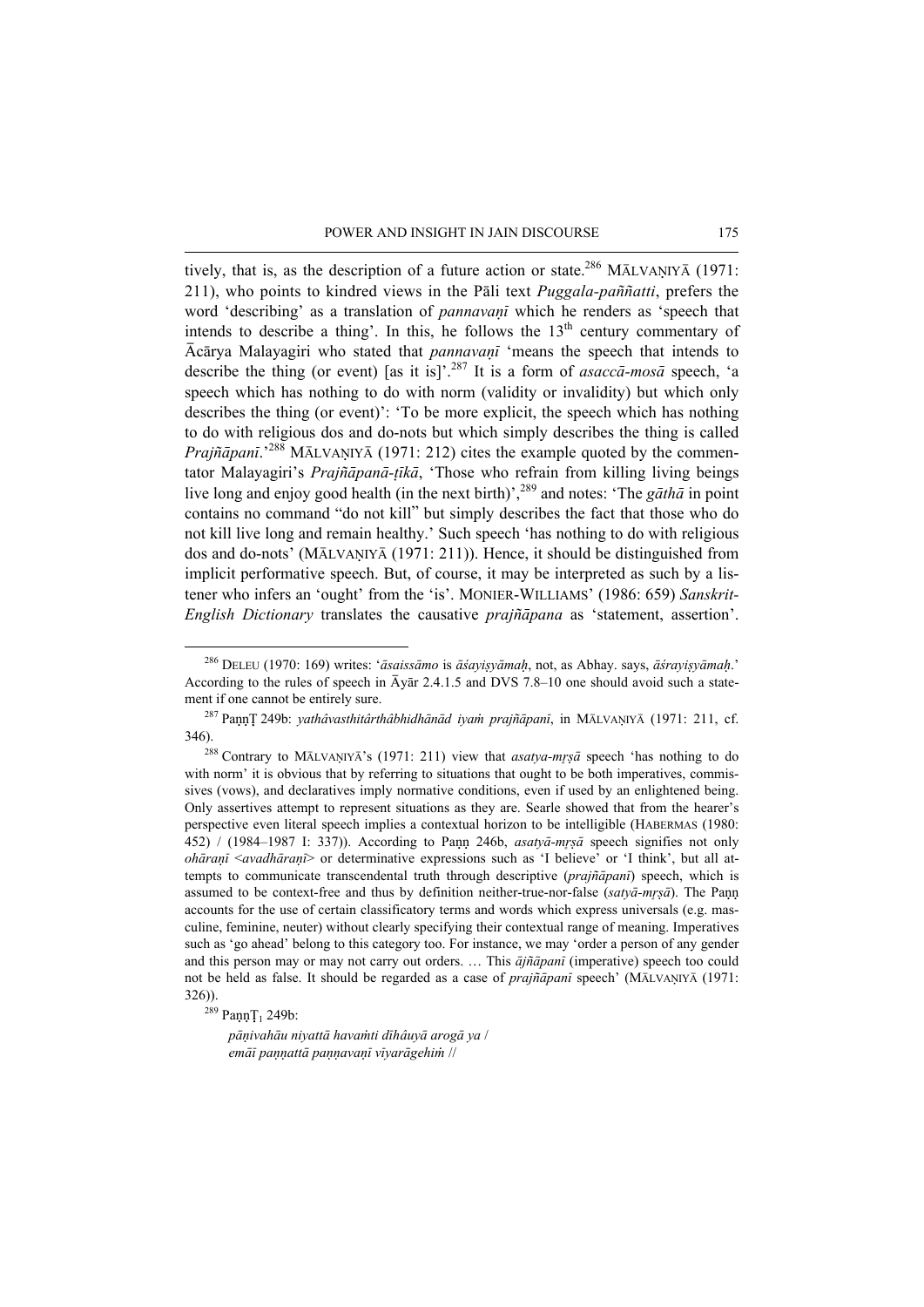176 PETER FLÜGEL

LALWANI (1985 IV: 133) apparently follows the *Illustrated Ardhamâgadhî Dictionary* of RATNACANDRA (1988 III: 443), based on Malayagiri, in using the word 'advice' (*upadesa*).<sup>290</sup> What is probably meant by the term *pannavani* is that from the conventional point if view, which underlies the Jain '*catus-koti*' of language usage, the testimony of an authoritative person is neither true nor untrue, because its meaning may be incomprehensible for a hearer, similarly to unintelligible utterances of non-enlightened creatures. With imperatives and addresses expressing universal truths or ideals has in common that no referent exists *in re* at a given place and point of time (as for instance in Malayagiri's example which should not be read as a prediction relating to a specific individual). The multidimensional implications of a general statement or rule such as this cannot be understood entirely in an instant, as WITTGENSTEIN (1953: 53–55, § 138–40) noted in his remarks on the relation between meaning and use of a word (WITTGENSTEIN (1953: 190 ff., § 138 f.)). Moreover, the example given by the commentaries concerning the necessary link between non-violence and health cannot be proved or disproved from a conventional perspective. It must be accepted on the basis of the authority of the speaker. Interestingly enough, the two truth theory is not invoked by the commentaries in defence of the concept of transcendental speech, being neither-true-nor-false, in spite of its capability to immunise any statement against criticism.<sup>291</sup>

Pann 832–857 gives another example for speech which is neither-true-nor-false by discussing the question of the 'congruity of grammatical and natural gender and number' (SCHUBRING (2000: 158, § 74)). It argues that words such as *go*, cow, which express (genderless) universals but are employed in masculine singular, are not false or both-true-and-false, say, with regard to female cows, but neither-true-nor-false. The same applies to imperatives (*âjñâpanî*), since 'we may order a person of any gender and this person may or may not carry out our orders' (MALVANIYA (1971: 326)).<sup>292</sup>

The last of the four variants of *ohāranī-bhāsā* <*avadhāranī-bhāsā*>, or determinate speech, is another example of speech which is neither-true-nor-false. Reflexive

<sup>&</sup>lt;sup>290</sup> Uttar 28.16 ff. lists amongst the ten sources of right insight (*samyag-darsana*) communications such as *upadeœa*, instruction, *âjñâ*, command, *bîja*, seed (suggestion), as well as *abhigama*, comprehension of the sacred scriptures, and *vistâra*, complete course of study (including proofs, *pramâòa*, and perspectives, *naya*): *nisagguvaesa-ruî, âòâ-ruî sutta-bîya-rui-meva* / *abhigama*vitthāra-ruī, kiriyā-samkheva-dhamma-ruī // .

 $291$  Cf. MURTI (1955: 129) on transcendental language which expresses truth which is beyond language; and GANERI (2002: 271) on the non-assertible (inexpressible) in classical Jain sevenvalued logic (*sapta-bhangī*), which may be conceptually related to incomprehensible speech.

 $292$  This example could be interpreted as an early version of the 'misleading form thesis' addressed by RUSSELL (1905) and others. See HAACK (1974: 53–55). By contrast, the example 'Devadatta, give me the cow', mentioned by GLASENAPP (1915: 46), is neither-true-nor-untrue as a simple performative.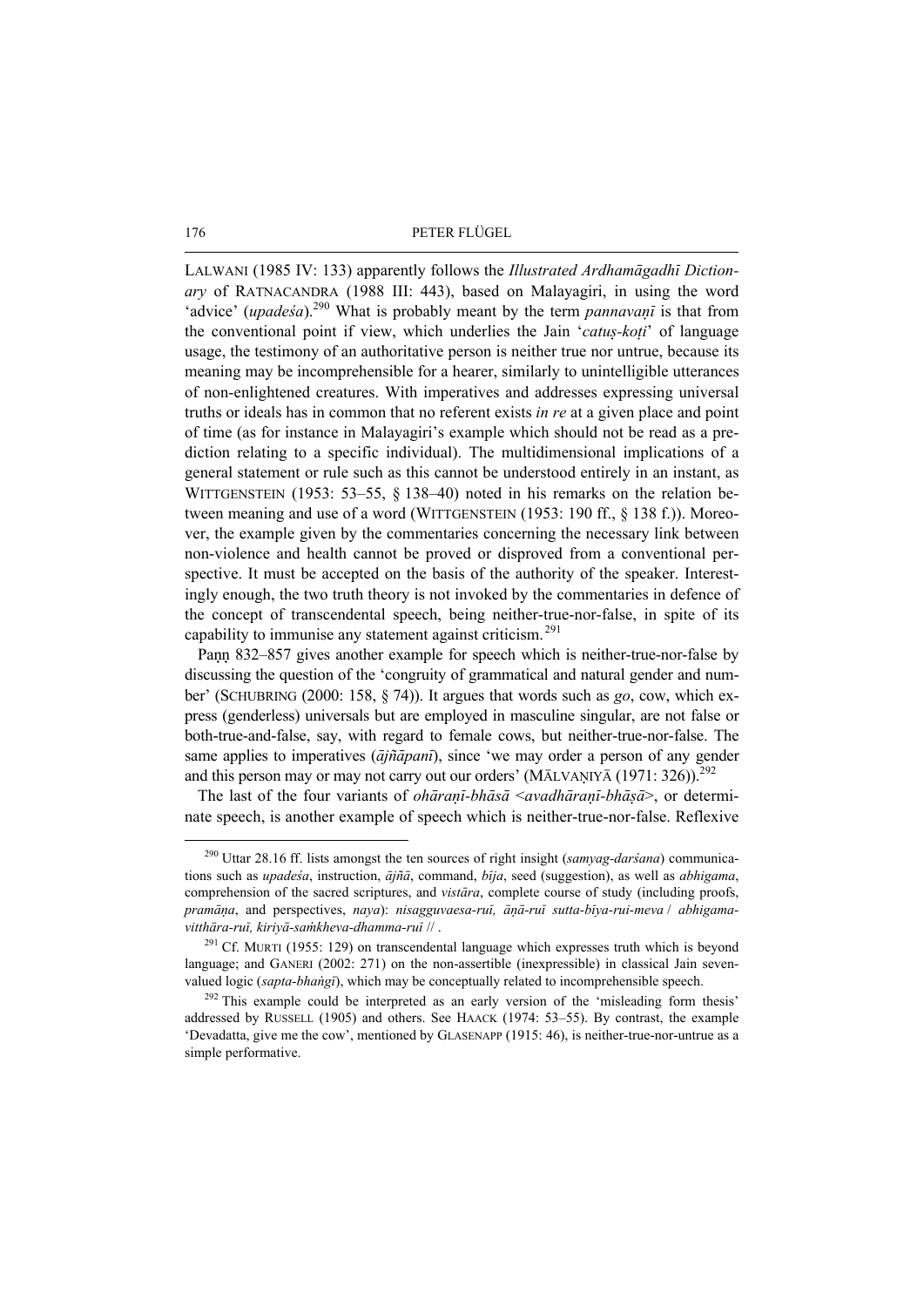expressions such as 'I believe' or 'I think' are said to be capable of expressing any of the four modes of speech, depending on whether they serve religion (*ârâhiya* <*ârâdhita*>), in which case they are true by definition, harm religion (*virâhiya* <*virâdhita*>), in which case they are false, both serve and harm religion, in which case they are true-as-well-as-false, or whether they do neither, in which case they are neither-true-nor-false (Pann  $830-831$  [246b]).<sup>293</sup>

The examples show that in the Jain philosophy of speech pragmatic efficacy, that is, non-violence, supersedes propositional truth:<sup>294</sup>

'It goes with the sphere of *ethics* that all four modes of speech, and consequently the mode of wrong speech as well, are admitted, provided they are employed in a pious way of mind  $(\bar{a}ut \bar{a}m = \bar{s}am \bar{v}ak)$ , while even true speech coming from a sinner's mouth will count for nothing (Pannav. 268a)' (SCHUBRING (2000: 158, § 74).

Conversely, as mentioned before, 'a mode of speech springing from emotion is by itself understood as *mosâ*' (SCHUBRING (2000: 157, § 74)). In other words, the speaker's beliefs, attitudes or intentions (if not his/her *Being*), and the specific pragmatic context is decisive, not the words themselves, or the propositional meaning. Arguments relating to the 'higher truth' of morality based on similar considerations. HANDIQUI (1968: 266) notes that the 10<sup>th</sup> century Digambara  $\bar{a}c\bar{a}rva$  Somadeva is more concerned with ethics than with propositional truth:

'Somadeva appears in certain circumstances to attach greater importance to self-preservation and philanthropic considerations than to speaking the truth. He opines that the truth must not be spoken if it is likely to endanger others and bring inevitable ruin to oneself.'

Another example of this attitude is given by the Svetâmbara  $\overline{A}c\overline{a}r$  Hemacandra who, in his  $12<sup>th</sup>$  century *Yoga-sastra* (YS 2.61) and self-commentary, narrates that the sage Kausika, who was famous for speaking the truth, 'went to hell because accurate information given by him led to the capture and killing of a band of robbers' (cited by HANDIQUI (1968: 266 n. 4)):

'On the other hand (*api*), even though a statement may be true, it should not be spoken if it causes affliction to others [This is] because,

<sup>&</sup>lt;sup>293</sup> Cf. SCHUBRING (2000: 158,  $\S$  74), MALVANIYA (1971: 325 f.)).

<sup>294</sup> Cf. CAILLAT (1975: 80), QVARNSTRÖM (2002: 41 n. 4).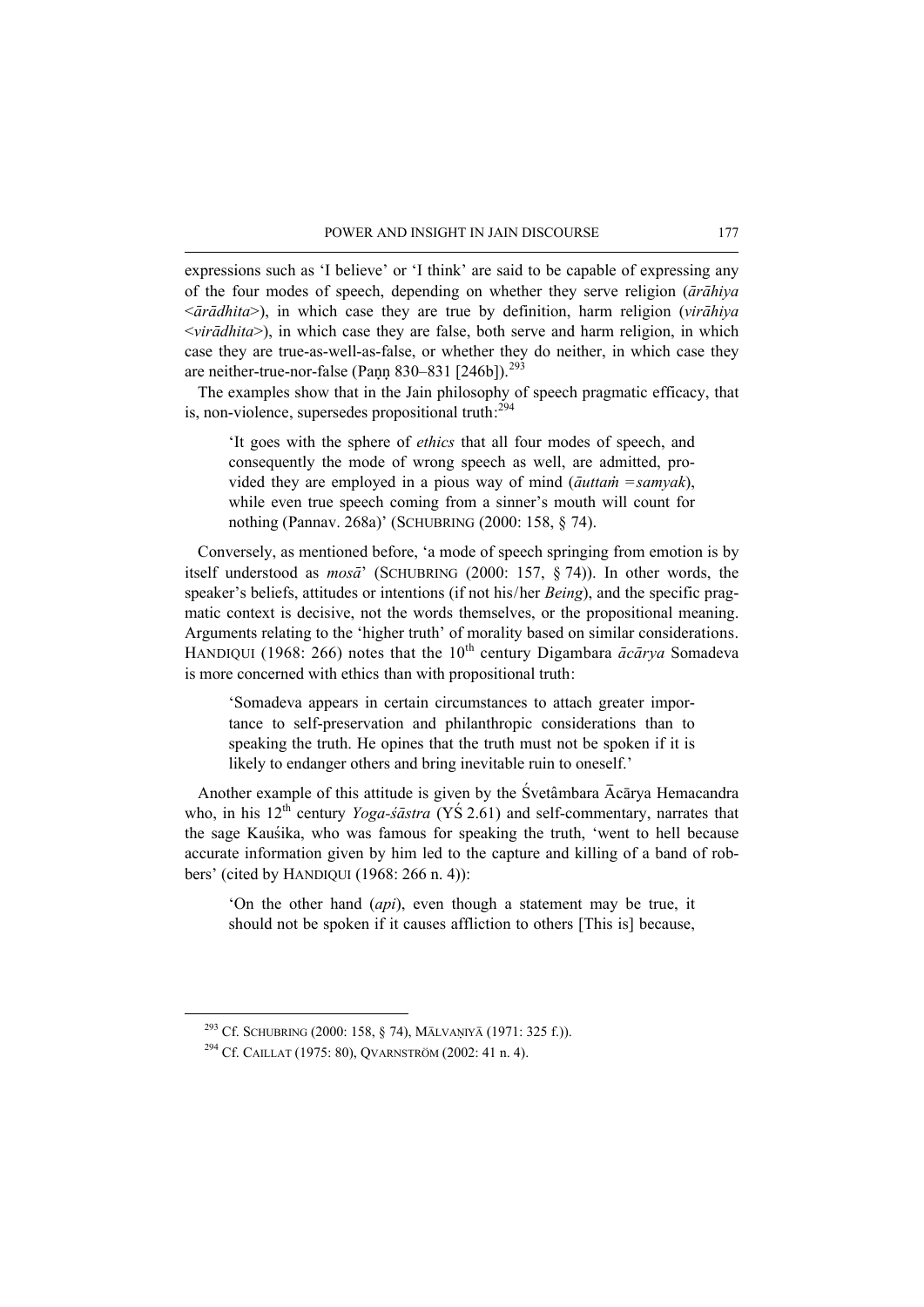even if it is accepted [by all the people] in the world, Kausika was sent to hell [on account of making such a statement]'  $(Y\acute{S} 2.61).^{295}$ 

The explanations of the four modes of speech in canonical Jain literature and its medieval Sanskrit commentaries show that they are conceived as meta-rules, on a level of abstraction comparable to the discourse ethics of universal pragmatics, while the sub-categories and examples correspond to the level of empirical semantics and pragmatics. The levels of abstraction of the lists of examples in the commentaries vary, since the Jain lists are relatively unsystematic, although some may have been intended as scholastic devices for cumulative indexication *qua* fixed analytical perspectives. From the point of view of comparative analytical philosophy, some examples could serve as illustrations for one or other of the conversational postulates *à la* Grice ('be relevant' etc.), Searle, or Habermas, while others can be related to the modern logical investigations of vagueness, category mistakes, quantifiers, or modalities of time in particular. In contrast to modern intentionalist semantics, Jain philosophers of language analyse examples of fundamental types of speech rarely with reference to the intention of the speaker, but prefer an objective or listener's standpoint. That is, they investigate the structure of the utterance as a whole, from the de-contextualised point of view of the four combinations of the basic true / false distinction, seen from the perspective of discourse ethics. The same perspective is preferred by universal pragmatics.

We can conclude from this brief discussion of the explanations of the four modes of speech in the Svetâmbara canon and commentaries that the rules of Jain discourse are less concerned with referential truth than with the pragmatics of speech; $^{296}$  in particular with the expression of the 'higher truth' of religious insight gained through direct self-experience, and speaking in accordance with the ethics of nonviolence. Yet, it would be a mistake to assume that truth in Jain discourse is always defined as an aspect of objective illocutionary force, depending on the form of the utterance and the intentional state of a speaker alone, without the need to be backed up by argument in processes of critical inquiry. The primacy of pragmatic ethical and moral considerations, considered from a monological perspective, makes the Jain theory of speech in many ways akin to Habermas' theory of communicative action. The analysis of the implications of the Jain maxim of truth for language usage show that it combines as it were the validity claims two, three and four:

 $^{295}$  For discussion of the ethical implications of this dilemma, for instance in terms of appropriateness, see for instance GERT (1973), HARE (1981), WELLMER (1986: 26 ff.), and HABERMAS (1991: 170).

<sup>&</sup>lt;sup>296</sup> GANERI (2002: 277) shows that the *sapta-bhangi* is also 'not strictly truth-functional', but suggests a solution to this problem.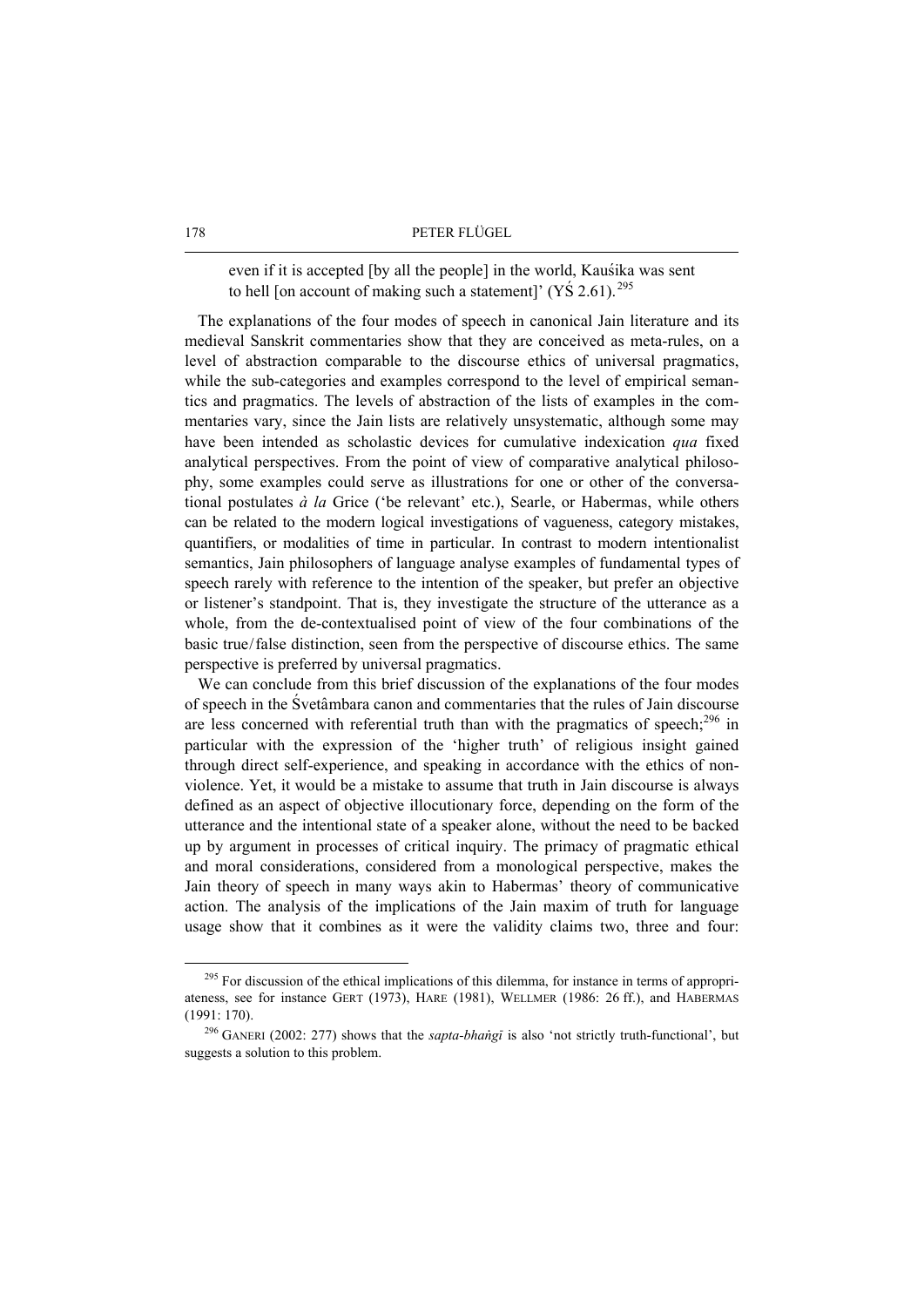propositional truth, normative rightness, and expressive truthfulness. Despite the primacy of non-violence and sincerity of expression, there are numerous examples for rules concerning referential truth, the ideal of univocal or straight (*rju*) speech, and the avoidance of deception, especially Âyâr 2.4.1.1, Âyâr 2.4.2.19, and DVS 8.46.<sup>297</sup> Such rules of avoidance of false representations (including false references

- (i) Jains are epistemic realists. Hence, it is not surprising that there are explicit statements defending the ideal of objective truth in the scriptures, as opposed to mere appearance, opinion, or consensus. The following passage stresses the necessity for ascetics to use their faculty of judgement to discover the truth of a given phenomenon, and not to be deceived by false appearances: 'Employing their judgment, they should know something for certain and something for uncertain: (1) Having received food or not having received food, having eaten it or not having eaten it, has come or has not come, comes or does not come, will come or will nor come' ( $\bar{A}$ yār 2.4.1.1–2). This orientation toward the world, predicated on a realistic analysis of the modalities of time, is diametrically opposed to Brāhmaṇism and Vedântic concepts such as  $m\bar{a}y\bar{a}$  etc. This is evident in the following passage, which implicitly criticises the confusion of natural phenomena with illusory imagery of divine agency: 'A monk should not say: "The god of the sky! the god of the thunderstorm! the god of lightning! the god who begins to rain! the god who ceases to rain! may rain fall or may it not fall! may the crops grow or may they not grow! may the night wane or may it not wane! may the sun rise or may it not rise! may the king conquer or may he not conquer!" They should not use such speech. … But knowing the nature of things, he should say: "the air; the follower of Guhya; a cloud has gathered or come down; the cloud has rained"'  $(\bar{A}$ yār 2.4.1.12–13).
- (ii) False appearance and deception should be avoided by all means: 'A *muni* speaks of appearance, ignoring the truth, encounters a sin. Then what to speak of one who indulges in whole untruth [Note by LALWANI: When a woman is dressed as a man and if she be called a man, it is a falsehood, though in her dress she appears like a man  $\dots$ ].' (DVS<sub>2</sub> 7.5, cf.  $\bar{A}$ yār 2.4.1.3). Ways of 'establishing what is not', such as vague promises and speculation, are also seen indiscriminate or deceptive utterances, because of the confusion of past, present, and future. Language which may create doubt ('maybe or not') has to be avoided by all means: 'When one knows not true implication, in the context of the present, past, and future, says not one, "surely it's like this". When one is in doubt about implication, in the context of the present, past and future, says not one, "surely it's like this". "Surely it's so",—says one when one has not an iota of doubt of implication about the present, the past and future' ( $DVS_2$  7.8–10, cf.  $DVS_2$  7.6–7,  $\bar{A}$ yār 2.4.1.5). It is remarkable, that early Jainism already insists on the correct use of temporal modalities, which must be related to

<sup>&</sup>lt;sup>297</sup> Interestingly, some *śloka*s are similar to the last of Grice's quality maxims: 'Do not say that for which you lack adequate evidence', which invokes questions of referential truth and of the relationship between representational and expressive functions of language. The definition of the concept truth and falsehood, or of aspects thereof, is a notoriously difficult problem for modern science and philosophy, whose discourse is constituted by this fundamental distinction according to FOUCAULT (1981) and LUHMANN (1990). It is therefore interesting to see how the Jains tackle this issue, which is one of their foremost concerns. There is a note by LALWANI added to  $DVS<sub>2</sub> 4.12$  which identifies three types of falsehood: '(i) to deny what is, (ii) to establish what is not, and (iii) to alter the meaning'. They can be illustrated by the following examples: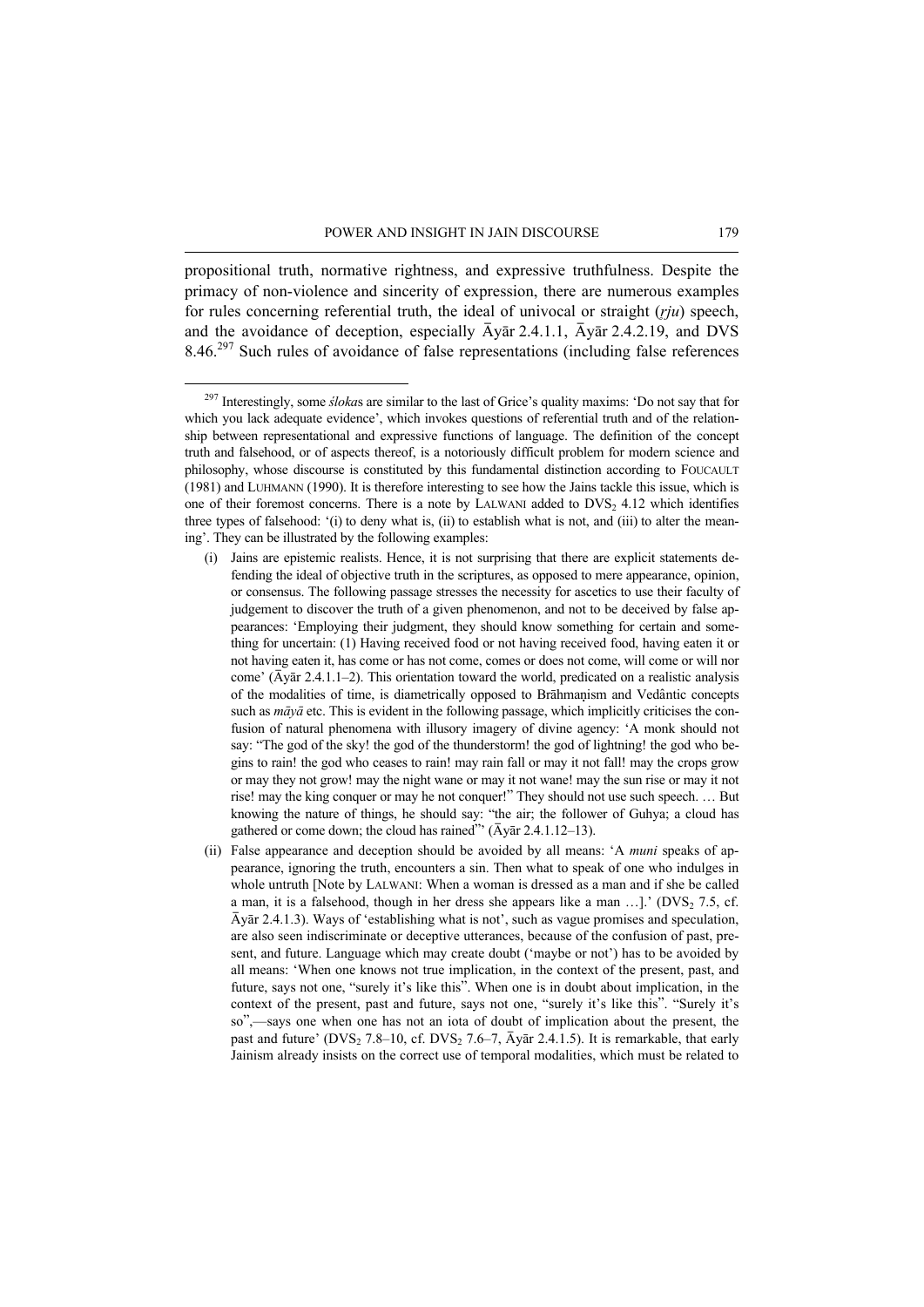to past, present and future) and non-deceptive speech etc., can be understood as expressions of a pragmatic anti-illusionist (anti-Brāhmanic) realism, that is, as antideception strategies. From the perspective of politeness theory, one could add that the underlying cognitive realism does not only serve as a strategy of self-protection, as WILLIAMS (1983: xix) argues, but also to calculate the karmic consequences of speech acts, and functional demands on social inferiors, who (have to) read and fulfil the pragmatic implications of intentionally ambiguous statements of social superiors.

## **Relation**

The Gricean maxim of relation, concerning the relevance of a statement, is generally determined by the 'purpose of the talk exchange' as already stressed by the cooperative principle, of which it is but a mode<sup>298</sup> (and therefore absent in Habermas' scheme).<sup>299</sup> The principle of relevance is vital for the selection of appropriate contextual references of both utterances and standpoints of interpretation. In religious discourses, the implicit limitations inscribed in the semantic structure of the ideological system, enforced by a system of related institutional and social sanctions, play an important role in the discrimination of relevant contextual references.<sup>300</sup>

(iii) There are no further maxims concerning 'changing the meaning' in the texts on the ways of speaking. Effectively, however, Jain narrative literature is based on a method of 'changing the meaning' of Indian folklore (HERTEL (1922)). The combined systematicity and context-sensitivity of Jain rules and regulations is particularly obvious in the following statement of the Digambara author Vasunandin's (1100 CE)  $\acute{S}r\bar{a}vak\hat{a}c\bar{a}ra$  209, which propagates not only the 'abstention from untruth spoken out of passion or hate' but 'from truth too, if it provokes the destruction of a living being' (cited in WILLIAMS (1983: 78)). This and similar examples illustrate how the hierarchically superior principle of *ahimsa* supersedes the maxim of truthfulness in cases of rule-contradiction. Cf. MALVANIYA (1971: 325) on the role of the (situational) conditions of truthfulness in the *Pannavana*.

<sup>298</sup> Am $t$ tacandra's commentary on the *Samaya-sāra* (*supra* p. 147) states this implication openly. Similar references can be found with regard to public debates at the royal court etc. Cf.  $\bar{A}$ yārD 4.2.

<sup>299</sup> HABERMAS (1980: 418) / (1984 I: 312) remarks that it is hard to establish the universality of this maxim.

 $300 \text{ S}$ rīmad Rājacandra's rules of speech recommend avoiding controversial religious themes: '1. While you are talking of one thing, you may not, unless it is absolutely unavoidable, bring in another thing. 2. Listen attentively to what the other is saying. 3. You should answer it patiently and with a sense or propriety. 4. Only such words be uttered as do not involve you either in selfpraise or self-abasement. 5. For the time being, the less you talk of religion the better. 6. Do not involve yourself with others on issues pertaining to religion" (in MEHTA (1991: 72)).

the philosophy of transmigration, but also with the critique of the Brāhmanic sacred-word theory: 'speech exists only the moment when being spoken' (SCHUBRING (2000: 149, § 68). The practical value of all the cited examples is the same: reducing illusory appearances to their 'real' content.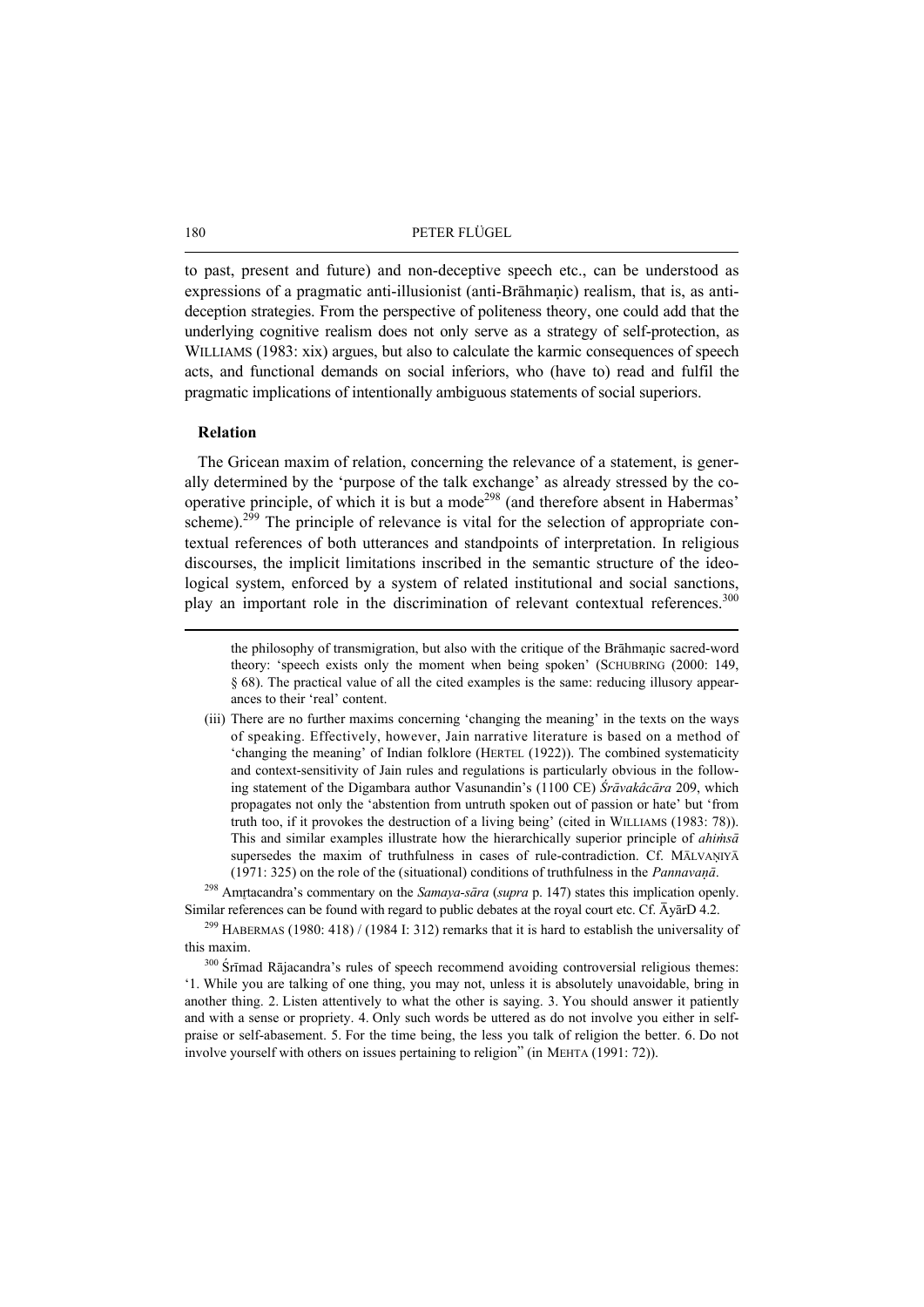I have argued elsewhere.<sup>301</sup> that the ethical 'code' of *ahimsā/ himsā* forces limitations and therefore an attitude of reflective distance onto those individuals who observe themselves self-referentially with the help of this semantic differential. Cognitive distance, in turn, generates the potential of a selective, discriminating relationship towards the world, i.e. it allows for choice, by presupposing the perceptibility of potentialities, the modalisation of perception, which—as we have seen—is generated through the practices of meditative introversion and perspective alteration.

In other words, the ways in which contextually relevant references are selected are negatively determined, and channelled, by Jain values and rules, given that they *de facto* orientate practice. Through its in-built directionality, the dominant ethical code of Jainism (*ahimsā/ himsā*) regulates pragmatic choices in everyday life, to the extent of the religious commitment and power of judgement of the user. Conversely, any semantically coded generalised strategy of selective choice implies corresponding processes of exclusion of non-relevant references, which form the complementary horizon of the unsaid and the unspeakable of legitimate religious experience. The discriminative functions of implied references to background knowledge and pragmatic conditions of fulfilment of religious claims, can be socially exploited through the off-record strategies of 'presupposition, hint, give associative clues' etc., which are associated with the Gricean maxim of relation. Precisely these qualities are associated with the proverbial South Asian ability both to tolerate and to ignore, which HACKER (1985) called 'inclusivism'.

## **Manner**

 $\ddot{ }$ 

The last maxim is explicitly concerned with the phenomenon of intentional multivocal speech, stressing the necessity of grammatically correct and unambiguous speech. The correlates of this maxim are held in great esteem by the Jains. The Âyâr refers several times to the necessity of using clear language:

'Well considering (what one is to say), speaking with precision, one should employ language in moderation and restraint: the singular, dual, plural; feminine, masculine, neuter gender; praise, blame, praise mixed with blame, blame mixed with praise; past, present, or future (tenses), the first and second, or third person'  $(\bar{A}$ yār 2.4.1.3).<sup>302</sup>

Not only referential truth, relevance, and the syntactically correct use of words is discussed in such contexts (cf. DVS 8.49), but also the orientation towards the intended effect of (religious) speech on the hearer. That is, not to create doubt, and

 <sup>301</sup> FLÜGEL (1993), (1995–6: 163–5) *pace* JAINI (1979: 312).

 $302$  Cf.  $\bar{A}$ yār 2.4.1.7, 2.4.2.19. See also Thān 10.96 etc.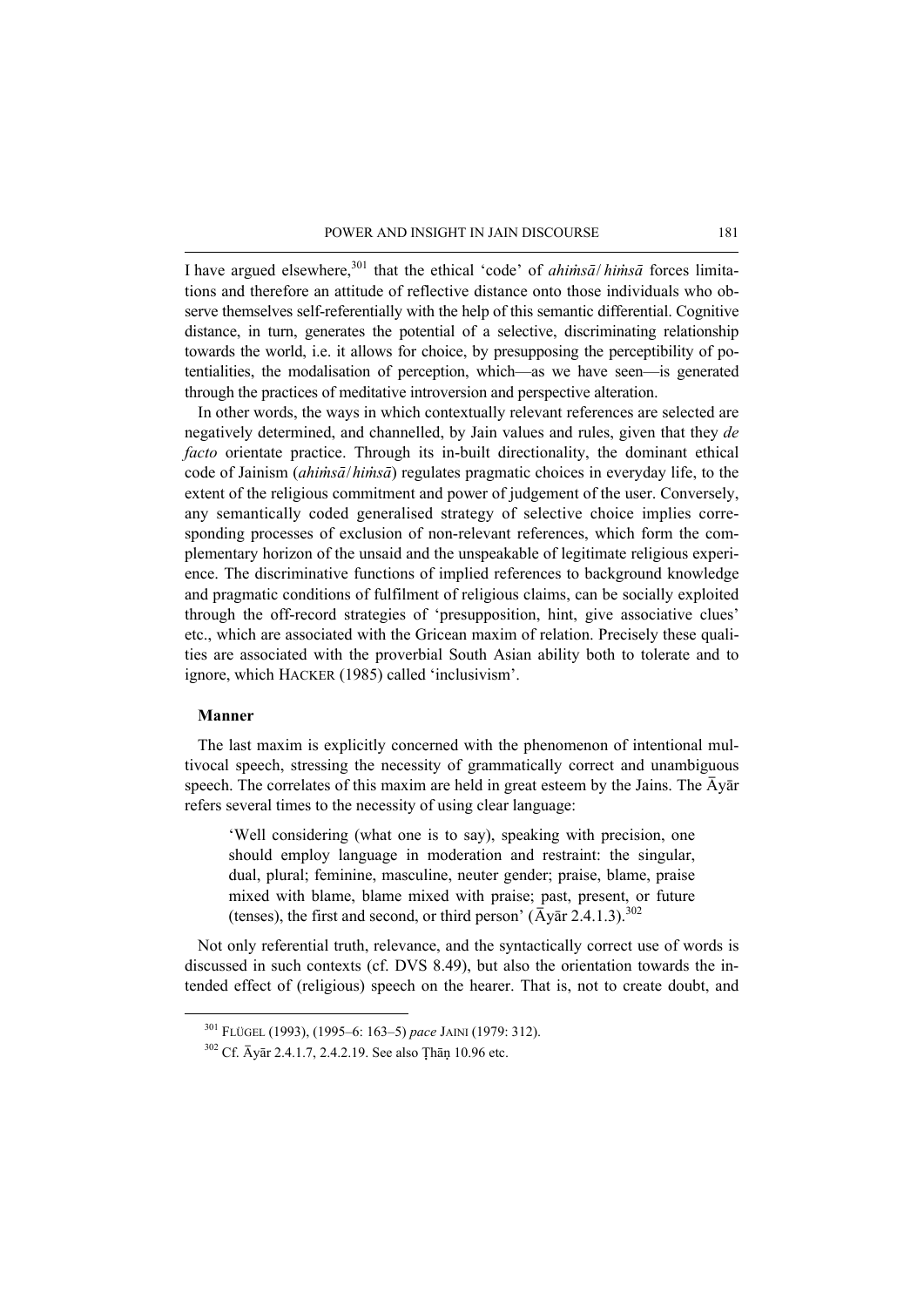lack of clarity (DVS 7.4). Manner can be interpreted as a combination of the validity claims of truth and sincerity with the condition of grammatical comprehensibility. Such features are usually considered in conjunction with other aspects of ideal speech acts, such as key, tone, spirit or style. $303$  Grammar is not singled out in the Jain equivalent of the manner-maxim and privileged over other aspects of communicative competence, as it is in modern linguistics, but presented together with other rules of use, such as stylistic rules of performance.

Jain ascetic rules of manner directly address the problem of implicit meaning, and the necessity to avoid the (manner related) off-record politeness strategies of 'vagueness, ambiguity, over generalization, or incompleteness' (BROWN–LEVINSON (1978: 230 f.)). The clauses stating that both politeness ( $\bar{A}$ yār 2.4.2.3–6) and speech which might harm  $(\bar{A}$ yār 2.4.2.1–2) is to be avoided at all costs, however, forces the exclusion of a wide range of topics onto the performer of 'pure speech'. This is what makes Jain doctrinal texts often so dry—most of the 'juicy bits' are 'potentialised', left out, remain unsaid, although they are implicitly presupposed. In fact this is the area, where the 'rhetoric' of silence is, as it were, forced upon the Jain ascetic, who has to select words carefully, in order to steer between the need to communicate with the world and the obligation to observe the principles of *satya* and *ahimsa*.

To briefly summarise the results of the comparison between the Jain rules of speech with Habermas' validity claims and the Gricean postulates, it is apparent that for all of the universal pragmatic principles and conversational postulates there are functional equivalences amongst the Jain principles and rules of speech, which are by no means 'primitive' and 'ill-assorted', as for instance the philologist SCHUBRING (2000: 157, § 74) believed. Jain principles and rules of discourse are not mere examples of a culture-specific 'particularistic ethics', as LAIDLAW (1995: 14) argues, but form a 'comparatively systematic code which is well-grounded in objective considerations'  $(CAILLAT (1991: 14)).$ <sup>304</sup> The Gricean maxims and the Jain rules of speech are similar, though not identical. The norms of unequivocal and grammatically correct signification and transmission of information are fundamental for the Jain understanding of proper language use, but not sufficient for an understanding of its primarily ethical concerns, which overlap with Habermas' theory of communicative action. The Jain texts deliberately avoid defining certain words as 'sacred'. However, for Jainism, too, 'correct speech is of religious value' (CAILLAT (1984: 71)) in so far as the foremost

 <sup>303</sup> Cf. HYMES (1972b: 62).

<sup>&</sup>lt;sup>304</sup> For an early universalistic ethical statement see the 'very difficult passage' JACOBI (1884: 31 n. 4) Âyār 1.3.3.1 equating self and world: *samdhim logassa jānittā. āyao bahiyā pāsa. tamhā na hamata na vighāyae.* All beings intend to live. Knowing the intention, one should not be nonvigilant. Consider all other beings as thyself. Therefore, you should not kill them yourself, nor get them killed by others ( $\overline{A}$ yārBh 3.51, p. 214).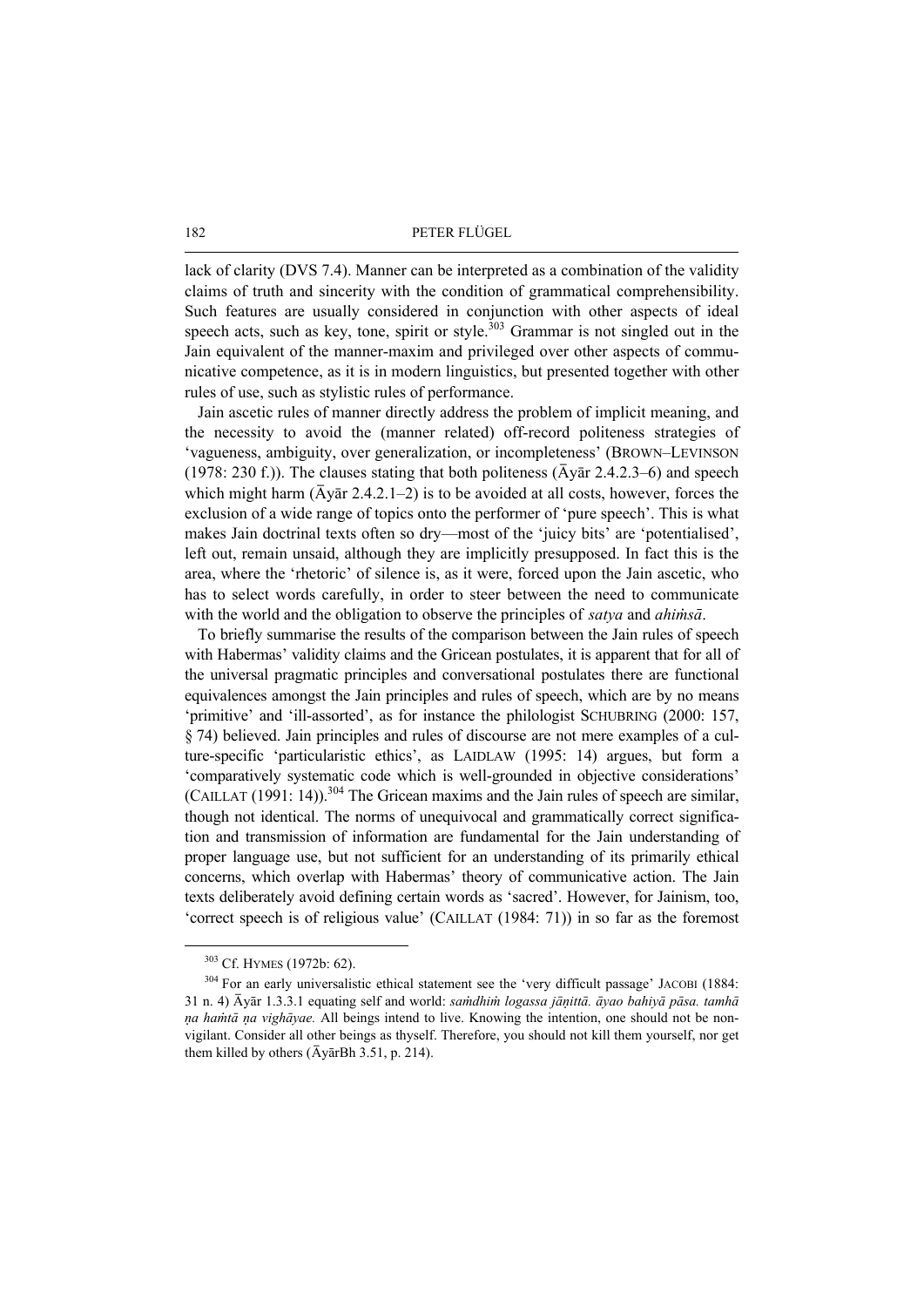requirement for the realisation of Jain norms is restraint (negative politeness) in mind, speech and action. The religious ideal of correct, truthful and non-violent manner of speech is summarised in the following passage, already quoted above:

'A monk or nun, putting aside wrath, pride, deceit, and greed, considering well, speaking with precision, what one has heard, not too quick, with discrimination, should employ language in moderation and restraint' ( $\bar{A}$ yār 2.4.2.19).<sup>305</sup>

What is manifest in this statement is that the Jain maxims themselves address the necessity of avoiding the violence and the consequential *karmic* results of 'flouting' the rules of proper speech by means of off-record strategies. At the same time, negative politeness (especially conventional indirectness) is regarded as mandatory for maintaining the vows of non-violence and truth in language usage. A different matter altogether is the 'salvific' use of off-record strategies in contexts of religious instruction which will be discussed below.

**(Ad 3)** In addition to the general principles and maxims of proper speech discussed thus far, much space of the language related sections in the Âyâr and DSV is devoted to experience-near examples and practical rules for selection of what to say and what not to say in accordance with the *satya-vrata*. These regulations do not have the status of general principles or maxims, but are derivatives of the latter, and provide generalised examples or schemata for the interpretation of certain types of situation. Generally single utterances and types of speech-acts (strategies) are discussed in the manner of modern analytical philosophy, often focusing on negative examples (*asatya*). The respective passages are almost identical in both key texts ( $\bar{A}$ yār 2.4.2.7–16 = DVS 7.22–35). They can be summarised as follows: First and foremost, one should avoid interventions in worldly affairs, particularly those involving value-judgements, taking sides, practical advice, or demands. Recommended speech-strategies are usually forms of negative politeness, such as conventional indirectness, impersonalisation or nominalisation. $30\overline{6}$  Impersonalisation by way of transforming directives and commissives

<sup>&</sup>lt;sup>305</sup> Conversely: '[1.] The monks and nuns may not use the following six forbidden forms of speech: lying, sneering, insult, coarse speaking, worldly speech, or speech renewing atoned matters. 2. There are six cases of idle talk about right conduct: of speaking rashly in relation to others, of damaging living creatures, of untruthfulness, of forbidden appropriation, of a jade, a eunuch, or a slave. Whoever uses those six kinds of idle talk, without being able to prove them fully, ranks as one who has committed the transgression himself' (KS 6.1).

 $306$  Cf. BROWN–LEVINSON (1978: 134 ff.). In PaṇṇȚ folio 259 B cited by MĀLVAŅIYĀ (1971: 212), and discussed earlier, the positive karmic consequences of not killing are expressed in this way; avoiding commandments of the form 'do not kill' for example by saying: 'Those who refrain from killing living beings live long and enjoy good health (in the next birth).'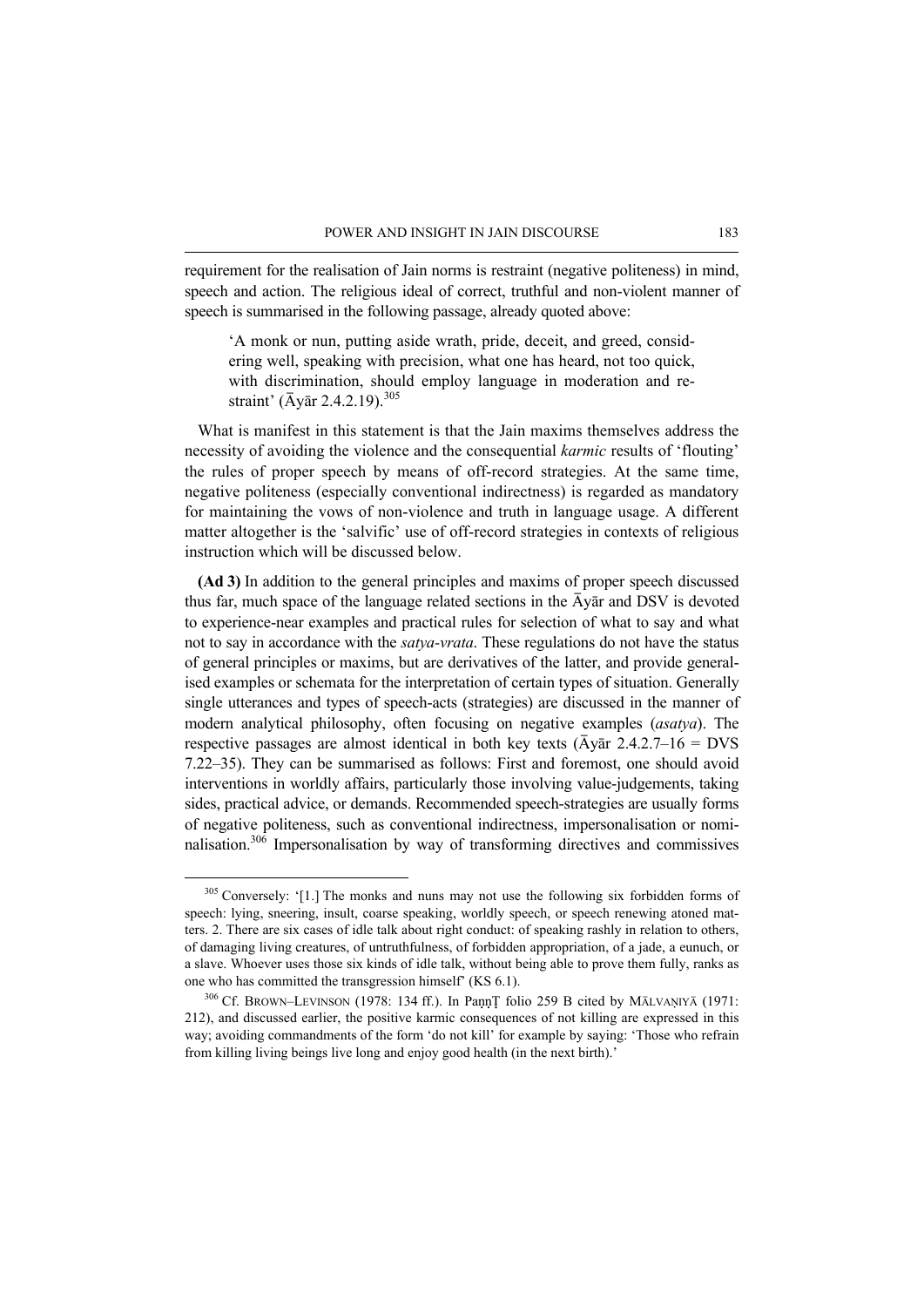into assertives, that is, a second-person performative perspective into a third-person observer's perspective, is the preferred method; evidently, because in this way 'illocutionary force switches over into the propositional content and thereby loses, if not its meaning, at least its force' (HABERMAS (1993: 27)).<sup>307</sup>

For instance, one should not say 'this should be done', but 'this is'. And one should not speak about forbidden subjects, such as business-choices etc., at all. One should not ask householders to do something, or 'forecast', or make promises to them (DVS<sub>2</sub>) 7.46 f.; 51). Another example of depersonalisation and nominalisation is the 'avoidance of harsh words'. That is, (false) accusations, abuse, and other varieties of face-threatening acts, such as speaking about the other's negative attributes (instead one should select positive ones, without being polite) ( $\bar{A}$ yār 2.4.2.1–11), or flattery, compulsive requests and rejection.<sup>308</sup> The most general strategy of nominalisation is not to mention anything which might lead to violent acts:

'In the same manner, a muni who is wise, Says not "This cow is fit for being milked", or "this ox is catigable" Or "capable of drawing a plough or carrying a load" Or "of drawing a chariot". (But if need be) Permissible is the following vocabulary: "This is a milch cow' "The ox is young" "The bull is thick or short" Or "this is worthy of a chariot" (DVS $_2$  7.24–5).

By the same token, a mendicant is not to say 'this is the murderer' or 'this is a thief' if such a person enters the house in the night, because if s/he gives a warning, either the thief or s/he him/ herself might get killed, or 'the householder will suspect the ascetic  $\ldots$  to be the thief' ( $\bar{A}$ yār 2.2.2.4). The reverse strategy is applied to past acts of violence, as evident in the recommendation not to say 'well done' about an accomplished worldly task but always to stress the amount of unavoidable *karman*-producing violence employed ( $\overline{A}$ yār 2.4.2.3–6).<sup>309</sup> The second generally recommended strategy is thus to avoid references which might imply the potential for future acts of violence in both worlds,<sup>310</sup> and to condone past and present acts of violence, in order to stimulate

<sup>&</sup>lt;sup>307</sup> See also AUSTIN (1962: 4) and BOURDIEU (1991a: 109) on disguising a performative utterance as a descriptive or constative statement. For somewhat different reasons, the counter-intuitive nominal style is also preferred by scientists and philosophers, as JACOBI (1903) has shown with regard to scientific Sanskrit.

<sup>308</sup> SCHUBRING (2000: 308 f., § 176).

<sup>&</sup>lt;sup>309</sup> See WILLIAMS (1983: 71–8) for a discussion of the parallel rules of the *śrāvakâcāras*.

<sup>&</sup>lt;sup>310</sup> Umāsvāti's *Śrāvaka-prajñapti* (ŚrPr) 264 says: 'the aim of speech should be the intelligent pursuit of what is best for both worlds and the avoidance of what may cause hurt to others or to oneself or both'; and Kârttikeya defined *satya* as 'the avoidance of harmful, harsh, cruel, or secret speech and the use of balanced language that gives satisfaction to all living creatures and expresses the sacred truth' (in WILLIAMS (1983: 77 f.)).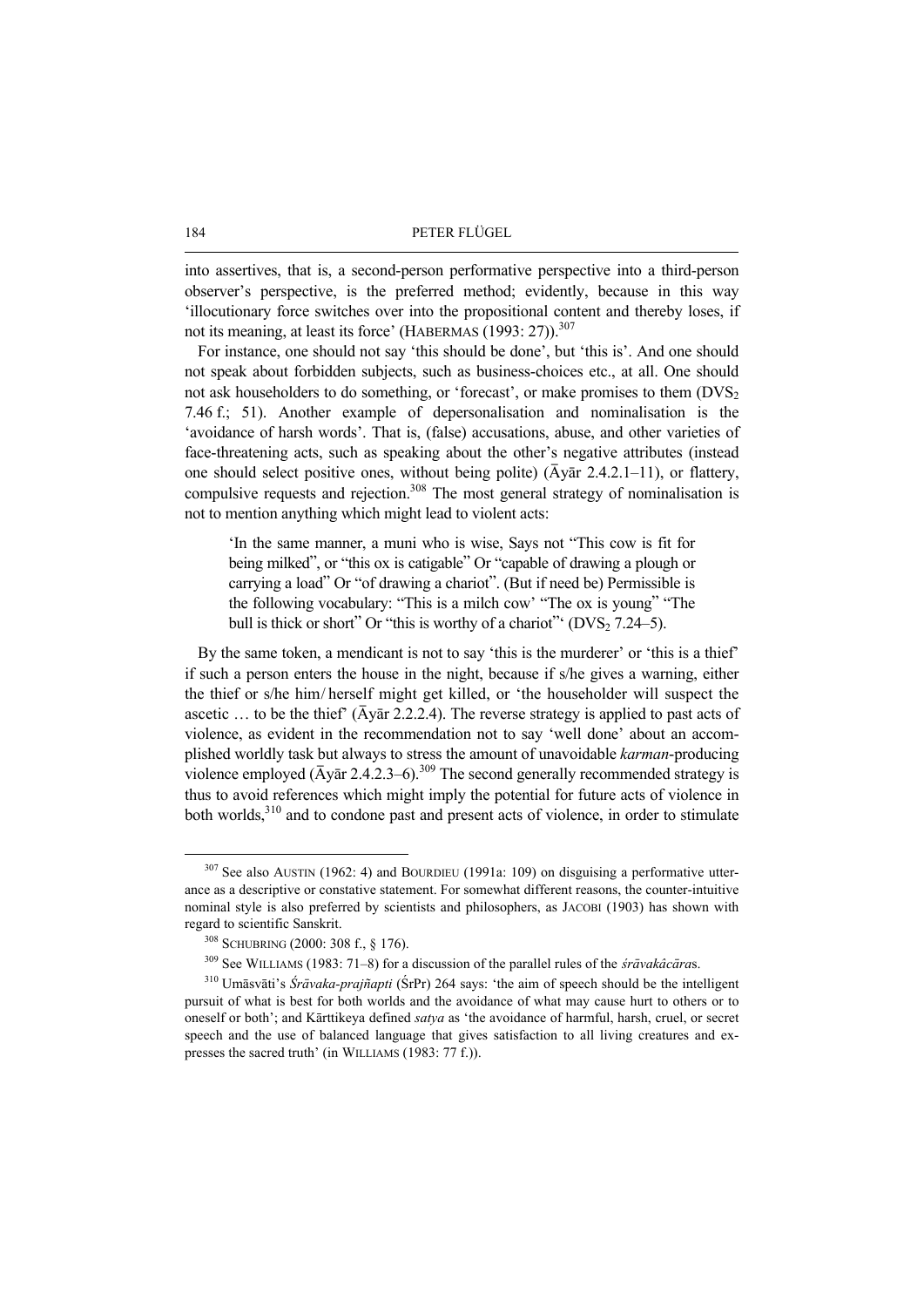acts of repentance. The latter is the only case of assertiveness which is explicitly demanded from an ascetic. In fact, a sermon is not considered to be *asatya* by Amrtacandra (c.  $11<sup>th</sup> CE$ ) and other medieval writers, even if unpleasing (*apriya*) (PASU 91– 101),311 in accordance with the general principle that determinate (*avadhâraòî*) speech which enhances religion is true by definition.<sup>312</sup> The determining factor in the Jain literature on speech, rather than the semantics of words, is the non-violent function of the utterance, not the intention of the speaker. Because this would amount to a general absolution for the religious uses of symbolic violence.

There is only a fine line between unnecessary and necessary violent speech, however, especially in the *satyā-mrsā* and *asatyā-mrsā* modes. The avoidance of transgression requires great analytic skill (which explains why only senior ascetics are permitted to conduct sermons). The statement quoted above, about the required proper knowledge of 'true implication in the context of past, present and future'  $(\bar{A}$ yār 2.4.1.5)<sup>313</sup> is relevant here. An ascetic must be able to discriminate temporal modalities so as to avoid and to repent acts of violence. The ability to distinguish between modalities of time is also the general condition of strategic manipulation, of one's individual purity, for instance, or of others, and of the self-realisation of the individual in the context of the hierarchical Brāhmanical system, where 'the temporal is intellectually subordinate to the spiritual and enclosed in it' (DUMONT (1980: 196)).314 Temporal modalisation, in particular, enables a competent individual to apprehend or create unequivocal speech, and strategic ways of instrumentalising implicitly presupposed background knowledge.<sup>315</sup> By means of the ideal standards of on-recordness, and of non-violence, a competent Jain can discriminate truth and falseness, and right and wrong,<sup>316</sup> as well as explicit and implicit meaning, and its facets of false judgement, unclear speech, ambiguity of meaning, and deceptive purpose. The cultural specific conceptualisation of the ideal of clear, unambiguous

 <sup>311</sup> Cf. WILLIAMS (1983: 78).

<sup>&</sup>lt;sup>312</sup> MĀLVAŅIYĀ (1971: 325).

<sup>313</sup> Cf. DVS 7.8–10. See p. 179 ff.

 $314$  Cf. JAINI (1979: 139, 145–7). CAILLAT (1991: 13) dismisses the 'trival remarks' on temporal modalisation as unimportant. However, Jains generally do not consider the 'social functions' of speech acts, but only the *karmic*, 'individual functions'. Hemacandra's YS 2.53–64 describes the consequences of *asatya* as follows: 'A liar may have his tongue and an ear cut off, may be beaten and imprisoned, treated with contumely, and deprived of his possessions. In another incarnation he may be afflicted with dumbness, speech defects, and fetid breath' (WILLIAMS (1983: 78)).

<sup>315</sup> Cf. HABERMAS (1981: 400 ff.) / (1984 II: 267 ff.).

<sup>316</sup> Cf. HARE (1972).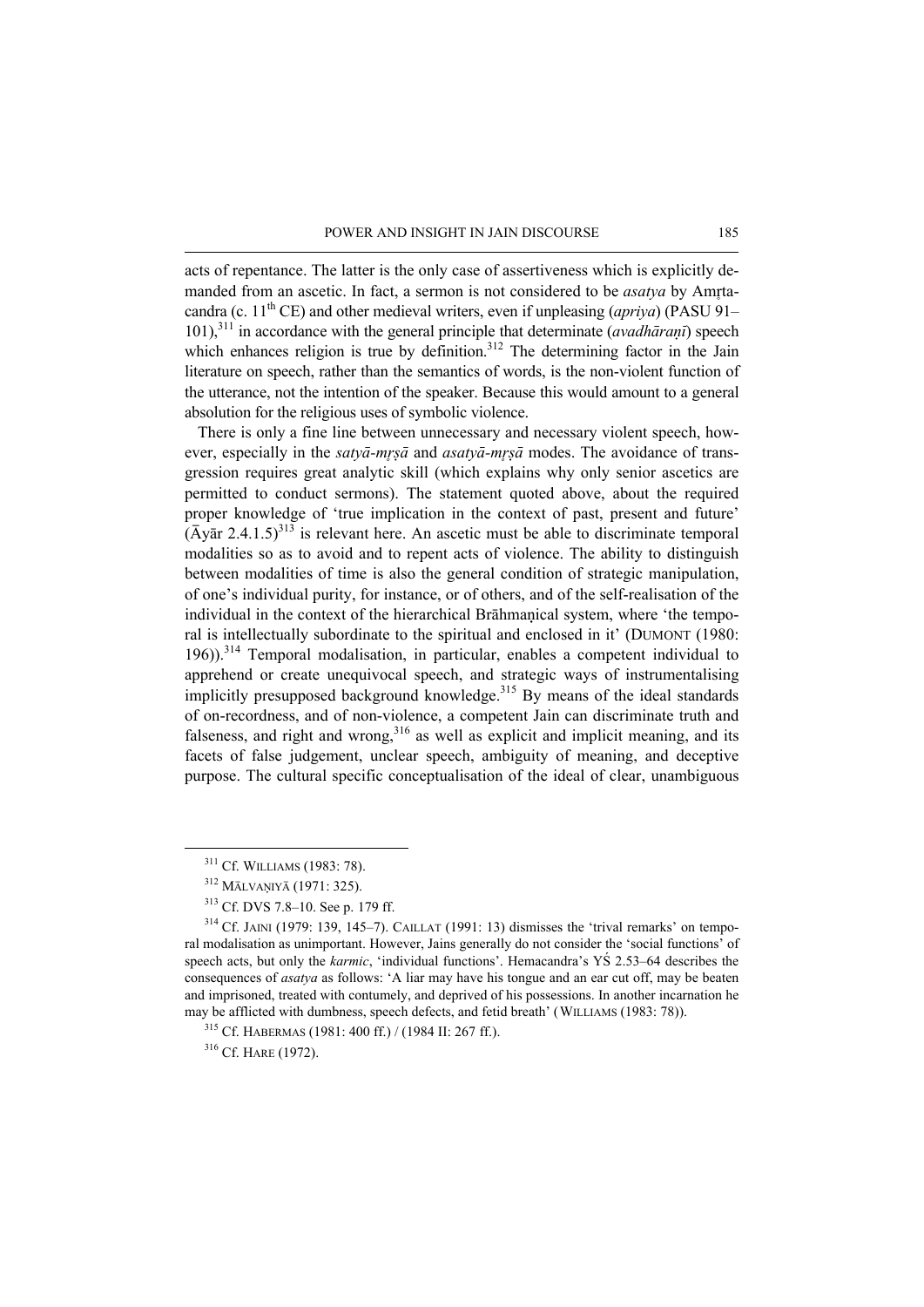speech generates also its opposite—an awareness of the implications of speech and the option to exploit them through lies, deception and intentional multivocality.  $317$ 

Compliance with Jain rules of unequivocal, non-violent speech requires reflective monitoring of speech and conscious analysis of conditions of acceptability. The ability to discriminate between various modes of speech renders linguistic and social co-operation as problematic and therefore as manipulable. Rule-generated reflexivity also creates the cognitive potential for the strategic manipulation of social meanings, for instance through the intentional construction of multivocal statements (as it were an instrumentalisation of *anekânta-vâda* and *syâd-vâda*). The doctrinally promoted distancing from the world, and the resulting apperception of the variability of perspectives and meanings, can be exploited in many ways—for salvific purposes or for personal gain. There are numerous instances of conscious flouting of (Jain) maxims, for both purposes, for instance in Jain narrative literature. What distinguishes religious and worldly usage of language is, from the point of view of Jain doctrine, only the effect, not the intention of the speaker, nor the words themselves. The speaker has to construct the message from the objective viewpoint of its potential violent/non-violent function, not from a instrumental means-ends perspective. In practice it is difficult to decide which intention prevails—speaker's intention or systemic intention (SEYFORT RUEGG). The Jains, too, have no other means for judging sincerity of expression, or orientation towards objectivity, but previous conduct. One has to investigate speech acts in context in order to understand the selection and the specific strategic value of certain generalised pragmatic strategies derived from general cultural value-orientations, and recurring functional imperatives. The analysis of isolated types of speech-acts has generally proved to be less fruitful, because it only leads to the proliferation of examples.

**(Ad 4)** Jains have a keen interest in the actual functioning of their principles (of speech) in particular contexts of speech and of action. Therefore they have added not only meta-rules (concerning the actual observance of rules) but also contextual examples *(drstānta* or *udāharana)* and regulations for specific situations to the general principles, maxims, and generalised strategies or types of speech. And here, too, we can find the discussion of the role of social norms and institutionalised contexts of language usage, which force a certain direction of interpretation and execution of unsaid social intentions of the speaker upon the hearer. GUMPERZ (1995: 130 ff.) coined the term 'contextualisation conventions' to analyse processes of negotiation of implicit socio-cultural presuppositions of different 'activity types' defined by a purpose or goal. In the opening stages of any conversation, he observed,

<sup>&</sup>lt;sup>317</sup> One may talk about the 'invention' of the symbolical: of the poetic and of rhetorics in this context.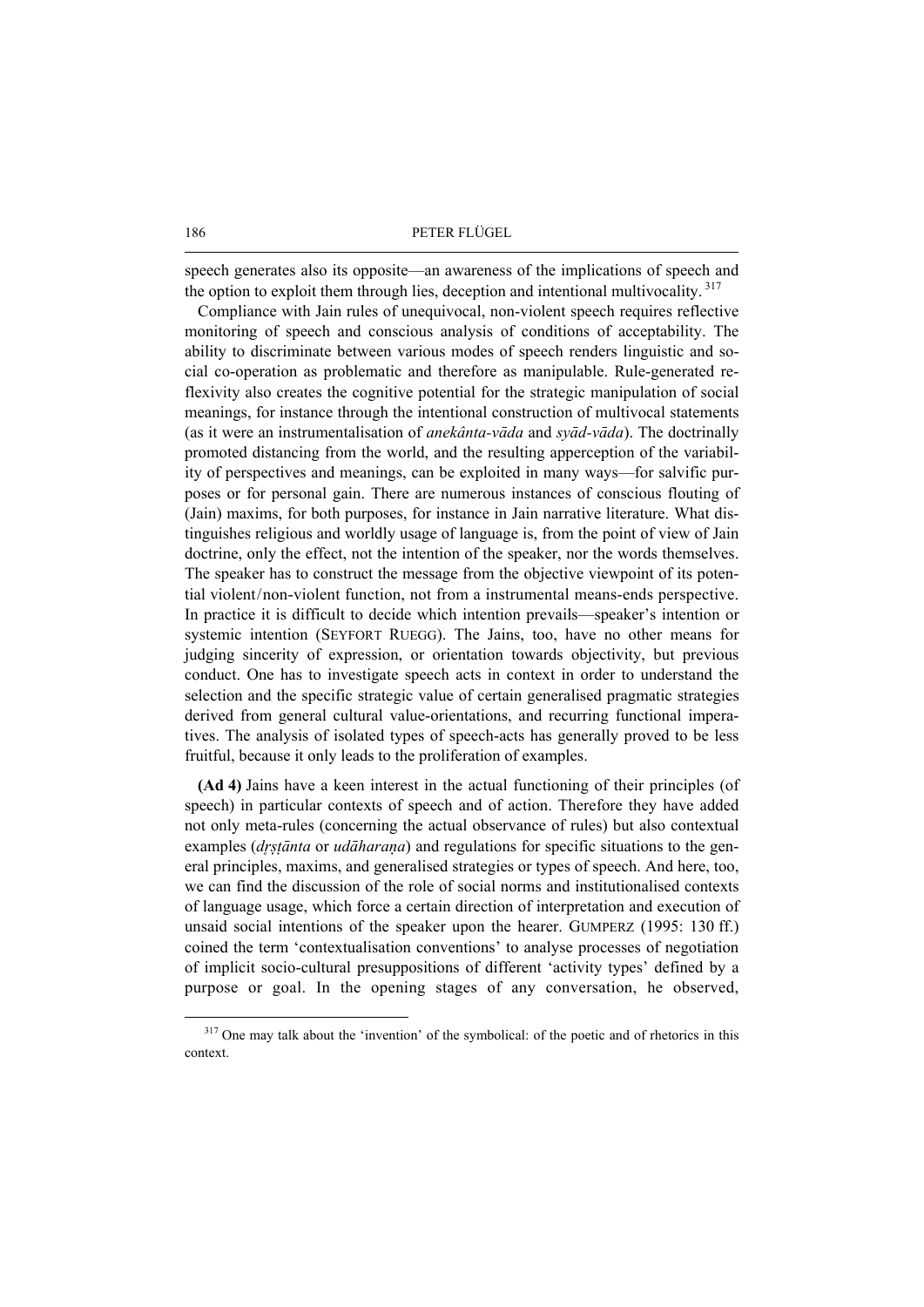'contextualisation cues' are exchanged to create a platform for co-operation by signalling contextually relevant presuppositions and preferences regarding norm selection. These relational signals 'are inherently ambiguous, i.e. subject to multiple interpretations', and may or may not be accepted:

'Conversational inference is thus not a matter of assigning truth values to instances of talk. An inference is adequate if it is (a) reasonable given the circumstances at hand, (b) confirmed by information conveyed at various levels of signalling, and (c) implicitly accepted in the course of conversational negotiation' (GUMPERZ (1995: 208)).

The rhetorical and practical significance of examples has been recognised in the Jain scriptures from early on. Examples function as arguments in intersubjective negotiations of situation definitions. Different types of examples are distinguished for instance in Than 4.499–503. At the same time, the texts reflect the awareness that general principles and rules cannot be legitimised with reference to examples alone. Thān 4.499 and 10.95 point to the common fault (*āharana-tad-dosa <āharana-taddoša>*) of using too many examples and quotes during a debate, and to faulty ways of relating example *(udharana)* and rule, amongst other mistakes in the way of speaking.

From a monological observer's perspective, four paradigmatic contexts of pragmatic 'religious' speech discussed in Jain scriptures have been distinguished in this essay. They all concentrate on language usage of ascetics, as paradigms of Jain culture, and presuppose established co-operation: (a) religious debates at royal courts, (b) public sermons of leading ascetics, (c) informal communication of an ascetic with non-ascetics, and (d) communication between ascetics in the context of the monastic hierarchy. I dealt with the third case thus far, and already discussed the implications of narratives presented in public sermons elsewhere. $318$  For the purpose of the argument of this essay, it will suffice to briefly examine cases of hierarchical monastic communication and of public debate to indicate the role of institutionalised normative expectations of reading and fulfilling the social implications of formal language usage.

The discursive context which is most relevant for ascetics in day to day life is the monastic hierarchy. It has three dimensions which sometimes, but not always, overlap: seniority (dikkhā-pariyāya <dīkṣā-paryāya>), guru-sīsa <guru-siṣya> relationship, and the administrative hierarchy.<sup>319</sup> *Qua* rule, it is the duty of lowerstanding ascetics to serve higher-standing ascetics (as it is the duty of the laity to serve the ascetics). Non-compliance with this norm is sanctioned by elaborated judicial procedures which might lead to excommunication. That is, the social norms

 <sup>318</sup> FLÜGEL (1993). See also CARRITHERS (1992) on mind-reading.

<sup>319</sup> FLÜGEL (2006a: 324).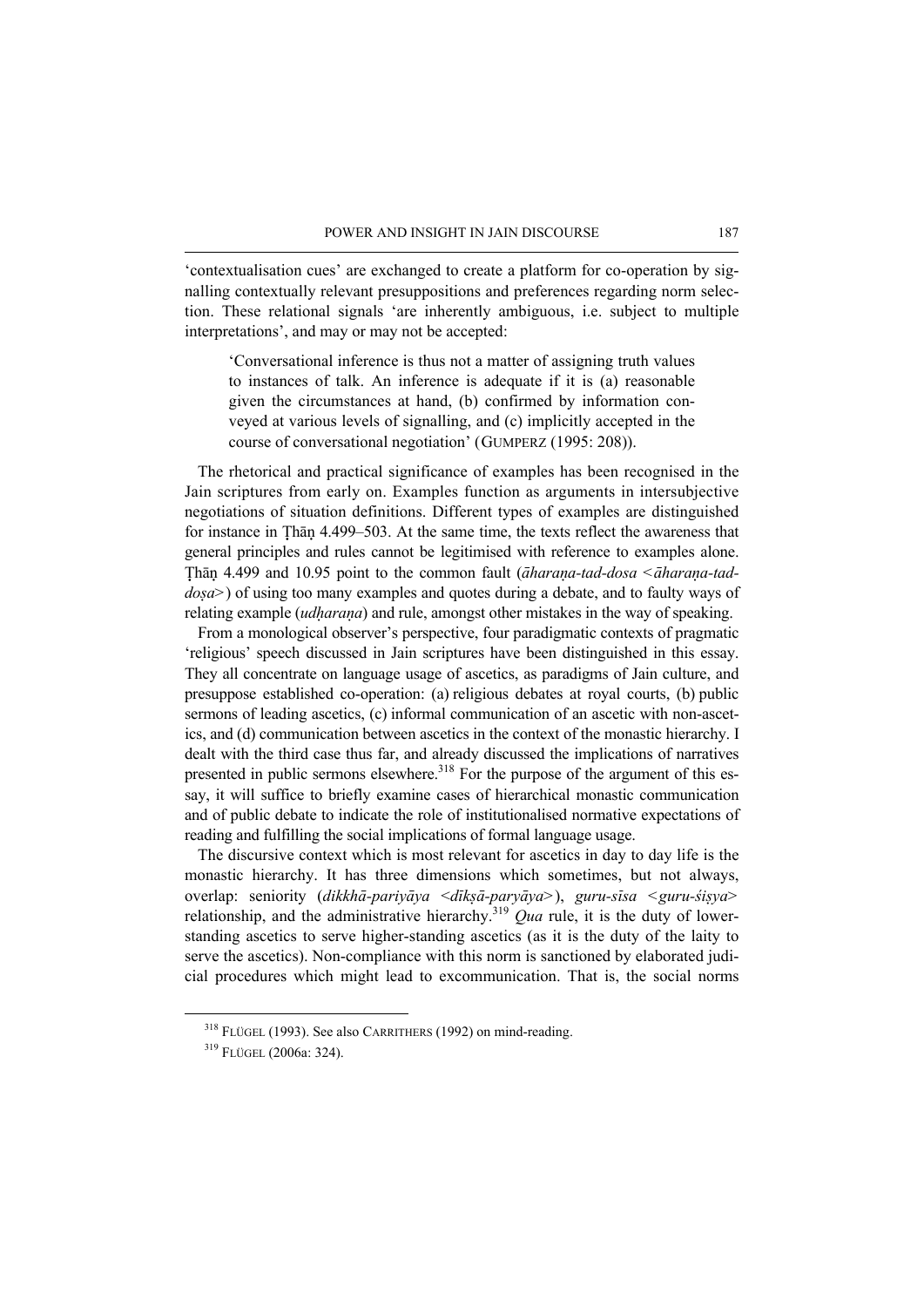themselves tend to force an implicature upon the juniors, and restraint upon seniors (ideally: silence). I have shown elsewhere in greater detail that a junior mendicant is expected to read the implications of the speech and minute gestures and conversational clues of the *guru*, and obliged to serve him / her politely, that is, to perform *sevâ*, as it is the duty of the householder to serve all mendicants.<sup>320</sup> Hence, Jain householders are called *uvāsagas* <*upāsakas*>, or servants of the *samanas* < *stramanas*>.<sup>321</sup> Pragmatic intentions and demands are never stated openly within the *sramanasangha*. But it is a general rule that juniors are supposed to read the implications of seniors and should try to fulfil their unstated wishes:

'Guessing the teachers thought and the purport of his words, one should express one's assent, and execute (what he desires to be done). An excellent pupil needs no express directions, or he is (at least) quickly directed; he always carries out his duties as he is told' (Uttar 1.43 f.).<sup>322</sup>

The way of interpreting the implications of every gesture of superiors and serving (*veyâvacca <vaiyâvåttya>*) them in accordance with the rules (*vinaya*), is defined as a religious act of internal asceticism (*abbhantara-tava <abhyantara-tapas>*).323 Immersing oneself in the mind of a senior and reading his / her unstated wishes is an act of self-purification *qua* identification with an officially more advanced soul, taken as an external symbolic manifestation of one's own inner potential, just like a statue in a temple. At the same time, the prestige of seniors who 'get things done without ever saying so' is strengthened by this conventional procedure, which through use of implicit language also reproduces a sense of in-group membership.<sup>324</sup> This example is a good illustration of the general fact that multi-functional public roles imply unforced functional contributions from inferiors.<sup>325</sup> The observation also applies to the laity's duty to serve the ascetics. The asymmetrical relationship between mendicants and laity is conceptualised as a relationship between speakers and hearers—the laity are called both *uvāsagas* <*upāsakas*>, servants, and *sāvagas* <*srāvakas*>, hearers. In both cases, as I have argued above, it is not a particular form of language usage, but the force of the norms and sanctions of the speech situation which direct the Jains of lower status

 <sup>320</sup> FLÜGEL (1994: 324).

<sup>321</sup> HOERNLE (1989: 1 n.1), in UD.

<sup>322</sup> Cf. *Vyavahâra-bhâšya* 10.192, in JAIN (1981: 159).

<sup>323</sup> Cf. Uttar 30.30–7.

 $324$  'The more work ... hearers do to supply meaning, the deeper their understanding and the greater their sense of involvement with both text and author' (TANNEN (1989: 23)).

<sup>325</sup> Cf. VÂBh 1.927, 3, 2.54, 4–8, in BALBIR (1993: 267–9, 317–46).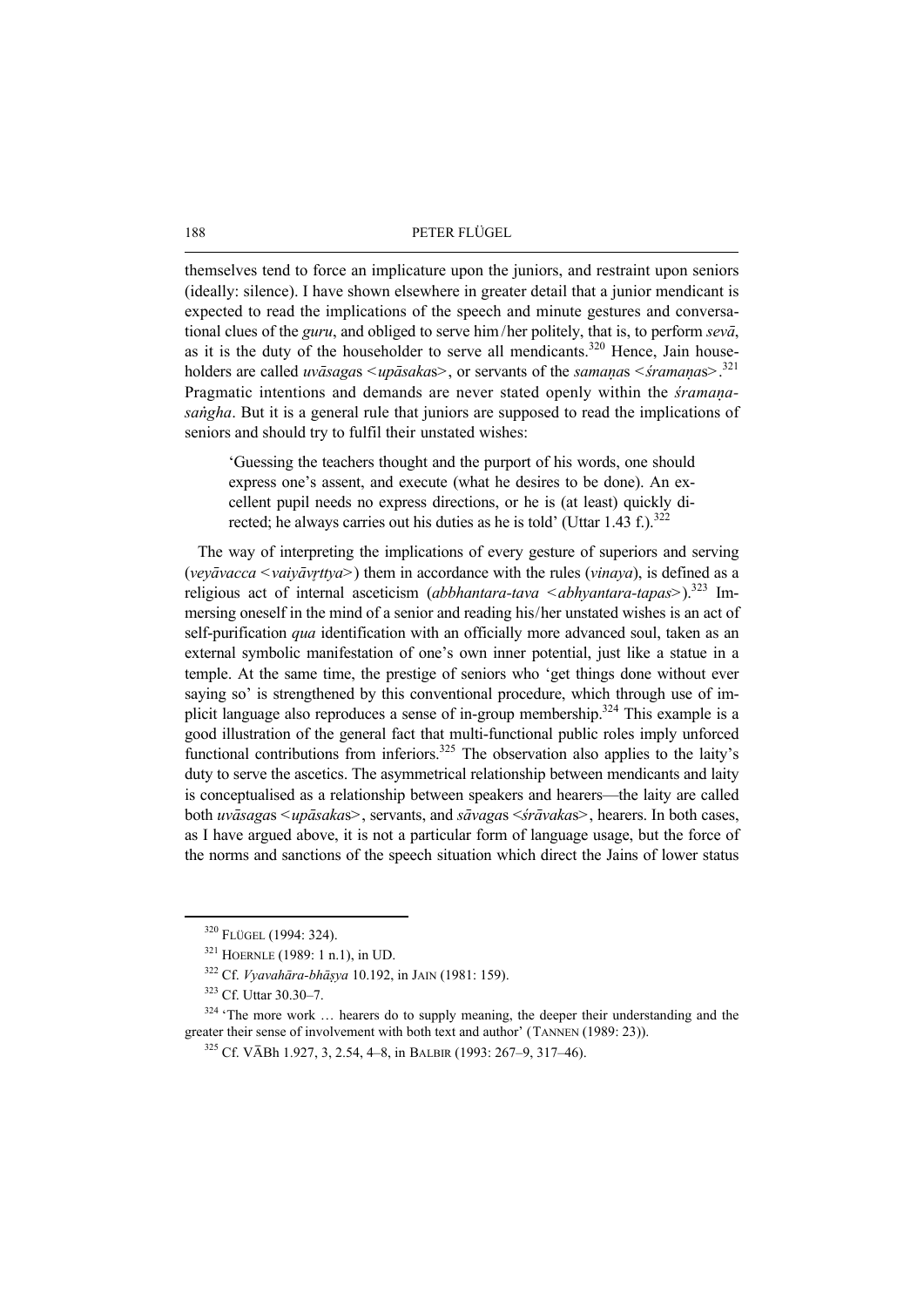to infer and fulfil the pragmatic intentions of their religious superiors, which are conventionally not openly expressed, but implicitly stated.

Speech situations for which Jain ascetics are especially trained are many. The two most important forms of non-ritualised language usage a Jain ascetic has to learn are the public sermon (*pavayaṇa <pravacana>*) to the laity and the art of debate (*paoga <prayoga>*) or disputation (*vivada*) with other ascetics.<sup>326</sup> Both forms of discourse are primarily instruments of social influence, based on the idea of the superiority of the better argument in public discourse or agonistic dialogues, i.e. verbal battles. Polite formal exchanges within the context of a religious hierarchy (type d and c), by contrast, tend to conform with an ideal of 'speaking in concordance with the one who knows the truth' (GAEFFKE (1970: 34–8)). *Prayoga* was/is important for gaining or maintaining social influence at the royal courts etc., and played a major role in medieval South Asia. The way in which this art was taught in the more advanced stages of monastic education<sup>327</sup> resembles Aristotelian style rhetorical training, as the following citation from the *Âyâradasâo <Âcâra-daœâÿ>* (ÂyârD), a Jaina *Cheya-sutta* (*Cheda-sûtra*) text, illustrates:

'It is of four kinds: (a) application of one's knowledge after a complete assessment of one's own powers in debate, (b) application of one's knowledge in debate after a full assessment of the *parisâ* (assembly), (c) application of one's knowledge in debate after a full appreciation of the environment (*khetta*) of the debate, (d) application of one's knowledge in debate after a full estimation of the nature of the adjudicators, the ability of the opponent and the attitude of the authorities, etc. (*vatthu*)' (ÂyârD 4.2, in TATIA–KUMAR (1981: 32)).

It is interesting to note the similarity between the four factors considered relevant for strategy selection in public debate, and BROWN–LEVINSON's (1978: 79 ff.) variables for the assessment of the seriousness of a FTA, that is, social distance and relative power in particular. The view that South Asians traditionally knew only poetry, but not rhetoric, because of the 'absence of the institution of public speech' (HACKER (1985: 13 f.)),<sup>328</sup> must be doubted in the light of the evidence presented. I would argue, on the contrary, that self-conscious pragmatic language usage, politeness, and the art of persuasion via the construction of implicatures, is one of the recognised arts of Jain ascetics (and laity). $329$ 

 <sup>326</sup> Þhâò 350b, 364b, ÂyârD 4.

<sup>327</sup> Cf. CORT (2001: 339 f.).

<sup>328</sup> Cf. GAEFFKE (1970).

<sup>329</sup> See MATILAL (1999: 31) on rules and regulations for debates (*kathâ* or *vâda*) in Indian philosophical texts.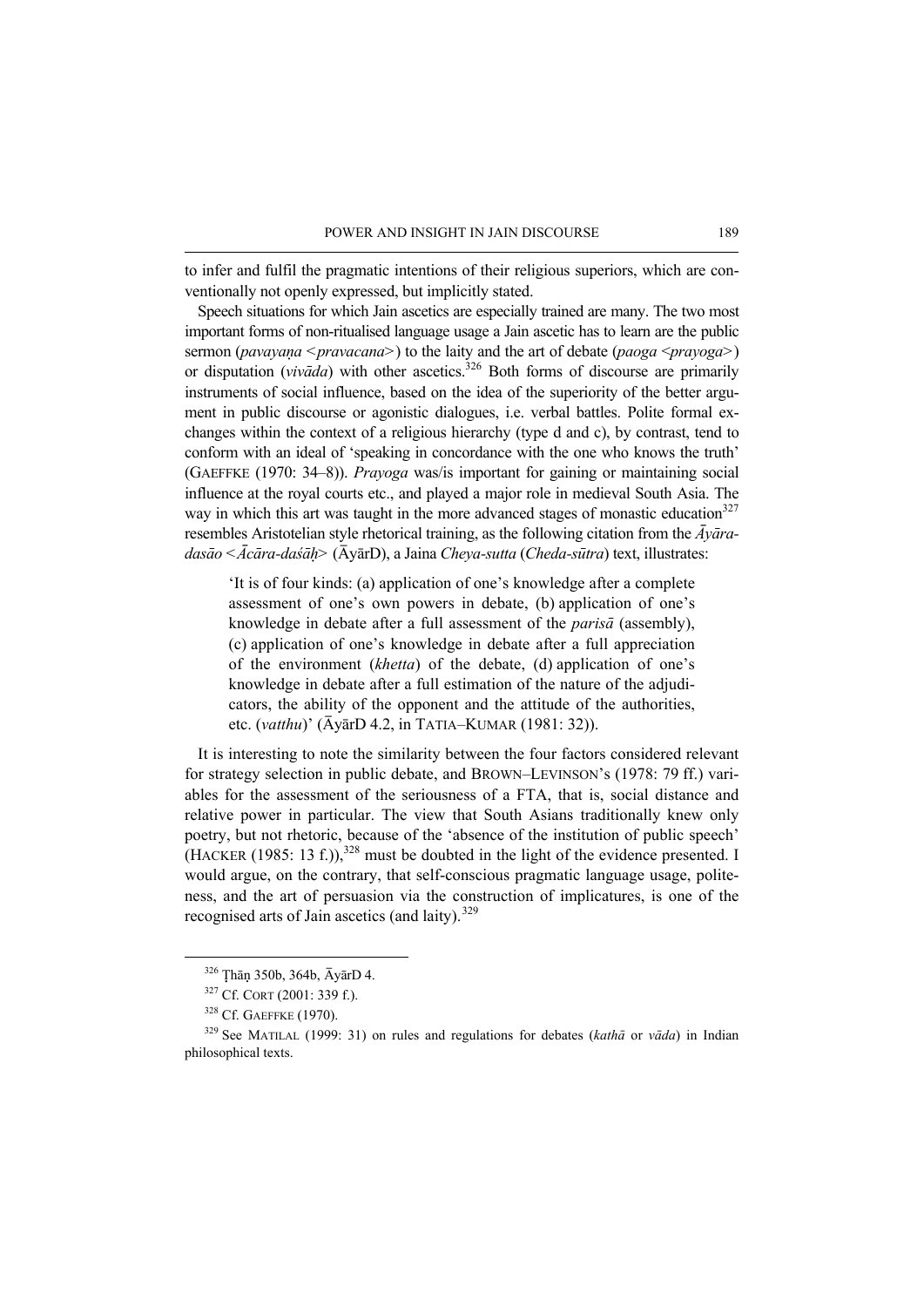190 PETER FLÜGEL

## $-$  VIII $-$

In this essay, I proposed a theoretical interpretation of syncretic processes as forms of symbolic communication, broadly following Habermas' analyses of systematically distorted and latent strategic action, predicated on the work of Grice and sociolinguists such as Hymes, Gumperz, Fishman and Brown and Levinson. The advantage of this perspective, compared to classical hermeneutics, is that social processes within a religious tradition do not have to be understood in terms of an enactment or actualising appropriation of textual meaning, or of rule-specification, but can be investigated as open historical processes for which religious knowledge and linguistic repertoire serves as cognitive resource, which can be used for the pursuit of either power or insight. To the extent that cognition and discourse are historically relevant, production of social meaning and co-operation can be understood in terms of the conditions of acceptability of validity claims. Rarely do human insight and instrumental rationality take precedence over habit and contingencies of life. GADAMER's (1993: 244) objection to Habermas' 'idealisation of the critical power of reflection' and reasons in discourse is therefore justified. However, Habermas' theory of communicative action is more narrowly concerned with a critique of both latent strategic action and mediated systemic forms of social reproduction, without illusions about the overwhelming factual role of power and indeterminacy in contemporary social processes. FOUCAULT's (1981: 56) more radical attack on the repressive aspects of discourse as a form of power itself, especially discourses informed by the 'will to truth' backed up by exclusionary mechanisms, nevertheless puts its finger on a crucial problem in both moral philosophy and organised religion. Habermas' theory of communicative action certainly does not properly account for the poetic 'world-disclosing' function of language, nor for the historical conditions of the theorisation of the 'universal' validity claims itself, which it merely takes as a primitive given of 'successful' prosaic communication. Both SEARLE (1993: 91 f., 99) and APEL (1993: 52 f.), despite their differences, criticise the hidden essentialism of this approach as 'functionalist' (in an old-fashioned sense), and suggest that the acceptance of validity conditions is a contingent 'perlocutionary effect' of the strategic attempt of getting the hearer to agree—an attempt which initially only commits the speaker (as the Jain example shows). Moreover, Habermas' original approach privileges the educated classes, and neglects empirical cases of reaching agreement or dissent through open strategic uses of language. Yet, the alternative reduction of validity to an effect of universally present 'empirico-transcendental' power in Foucault's or similar theoretical scenarios currently *en vogue* in Jaina Studies forecloses the possibility of problematising legitimacy once and for all. This, however, seems unwise, not least because, empiri-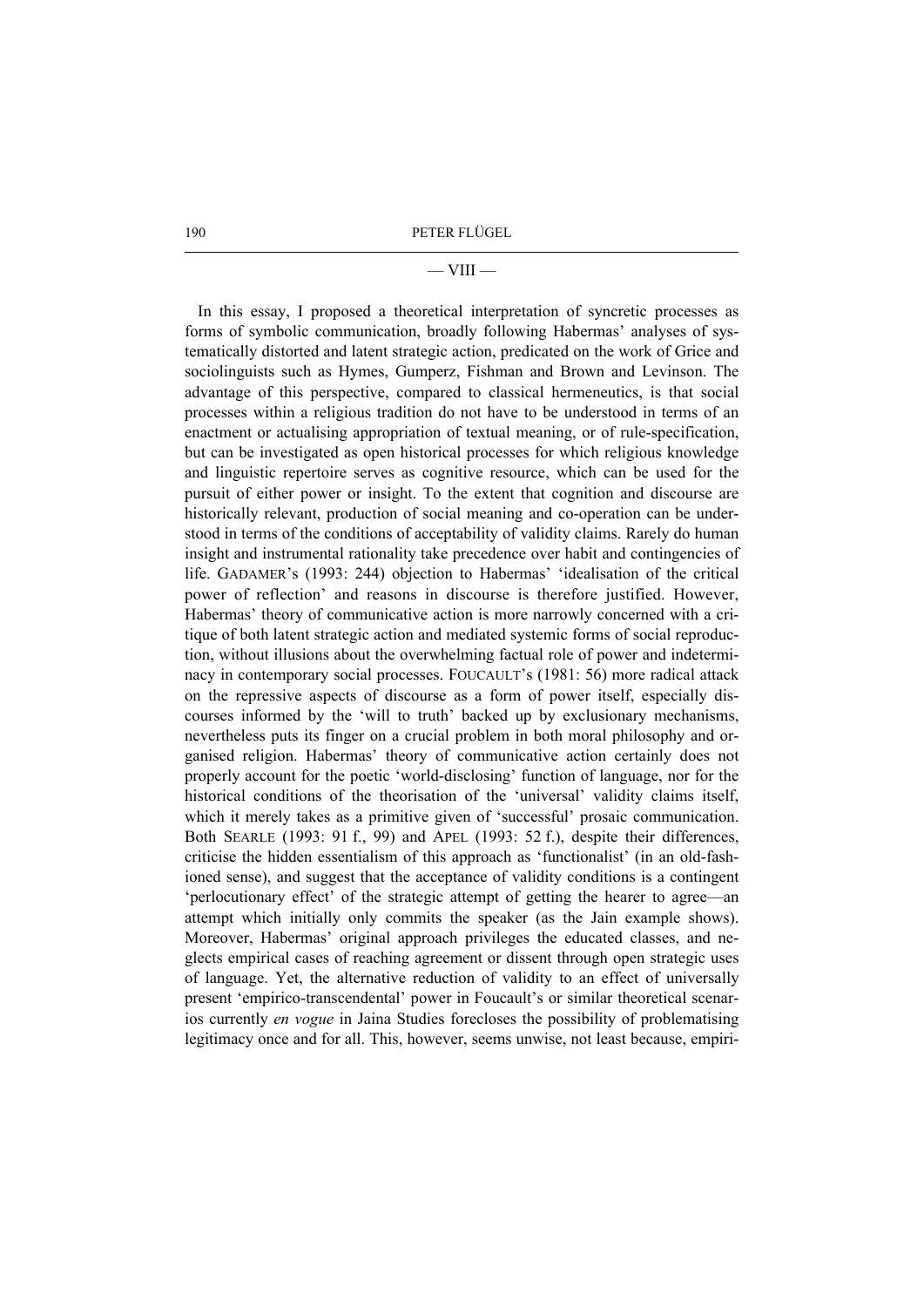cally, the sources of power and legitimacy often do not coincide. This is one of the reasons why DUMONT's (1980: xxxi) distinction between (political) power (*pouvoir*) and (religious) potency (*puissance*) has gained currency in South Asia research.

Classical Jainism derives its legitimacy ontologically from the presumed direct meditative insight of its omniscient prophets (*tîrthaókara*) into the eternal truth of existence (*sat*), i.e. the difference between self (*jîva*) and non-self (*ajîva*). Those who know, who have experienced direct insight, it is said, share an experiential consensus which transcends discourse and rational argument. However, discourse and argument is necessary for the dispersion of religious knowledge amongst the ignorant, although, initially, it can only facilitate first experiences of insight (*samyag-darśana*) by providing some of its conditions through instruction, but not generate insight itself. For Jain doctrine, insight is a psychophysical event which is unexplainable, a mysterious transformation of consciousness, which may or may not occur, once *karmic* bondage is weakened and religious knowledge fuses with personal experience. Paradigmatic activating conditions of insight are temporary feelings of peace accompanied with 'instructing' experiences of loss, suffering, or the sight of a saint. Verbal instruction (*upadeśa*) and suggestion (*dhvani*) may also provoke sudden insight (as a perlocutionary effect).<sup>330</sup> In practice, it usually does so only after a previous history of interaction, involving rational argument and agonistic debate, which prepares the epistemic ground for 'true' or 'dogmatic' insight, which may then be triggered circumstantially, for instance by fitting experiences.

I have not discussed the metaphysics and the psychological conditions of religious experience in this essay, $3^{31}$  especially not the hypothetical experiences of the Jinas, but confined myself to the analysis of the conditions of understanding and accepting Jain religious claims as legitimate (*Einsicht*) and of fulfilment of their pragmatic implications. My argument rests on the observation of a principal two-stage process of Jain religious conversion: first, largely through agonistic discourse, based on rational argument, and, second, largely through non-agonistic instruction.<sup>332</sup> Although, in principle, an initiated disciple 'cannot say "no"' (BLOCH (1975: 19)) to transmitted Jain doctrine anymore after the 'initial acceptance of the code' (BLOCH

 <sup>330</sup> Uttar 28.16–27, JAINI (1979: 141 f.). Cf. UPADHYAYA (1987: 105–7) on Hemacandra's examples of *upâcara*, secondary meaning of a word based on similarity.

<sup>&</sup>lt;sup>331</sup> See JAMES (1982), and footnotes 21, 28, 29, 61, 143, 286.

<sup>332</sup> See FLÜGEL (1993, (1994: 217–346)). This scheme has been abstracted from documented conversions to monkhood. It corresponds to the textual ideal (e.g. Uttar 23), but does not necessarily cover the Jain *cliché* of lay conversion through miracle-working. Lay conversions are gradual affairs, often starting with taking limited vows after public sermons and subsequently adding more severe restrictions. Jain vows do not compel the adherent to reject his ancestral beliefs and practices—unless they are wholly incompatible—but lead to a re-evaluation of these practices.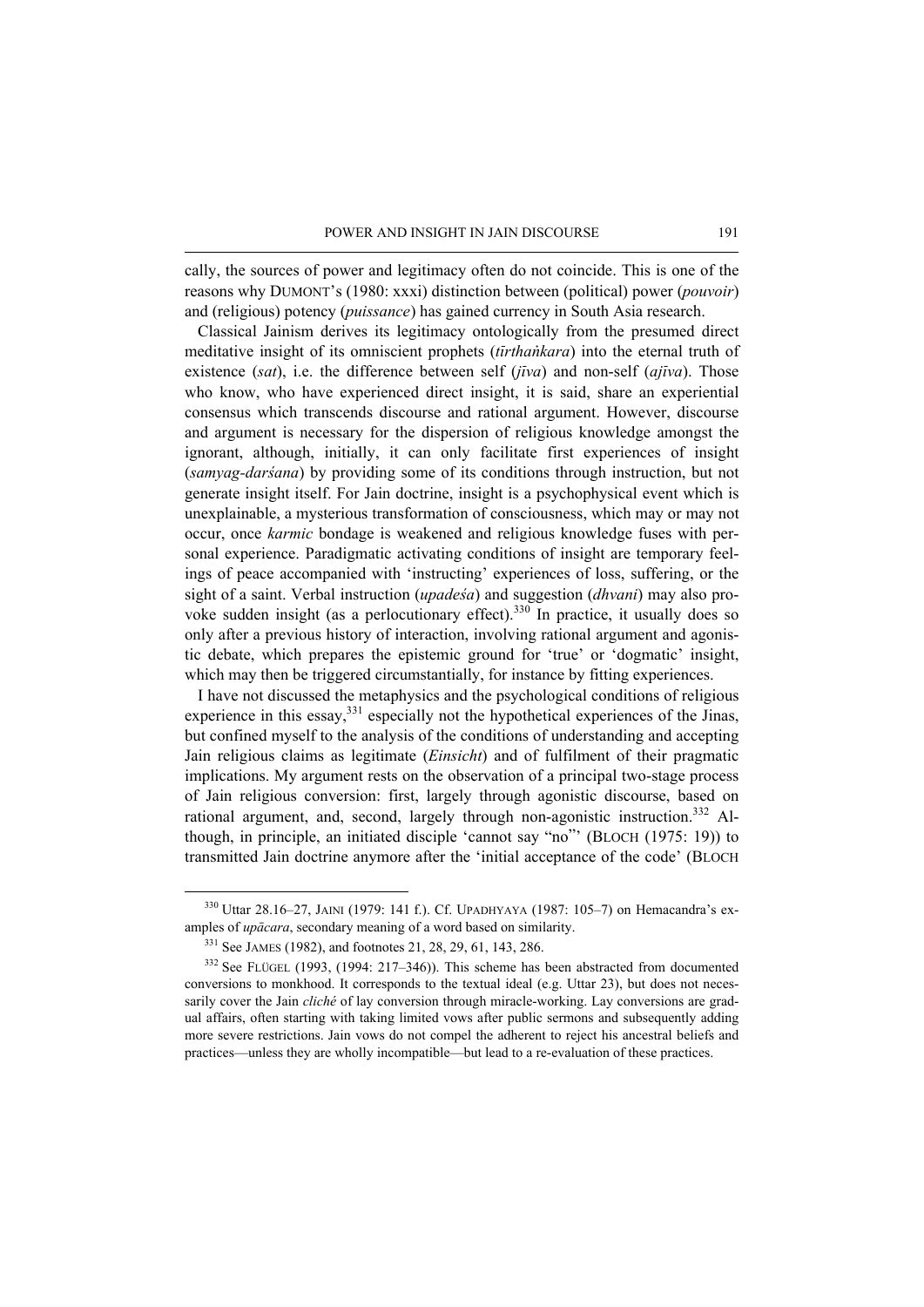192 PETER FLÜGEL

(1975: 24)), and subsequently receives religious instruction from his seniors predominantly in the mode of unquestioned conformity to revealed fundamental truth,<sup>333</sup> debate and rational argument continue on the basis of the accepted ontological and organisational principles (TS 9.25). In other words, although it is predicated on the acceptance of the validity of ultimately incommunicable evidence or feelings, Jain religious discourse, too, is confined to the level of conventional truth (VN), because 'whatever is beyond the province of speech is inexpressible (or unspeakable)' (TULSĪ (1985: 190)). According to the proposed model, Jainism appeals to rationality and insight in different ways on both idealtypical developmental stages of conversion, and constitutes a kind of therapeutic discourse, which thrives on the interpretation of experience through a pedagogical scheme of explanation, which runs contrary to everyday perceptions and opens up new perspectives, thus inevitably generating ambiguity by 'splitting the codes' (TURNER  $(1986: 56)$ )<sup>334</sup> and thereby producing the potential for a transformation of meaning and, subsequently, conduct.

Because the appeal to rationality is predominant in Jain discourse, which conventionally contrasts the three jewels (*ratna-traya*) of right insight (*samyag-darsana*), right knowledge (*samyag-jñâna*) and right conduct (*samyak-câritra*) to 'blind ritualism',335 it seemed legitimate to privilege the perspective of the ascetics in this essay, which are trained in Jain doctrine. The importance of their power of persuasion for the continuation of the Jain tradition is a universal *topos* of Jain narrative and biographical literature. There, the problem of the moral ambivalence of religious rhetoric is explicitly addressed as a form of necessary violence (*âvassaya* $hims\bar{a} < \bar{a}vaska-hims\bar{a}>$ , to be repented by means of the obligatory ascetic rites (*āvaśyaka*). I have not discussed technical Jain theories of suggestion, implication, figures of speech, or narrative genres, nor any particular linguistic exchange in the manner of the ethnography of speaking, but concentrated on the principles of Jain discourse itself, particularly the ones concerning the illegitimacy of 'unnecessary violent' (*anāvassaya himsā <anāvasyaka-himsā>*) speech. In this way, I hope to have shown how structures of traditional authority together with the constraints of given circumstances directly or indirectly pre-empt processes of negotiated meaning by channelling them in a certain direction. Even if the principles of rational inquiry are upheld by Jain doctrine,  $336$  open critical inquiry as defined by the theory of communicative action in not possible within the confines of the traditional religious institutions.

 <sup>333</sup> Cf. GAEFFKE (1970: 34–8), BALBIR (1993: 40).

<sup>334</sup> Cf. BLOCH (1975: 26 f.).

<sup>&</sup>lt;sup>335</sup> Statement of a young Jain in London in conversation with the present author.

<sup>336</sup> Cf. BRONKHORST (1999).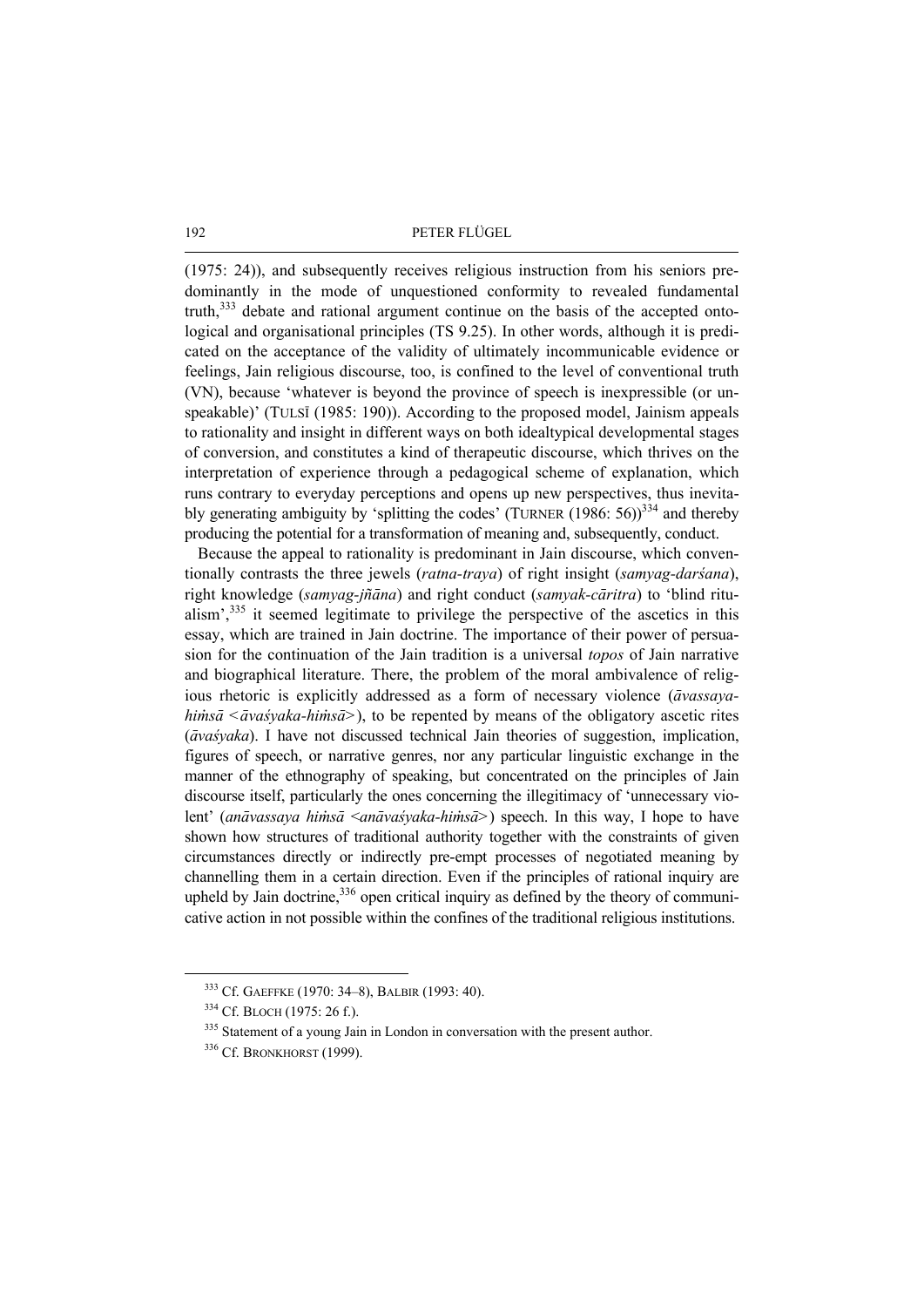The comparison between the theory of communicative action and Jain discourse ethics showed nevertheless significant similarities. Both approaches are rule-oriented, not goal-oriented. That is, they are concerned with the general interest of many, not with the eudaemonic perspective of a single actor, despite the fact that the methods of universalisation are different. The respective ideals of consensus and non-violence mutually implicate each other. Basic non-violence is presupposed by communicative action, and the general interest of all is presupposed by universal non-violence. Though the criterion of generalisability, equal interest, is not theorised in Jain philosophy, and only touched upon with reference to specific negative rights such as the privileged case of the universal interest in avoiding pain, $337$  the scope of the moral universe is extended from humanity to all living beings, whose essential spiritual equality is a fundamental principle of Jaina philosophy.<sup>338</sup> The vanishing points of both theories, the ideal consensus of an infinite community of interpretation and the ideal omniscient observer, presuppose absolute knowledge and absolute consensus. Yet, there are two significant differences. The main difference between the transcendental pragmatics of mutual recognition and the monadological Jain ethics of non-violence concerns the nature of the fundamental principles. The former is predicated on positive norms and the latter on norms of prohibition.<sup>339</sup> The implicit method of universalisation of Jain ethics is the double negation, that is, the negation of non-generalisable statements. The resulting priority of physical non-action as a theoretical limiting case (not as a practical maxim) unburdens the doctrine of discussions of specific dilemmas of norm application, thus safeguarding both generalisability and contextual determinateness, while maintaining a perspective of disengagement with the world and non-specific positive duties. The second main difference between the two types of discourse ethics concerns the moral division of labour presupposed by Jain norms of discourse, which does not permit equal communicative freedom to take positions on validity claims, but privileges institutionally verified competent speakers (*âpta*).340 Having emerged

 $\ddot{ }$ 

<sup>&</sup>lt;sup>337</sup> Cf. GERT's (1973) 'minimal ethic'.

<sup>338</sup> See DUMONT's (1977), (1980) works.

<sup>&</sup>lt;sup>339</sup> The general difference of the two approaches has been pointedly expressed by SCHOPENHAUER (1977: 262, § 121) in his critique of the formalism of Kant's theory of morality and of state-oriented positive concepts of law from a perspective of Indic conceptions of morality: 'Der Begriff des R e c h t s ist nämlich, eben wie auch der der F r e i h e i t, e i n n e g a t i v e r : sein Inhalt ist eine bloße Negation. Der Begriff des U n r e c h t s ist der positive und ist gleichbedeutend mit V e r l e t z u n g im weitesten Sinne, also *laesio*. … Hiernach sind dann die M e n s c h e n r e c h t e leicht zu bestimmen: Jeder hat das Recht, alles Das zu thun, wodurch er Keinen verletzt.'

<sup>340</sup> Habermas is often accused of the same for somewhat different theoretical reasons.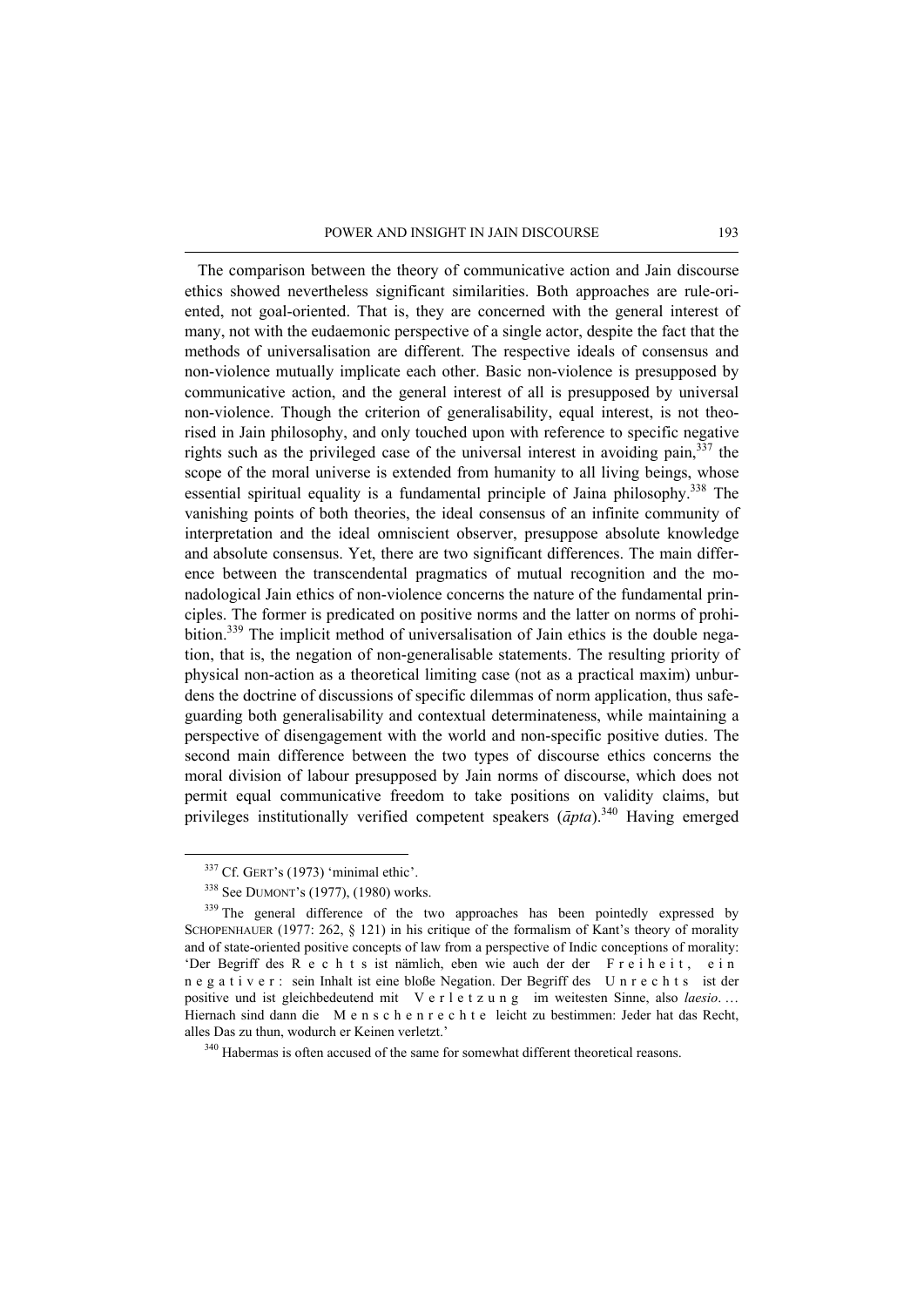under historical conditions of normative inequality, Jain discourse ethics is not at all concerned with questions of human justice, only with negative individual freedom.

Dumont and Marriott posed the question whether Jainism, built from the same materials as other South Asian religions, can be interpreted as a blueprint for the formation of 'strategic groups', for instance by being connected with a set of specific procedures or dominant strategies, which are derived either from the structure of its dominant ideological codes *jîva* / *ajîva* and *ahiôsâ* / *hiôsâ* and / or the characteristic social position of its dominant lay-followers. Put in this way, any answer of the question must be vulnerable to the critique of socio-cultural 'essentialism' as 'ahistorical' and 'reductionist'. But to ask which principles and procedures the Jains themselves regard as 'essential' for the validation of their own politics of cultural synthesis remains indispensable. At least five derivative, and still accepted, paradigmatic pragmatic orientations for contexts of interaction between mendicants and non-mendicants can be isolated on the basis of the  $\bar{A}$ yar and the DVS: (1) impersonalisation, (2) nominalisation (objectivation), (3) degrees of non-speech, silence, and selective non-interaction, and (4) avoiding disagreement by presupposing common ground. All these strategies leave a speaker with a number of defensible interpretations which are technically neither true nor false (*satyâsatya*) and therefore useful to gloss over gaps between the often contradictory doctrinal and contextual implications of a speech act. The first three strategy types are those of negative politeness, which generally emphasise the mutual autonomy and non-interference of the interlocutors, for instance, by transforming directives into assertives. The last strategy type is a specific instance of positive politeness strategies, which are used to avoid conflict (and thus violence). For the same purpose off-record strategies are employed, which are considered as legitimate forms of symbolic violence, if used for the furtherance of religious insight. The overall result of this preliminary investigation of Jain discourse resonates with PAINE's (1981: 3) and BRENNEIS'–MYERS' (1984: 12) observation that in many societies, especially in those without elaborated hierarchies or structures of open coercion, conflict or contradiction, while often endemic, is rarely discussed openly, and expressed confrontation or coercion avoided through indirect speech, oriented toward the creation or maintenance of co-operation and the attainment of basic consensus, without saying so. Of course, not only particular speech acts but even the Jain maxims themselves can be read as generalised strategies, because they embody a certain directionality or orientation toward the world. The *differentia specifica* between the elements of Jain ontology and those of the culturally dominant religious systems of Hinduism, then, opens up negatively determined spaces for a distinct style of communicative action and rhetorical manipulation with characteristic multiple ambiguities and syncretic effects to be studied by future sociolinguistic investigations of Jain discourse.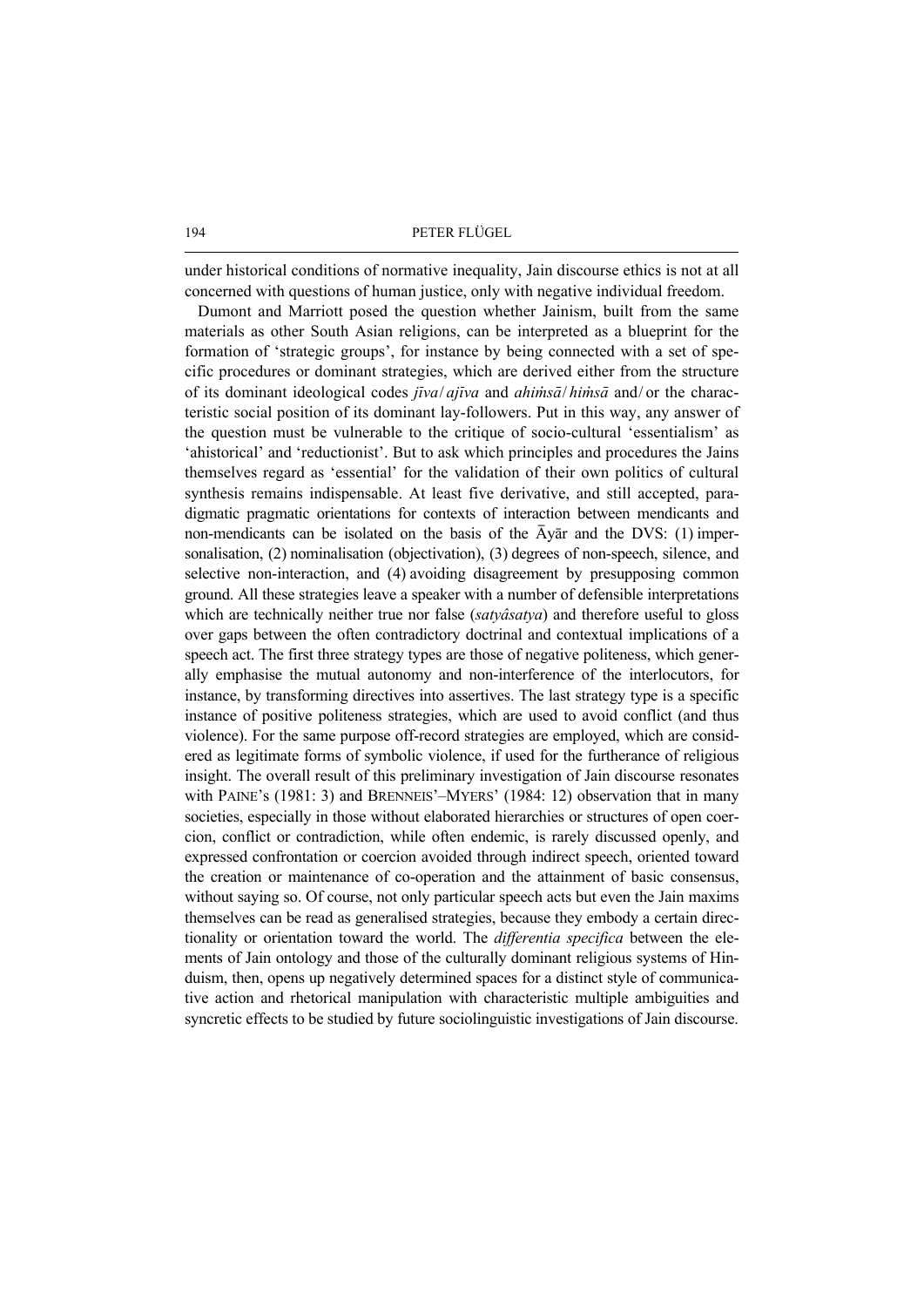$\ddot{ }$ 

#### **BIBLIOGRAPHY**

| ALBERT 1991       | = Albert, Hans: Traktat über kritische Vernunft. Fünfte erweiterte und<br>verbesserte Auflage. J.C.B. Mohr (Paul Siebeck), Tübingen 1991<br>[first edition: Tübingen 1968. English translation: Treatise on<br>Critical Reason. Translated by Mary V. Rorty. Princeton University<br>Press, Princeton 1985].                                                                               |
|-------------------|--------------------------------------------------------------------------------------------------------------------------------------------------------------------------------------------------------------------------------------------------------------------------------------------------------------------------------------------------------------------------------------------|
| ALBERT 1994       | = Albert, Hans: Kritik der reinen Hermeneutik. J.C.B. Mohr (Paul<br>Siebeck), Tübingen 1994.                                                                                                                                                                                                                                                                                               |
| ALBERT 2003       | = Albert, Hans: Transzendentale Träumereien: Karl-Otto Apels<br>Sprachspiele und sein hermeneutischer Gott. Hoffman & Campe,<br>Hamburg 1975 [reprinted in: Kritik des transzendentalen Denkens.<br>J.C.B. Mohr (Paul Siebeck), Tübingen 2003: 7-128).                                                                                                                                     |
| ALEXY 1996        | = Alexy, Robert: Theorie der juristischen Argumentation: Die Theorie<br>des rationalen Diskurses als Theorie der juristischen Begründung. Dritte<br>Auflage. Suhrkamp, Frankfurt am Main 1990 [first edition: 1983. Eng-<br>lish translation: A Theory of Legal Argumentation. Translated by Ruth<br>Adler and Neil MacCormick. Oxford University Press, Oxford 1989].                     |
| ALI 2004          | = Ali, Daud: Courtly Culture and Political Life in Early Medieval<br>India. Cambridge University Press, Cambridge 2004.                                                                                                                                                                                                                                                                    |
| ALSDORF 1966      | = Alsdorf, Ludwig: The $\bar{A}ry\bar{a}$ Stanzas of the Uttarājjhāya. Contribu-<br>tions to the Text History and Interpretation of a Canonical Jaina<br>Text. Abhandlungen der Geistes- und Sozialwissenschaftlichen<br>Klasse Jahrgang 1966 - Nr. 2, Verlag der Akademie der Wissen-<br>schaften und der Literatur in Mainz in Kommission bei Franz<br>Steiner, Wiesbaden 1966: 154-220. |
| AņD               | = Anuogaddārāim [Anuyoga-dvāra].<br>T. Hanaki (English tr.):<br>Anuogaddārāim (English Translation). Prakrit Jain Institute Re-<br>search Publications Series Vol. 5, Vaishali 1970.                                                                                                                                                                                                       |
| <b>APEL 1973</b>  | = Apel, Karl-Otto: Transformation der Philosophie. 2 Bände, Suhr-<br>kamp, Frankfurt am Main 1973 [English translation (selection): To-<br>wards a Transformation of Philosophy. Routledge and Kegan Paul,<br>London 1980].                                                                                                                                                                |
| <b>APEL 1993</b>  | = Apel, Karl-Otto: 'Is Intentionality more Basic than Linguistic<br>Meaning?' In: LEPORE-VAN GULICK (1993: 31–56).                                                                                                                                                                                                                                                                         |
| <b>ARENS 1989</b> | = Arens, Edmund: 'Theologie nach Habermas: Eine Einführung', in:<br>Edmund Arens (ed.): Habermas und die Theologie. Patmos,<br>Düsseldorf 1989: 9–38.                                                                                                                                                                                                                                      |
| <b>ARENS 1991</b> | = Arens, Edmund: 'Kommunikative Rationalität und Religion: Die<br>Theorie des kommunikativen Handelns als Herausforderung politi-<br>scher Theologie', in: Edmund Arens(ed.): Erinnerung, Befreiung, So-<br>lidarität: Benjamin, Marcuse, Habermas und die Politische Th-<br>eologie. O. John & P. Rottländer. Patmos, Düsseldorf 1991: 145-200.                                           |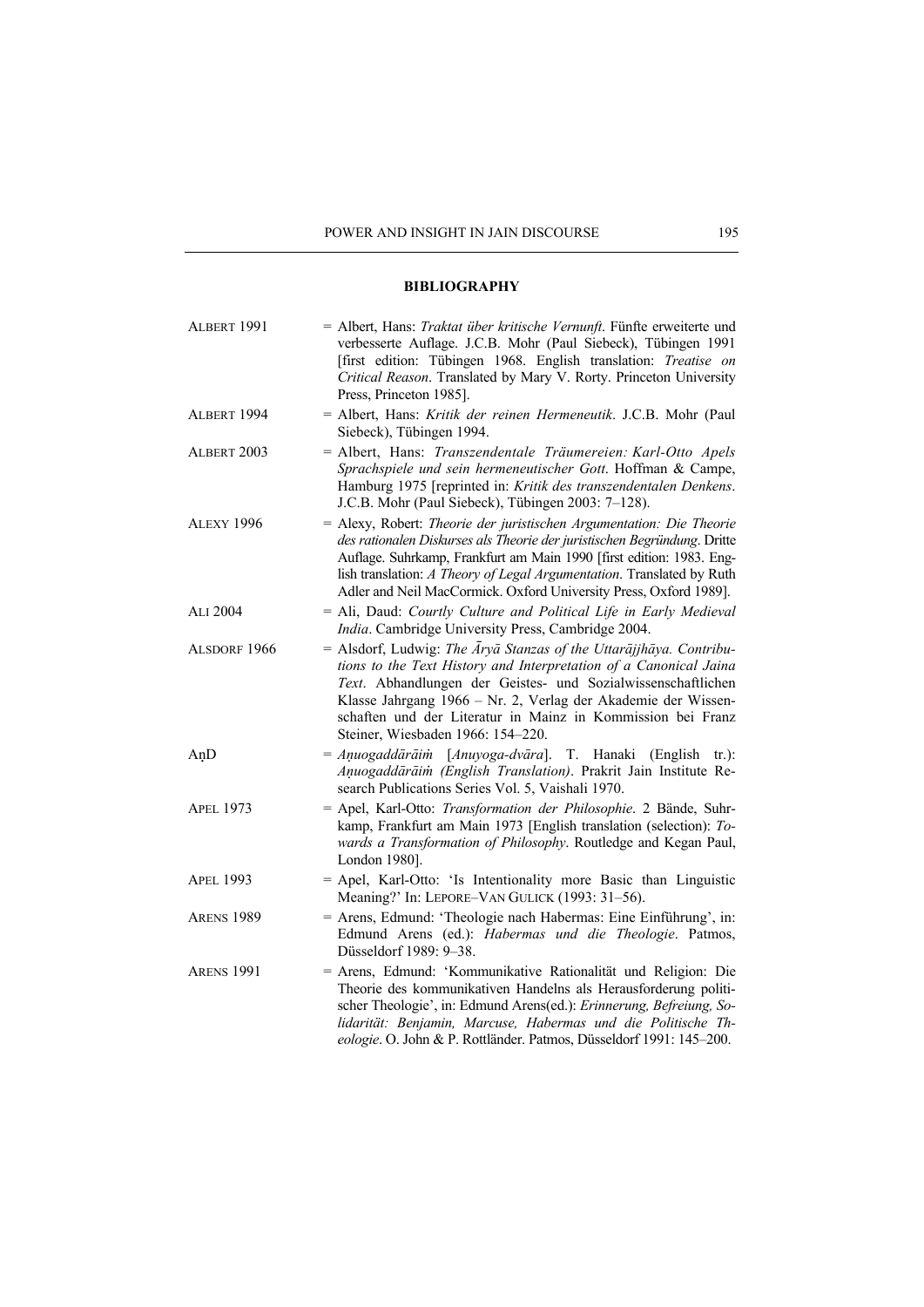| 196                | PETER FLÜGEL                                                                                                                                                                                                                                                                                                                                                        |
|--------------------|---------------------------------------------------------------------------------------------------------------------------------------------------------------------------------------------------------------------------------------------------------------------------------------------------------------------------------------------------------------------|
| <b>ARENS 1992</b>  | = Arens, Edmund: 'Domination and Communication', in: REIMER<br>$(1992: 247-62)$ .                                                                                                                                                                                                                                                                                   |
| <b>ARENS 1995</b>  | = Arens, Edmund: Christopraxis: A Theology of Action. Fortress<br>Press, Minneapolis 1995 [first edition: Christopraxis: Grundzüge<br>theologischer Handlungstheorie (Quaestiones disputatae). Herder,<br>Freiburg 1992].                                                                                                                                           |
| <b>ARISTOTLE</b>   | $=$ See PH.                                                                                                                                                                                                                                                                                                                                                         |
| Atlas 2005         | = Atlas, Jay David: Logic, Meaning, and Conversation: Semantic<br>Underdeterminacy, Implicature, and their Inference. Oxford Uni-<br>versity Press, Oxford 2005.                                                                                                                                                                                                    |
| AUSTIN 1962        | = Austin, John Langshaw: How to Do Things with Words. The<br>William James Lectures delivered at Harvard University in 1955.<br>Clarendon Press, Oxford 1962.                                                                                                                                                                                                       |
| <b>AvNi</b>        | $=$ $\bar{A}v$ assaya-nijjutti [ $\bar{A}v$ asyaka-niryukti]. Edited with Haribhadra's<br>Tīkā. Agamodaya Samiti, Bombay 1918.                                                                                                                                                                                                                                      |
| Āyār               | $= \bar{A}$ yāramga-sutta [ $\bar{A}c\bar{a}r\hat{a}n\bar{g}a\bar{a}r\bar{g}l$ ]. (1) [English translation:] JACOBI<br>(1884: 1-216). (2) [Original Ardhamagadhī-Text:] Tulsī, Ācārya,<br>Muni Nathmal (eds.): Angasuttāņi. Vol. 1. Second Edition. Jain<br>Viśva Bhāratī, Lādnūm 1992: 1-248 [first edition: 1974].                                                |
| <b>AyarBh</b>      | $=$ Ācārânga-bhāṣya. Ganadhipati Tulsi (Vācanā Pramukha), Acharya<br>Mahaprajna (Bhāsyakāra), Nathmal Tatia, Muni Dulaharaj, Muni<br>Mahendra Kumar (English Rendering): Acharanga-Bhasyam.<br>English Translation of the Original Text of Ayaro together with its<br>Roman Transliteration and Bhasyam (Sanskrit Commentary). Jain<br>Vishwa Bharati, Ladnun 2001. |
| <b>AyarD</b>       | $=\bar{A}y\bar{a}ra\text{-}das\bar{a}o$ [ $\bar{A}c\bar{a}ra\text{-}das\bar{a}h$ ]. Schubring, Walter; Caillat, Colette:<br>Drei Chedasūtras des Jaina-Kanons. Āyāradasāo, Vavahāra, Nisīha.<br>Alt- und Neuindische Studien 11, De Gruyter, Hamburg 1966                                                                                                           |
| <b>BABB 1994</b>   | = Babb, Lawrence A.: 'The Great Choice: Worldly Values in a Jain<br>Ritual Culture.' History of Religions 34,1 (1994) 15-38.                                                                                                                                                                                                                                        |
| <b>BAHM 1957</b>   | = Bahm Archie J.: 'Does Seven-Fold Predication Equal Four-Cornered<br>Negation Reversed?' Philosophy East and West 7,3-4 (1957) 127-<br>130.                                                                                                                                                                                                                        |
| BALBIR 1983        | = Balbir, Nalini: 'The Micro-Genre of <i>Dana</i> -Stories in Jaina Litera-<br>ture: Problems of Interrelation and Diffusion.' Journal of the Ameri-<br>can Oriental Society 11 (1983) 145-61.                                                                                                                                                                      |
| BALBIR 1984        | = Balbir, Nalini: 'Normalizing Trends in Jaina Narrative Literature',<br>Indologica Taurinensia 12 (1984) 25–37.                                                                                                                                                                                                                                                    |
| BALBIR 1987        | = Balbir, Nalini: 'The Perfect Sūtra as Defined by the Jainas.'<br>Bulletin D'Études Indiennes 3 (1987) 3-21.                                                                                                                                                                                                                                                       |
| <b>BALBIR 1993</b> | = Balbir, Nalini: Āvasyaka-Studien. Introduction Générale et Tra-<br>ductions. Alt- und Neuindische Studien 45,1. Franz Steiner Verlag,<br>Stuttgart 1993.                                                                                                                                                                                                          |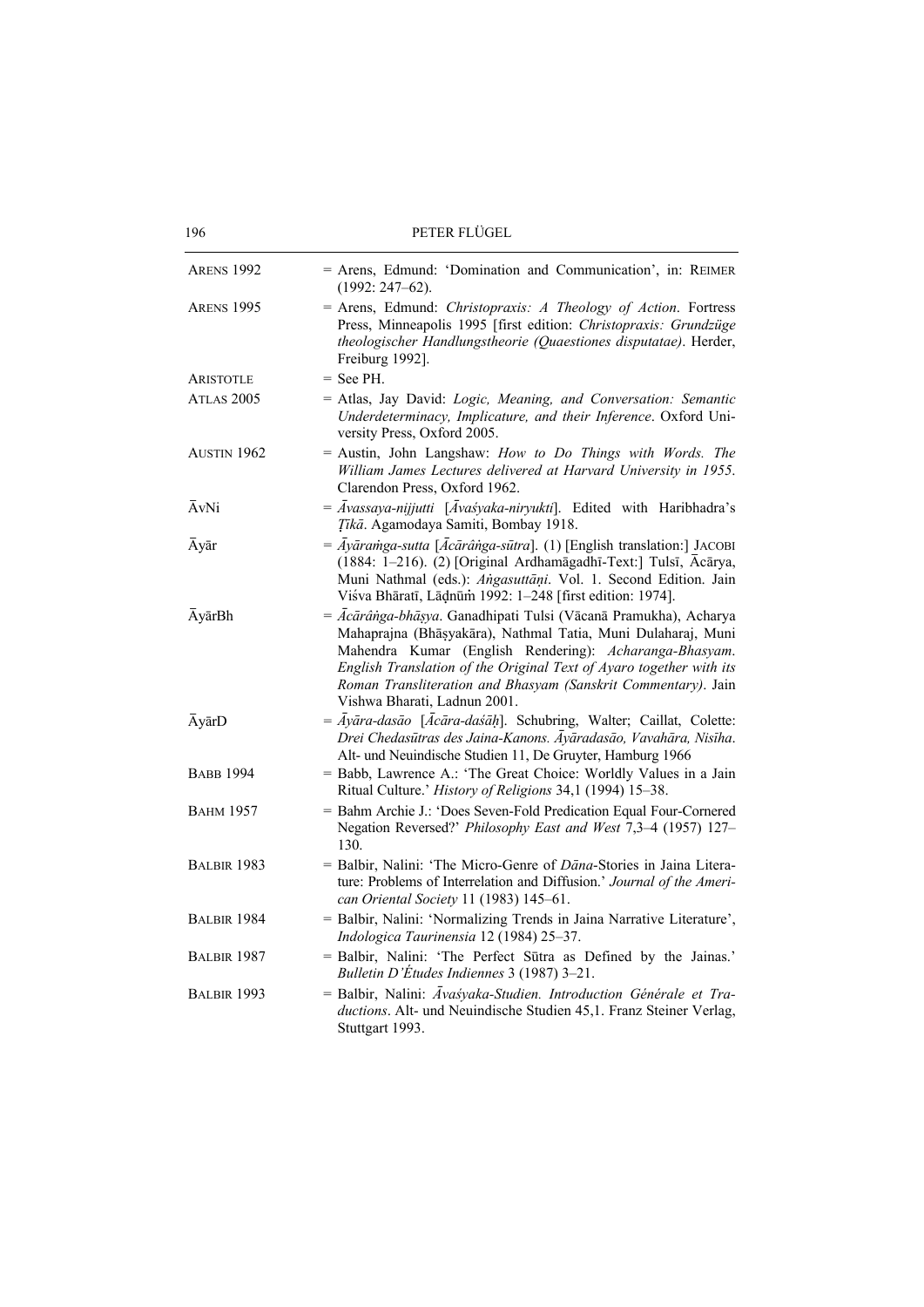| <b>BALCEROWICZ 2003</b> | $=$ Balcerowicz, Piotr: 'Some Remarks on the <i>Naya</i> Method', in: Piotr<br>Balcerowicz: Essays in Jaina Philosophy and Religion. Motilal<br>Banarsidas, Delhi 2003: 37-70.                                                                                                                                                                                                                                           |
|-------------------------|--------------------------------------------------------------------------------------------------------------------------------------------------------------------------------------------------------------------------------------------------------------------------------------------------------------------------------------------------------------------------------------------------------------------------|
| <b>BAUM 1976</b>        | = Baum, Rainer C.: 'On Societal Media Dynamics', in: Jan J.<br>Loubser, Rainer C. Baum, Andrew Effrat, Victor Meyer Lidz<br>(eds.): Exploration in General Theory in Social Science. Essays in<br>Honor of Talcott Parsons. The Free Press, New York 1976: 579 ff.                                                                                                                                                       |
| BECHERT 1961            | = Bechert, Heinz: 'Asokas "Schismenedikt" und der Begriff Sangha-<br>bheda.' Wiener Zeitschrift für die Kunde Südasiens 5 (1961) 18–52.                                                                                                                                                                                                                                                                                  |
| <b>BECHERT 1978</b>     | = Bechert, Heinz: 'Introduction: Report on the Symposion', in:<br>Heinz Bechert: Buddhism in Ceylon and Studies on Religious Syn-<br>cretism in Buddhist Countries. Vanderhoeck & Ruprecht, Göttingen<br>1978: 13-27.                                                                                                                                                                                                    |
| <b>BERNSTEIN 1964</b>   | = Bernstein, Basil: 'Elaborated and Restricted Codes: Their Social<br>Origins and some Consequences.' American Anthropologist (N.S.)<br>66, 6, II (1964) 55-69.                                                                                                                                                                                                                                                          |
| <b>BERNSTEIN 1971</b>   | = Bernstein, Basil: <i>Class, Codes, and Control: Theoretical Studies</i><br>Towards a Sociology of Language. Vol. 1. Routledge and Kegan<br>Paul, London 1971.                                                                                                                                                                                                                                                          |
| <b>BERNSTEIN 1996</b>   | = Bernstein, Basil: 'Vertical and Horizontal Discourse: An Essay', in:<br>Basil Bernstein: Pedagogy, Symbolic Control and Identity: Theory,<br>Research, Critique. Taylor and Francis, London 1996: 155-74.                                                                                                                                                                                                              |
| BHARADWAJA 1984         | = Bharadwaja, V. K.: 'Rationality, Argumentation and Embarrass-<br>ment: A Study of Four Logical Alternatives (catuskoti) in Buddhist<br>Logic.' Philosophy East and West 34,3 (1984) 303-319.                                                                                                                                                                                                                           |
| BHARATI 1975            | = Bharati, Agehananda: 'On Intentional Language (Sandhābhāṣā).'<br>The Tantric Tradition. Rider & Company, London 1975: 164-84.                                                                                                                                                                                                                                                                                          |
| <b>BHATT 1978</b>       | = Bhatt, Bansidhar: The Canonical Niksepa. Studies in Jaina<br>Dialectics. E. J. Brill (Indologica Berolinensa 5), Leiden 1978.                                                                                                                                                                                                                                                                                          |
| <b>BLOCH 1975</b>       | = Bloch, Maurice: 'Introduction.' Political Oratory in Traditional Soci-<br>ety. In: Maurice Bloch (ed.): Academic Press, London 1975: 1-28.                                                                                                                                                                                                                                                                             |
| <b>BLOOMFIELD 1923</b>  | = Bloomfield, Maurice: 'The Salibhadra Carita: A Story of<br>Conversion to Jaina Monkhood.' Journal of the American Oriental<br>Society 43 (1923) 257-312.                                                                                                                                                                                                                                                               |
| BOURDIEU 1991a          | = Bourdieu, Pierre: 'Authorized Language: The Social Conditions for<br>the Effectiveness of Ritual Discourse', in: Pierre Bourdieu: Language<br>and Symbolic Power. Polity Press, Cambridge 1991: 107-16<br>[English translation by Gino Raymond and Matthew Adamson; most<br>essays previously published in: Ce que parler veut dire: l'economie<br>des e'chnages linguistiques. Librairie Arthème Fayard, Paris 1982]. |
| <b>BOURDIEU 1991b</b>   | = Bourdieu, Pierre: 'On Symbolic Power', in: Pierre Bourdieu: Lan-<br>guage and Symbolic Power. Polity Press, Cambridge 1991: 163-<br>170 [first edition: Cambridge 1977].                                                                                                                                                                                                                                               |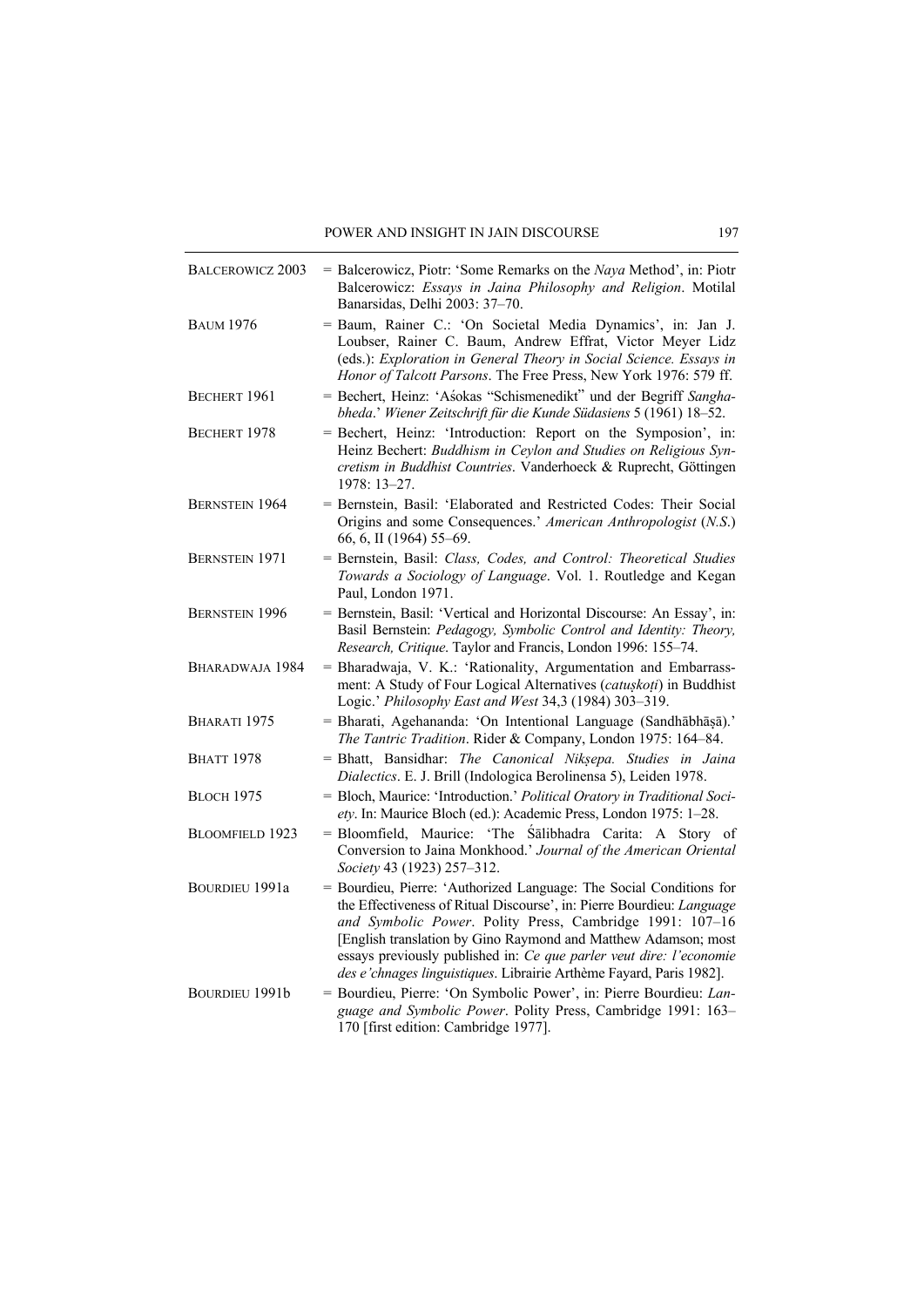| <b>BRENNEIS-MYERS</b><br>1984 | = Brenneis, Donald L.; Fred R. Myers: 'Introduction.' Eds. D. L.<br>Brenneis, F. R. Myers (eds.): Dangerous Words: Language and<br>Politics in the Pacific. New York: University Press, 1984: 1-29.                                       |
|-------------------------------|-------------------------------------------------------------------------------------------------------------------------------------------------------------------------------------------------------------------------------------------|
| <b>BRONKHORST 1993a</b>       | = Bronkhorst, Johannes: 'Review: Oetke 1991.' Asiatische Studien<br>47,3 (1993) 501–11.                                                                                                                                                   |
| <b>BRONKHORST 1993b</b>       | = Bronkhorst, Johannes: 'Remarks on the History of Jaina<br>Meditation', in: SMET-WATANABE (1993: 151-162).                                                                                                                               |
| <b>BRONKHORST 1999</b>        | $=$ Bronkhorst, Johannes: <i>Why is there Philosophy in India?</i> 1998<br>Gonda Lecture. Royal Netherlands Academy of Arts and Science,<br>Amsterdam 1999.                                                                               |
| <b>BROWN-LEVINSON</b><br>1978 | = Brown, Penelope & Levinson, Stephen: 'Universals in Language<br>Usage: Politeness Phenomena', in: E. Goody (ed.): Questions and<br>Politeness. Strategies in Social Interaction. Cambridge University<br>Press, Cambridge 1978: 56-310. |
| <b>BRUHN 1954</b>             | = Bruhn, Klaus: Śīlānkas Cauppaņņamahāpurisacariya. Ein Beitrag zur<br>Kenntnis der Jaina-Universalgeschichte. De Gruyter, Hamburg 1954.                                                                                                  |
| <b>BRUHN 1983</b>             | = Bruhn, Klaus: 'Repetition in Jaina Narrative Literature', Indo-<br>logica Taurinensia 11 (1983) 27-75.                                                                                                                                  |
| BRUHN 1987a                   | = Bruhn, Klaus: 'Das Kanonproblem bei den Jainas', in: A. & J.<br>Assmann (eds.): Kanon und Zensur. Beiträge zur Archäologie der<br>Literarischen Kommunikation II. Wilhelm Fink Verlag, München<br>1987: 100-12.                         |
| BRUHN 1987b                   | = Bruhn, Klaus: 'Soteriology in Early Jainism', in: Harry Falk (ed.):<br>Hinduismus und Buddhismus. Festschrift für Ulrich Schneider.<br>Freiburg 1987: 61–86.                                                                            |
| <b>BRUHN 1993</b>             | = Bruhn, Klaus: 'Sectional Studies in Jainology II.' Berliner<br>Indologische Studien 7 (1993) 9–58.                                                                                                                                      |
| <b>BRUHN 1997-98</b>          | = Bruhn, Klaus: "Five Vows and Six Avashyakas: The Fundamentals<br>of Jaina Ethics." Ed. C. Geerdes, 1997-1998 [http://here-<br>now4u.de/eng/spr/religion/Bruhn.html].                                                                    |
| BRUHN-HÄRTEL<br>1978          | = Bruhn, Klaus; Herbert Härtel: 'Editors' Foreword', in: Bansidhar<br>Bhatt: The Canonical Niksepa: Studies in Jaina Dialectics. Indolo-<br>gica Berolinensa 5, E. J. Brill, Leiden 1978: v-vi.                                           |
| BURGHART 1978a                | = Burghart, Richard: The History of Janakpurdham: A Study of As-<br>ceticism and the Hindu Polity. Ph.D. thesis, The University of Lon-<br>don, London 1978.                                                                              |
| BURGHART 1978b                | = Burghart, Richard: 'Hierarchical Models of the Hindu Social<br>System.' Man (N.S.) 13,4 (1978) 519-36.                                                                                                                                  |
| <b>BURGHART 1983</b>          | = Burghart, Richard: 'For a Sociology of Indias: An Intracultural<br>Approach to the Study of "Hindu Society".' Contributions to<br>Indian Sociology (N.S.) 17 (1983) 275-99.                                                             |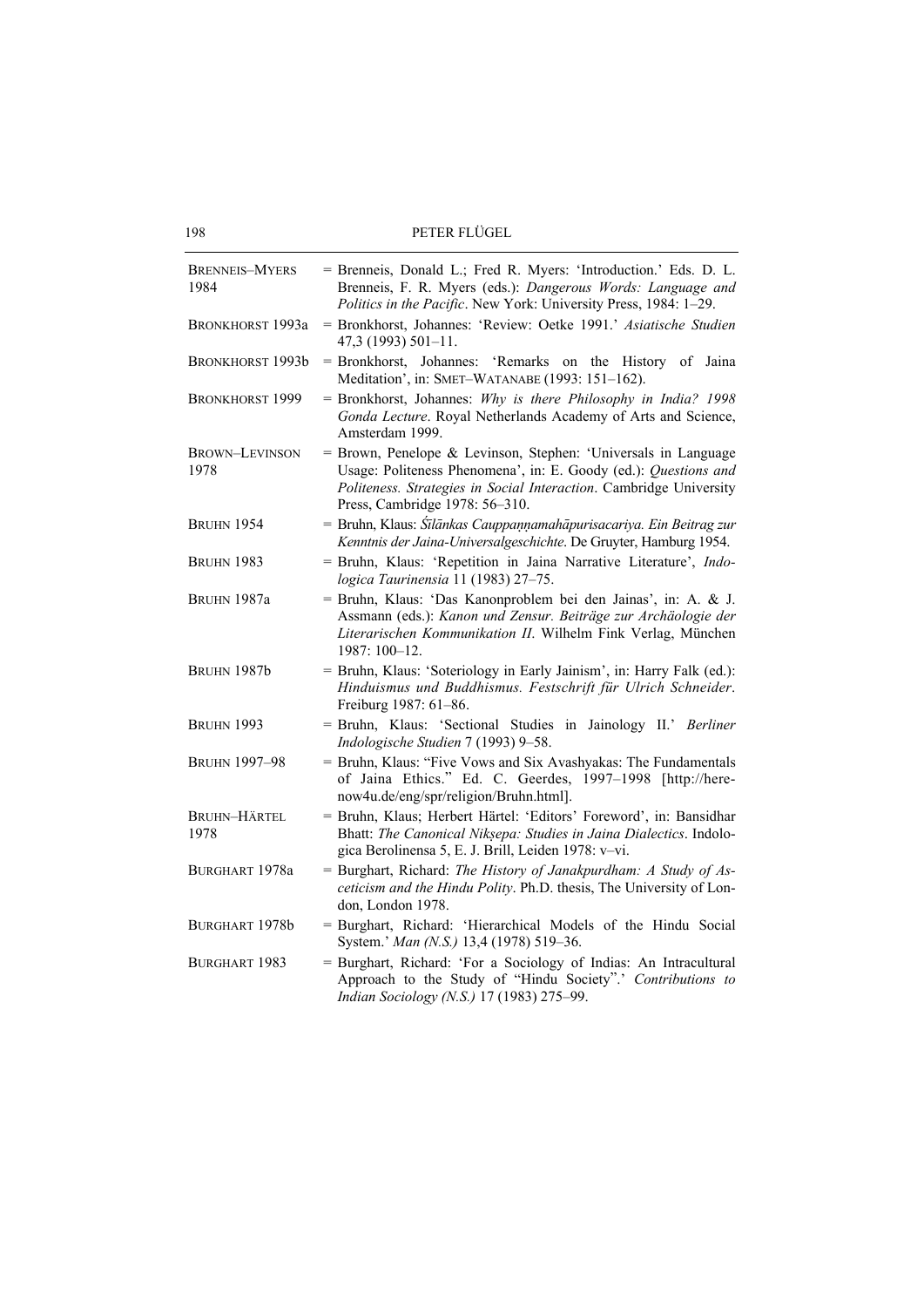| <b>BURGHART 1985</b>         | = Burghart, Richard: 'Introduction: Theoretical Approaches in the<br>Anthropology of South Asia', in: BURGHART-CANTLIE (1985: 1-14).                                                                                                                                                                                                                 |
|------------------------------|------------------------------------------------------------------------------------------------------------------------------------------------------------------------------------------------------------------------------------------------------------------------------------------------------------------------------------------------------|
| <b>BURGHART 1996</b>         | = Burghart, Richard: 'The Conditions of Listening: The Everyday<br>Experience of Politics in Nepal.' C. J. Fuller, J. Spencer (eds.): The<br>Conditions of Listening. Essays on Religion, History and Politics<br>in South Asia. Oxford University Press, Delhi 1996: 300-318.                                                                       |
| 1985                         | BURGHART-CANTLIE = Burghart, Richard; Cantlie, Audrey (eds.): Indian Religion. Curzon<br>Press, London 1985.                                                                                                                                                                                                                                         |
| CAILLAT 1984                 | = Caillat, Colette: 'Prohibited Speech and Subhāsita in the<br>Theravāda Tradition', Indologica Taurinensia 12 (1984) 61-73.                                                                                                                                                                                                                         |
| CAILLAT 1991                 | = Caillat, Colette: 'The Rules Concerning Speech (Bhasa) in the<br>Āyāranga- and Dasaveyāliya-Suttas', in: M. A. Dhaky, S. Jain<br>(eds.): Aspects of Jainology. Pt. Dalsukhbhai Malvania Felicita-<br>tion Volume. Vol. 3. P. V. Research Institute, Varanasi 1991: 1-15.                                                                           |
| CARNAP <sub>1931</sub>       | = Carnap, Rudolph: 'Die Überwindung der Metaphysik durch die<br>logische Analyse der Sprache.' Erkenntnis 2,4 (1931) 219-41.                                                                                                                                                                                                                         |
| <b>CARRITHERS 1990</b>       | = Carrithers, Michael: 'Jainism and Buddhism as Enduring Historical<br>Streams.' Journal of the Anthropological Society of Oxford 21,2<br>$(1990)$ 141-63.                                                                                                                                                                                           |
| <b>CARRITHERS 1991</b>       | = Carrithers, Michael: 'The Foundations of Community among<br>Southern Digambar Jains: An Essay on Rhetoric and Experience.'<br>CARRITHERS-HUMPHREY (1991: 261-86).                                                                                                                                                                                  |
| <b>CARRITHERS 1992</b>       | = Carrithers, Michael: Why Humans have Cultures: Explaining<br>Anthropology and Social Diversity. Oxford University Press,<br>Oxford $1992.$                                                                                                                                                                                                         |
| CARRITHERS-<br>HUMPHREY 1991 | = Carrithers, Michael; Humphrey, Caroline (eds.): The Assembly of<br>Listeners: Jains in Society. Cambridge University Press,<br>Cambridge 1991.                                                                                                                                                                                                     |
|                              | CASSIRER 1923-1929 = Cassirer, Ernst: Philosophie der symbolischen Formen. I-III.<br>Zweite Auflage. Wissenschaftliche Buchgesellschaft, Darmstadt<br>1994 [first edition: Darmstadt 1923-1929. English translation: The<br>Philosophy of Symbolic Forms. I-III. Translated by Ralph<br>Manheim. Yale University Press, New Haven 1953, 1955, 1957]. |
| CHI 1974                     | = Chi, Richard S. Y.: 'Topics on Being and Logical Reasoning.'<br>Philosophy East and West 24,3 (1974) 293-300.                                                                                                                                                                                                                                      |
| CHOMSKY 1965                 | = Chomsky, Noam: Aspects of the Theory of Syntax. The M. I. T.<br>Press, Cambridge (Massachusetts) 1965.                                                                                                                                                                                                                                             |
| <b>COLPE 1987</b>            | = Colpe, Carsten: 'Syncretism', in: Mircea Eliade (ed.): The Encyclo-<br>paedia of Religion, Vol. 14. Macmillan & Free Press, New York<br>1987: 218-27.                                                                                                                                                                                              |
| CORT 1989                    | = Cort, John E.: Liberation and Wellbeing: A Study of the Mūrtipūjak<br>Jains of North Gujarat. Ph.D. dissertation, Harvard University,<br>Harvard 1989.                                                                                                                                                                                             |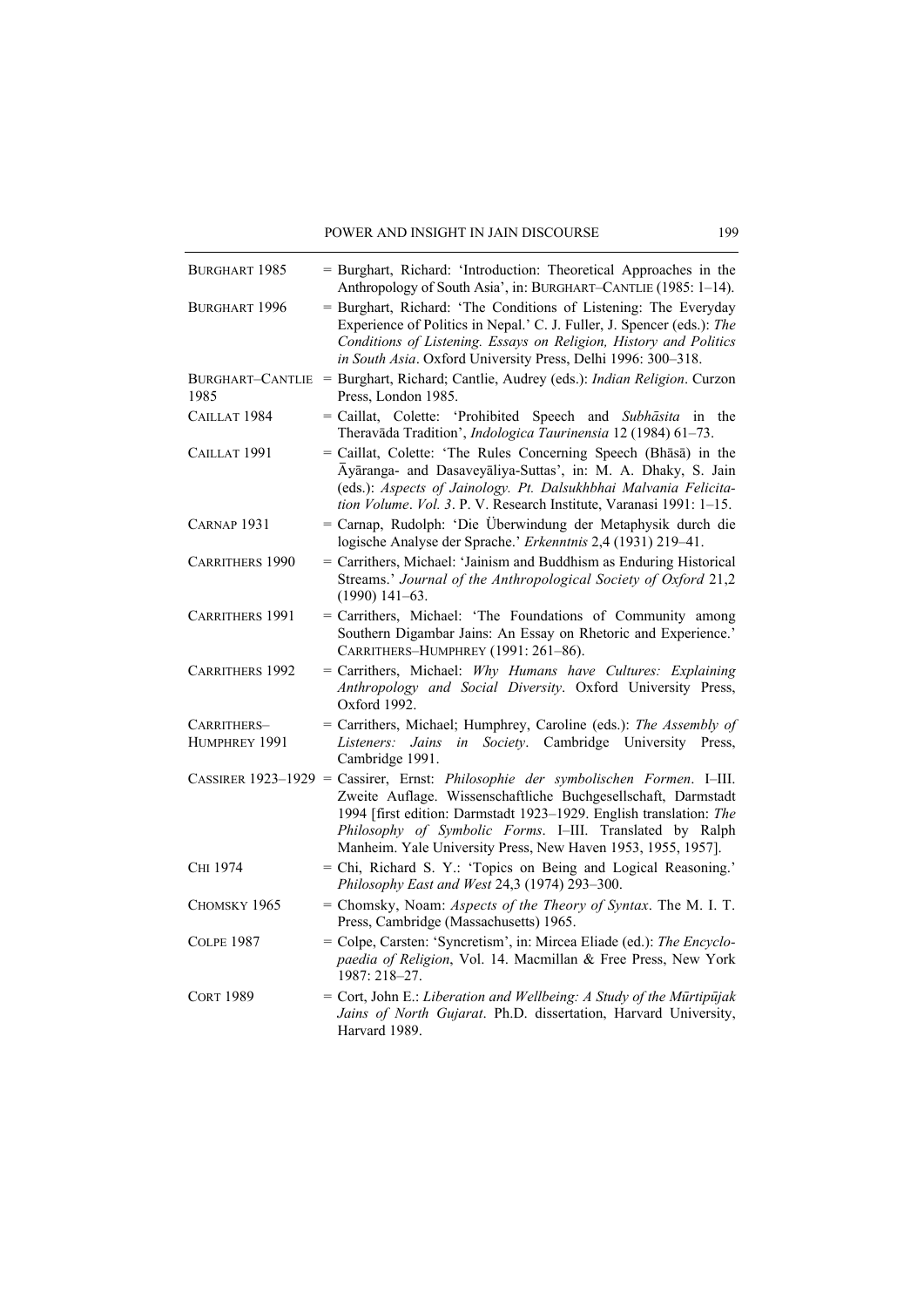| 200                   | PETER FLÜGEL                                                                                                                                                                                                                                                      |
|-----------------------|-------------------------------------------------------------------------------------------------------------------------------------------------------------------------------------------------------------------------------------------------------------------|
| CORT 1992             | = Cort, John E.: 'Svetāmbar Mūrtipūjak Jain Scripture in a Performa-<br>tive Context', in: J.R. Timm: Texts in Contexts. Traditional Her-<br>meneutics in South Asia. State University of New York Press, New<br>York 1992: 171-94.                               |
| <b>CORT 1995</b>      | = Cort, John E.: "'Intellectual Ahimsa" Revisited: Jain Tolerance and In-<br>tolerance of Others.' Philosophy East and West 50,3 (2000) 324-47.                                                                                                                   |
| <b>CORT 1995</b>      | = Cort, John E.: 'Genres of Jain History.' Journal of Indian<br>Philosophy 23 (1995) 469-506.                                                                                                                                                                     |
| CORT 2001             | = Cort, John E.: 'The Intellectual Formation of a Jain Monk: A<br>Svetâmbara Monastic Curriculum.' Journal of Indian Philosophy<br>29 (2001) 327-49.                                                                                                              |
| DAVIDSON 1984         | = Davidson, Donald: 'Belief and the Basis of Meaning', in: D. David-<br>son: Inquiries into Truth and Interpretation. Clarendon Press, Oxford<br>1984: 141-154 [first published in: Synthèse 27 (1974) 309-23].                                                   |
| <b>DAVIS 1998</b>     | = Davis, Wayne A.: <i>Implicature: Intention</i> , <i>Convention</i> ,<br>and<br>Principle in the Failure of Gricean Theory. Cambridge University<br>Press, Cambridge 1998.                                                                                       |
| <b>DELEU 1970</b>     | = Deleu, Jozef: Viyāhapannatti (Bhagavaī). The Fifth Anga of the<br>Jaina Canon. Introduction, Critical Analysis, Commentary &<br>Indexes. Rijksuniversiteit de Gent, Brugge 1970.                                                                                |
| DERRETT 1980          | = Derrett, J. Duncan M.: 'Scrupulousness and a Hindu-Jain Con-<br>tract.' Journal of the Royal Asiatic Society of Great Britain and<br>Ireland (1980) 144-167.                                                                                                    |
| <b>DESHPANDE 1979</b> | = Deshpande, Madhav M.: Sociolinguistic Attitudes in India: An<br>Historical Reconstruction. With a Foreword by Murray B.<br>Emmeneau. Karoma Publishers, Ann Arbor 1979.                                                                                         |
| <b>DESHPANDE 1990</b> | = Deshpande, Madhav M.: 'Changing Conceptions of the Veda:<br>From Speech Acts to Magical Sounds.' Adyar Library Bulletin 54<br>$(1990)$ 1-41.                                                                                                                    |
| <b>DIXIT 1978</b>     | = Dixit, Krishna Kumar: Jaina Ontology. L. D. Institute of Indology,<br>Ahmedabad 1978.                                                                                                                                                                           |
| DÖBERT 1973           | = Döbert, R.: Systemtheorie und die Entwicklung<br>religiöser<br>Deutungssysteme. Suhrkamp, Frankurt am Main 1973.                                                                                                                                                |
| DONOVAN 1976          | = Donovan, Peter: Religious Language. Sheldon Press, London 1976.                                                                                                                                                                                                 |
| <b>DRECHSEL 1994</b>  | = Drechsel, Paul: Sozialstruktur und kommunikatives Handeln: Re-<br>flexionen über eine postmoderne Ethno-Soziologie. Lit Verlag,<br>Münster 1994.                                                                                                                |
| DUMONT 1977           | = Dumont, Louis: <i>Homo aequalis</i> . Gallimard, Paris 1976 [English]<br>translation: From Mandeville to Marx: The Genesis and Triumph<br>of Economic Ideology. Chicago University Press, Chicago 1977].                                                        |
| DUMONT 1980           | = Dumont, Louis: Homo Hierarchicus: The Caste System and its<br>Implications. Translated from the French by Mark Sainsbury, Louis<br>Dumont and Basia Gulati. Complete Revised English Edition.<br>University of Chicago Press, Chicago 1980 [first edition: Homo |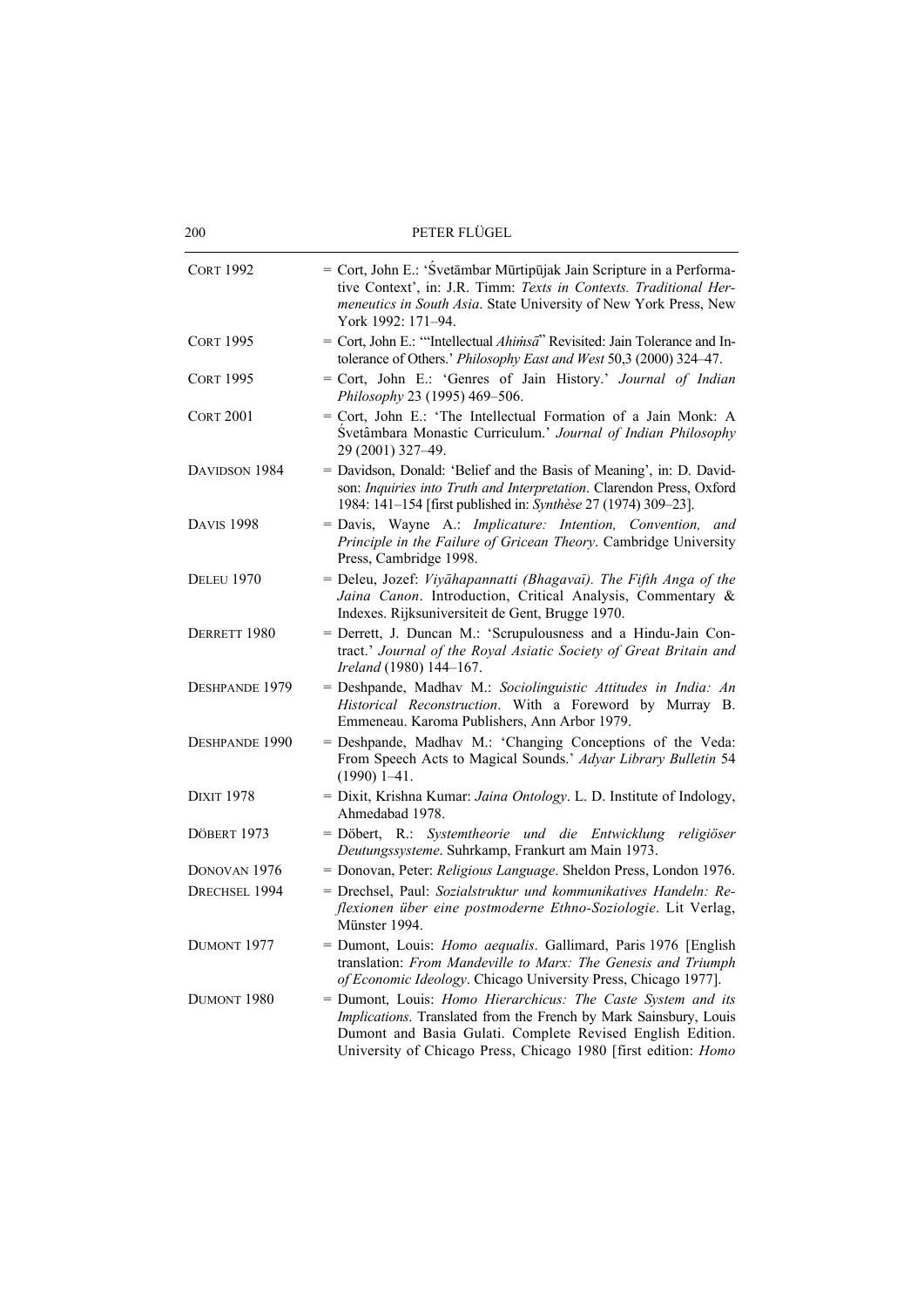|                        | hierarchicus: Le système des castes et ses implications. Editions<br>Gallimard, Paris 1966].                                                                                                                                                                                                                                                                                                                                                                                                                                                                                                                                                   |
|------------------------|------------------------------------------------------------------------------------------------------------------------------------------------------------------------------------------------------------------------------------------------------------------------------------------------------------------------------------------------------------------------------------------------------------------------------------------------------------------------------------------------------------------------------------------------------------------------------------------------------------------------------------------------|
| DUNDAS 1985            | = Dundas, Paul: 'Food and Freedom: The Jaina Sectarian Debate on<br>the Nature of the Kevalin', Religion 15 (1985) 161-198.                                                                                                                                                                                                                                                                                                                                                                                                                                                                                                                    |
| DUNDAS 1996            | = Dundas, Paul: 'Somnolent Sūtras: Scriptural Commentary in Svetā-<br>mbara Jainism.' Journal of Indian Philosophy 24 (1996) 73-101.                                                                                                                                                                                                                                                                                                                                                                                                                                                                                                           |
| DUNDAS <sub>2007</sub> | = Dundas, Paul: 'The Non-Violence of Violence: Jain Perspectives<br>on Warfare, Asceticism and Worship', in: J.R. Hinnells, R. King<br>(eds.): Religion and Violence in South Asia: Theory and Practice.<br>Routledge, London 2007: 41–61.                                                                                                                                                                                                                                                                                                                                                                                                     |
| <b>DURBIN 1970</b>     | = Durbin, M.: 'The Transformational Model of Linguistics and its<br>Implications for an Ethnology of Religion: A Case Study of<br>Jainism.' American Anthropologist 72 (1970) 334-42.                                                                                                                                                                                                                                                                                                                                                                                                                                                          |
| <b>DVS</b>             | = Ārya Sayyambhava: <i>Dasa-veyāliya-sutta</i> [ <i>Dasa-vaikālika-sūtra</i> ].<br>(1) Ernst Leumann (ed.), Walther Schubring (tr.): The Dasaveyāliya<br>Sutta. Introduction and Notes, by Walther Schubring. The Managers<br>of the Sheth Anandji Kalianji, Ahmedabad 1932. (2) Kustur Chand<br>Lalwani (tr.): Ārya Sayyambhava's Dasavaikālika Sūtra. With<br>Translation and Notes. Motilal Banarsidas, Delhi 1973. (3) Acārya<br>Tulsī [Vācaka Pramukha], Muni Nathmal [Sampādaka aur Vivecaka]<br>(eds.): Dasaveāliyam (Mūlapātha, Samskrt Chāyā, Hindī Anuvāda<br>tathā tippaṇa). Jain Viśva Bhāratī, Lāḍnūm 1974 [first edition: 1964]. |
| <b>ELIAS 1983</b>      | = Elias, Norbert: Die höftsche Gesellschaft: Untersuchungen zur Sozio-<br>logie des Königtums und der höfischen Aristokratie. Suhrkamp, Frank-<br>furt am Main 1983 [Submitted Habilitation 1933. First edition: Luchter-<br>hand, Darmstadt and Neuwied 1969. English translation: The court<br>society. Translated by Edmund Jephcott. Blackwell, Oxford 1983].                                                                                                                                                                                                                                                                              |
| <b>FAUCONNIER 1981</b> | = Fauconnier, Gilles: 'Social Ritual and Relative Truth in Natural<br>Language', in: K. Knorr-Cetina, A.V. Cicourel (eds.): Advances in<br>Social Theory and Methodology. Routledge & Kegan Paul, Boston<br>1981: 175-202.                                                                                                                                                                                                                                                                                                                                                                                                                     |
| <b>FAURE 1991</b>      | $=$ Faure, Bernard: The Rhetoric of Immediacy: A Cultural Critique of<br>Ch'an/Zen Buddhism. Princeton University Press, Princeton 1991.                                                                                                                                                                                                                                                                                                                                                                                                                                                                                                       |
| <b>FAURE 1993</b>      | = Faure, Bernard: Chan Insights and Oversights: An Epistemological Cri-<br>tique of the Chan Tradition. Princeton University Press, Princeton 1993.                                                                                                                                                                                                                                                                                                                                                                                                                                                                                            |
| FERGUSON 1959          | = Ferguson, Charles A.: 'Diglossia.' Word 15 (1959) 325-40 [re-<br>printed: GIGLIOLI (1972: 232-51)].                                                                                                                                                                                                                                                                                                                                                                                                                                                                                                                                          |
| FINDLEY 1989           | = Findley, Ellison Banks: 'Māntra kaviśastā: Speech as Performative<br>in the Rgveda.' H.P. Alper (ed.): Understanding Mantras. State<br>University of New York Press, Albany 1989: 15-48.                                                                                                                                                                                                                                                                                                                                                                                                                                                     |
| FISHMAN 1967           | = Fishman, Joshua A.: 'Bilingualism with and without Diglossia;<br>Diglossia with and without Bilingualism.' Journal of Social Issues<br>23,2 (1967) 29-38.                                                                                                                                                                                                                                                                                                                                                                                                                                                                                    |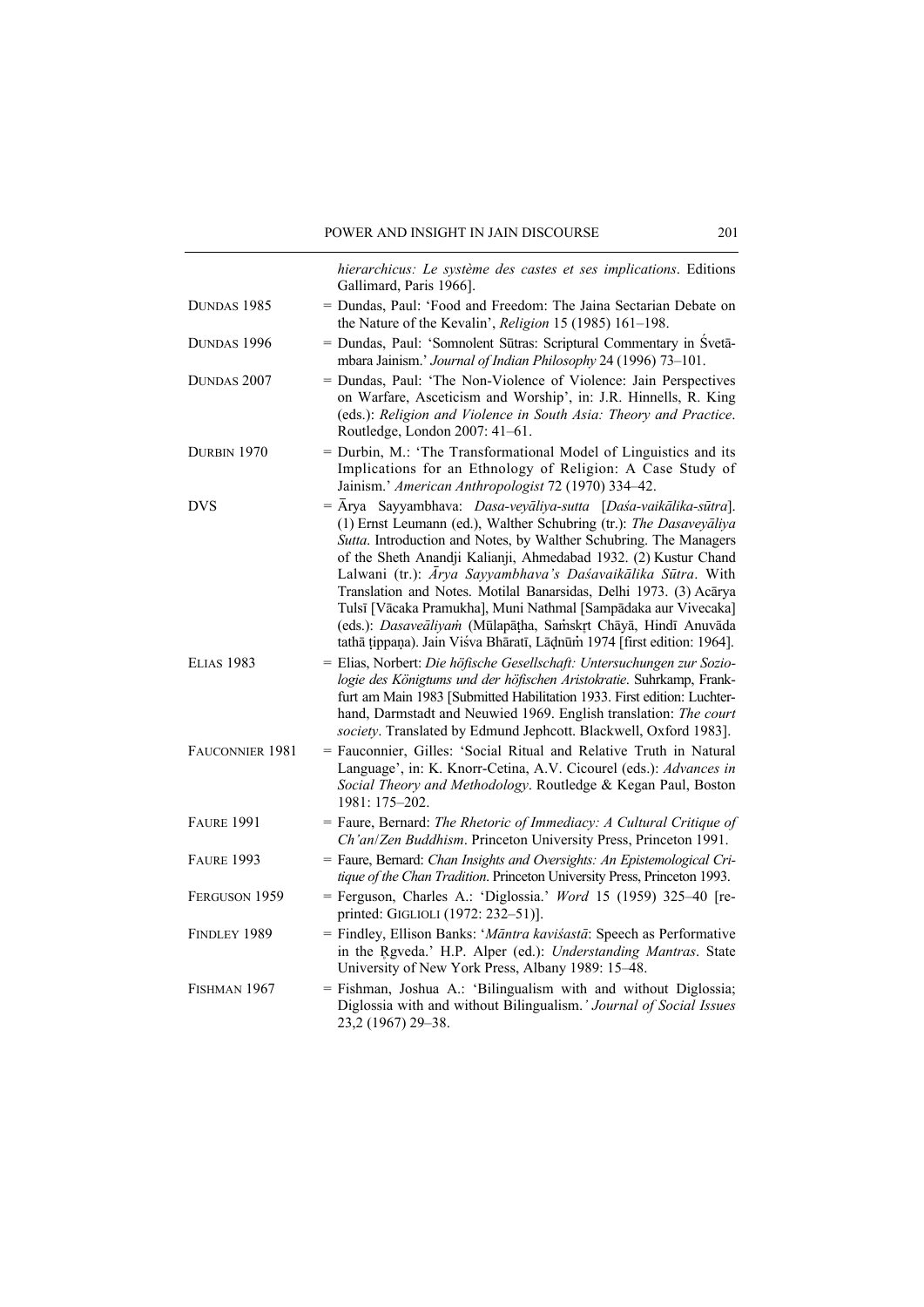| 202 | PETER FLÜGEL |
|-----|--------------|
|     |              |

| FISHMAN 2006            | = Fishman, Joshua A.: 'A Decaloge of Theoretical Perspectives for a<br>Sociology of Language and Religion', in: T. Omoniyi, J.A.<br>Fishman (eds.): Explorations in the Sociology of Language and<br>Religion. John Benjamins Publishing, Amsterdam 2006: 13-25.   |
|-------------------------|--------------------------------------------------------------------------------------------------------------------------------------------------------------------------------------------------------------------------------------------------------------------|
| FLÜGEL 1993             | = Flügel, Peter: 'Worshipping the Ideal King: On the Social<br>Implications of Medieval Jain Conversion Stories', Paper presented<br>to the Jains in History and Culture Workshop, Amherst College,<br>June 1993. Unpublished.                                     |
| FLÜGEL 1994             | = Flügel, Peter: Askese und Devotion: Das Rituelle System der<br>Terāpanth Śvetāmbara Jains. Doctoral Dissertation, Johannes<br>Gutenberg-Universität Mainz, Mainz 1994.                                                                                           |
| FLÜGEL 1995-1996        | = Flügel, Peter: 'The Ritual Circle or the Terapanth Svetambar Jains.'<br>Bulletin D'Études Indiennes 13 (1995–96) 117–76.                                                                                                                                         |
| FLÜGEL 1997             | = Flügel, Peter: 'Review: J. Laidlaw 1995: Riches and Renunciation.'<br>Journal of the Royal Anthropological Institute 3,2 (1997) 401-2.                                                                                                                           |
| <b>FLÜGEL 2000</b>      | = Flügel, Peter: 'Protestantische und Post-Protestantische Jaina Re-<br>formbewegungen: Zur Geschichte und Organisation der Sthänaka-<br>vāsī I.' Berliner Indologische Studien 15-17 (2003) 149-240.                                                              |
| FLÜGEL 2005             | = Flügel, Peter: 'The Invention of Jainism: A Short History of Jaina<br>Studies.' Journal of Jaina Studies 11 (2005) 1-19 (Kyoto) [also:<br>International Journal of Jain Studies 1 2005: www.soas.ac.uk/ijjs].                                                    |
| FLÜGEL 2006a            | = Flügel, Peter: 'Demographic Trends in Jaina Monasticism.' Peter<br>Flügel (ed.): Studies in Jaina History and Culture: Disputes and<br>Dialogues. Routledge, London 2006: 312-98.                                                                                |
| FLÜGEL 2006b            | = Flügel, Peter: 'Jainism and Society [Review Article of J. E. Cort.<br>2002. Jains in the World. Religious Values and Ideology in India].'<br>Bulletin of the School of Oriental and African Studies 69,1 (2006)<br>$91 - 112$ .                                  |
| Flügel<br>(forthcoming) | = Flügel, Peter. 'The Power of Death: The Politics of Relic Worship<br>Amongst the Jains', in: Peter Flügel; Gustaaf Houtman (eds.):<br>Asceticism and Power in South and Southeast Asia. Routledge,<br>London in press.                                           |
| FOLKERT 1993            | = Folkert, Kendall W.: Scripture and Community: Collected Essays<br>on the Jains. Ed. J. E. Cort. Scholars Press, Atlanta 1993.                                                                                                                                    |
| FOUCAULT 1981           | = Foucault, Michel: L'ordre du discours. Gallimard, Paris 1971<br>[English translation: 'The Order of Discourse.' Translated by Ian<br>McLeod. In: R. Young (ed.): Untying the Text: A Poststructuralist<br>Reader. Routledge and Kegan Paul, London 1981: 48-78]. |
| <b>FRIED 1978</b>       | = Fried, C.: Right and Wrong. Cambridge (Massachusetts) 1978.                                                                                                                                                                                                      |
| <b>FUCHS 1989</b>       | = Fuchs, Peter: 'Die Weltflucht der Mönche: Anmerkungen zur<br>Funktion des monastisch-asketischen Schweigens', in: P. Fuchs, N.<br>Luhmann (eds.): Reden und Schweigen. Suhrkamp, Frankfurt am<br>Main 1989: 21-45.                                               |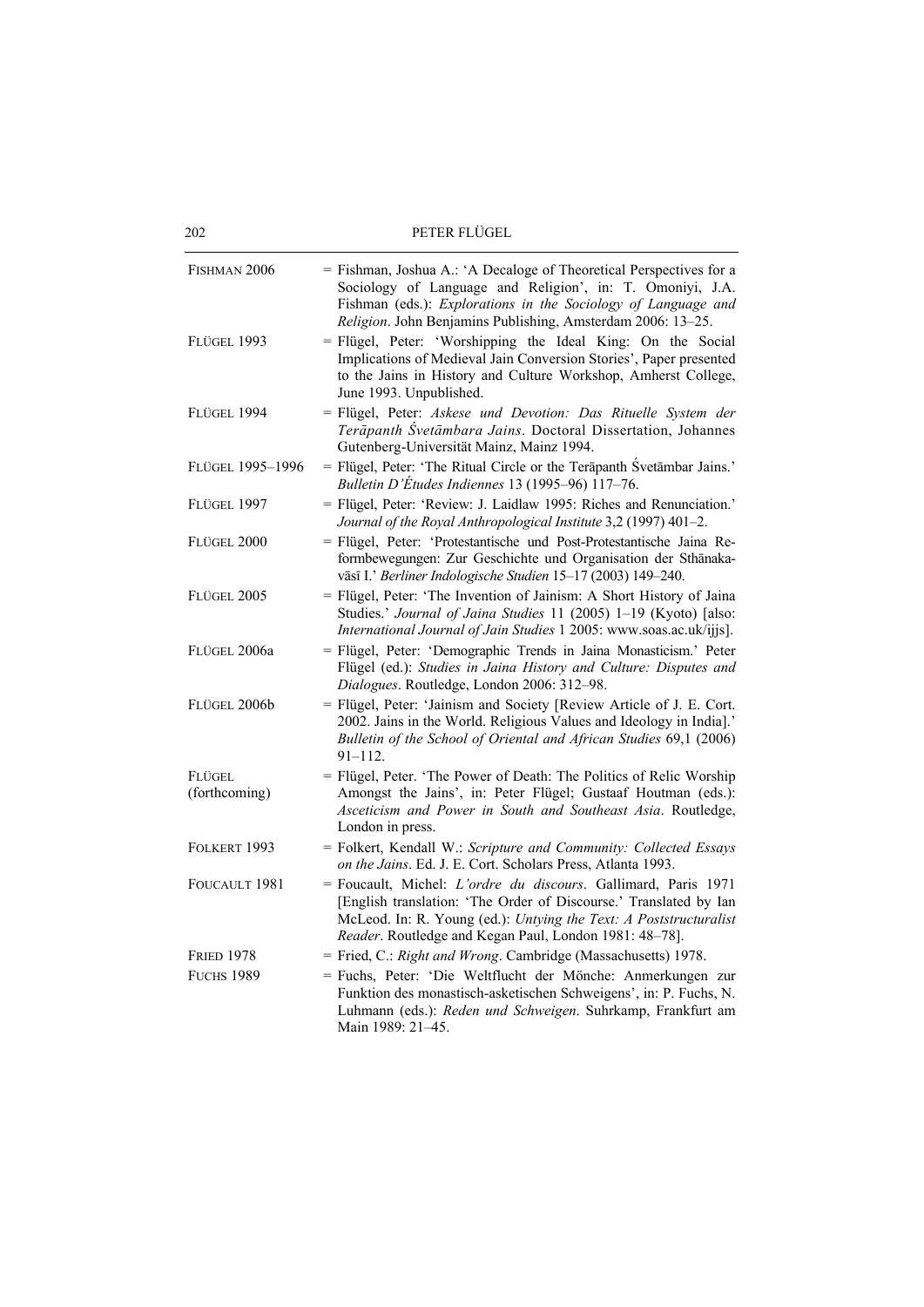| GADAMER 1993            | = Gadamer, Hans-Georg: Gesammelte Werke II. J.C.B. Mohr (Paul<br>Siebeck), Tübingen 1993.                                                                                                                                                                                                                                                                  |
|-------------------------|------------------------------------------------------------------------------------------------------------------------------------------------------------------------------------------------------------------------------------------------------------------------------------------------------------------------------------------------------------|
| GAEFFKE 1970            | $=$ Gaeffke, P.: 'On the Conception of the Dialogue in Hindi<br>Narratives', Wiener Zeitschrift für die Kunde Süd- und Ostasiens<br>14 (1970) 33-38.                                                                                                                                                                                                       |
| GANERI 1999             | = Ganeri, Jonardon: Semantic Powers: Meaning and the Means of<br>Knowing in Classical Indian Philosophy. Clarendon Press, Oxford<br>1999.                                                                                                                                                                                                                  |
| <b>GANERI 2001</b>      | = Ganeri, Jonardon: Philosophy in Classical India. Routledge, London<br>2001.                                                                                                                                                                                                                                                                              |
| GANERI 2002             | = Ganeri, Jonardon: 'Jaina Logic and the Philosophical Basis of<br>Pluralism.' History and Philosophy of Logic 23 (2002) 267-81.                                                                                                                                                                                                                           |
| GARFINKEL-SACKS<br>1970 | = Garfinkel, Harold; Sacks, Harvey: 'On Formal Structures of Practical<br>Actions', in: J.C. McKinney, E.A. Tiryakian (eds.): Theoretical<br>Sociology. Appleton-Century-Crofts, New York 1970: 337-366.                                                                                                                                                   |
| <b>GERT 1973</b>        | = Gert, Bernard: The Moral Rules: A New Rational Foundation for<br>Morality. Harper & Row, New York 1973.                                                                                                                                                                                                                                                  |
| GHATAGE 1938            | = Ghatage, A.M.: 'Parallel Passages in the Dasavaikalika and the<br>Acārānga.' New Indian Antiquary 1,2 (1938) 130–37.                                                                                                                                                                                                                                     |
|                         | GHATAGE 1996–2003 = Ghatage, A.M. (ed.): A Comprehensive and Critical Dictionary of the<br>Prakrit Languages with Special Reference to Jain Literature. Vol. I-<br>III.1-2. Bhandarkar Oriental Research Institute, Pune 1996-2003.                                                                                                                        |
| GIGLIOLI 1972           | = Giglioli, P. P. (ed.): Language and Social Context. Penguin, Har-<br>mondsworth 1972.                                                                                                                                                                                                                                                                    |
| GIRARD 1977             | = Girard, R.: La violence et le sacré. Editions Bernard Grasset, Paris<br>1972 [English translation: Violence and the Sacred. Translated by<br>P. Gregory. The Johns Hopkins University Press, Baltimore1977].                                                                                                                                             |
| <b>GLADIGOW 1997</b>    | = Gladigow, Burkhard: 'Erwerb religiöser Kompetenz. Kult und<br>Öffentlichkeit in den klassischen Religionen', in: G. Binder, K.<br>Ehrlich (eds.): Religiöse Kommunikation-Formen und Praxis vor<br>der Neuzeit: Stätten und Formen der Kommunikation im Altertum<br>VI. Wissenschaflicher Verlag Trier, Trier 1997: 103-118.                             |
| GLASENAPP 1915          | = Glasenapp, Helmuth von: Die Lehre vom Karma in der Philoso-<br>phie der Jainas. Otto Harrassowitz, Leipzig 1915 [English transla-<br>tion: The Doctrine of Karman in Jain Philosophy. Translated from<br>the original German by B. Gifford and revised by the author. Ed.<br>H. R. Kapadia. Bombay: Bai Vijibai Jivanlal Panalal Charity Fund,<br>19421. |
| GLUCKMAN 1955           | = Gluckman, Max: The Judicial Process among the Barotse of<br>Northern Rhodesia. University Press, Manchester1955.                                                                                                                                                                                                                                         |
| GÖHLER 1995a            | = Göhler, Lars: Wort und Text bei Kumārila Bhatta. Peter Lang,<br>Frankfurt am Main 1995.                                                                                                                                                                                                                                                                  |
| Göhler 1995b            | = Göhler, Lars: 'Gab es im alten Indien eine Sprechakttheorie?'<br>Beiträge zur Geschichte der Sprachwissenschaft 5 (1995) 65-89.                                                                                                                                                                                                                          |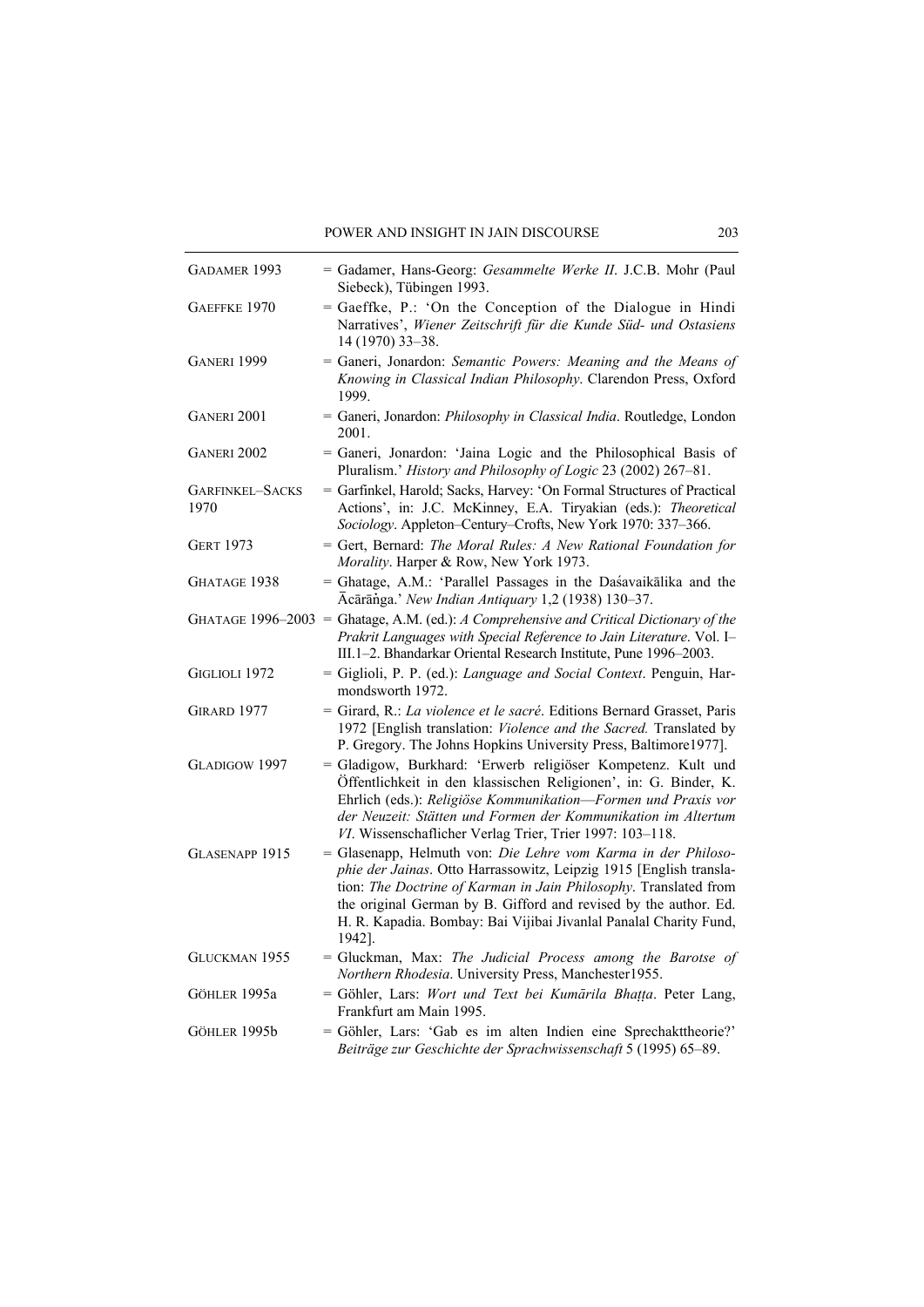204 PETER FLÜGEL

| <b>GOMBRICH 1971</b>         | = Gombrich, Richard: Precept and Practice: Traditional Buddhism<br>in the Rural Highlands of Ceylon. Oxford University Press, Oxford<br>1971.                                                                               |
|------------------------------|-----------------------------------------------------------------------------------------------------------------------------------------------------------------------------------------------------------------------------|
| <b>GOMBRICH 1988</b>         | = Gombrich, Richard: Theravāda Buddhism: A Social History from<br>Ancient Benares to Modern Colombo. Routledge & Kegan Paul,<br>London 1988.                                                                                |
| <b>GOMBRICH 1996</b>         | = Gombrich, Richard: How Buddhism Began: The Conditional<br>Genesis of the Early Teachings. Athlone, London 1996.                                                                                                           |
| <b>GONDA 1959</b>            | = Gonda, Jan: 'Why are Ahimsa and Similar Concepts often<br>Expressed in a Negative Form?' Jan Gonda: Four Studies in the<br>Language of the Veda. Disputationes Theno-Trajectinaeis. Mouton,<br>'S-Gravenage 1959: 95-117. |
| <b>GOONASEKERE 1986</b>      | = Goonasekere, Ratna Sunilsantha Abhayawardana: Renunciation<br>and Monasticism among the Jainas of India. Ph.D. Dissertation.<br>University of California, San Diego 1986.                                                 |
| <b>GRANOFF 1992</b>          | = Granoff, Phyllis: 'The Violence of Non-Violence: A Study of Some<br>Jain Responses to Non-Jain Religious Practices.' The Journal of the<br>International Association of Buddhist Studies 15,1 (1992) 1-43.                |
| <b>GRANOFF 1993</b>          | = Granoff, Phyllis: 'Going by the Book: The Role of Written Texts<br>in Medieval Jain Sectarian Conflicts.' Jain Studies in Honour of<br>Jozef Deleu. In: SMET-WATANABE (1993: 315-38).                                     |
| <b>GRICE 1975</b>            | = Grice, H. Paul: 'Logic and Conversation.' P. Cohen, J. L. Morgan<br>(eds.): Syntax and Semantics. Vol. 3. Academic Press, London<br>$1975:41-58.$                                                                         |
| <b>GRICE 1978</b>            | = Grice, H. Paul: 'Further Notes on Logic and Conversation.' P. Cole<br>(ed.): Syntax and Semantics. Vol. 9. Academic Press, New York<br>1978: 113–28.                                                                      |
| GRIFFITHS 1981               | = Griffiths, Paul: 'Concentration or Insight: The Problematic of<br>Theravada Buddhist Meditation-Theory.' Journal of the American<br>Academy of Religion 49,4 (1981) 605-624.                                              |
| <b>GUMPERZ 1961</b>          | = Gumperz, John J.: 'Speech Variation and the Study of Indian Civili-<br>zation.' American Anthropologist (N.S.) 63,5,1 (1961) 976-88.                                                                                      |
| <b>GUMPERZ 1964</b>          | = Gumperz, John J.: 'Linguistic and Social Interaction in Two Com-<br>munities.' American Anthropologist (N.S.) 66,6,2 (1964) 137–53.                                                                                       |
| <b>GUMPERZ 1972</b>          | = Gumperz, John J.: 'The Speech Community.' D.L. Shils (ed.):<br>International Encyclopedia of the Social Sciences. Macmillan,<br>London 1968: 381-86 [reprinted: GIGLIOLI (1972: 219-31)].                                 |
| <b>GUMPERZ 1995</b>          | = Gumperz, John J.: Discourse Strategies. Cambridge University<br>Press, Cambridge 1995 [first edition: Cambridge 1982].                                                                                                    |
| <b>GUMPERZ-HYMES</b><br>1986 | = Gumperz, John J.; Hymes, Dell (Eds.): Directions in Sociolinguistics:<br>The Ethnography of Communication. Holt, Rinehart, & Winston,<br>New York1972: 35-71 [reprinted: Basil Blackwell, Oxford 1986].                   |
| <b>GUNARATNE 1980</b>        | = Gunaratne, R. D.: 'Understanding Nāgārjuna's catuskoți.' Philoso-<br>phy East & West 30,2 (1980) 211-239.                                                                                                                 |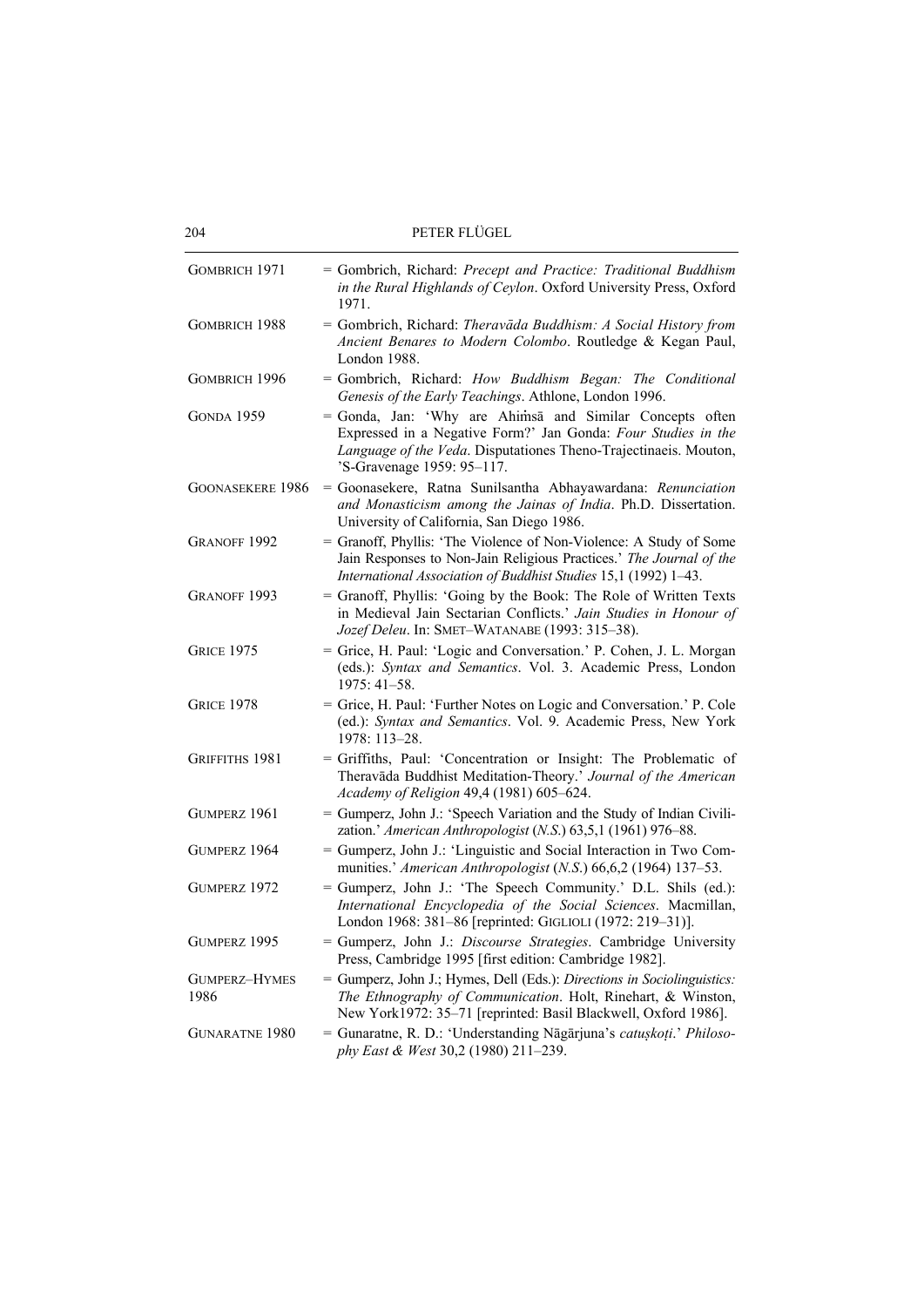| <b>GUNARATNE 1986</b>  | = Gunaratne, R. D.: 'The Logical Form of <i>catuskoti</i> : A New Solu-<br>tion.' Philosophy East & West 36,3 (1986) 213-234.                                                                                                                                    |
|------------------------|------------------------------------------------------------------------------------------------------------------------------------------------------------------------------------------------------------------------------------------------------------------|
| <b>GÜNTHER 1988</b>    | = Günther, Klaus: Der Sinn für Angemessenheit: Anwendungs-<br>diskurse in recht und Moral. Suhrkamp, Frankfurt am Main 1988.                                                                                                                                     |
| <b>HAACK 1974</b>      | = Haack, Susan: Deviant Logic: Some Philosophical Ideas. Cam-<br>bridge University Press, Cambridge 1974.                                                                                                                                                        |
| HABERMAS 1975          | = Habermas, Jürgen: Zur Entwicklung der Interaktionskompetenz. Ge-<br>sellschaft zur Förderung der Wissenschaft, Frankfurt am Main 1975.                                                                                                                         |
| HABERMAS 1980-<br>1981 | = Habermas, Jürgen: Theorie des kommunikativen Handelns. 2<br>Bände. Suhrkamp, Frankfurt am Main 1980-1981 [English trans-<br>lation: HABERMAS (1984–1987)].                                                                                                     |
| HABERMAS 1983          | = Habermas, Jürgen: Moralbewußtsein und kommunikatives Handeln.<br>Suhrkamp, Frankfurt am Main 1983 [English translation: HABERMAS<br>$(1990)$ ].                                                                                                                |
| HABERMAS 1984–<br>1987 | $=$ Habermas, Jürgen: The Theory of Communicative Action. Vol. 1–2.<br>Translated by Thomas McCarthy. Polity Press, Cambridge 1984-<br>1987 [English translation of HABERMAS (1980-1981)].                                                                       |
| HABERMAS 1984          | = Habermas, Jürgen: Vorstudien und Ergänzungen zur Theorie des<br>kommunikativen Handelns. Suhrkamp, Frankfurt am Main 1995<br>[first edition: 1984].                                                                                                            |
| HABERMAS 1985          | = Habermas, Jürgen: Der philosophische Diskurs der Moderne. Suhr-<br>kamp, Frankfurt am Main 1985.                                                                                                                                                               |
| HABERMAS 1986          | = Habermas, Jürgen: 'Entgegnung.' A. Honneth, H. Joas (eds.):<br>Kommunikatives Handeln. Beiträge zu Jürgen Habermas' 'Theorie<br>des kommunikativen Handelns.' Suhrkamp, Frankfurt am Main<br>1986: 327-405.                                                    |
| HABERMAS 1988          | = Habermas, Jürgen: Nachmetaphysisches Denken. Suhrkamp,<br>Frankfurt am Main 1988.                                                                                                                                                                              |
| HABERMAS 1990          | = Habermas, Jürgen: Moral Consciousness and Communicative<br>Action. Translated by Christian Lenhardt and Shierry Weber<br>Nicholson. The M.I.T. Press, Cambridge (Massachusetts) 1990<br>[English translation of HABERMAS (1983)].                              |
| HABERMAS 1991          | = Habermas, Jürgen: Erläuterungen zur Diskursethik. Suhrkamp,<br>Frankfurt am Main 1991 [English translation: Justification &<br>Application: Remarks on Discourse Ethics. Translated by Ciaran P.<br>Cronin. The M.I.T. Press, Cambridge (Massachusetts) 1993]. |
| HABERMAS 1993          | = Habermas, Jürgen: 'Comments on John Searle: "Meaning, Commu-<br>nication, and Representation".' LEPORE-VAN GULICK (1993: 17-30).                                                                                                                               |
| HABERMAS 1996          | = Habermas, Jürgen: 'On the Cognitive Content of Morality.'<br>Proceedings of the Aristotelian Society 96,3 (1996) 335-358.                                                                                                                                      |
| HABERMAS 1998          | = Habermas, Jürgen: 'Reply to Symposium Participants, Benjamin<br>N. Cardozo School of Law.' M. Rosenfeld, A. Arato (eds.): Haber-<br>mas on Law and Democracy: Critical Exchanges. University of<br>California Press, Berkeley 1998: 381-452.                   |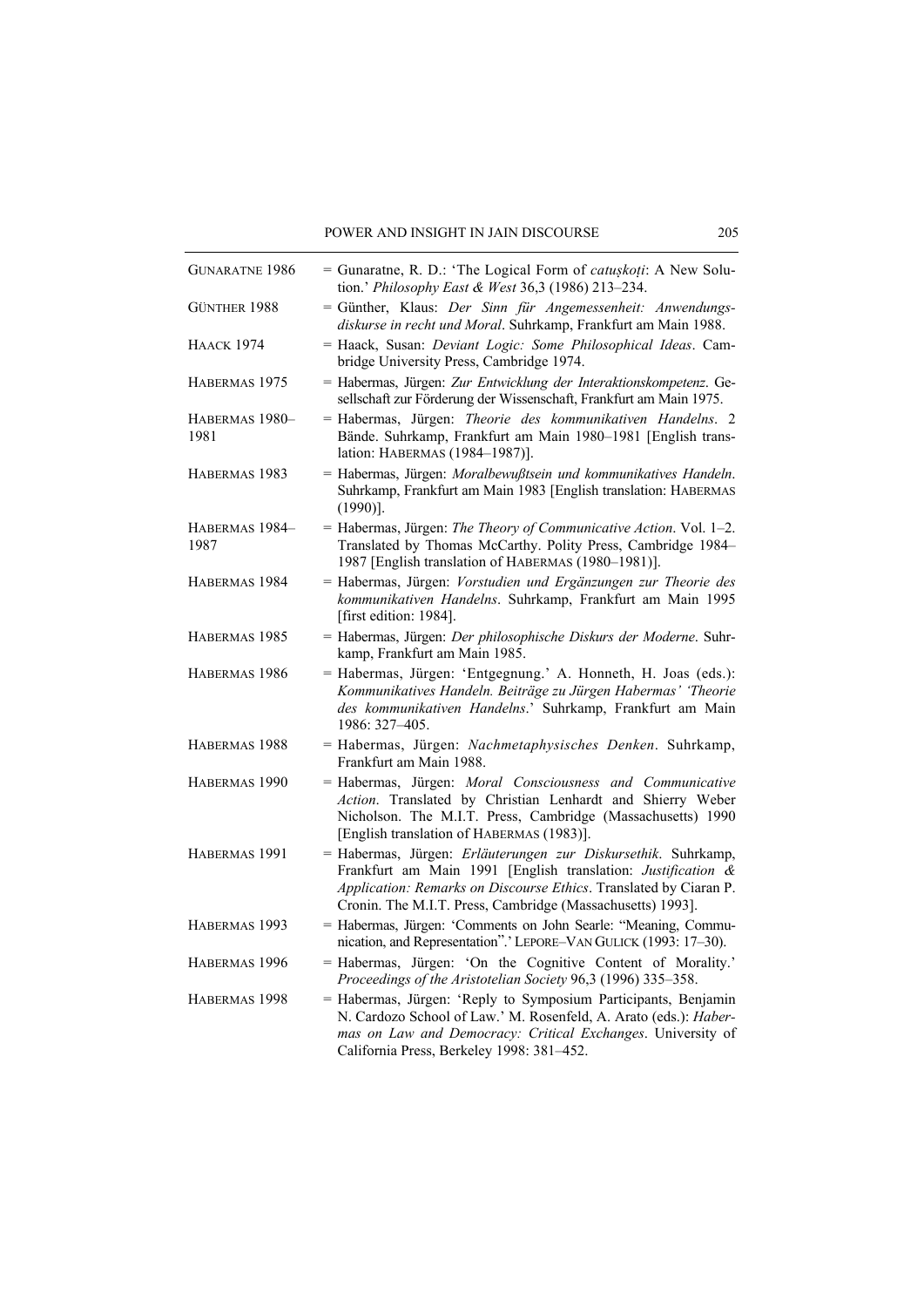| HABERMAS 2004            | = Habermas, Jürgen: Wahrheit und Rechtfertigung: Philosophische<br>Aufsätze. Erweiterte Ausgabe. Suhrkamp, Frankfurt am Main 2004<br>[first edition: Frankfurt am Main 1999. English translation: Truth<br>and Justification. Translation of the First Edition by Barbara<br>Fultner. Polity Press, Cambridge 2003]. |
|--------------------------|----------------------------------------------------------------------------------------------------------------------------------------------------------------------------------------------------------------------------------------------------------------------------------------------------------------------|
| HABERMAS <sub>2005</sub> | Jürgen:<br>Zwischen Naturalismus<br>= Habermas,<br>und<br><i>Religion:</i><br>Philosophische Aufsätze. Suhrkamp, Frankfurt am Main 2005.                                                                                                                                                                             |
| HACKER 1985              | = Hacker, Paul: Grundlagen Indischer Dichtung und Indischen<br>Denkens. Aus dem Nachlass herausgegeben von Klaus Rüping.<br>Publications of the De Nobili Research Libarary 12. Sammlung de<br>Nobili, Wien 1985.                                                                                                    |
| HANDIQUI 1968            | = Handiqui, Krishna Kanta: Yasastilaka and Indian Culture. Or Soma<br>Terāpanth deva's Yaśastilaka and Aspects of Jainism and Indian<br>Thought and Culture in the Tenth Century. Jīvarāja Jaina<br>Granthamālā No. 2, Jaina Samskrti Samraksaka Sangha, Sholapur<br>1968 [first edition: 1949].                     |
| <b>HARE 1972</b>         | = Hare, Richard Mervyn. 'Wrongness and Harm.' Essays on Moral<br>Concepts, 92-109. Macmillan, London 1972.                                                                                                                                                                                                           |
| <b>HARE 1981</b>         | = Hare, Richard Mervyn: Moral Thinking: Its Levels, Method, and<br><i>Point.</i> Clarendon Press, Oxford 1981.                                                                                                                                                                                                       |
| HARNAD 1999              | = Harnad, Stevan: 'Re: Are Axioms Empirical?' 19 February (1999)<br>1 [http://www.ecs.soton.ac.uk/~harnad/Hypermail/Advanced.AI99/<br>0009.html].                                                                                                                                                                    |
| HAYNES 1991              | = Haynes, Douglas E.: Rhetoric and Ritual in Colonial India: The<br>Shaping of a Public Culture in Surat City, 1852-1928. University<br>of California Press, Berkeley 1991.                                                                                                                                          |
| HEGEL 1981               | = Hegel, Georg Wilhelm Friedrich: Phänomenologie des Geistes.<br>Suhrkamp, Frankfurt am Main 1981 [first edition: 1807].                                                                                                                                                                                             |
| HEIDEGGER 1927           | = Heidegger, Martin: Sein und Zeit. Max Niemeyer Verlag, Tübingen<br>1927 [English translation: Being and Time. Translated by J. Mac-<br>quarrie & E. Robinson: Harper, New York 1962].                                                                                                                              |
| HERTEL 1922              | $=$ Hertel, Johannes: On the Literature of the Shvetambaras of<br>Gujarat. Sächsische Forschungsinstitute in Leipzig. Forschungs-<br>institut für Indogermanistik Indische Abteilung Nr. 1, Merkert &<br>Petters, Leipzig 1922.                                                                                      |
| <b>HICK 1969</b>         | = Hick, John: 'Religious Faith as Experiencing-As.' G.N.A. Vesey<br>(ed.): Talk of God. Macmillan, London 1969.                                                                                                                                                                                                      |
| HOERNLE 1989             | = Hoernle, A. F. Rudolf. See UD.                                                                                                                                                                                                                                                                                     |
| <b>HORN 1973</b>         | = Horn, Laurence R.: 'Greek Grice: A Brief Survey of Proto-Conver-<br>sational Rules in the History of Logic.' Chicago Linguistic Society<br>9 (1973) 205-14.                                                                                                                                                        |
| <b>HORN 1985</b>         | = Horn, Laurence R.: 'Metalinguistic Negation and Pragmatic Am-<br>biguity.' Language 61,1 (1985) 121-74.                                                                                                                                                                                                            |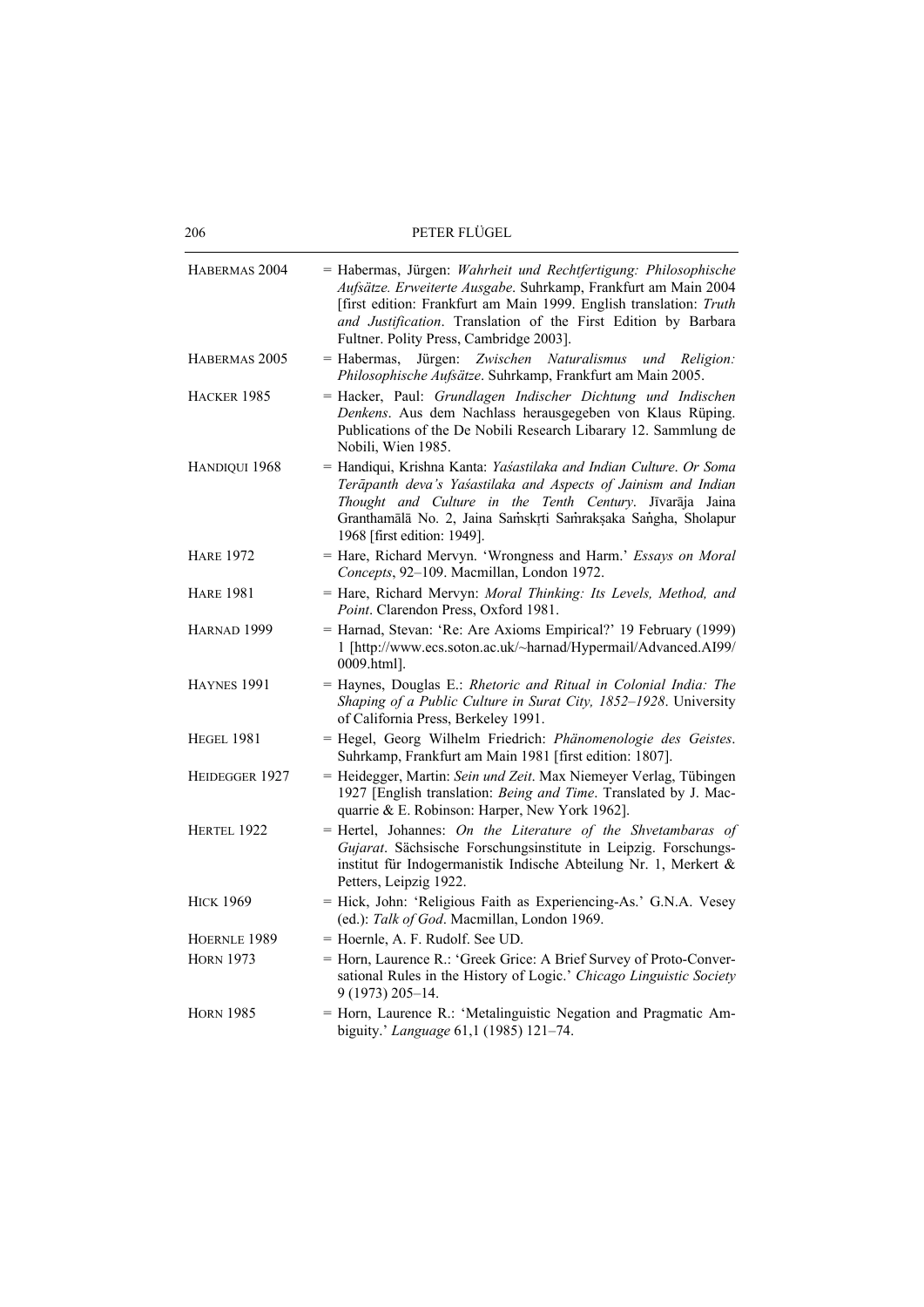$\ddot{ }$ 

| <b>HORN 2001</b>          | = Horn, Laurence R.: A Natural History of Negation. CSLI Publications,<br>Stanford: 2001 [first edition: Chicago University Press, Chicago 1989].                                                              |
|---------------------------|----------------------------------------------------------------------------------------------------------------------------------------------------------------------------------------------------------------|
| HORN-WARD 2004            | = Horn, Laurence R.; Ward, Gregory L. (eds.). The Handbook of<br>Pragmatics. Oxford: Blackwell, 2004.                                                                                                          |
| HÖSLE 1997                | = Hösle, Vittorio: Die Krise der Gegenwart und die Verantwortung<br>der Philosophie. 3. Auflage. Beck, München 1997.                                                                                           |
| HOUTMAN 1999              | = Houtman, Gustaaf: Mental Culture in Burmese Crisis Politics: Aung<br>San Suu Kyi and the National League for Democracy. Institute for the<br>Study of Languages and Cultures of Asia and Africa, Tokyo 1999. |
| HUMPHREY-<br>LAIDLAW 1994 | = Humphrey, Caroline; Laidlaw, James: The Archetypal Actions of<br>Ritual: A Theory of Ritual Illustrated by the Jain Rite of Worship.<br>Clarendon Press, Oxford 1994.                                        |
| HYMES 1972a               | = Hymes, Dell: 'On Communicative Competence', in: J. Pride, J.<br>Holmes (eds.): Sociolinguistics. Penguin, Harmondsworth 1972<br>[first edition: 1971].                                                       |
| HYMES 1972b               | = Hymes, Dell: 'Models of the Interaction of Language and Social<br>Life', in: GUMPERZ-HYMES (1986: 35-71).                                                                                                    |
| JACOBI <sub>1884</sub>    | = Jacobi, Hermann: Jaina Sūtras I. Sacred Books of the East Vol. 22<br>Oxford University Press, Oxford 1884.                                                                                                   |
| JACOBI 1895               | = Jacobi, Hermann: Jaina Sūtras II. Sacred Books of the East Vol. 45<br>Oxford University Press, Oxford 1895.                                                                                                  |
| <b>JACOBI 1903</b>        | = Jacobi, Hermann: 'Über den nominalen Stil des wissenschaftlichen<br>Sanskrit', Indogermanische Forschung 14 (1903) 236-251.                                                                                  |
| JAFFRELOT 1993            | = Jaffrelot, Christophe: 'Hindu Nationalism: Strategic Syncretism in<br>Ideology Building.' Economic and Political Weekly 20-27 March<br>$(1993)$ 517-24.                                                      |
| <b>JAIN 1929</b>          | = Jain, Campat Rāy: Faith, Knowledge and Conduct. The Indian<br>Press, Allahabad 1929.                                                                                                                         |
| <b>JAIN 1981</b>          | = Jain, Jagdish Chandra: Prakrit Narrative Literature: Origin and<br>Growth. Manohar, Delhi 1981.                                                                                                              |
| <b>JAINI 1974</b>         | = Jaini, Padmanabh S.: 'Jain Rsabha as an Avatāra of Visņu.' Bulletin<br>of the School of Oriental and African Studies 40,2 (1974) 321-37.                                                                     |
| <b>JAINI 1979</b>         | = Jaini, Padmanabh S.: The Jaina Path of Purification. University of<br>California Press, Berkeley 1979.                                                                                                       |
| <b>JAINI</b> 1991         | = Jaini, Padmanabh S.: 'Is there a Popular Jainism?' In: CARRITHERS-<br>HUMPHREY (1991: 187-200).                                                                                                              |
| <b>JAMES 1982</b>         | = James, William: The Varieties of Religious Experience. Penguin,<br>London 1982 [first edition: 1902].                                                                                                        |
| <b>JAYATILLEKE 1967</b>   | = Jayatilleke, K.N.: 'The Logic of Four Alternatives.' Philosophy<br>East & West 17,1/4 (1967) 69-83.                                                                                                          |
| JOHNSON 1995a             | = Johnson, William J.: Harmless Souls: Karmic Bondage and<br>Religious Change in Early Jainism with Special Reference to<br>Umāsvāti and Kundakunda. Motilal Banarsidas, Delhi 1995.                           |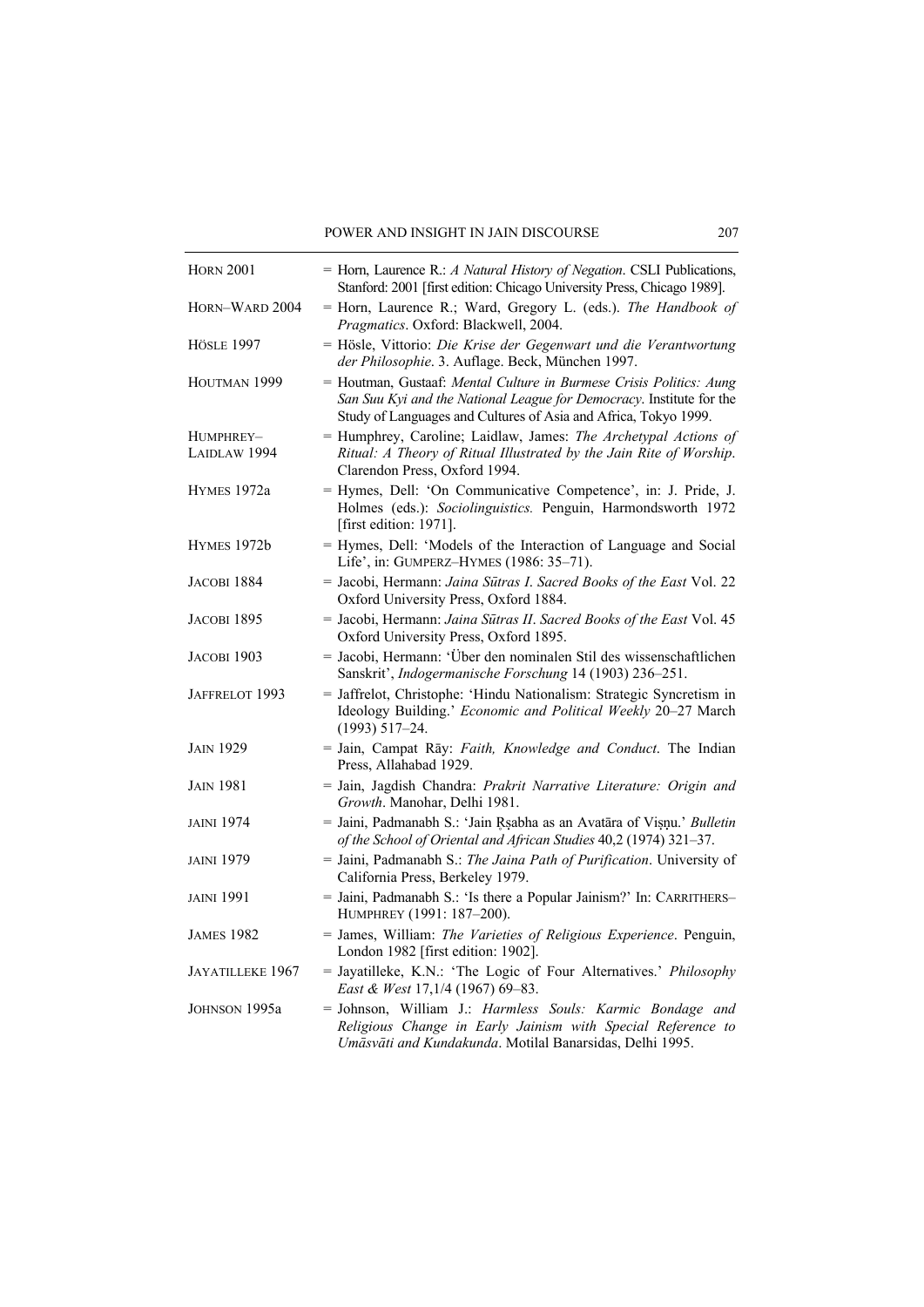| JOHNSON 1995b           | = Johnson, William J.: 'The Religious Function of Jaina Philosophy:<br>Anekāntavāda Reconsidered.' Religion 25 (1995) 41-50.                                                                                                                                                                                                                                                                                                                                         |
|-------------------------|----------------------------------------------------------------------------------------------------------------------------------------------------------------------------------------------------------------------------------------------------------------------------------------------------------------------------------------------------------------------------------------------------------------------------------------------------------------------|
| JOHNSON 1999            | = Johnson, William J.: 'Kundakunda: Two-Standpoints and the Socio-<br>Religious Function of Anekāntavāda', in: N. K. Wagle, Olle<br>Qvarnström (eds.): Approaches to Jain Studies: Philosophy, Logic,<br>Rituals and Symbols. [Proceedings of the International Conference<br>on Approaches to Jaina Studies: Philosophy, Logic, Rituals and<br>Symbols, 31.03-2.04.1995 Toronto], University of Toronto: Center<br>for South Asian Studies, Toronto 1999: 101-12.   |
| <b>JONES 1978</b>       | = Jones, Richard Hubert: 'The Nature and Function of Nāgārjuna's<br>Arguments.' Philosophy East and West 28,4 (1978) 485-502.                                                                                                                                                                                                                                                                                                                                        |
| KANNOOMAL 1917          | = Kannoomal, Lala: The Saptabhangi Naya or the Pluralist Aspects of the<br>Jaina Dialectics. Atmanand Jain Pustak Pracharak Mandal, Agra 1917.                                                                                                                                                                                                                                                                                                                       |
| KANT 1974               | = Kant, Immanuel: Kritik der reinen Vernunft. Hrsg. Wilhelm Wei-<br>schedel. Suhrkamp, Frankfurt am Main 1974 [first edition: 1787].                                                                                                                                                                                                                                                                                                                                 |
| <b>KANTOROWICZ 1957</b> | = Kantorowicz, Ernst Hartwig: The King's Two Bodies: A Study in<br>Mediaeval Political Theology. Princeton University Press, Prince-<br>ton 1957.                                                                                                                                                                                                                                                                                                                    |
| KEENAN 1976             | = Keenan, Elinor Ochs: 'On the Universality of Conversational Im-<br>plicatures', Language and Society 5 (1976) 67–80.                                                                                                                                                                                                                                                                                                                                               |
| KOKOSZYNSKA 1936        | = Kokoszynska, M.: 'Über den absoluten Wahrheitsbegriff und einige<br>andere semantische Begriffe.' Erkenntnis 6 (1936) 143–65.                                                                                                                                                                                                                                                                                                                                      |
| KS                      | = Bhadrabāhu: Kappa-sutta [Kalpa-sūtra]. Walther Schubring (tr.):<br>Das Kalpa-sūtra. Die alte Sammlung jinistischer Mönchsvor-<br>schriften. Einleitung, Text, Analysen, übersetzung, Glossar. Indica<br>2. Hg. E. Leumann. Otto Harrassowitz, Leipzig 1905 [English Trans-<br>lation of the revised German translation: J.A.S. Burgess: 'The<br>Kalpa-Sūtra. An Old Collection of Disciplinary Rules for Jaina<br>monks.' The Indian Antiquary 39 (1910) 257-267]. |
| LA BOÉTIE 1983          | = La Boétie, Étienne de: Discours de la Servitude volontaire. Flam-<br>marion, Paris 1983.                                                                                                                                                                                                                                                                                                                                                                           |
| LAIDLAW 1985            | = Laidlaw, James: 'Profit, Salvation and Profitable Saints.' Cam-<br>bridge Anthropology 9,3 (1985) 50-70.                                                                                                                                                                                                                                                                                                                                                           |
| LAIDLAW 1995            | = Laidlaw, James: Riches and Renunciation: Religion, Economy and<br>Society among the Jains. Clarendon, Oxford 1995.                                                                                                                                                                                                                                                                                                                                                 |
| LALWANI 1973            | = Lalwani, Kustur Chand: Ārya Sayyambhava's Dasavaikālika Sūtra.<br>Translation and Notes. Motilal Banarsidas, Delhi 1973.                                                                                                                                                                                                                                                                                                                                           |
| LALWANI 1973-85         | = Lalwani, Kustur Chand: Sudharma Svāmī's Bhagavatī Sūtra. Prakrit<br>Text with English Translation of satakas 1-11. Vol. 1-4. Jain<br>Bhawan, Calcutta 1973-1985.                                                                                                                                                                                                                                                                                                   |
| LAMOTTE 1992            | = Lamotte, Étienne: 'The Assessment of Textual Interpretation in<br>Buddhism', in: D.S. Lopez (ed.): Buddhist Hermeneutics. Studies<br>in East Asian Buddhism 6. University of Hawaii Press, Honolulu<br>1992: 11-27 [first edition: 1949].                                                                                                                                                                                                                          |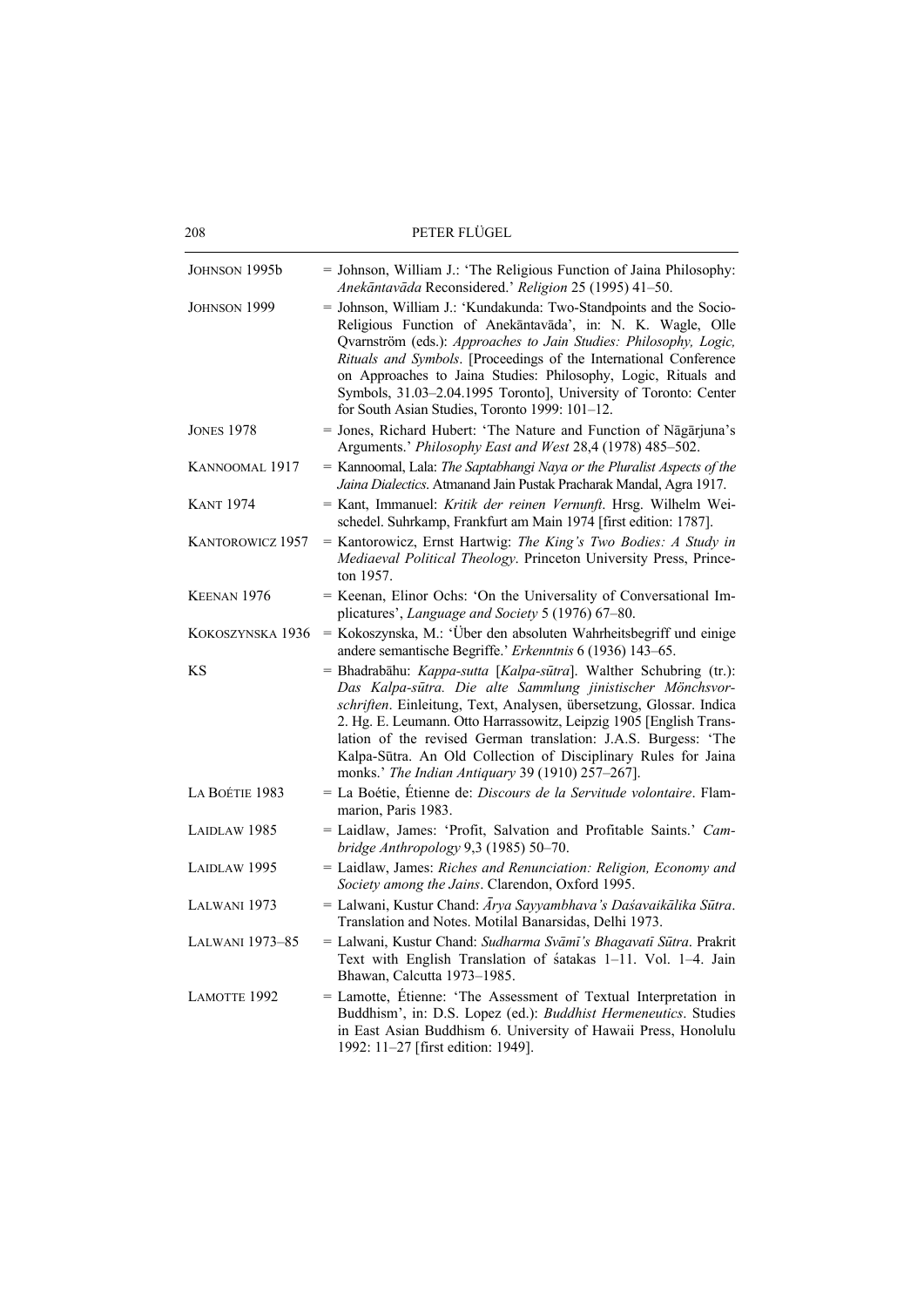| 1993                    | LEPORE-VAN GULICK = Lepore, E.; Van Gulick, R. (eds.): John Searle and his Critics.<br>Blackwell, Oxford 1993 [first edition: Blackwell, Oxford 1991].                                                                                                                                                                |
|-------------------------|-----------------------------------------------------------------------------------------------------------------------------------------------------------------------------------------------------------------------------------------------------------------------------------------------------------------------|
| LEUMANN 1885            | = Leumann, Ernst: 'Die alten Berichte von den Schismen der Jaina',<br>Indische Studien 17 (1885) 91-135.                                                                                                                                                                                                              |
| <b>LEVINSON 2000</b>    | = Levinson, Stephen C.: Presumptive Meanings: The Theory of Gener-<br>alized Conversational Implicature. MIT Press, Cambridge (Mass.) 2000.                                                                                                                                                                           |
| LÉVI-STRAUSS 1970       | = Lévi-Strauss, Claude. Mythologiques: le cru et le cuit. Plon, Paris<br>1970 [first edition: 1964. English translation: The Raw and the<br>Cooked: Introduction to a Science of Mythology: I. Translated by<br>John and Doreen Weightman. Jonathan Cape, London 1970].                                               |
| LINKENBACH 1986         | = Linkenbach, Antje: Opake Gestalten des Denkens: Jürgen<br>Habermas und die Rationalität fremder Lebensformen. Fink<br>Verlag, München 1986.                                                                                                                                                                         |
| <b>LORENZEN 1995</b>    | = Lorenzen, David N.: 'Introduction.' David N. Lorenzen (ed.):<br>Bhakti Religion in North India: Community Identity and Political<br>Action. SUNY, Albany 1995.                                                                                                                                                      |
| LUHMANN 1988            | = Luhmann, Niklas: Macht. 2. durchgesehene Auflage. Enke Verlag,<br>Stuttgart 1988 [first edition: 1975. English translation: Trust and<br>Power: Two Works by Niklas Luhmann. With an introduction by<br>Gianfanco Poggi. Translated by Howard Davis, John Raffan &<br>Kathryn Rooney. John Wiley, Chichester 1979]. |
| LUHMANN 1982            | = Luhmann, Niklas: Funktion der Religion. Suhrkamp, Frankfurt am<br>Main 1982 [first edition: 1977].                                                                                                                                                                                                                  |
| LUHMANN 1990            | = Luhmann, Niklas: Die Wissenschaft der Gesellschaft. Suhrkamp,<br>Frankfurt am Main 1990.                                                                                                                                                                                                                            |
| LUHMANN <sub>2002</sub> | = Luhmann, Niklas: Das Recht der Gesellschaft. Suhrkamp,<br>Frankfurt am Main 2002.                                                                                                                                                                                                                                   |
| $M\overline{A}c$        | = Vațțakera: Mūlâcāra. See: OKUDA (1975).                                                                                                                                                                                                                                                                             |
| MAHIAS 1985             | = Mahias, Marie-Claude: Délivrance et convivialité: Le système culi-<br>naire des Jaina. Éditions de la Maison des Sciences de l'Homme,<br>Paris 1985.                                                                                                                                                                |
| MALAMOUND 1982          | = Malamoud, Charles: 'On the rhetorics and semantics of purus artha',<br>Contributions to Indian Sociology (N.S.) 15 (1982) 33-54.                                                                                                                                                                                    |
| Mālvaņiyā 1968          | = Mālvaniyā, Dalsukh D.: 'Introduction', in: Muni Punyavijaya, Pt.<br>Dalsukh Mālvaņiyā, Pt. Amritlāl Mohanlāl Bhojak (eds.): Nandi-<br>suttam and Anuyogaddārāim. Jaina-āgama-Series No. 1. Mahāvīra<br>Jaina Vidyālaya, Bombay 1968: 1–127.                                                                         |
| Mālvaņiyā 1971          | = Mālvaniyā, Dalsukh. D.: 'Introduction', in: Muni Punyavijaya, Pt.<br>Dalsukh Mālvaņiyā, Pt. Amritlāl Mohanlāl Bhojak (ed.): Paņņa-<br>vaņāsuttam. Jaina-āgama-Series No. 9, Part 2. Mahāvīra Jaina<br>Vidyālaya, Bombay 1971: 201-487.                                                                              |
| Mālvaņiyā 1996          | = Mālvaniyā, Dalsukh. D.: 'The Jain Agamas.' Translated by Nagin<br>Shah. Published on the 'Jain World' website (1996), http://<br>sunsite.unc.edu/jainism/philosophy/smlbooks/agamdm.txt                                                                                                                             |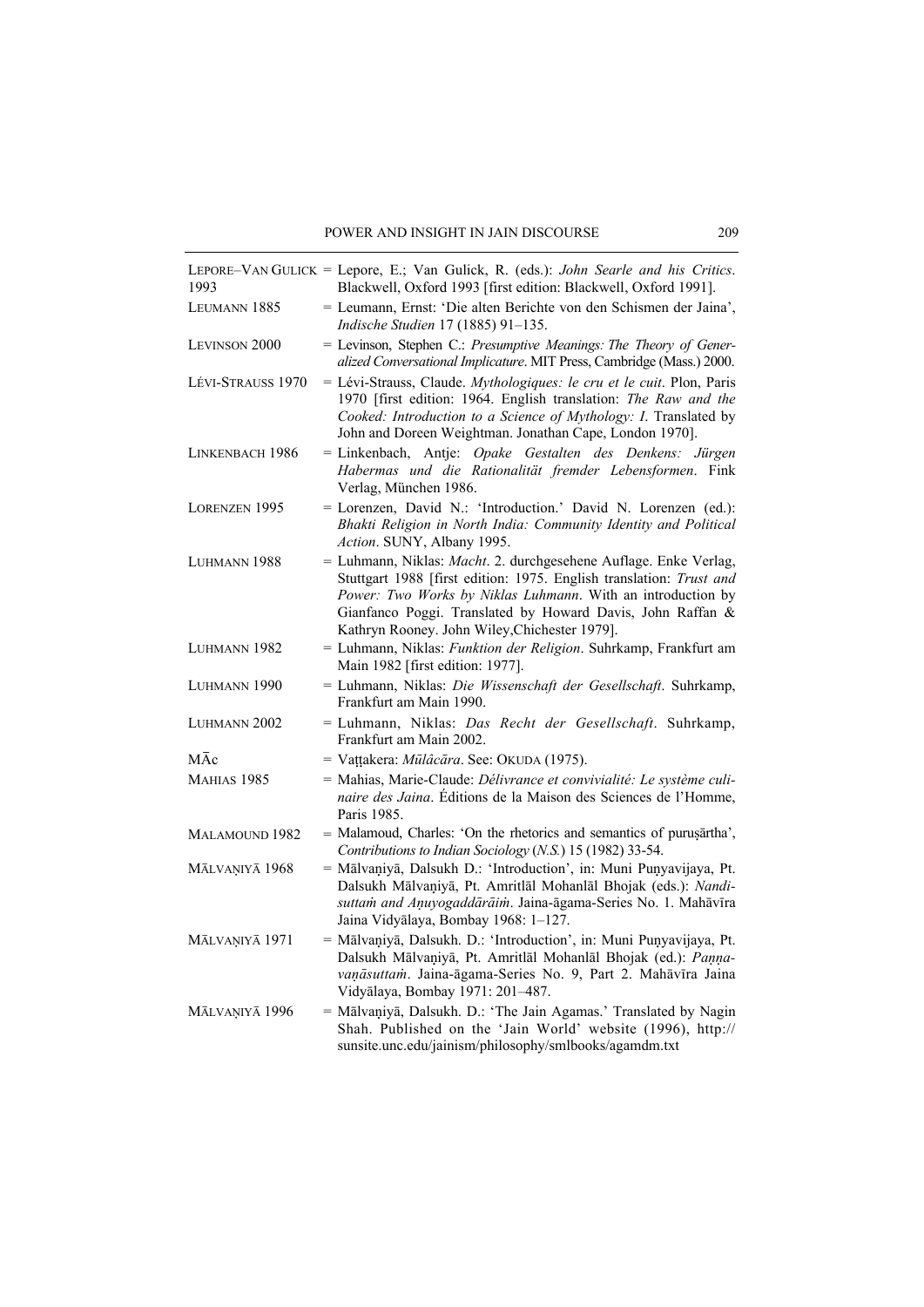| 210 | PETER FLÜGEL |
|-----|--------------|
|     |              |

| <b>MARRIOTT 1976</b>           | = Marriott, McKim: 'Hindu Transactions: Diversity without Dual-<br>ism', in: B. Kapferer (ed.): Transaction and Meaning. Directions<br>in the Anthropology of Exchange and Symbolic Behaviour. Insti-<br>tute of Human Issues, Philadelphia 1976: 109-42. |
|--------------------------------|-----------------------------------------------------------------------------------------------------------------------------------------------------------------------------------------------------------------------------------------------------------|
| MATILAL 1981                   | = Matilal, Bimal Krishna: The Central Philosophy of Jainism<br>(Anekānta-Vāda). L.D. Institute of Indology, Ahmedabad 1981.                                                                                                                               |
| MATILAL 1999                   | = Matilal, Bimal Krishna: The Character of Logic in India. Eds. J. Ganeri<br>& H. Tiwari. Oxford University Press, New Delhi 1999 [1st ed.: 1998].                                                                                                        |
| MDhŚ                           | = Mānava-dharma-śāstra [Manu-smrti]. Wendy Doniger, Brian K.<br>Smith (English tr.): as <i>The Laws of Manu</i> . Penguin, London 1991.                                                                                                                   |
| <b>MEHTA 1991</b>              | = Mehta, Digish: Shrimad Rajachandra: A Life. Rajchandra Janma<br>Shatabdi Mandal, Ahmedabad 1991.                                                                                                                                                        |
| <b>MISRA 1972</b>              | = Misra, R.: 'The Jains in an Urban Setting.' <i>Bulletin of the Anthro</i> -<br>pological Survey of India 21,1 (1972) 1–67.                                                                                                                              |
| MMK                            | = Nāgārjuna: Mūla-madhyamaka-kārikā. Jay L. Garfield (tr.): The Fun-<br>damental Wisdom of the Middle Way. Translation and Commentary<br>by J.L. Garfield, Oxford University Press, Oxford 1995.                                                          |
| <b>MONE 1987</b>               | = Mone, Neelima N.: 'A Jaina View of the Kīcaka-Episode in the<br>Mahābhārata.' Oriental Conference 32 (1987) 319-25.                                                                                                                                     |
| <b>MONIER-WILLIAMS</b><br>1986 | = Monier-Williams, Monier: Sanskrit-English Dictionary. New<br>Edition, Greatly Enlarged and Improved. Oxford University Press,<br>Oxford 1899 [reprinted: Marwah Publications, New Delhi 1986].                                                          |
| MOSCOVICI 1985                 | = Moscovici, Serge: 'Social Influence and Conformity.' G. Lindzey,<br>E. Aronson (eds.): The Handbook of Social Psychology. 3rd Edi-<br>tion, Vol. II. Random House, New York 1985: 347-412.                                                              |
| <b>MURTI 1955</b>              | = Murti, Tirupattur Ramaseshayyar Venkatachala: The Central Phi-<br>losophy of Buddhism: A Study of the Mādhyamika System. Allen<br>and Unwin, London 1955.                                                                                               |
| NSā                            | = Kundakunda: Niyama-sāra. Uggar Jain (ed., tr.): Niyamasāra of Kun-<br><i>dakunda</i> . Sacred Books of the Jainas Vol. 9, Jagmandarlal Jaini Me-<br>morial Series 5, The Central Jaina Publishing House, Lucknow 1931.                                  |
| NYAYAVIJAYA 1998               | = Nyayavijaya: <i>Jaina Philosophy and Religion</i> . Translated by Nagin<br>J.Shah. Motilal Banarsidas, Delhi 1998 [Gujarātī Original: Jaina<br>Darśana. Jainasahityamandira, Pune 1935].                                                                |
| <b>OETKE 1991</b>              | = Oetke, Klaus: Zur Methode der Analyse Philosophischer Sūtra-<br>texte: Die Pramāņa Passagen der Nyāyasūtras. Verlag für Orien-<br>talistische Fachpublikationen, Reinbeck 1991.                                                                         |
| <b>OETKE 1997</b>              | = Oetke, Klaus: 'Pragmatic Principles and Maxims of Interpretation.'<br>Studien zur Indologie und Iranistik 21 (1997) 133–52.                                                                                                                             |
| <b>OHIRA 1994</b>              | $=$ Ohira, Suzuko: A Study of the Bhagavaisūtra. A Chronological<br><i>Analysis</i> . Prakrit Text Society, Ahmedabad 1994.                                                                                                                               |
| <b>OKUDA 1975</b>              | = Okuda, Kiyaoaki. Eine Digambara-Dogmatik: Das fünfte Kapitel<br>von Vattakeras Mūlācāra herausgegeben, übersetzt und kommen-<br>tiert. Franz Steiner Verlag, Wiesbaden 1975.                                                                            |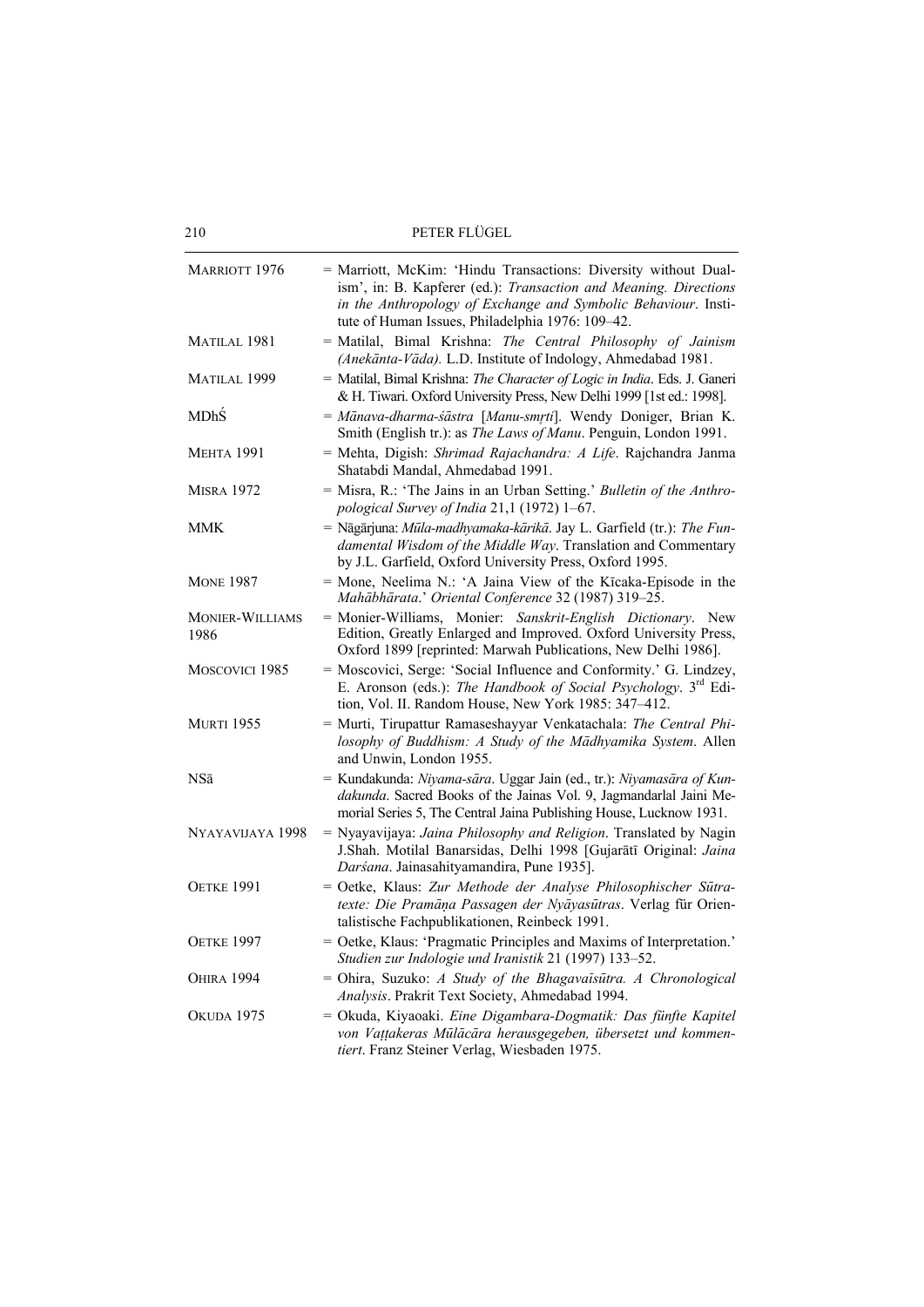| <b>PAINE 1981</b>            | = Paine, Robert: 'Introduction', in: Robert Paine (ed.): Politically<br>Speaking: Cross-Cultural Studies of Rhetoric. Institute for the Study<br>of Human Issues, Philadelphia 1981: 1-6.                                                                                                                                                                                                                                                                                                                  |
|------------------------------|------------------------------------------------------------------------------------------------------------------------------------------------------------------------------------------------------------------------------------------------------------------------------------------------------------------------------------------------------------------------------------------------------------------------------------------------------------------------------------------------------------|
| <b>PANDHARIPANDE</b><br>2006 | = Pandharipande, Rajeshwari V.: 'Ideology, Authority, and Language<br>Choice: Language of Religion in South Asia', in: Tope Omoniyi,<br>Joshua A. Fishman (eds.): <i>Explorations in the Sociology of Language</i><br>and Religion. John Benjamins Publishing, Amsterdam 2006: 141-64.                                                                                                                                                                                                                     |
| Pann                         | = Paņņavaņā-sutta [Prajñāpanā-sūtra]. Muni Puņyavijaya, Pt. Dalsukh<br>Mālvaņiyā, Pt. Amritlāl Mohanlāl Bhojak. (eds.): Paņņavaņā (Pra-<br>jñāpanā). Jaina-āgama-Series No. 9, Part 1-2. Mahāvīra Jaina<br>Vidyālaya, Bombay 1969-1971. See also: PannT, PannV.                                                                                                                                                                                                                                            |
| PannT                        | = Malayagiri: Prajñāpanā-tīkā. (1) Śrīmac-chyāmâcārya-drbdham<br>śrīman-malayagiryâcārya-vihita-vivaraņa-yutam śrī-prajñāpanô-<br>pāngam (Pūrvârddham). Agamôdāya-samiti, Mehasāna 1918, 1919<br>[printed: Nirnaya-Sāgara Press, Bombay]. (2) Pandit Bhagavāna-<br>dāsa Harsacandra [Anuvādaka ane Samsodhaka] (ed.): Vācakavara-<br>Bhagavad-ārya-śyāmâcārya-viracita. Mūla tathā śrīmad-ācārya-<br>Malayagiri-viracita țīkānā Anuvāda-sahita. Bhāg I-III. Jaina<br>Sosāyatī, Amadāvāda (Ahmedabad) 1935. |
| PannV                        | = Haribhadra-sūri: Prajñāpanā-vyākhyā (Pūrvabhāgaḥ). Rsabha-deva-<br>kesarī-malajī [Mudrayiśrī] (ed.): Su-vahita-dhurandhara-sāhitya-<br>saudhānanya-stambhôpama-śrī-Haribhadra-Sūri-sūtrita-pradeśa-<br>vyākhyā-samkalitam. Phakīrcanda Maganalāla Badāmī, Jaina-<br>vijayânanda Prințīng Pres, Surat 1947.                                                                                                                                                                                               |
| <b>PASU</b>                  | = Amrtacandra-sūri: <i>Puruşârtha-siddhy-upāya</i> . Ajit Prasada (ed., tr.):<br>Purushartha-Siddhyupaya (Jaina-pravachana-rahasya-kosha), with<br>an Introduction, Translation and Original Commentaries in Eng-<br>lish. J.L. Jaini Memorial Seiries VI, Abhinandan Prasada Jindal,<br>The Central Publishing House, Ajitashram, Lucknow 1933.                                                                                                                                                           |
| PEUKERT 1984                 | = Peukert, Helmut: Science, Action, and Fundamental Theology: To-<br>ward a Theology of Communicative Action. Translated from the<br>original German by James Bohman. MIT Press, Cambridge (Mas-<br>sachusetts) 1984 [first edition: Wissenschaftstheorie - Handlungs-<br>theorie - fundamentale Theologie: Analysen zu Ansatz und Status<br>theologischer Theoriebildung. Patmos, Düsseldorf 1976].                                                                                                       |
| PEUKERT 1992                 | = Peukert, Helmut: 'Fundamental Theology and Communicative Praxis<br>as the Ethics of Universal Solidarity', in: REIMER (1992: 221–46).                                                                                                                                                                                                                                                                                                                                                                    |
| PH                           | = Aristotle: Peri Hermeneias. E.M. Edghill (tr.); On Interpretation.<br>In: W.D. Ross (ed.): The Works of Aristotle, Volume 1: Logic.<br>Clarendon Press, Oxford 1928 [http://classics.mit.edu/Aristotle/-<br>interpretation.html].                                                                                                                                                                                                                                                                        |
| <b>PIAGET 1937</b>           | = Piaget, Jean: La construction du réel chez l'enfant. Delachaux et<br>Niestlé, Paris 1937.                                                                                                                                                                                                                                                                                                                                                                                                                |
| PIATIGORSKY 1985             | = Piatigorsky, Alexander: 'Some Phenomenological Observations on the<br>Study of Indian Religion', in: BURGHART-CANTLIE (1985: 208-58).                                                                                                                                                                                                                                                                                                                                                                    |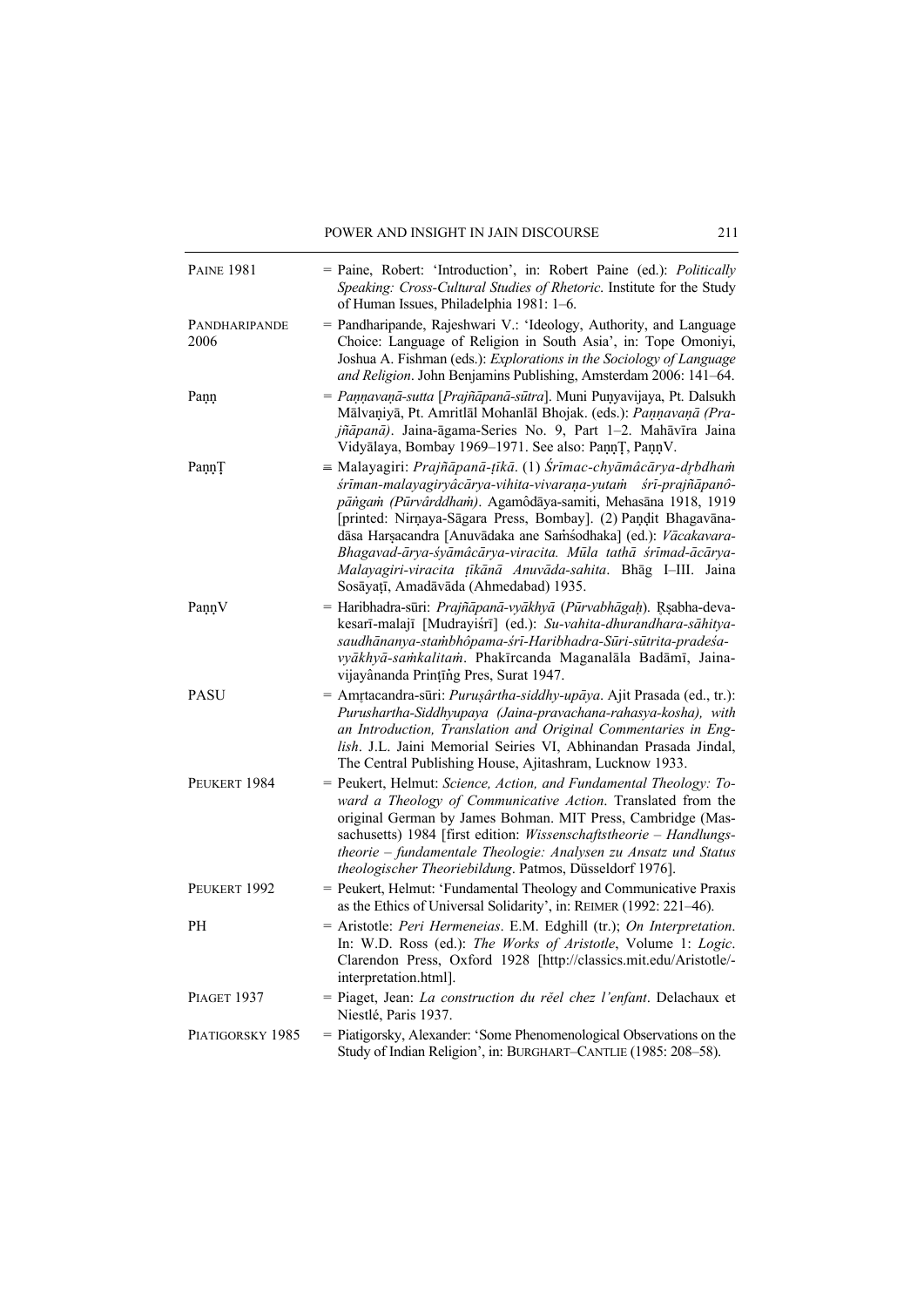| POTTER 1970             | = Potter, Karl: 'Realism, Speech-acts, and Truth-gaps in Indian and<br>Western Philosophy.' Journal of Indian Philosophy 1,1 (1970) 13-21.                                                                                                                                         |
|-------------------------|------------------------------------------------------------------------------------------------------------------------------------------------------------------------------------------------------------------------------------------------------------------------------------|
| POTTER 1984             | = Potter, Karl: 'A Speech-Act Model for Understandig Navya-Nyāya<br>Epistemology', in: Bimal Krishna Matilal, Jaysankar Lal Shaw<br>(eds.): Analytical Philosophy in Comparative Perspective. D.<br>Reidel, Dordrecht 1984: 213-230.                                               |
| <b>PRATT 1986</b>       | = Pratt, Mary Louise. 'Ideology and Speech-Act Theory.' Poetics<br>Today 7,1 (1986) 59-72.                                                                                                                                                                                         |
| <b>PRETS 2004</b>       | = Prets, Ernst: 'Theories of Debate, Proof and Counter-Proof in the<br>Early Indian Dialectical Tradition', in: Piotr Balcerowicz, Marek<br>Mejor (eds.): <i>Essays in Indian Philosophy and Literature</i> . Motilal<br>Banarsidas, Delhi 2004: 435–448.                          |
| PRIEST <sub>2006</sub>  | $=$ Priest, Graham: In Contradiction: A Study of the Transconsistent.<br>Second Edition. Oxford University Press, Oxford 2006 [first<br>edition: Martinus Nijhoff, Leiden 1987].                                                                                                   |
| PRIEST-ROUTLEY<br>1989  | = Priest, Graham; Routley, Richard. 'First Historical Introduction: A<br>Preliminary History of Paraconsistent and Dialethic Approaches.' G.<br>Priest, R. Routley, J. Norman (eds.): Paraconsistent Logic: Essays<br>on the Inconsistent. Philosophia Verlag, München 1989: 3-75. |
| PRINCE 1982             | = Prince, Ellen F. 'Grice and Universality: A Reappraisal.'<br>[ftp://babel.ling.upenn.edu/papers/faculty/ellen prince/grice.ps].                                                                                                                                                  |
| <b>PYE 1994</b>         | = Pye, Michael: 'Syncretism versus Synthesis.' Method & Theory in<br>the Study of Religion $6-3$ (1994) 217–29.                                                                                                                                                                    |
| <b>PYE 2003</b>         | = Pye, Michael: Skilful Means: A Concept in Mahayana Buddhism.<br>Second Edition. Routledge, London 2003 [first edition: 1978].                                                                                                                                                    |
| RAJU 1954               | = Raju, P. T.: 'The Principle of Four-Cornered Negation in Indian<br>Philosophy.' Review of Metaphysics 7 (1954) 694-713.                                                                                                                                                          |
| RAMSEY 1967             | = Ramsey, Ian Thomas: Religious Language: An Empirical Placing of<br>Theological Phrases. SCM Press, London 1967 [first edition: 1957].                                                                                                                                            |
| RATNACANDRA 1988        | = Ratnacandra, Muni: Sacitra Ardhamāgadhī Kosa. Bhāg 1-5.<br>Motilal Banarsidas, Delhi 1988 [first edition: 1923].                                                                                                                                                                 |
| REIMER 1992             | = Reimer, A. James (ed.): The Influence of the Frankfurt School on<br>Contemporary Theology: Critical Theory and the Future of Religion.<br>Dubrovnik Papers in Honour of Rudolph J. Siebert. The Edwin<br>Mellon Press, Lewiston 1992.                                            |
| RENOU 1955              | = Renou, Louis: 'Les pouvoirs de la parole dans le $Rg$ <i>Veda</i> .' Études<br>Védiques et Panineennes 1 (1955) 1–27.                                                                                                                                                            |
| ROBINSON 1957           | = Robinson, Richard H.: 'Some Logical Aspects of Nāgārjuna's<br>System.' Philosophy East & West 6,4 (1957) 291-308.                                                                                                                                                                |
| RUDOLPH-RUDOLPH<br>1984 | = Rudolph, Susanne Hoeber; Rudolph, Lloyd I.: Essays on<br>Rajputana: Reflections on History, Culture and Administration.<br>Concept Publishing, New Delhi 1984.                                                                                                                   |
| RUSSELL 1905            | = Russell, Bertrand: 'On Denoting.' Mind 14 (1905) 479-93.                                                                                                                                                                                                                         |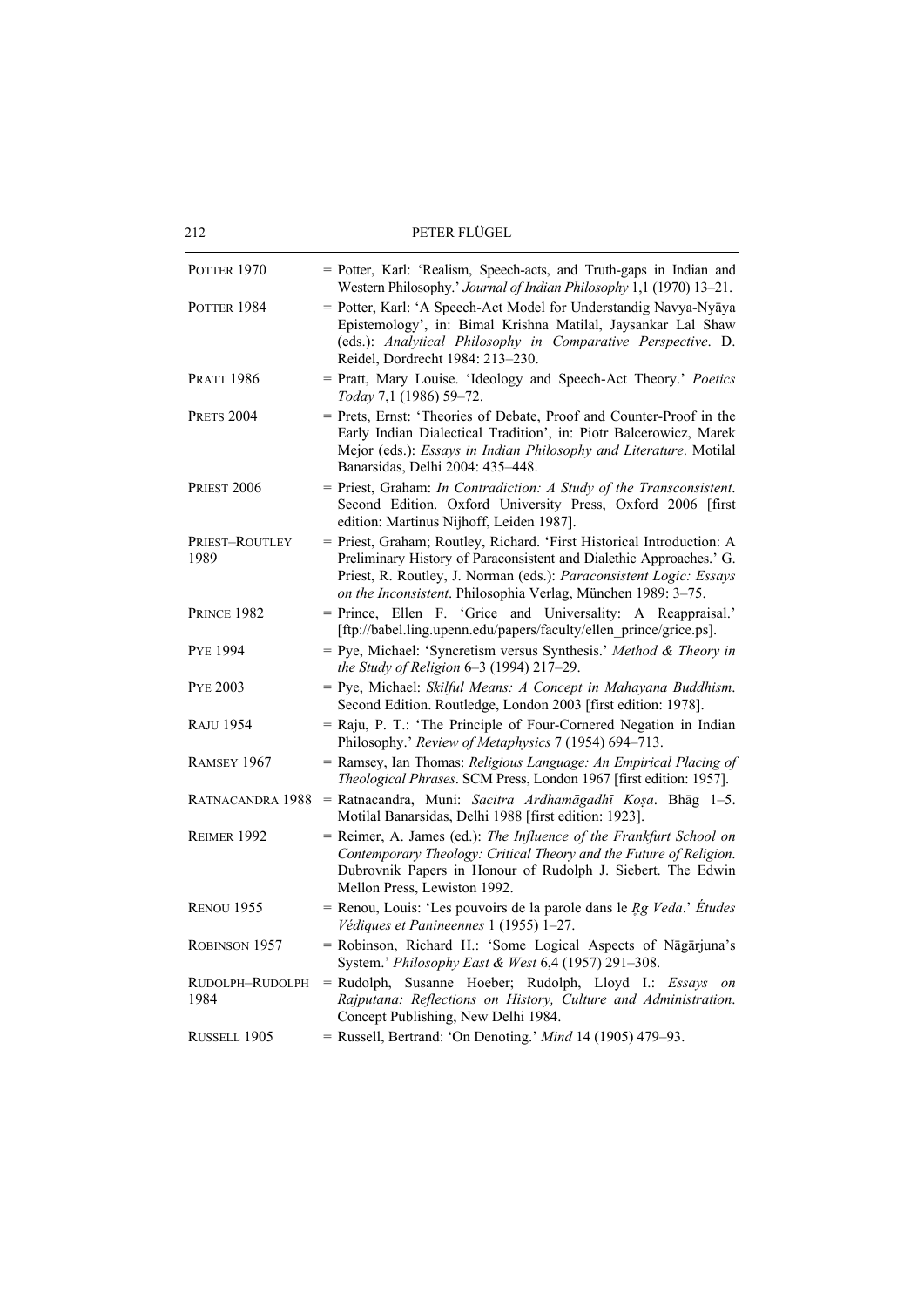| <b>RYAN 1998</b>      | = Ryan, James: 'Erotic Excess and Sexual Danger in the Civaka-<br>cintāmani.' J. E. Cort (ed.): Open Boundaries: Jain Communities<br>and Culture in Indian History. State University of New York Press,<br>Albany 1998: 67-84.                                                                                                                                                                 |
|-----------------------|------------------------------------------------------------------------------------------------------------------------------------------------------------------------------------------------------------------------------------------------------------------------------------------------------------------------------------------------------------------------------------------------|
| SAMARIAN 1969         | = Samarian, William J.: 'Introduction', in: William J. Samarian (ed.):<br>Language in Religious Practice. Newbury House Publiahers,<br>Rowley 1969: 1-13.                                                                                                                                                                                                                                      |
| SANGAVE 1980          | = Sangave, Vilas A.: Jaina Community. $2nd$ Revised Edition. Popular<br>Prakashan, Bombay 1980 [first edition: 1959].                                                                                                                                                                                                                                                                          |
| SCHARF 1995           | = Scharf, Peter M.: 'Early Indian Grammarians on a Speaker's<br>Intention.' Journal of the American Oriental Society 115,1 (1995)<br>$66 - 76.$                                                                                                                                                                                                                                                |
| SCHAYER 1933          | = Schayer, Stanisław: 'Altindische Antizipationen der Aussagen-<br>logik.' Bulletin International de l'Academie Polonaise des Sciences<br>et des Lettres, Classe de Philologie (1933) 90-96 [English trans-<br>lation: by Joerg Tuske (tr.): 'Ancient Indian Anticipations of Proposi-<br>tional Logic.' Jonardon Ganeri (ed.): Indian Logic: A Reader.<br>Curzon Press, London 2001: 96-101]. |
|                       | SCHMITHAUSEN 1981 = Schmithausen, Lambert: 'On some Aspects of Descriptions or<br>Theories of Liberating Insight" and "Enlightenment" in Early<br>Buddhism.' Klaus Bruhn, Albrecht Wezler (eds.): Studien zum<br>Jainismus und Buddhismus. Gedenkschrift für Ludwig Alsdorf.<br>Franz Steiner Verlag, Wiesbaden 1981.                                                                          |
|                       | SCHOPENHAUER 1977 = Schopenhauer, Arthur: Parerga und Paralipomena II.1. Diogenes<br>Verlag, Zürich 1977 [first edition: 1850. English translation:<br>Parerga and Paralipomena. Translated by E.F.J. Payne. Claren-<br>don, Oxford 1974].                                                                                                                                                     |
| <b>SCHROEDER 2000</b> | = Schroeder, John: 'Nāgārjuna and the Doctrine of "Skillful"<br>Means".' Philosophy East and West 50,4 (2000) 559-583.                                                                                                                                                                                                                                                                         |
| <b>SCHUBRING 1932</b> | $=$ Schubring, Walther, see: DVS <sub>1</sub> .                                                                                                                                                                                                                                                                                                                                                |
| <b>SCHUBRING 2000</b> | = Schubring, Walther: The Doctrine of the Jainas: Described after<br>the Old Sources. Translated from the Revised German Edition by<br>Wolfgang Beurlen. With the Three Indices Enlarged and Added by<br>Willem Bollée and Jayandra Soni. Motilal Banarsidas, Delhi 2000<br>[first German edition: 1935].                                                                                      |
| <b>SEAL 1968</b>      | = Seal, Anil: The Emergence of Indian Nationalism. Competition and<br>Collaboration in the Later Nineteenth Century. Cambridge Univer-<br>sity Press, Cambridge 1968.                                                                                                                                                                                                                          |
| <b>SEARLE 1979</b>    | = Searle, John E.: Expression and Meaning: Studies in the Theory of<br>Speech Acts. Cambridge University Press, Cambridge 1979.                                                                                                                                                                                                                                                                |
| <b>SEARLE 1989</b>    | = Searle, John E.: Intentionality: An Essay in the Philosophy of Mind.<br>Cambridge University Press, Cambridge 1989 [first edition: 1983].                                                                                                                                                                                                                                                    |
| <b>SEARLE 1993</b>    | = Searle, John E.: 'Response: Meaning, Intentionality, and Speech<br>Acts.' LEPORE-VAN GULICK (1993: 81-102).                                                                                                                                                                                                                                                                                  |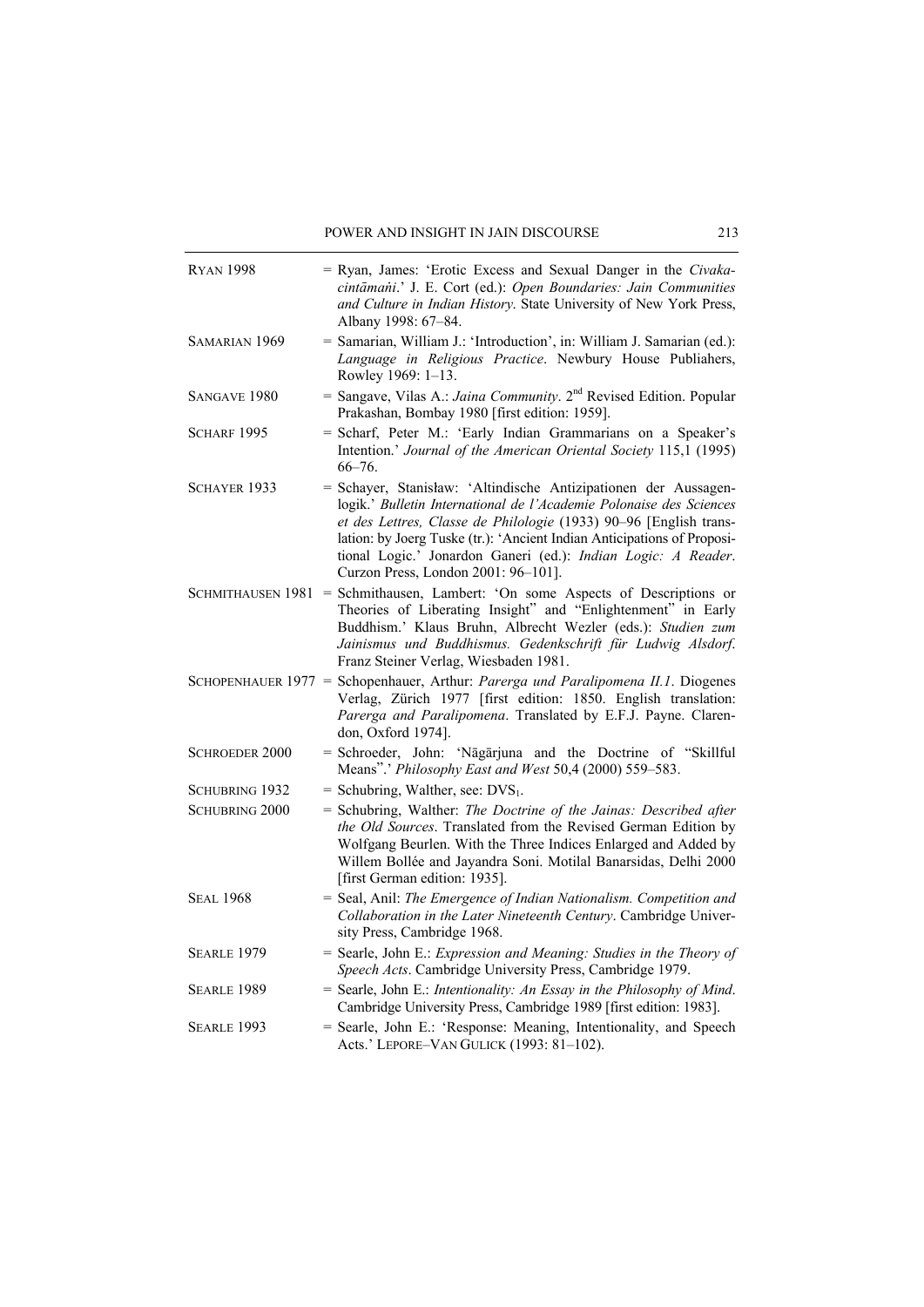| 214 | PETER FLÜGEL |
|-----|--------------|
|     |              |

| <b>SEYFORT RUEGG</b><br>1977        | = Seyfort Ruegg, David: 'The Uses of the Four Positions of the<br>Catuskoți and the Problem of the Description of Reality in Mahā-<br>yāna Buddhism.' Journal of Indian Philosophy 5 (1977) 1-71.                                                                               |
|-------------------------------------|---------------------------------------------------------------------------------------------------------------------------------------------------------------------------------------------------------------------------------------------------------------------------------|
| <b>SEYFORT RUEGG</b><br>1985        | = Seyfort Ruegg, David: 'Purport, Implicature and Presupposition:<br>Sanskrit Abhipraya and Tibetan Dgons Pa/Dgons Gzi as Hermeneu-<br>tical Concepts.' Journal of Indian Philosophy 13,4 (1985) 309-25.                                                                        |
| <b>SHAH 1966</b>                    | = Shah, Nagin J.: 'Jainas on Testimony.' Vishweshwarānand In-<br>dological Journal 4,2 (1966) 209-27.                                                                                                                                                                           |
| <b>SHARF 1995</b>                   | = Sharf, Robert H.: 'Buddhist Modernism and the Rhetoric of<br>Meditative Experience.' Numen 42,3 (1995) 228-83.                                                                                                                                                                |
| <b>SHARP 1960</b>                   | = Sharp, Gene: Gandhi Wields the Weapon of Moral Power: Three<br>Case Histories. Navajivan Publishing, Ahmedabad 1960.                                                                                                                                                          |
| <b>SHARP 1973</b>                   | = Sharp, Gene: The Politics of Nonviolent Action. 3 Vols, Porter<br>Sargent, Boston 1973.                                                                                                                                                                                       |
| <b>SINGER 1961</b>                  | = Singer, Marcus George: <i>Generalization in Ethics: An Essay in the</i><br>Logic of Ethics, with the Rudiments of a System of Moral Philoso-<br>phy. Alfred A. Knopf, New York 1961.                                                                                          |
| <b>SMART 1964</b>                   | = Smart, Ninian: Doctrine and Argument in Indian Philosophy. Allen<br>and Unwin, London 1964.                                                                                                                                                                                   |
| <b>SMART 1965</b>                   | = Smart, Ninian: 'Interpretation and Mystical Experience.' Religious<br>Studies 1 (1965) 75-87.                                                                                                                                                                                 |
| SMET-WATANABE<br>1993               | = Smet, Rudy; Watanabe, Kenji (eds.): Jain Studies in Honour of<br>Jozef Deleu. Hon-no-Tomosha, Tokyo 1993.                                                                                                                                                                     |
| SΝ                                  | = Sutta-nipāta. Michael Viggo Fausböll (tr.): The Sutta-Nipāta. A Col-<br>lection of Discourses Being One of the Collection of the Canonical<br>Books of the Buddhists. Translated from the Pāli. The Sacred Books<br>of the East X, Part II. The Clarendon Press, Oxford 1881. |
| <b>SONTHEIMER 1991</b>              | = Sontheimer, Günther D. 'Hinduism: The Five Components and their<br>Interaction.' G.D. Sontheimer, H. Kulke (eds.): Hinduism Reconsid-<br>ered. New Manohar, Delhi 1991: 197-212 [first edition: 1989].                                                                        |
| <b>SPERBER &amp; WILSON</b><br>1986 | = Sperber, Dan; Wilson, Deidre: Relevance: Communication and<br><i>Cognition.</i> Basil Blackwell, Oxford 1986.                                                                                                                                                                 |
| SSā                                 | = Kundakunda: Samaya-sāra. A. Chakravarti (ed., tr.): Āchārya<br>Kundakunda's Samayasāra, with English translation and commen-<br>tary based upon Amrtacandra's Ātmakhyāti. Bharatiya Jnanpith,<br>New Delhi, 1989.                                                             |
|                                     | STCHERBATSKY 1958 = Stcherbatsky, Fedor Ippolitovich: Buddhist Logic. 2 vols, Mouton,<br>Gravenhage 1958 [first edition: Bibliotheca Buddhica 26, Изда-<br>тельство Академии Наук СССР, Ленинград / Leningrad I:<br>1930, II: 1932.]                                            |
| STRAWSON 1950                       | = Strawson, Peter F.: 'On Referring.' Mind 59 (1950) 320–344.                                                                                                                                                                                                                   |
| <b>STRECKER 1988</b>                | = Strecker, Ivo: The Social Practice of Symbolization. The Athlone<br>Press, London 1988.                                                                                                                                                                                       |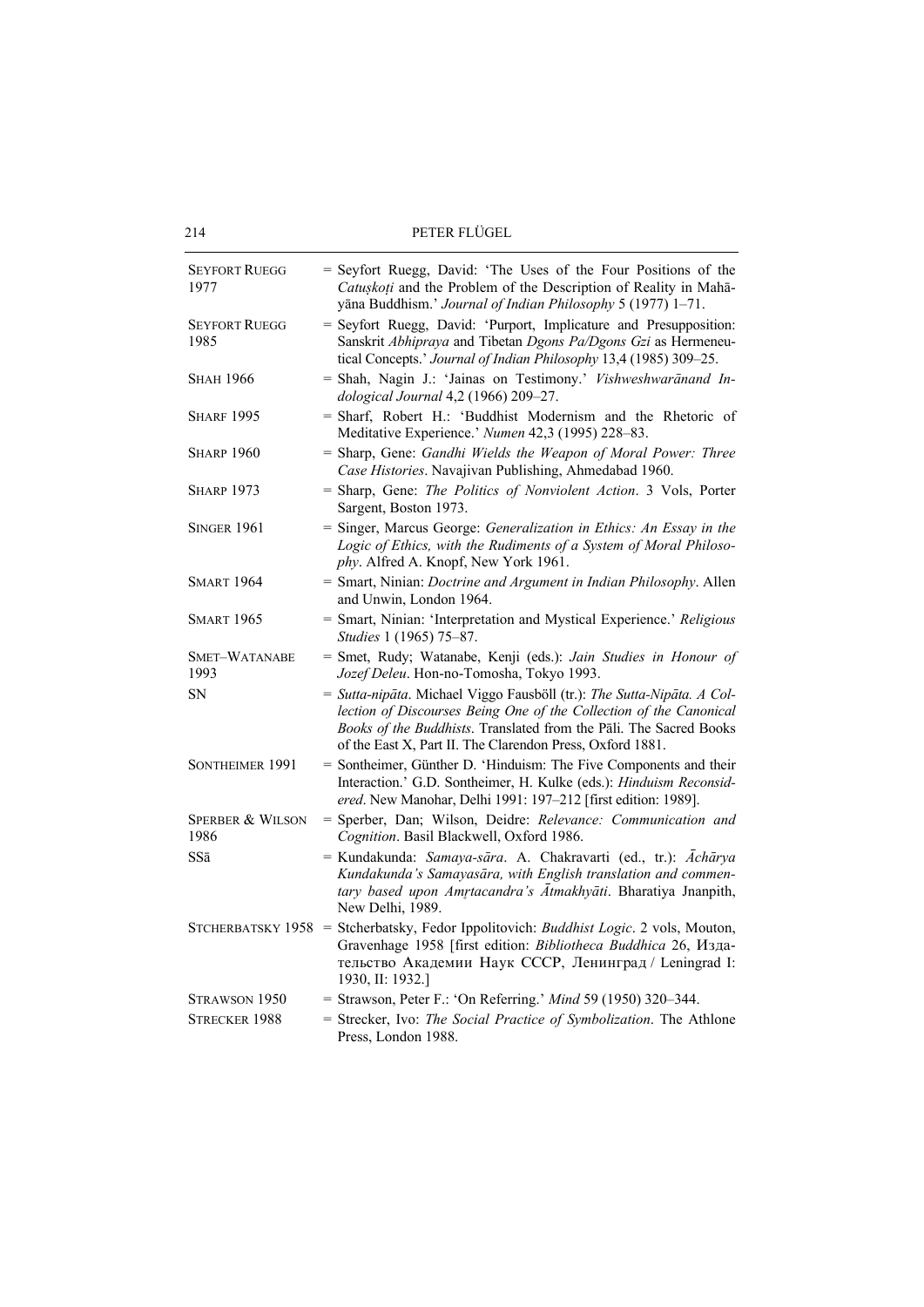| SUNAVALA 1922     | = Sunavala, A.J.: Vijaya Dharma Suri: His Life and Work. Cam-<br>bridge University Press, Cambridge 1922.                                                                                                                                                                                                                                                                                                                                                                                                                                                                                                                                                                                                                                             |
|-------------------|-------------------------------------------------------------------------------------------------------------------------------------------------------------------------------------------------------------------------------------------------------------------------------------------------------------------------------------------------------------------------------------------------------------------------------------------------------------------------------------------------------------------------------------------------------------------------------------------------------------------------------------------------------------------------------------------------------------------------------------------------------|
| Sūy               | = Sūya-gadamga [Sūtra-krtânga]. English translation: JACOBI (1895:<br>235–435).                                                                                                                                                                                                                                                                                                                                                                                                                                                                                                                                                                                                                                                                       |
| <b>SrPr</b>       | = Umāsvāti: Śrāvaka-prajñapti. Balacandra Sastri (ed.): Haribhadra-<br>sūri-viracita-vrtti-samanvita; hindī anuvāda, prastāvanā, tathā<br>anukramaņikā-sahita sampādana-anuvāda. Bhāratīya Jñānapītha,<br>Nayi Dilli 1999.                                                                                                                                                                                                                                                                                                                                                                                                                                                                                                                            |
| <b>TABER 1989</b> | = Taber, John: 'Are Mantras Speech Acts? The Mīmāmsā Point of<br>View', in: Harvey P. Alper (ed.): Understanding Mantras. State<br>University of New York Press, Albany 1989: 144-164.                                                                                                                                                                                                                                                                                                                                                                                                                                                                                                                                                                |
| TAMBIAH 1968      | = Tambiah, Stanley J.: 'The Magical Power of Words.' Man (N.S.) 3<br>$(1968)$ 175-208.                                                                                                                                                                                                                                                                                                                                                                                                                                                                                                                                                                                                                                                                |
| TAMBIAH 1977      | = Tambiah, Stanley J.: World Conqueror and World Renouncer: A<br>Study of Buddhism and Polity in Thailand against a Historical<br>Background. Cambridge University Press, Cambridge 1977 [first<br>edition: 1976].                                                                                                                                                                                                                                                                                                                                                                                                                                                                                                                                    |
| Тамвіан 1985      | = Tambiah, Stanley J.: 'A Performative Approach to Ritual', in:<br>Stanley J. Tambiah (ed.): Culture, Thought and Social Action: An<br>Anthropological Perspective. Harvard University Press, Cambridge<br>(Massachusetts) 1985 [first edition: 1979].                                                                                                                                                                                                                                                                                                                                                                                                                                                                                                |
| TANNEN 1984       | = Tannen, Deborah: Conversational Style: Analyzing Talk Among<br><i>Friends.</i> Ablex Publications, Norwood (New Jersey) 1984.                                                                                                                                                                                                                                                                                                                                                                                                                                                                                                                                                                                                                       |
| <b>TATIA 1951</b> | = Tatia, Nathmal: Studies in Jaina Philosophy. Jain Cultural Re-<br>search Society, Varanasi 1951.                                                                                                                                                                                                                                                                                                                                                                                                                                                                                                                                                                                                                                                    |
| TATIA–KUMAR 1981  | = Tatia, Nathmal & Muni Mahendra Kumar: Aspects of Jaina<br>Monasticism. Jain Vishva Bharati, Ladnun 1981.                                                                                                                                                                                                                                                                                                                                                                                                                                                                                                                                                                                                                                            |
| Ţhāņ              | = Thāņamga-sutta [Sthānânga-sūtra]. (1) Acārya Tulsī [Vācaka Pra-<br>mukha], Muni Nathmal [Sampādaka Vivecaka], Acārya Mahā-<br>prajña (eds.): Thāņam (Mūl Pāṭh, Samskrt Chāyā, Hindī Anuvāda<br>tathā Tippaņa). Jaina Visva Bhāratī, Lādnūm 1976. (2) Muni<br>Jambūvijaya [Sampādak] (ed.): Sthānânga-sūtram. Navāngī-țīkā-<br>kāra-śrī-Abhayadeva-sūri-viracita-vivaraņa-sametam. Bhāg I-III.<br>Jaina-āgama-Granthamālā 19 (1-3). Mahāvīra Jaina Vidyālaya,<br>Mumbaī 2002-2003. (3) Uttara Bhāratīya Pravartaka Amar Muni<br>[Pradhāna Sampādaka], Srīcand Surānā 'Saras' [Saha-Sampādaka]<br>(eds.): Sacitra Sthānânga Sūtra. Bhāg I-II. Mūla Pāṭh-Hindī-<br>Angrezī Anuvāda, Vivecana evam Rangīna Citrom Sahita. Padma<br>Prakāśa, Dillī 2004. |
| TÖNNIES 1887      | = Tönnies, Ferdinand. Gemeinschaft und Gesellschaft: Abhandlung<br>des Communismus und des Socialismus als empirischer Cultur-<br>formen. Leipzig 1887 [English translation: Community and Society.<br>Translated by Charles P. Loomis. The Michigan State University<br>Press, East Lansing 1957].                                                                                                                                                                                                                                                                                                                                                                                                                                                   |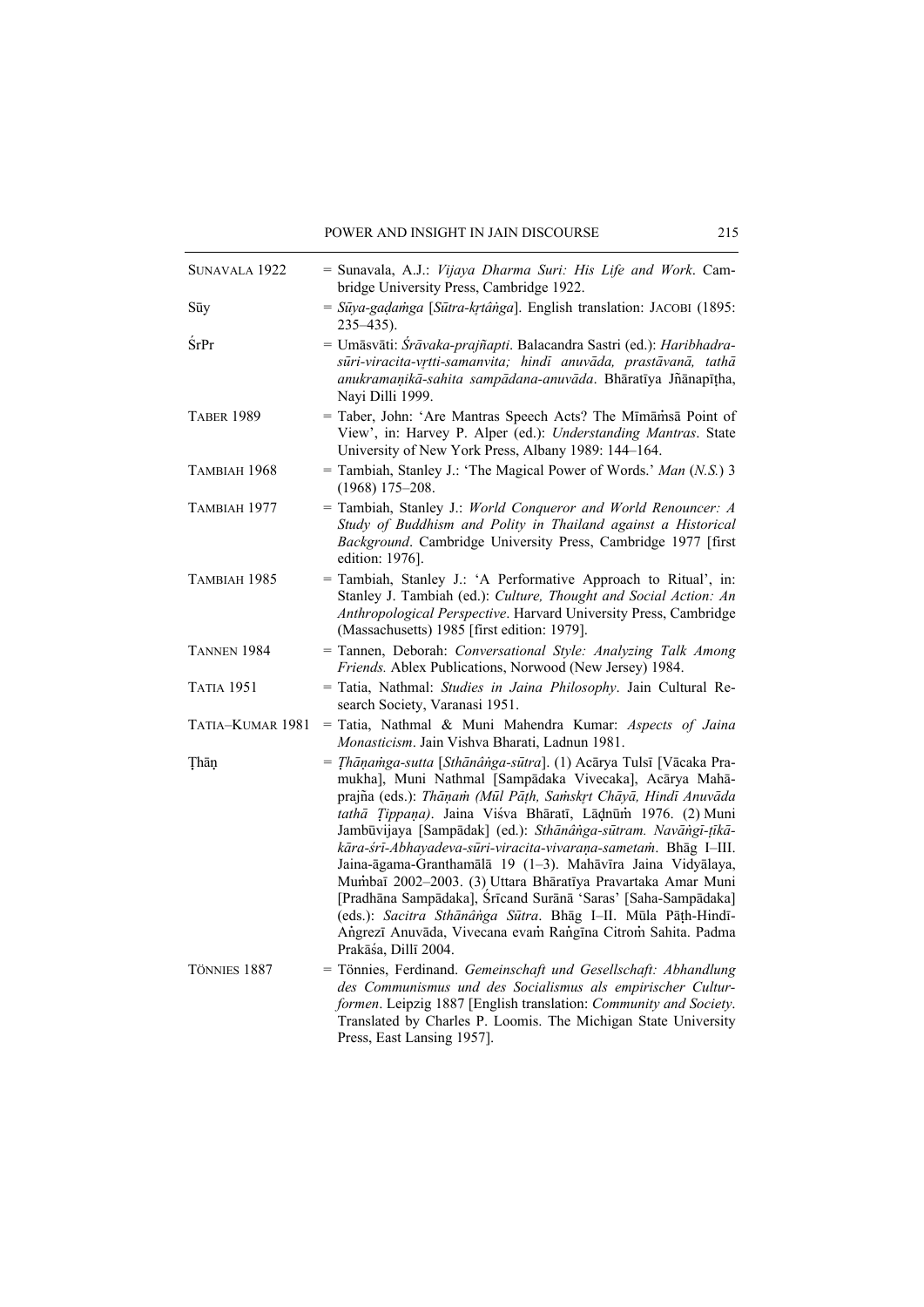| <b>TS</b>               | = Umāsvāti/Umāsvāmin: <i>Tattvârtha-sūtra</i> . Nathmal Tatia (tr.): <i>That</i><br><i>Which Is.</i> With the combined commentaries of Umasvati / Uma-<br>svāmī, Pūjyapāda and Siddhasenagani. Harper Collins, New York<br>1994.                                                                                                                                                                  |
|-------------------------|---------------------------------------------------------------------------------------------------------------------------------------------------------------------------------------------------------------------------------------------------------------------------------------------------------------------------------------------------------------------------------------------------|
| <b>TULSI 1985</b>       | = Tulsī, Ācārya: Illumination of Jaina Tenets (Jaina-Siddhānta-<br>Dīpikā). Translated by Satakari Mookerjee. Jain Vishva Bharati,<br>Ladnun 1985 [first edition: 1945].                                                                                                                                                                                                                          |
| TURNER 1986             | = Turner, Victor: The Forest of Symbols. Cornell University Press,<br>Ithaca 1986 [first edition: 1967].                                                                                                                                                                                                                                                                                          |
| <b>TYLER 1978</b>       | = Tyler, Stephen A.: The Said and the Unsaid: Mind, Meaning, and<br>Culture. Academic Press, New York 1978.                                                                                                                                                                                                                                                                                       |
| UD                      | = Uvāsaga-dasāo [Upāsaka-daśāh / Upāsakâdhyayana-daśāḥ]. A.F.<br>Rudolf Hoernle (tr.): The Uvāsaga-dasāo or the Religious Profes-<br>sion of the Uvāsaga Expounded in Ten Lectures Being the Seventh<br>Anga of the Jains Translated from the Original Prakrit with Copies<br>and Notes. The Asiatic Society, Calcutta 1885–1890.                                                                 |
| UPADHYAYA 1987          | = Upadhyaya, Amrut M.: The Kāvyānuśāsana of Acharya Hema-<br>candra: A Critical Study. Ahmedabad 1987.                                                                                                                                                                                                                                                                                            |
| Uttar                   | = Uttarajjhayaņa-sutta [Uttarâdhyayana-sūtra]. (1) Upa-Pravartaka<br>Amar Muni [Sampādaka], Srīcand Surānā 'Saras' [Saha-Sampādaka]<br>(eds.); Brj Mohan Jain [Angrezī Anuvāda] (tr.): Sacitra Uttarā-<br>dhyayana Sūtra Mūla Pātha, Hindī-Angrezī Anuvāda, Viśesa<br>tippaņa tathā Bhāvapūrņa Citrom Sahit. Ātmā Jñān Pīth, Mānasā<br>Mandī 1992. (2) English Translation: JACOBI (1895: 1-232). |
| <b>VANDERVEKEN 1993</b> | = Vanderveken, Daniel: 'Non-Literal Speech Acts and Conversa-<br>tional Maxims', in: LEPORE-VAN GULICK (1993: 371-84).                                                                                                                                                                                                                                                                            |
| VELUTHAT 1978           | = Veluthat, Kesavan: 'Royalty and Divinity: Legitimisation of Mon-<br>archical Power in South India.' $39th$ Session of the Indian History<br>Congress, Hyderabad (1978) 241-49.                                                                                                                                                                                                                  |
| VĀBh                    | = Jinabhadra: Viśesâvaśyaka-bhāṣā. Dalasukha Malavaniya (ed.):<br>Śrī-jinabhadra-gani-kṣamā-śramaṇa-viracitam<br>Viśesâvaśyaka-<br>bhāsyam. Svopajña-vrtti-sahitam. Lālabhai Dalapatabhai Bhāratīya<br>Samskrti Vidyāmandira, Amadavada 1966-1968.                                                                                                                                                |
| Viy                     | = Viyāha-pannatti [Bhagavatī-sūtra]. (1) DELEU (1970). (2) Kustur<br>Chand Lalwani (tr.): Sudharma Svāmī's Bhagavatī Sūtra. Prakrit<br>Text with English Translation of satakas 1-11. Vol. 1-4. Jain<br>Bhawan, Calcutta 1973-1985.                                                                                                                                                               |
|                         | WAARDENBURG 1979 = Waardenburg, Jacques: 'The Language of Religion and the Study of<br>Religions as Sign Systems', in: L. Honko (ed.): Science of Relig-<br>ion: Studies in Methodology. E.J. Brill, Leiden 1979: 441-457.                                                                                                                                                                        |
| WAYMAN 1977             | = Wayman, Alex: 'Who Understands the Four Alternatives of the<br>Buddhist Texts', Philosophy East and West 27,1 (1977) 3-21.                                                                                                                                                                                                                                                                      |
| <b>WEBER 1972</b>       | = Weber, Max: Wirtschaft und Gesellschaft: Grundriß der verstehen-<br>den Soziologie. 5. von Johannes Winckelmann revidierte Auflage.                                                                                                                                                                                                                                                             |